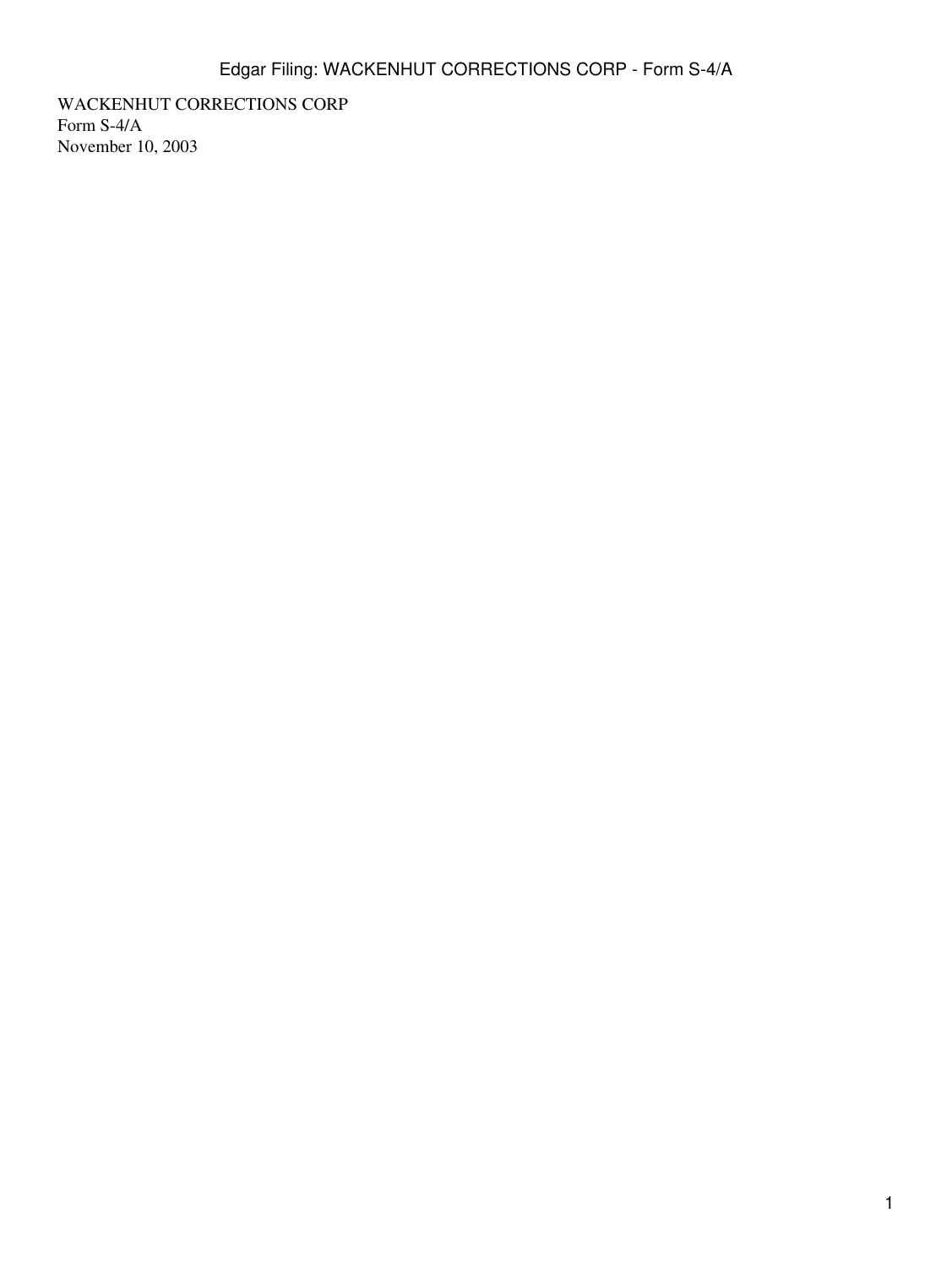**As filed with the Securities and Exchange Commission on November 10, 2003**

**Registration No. 333-107709**

# **SECURITIES AND EXCHANGE COMMISSION**

**Washington, D.C. 20549**

**Amendment No. 3**

**to**

**Form S-4 REGISTRATION STATEMENT UNDER THE SECURITIES ACT OF 1933**

# **Wackenhut Corrections Corporation**

*(exact name of registrant as specified in its charter)*

*(State or other jurisdiction of incorporation or organization)*

> **621 NW 53rd Street, Suite 700 Boca Raton, Florida 33487**

**(561) 893-0101** *(Address, including zip code, and telephone number, including area code,*  $of$  *Registrant s principal executive offices*)

**Florida 1520 65-0043078** *(Primary Standard Industrial Classification Code Number)*

*(I.R.S. Employer Identification Number)*

**John J. Bulfin, Esq. 621 NW 53rd Street, Suite 700 Boca Raton, Florida 33487 (561) 893-0101**

*(Name, address, including zip code, and telephone number, including area code, of agent for service)*

*Copy to:*

**Stephen K. Roddenberry, Esq.**

**Akerman Senterfitt One Southeast Third Avenue (305) 374-5600 (phone) (305) 374-5095 (fax)**

**Approximate date of commencement of proposed sale to the public:** As soon as practicable after the effective date of this Registration Statement

If the securities being registered on this Form are being offered in connection with the formation of a holding company and there is compliance with General Instruction G, check the following box. o

If this Form is filed to register additional securities for an offering pursuant to Rule 462(b) under the Securities Act, check the following box and list the Securities Act registration number of the earlier effective registration statement for the same offering.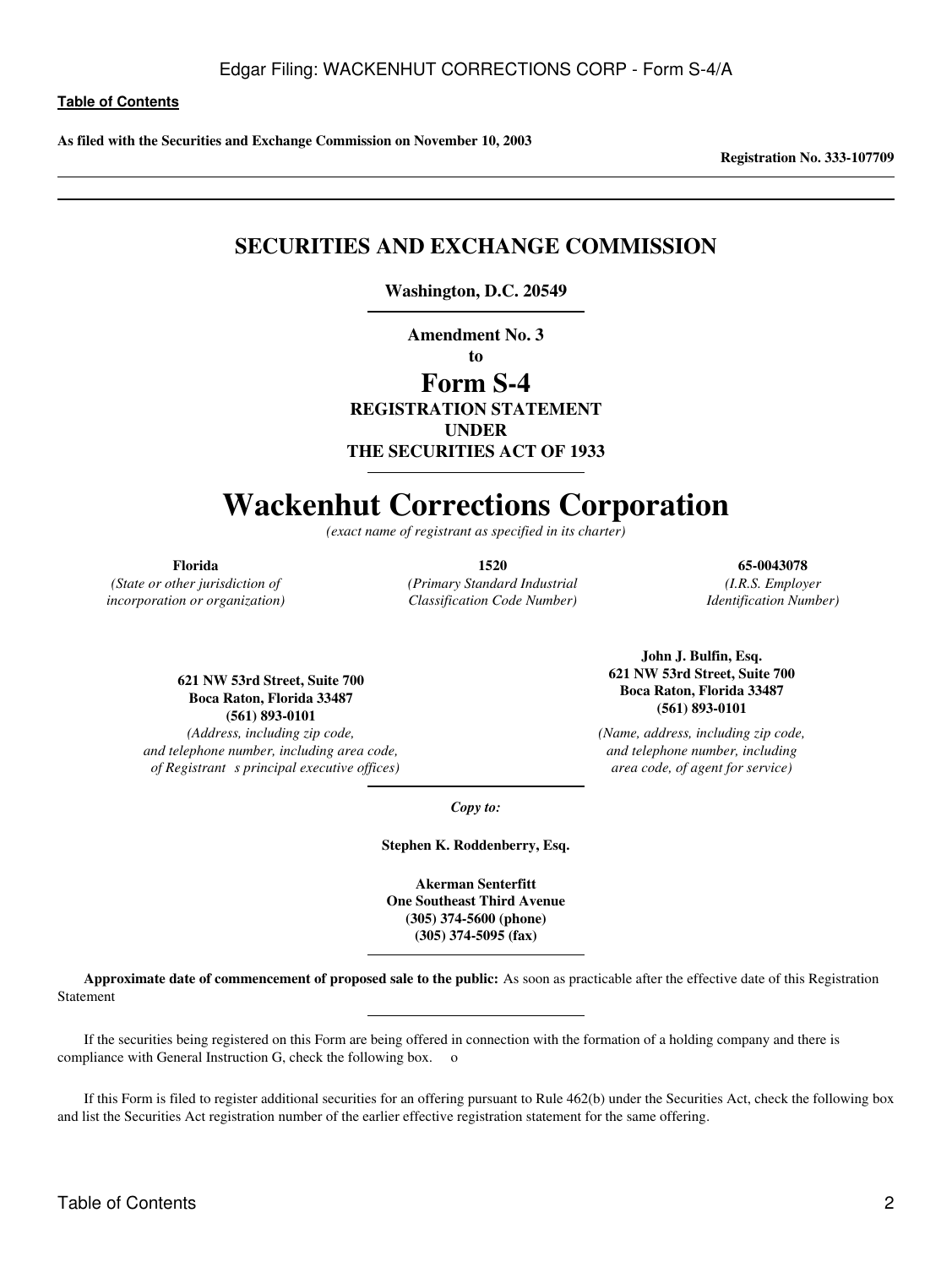If this Form is a post-effective amendment filed pursuant to Rule 462(d) under the Securities Act, check the following box and list the Securities Act registration statement number of the earlier effective registration statement for the same offering. o

**The Registrant hereby amends this Registration Statement on such dates as may be necessary to delay its effective date until the Registrant shall file a further amendment which specifically states that this Registration Statement shall thereafter become effective in accordance with Section 8(a) of the Securities Act of 1933, as amended, or until the Registration Statement shall become effective on such date as the Commission, acting pursuant to said Section 8(a), may determine.**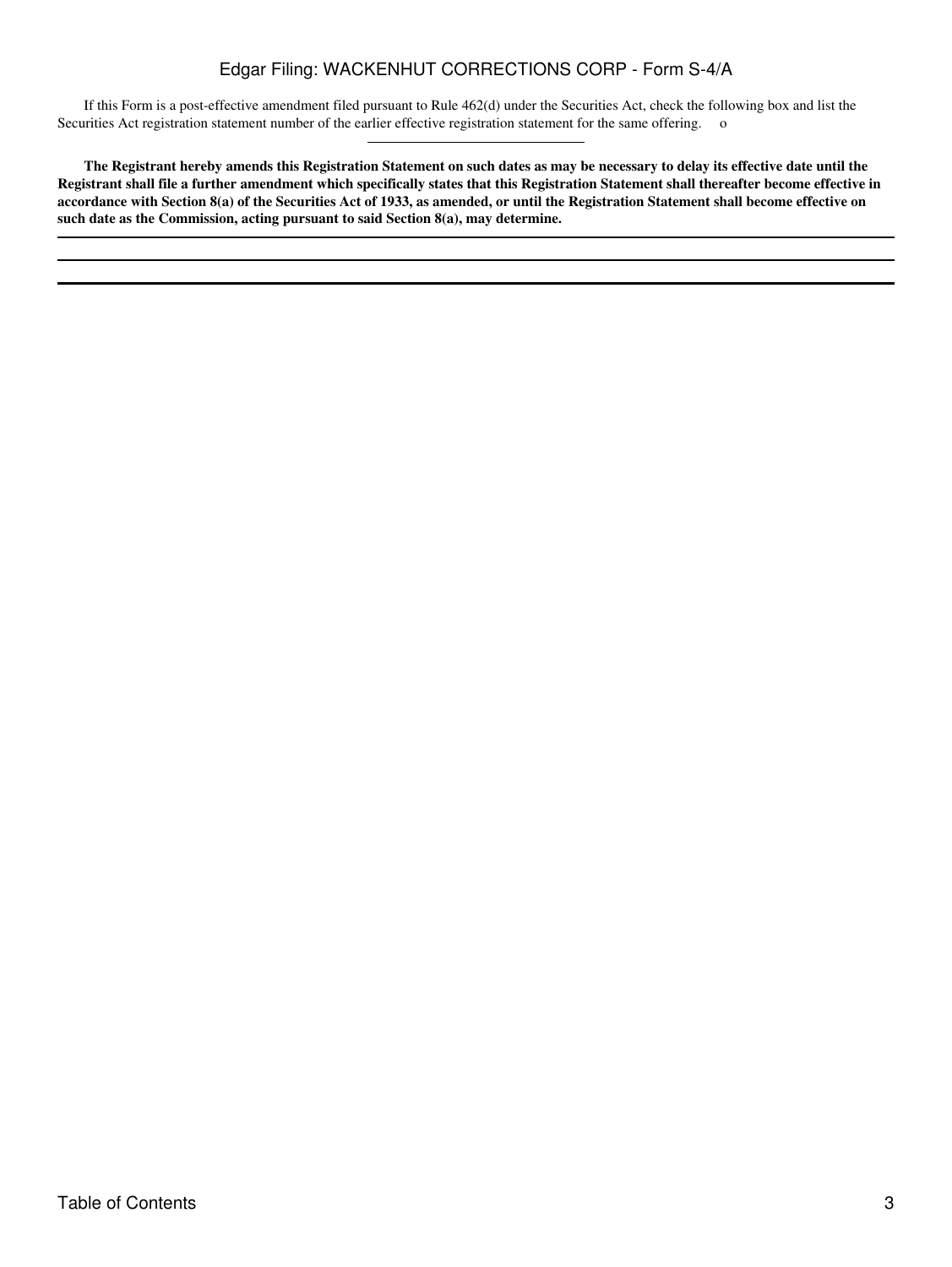**The information in this prospectus is not complete and may be changed. We may not exchange these securities until the registration statement filed with the Securities and Exchange Commission is effective. This prospectus is not an offer to exchange these securities and is not soliciting an offer to exchange these securities in any state where the offer or sale is not permitted.**

**SUBJECT TO COMPLETION, DATED NOVEMBER 10, 2003**

**Prospectus**

# **Wackenhut Corrections Corporation**

# **Offer to Exchange up to**

# **\$150,000,000 of 8 1/4% Senior Notes due 2013**

**for**

# **\$150,000,000 of 8 1/4% Senior Notes due 2013**

# **that have been Registered under the Securities Act of 1933**

### **Terms of the Exchange Offer**

 We are offering to exchange \$150,000,000 of our outstanding 8 1/4% Senior Notes due 2013, referred to as the old notes, for new notes with substantially identical terms that have been registered under the Securities Act. We will receive no proceeds from the exchange offer.

We will exchange all old notes that you validly tender and do not validly withdraw before the exchange offer expires for an equal principal amount of new notes.

The exchange offer will expire at 5:00 p.m., New York City time, 21 business days after commencement of the offer unless extended.

Tenders of old notes may be withdrawn at any time prior to the expiration of the exchange offer.

Each exchange of old notes for new notes will not be a taxable event for U.S. federal income tax purposes.

### **Old 8 1/4% Senior Notes**

On July 9, 2003, we issued and sold \$150,000,000 of 8 1/4% Senior Notes due 2013. If you tender your old notes in the exchange offer, interest will cease to accrue before your new notes are issued. If you do not tender in the exchange offer, your old notes will continue to be subject to the same terms and restrictions except that we will not be required to register your old notes under the Securities Act.

### **Terms of the New 8 1/4% Senior Notes Offered in the Exchange Offer**

### **Maturity**

The new notes will mature on July 15, 2013.

### **Interest**

Interest on the new notes is payable on January 15 and July 15 of each year, beginning January 15, 2004.

Interest will accrue from July 9, 2003.

### **Ranking**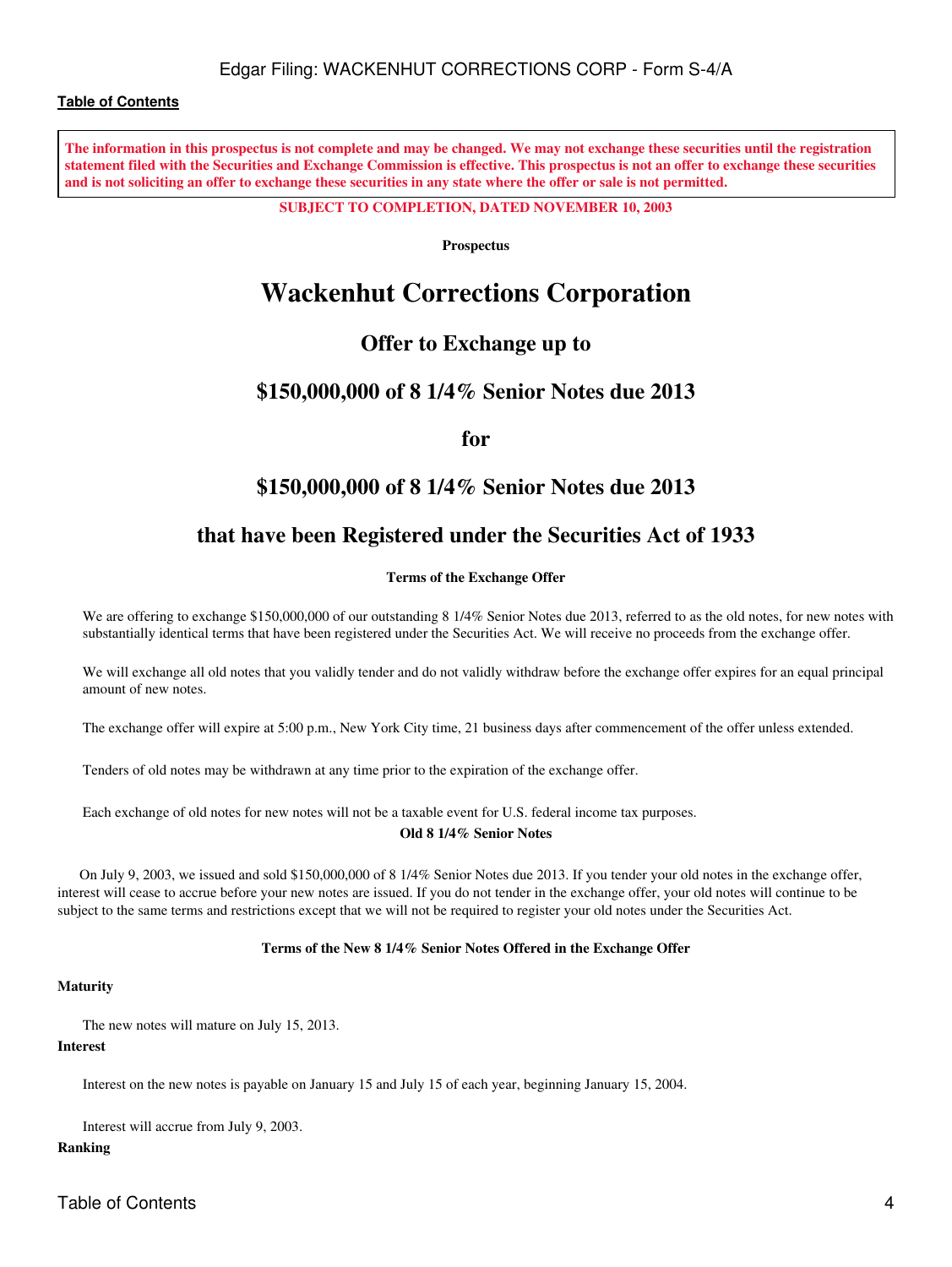The new notes will be

our senior, unsecured obligations;

senior in right of payment to all of our existing and future subordinated indebtedness;

equal in right of payment with all of our existing and future unsecured, unsubordinated indebtedness; and

 effectively junior to any of our secured indebtedness, to the extent of the value of the assets securing the indebtedness, including indebtedness under our amended senior credit facility, and to the liabilities of our subsidiaries, including their trade payables. As of September 29, 2003, we had total secured indebtedness outstanding of approximately \$120.0 million and our subsidiaries had total liabilities of approximately \$58.6 million. Therefore, the new notes would have been effectively junior to a total amount of approximately \$178.6 million as of that date.

 **See Risk Factors on page 16 for a discussion of factors you should consider before participating in the exchange offer.**

**These securities have not been approved or disapproved by the Securities and Exchange Commission or any state securities commission nor has the Securities and Exchange Commission passed upon the accuracy or adequacy of this prospectus. Any representation to the contrary is a criminal offense.**

The date of this prospectus is November 10, 2003.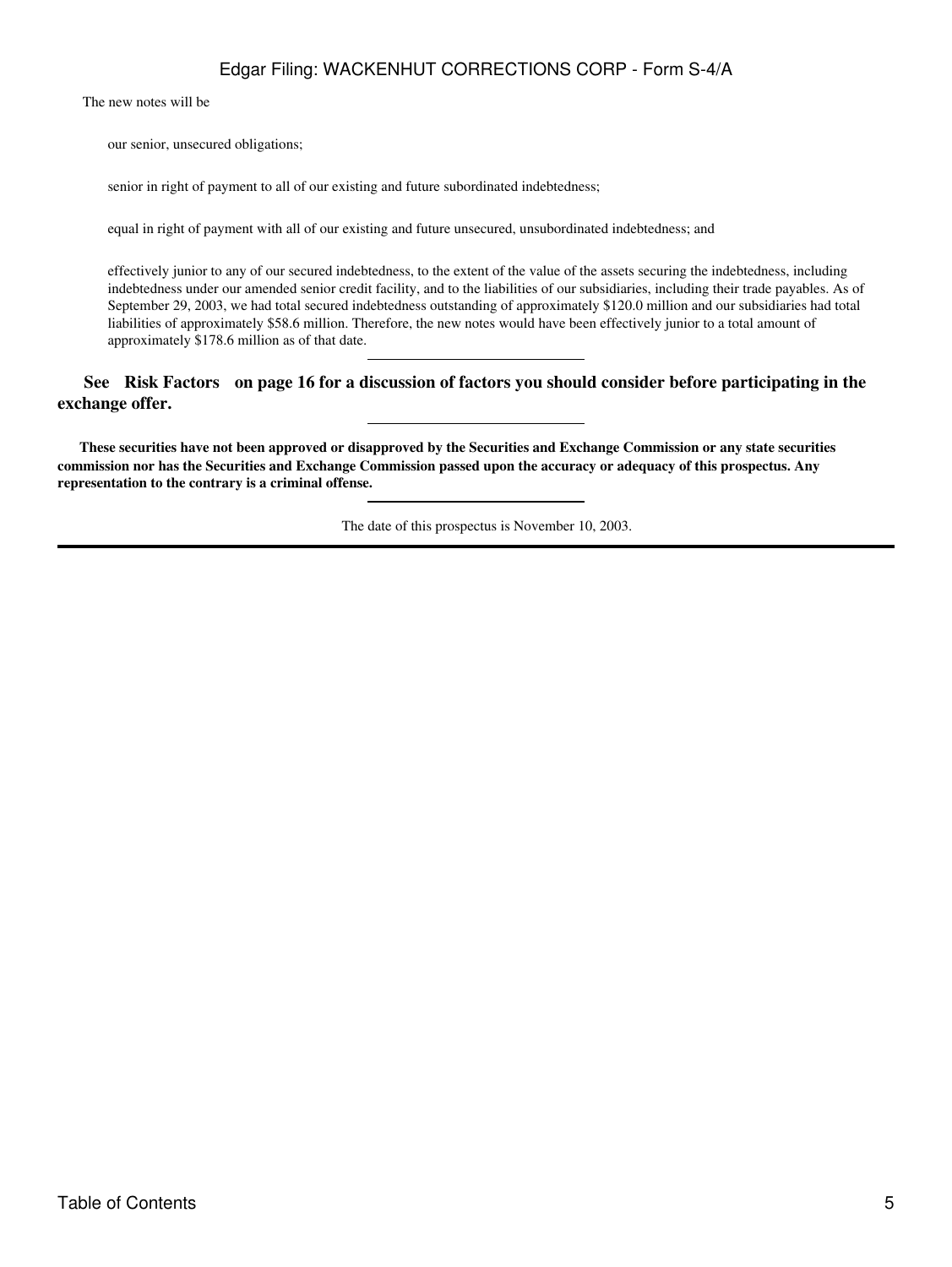## **TABLE OF CONTENTS**

<span id="page-5-0"></span>[PROSPECTUS SUMMARY](#page-8-0) [RISK FACTORS](#page-25-0) [FORWARD-LOOKING STATEMENTS](#page-40-0) [USE OF PROCEEDS](#page-42-0) [MANAGEMENT](#page-89-0) [CERTAIN RELATIONSHIPS AND RELATED PARTY TRANSACTIONS](#page-102-0) [DESCRIPTION OF NEW NOTES](#page-105-0) [EXCHANGE OFFER](#page-141-0) [PLAN OF DISTRIBUTION](#page-156-0) [LEGAL MATTERS](#page-158-0) [EXPERTS](#page-158-1) [WHERE YOU CAN FIND MORE INFORMATION](#page-158-2) [INDEX TO CONSOLIDATED FINANCIAL STATEMENTS](#page-160-0) [CONDENSED CONSOLIDATED BALANCE SHEETS](#page-197-0) [CONDENSED CONSOLIDATED STATEMENTS OF INCOME](#page-199-0) [CONDENSED CONSOLIDATED STATEMENTS OF CASH FLOWS](#page-200-0) [NOTES TO CONDENSED CONSOLIDATED FINANCIAL STATEMENTS \(Unaudited\)](#page-202-0) [REPORT OF INDEPENDENT AUDITORS](#page-215-0) [CONSOLIDATED BALANCE SHEETS](#page-216-0) [CONSOLIDATED STATEMENTS OF INCOME](#page-218-0) [CONSOLIDATED STATEMENTS OF SHAREHOLDERS EQUITY AND COMPREHENSIVE](#page-219-0) [INCOME \(LOSS\)](#page-219-0) [CONSOLIDATED STATEMENTS OF CASH FLOWS](#page-220-0) [NOTES TO CONSOLIDATED FINANCIAL STATEMENTS](#page-222-0) EX-5.1 Opinion of Akerman Senterfitt EX-23.1 Consent of Ernst & Young LLP EX-23.2 Consent of Ernst & Young LLP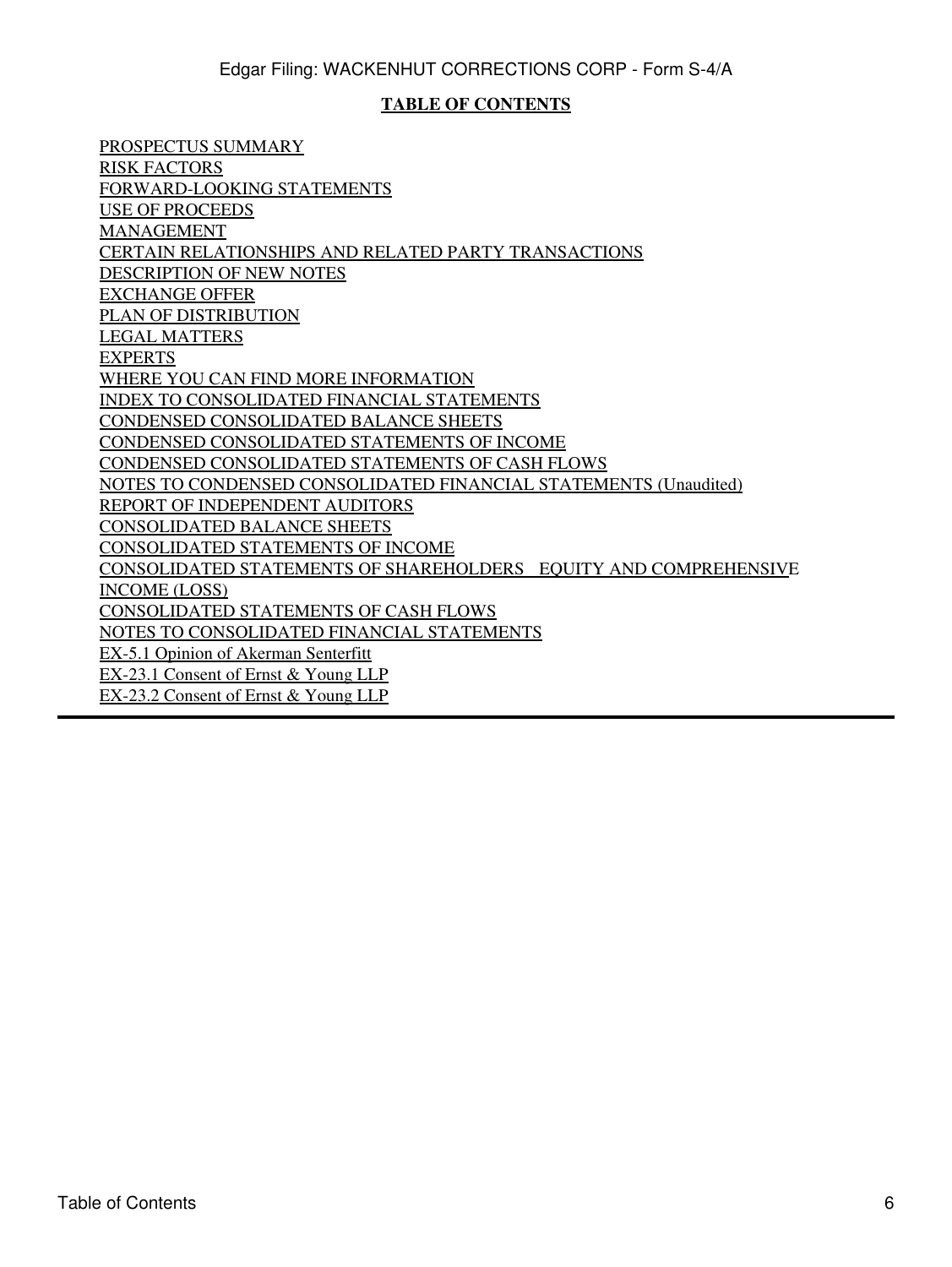### **[Table of Contents](#page-5-0)**

This prospectus is part of a registration statement we filed with the Securities and Exchange Commission (the Commission). In making your investment decision, you should rely only on the information contained in this prospectus and in the accompanying letter of transmittal. We have not authorized anyone to provide you with any other information. If you receive any unauthorized information, you must not rely on it. We are not making an offer to sell these securities in any state where the offer is not permitted. You should not assume that the information contained in this prospectus is accurate as of any date other than the date on the front cover of this prospectus.

Each broker-dealer registered as such under the Securities Exchange Act of 1934 that receives new notes for its own account pursuant to the exchange offer must acknowledge that it will deliver a prospectus in connection with any resale of the new notes. The letter of transmittal that accompanies this prospectus states that by so acknowledging and by delivering a prospectus, a broker-dealer will not be deemed to admit that it is an underwriter within the meaning of the Securities Act. This prospectus, as it may be amended or supplemented from time to time, may be used by a broker-dealer in connection with resales of new notes received in exchange for old notes where the old notes were acquired by the broker-dealer as a result of market-making activities or other trading activities. We have agreed that, for a period of up to 180 days after the effective date of the registration statement of which this prospectus is a part, we will make this prospectus available to any broker-dealer for use in connection with any resale of new notes received by a broker-dealer for its own account. See Plan of Distribution.

i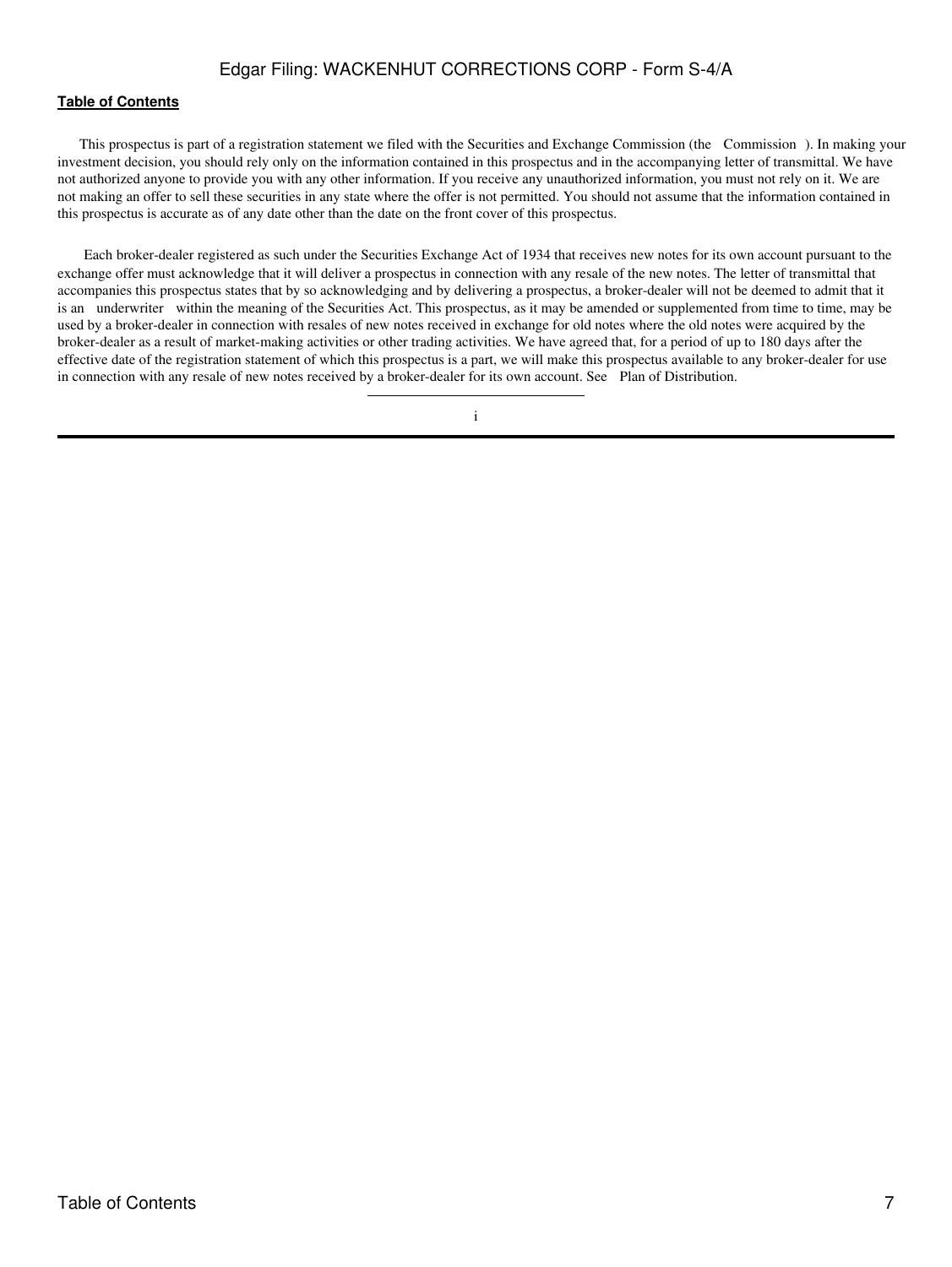### **TABLE OF CONTENTS**

|                                                     | Page |
|-----------------------------------------------------|------|
| PROSPECTUS SUMMARY                                  | 1    |
| <b>RISK FACTORS</b>                                 | 16   |
| FORWARD-LOOKING STATEMENTS                          | 31   |
| <b>USE OF PROCEEDS</b>                              | 32   |
| <b>CAPITALIZATION</b>                               | 33   |
| UNAUDITED PRO FORMA CONDENSED CONSOLIDATED          |      |
| FINANCIAL STATEMENTS                                | 34   |
| SELECTED CONSOLIDATED FINANCIAL AND OTHER DATA      | 41   |
| MANAGEMENT S DISCUSSION AND ANALYSIS OF FINANCIAL   |      |
| <b>CONDITION AND RESULTS OF OPERATIONS</b>          | 43   |
| <b>BUSINESS</b>                                     | 58   |
| <b>MANAGEMENT</b>                                   | 73   |
| EXECUTIVE COMPENSATION                              | 76   |
| SECURITY OWNERSHIP OF CERTAIN BENEFICIAL OWNERS AND |      |
| <b>MANAGEMENT</b>                                   | 81   |
| CERTAIN RELATIONSHIPS AND RELATED PARTY             |      |
| <b>TRANSACTIONS</b>                                 | 83   |
| DESCRIPTION OF AMENDED SENIOR CREDIT FACILITY       | 84   |
| <b>DESCRIPTION OF NEW NOTES</b>                     | 86   |
| <b>EXCHANGE OFFER</b>                               | 122. |
| MATERIAL U.S. FEDERAL INCOME TAX CONSIDERATIONS     | 131  |
| PLAN OF DISTRIBUTION                                | 137  |
| <b>LEGAL MATTERS</b>                                | 139  |
| <b>EXPERTS</b>                                      | 139  |
| WHERE YOU CAN FIND MORE INFORMATION                 | 139  |

ii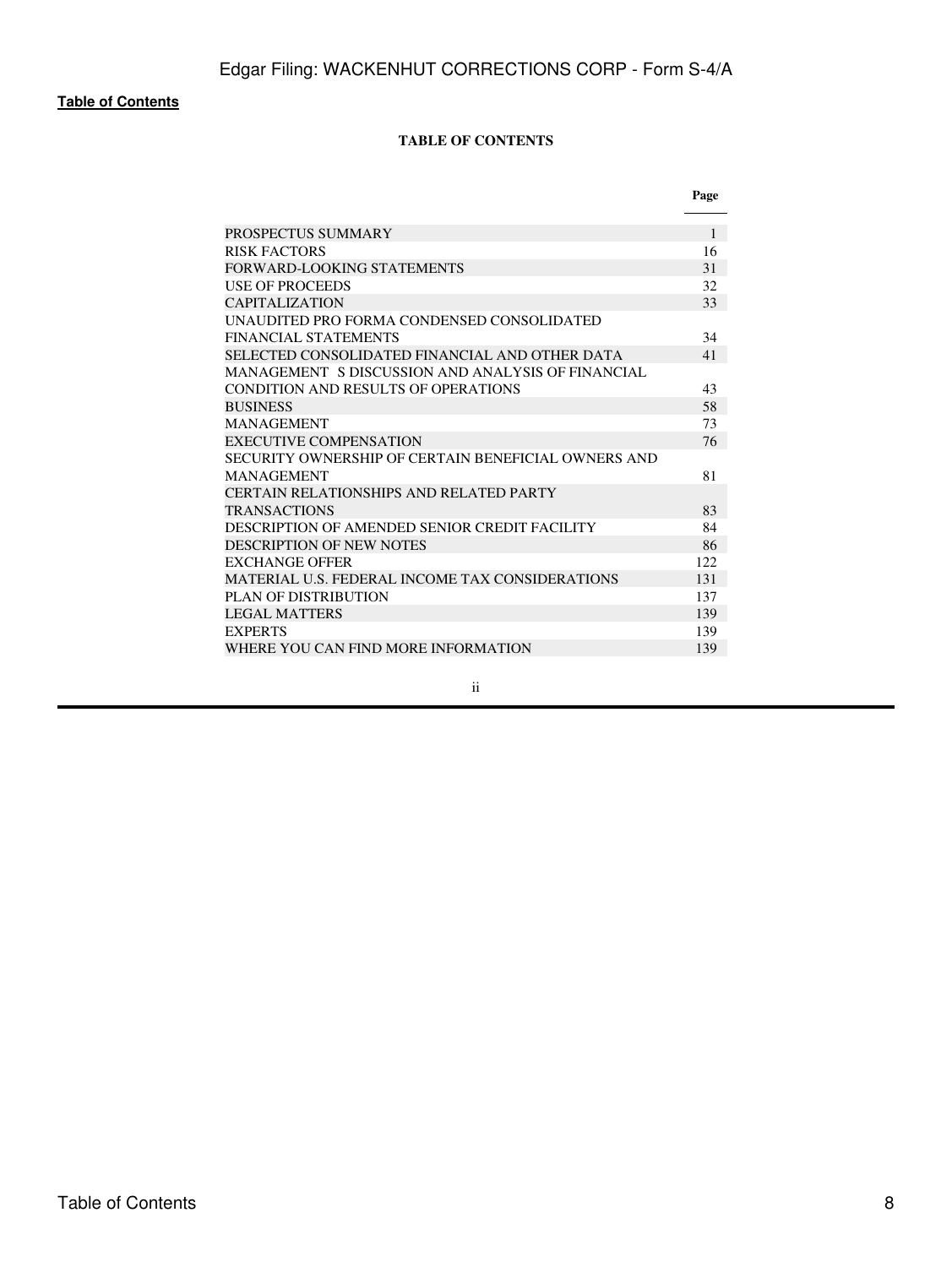#### **PROSPECTUS SUMMARY**

<span id="page-8-0"></span>*The following is a summary of the material information appearing elsewhere in this prospectus. This summary should be read in conjunction with, and is qualified in its entirety by, the more detailed information contained elsewhere in this prospectus. You should carefully read this entire prospectus, including the financial statements and related notes and the risk factors set forth under Risk Factors, before making an investment decision with respect to the Notes. As used in this prospectus, the terms we, us, our and the Company refer to Wackenhut Corrections Corporation, its consolidated subsidiaries and its unconsolidated affiliates, unless otherwise expressly stated or the context otherwise requires.*

As used in this prospectus and unless the context indicates otherwise, Notes refers, collectively, to (a) our 8 1/4% Senior Notes due 2013, also referred to as the old notes, and (b) our 8 1/4% Senior Exchange Notes due 2013, also referred to as the new notes.

#### **Our Company**

We are a leading provider of government-outsourced services specializing in the management of correctional, detention and mental health facilities. We believe that we are the second largest operator of privatized correctional and detention facilities in the world, with operations located in the United States, Australia, New Zealand and South Africa. We believe that we have a leading share of the privatized correctional and detention facilities management services market for the states of California, Florida and Texas, the three U.S. states with the largest inmate populations. As of September 29, 2003, we operated a total of 47 correctional, detention and mental health facilities and had over 36,000 beds under management or for which we had been awarded contracts. We maintained an average facility occupancy rate of over 97% and 99% for the fiscal year ended December 29, 2002 and the twenty-six weeks ended June 29, 2003, respectively. For the fiscal year ended December 29, 2002, we had consolidated revenues of \$568.6 million and consolidated operating income of \$27.9 million.

Our correctional and detention management services involve the provision of security, administrative, rehabilitation, education, health and food services, primarily at adult male correctional and detention facilities. We also develop new facilities based on contract awards, using our project development expertise and experience to design, construct and finance what we believe are state-of-the-art facilities that maximize security and efficiency. Through these management and development services, we believe that we achieve significant cost savings in comparison to public sector costs, providing substantial privatization benefits to our government customers.

Under our correctional facility management services contracts, most of our government customers pay us on a per inmate per diem basis, with some of these contracts providing for minimum guaranteed payments regardless of actual occupancy levels. Certain of our contracts also provide for fixed fee payments. Generally, our management services contracts have rate adjustments for increased costs due to inflation. Our contract renewal rate over the last five years is 94%, the average length of our current customer relationships is six years, and 30 of our 47 current contracts are with government entities to whom we have been providing services for five years or more.

Our mental health facilities management services primarily involve the provision of acute mental health and related administrative services to mentally ill patients that have been placed under public sector supervision and care. At these mental health facilities, we employ psychiatrists, physicians, nurses, counselors, social workers and other trained personnel to deliver active psychiatric treatment which is designed to diagnose, treat and rehabilitate patients for community reintegration. Since 1998, we have operated what we believe is the only fully privatized state mental health facility in the U.S. at South Florida State Hospital. In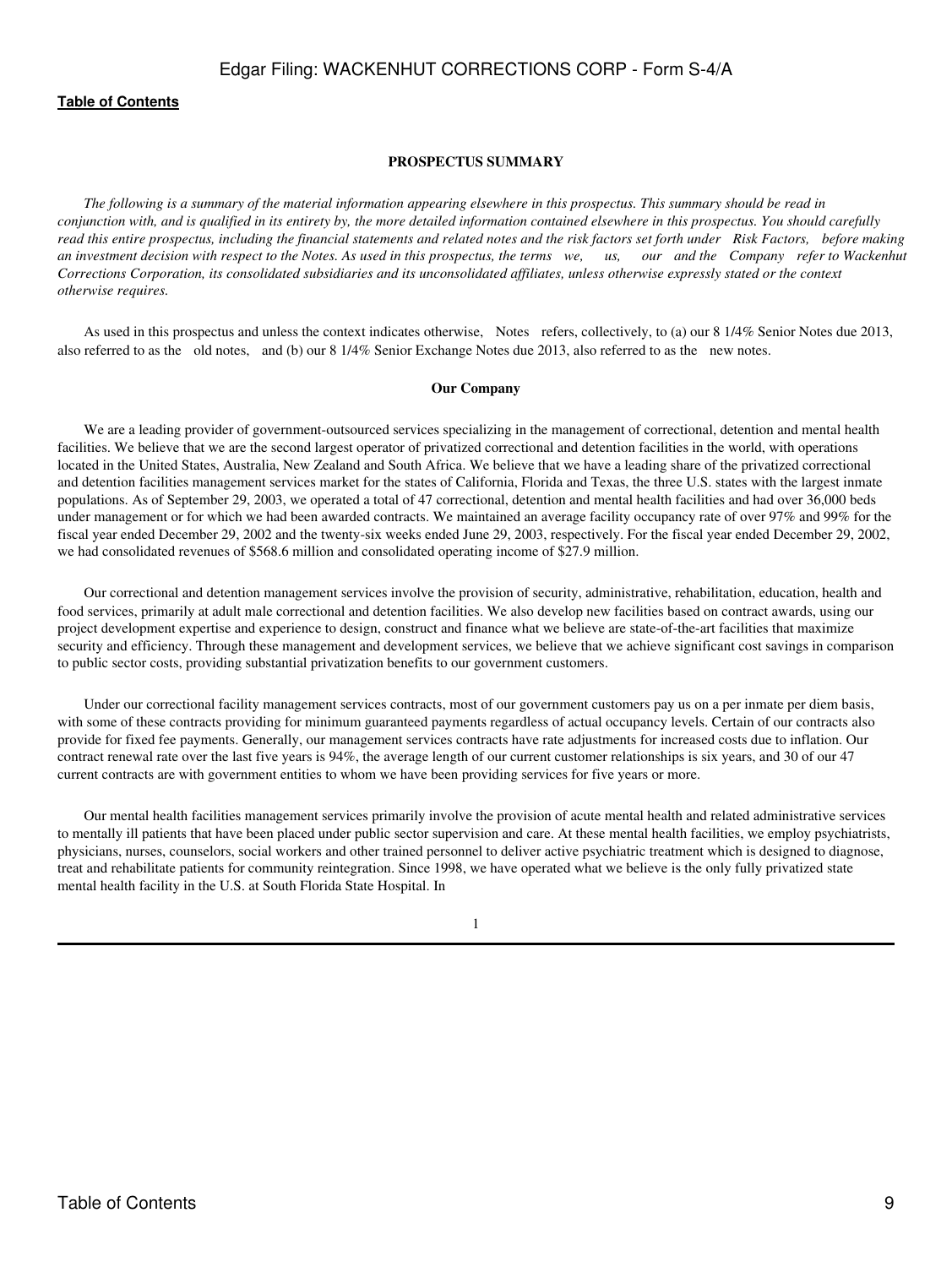### **[Table of Contents](#page-5-0)**

December 2000, we completed the design and construction of a new 325-bed facility that replaced the original facility. We are paid a fixed monthly fee for the provision of services at this facility.

#### **Competitive Strengths**

We believe that we benefit from the following competitive strengths:

our position as a global provider of privatized correctional and detention services with a strong industry reputation, 47 facilities under management and operations in the United States, Australia, New Zealand and South Africa;

our regional operating structure which we believe allows us to more closely supervise and support our correctional and detention facilities and deliver more responsive customer service;

our long-term relationships with federal and state government customers which we believe lead to higher contract renewal rates and provide us with a stable and predictable source of revenue and cash flow;

our expertise in the design, construction and financing of high quality correctional, detention and mental health facilities which we believe helps us to retain existing customers and develop new ones; and

our experienced, proven senior management team lead by our top three senior executives, which have over 45 years of combined industry experience, have worked together at our company for more than 12 years and have established a track record of growth and profitability.

#### **Business Strategy**

Our primary business strategies are to:

provide federal, state and local government agencies with high quality, essential services at a lower cost than they themselves could achieve;

maintain a disciplined operating approach by, among other things:

managing our business on a contract by contract basis to maximize operating margins;

avoiding the operation of certain juvenile and female correctional facilities which we believe may be prone to operational difficulties that may result in increased litigation, higher personnel costs and reduced profitability;

not engaging in speculative facility development by building facilities only when we have a corresponding management contract award in place;

refraining from doing business in certain international markets with a history of economic and political instability;

leverage our long-term relationships with government agencies to continue to grow our correctional, detention and mental health facilities management business and to become a preferred provider of complementary government-outsourced services; and

use our position as a global provider of privatized correctional services to further penetrate international markets in which we currently operate and expand into new international markets which we deem attractive.

 $\mathcal{D}$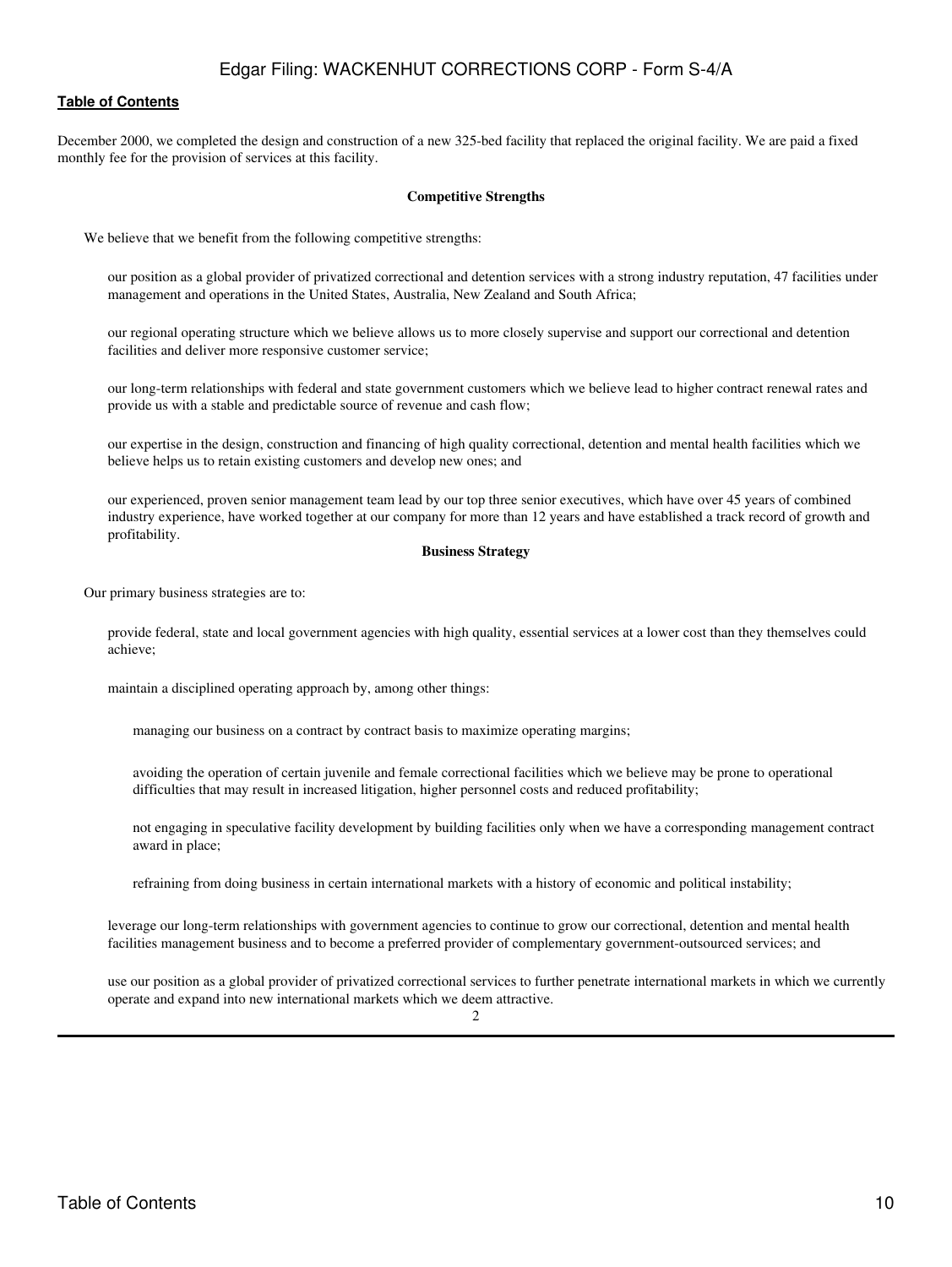#### **Industry Overview**

We believe that governmental agencies in the U.S. spent more than \$50.0 billion on correctional and detention facilities and services in 2002. As of June 30, 2002, the total U.S. prison population exceeded 2.0 million for the first time, with only 6.1% of the federal and state population being outsourced to the private sector. We believe that the U.S. market is poised for both overall growth and increased privatization as a result of increasing incarceration rates, a growing 18 to 24 year-old at-risk male population, facility overcrowdings, governmental budgetary constraints and the desire by the public sector to provide higher quality services and performance accountability.

#### *Increasing Prison Populations*

According to the Bureau of Justice Statistics, the average annual growth rate of the prison population in the U.S. between December 1995 and June 2002 was 3.8%, with the growth rate declining slightly between June 2001 and June 2002 to 2.8%. The incarceration rate between June 2001 and June 2002 increased by 1.5%, after growing by 1.0% between December 2000 and December 2001. We believe that further growth could come from stricter sentencing guidelines and the projected growth of the 18 to 24 year-old at-risk male population, which is expected to increase by 6.5% from 2000 to 2005.

#### *Overcrowding Pressure*

As of December 31, 2001, 22 states and the federal prison system were operating between 1% and 37% above their capacity, with the federal prison system operating at 31% above capacity. Additionally, the Federal Bureau of Prisons projects that during fiscal year 2003, the federal government s prison population will reach 166,000 inmates, 35% above its projected capacity.

#### *Budgetary Constraints*

We believe that full or partial outsourcing of correctional and detention services will become a more compelling option for public officials due to increasing budgetary constraints at both the federal level and in many states. We believe that states that outsource a significant percentage of their inmate populations reduce the overall growth in their correctional spending.

#### *Quality Improvements and Performance Accountability*

We believe that private correctional and detention facilities provide superior operational quality as compared to government-operated facilities. Most correctional and detention services contracts include economic incentives for private operators to deliver high quality service, provide for continuous monitoring by government representatives and require accreditation by independent organizations such as the ACA for compliance with contract terms and industry standards. We believe these contractual incentives establish a high degree of accountability for private operators.

#### **The Transactions**

On July 9, 2003, we completed the following transactions, which we refer to as the Transactions.

*Share Repurchase.* We purchased all 12.0 million shares of our common stock owned by Group 4 Falck A/S, our majority shareholder, for \$132.0 million in cash. Immediately following the share repurchase, we had 9,289,252 million shares of common stock issued and outstanding.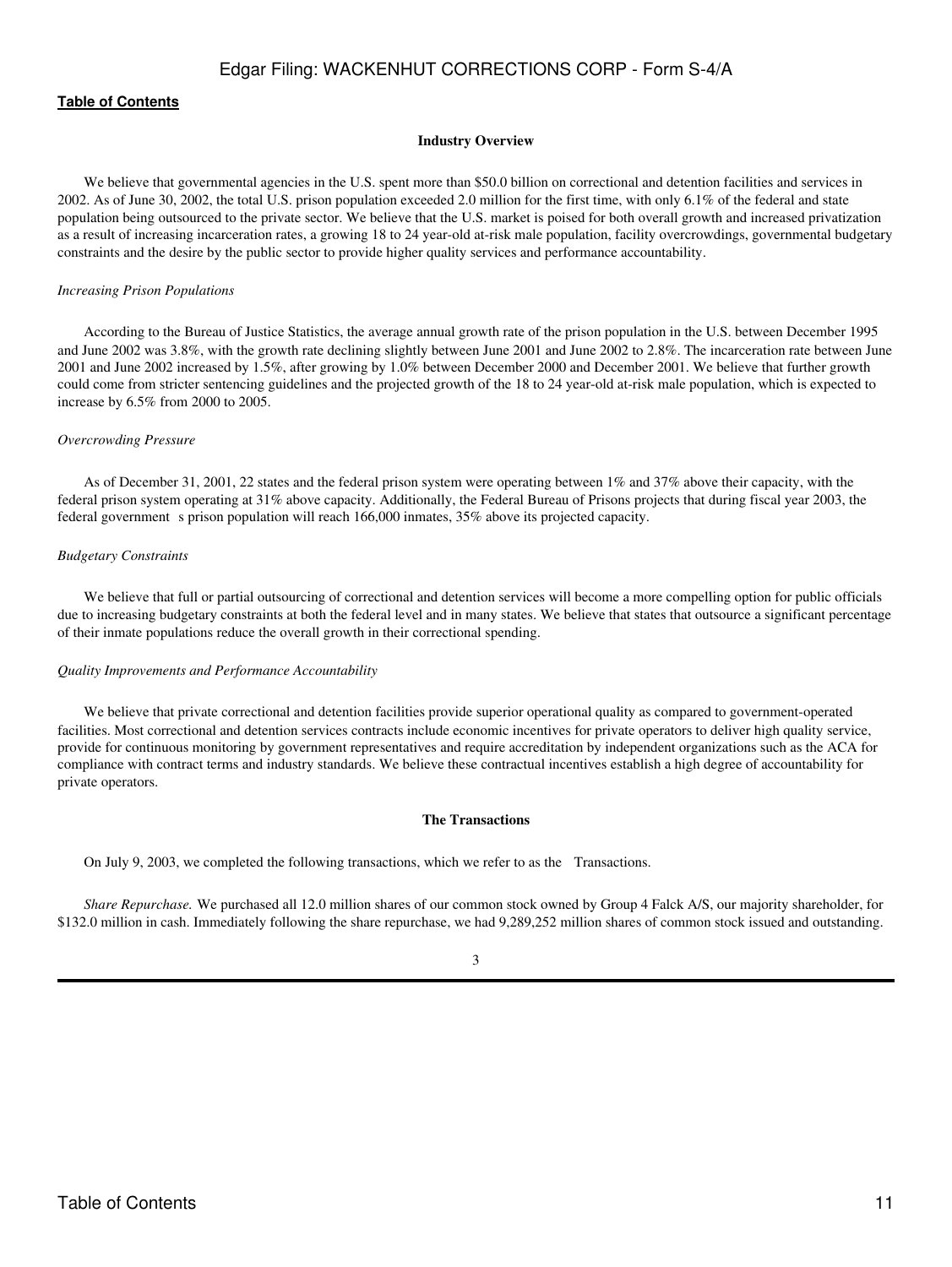### **[Table of Contents](#page-5-0)**

*Amendment of Senior Credit Facility.* We amended our existing \$175.0 million senior credit facility. The amended \$150.0 million senior credit facility consists of a \$50.0 million, five-year revolving credit facility, with a \$40.0 million sublimit for letters of credit, and a \$100.0 million, six-year term loan. See Description of Amended Senior Credit Facility for more information.

*Notes Offering.* We offered \$150.0 million aggregate principal amount of the old notes.

The following table sets forth the sources and uses of funds for the Transactions (in millions).

| <b>Sources</b>                             |         | <b>Uses</b>                                  |         |
|--------------------------------------------|---------|----------------------------------------------|---------|
| Cash on hand                               | \$15.7  | Share repurchase                             | \$132.0 |
| Borrowings under our amended senior credit |         |                                              |         |
| facility                                   | 100.0   | Refinancing of former senior credit facility | 124.7   |
| Offering of old notes                      | 150.0   | Fees and expenses of the Transactions        | 9.0     |
|                                            |         |                                              |         |
|                                            | \$265.7 |                                              | \$265.7 |
|                                            |         |                                              |         |

#### **The Sale of Our Joint Venture Interest in Premier Custodial Group Limited**

On July 2, 2003, we sold our one-half interest in Premier Custodial Group Limited, our United Kingdom joint venture, which we refer to as PCG, to Serco Investments Limited, our joint venture partner, which we refer to as Serco, for approximately \$80.0 million (on a pretax basis). For the twenty-six weeks ended June 29, 2003, PCG accounted for 3,573 of our beds under management, seven of our facilities under management and, for the twenty-six weeks ended June 29, 2003 and the fiscal year ended December 29, 2002, respectively, \$1.7 million and \$6.5 million of our equity in earnings of affiliates. In addition, for the fiscal year ended December 29, 2002, we received \$1.6 million of dividends from equity affiliates through our interest in PCG. Under the terms of the indenture governing the Notes, we have an obligation to use the proceeds from the sale of our interest in PCG to reinvest in certain permitted businesses or assets, to repay indebtedness outstanding under the amended senior credit facility or to make an offer to repurchase the Notes.

#### **Recent Developments**

On November 6, 2003, we announced our operating results for the thirteen weeks ended September 28, 2003. During the thirteen weeks ended September 28, 2003, we had net income of \$30.4 million, or \$2.79 on a per share basis, as compared with \$5.4 million, or \$0.25 on a per share basis, during the thirteen weeks ended September 29, 2002. These results are inclusive of a one-time, after tax gain of approximately \$32.7 million from the sale of PCG, our United Kingdom joint venture, a charge of approximately \$1.2 million, after tax, related to the refinancing of our former senior credit facility, a write-off of approximately \$3.0 million, after tax, related to our deactivated facility in Jena, Louisiana, and approximately \$1.8 million, after tax, for transition costs related to our contract with the Department of Immigration and Multicultural and Indigenous Affairs in Australia, primarily related to insurance expenses. For the thirty-nine weeks ended September 28, 2003, we had net income of \$41.8 million, as compared with \$15.9 million for the thirty-nine weeks ended September 29, 2002.

Earnings per share for the thirteen weeks ended September 28, 2003 reflects the repurchase of 12.0 million shares of our common stock from Group 4 Falck on July 9, 2003, which resulted in 10.9 million diluted weighted average shares of common stock outstanding for the thirteen weeks ended September 28, 2003, as compared to 21.4 million shares of common stock outstanding for the thirteen weeks ended September 29, 2002. Earnings per share for the thirty-nine weeks ended September 28, 2003 also reflects the share repurchase from Group 4 Falck, resulting in 17.9 million diluted weighted average shares of common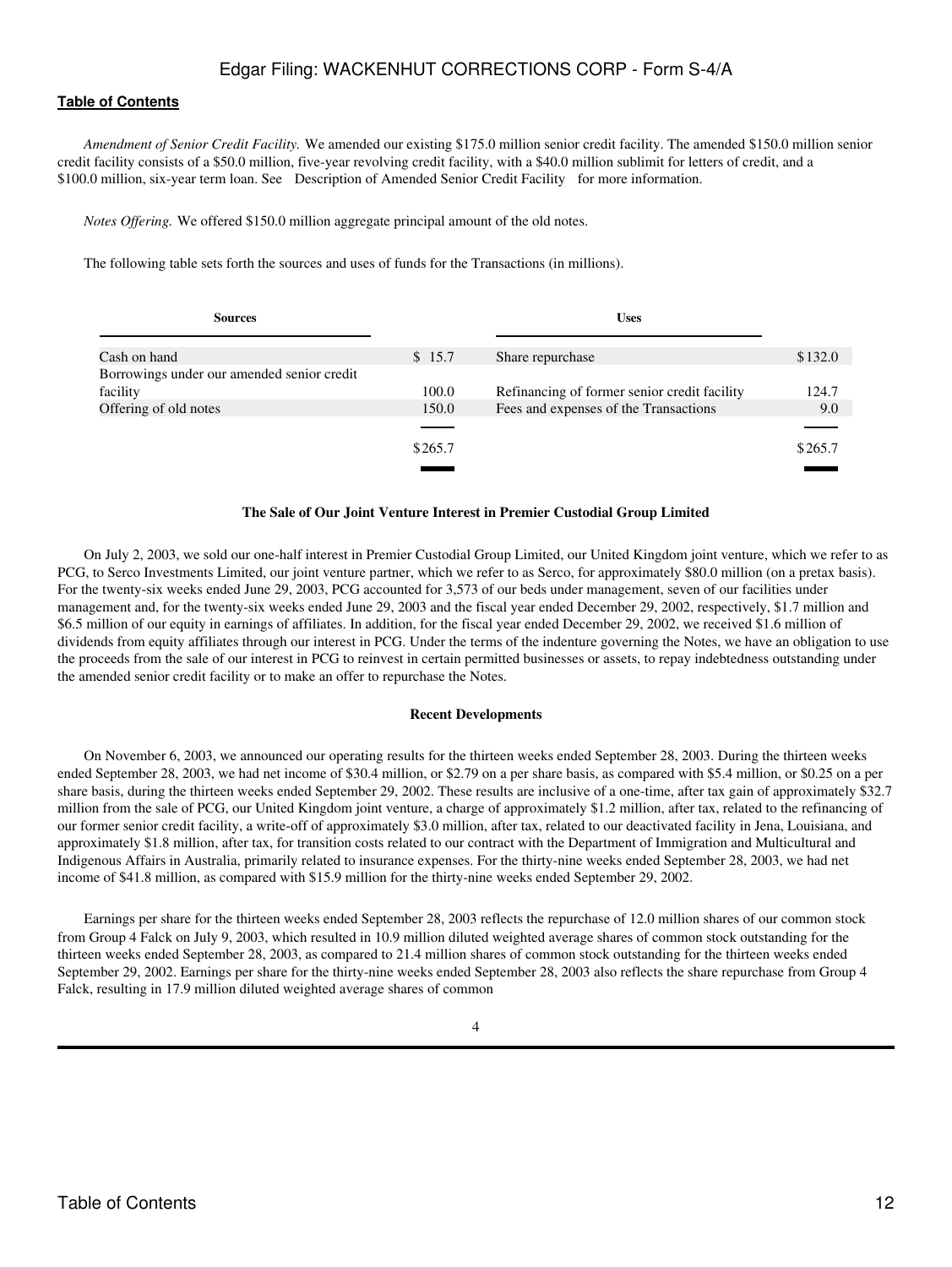### **[Table of Contents](#page-5-0)**

stock outstanding for the thirty-nine weeks ended September 28, 2003, as compared to 21.3 million shares of common stock outstanding for thirty-nine weeks ended September 29, 2002. We currently have 9.6 million diluted weighted average shares of common stock outstanding.

Our revenues for the thirteen weeks ended September 28, 2003 were \$157.8 million, as compared to \$141.7 million in the thirteen weeks ended September 29, 2002. Revenues for the first thirty-nine weeks ended September 28, 2003 increased to \$456.3 million, as compared to \$423.1 million during the thirty-nine weeks ended September 28, 2003. Revenues for the first thirty-nine weeks ended September 28, 2003 reflect the opening of the Lawrenceville Correctional Facility in March of 2003, a strengthening of the Australian dollar by approximately 17% from 2002, an improvement in our average occupancy rates to 100%, and contractual cost of living adjustments.

Cash on our balance sheet as of September 28, 2003 was approximately \$120.4 million, as compared with \$35.2 million as of December 29, 2002. This increase in cash primarily reflects the proceeds from the sale of PCG, our United Kingdom joint venture, during the thirteen weeks ended September 28, 2003, for approximately \$80.7 million, pre tax.

The following is a summary presentation in tabular format of certain of our operating results for the thirteen weeks ended September 28, 2003. All amounts are presented in thousands except per share data.

|                                                                                              | <b>Thirteen weeks ended</b> |                       | Thirty-nine weeks ended |                       |
|----------------------------------------------------------------------------------------------|-----------------------------|-----------------------|-------------------------|-----------------------|
|                                                                                              | September 28,<br>2003       | September 29,<br>2002 | September 28,<br>2003   | September 29,<br>2002 |
| <b>Statement of operations data:</b>                                                         |                             |                       |                         |                       |
| Revenues                                                                                     | \$157,848                   | \$141,706             | \$456,309               | \$423,080             |
| Operating expenses                                                                           | 141,770                     | 123,822               | 394,610                 | 370,470               |
| General and administrative expense<br>Depreciation and amortization                          | 9.522<br>3,433              | 7,849<br>2,422        | 28,572<br>10,352        | 24,250<br>7,346       |
| Operating income                                                                             | 3,123                       | 7,613                 | 22,775                  | 21,014                |
| Interest and other income                                                                    | 1,705                       | 1,119                 | 4,249                   | 3,235                 |
| Interest expense                                                                             | (5,558)                     | (802)                 | (11, 649)               | (2, 476)              |
| Write-off of deferred financing fees from<br>extinguishment of debt                          | (1,989)                     |                       | (1,989)                 |                       |
| Income before income taxes and equity in<br>earnings of affiliates                           | (2,719)                     | 7,930                 | 13,386                  | 21,773                |
| Provision for income taxes                                                                   | 167                         | 3,229                 | 6,859                   | 9,704                 |
| Income before equity in earnings of affiliates                                               | (2,886)                     | 4,701                 | 6,527                   | 12,069                |
| Equity in earnings of affiliates, net of tax<br>Gain on sale of UK joint venture, net of tax | 514<br>\$32,740             | 657                   | 2,572<br>32,740         | 3,877                 |
| Net income                                                                                   | \$30,368                    | 5,358                 | \$41,839                | \$15,946              |
| Basic earnings per share:                                                                    | \$<br>2.86                  | \$<br>0.25            | \$<br>2.36              | \$<br>0.76            |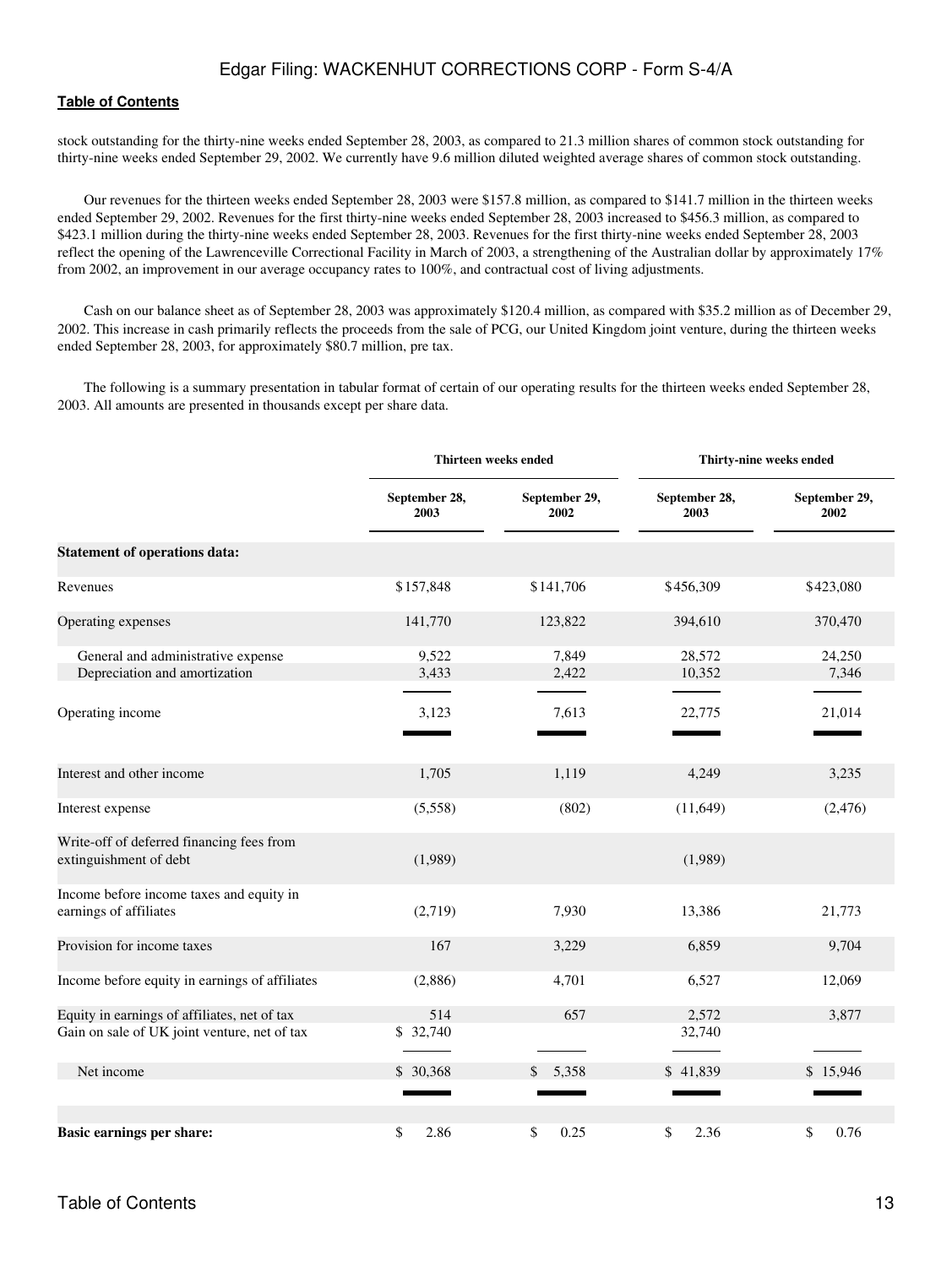| Basic weighted average shares outstanding   | 10.622 | 21,240 | 17.714 | 21.115 |
|---------------------------------------------|--------|--------|--------|--------|
| Diluted earnings per share:                 | 2.79   | 0.25   | 2.34   | 0.75   |
| Diluted weighted average shares outstanding | 10.895 | 21.391 | 17.877 | 21.340 |

|                               | Thirteen weeks ended  |                       | Thirty-nine weeks ended |                       |
|-------------------------------|-----------------------|-----------------------|-------------------------|-----------------------|
|                               | September 28,<br>2003 | September 29,<br>2002 | September 28,<br>2003   | September 29,<br>2002 |
| <b>Operational data:</b>      |                       |                       |                         |                       |
| Compensated resident days (1) | 2,819,916             | 2,714,125             | 8,362,281               | 8,150,741             |
| Revenue producing beds (2)    | 33,874                | 35,736                | 33,874                  | 35,736                |
| Average occupancy             | $100.1\%$             | 97.2%                 | 99.3%                   | 96.7%                 |
|                               |                       |                       |                         |                       |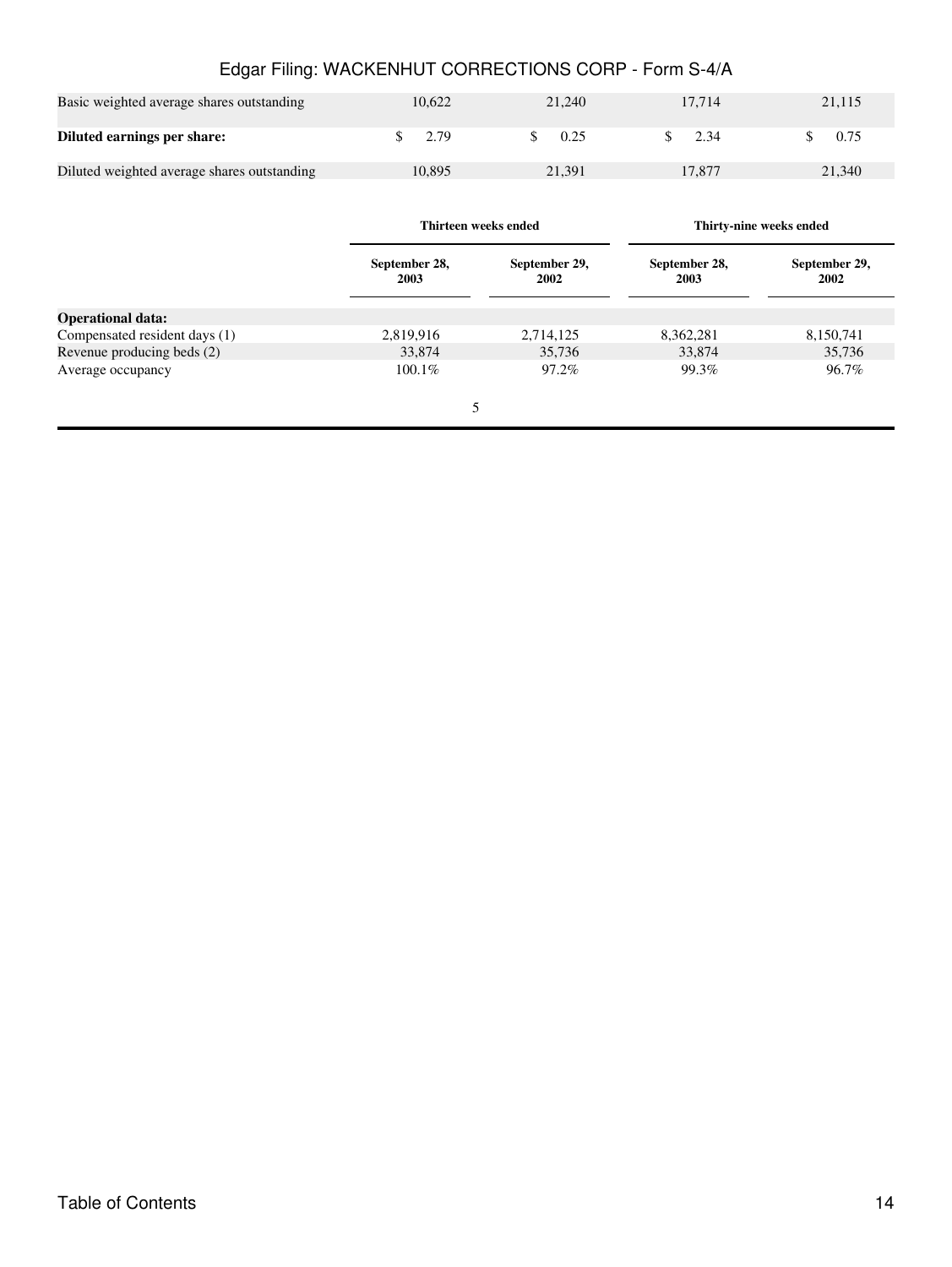### **[Table of Contents](#page-5-0)**

- (1) Compensated resident days are calculated as follows: for per diem rate facilities, the number of beds occupied by residents on a daily basis during the period; and for fixed rate facilities, the design capacity of the facility multiplied by the number of days the facility was in operation during the fiscal year. Amounts exclude compensated resident days for our United Kingdom and South Africa facilities.
- (2) The sale of our interest in PCG on July 2, 2003 resulted in a reduction of 10 facilities operated by PCG, including those discussed in footnote 4 above, and 3,919 of our beds under management.

We are incorporated under the laws of the State of Florida. Our principal executive offices are located at 621 NW 53rd Street, Suite 700, Boca Raton, Florida 33487. Our telephone number is (561) 893-0101.

We currently file periodic and other reports with the Commission. Information filed with the Commission is available on the Commission s web site at http://www.sec.gov. See Where You Can Find More Information.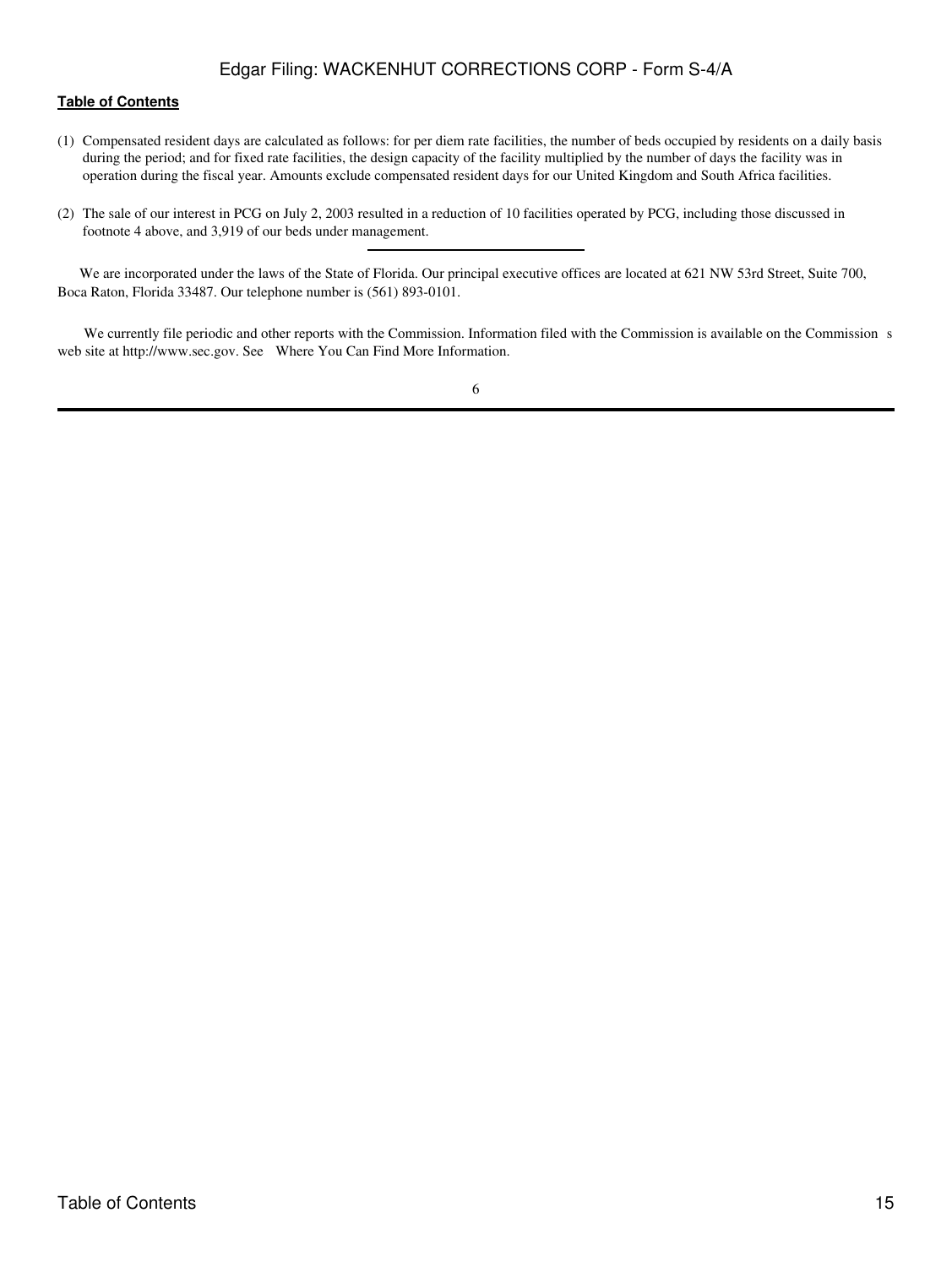### **[Table of Contents](#page-5-0)**

### **The Exchange Offer**

*On July 9, 2003, we completed a private offering of the old notes. We entered into a registration rights agreement with the initial purchasers in the offering in which we agreed to deliver to you this prospectus and to use our best efforts to cause this registration statement to become effective under the Securities Act within 180 days after the date we issued the old notes.*

| <b>Exchange Offer</b>              | We are offering to exchange new senior notes for our old senior notes.                                                                                                                                                                                                                                                                                                                                                                                                                                                                                             |  |  |  |  |
|------------------------------------|--------------------------------------------------------------------------------------------------------------------------------------------------------------------------------------------------------------------------------------------------------------------------------------------------------------------------------------------------------------------------------------------------------------------------------------------------------------------------------------------------------------------------------------------------------------------|--|--|--|--|
| <b>Expiration Date</b>             | The exchange offer will expire at 5:00 p.m. New York City time, 21 business days after the<br>commencement of the offer, unless we decide to extend it.                                                                                                                                                                                                                                                                                                                                                                                                            |  |  |  |  |
| Condition to the<br>Exchange Offer | The registration rights agreement does not require us to accept old notes for exchange if the exchange<br>offer or the making of any exchange by a holder of the old notes would violate any applicable law or<br>interpretation of the staff of the Securities and Exchange Commission. A minimum aggregate principal<br>amount of old notes being tendered is not a condition to the exchange offer.                                                                                                                                                             |  |  |  |  |
| Procedures for Tendering Old Notes | To participate in the exchange offer, you must complete, sign and date the letter of transmittal, or a<br>facsimile of the letter of transmittal, and transmit it together with all other documents required in the<br>letter of transmittal, including the old notes that you wish to exchange, to The Bank of New York, as<br>exchange agent, at the address indicated on the cover page of the letter of transmittal. In the<br>alternative, you can tender your old notes by following the procedures for book-entry transfer<br>described in this prospectus. |  |  |  |  |
|                                    | If your old notes are held through The Depository Trust Company and you wish to participate in the<br>exchange offer, you may do so through the automated tender offer program of The Depository Trust<br>Company. If you tender under this program, you will agree to be bound by the letter of transmittal that<br>we are providing with this prospectus as though you had signed the letter of transmittal.                                                                                                                                                     |  |  |  |  |
|                                    | If a broker, dealer, commercial bank, trust company or other nominee is the registered holder of your<br>old notes, we urge you to contact that person promptly to tender your old notes in the exchange offer.                                                                                                                                                                                                                                                                                                                                                    |  |  |  |  |
|                                    | For more information on tendering your old notes, please refer to the sections in this prospectus<br>entitled Exchange Offer Terms of the Exchange Offer,<br>Procedures for Tendering and<br><b>Book-Entry</b><br>Transfer.<br>7                                                                                                                                                                                                                                                                                                                                   |  |  |  |  |
|                                    |                                                                                                                                                                                                                                                                                                                                                                                                                                                                                                                                                                    |  |  |  |  |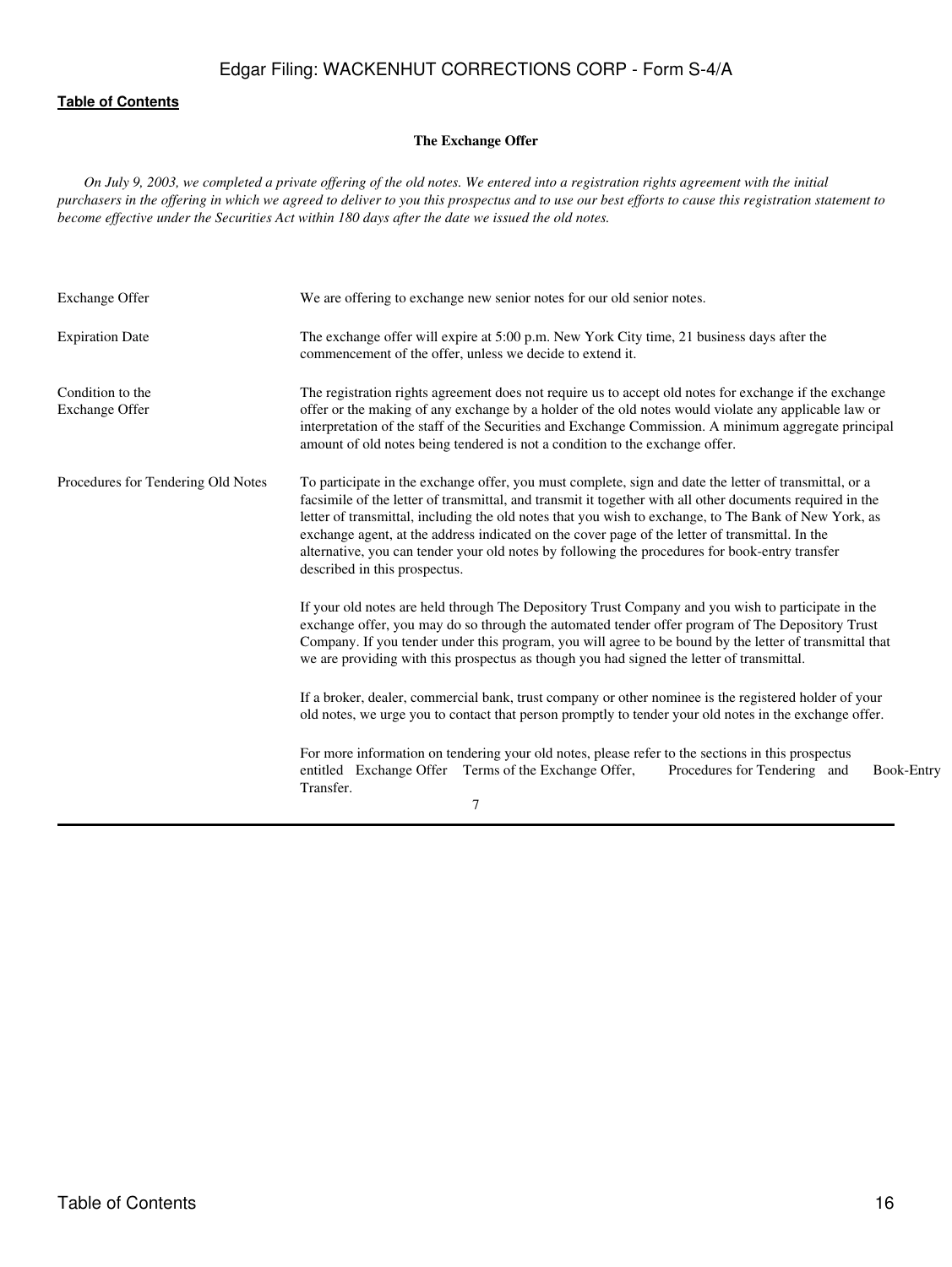# **[Table of Contents](#page-5-0)**

| <b>Guaranteed Delivery Procedures</b>                | If you wish to tender your old notes and you cannot get your required documents to the exchange<br>agent on time, you may tender your old notes according to the guaranteed delivery procedures<br>described in Exchange Offer Guaranteed Delivery Procedures.                                                                                                                                                                                                                                                                                                                                |
|------------------------------------------------------|-----------------------------------------------------------------------------------------------------------------------------------------------------------------------------------------------------------------------------------------------------------------------------------------------------------------------------------------------------------------------------------------------------------------------------------------------------------------------------------------------------------------------------------------------------------------------------------------------|
| Withdrawal of Tenders                                | You may withdraw your tender of old notes under the exchange offer at any time prior to the<br>expiration date. To withdraw, you must have delivered a written or facsimile transmission notice of<br>withdrawal to the exchange agent at its address indicated on the cover page of the letter of transmittal<br>before 5:00 p.m. New York City time on the expiration date of the exchange offer.                                                                                                                                                                                           |
| Acceptance of Old Notes and Delivery<br>of New Notes | If you fulfill all conditions required for proper acceptance of old notes, we will accept any and all old<br>notes that you properly tender in the exchange offer on or before 5:00 p.m. New York City time on the<br>expiration date. We will return any old notes that we do not accept for exchange to you without<br>expense promptly after the expiration date. We will deliver the new notes promptly after the expiration<br>date and acceptance of the old notes for exchange. Please refer to the section in this prospectus entitled<br>Exchange Offer Terms of the Exchange Offer. |
| Fees and Expenses                                    | We will bear all expenses related to the exchange offer. Please refer to the section in this prospectus<br>entitled Exchange Offer Fees and Expenses.                                                                                                                                                                                                                                                                                                                                                                                                                                         |
| Use of Proceeds                                      | We will not receive any proceeds from the issuance of the new notes. We are making this exchange<br>offer solely to satisfy our obligations under our registration rights agreement.                                                                                                                                                                                                                                                                                                                                                                                                          |
| <b>Appraisal Rights</b>                              | Holders of old notes will not have dissenters rights or appraisal rights in connection with the exchange<br>offer.                                                                                                                                                                                                                                                                                                                                                                                                                                                                            |
| Resale of New Notes                                  | Based on an interpretation by the Commission set forth in no-action letters issued to third parties, we<br>believe that you may resell or otherwise transfer new notes issued in the exchange offer in exchange<br>for old notes without restrictions under the federal securities laws if:                                                                                                                                                                                                                                                                                                   |
|                                                      | you are not our affiliate;                                                                                                                                                                                                                                                                                                                                                                                                                                                                                                                                                                    |
|                                                      | you acquire the new notes in the ordinary course of your business; and                                                                                                                                                                                                                                                                                                                                                                                                                                                                                                                        |
|                                                      | you do not intend to participate in a distribution of the new notes.                                                                                                                                                                                                                                                                                                                                                                                                                                                                                                                          |
|                                                      | If you tender in the exchange offer with the intention of participating in any manner in a distribution of<br>the new notes, you<br>8                                                                                                                                                                                                                                                                                                                                                                                                                                                         |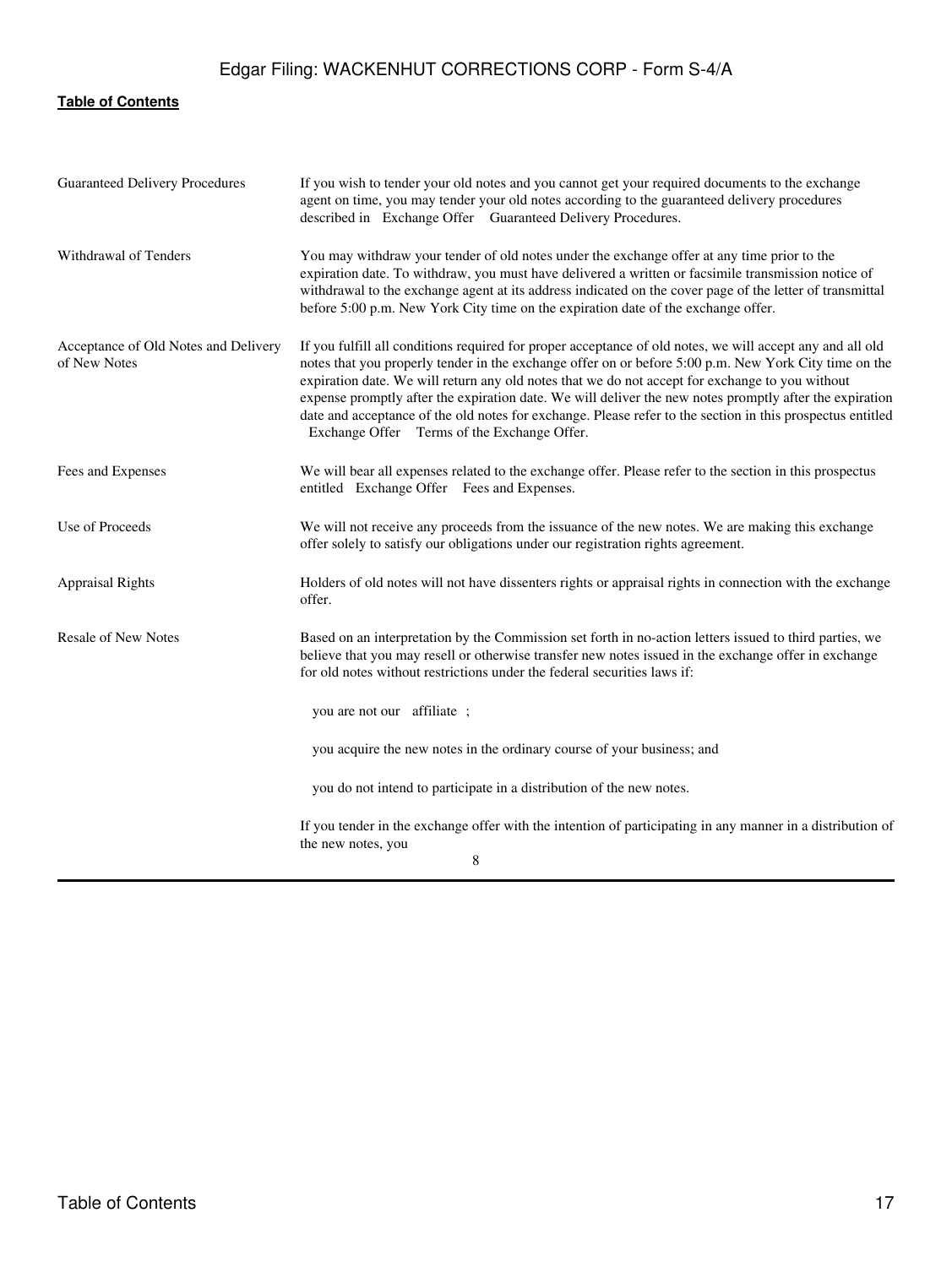### **[Table of Contents](#page-5-0)**

|                                                  | cannot rely on such interpretations by the staff of the Commission; and                                                                                                                                                                                                                                                                                                                                                                                                                                                                                                                                                                      |
|--------------------------------------------------|----------------------------------------------------------------------------------------------------------------------------------------------------------------------------------------------------------------------------------------------------------------------------------------------------------------------------------------------------------------------------------------------------------------------------------------------------------------------------------------------------------------------------------------------------------------------------------------------------------------------------------------------|
|                                                  | must comply with the registration and prospectus delivery requirements of the Securities Act in<br>connection with a secondary resale transaction.                                                                                                                                                                                                                                                                                                                                                                                                                                                                                           |
|                                                  | Only broker-dealers that acquired the old notes as a result of market-making activities or other trading<br>activities may participate in the exchange offer. Each broker-dealer that receives new notes for its own<br>account in exchange for old notes, where such old notes were acquired by such broker-dealer as a<br>result of market-making activities or other trading activities, must deliver a prospectus in connection<br>with any resale of the new notes.                                                                                                                                                                     |
| Consequences of Failure to Exchange<br>Old Notes | If you do not exchange your old notes in the exchange offer, you will no longer be able to require us to<br>register the old notes under the Securities Act of 1933, except in the limited circumstances provided<br>under our registration rights agreement. In addition, you will not be able to resell, offer to resell or<br>otherwise transfer the old notes unless we have registered the old notes under the Securities Act of<br>1933, or unless you resell, offer to resell or otherwise transfer them under an exemption from the<br>registration requirements of, or in a transaction not subject to, the Securities Act of 1933. |
| U.S. Federal Income Tax<br>Considerations        | The exchange of the new notes for the old notes in the exchange offer should not be taxable events for<br>U.S. federal income tax purposes. Please read Material U.S. Federal Income Tax Considerations.                                                                                                                                                                                                                                                                                                                                                                                                                                     |
| <b>Exchange Agent</b>                            | We have appointed The Bank of New York as exchange agent for the exchange offer. You should<br>direct questions and requests for assistance, requests for additional copies of this prospectus or the<br>letter of transmittal and requests for the notice of guaranteed delivery to the exchange agent addressed<br>as follows: 101 Barclay Street, 8W, New York, New York 10286. Eligible institutions may make<br>requests by facsimile at (212) 815-5704.<br>Terms of New 8 1/4% Senior Notes due 2013                                                                                                                                   |

*The new notes will be identical to the old notes of the same issue except that the new notes are registered under the Securities Act of 1933 and will not have the transfer restrictions or registration rights applicable to the old notes. The new notes will evidence the same indebtedness as the old notes, and the same indenture will govern the new notes and the old notes.*

*For more information concerning the new notes, please refer to the section of this document entitled Description of New Notes.*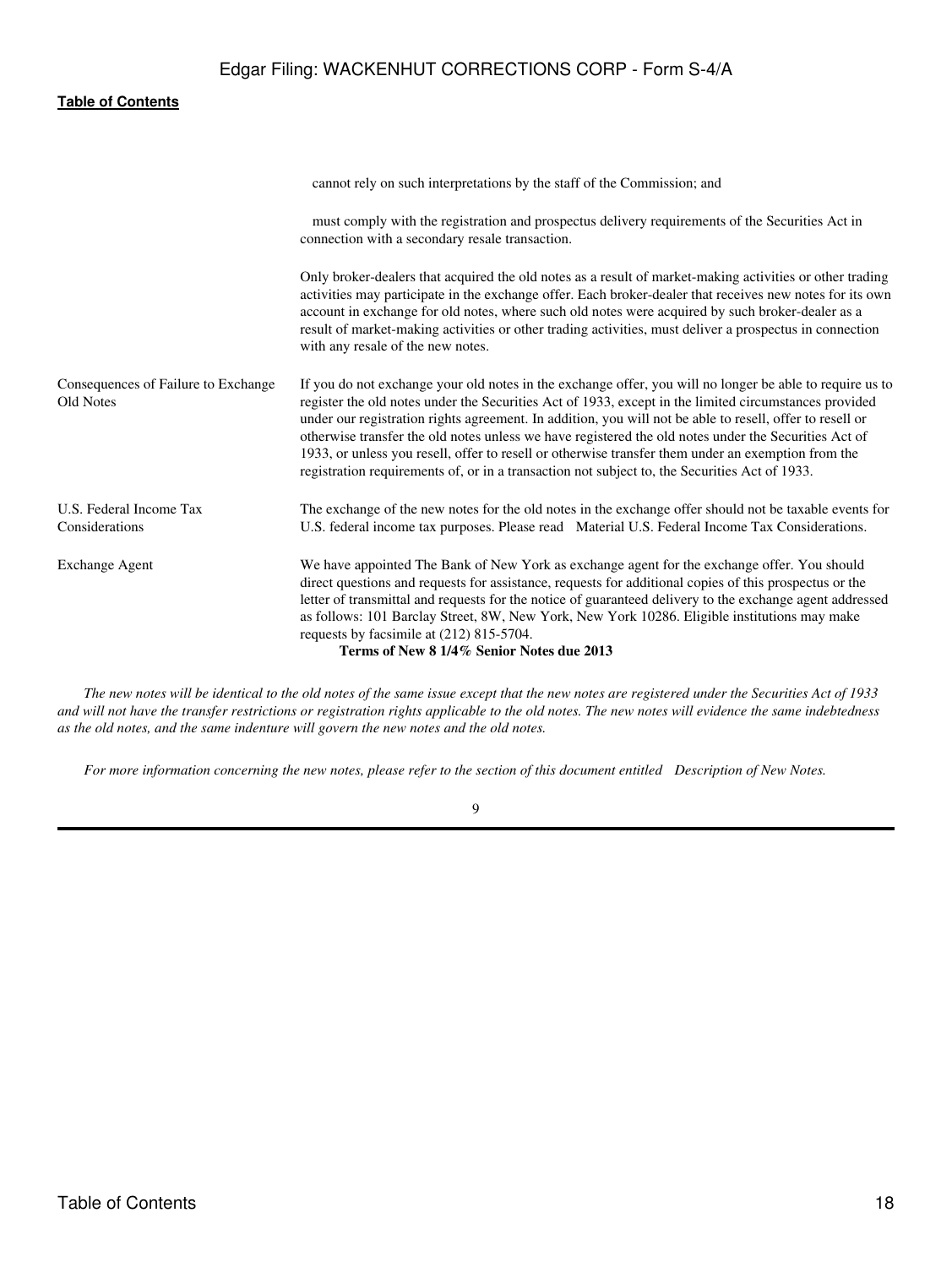| Issuer                 | Wackenhut Corrections Corporation (WCC)                                                                                                                                                                                                                                                                                                                                                                                                 |
|------------------------|-----------------------------------------------------------------------------------------------------------------------------------------------------------------------------------------------------------------------------------------------------------------------------------------------------------------------------------------------------------------------------------------------------------------------------------------|
| Notes offered          | \$150,000,000 principal amount of 8 1/4% Senior Notes due 2013.                                                                                                                                                                                                                                                                                                                                                                         |
| Maturity               | July 15, 2013.                                                                                                                                                                                                                                                                                                                                                                                                                          |
| Interest rate          | 8 1/4% per year (calculated using a 360-day year).                                                                                                                                                                                                                                                                                                                                                                                      |
| Interest payment dates | Each January 15 and July 15, beginning on January 15, 2004. Interest will accrue from the issue date<br>of the Notes.                                                                                                                                                                                                                                                                                                                   |
| Ranking                | The Notes will be general, unsecured, senior obligations of WCC. Accordingly they will rank:                                                                                                                                                                                                                                                                                                                                            |
|                        | senior to any of our future subordinated indebtedness;                                                                                                                                                                                                                                                                                                                                                                                  |
|                        | equal in right of payment with all of our existing and future unsecured, unsubordinated<br>indebtedness; and                                                                                                                                                                                                                                                                                                                            |
|                        | effectively junior to any of our secured indebtedness, to the extent of the value of the assets securing<br>the indebtedness, including indebtedness under our amended senior credit facility, and to the liabilities<br>of our subsidiaries, including their trade payables.                                                                                                                                                           |
|                        | As of September 29, 2003, we had total secured indebtedness outstanding of approximately<br>\$120.0 million and our subsidiaries had total liabilities of approximately \$58.6 million. Therefore, the<br>new notes would have been effectively junior to a total amount of \$178.6 million as of that date.                                                                                                                            |
|                        | The indenture governing the Notes allows us to incur an unlimited amount of additional indebtedness<br>and to secure indebtedness, including any indebtedness incurred under credit facilities, provided that<br>we meet the fixed charge coverage ratio test set forth in the indenture. See the covenant described<br>under Description of New Notes Certain Covenants Incurrence of Indebtedness and Issuance of<br>Preferred Stock. |
| Optional redemption    | After July 15, 2008, we may redeem some or all of the Notes at the redemption prices listed in the<br>Description of New Notes section under the sub-heading Optional Redemption, plus accrued and<br>unpaid interest, and liquidated damages, if any, to the redemption date.                                                                                                                                                          |
|                        | At any time on or prior to July 15, 2006, we can choose to redeem up to $35\%$ of the Notes with money<br>that we raise in one or more equity offerings, as long as:                                                                                                                                                                                                                                                                    |
|                        | we pay 108.250% of the principal amount of the Notes, plus accrued and unpaid interest, and<br>liquidated damages, if any, to the redemption date;                                                                                                                                                                                                                                                                                      |
|                        | we redeem the Notes within 90 days of completing the equity offering; and<br>10                                                                                                                                                                                                                                                                                                                                                         |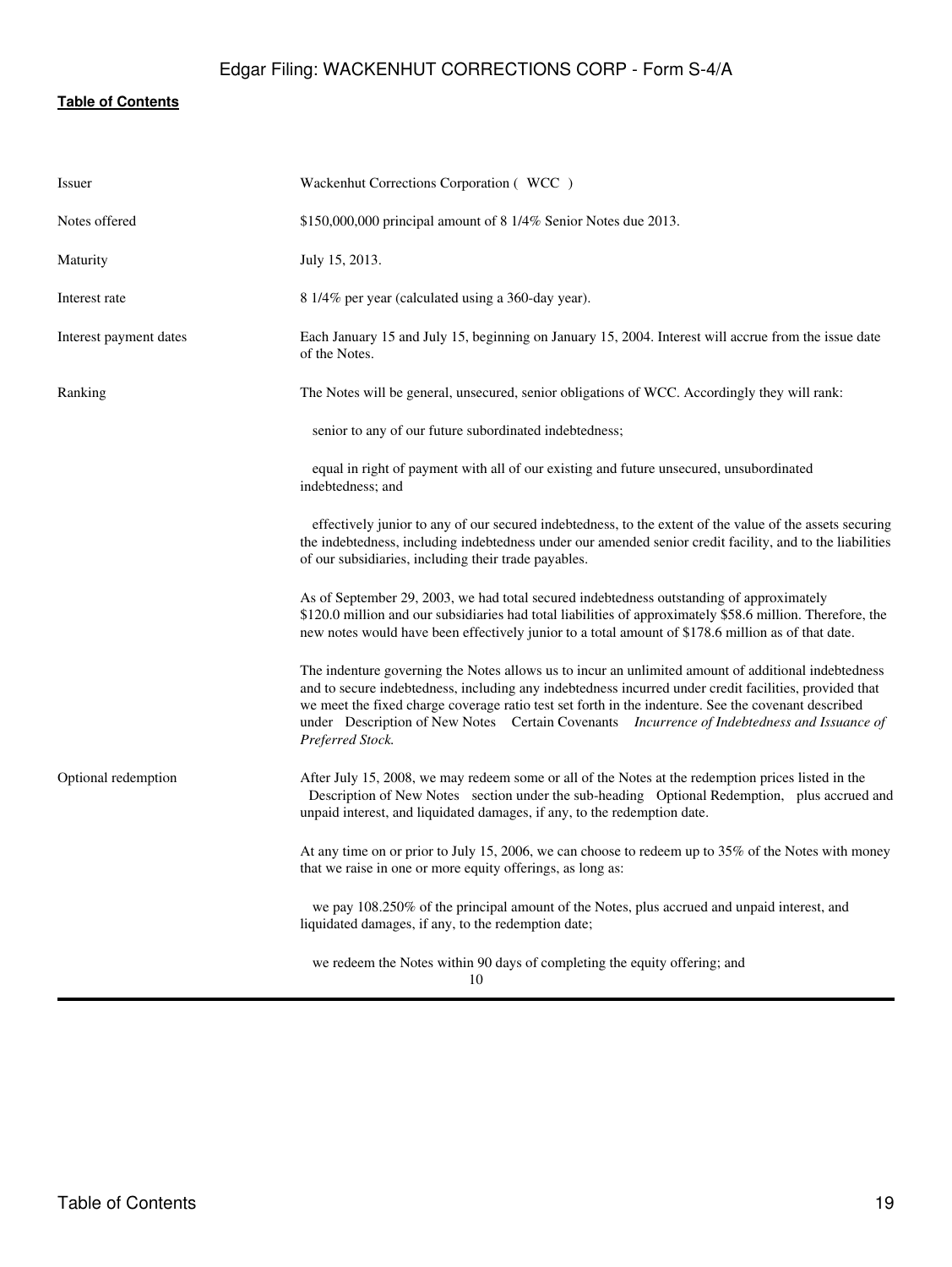|                              | at least 65% of the aggregate principal amount of Notes originally issued remains outstanding after<br>such redemption.                                                                                                                                                                                                                                                                                                                                                                                         |
|------------------------------|-----------------------------------------------------------------------------------------------------------------------------------------------------------------------------------------------------------------------------------------------------------------------------------------------------------------------------------------------------------------------------------------------------------------------------------------------------------------------------------------------------------------|
| Change of control offer      | If a change of control of our company occurs, we must, subject to certain conditions, give holders the<br>opportunity to sell their Notes to us at 101% of their principal amount, plus accrued and unpaid<br>interest, and liquidated damages, if any, to the date of purchase.                                                                                                                                                                                                                                |
|                              | We might not be able to pay the required price for Notes presented to us at the time of a change of<br>control because:                                                                                                                                                                                                                                                                                                                                                                                         |
|                              | we might not have enough funds at the time; or                                                                                                                                                                                                                                                                                                                                                                                                                                                                  |
|                              | the terms of our amended senior credit facility may prevent us from purchasing the Notes.                                                                                                                                                                                                                                                                                                                                                                                                                       |
| Asset sale proceeds          | If we or certain of our subsidiaries engage in asset sales, we generally must either invest the net<br>proceeds from such sales in our business within a period of time, prepay indebtedness under our<br>amended senior credit facility or make an offer to purchase a principal amount of the Notes equal to<br>the excess net proceeds. The purchase price of the Notes will be 100% of their principal amount plus<br>accrued and unpaid interest, and liquidated damages, if any, to the date of purchase. |
| Certain indenture provisions | The indenture governing the Notes contains covenants that, among other things, limit our and our<br>restricted subsidiaries ability to:                                                                                                                                                                                                                                                                                                                                                                         |
|                              | incur additional indebtedness;                                                                                                                                                                                                                                                                                                                                                                                                                                                                                  |
|                              | pay dividends or distributions on our capital stock or repurchase our capital stock or prepay<br>subordinated indebtedness;                                                                                                                                                                                                                                                                                                                                                                                     |
|                              | issue preferred stock of subsidiaries;                                                                                                                                                                                                                                                                                                                                                                                                                                                                          |
|                              | make certain types of investments;                                                                                                                                                                                                                                                                                                                                                                                                                                                                              |
|                              | guarantee other indebtedness;                                                                                                                                                                                                                                                                                                                                                                                                                                                                                   |
|                              | create liens on our assets;                                                                                                                                                                                                                                                                                                                                                                                                                                                                                     |
|                              | enter into sale and leaseback transactions;                                                                                                                                                                                                                                                                                                                                                                                                                                                                     |
|                              | enter into transactions with affiliates;                                                                                                                                                                                                                                                                                                                                                                                                                                                                        |
|                              | create or permit restrictions on the ability of our restricted subsidiaries to pay dividends or make other<br>distributions to us;                                                                                                                                                                                                                                                                                                                                                                              |
|                              | merge or consolidate with another company; and                                                                                                                                                                                                                                                                                                                                                                                                                                                                  |
|                              | transfer and sell assets.                                                                                                                                                                                                                                                                                                                                                                                                                                                                                       |
|                              | These covenants are subject to a number of important limitations and exceptions. See Description of<br>New Notes.                                                                                                                                                                                                                                                                                                                                                                                               |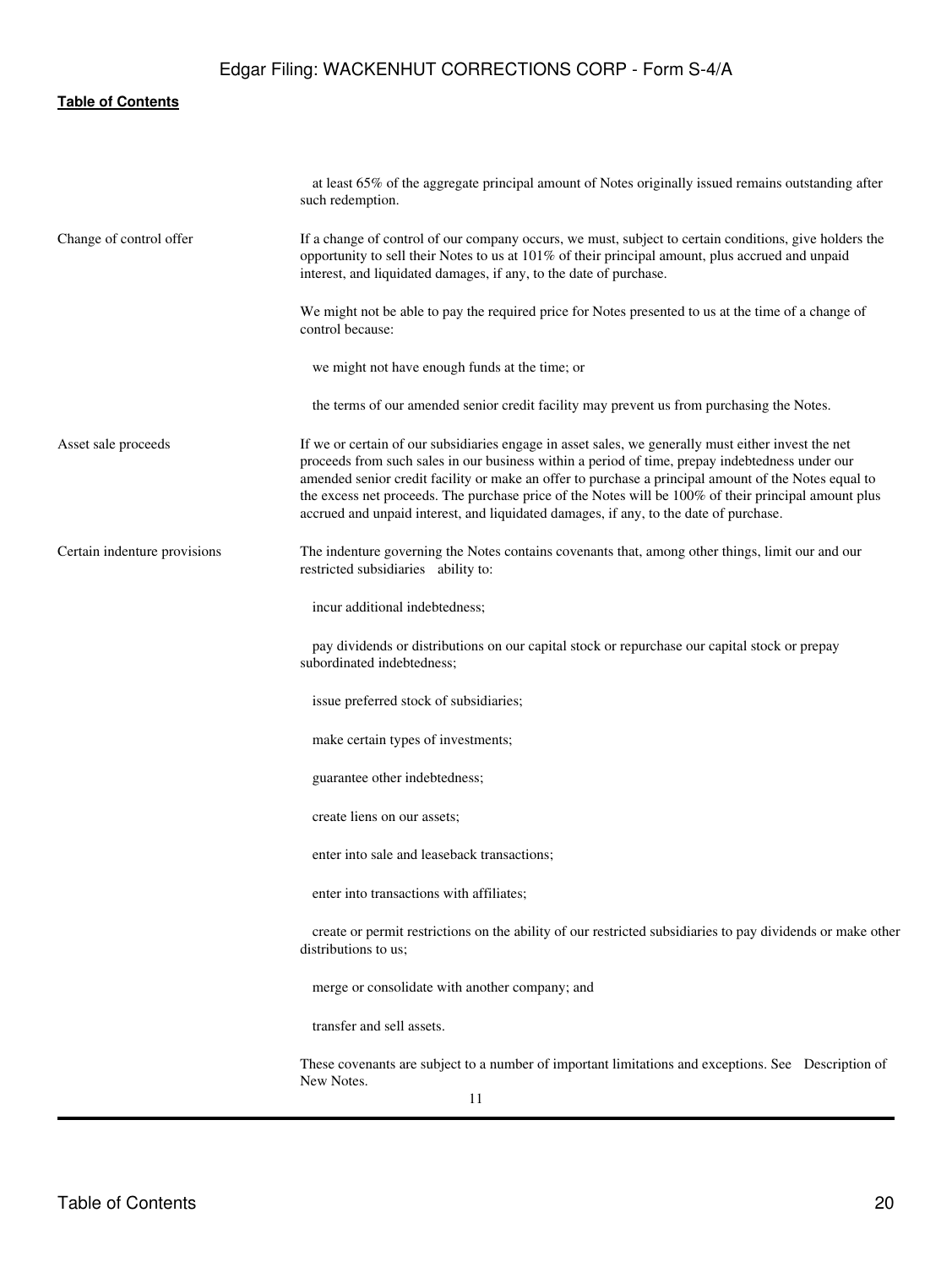| Risk factors                                                       | Investing in the Notes involves risks. See Risk Factors beginning on page 16 of this prospectus for a<br>description of the material risks you should consider before investing in the Notes.                                                                                                              |
|--------------------------------------------------------------------|------------------------------------------------------------------------------------------------------------------------------------------------------------------------------------------------------------------------------------------------------------------------------------------------------------|
| Transfer Restrictions; Absence of a<br>Public Market for the Notes | The new notes generally will be freely transferable, but will also be new securities for which there will<br>not initially be a market. There can be no assurance that any market for the new notes will develop.<br>There will be no public market for any old notes not tendered in this exchange offer. |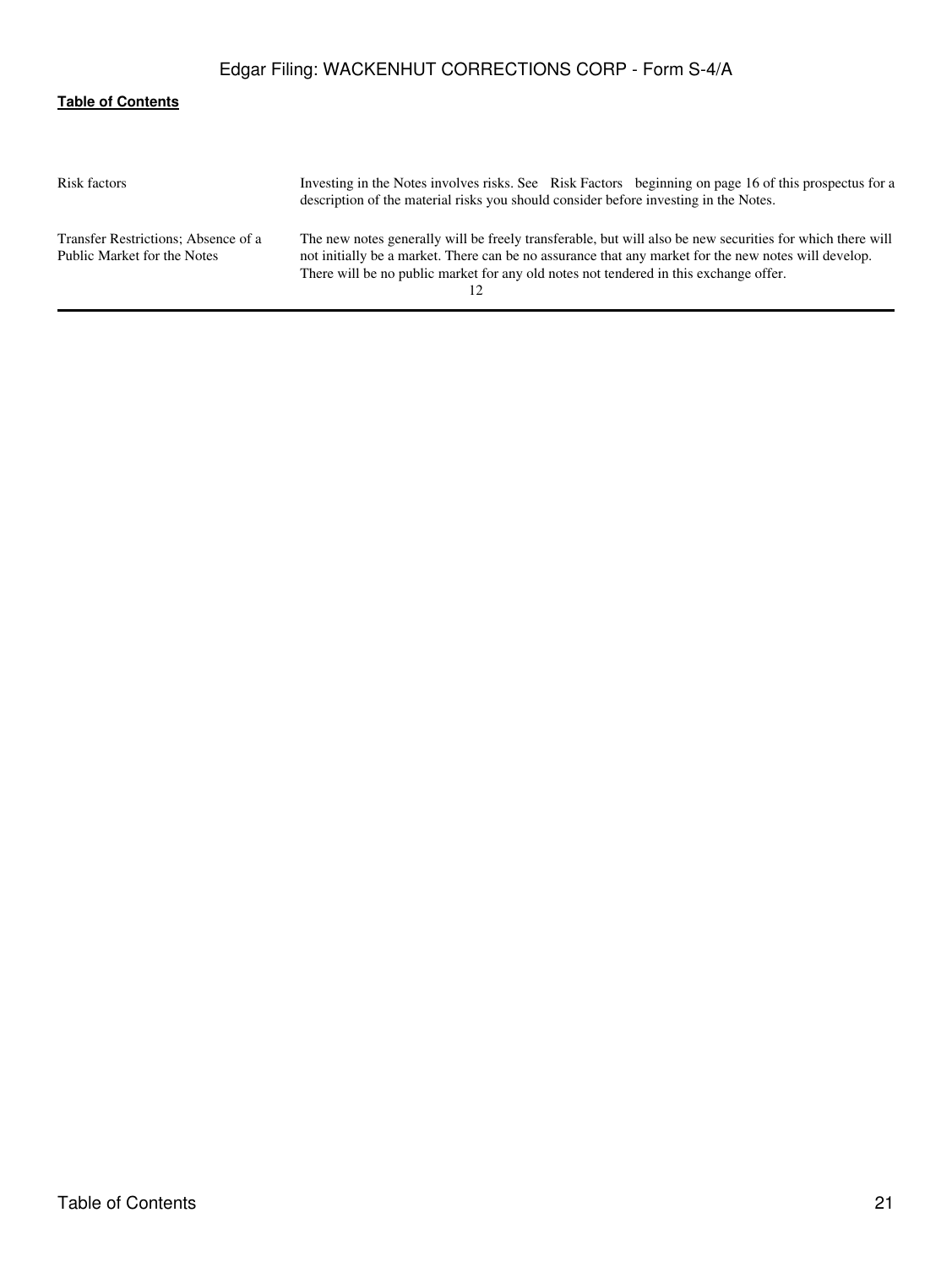#### **Summary Historical Financial and Other Data**

The following summarizes certain of our consolidated historical financial and operating data. The consolidated statement of operations data and other financial data for the fiscal years ended December 31, 2000, December 30, 2001 and December 29, 2002 and the consolidated balance sheet data as of December 29, 2002 were derived from our audited consolidated financial statements included elsewhere in this prospectus. The consolidated statement of operations data and other financial data for the twenty-six week periods ended June 30, 2002 and June 29, 2003 and the consolidated balance sheet data as of June 29, 2003 were derived from our unaudited condensed consolidated financial statements included elsewhere in this prospectus. We have prepared the unaudited statement of operations data, balance sheet data and other financial data on the same basis as the audited consolidated financial statements and have included all adjustments, consisting only of normal recurring adjustments, necessary to present fairly the data for such periods. The results for the twenty-six weeks ended and as of June 29, 2003 are not necessarily indicative of results for the full year.

The information contained in this summary should be read in conjunction with the Unaudited Pro Forma Condensed Consolidated Financial Statements, Selected Consolidated Financial and Other Data, Management s Discussion and Analysis of Financial Condition and Results of Operations and our consolidated financial statements and notes thereto appearing elsewhere in this prospectus. All amounts are presented in thousands except operational data.

|                                                      | <b>Fiscal year ended</b> |                      |                      | <b>Twenty-six weeks ended</b> |                         |
|------------------------------------------------------|--------------------------|----------------------|----------------------|-------------------------------|-------------------------|
|                                                      | December 31,<br>2000     | December 30,<br>2001 | December 29,<br>2002 | <b>June 30,</b><br>2002       | <b>June 29,</b><br>2003 |
| <b>Statement of operations data:</b>                 |                          |                      |                      |                               |                         |
| Revenues                                             | \$535,557                | \$562,073            | \$568,612            | \$281,374                     | \$298,461               |
| Operating expenses                                   | 486,884                  | 503,547              | 496,497              | 246,648                       | 252,840                 |
| General and administrative                           | 21,122                   | 24,423               | 32,146               | 16,401                        | 19,050                  |
| Depreciation and amortization                        | 8,639                    | 9,919                | 12,093               | 4,924                         | 6,919                   |
|                                                      |                          |                      |                      |                               |                         |
| Operating income                                     | 18,912                   | 24,184               | 27,876               | 13,401                        | 19,652                  |
| Interest and other income                            | 6,745                    | 4,278                | 4,794                | 2,116                         | 2,544                   |
| Interest expense                                     | (4,801)                  | (3,597)              | (3,737)              | (1,674)                       | (6,091)                 |
|                                                      |                          |                      |                      |                               |                         |
| Income before income taxes and equity in earnings of |                          |                      |                      |                               |                         |
| affiliates                                           | 20,856                   | 24,865               | 28,933               | 13.843                        | 16,105                  |
| Provision for income taxes                           | 8,352                    | 9,706                | 12.652               | 6,475                         | 6,692                   |
|                                                      |                          |                      |                      |                               |                         |
| Income before equity in earnings of affiliates       | 12,504                   | 15,159               | 16,281               | 7,368                         | 9,413                   |
| Equity in earnings of affiliates                     | 4,490                    | 4,220                | 5,220                | 3,220                         | 2,058                   |
|                                                      |                          |                      |                      |                               |                         |
| Net income                                           | \$16,994                 | \$19,379             | \$21,501             | \$10,588                      | \$11,471                |
|                                                      |                          |                      |                      |                               |                         |

|                                                    | As of<br>December 29,<br>2002 | As of<br>June 29,<br>2003 |
|----------------------------------------------------|-------------------------------|---------------------------|
| <b>Balance sheet data:</b>                         |                               |                           |
| Cash and cash equivalents                          | \$35,240                      | \$58,955                  |
| Total assets                                       | 402,658                       | 434,279                   |
| Total long-term debt, including current portion(1) | 125,000                       | 124,688                   |
| Common stock                                       | 212                           | 213                       |
| Shareholders equity                                | 152,642                       | 169,293                   |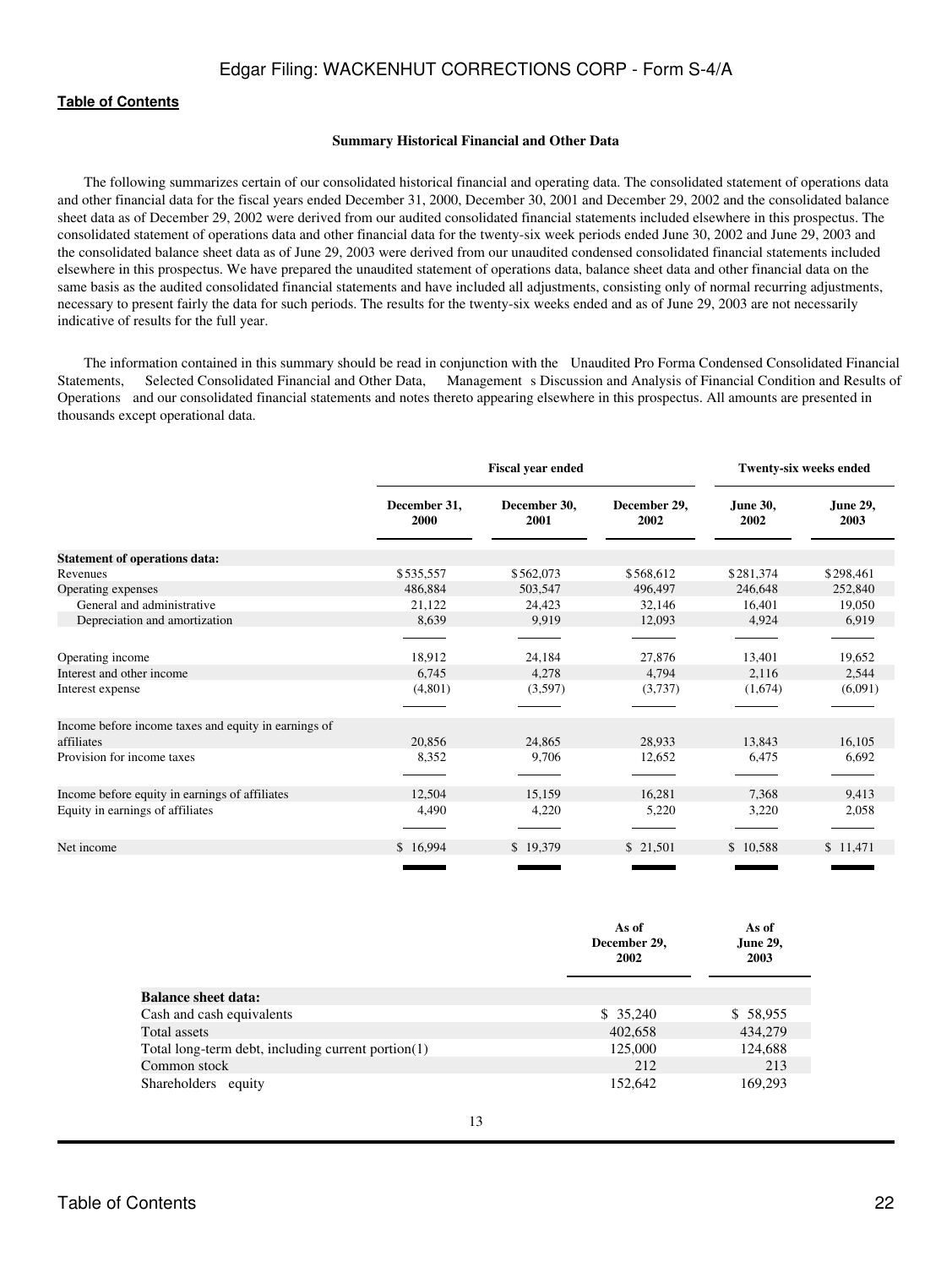|                                                  |                      | <b>Fiscal year ended</b> | <b>Twenty-six weeks ended</b> |                         |                  |  |
|--------------------------------------------------|----------------------|--------------------------|-------------------------------|-------------------------|------------------|--|
|                                                  | December 31,<br>2000 | December 30,<br>2001     | December 29.<br>2002          | <b>June 30,</b><br>2002 | June 29,<br>2003 |  |
| Other financial data:                            |                      |                          |                               |                         |                  |  |
| Cash flow from (used in) operating<br>activities | \$<br>25,906         | \$<br>29,479             | \$<br>22,243                  | \$<br>2,628             | \$<br>22,234     |  |
| Cash flow from (used in) investing<br>activities | (20, 946)            | (3,897)                  | (159, 252)                    | (1,776)                 | (4,019)          |  |
| Cash flow from (used in) financing<br>activities | (9,921)              | (11, 150)                | 129,245                       | 897                     | 2,215            |  |
| EBITDA(2)                                        | 32,682               | 38,323                   | 45,189                        | 21,545                  | 28,629           |  |
| Ratio of earnings to fixed charges(3)            | 1.85x                | 1.99x                    | 2.29x                         | 1.66x                   | 1.72x            |  |
| <b>Operational data:</b>                         |                      |                          |                               |                         |                  |  |
| Facilities in operation $(4)(6)$                 | 51                   | 59                       | 59                            |                         |                  |  |
| Compensated resident days(5)                     | 10,572,093           | 11,068,912               | 10,850,003                    | 5,436,616               | 5,542,365        |  |
| Revenue producing beds(6)                        | 31,218               | 33,925                   | 35,428                        | 33,812                  | 37,544           |  |
| Average occupancy                                | 97.7%                | 96.5%                    | 97.4%                         | 97.0%                   | 99.1%            |  |

(1) Our presentation of total long-term debt, including current portion, excludes non recourse debt. We had \$31.4 and \$39.7 million of non-recourse debt outstanding as of December 29, 2002 and June 29, 2003, respectively.

(2) We define EBITDA as earnings before interest expense, net, income taxes and depreciation and amortization. However, other companies may calculate EBITDA differently than we do. EBITDA is not a measure of performance under generally accepted accounting principles, or GAAP, and it should not be considered as an alternative to cash flow from operating activities as a measure of liquidity or as an alternative to net income as an indicator of our operating performance, or any other measure of performance derived in accordance with GAAP. EBITDA is presented because management believes that EBITDA it is a useful measure of our liquidity, as it provides investors, security analysts, lenders and other interested third parties with an additional basis to evaluate our ability to incur and service debt and to fund capital expenditures. In evaluating EBITDA for any given period, we believe that investors should consider, among other things, the amount by which EBITDA exceeds interests costs, how EBITDA compares to principal repayments on debt and how EBITDA compares to capital expenditures. The components of EBITDA such as revenues and operating expenses, and the variability of such components over time, should also be considered. This data should be read in conjunction with our consolidated financial statements and related notes included elsewhere in this prospectus. A reconciliation of EBITDA to cash flow from operating activities computed in accordance with GAAP is as follows:

|                                               | <b>Fiscal year ended</b>    |                      |                      | Twenty-six weeks ended |                         |
|-----------------------------------------------|-----------------------------|----------------------|----------------------|------------------------|-------------------------|
|                                               | December 31,<br><b>2000</b> | December 30,<br>2001 | December 29,<br>2002 | June 30,<br>2002       | <b>June 29,</b><br>2003 |
| Net cash provided by operating activities     | \$25,906                    | \$29,479             | \$22,243             | \$2,628                | \$22,234                |
| Depreciation and amortization                 | (8,639)                     | (9,919)              | (12,093)             | (4,924)                | (6,919)                 |
| Decrease (increase) in deferred tax asset     | 1,952                       | 670                  | 711                  | (76)                   | 2,203                   |
| Tax benefit related to employee stock options |                             | (315)                | (1,081)              | (1,060)                | (113)                   |
| Gain on sale of loans receivable              | 641                         |                      |                      |                        |                         |
| Equity in earnings of affiliates              | 4,490                       | 4,220                | 5,220                | 3,220                  | 2,058                   |
| Amortization of deferred revenue              | 2,488                       | 3,192                | 2,673                | 1,378                  | 952                     |
| Net change in other non current assets and    |                             |                      |                      |                        |                         |
| liabilities                                   | 3,325                       | (3,867)              | (9,252)              | (7, 873)               | (1,525)                 |
| Net change in working capital requirements    | (13,169)                    | (4,081)              | 13,080               | 17,295                 | (7, 419)                |
|                                               |                             |                      |                      |                        |                         |
| Net income                                    | 16,994                      | 19,379               | 21,501               | 10,588                 | 11,471                  |
| Provision for income tax                      | 8.352                       | 9.706                | 12,652               | 6.475                  | 6,692                   |
| Interest income/expense, net                  | (1,303)                     | (681)                | (1,057)              | (442)                  | 3,547                   |
| Depreciation and amortization                 | 8,639                       | 9,919                | 12,093               | 4,924                  | 6,919                   |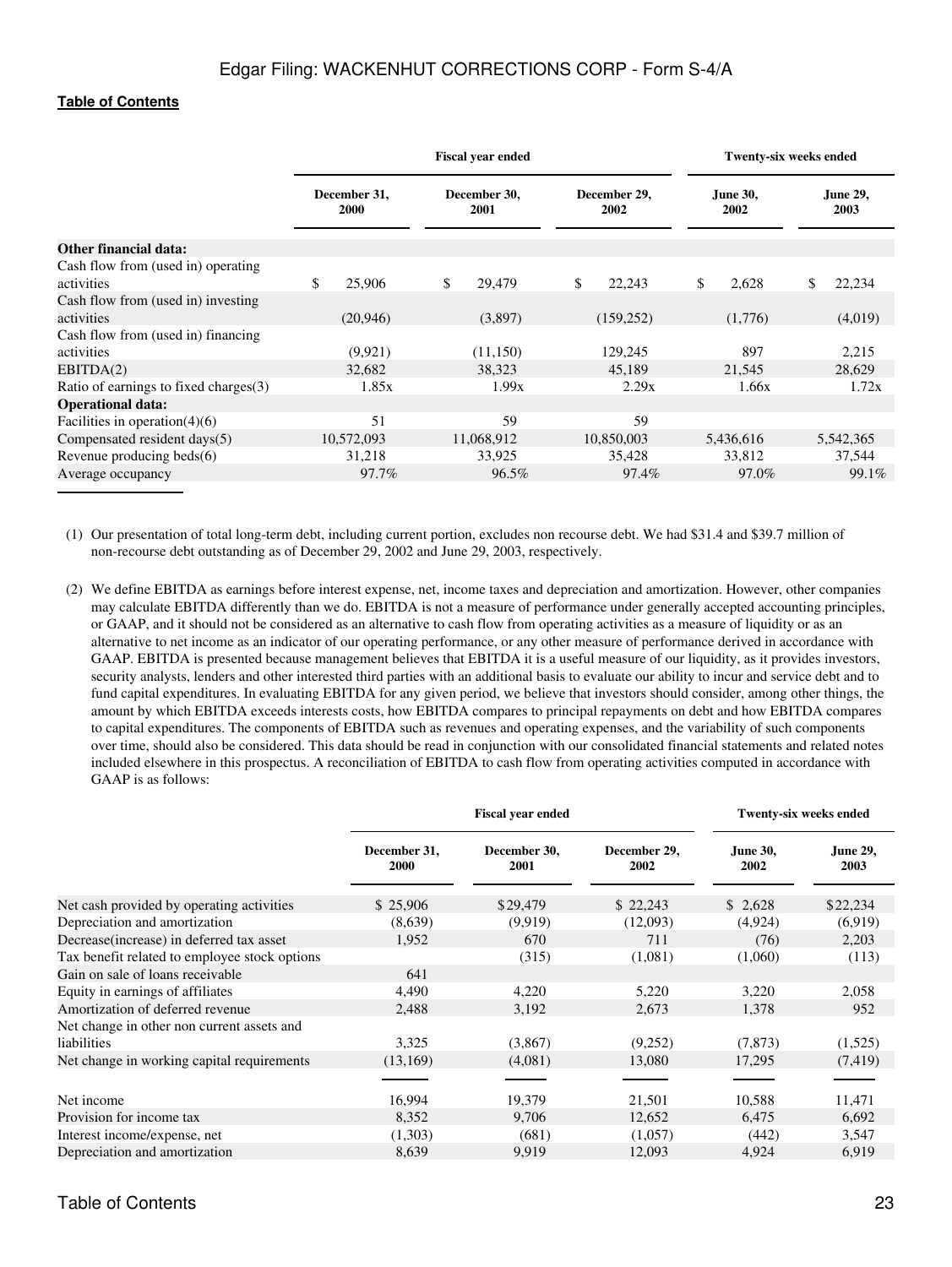| <b>EBITDA</b> | \$32.682 | \$38,323 | \$45,189 | \$21,545 | \$28,629 |
|---------------|----------|----------|----------|----------|----------|
|               |          |          |          |          |          |

Our calculation of EBITDA includes the following expenses:

|                                                    |                             | <b>Fiscal year ended</b> |                      |                         | Twenty-six weeks ended |  |
|----------------------------------------------------|-----------------------------|--------------------------|----------------------|-------------------------|------------------------|--|
|                                                    | December 31,<br><b>2000</b> | December 30,<br>2001     | December 29,<br>2002 | <b>June 30,</b><br>2002 | June 29,<br>2003       |  |
| Payments under our former operating lease facility | \$5,354                     | \$7,880                  | \$5,110              | \$2,544                 | \$                     |  |
| Change in control costs                            |                             |                          | 1,890                |                         | 1,531                  |  |

Payments under our former operating lease facility relate to our use of four properties previously subject to lease agreements under that operating lease facility. The operating lease facility was terminated in December 2002 when we purchased the four properties and therefore, we no longer incur lease expense for those four properties.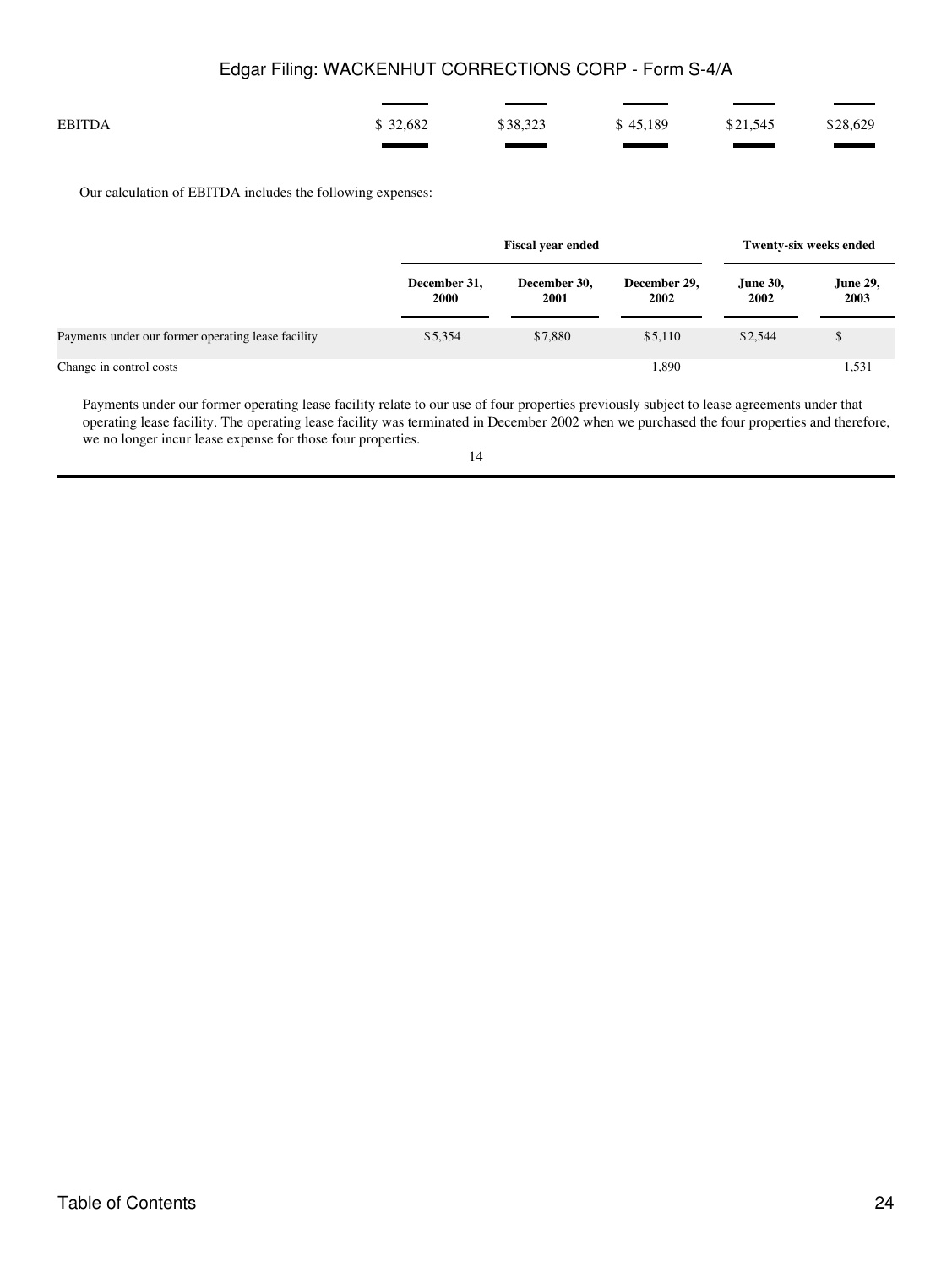### **[Table of Contents](#page-5-0)**

Change in control costs represent certain compensation related expenses triggered under executive employment agreements by the acquisition of The Wackenhut Corporation, our former parent company, which we refer to as TWC, by Group 4 Falck. These costs will continue to be incurred through May 2004.

- (3) Ratio of earnings to fixed charges is calculated by dividing income before income taxes and equity in earnings of affiliates plus fixed charges by fixed charges. Fixed charges consist of interest expense (including the interest element of rental expense) and amortization of deferred financing fees.
- (4) Facilities in operation includes a court escort services contract and a home detention monitoring contract, each in the United Kingdom for all periods.
- (5) Compensated resident days are calculated as follows: for per diem rate facilities, the number of beds occupied by residents on a daily basis during the period; and for fixed rate facilities, the design capacity of the facility multiplied by the number of days the facility was in operation during the fiscal year. Amounts exclude compensated resident days for our United Kingdom and South Africa facilities.
- (6) The sale of our interest in PCG on July 2, 2003 resulted in a reduction of 10 facilities operated by PCG, including those discussed in footnote 4 above, and 3,919 of our beds under management.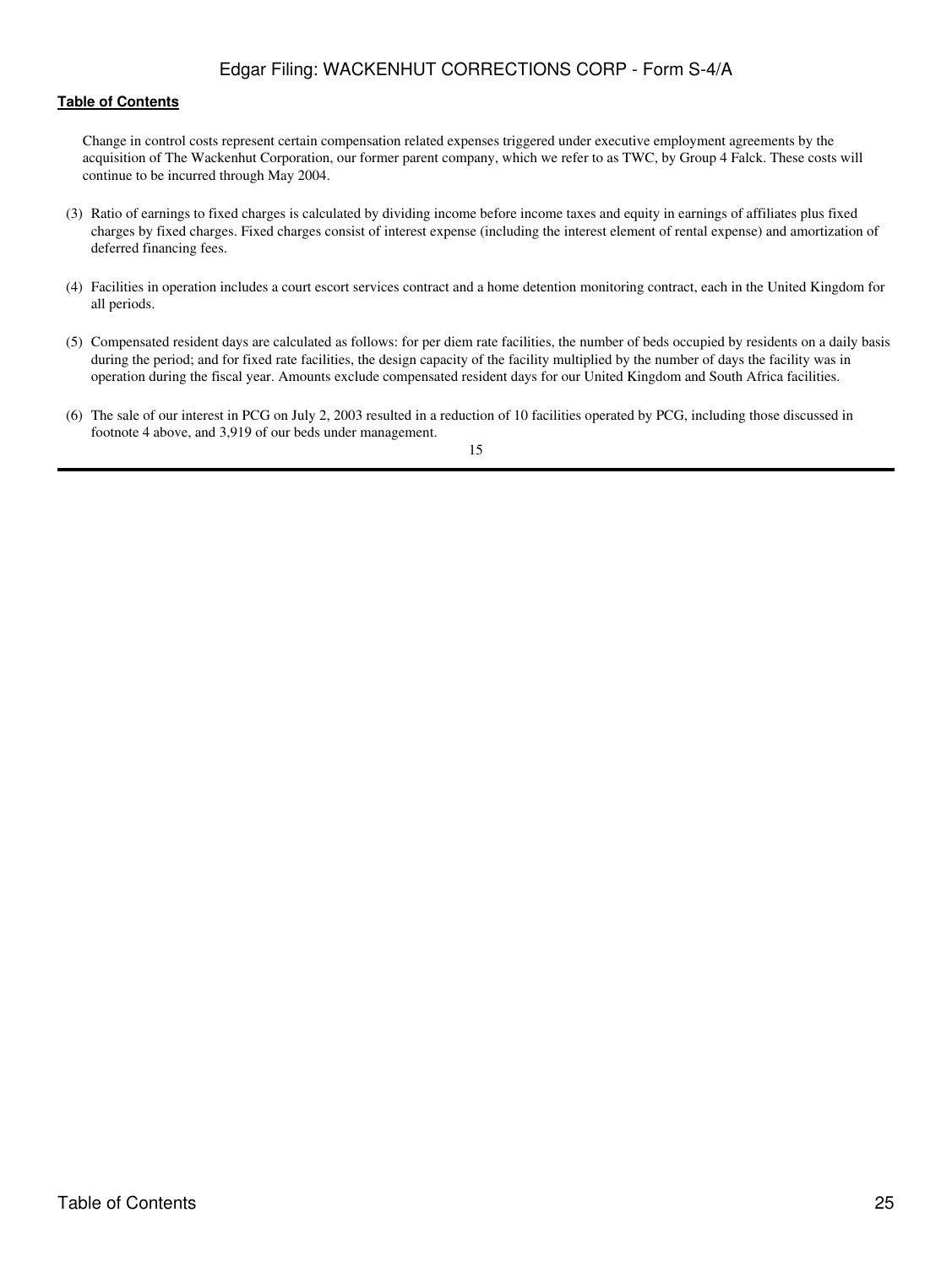### **RISK FACTORS**

<span id="page-25-0"></span>*You should carefully consider the risk factors set forth below, as well as the other information contained in this prospectus, before deciding whether to invest in the Notes.*

#### **Risks Related to Our High Level of Indebtedness**

*Our significant level of indebtedness could adversely affect our financial condition and prevent us from fulfilling our debt service obligations.*

We have a significant amount of indebtedness. Our total consolidated long-term indebtedness as of September 29, 2003 was \$270.0 million, excluding non recourse debt of \$38.9 million. In addition, as of September 29, 2003, we had \$25.5 million outstanding in letters of credit under the revolving loan portion of our former senior credit facility. As a result, as of that date, we would have had the ability to borrow an additional approximately \$4.5 million under the revolving loan portion of our amended senior credit facility, subject to our satisfying the relevant borrowing conditions under those facilities with respect to the incurrence of additional indebtedness.

Our substantial indebtedness could have important consequences to you. For example, it could:

make it more difficult to satisfy our obligations with respect to the Notes;

 require us to dedicate a substantial portion of our cash flow from operations to payments on our indebtedness, thereby reducing the availability of our cash flow to fund working capital, capital expenditures, and other general corporate purposes;

limit our flexibility in planning for, or reacting to, changes in our business and the industry in which we operate;

increase our vulnerability to adverse economic and industry conditions;

place us at a competitive disadvantage compared to competitors that may be less leveraged; and

limit our ability to borrow additional funds or refinance existing indebtedness on favorable terms.

If we are unable to meet our debt service obligations, we may need to reduce capital expenditures, restructure or refinance our indebtedness, including the Notes, obtain additional equity financing or sell assets. We may be unable to restructure or refinance our indebtedness, obtain additional equity financing or sell assets on satisfactory terms or at all. In addition, our ability to incur additional indebtedness will be restricted by the terms of our amended senior credit facility and the indenture governing the Notes.

#### *Despite current indebtedness levels, we may still incur more indebtedness. This could further exacerbate the risks described above.*

The terms of the indenture governing the Notes and our amended senior credit facility restrict our ability to incur but do not prohibit us from incurring significant additional indebtedness in the future. In addition, we may refinance all or a portion of our indebtedness, including borrowings under our amended senior credit facility, and incur more indebtedness as a result. If new indebtedness is added to our and our subsidiaries current debt levels, the related risks that we and they now face could intensify. As of September 29, 2003, we would have had the ability to borrow an additional approximately \$4.5 million under the revolving loan portion of our amended senior credit facility.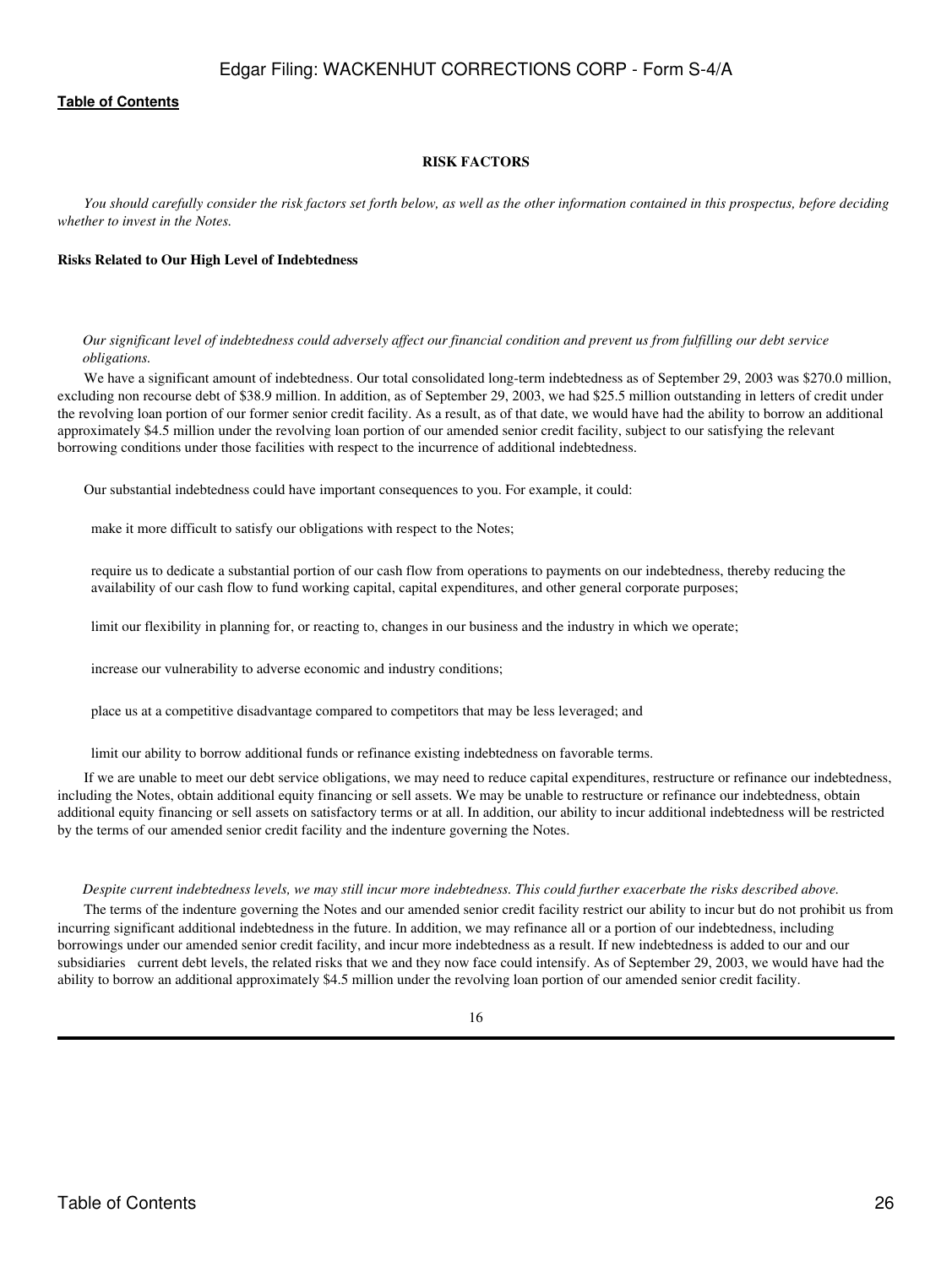#### **[Table of Contents](#page-5-0)**

*The indenture governing the Notes and our amended senior credit facility impose significant operating and financial restrictions which may adversely affect our ability to operate our business.*

The indenture governing the Notes and our amended senior credit facility impose significant operating and financial restrictions on us and certain of our subsidiaries, which we refer to as restricted subsidiaries. These restrictions limit our ability to, among other things:

incur additional indebtedness;

 pay dividends and or distributions on our capital stock or repurchase our capital stock, purchase, redeem or retire our capital stock, prepay subordinated indebtedness and make investments;

issue preferred stock of subsidiaries;

make certain types of investments;

guarantee other indebtedness;

create liens on our assets;

transfer and sell assets;

create or permit restrictions on the ability of our restricted subsidiaries to make dividends or make other distributions to us;

enter into sale/leaseback transactions;

enter into transactions with affiliates; and

merge or consolidate with another company or sell all or substantially all of our assets.

These restrictions could limit our ability to finance our future operations or capital needs, make acquisitions or pursue available business opportunities. In addition, our amended senior credit facility will require us to maintain specified financial ratios and satisfy certain financial covenants, including maintaining maximum senior and total leverage ratios, a minimum fixed charge coverage ratio, a minimum net worth and a limit on the amount of our annual capital expenditures. Some of these financial ratios become more restrictive over the life of the amended senior credit facility. We may be required to take action to reduce our indebtedness or to act in a manner contrary to our business objectives to meet these ratios and satisfy these covenants. Our failure to comply with any of the covenants under our amended senior credit facility and the indenture governing the Notes could cause an event of default under such documents and result in an acceleration of all of our outstanding indebtedness. If all of our outstanding indebtedness were to be accelerated, we likely would not be able to simultaneously satisfy all of our obligations under such indebtedness, which would materially adversely affect our ability to make payments under the Notes.

*Servicing our indebtedness will require a significant amount of cash. Our ability to generate cash depends on many factors beyond our control.*

Our ability to make payments on our indebtedness, including the Notes, and to fund planned capital expenditures will depend on our ability to generate cash in the future. This, to a certain extent, is subject to general economic, financial, competitive, legislative, regulatory and other factors that are beyond our control.

Our business may not be able to generate sufficient cash flow from operations or future borrowings may not be available to us under our amended senior credit facility or otherwise in an amount sufficient to enable us to pay our indebtedness, including the Notes, or new debt securities, or to fund our other liquidity needs. We may need to refinance all or a portion of our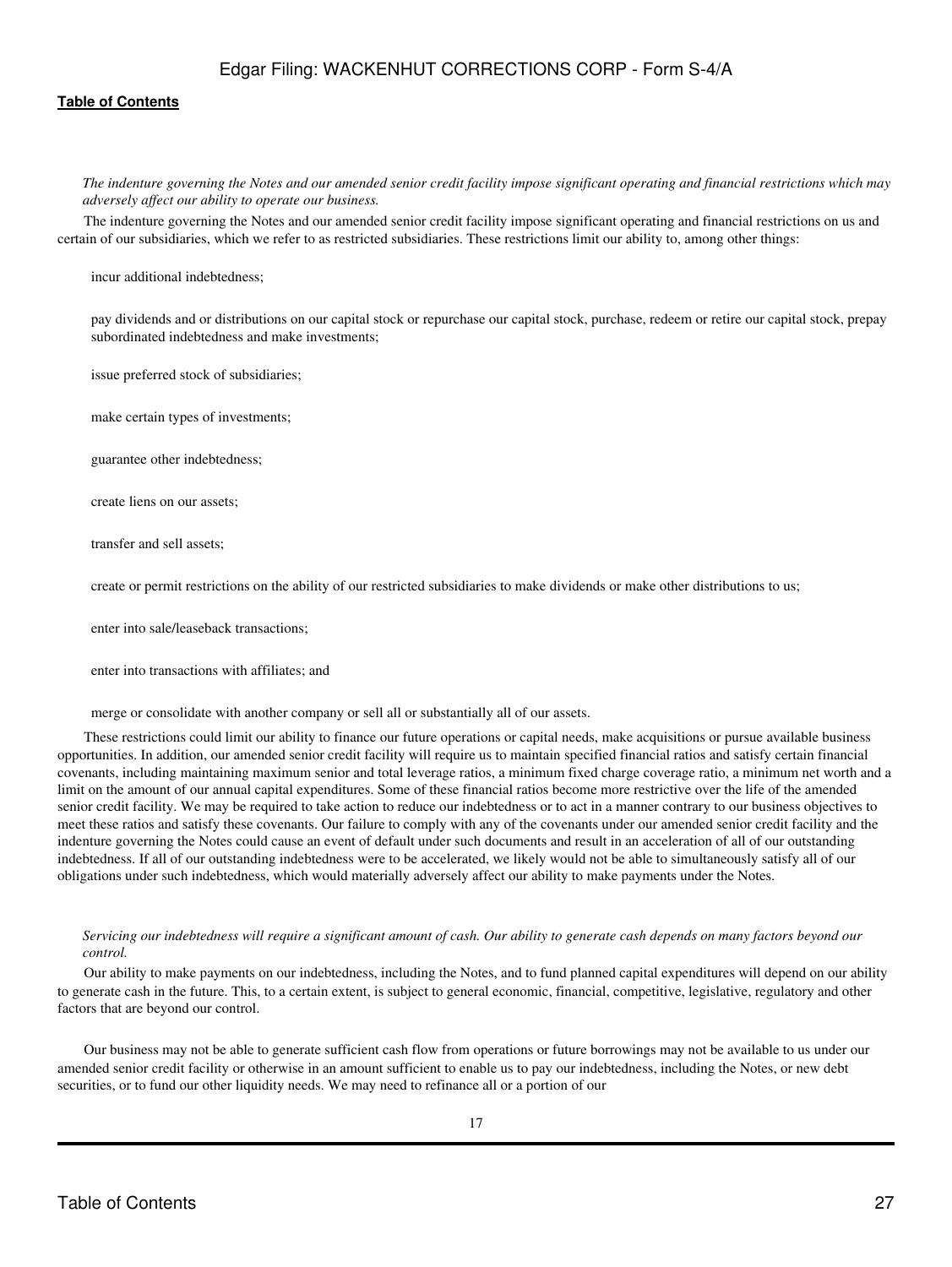### **[Table of Contents](#page-5-0)**

indebtedness on or before maturity. However, we may not be able to complete such refinancing on commercially reasonable terms or at all.

#### *Because portions of our indebtedness have floating interest rates, a general increase in interest rates will adversely affect cash flows.*

Our amended senior credit facility bears interest at a variable rate. To the extent our exposure to increases in interest rates is not eliminated through interest rate protection agreements, such increases will adversely affect our cash flows. We do not currently have any interest rate protection agreements in place to protect against interest rate fluctuations related to the amended senior credit facility. Our estimated total annual interest expense based on borrowings outstanding as of September 29, 2003 is approximately \$22.1 million, \$5.0 million of which is interest expense attributable to borrowings of \$120.0 million currently outstanding under the amended senior credit facility. As a result, for every one percent increase in the interest rate applicable to the amended senior credit facility, our total annual interest expense will increase by \$1.2 million.

In addition, effective September 18, 2003, we entered into interest rate swap agreements in the aggregate notional amount of \$50.0 million. The agreements, which have payment and expiration dates that coincide with the payment and expiration terms of the Notes, effectively convert \$50.0 million of the Notes into variable rate obligations. Under the agreements, we receive a fixed interest rate payment from the financial counterparties to the agreements equal to 8.25% per year calculated on the notional \$50.0 million amount, while we make a variable interest rate payment to the same counterparties equal to the six-month London Interbank Offered Rate plus a fixed margin of 3.45%, also calculated on the notional \$50.0 million amount. As a result, for every one percent increase in the interest rate applicable to the swap agreements, our total annual interest expense will increase by \$0.5 million.

#### *We will depend on distributions from our subsidiaries to make payments on our indebtedness, including the Notes. These distributions may not be made.*

We generate a substantial portion of our revenues from distributions on the equity interests we hold in our subsidiaries. Therefore, our ability to meet our payment obligations on our indebtedness, including the Notes, is substantially dependent on the earnings of our subsidiaries and the payment of funds to us by our subsidiaries as dividends, loans, advances or other payments. Our subsidiaries are separate and distinct legal entities and are not obligated to make funds available for payment of the Notes or our other indebtedness in the form of loans, distributions or otherwise. Our subsidiaries ability to make any such loans, distributions or other payments to us will depend on their earnings, business results, the terms of their existing and any future indebtedness, tax considerations and legal restrictions. If our subsidiaries do not make such payments to us, our ability to pay amounts due under the Notes will be materially adversely affected. For the fiscal year ended December 29, 2002 and the twenty-six weeks ended June 29, 2003, our subsidiaries accounted for 26.9% and 23.0% of our consolidated revenues, respectively, and, as of December 29, 2002 and June 29, 2003, our subsidiaries accounted for 21.6% and 23.1% of our consolidated total assets, respectively.

#### **Risks Related to the Notes**

*The Notes are effectively subordinated to our senior secured indebtedness, which could impair our ability to pay amounts due under the Notes.*

The Notes are unsecured and therefore are effectively subordinated to our secured indebtedness, including the amended senior credit facility, to the extent of the value of the assets securing such indebtedness. As of September 29, 2003, borrowings under our amended senior credit facility were approximately \$120.0 million. In addition, the indenture governing the Notes allows us to incur an unlimited amount of additional indebtedness and to secure indebtedness, including any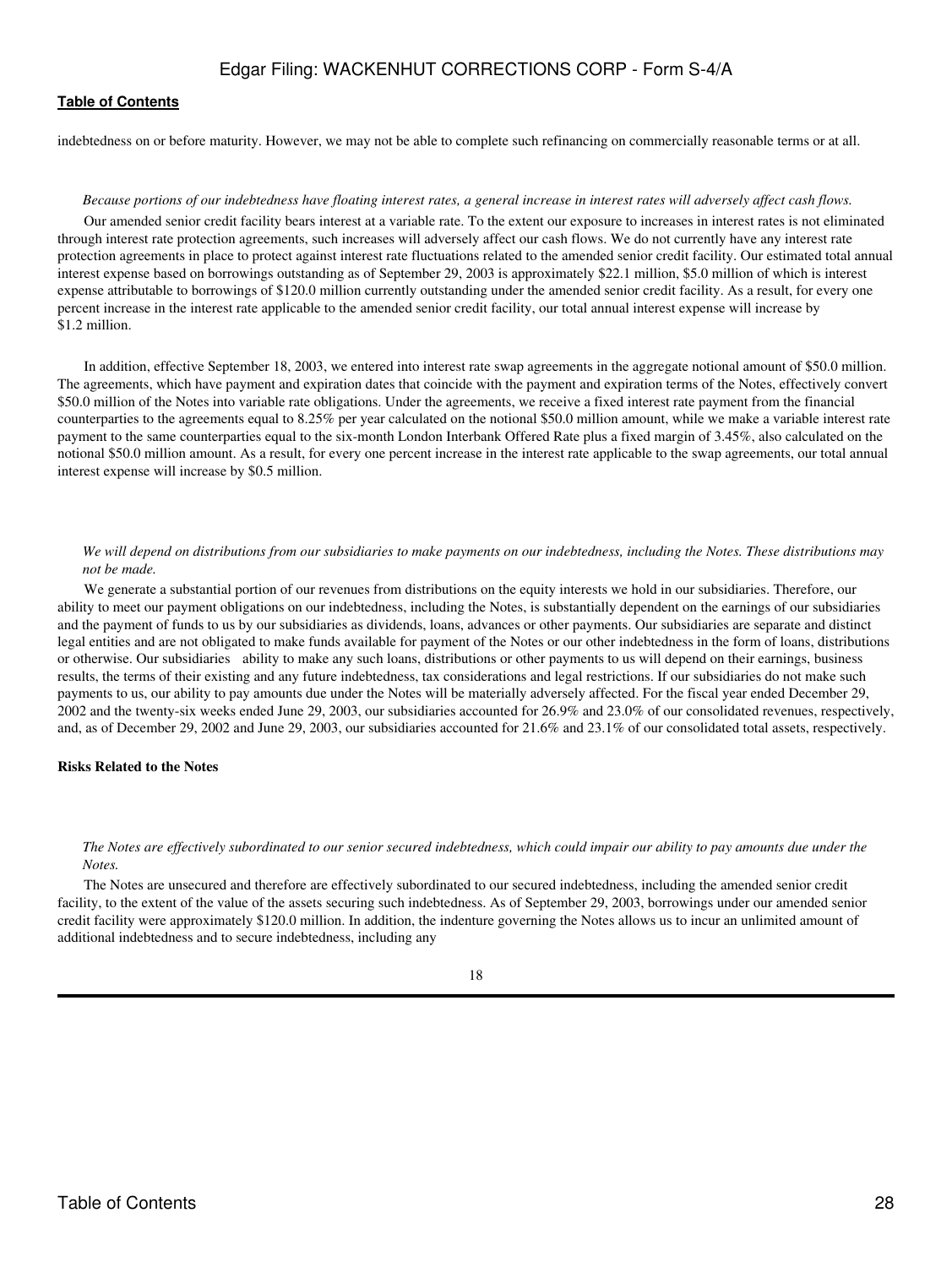### **[Table of Contents](#page-5-0)**

indebtedness incurred under credit facilities provided that we meet the fixed charge coverage ratio test set forth in the indenture. In the event we are the subject of a bankruptcy, liquidation, dissolution, reorganization or similar proceeding, our assets securing our indebtedness could not be used to pay you until after all secured claims against us have been fully paid.

#### *Our subsidiaries have not guaranteed the Notes and therefore the Notes will be effectively subordinated in right of payment to any and all indebtedness and other liabilities, including trade payables, of our subsidiaries.*

None of our subsidiaries are obligors or guarantors of the Notes. Therefore, the claims of creditors of such subsidiaries, including the claims of trade creditors of such subsidiaries, the claims of preferred shareholders of such subsidiaries (if any) and, with respect to certain of our domestic subsidiaries that have guaranteed our obligations under the amended senior credit facility, the claims of lenders under the amended senior credit facility, generally will have priority with respect to the assets and earnings of such subsidiaries over the claims of our creditors. As a result, the Notes are effectively subordinated to all existing and future liabilities of our subsidiaries and your right to receive payment under the Notes will be structurally junior to all of such liabilities. In the event of a bankruptcy, liquidation, winding up, reorganization or similar proceeding involving a subsidiary, our right to receive assets of that subsidiary and your consequent right to participate in a distribution of those assets to satisfy our obligations under the Notes may be materially adversely affected. As of September 29, 2003, our subsidiaries had total indebtedness of \$38.9 million, and approximately \$19.7 million of other liabilities, including trade payables but excluding intercompany obligations, liabilities under guarantees of our obligations, and other obligations not reflected in our consolidated financial statements.

#### *We may not be able to repurchase the Notes in the event of a change of control because the terms of our indebtedness or lack of funds may prevent us from doing so.*

Upon a change of control, each holder of the Notes will have the right to require us to repurchase their Notes at 101% of their principal amount, plus accrued and unpaid interest, and, liquidated damages, if any, to the date of repurchase. The terms of our amended senior credit facility limit our ability to repurchase the Notes in the event of a change of control. Any future agreement governing any of our indebtedness may contain similar restrictions and provisions. Accordingly, it is possible that restrictions in our amended senior credit facility or other indebtedness that may be incurred in the future will not allow the required repurchase of Notes upon a change of control. Even if such repurchase is permitted by the terms of our then existing indebtedness, we may not have sufficient funds available to satisfy our repurchase obligations.

#### *The Notes may not be enforceable because of fraudulent conveyance laws.*

The Notes may be subject to review under U.S. federal bankruptcy law or relevant state fraudulent conveyance laws if a bankruptcy case or lawsuit is commenced by or on behalf of our unpaid creditors. Generally, under these laws, if in such a case or lawsuit a court were to find that at the time we issued the Notes:

we issued the Notes with the intent of hindering, delaying or defrauding current or future creditors; or

we received less than reasonably equivalent value of fair consideration for issuing the Notes and we:

were insolvent or were rendered insolvent by reason of the issuance of the Notes;

 were engaged, or were about to engage, in a business or transaction for which our remaining assets constituted unreasonably small capital to carry on our business; or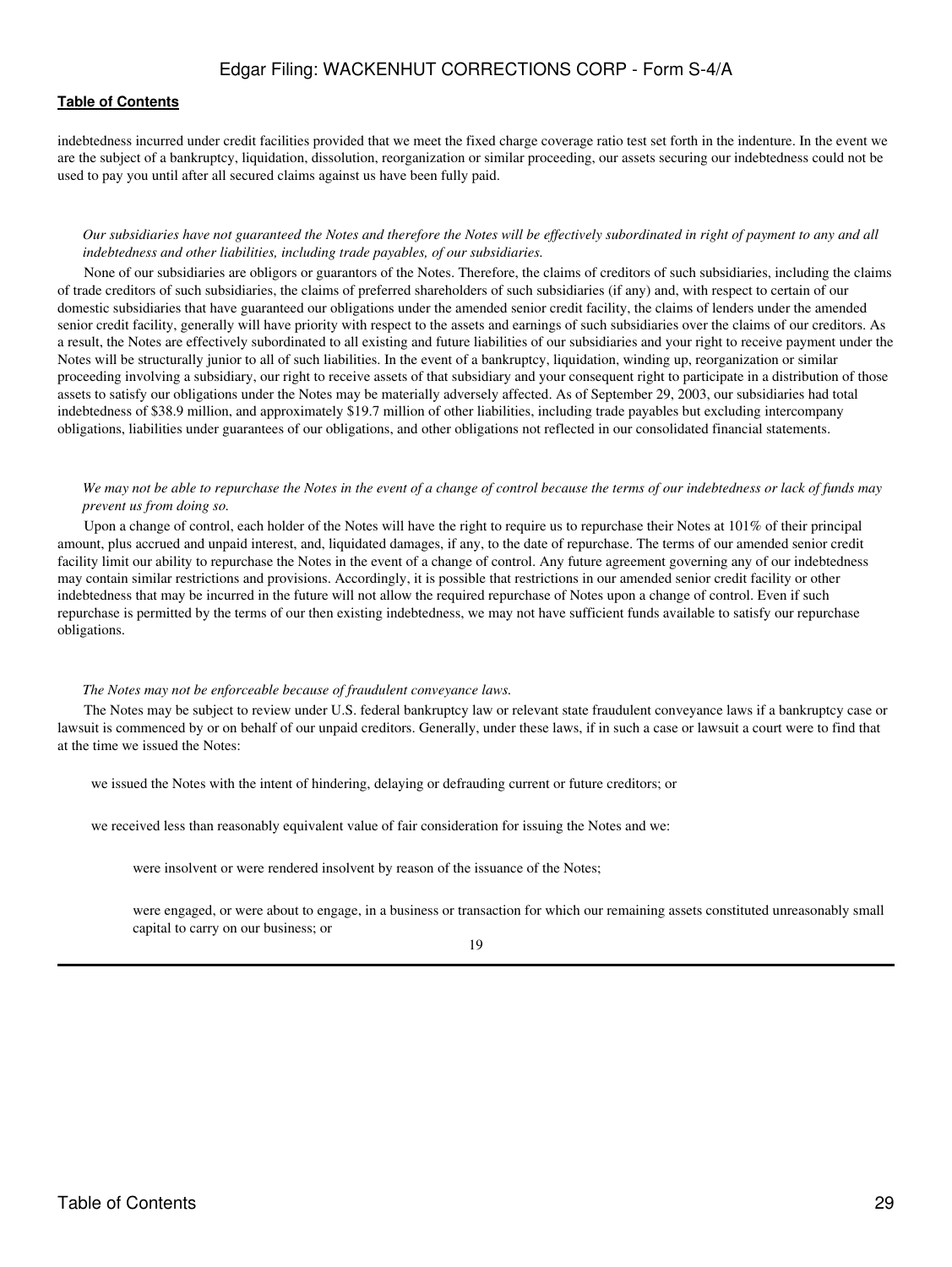#### **[Table of Contents](#page-5-0)**

other actions detrimental to you.

 intended to incur, or believed that we would incur indebtedness beyond our ability to pay such indebtedness as it matured (as all of the foregoing terms are defined in or interpreted under the relevant fraudulent transfer or conveyance statutes); then the court could void the Notes or subordinate the amounts owing under the Notes to our presently existing or future indebtedness or take

The measure of insolvency for purposes of the foregoing considerations will vary depending upon the law of the jurisdiction that is being applied in any such proceeding. Generally, a company would be considered insolvent if, at the time it incurred indebtedness:

it could not pay its debt or contingent liabilities as they become due;

the sum of its debts (including contingent liabilities) is greater than its assets, at fair valuation; or

 the present fair saleable value of its assets is less than the amount required to pay the probable liability on its total existing debts and liabilities (including contingent liabilities) as they become absolute and matured.

If a Note is voided as a fraudulent conveyance or is found to be unenforceable for any other reason, you will not have a claim against us.

We believe that at the time of the issuance of the old notes, we were not insolvent or rendered insolvent by the issuance of the old notes, and that we were not lacking sufficient capital to run our business effectively or unable to pay obligations on the old notes as they mature or become due. This belief is based upon our analyses of internal cash flow projections and estimated values of our assets and liabilities. However, a court passing on the same questions might not reach the same conclusions.

#### *Your ability to transfer the Notes may be limited by the absence of a trading market.*

There is no established trading market for the Notes, and neither the old notes nor the new notes will be listed on any securities exchange or quoted on any automated dealer quotation system. We expect the new notes to be eligible for trading in the PORTAL Market.

The initial purchasers have indicated to us that they intend to make a market in the old notes and the new notes, but they are not obliged to do so. The initial purchasers may discontinue any market making in the old notes or the new notes at any time in their sole discretion. Accordingly, there is a risk that a liquid market may not develop for any of the old notes or the new notes, that you may not be able to sell your old notes or the new notes at a particular time and that the prices that you receive when you sell may not be favorable. Future trading prices of the old notes or the new notes will depend on many factors, including, our operating performance and financial condition, prevailing interest rates and the market for similar securities. Historically, the market for noninvestment grade debt has been subject to disruptions that have caused substantial volatility in the prices of securities similar to the old notes and the new notes. Any such disruptions may adversely affect the ability of holders of old notes and new notes to dispose of them for a profit or at all.

#### *There could be negative consequences to you if you do not exchange your old notes for new notes.*

Any old notes tendered and exchanged in the exchange offer will reduce the aggregate principal amount of old notes outstanding. Because we anticipate that most holders will elect to exchange their old notes for new notes due to the absence of most restrictions on the resale of new notes, we anticipate that the liquidity of the market for any old notes remaining outstanding after the exchange offer may be substantially limited. As a result of making the exchange offer, we will have fulfilled our obligations under the registration rights agreement relating to the old notes.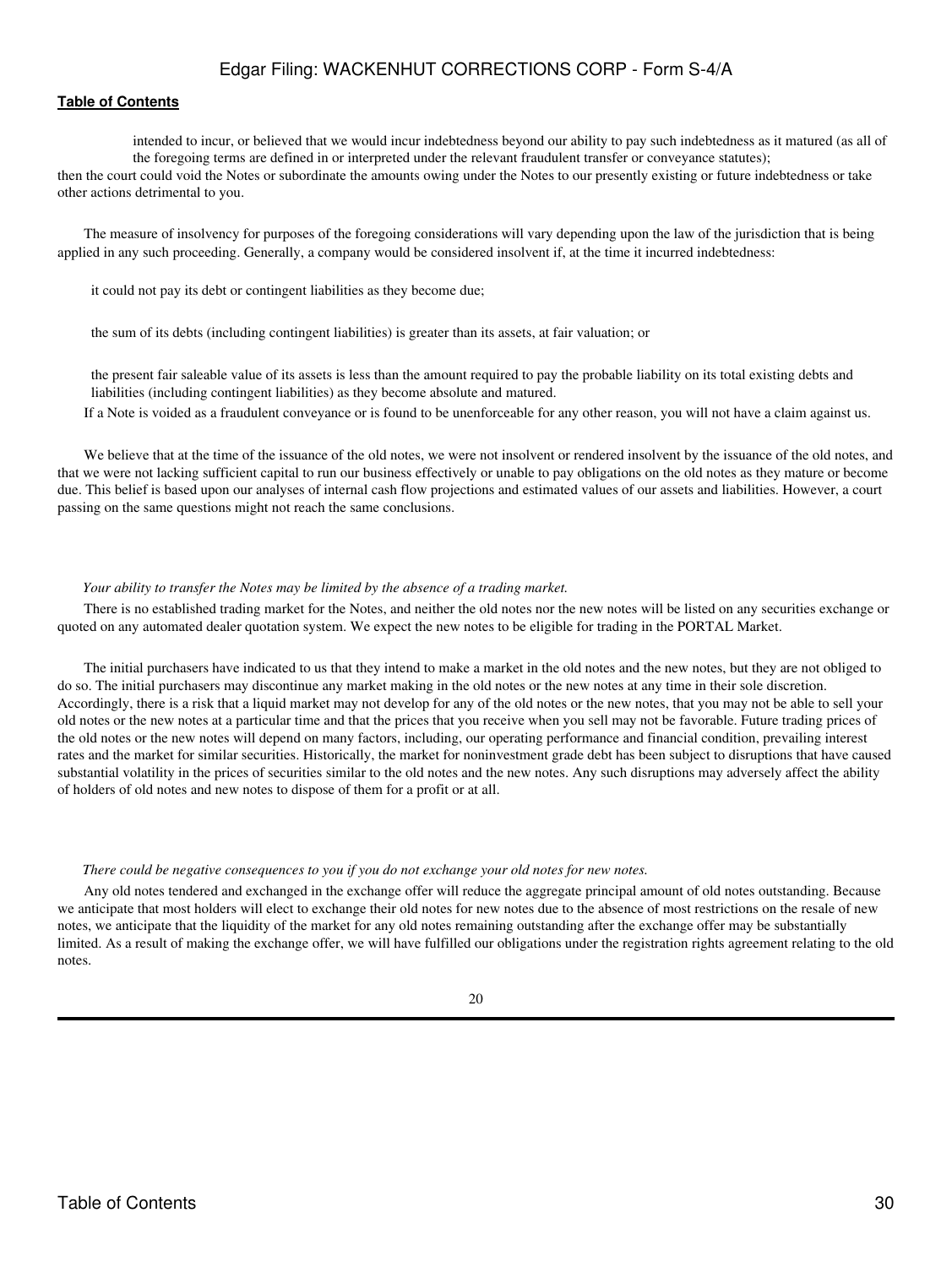#### **[Table of Contents](#page-5-0)**

Holders who do not tender their old notes generally will not have any further registration rights or rights to receive the liquidated damages specified in the registration rights agreement for our failure to register the new notes, and the old notes will continue to be subject to transfer restrictions. The old notes are currently eligible for sale under Rule 144A through the Portal Market.

Any old notes that are not exchanged for new notes will remain restricted securities under the Securities Act. Accordingly, the old notes may be resold only:

to us or one of our subsidiaries;

to a qualified institutional buyer:

to an institutional accredited investor;

to a party outside the United States under Regulation S under the Securities Act;

under an exemption from registration provided by Rule 144 under the Securities Act; or

 under an effective registration statement. **Risks Related to Our Business and Industry**

*Our results of operations are dependent on revenues generated by our prisons and detention facilities, which are subject to the following risks associated with the corrections and detention industry.*

**We are subject to the termination or non-renewal of our government contracts, which could adversely affect our results of operations and liquidity, including our ability to secure new facility management contracts from other government customers.** Governmental agencies typically may terminate a facility contract at any time without cause or use the possibility of termination to negotiate a lower fee for per diem rates. They also generally have the right to renew facility contracts at their option. Notwithstanding any contractual renewal option, as of July 1, 2003, 17 of our facility management contracts were scheduled to expire on or before December 29, 2003. These contracts represented 27.4% and 28.3%, respectively, of our consolidated revenues for the twenty-six weeks ended June 29, 2003 and for the fiscal year ended December 29, 2002. See Business Facilities and Facility Management Contracts. Some of these contracts may not be renewed by the corresponding governmental agency. In addition, these and any other contracting agencies may determine not to exercise renewal options with respect to any of our contracts in the future. In the event any of our management contracts are terminated or are not renewed on favorable terms or otherwise, we may not be able to obtain additional replacement contracts. The non-renewal or termination of any of our contracts with governmental agencies could materially adversely affect our financial condition, results of operations and liquidity, including our ability to secure new facility management contracts from other government customers.

In Australia, the Department of Immigration, Multicultural and Indigenous Affairs, which we refer to as DIMIA, recently entered into a contract with a division of Group 4 Falck for the management and operation of Australia s immigration centers, services which we have provided since 1997 through our Australian subsidiary. We are currently in the process of transitioning the management and operation of the DIMIA centers to the division of Group 4 Falck and expect that the transition will be fully completed by February 23, 2004, when our contract with DIMIA is scheduled to expire. Once the division of Group 4 Falck begins to fully operate the DIMIA centers, we will no longer recognize any further revenue from the DIMIA contract. For the twenty-six weeks ended June 29, 2003, the contract with DIMIA represented approximately 9.6% of our consolidated revenues. We do not have any lease obligations related to our contract with DIMIA. During the thirteen weeks ended September 29, 2003, we incurred increased costs of approximately \$3.0 million related to the transitioning of the DIMIA contract to the division of Group 4 Falck, primarily related to liability insurance expenses. We may incur additional costs related to the transition in the future.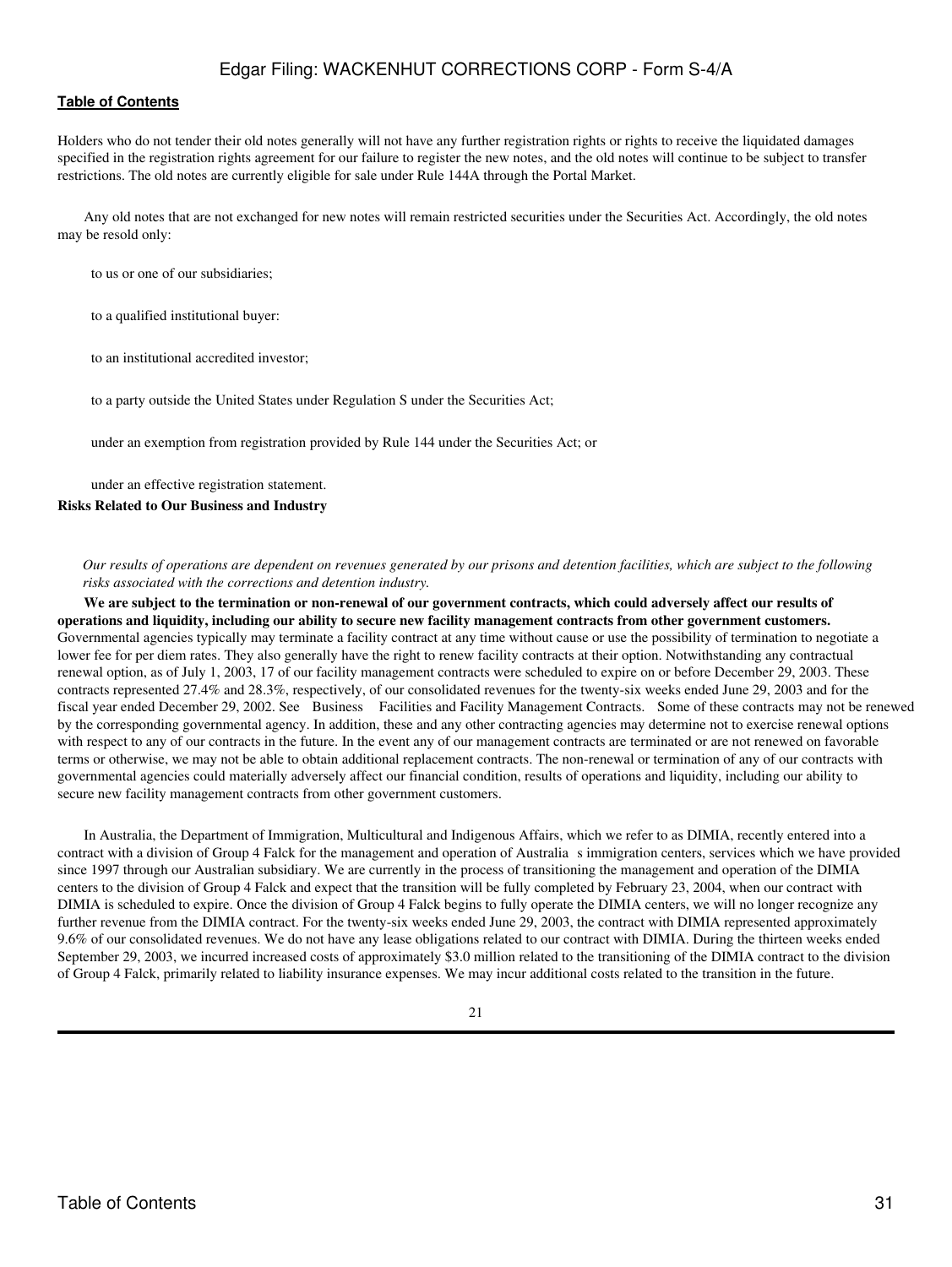### **[Table of Contents](#page-5-0)**

**We will continue to be responsible for certain real property payments even if our underlying facility management contracts terminate, which could adversely affect our profitability.** Eleven of our facilities are leased from Correctional Properties Trust, an independent, publicly-traded REIT which we refer to as CPV. These leases have an initial ten-year term with varying renewal periods at our option, and a total average remaining initial term of 5.7 years. The facility management contracts underlying these leases generally have a term ranging from one to five years, however, they are terminable by the governmental entity at will. In the event that a facility management contract is terminated or expires and is not renewed prior to the expiration of the corresponding lease term for the facility, we will continue to be liable for the related lease payments to CPV. Our average annual obligations and aggregate total remaining obligations for lease payments under the eleven CPV leases are approximately \$23.5 million and \$124.3 million, respectively. Because these lease payments would not be offset by revenue from an active facility management contract, they could represent a material ongoing loss. If we are unable to find a replacement management contract or an alternative use for the facility, the loss could continue until the expiration of the lease term then in effect, which could adversely affect our profitability.

For example, during 2000, our management contract at the 276-bed Jena Juvenile Justice Center in Jena, Louisiana was discontinued by the mutual agreement of the parties. Despite the discontinuation of the management contract, we remain responsible for payments on our underlying lease of the inactive facility. We incurred an operating charge of \$1.1 million during the year ended December 29, 2002, related to our lease of the inactive facility that represented the expected costs to be incurred under the lease until a sublease or alternative use could be initiated. We are continuing our efforts to find a sublease or alternative correctional use for the facility. However, parties that we previously believed might sublease the facility prior to early 2004 have recently either indicated that they do not have an immediate need for the facility or did not enter into a binding commitment for a sublease of the facility. As a result, our management has determined that it is unlikely that we will sublease the facility or find an alternative correctional use for the facility prior to the expiration of the current provision for anticipated loss in early 2004 and we have incurred an additional provision for operating loss of approximately \$5.0 million during the thirteen weeks ended September 29, 2003. This additional operating charge both covers our anticipated losses under the lease for the facility until a sublease is in place and provides an estimated discount to sublease the facility to prospective sublessees. If we are unable to sublease or find an alternative correctional use for the facility prior to January 2006, an additional operating charge will be required. The remaining obligation on the Jena lease through the contractual term of 2009, exclusive of the reserve for losses through early 2006, is approximately \$7.0 million.

In addition, we own four properties on which we operate correctional and detention facilities. Our purchase of these properties was financed through borrowings under our former senior credit facility which have now been incorporated into our amended senior credit facility. In the event that an underlying facility management contract for one or more of these properties terminates, we would still be responsible for servicing the indebtedness incurred to purchase those properties.

**Our growth depends on our ability to secure contracts to develop and manage new correctional and detention facilities, the demand for which is outside our control.** Our growth is generally dependent upon our ability to obtain new contracts to develop and manage new correctional and detention facilities, because contracts to manage existing public facilities have not to date typically been offered to private operators. Public sector demand for new facilities may decrease and our potential for growth will depend on a number of factors we cannot control, including overall economic conditions, crime rates and sentencing patterns in jurisdictions in which we operate, governmental and public acceptance of the concept of privatization and the number of facilities available for privatization. For example, in the first six months of 2002, the number of prisoners in privately operated facilities decreased by 6.1%. A continuation of this trend could have a material adverse effect on our financial condition or results of operations.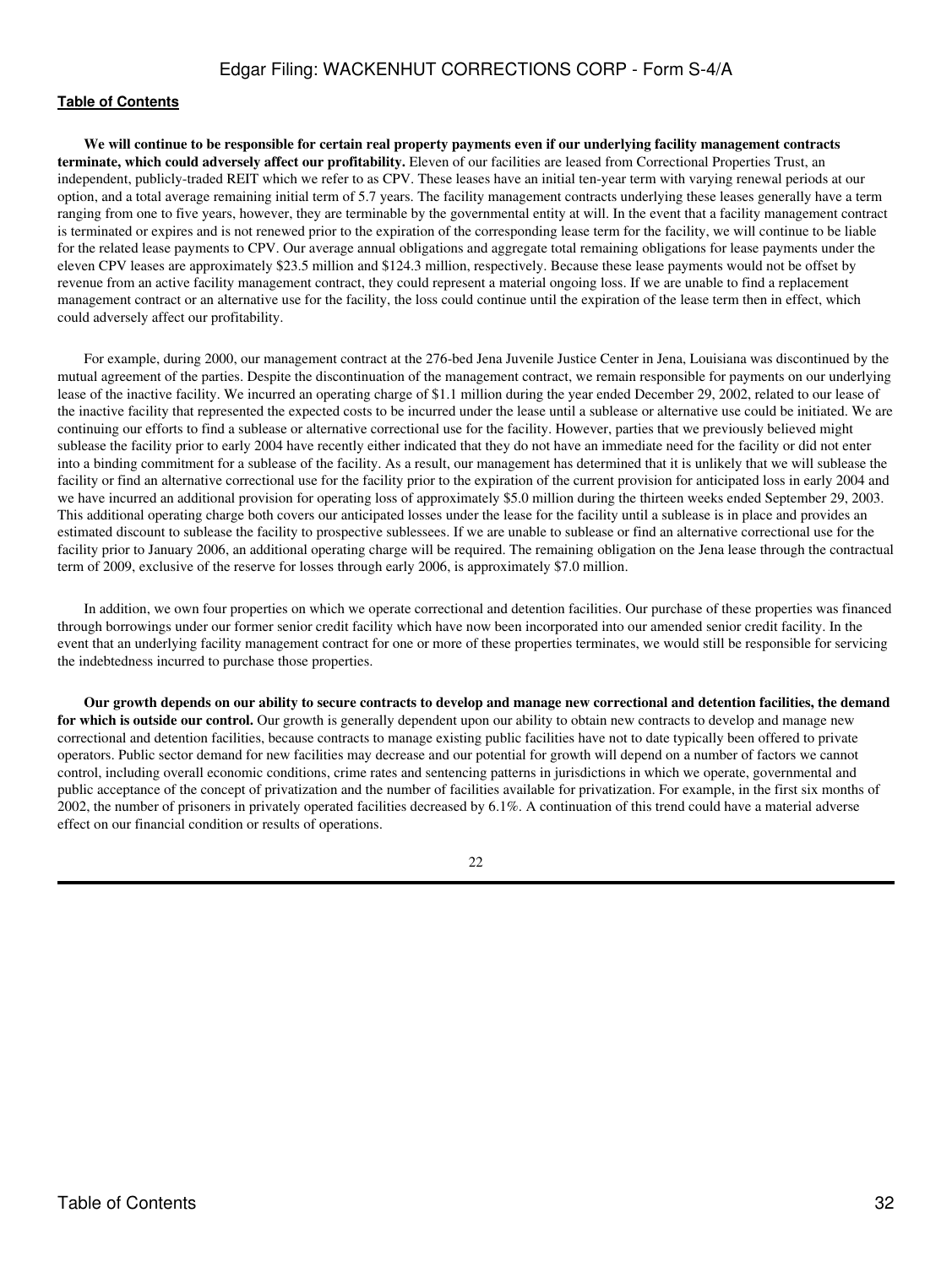### **[Table of Contents](#page-5-0)**

The demand for our facilities and services could be adversely affected by the relaxation of criminal enforcement efforts, leniency in conviction and sentencing practices, or through the decriminalization of certain activities that are currently proscribed by criminal laws. For instance, any changes with respect to the criminalization of drugs and controlled substances or a loosening of immigration laws could affect the number of persons arrested, convicted, sentenced and incarcerated, thereby potentially reducing demand for correctional facilities to house them. Similarly, reductions in crime rates could lead to reductions in arrests, convictions and sentences requiring incarceration at correctional facilities.

**We may not be able to secure financing and desirable locations for new facilities, which could adversely affect our results of operations and future growth.** In certain cases, the development and construction of facilities by us is subject to obtaining construction financing. Such financing may be obtained through a variety of means, including without limitation, the sale of tax-exempt or taxable bonds or other obligations or direct governmental appropriations. The sale of tax-exempt or taxable bonds or other obligations may be adversely affected by changes in applicable tax laws or adverse changes in the market for tax-exempt or taxable bonds or other obligations.

Moreover, certain jurisdictions, including California where we have a significant amount of operations, recently have required successful bidders to make a significant capital investment in connection with the financing of a particular project, a trend that will require us to have sufficient capital resources to compete effectively for facility management contacts. We may not be able to obtain these capital resources when needed. Additionally, our success in obtaining new awards and contracts may depend, in part, upon our ability to locate land that can be leased or acquired under favorable terms. Otherwise desirable locations may be in or near populated areas and, therefore, may generate legal action or other forms of opposition from residents in areas surrounding a proposed site. Our inability to secure financing and desirable locations for new facilities could adversely affect our results of operations and future growth.

**We depend on a limited number of governmental customers for a significant portion of our revenues. The loss of, or a significant decrease in business from, these customers could seriously harm our financial condition and results of operations.** We currently derive, and expect to continue to derive, a significant portion of our revenues from a limited number of governmental agencies. The loss of, or a significant decrease in, business from the Bureau of Prisons, the U.S. Immigration and Naturalization Service now known as the Bureau of Immigration and Customs Enforcement, which we refer to as the INS, or the U.S. Marshals Service or various state agencies could seriously harm our financial condition and results of operations. The three federal governmental agencies with correctional and detention responsibilities, the Bureau of Prisons, INS and the Marshals Service, accounted for approximately 18.8% of our total consolidated revenues for the twenty-six weeks ended June 29, 2003, with the Bureau of Prisons accounting for approximately 10.6% of our total consolidated revenues for such period, the Marshals Service accounting for approximately 4.6% of our total consolidated revenues for such period and the INS accounting for approximately 3.6% of our total consolidated revenues for such period. We expect to continue to depend upon these federal agencies and a relatively small group of other governmental customers for a significant percentage of our revenues.

**A decrease in occupancy levels could cause a decrease in revenue and profitability.** While a substantial portion of our cost structure is generally fixed, a significant portion of our revenues are generated under facility management contracts which provide for per diem payments based upon daily occupancy. We are dependent upon the government agencies with which we have contracts to provide inmates for our managed facilities. We cannot control occupancy levels at our managed facilities. Under a per diem rate structure, a decrease in our occupancy rates could cause a decrease in revenue and profitability. When combined with relatively fixed costs for operating each facility, regardless of the occupancy level, a decrease in occupancy levels could have a material adverse effect on our profitability.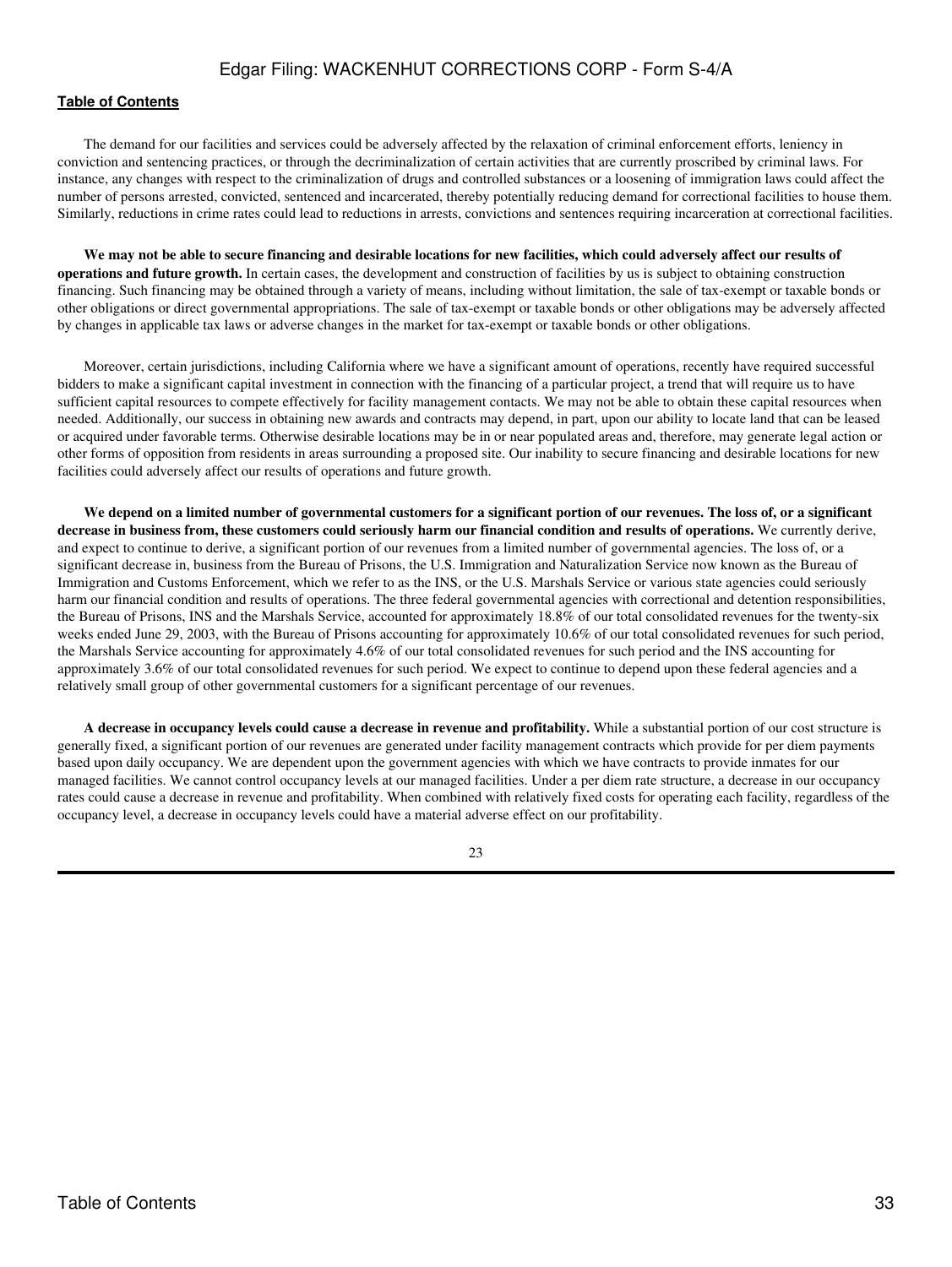### **[Table of Contents](#page-5-0)**

**Competition for inmates may adversely affect the profitability of our business.** We compete with government entities and other private operators on the basis of cost, quality and range of services offered, experience in managing facilities, and reputation of management and personnel. Barriers to entering the market for the management of correctional and detention facilities may not be sufficient to limit additional competition in our industry. In addition, our government customers may assume the management of a facility currently managed by us upon the termination of the corresponding management contract or, if such customers have capacity at the facilities which they operate, they may take inmates currently housed in our facilities and transfer them to government-operated facilities. Since we are paid on a per diem basis with no minimum guaranteed occupancy under most of our contracts, the loss of such inmates and resulting decrease in occupancy would cause a decrease in both our revenues and our profitability.

**We are dependent on government appropriations, which may not be made on a timely basis or at all.** Our cash flow is subject to the receipt of sufficient funding of and timely payment by contracting governmental entities. If the contracting governmental agency does not receive sufficient appropriations to cover its contractual obligations, it may terminate our contract or delay or reduce payment to us. Any delays in payment, or the termination of a contract, could have a material adverse effect on our cash flow and financial condition, which may make it difficult to satisfy our payment obligations on our indebtedness, including the Notes, in a timely manner. In addition, as a result of, among other things, recent economic developments, federal, state and local governments have encountered, and may continue to encounter, unusual budgetary constraints. As a result, a number of state and local governments are under pressure to control additional spending or reduce current levels of spending. Accordingly, we may be requested in the future to reduce our existing per diem contract rates or forego prospective increases to those rates. In addition, it may become more difficult to renew our existing contracts on favorable terms or at all.

**Public resistance to privatization of correctional and detention facilities could result in our inability to obtain new contracts or the loss of existing contracts, which could have a material adverse effect on our business, financial condition and results of operations.** The management and operation of correctional and detention facilities by private entities has not achieved complete acceptance by either governments or the public. Some governmental agencies have limitations on their ability to delegate their traditional management responsibilities for correctional and detention facilities to private companies and additional legislative changes or prohibitions could occur that further increase these limitations. In addition, the movement toward privatization of correctional and detention facilities has encountered resistance from groups, such as labor unions, that believe that correctional and detention facilities should only be operated by governmental agencies. Changes in dominant political parties could also result in significant changes to previously established views of privatization. Increased public resistance to the privatization of correctional and detention facilities in any of the markets in which we operate, as a result of these or other factors, could have a material adverse effect on our business, financial condition and results of operations.

**Adverse publicity may negatively impact our ability to retain existing contracts and obtain new contracts.** Our business is subject to public scrutiny. Any negative publicity about an escape, riot or other disturbance or perceived poor conditions at a privately managed facility may result in publicity adverse to us and the private corrections industry in general. Any of these occurrences or continued trends may make it more difficult for us to renew existing contracts or to obtain new contracts or could result in the termination of an existing contract or the closure of one of our facilities, which could have a material adverse effect on our business.

**We may incur significant start-up and operating costs on new contracts before receiving related revenues, which may impact our cash flows and not be recouped.** When we are awarded a contract to manage a facility, we may incur significant start-up and operating expenses, including the cost of constructing the facility, purchasing equipment and staffing the facility, before we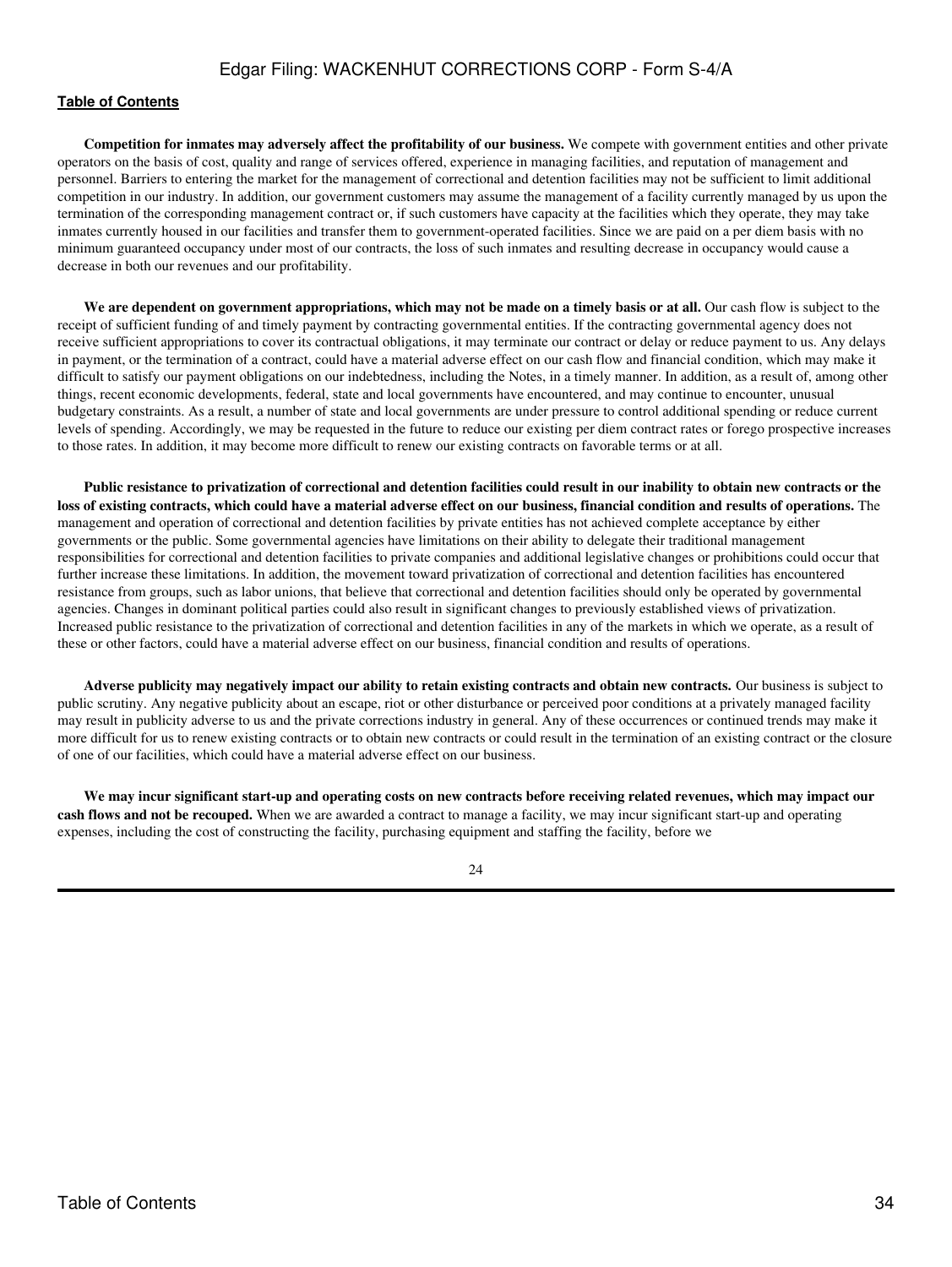### **[Table of Contents](#page-5-0)**

receive any payments under the contract. These expenditures could result in a significant reduction in our cash reserves and may make it more difficult for us to meet other cash obligations, including our payment obligations on the Notes. In addition, a contract may be terminated prior to its scheduled expiration and as a result we may not recover these expenditures or realize any return on our investment.

**Failure to comply with extensive government regulation and unique contractual requirements could have an material adverse effect on our business, financial condition or results of operations.** The industry in which we operate is subject to extensive federal, state and local regulations, including educational, environmental, health care and safety regulations, which are administered by many regulatory authorities. Some of the regulations are unique to the corrections industry, and the combination of regulations affects all areas of our operations. Facility management contracts typically include reporting requirements, supervision and on-site monitoring by representatives of the contracting governmental agencies. Corrections officers and juvenile care workers are customarily required to meet certain training standards and, in some instances, facility personnel are required to be licensed and are subject to background investigations. Certain jurisdictions also require us to award subcontracts on a competitive basis or to subcontract with businesses owned by members of minority groups. We may not always successfully comply with these and other regulations to which we are subject, and failure to comply can result in material penalties or the non-renewal or termination of facility management contracts. In addition, changes in existing regulations could require us to substantially modify the manner in which we conduct our business and, therefore, could have a material adverse effect on us.

In addition, private prison managers are increasingly subject to government legislation and regulation attempting to restrict the ability of private prison managers to house certain types of inmates, such as inmates from other jurisdictions or inmates at medium or higher security levels. Legislation has been enacted in several states, and has previously been proposed in the United States House of Representatives, containing such restrictions. Although we do not believe that existing legislation will have a material adverse effect on us, future legislation may have such an effect on us.

Government agencies may investigate and audit our contracts and, if any improprieties are found, we may be required to refund revenues we have received, to forego anticipated revenues and we may be subject to penalties and sanctions, including prohibitions on our bidding in response to Requests for Proposals, or RFPs, from governmental agencies to manage correctional facilities. Governmental agencies we contract with have the authority to audit and investigate our contracts with them. As part of that process, government agencies may review our performance of the contract, our pricing practices, our cost structure and our compliance with applicable laws, regulations and standards. For contracts that actually or effectively provide for certain reimbursement of expenses, if an agency determines that we have improperly allocated costs to a specific contract, we may not be reimbursed for those costs, and we could be required to refund the amount of any such costs that have been reimbursed. If a government audit asserts improper or illegal activities by us, we may be subject to civil and criminal penalties and administrative sanctions, including termination of contracts, forfeitures of profits, suspension of payments, fines and suspension or disqualification from doing business with certain governmental entities. Any adverse determination could adversely impact our ability to bid in response to RFPs in one or more jurisdictions.

**We may face community opposition to facility location, which may adversely affect our ability to obtain new contracts.** Our success in obtaining new awards and contracts sometimes depends, in part, upon our ability to locate land that can be leased or acquired, on economically favorable terms, by us or other entities working with us in conjunction with our proposal to construct and/or manage a facility. Some locations may be in or near populous areas and, therefore, may generate legal action or other forms of opposition from residents in areas surrounding a proposed site. When we select the intended project site, we attempt to conduct business in communities where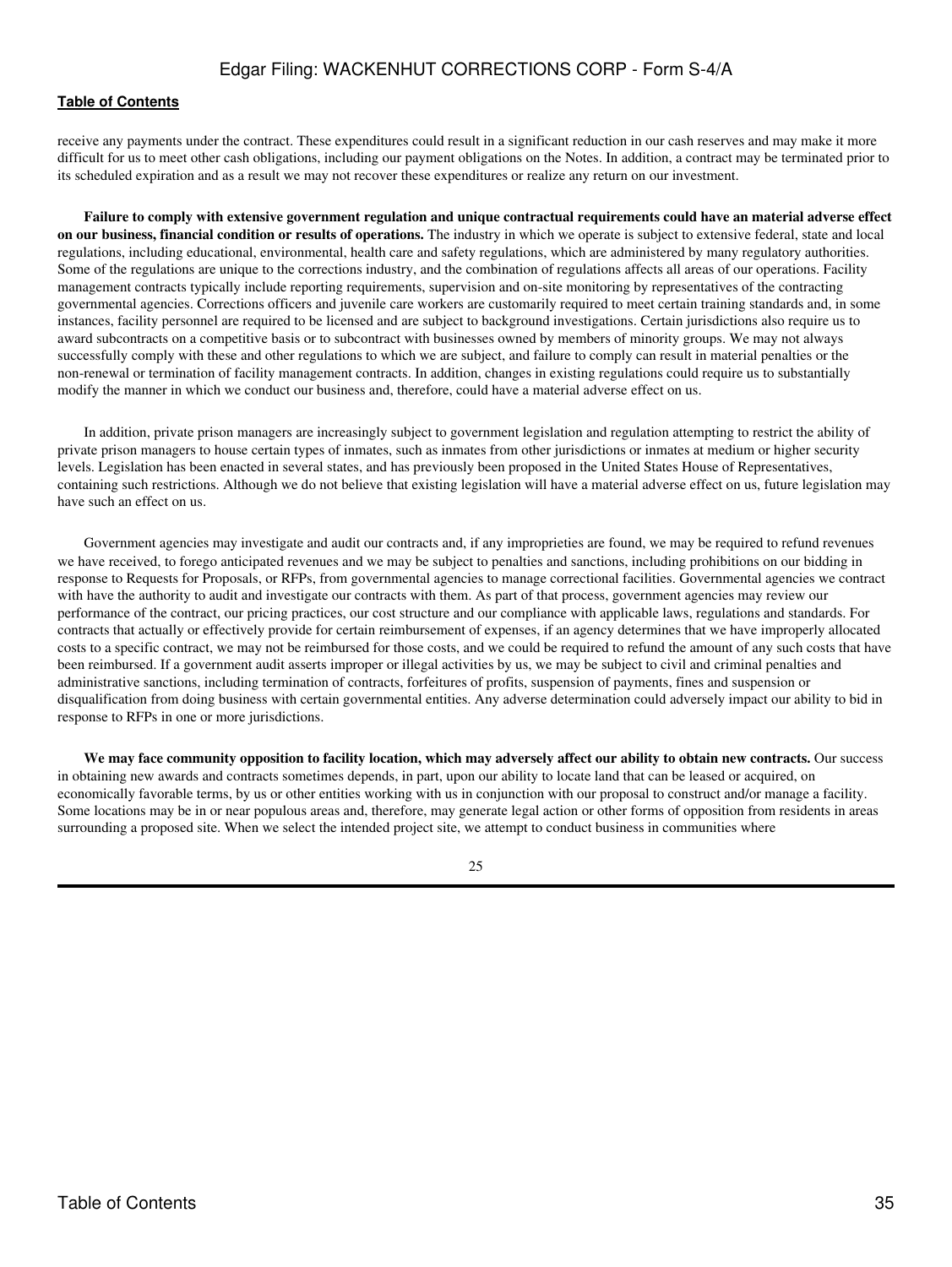#### **[Table of Contents](#page-5-0)**

local leaders and residents generally support the establishment of a privatized correctional or detention facility. Future efforts to find suitable host communities may not be successful. In many cases, the site selection is made by the contracting governmental entity. In such cases, site selection may be made for reasons related to political and/or economic development interests and may lead to the selection of sites that have less favorable environments.

**Our business operations expose us to various liabilities for which we may not have adequate insurance.** The nature of our business exposes us to various types of third-party legal claims, including, but not limited to, civil rights claims relating to conditions of confinement and/or mistreatment, sexual misconduct claims brought by prisoners or detainees, medical malpractice claims, claims relating to employment matters (including, but not limited to, employment discrimination claims, union grievances and wage and hour claims), property loss claims, environmental claims, automobile liability claims, contractual claims and claims for personal injury or other damages resulting from contact with our facilities, programs, personnel or prisoners, including damages arising from a prisoner sescape or from a disturbance or riot at a facility. In addition, our management contracts generally require us to indemnify the governmental agency against any damages to which the governmental agency may be subject in connection with such claims or litigation. We maintain insurance coverage for these types of claims, except for claims relating to employment matters and medical malpractice claims relating to our mental health facilities, for which we carry no insurance. Accordingly, any losses relating to employment matters or medical malpractice claims relating to our mental health facilities could have a material adverse effect on our business, financial condition or results of operations.

Claims for which we are insured that have an occurrence date of October 1, 2002 or earlier are handled by TWC and are fully insured up to an aggregate limit of between \$25.0 million and \$50.0 million, depending on the nature of the claim. With respect to claims for which we are insured that have an occurrence date of October 2, 2002 or later, we have a \$1.0 million deductible and are insured up to an aggregate limit of between \$5.0 million and \$50.0 million, depending on the nature of the claim.

In addition, since the events of September 11, 2001, and due to concerns over corporate governance and recent corporate accounting scandals, liability and other types of insurance have become more difficult and costly to obtain. Unanticipated additional insurance costs could adversely impact our results of operations and cash flows, and the failure to obtain or maintain any necessary insurance coverage could have a material adverse effect on our business, financial condition or results of operations.

We are defending a wage and hour lawsuit filed in California state court by ten current and former employees. The employees are seeking certification of a class which would encompass all our current and former California correctional officers in certain selected posts. Discovery is underway and the court has yet to hear the plaintiffs certification motion. We are unable to estimate the potential loss exposure due to the current procedural posture of the lawsuit. While the plaintiffs in this case have not quantified their claim of damages and the outcome of the matters discussed above cannot be predicted with certainty, based on information known to date, our management believes that the ultimate resolution of these matters, if settled unfavorably to us, could have a material adverse effect on our financial position, operating results and cash flows. We are uninsured for any damages or costs we may incur as a result of this lawsuit, including the expenses of defending the lawsuit. We are vigorously defending our rights in this action.

**We may not be able to obtain or maintain the insurance levels required by our government contracts.** Our government contracts require us to obtain and maintain specified insurance levels. The occurrence of any events specific to our company or to our industry, or a general rise in insurance rates, could substantially increase our costs of obtaining or maintaining the levels of insurance required under our government contracts. If we are unable to obtain or maintain the required insurance levels, our ability to win new government contracts, renew government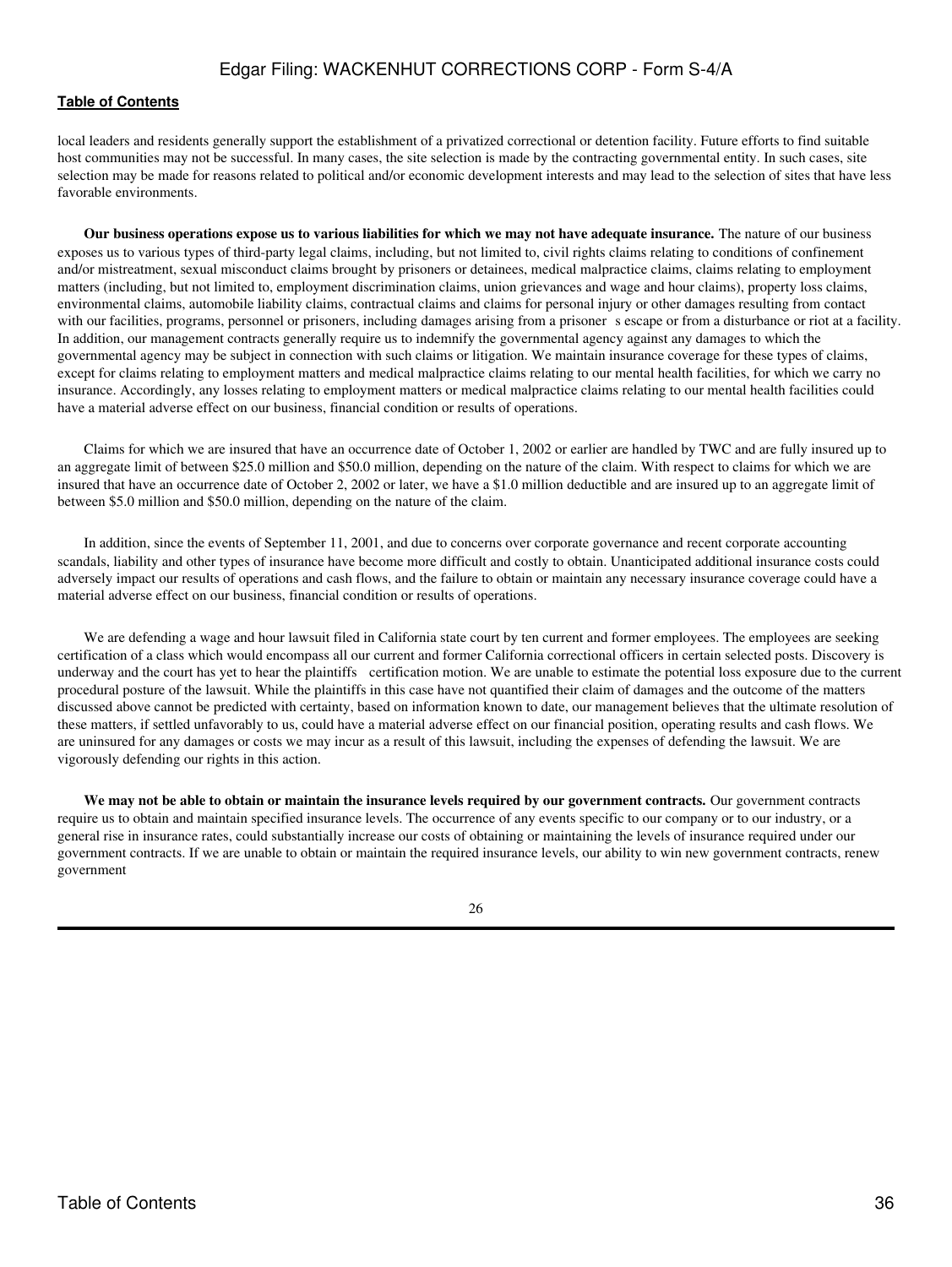## **[Table of Contents](#page-5-0)**

contracts that have expired and retain existing government contracts could be significantly impaired, which could have a material adverse affect on our business, financial condition and results of operations.

#### **Our international operations expose us to risks which could materially adversely affect our financial condition and results of**

**operations.** We face risks associated with our operations outside the U.S. These risks include, among others, political and economic instability, exchange rate fluctuations, taxes, duties and the laws or regulations in those foreign jurisdictions in which we operate. In the event that we experience any difficulties arising from our operations in foreign markets, our business, financial condition and results of operations may be materially adversely affected. For the twenty-six weeks ended June 29, 2003 and the fiscal year ended December 29, 2002, respectively, our international operations accounted for approximately 21.0% and 20.6% of our consolidated revenues.

### *We conduct certain of our operations through joint ventures, which may lead to disagreements with our joint venture partners and adversely affect our interest in the joint ventures.*

We conduct substantially all of our operations in South Africa through joint ventures with third parties and may enter into additional joint ventures in the future. Joint venture agreements generally provide that the joint venture partners will equally share voting control on all significant matters to come before the joint venture. Our joint venture partners may have interests that are different from ours which may result in conflicting views as to the conduct of the business of the joint venture. In the event that we have a disagreement with a joint venture partner as to the resolution of a particular issue to come before the joint venture, or as to the management or conduct of the business of the joint venture in general, we may not be able to resolve such disagreement in our favor and such disagreement could have a material adverse effect on our interest in the joint venture or the business of the joint venture in general.

#### *We are dependent upon our senior management and our ability to attract and retain sufficient qualified personnel.*

We are dependent upon the continued service of each member of our senior management team, including George C. Zoley, our Chairman and Chief Executive Officer, Wayne H. Calabrese, our Vice Chairman and President, and John G. O Rourke, our Chief Financial Officer. The unexpected loss of any of these individuals could materially adversely affect our business, financial condition or results of operations. We do not maintain key-man life insurance to protect against the loss of any of these individuals.

In addition, the services we provide are labor-intensive. When we are awarded a facility management contract or open a new facility, we must hire operating management, correctional officers and other personnel. The success of our business requires that we attract, develop and retain these personnel. Our inability to hire sufficient qualified personnel on a timely basis or the loss of significant numbers of personnel at existing facilities could have a material effect on our business, financial condition or results of operations.

### *Our profitability may be materially adversely affected by inflation.*

Many of our facility management contracts provide for fixed management fees or fees that increase by only small amounts during their terms. While a substantial portion of our cost structure is generally fixed, if, due to inflation or other causes, our operating expenses, such as costs relating to personnel, utilities, insurance, medical and food, increase at rates faster than increases, if any, in our facility management fees, then our profitability could be materially adversely affected.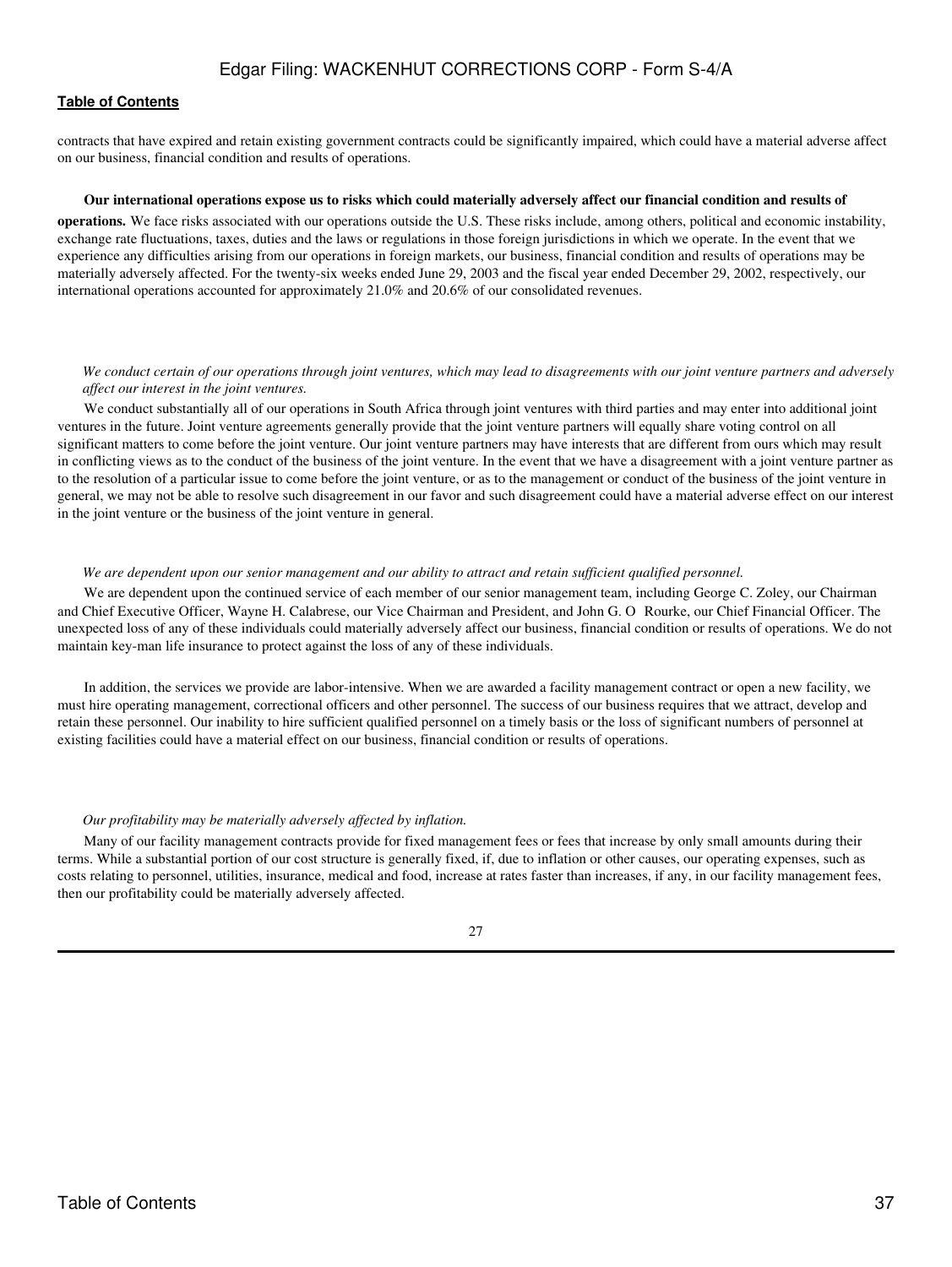### *Various risks associated with the ownership of real estate may increase costs, expose us to uninsured losses and adversely affect our financial condition and results of operations.*

Our ownership of correctional and detention facilities subjects us to risks typically associated with investments in real estate. Investments in real estate, and in particular, correctional and detention facilities, are relatively illiquid and, therefore, our ability to divest ourselves of one or more of our facilities promptly in response to changed conditions is limited. Investments in correctional and detention facilities, in particular, subject us to risks involving potential exposure to environmental liability and uninsured loss. Our operating costs may be affected by the obligation to pay for the cost of complying with existing environmental laws, ordinances and regulations, as well as the cost of complying with future legislation. In addition, although we maintain insurance for many types of losses, there are certain types of losses, such as losses from earthquakes, riots and acts of terrorism, which may be either uninsurable or for which it may not be economically feasible to obtain insurance coverage, in light of the substantial costs associated with such insurance. As a result, we could lose both our capital invested in, and anticipated profits from, one or more of the facilities we own. Further, it is possible to experience losses that may exceed the limits of insurance coverage.

#### *Risks related to facility construction and development activities may increase our costs related to such activities.*

When we are engaged to perform construction and design services for a facility, we typically act as the primary contractor and subcontract with other companies who act as the general contractors. As primary contractor, we are subject to the various risks associated with construction (including, without limitation, shortages of labor and materials, work stoppages, labor disputes and weather interference) which could cause construction delays. In addition, we are subject to the risk that the general contractor will be unable to complete construction at the budgeted costs or be unable to fund any excess construction costs, even though we require general contractors to post construction bonds and insurance. Under such contracts, we are ultimately liable for all late delivery penalties and cost overruns.

### *The rising cost and increasing difficulty of obtaining adequate levels of surety credit on favorable terms could adversely affect our operating results.*

We are often required to post bid or performance bonds issued by a surety company as a condition to bidding on or being awarded a facility management contract. Availability and pricing of these surety commitments is subject to general market and industry conditions, among other factors. Recent events in the economy have caused the surety market to become unsettled, causing many reinsurers and sureties to reevaluate their commitment levels and required returns. As a result, surety bond premiums generally are increasing. If we are unable to effectively pass along the higher surety costs to our customers, any increase in surety costs could adversely affect our operating results. In addition, we may not continue to have access to surety credit or be able to secure bonds economically, without additional collateral, or at the levels required for any potential facility development or contract bids. If we are unable to obtain adequate levels of surety credit on favorable terms, we would have to rely upon letters of credit under our amended senior credit facility, which would entail higher costs even if such borrowing capacity was available when desired, and our ability to bid for or obtain new contracts could be impaired.

### *We may not be able to successfully transition key services previously provided by our former parent company, which may adversely affect our financial results.*

We have historically been reliant upon TWC for various services including payroll, tax, data processing, internal auditing, treasury, cash management, insurance, information technology and human resource services. During 2002, we transitioned all of these services in-house with the exception of information technology support services, which TWC has agreed to provide through

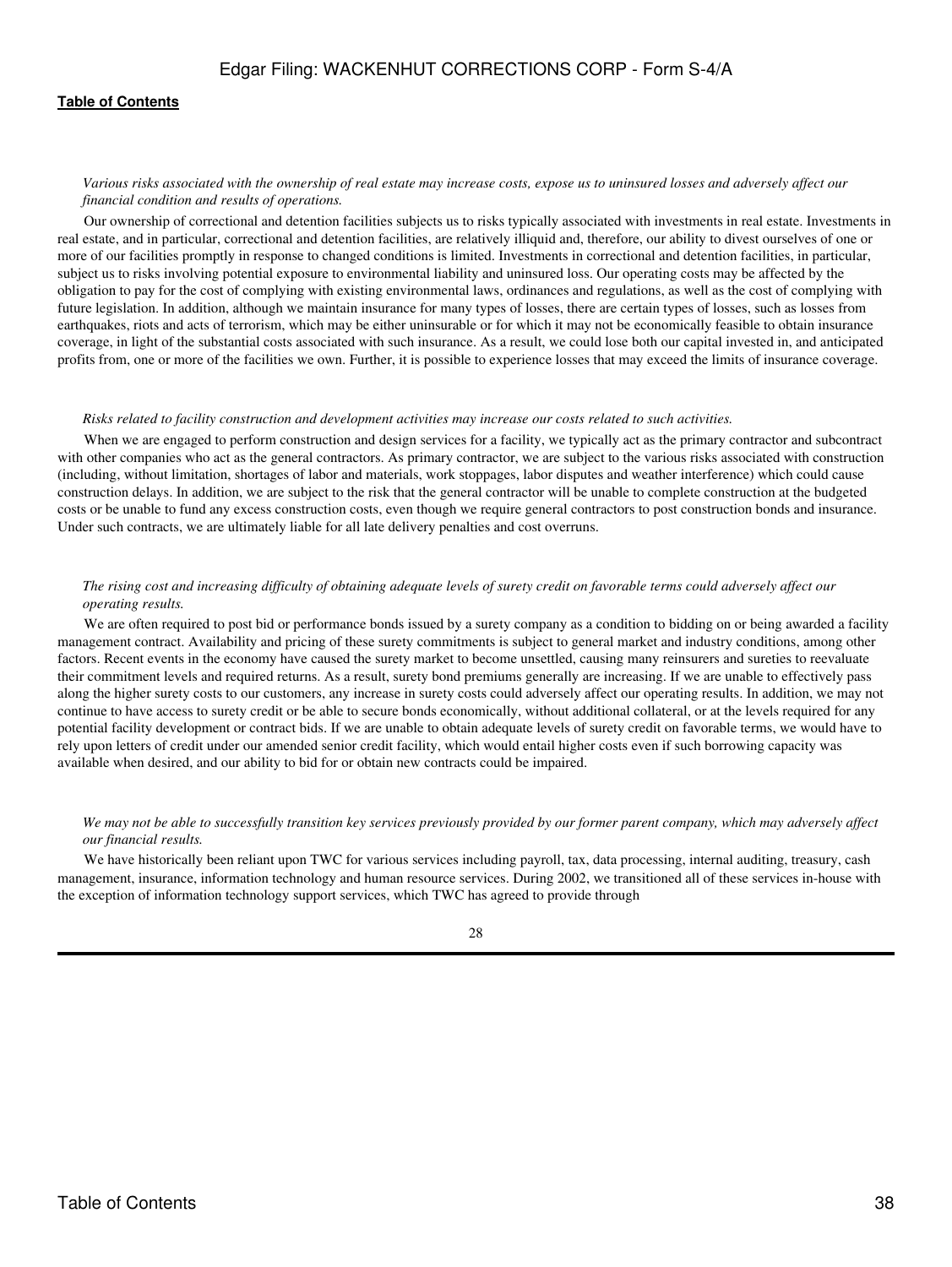### **[Table of Contents](#page-5-0)**

the end of 2003 for an annual fee of \$1.75 million. Beginning in 2004, we will handle our information technology support services internally. If we are unable to capably handle any of these services previously handled by TWC, or if we handle them less efficiently or on a more costly basis than what TWC charged us to handle them, our financial results could be adversely affected.

### *Our former independent public accountant, Arthur Andersen LLP, has been found guilty of federal obstruction of justice charges and you are unlikely to be able to exercise effective remedies against such firm in any legal action.*

Although we have dismissed Arthur Andersen as our independent public accountants and engaged Ernst & Young, LLP, our consolidated financial statements as of December 31, 2000 and December 30, 2001, and for the fiscal years then ended were audited by Arthur Andersen LLP. On March 14, 2002, Arthur Andersen was indicted on federal obstruction of justice charges arising from the federal government s investigation of Enron Corporation. On June 15, 2002, a jury returned with a guilty verdict against Arthur Andersen following a trial. In light of the jury verdict and the underlying events, on August 31, 2002 Arthur Andersen ceased practicing before the Commission. However, we are including herein the consolidated financial statements audited by Arthur Andersen as of and for the fiscal years ended December 31, 2000 and December 30, 2001.

Arthur Andersen has not performed any procedures in connection with this exchange offer. In addition, Arthur Andersen has not consented to the inclusion of their report in this prospectus, and we have dispensed with the requirement to file their consent in reliance on Rule 437a under the Securities Act. Because Arthur Andersen has not consented to the inclusion of their report in this prospectus, you may not be able to recover against Arthur Andersen under Section 11 of the Securities Act for any untrue statement of a material fact contained in the financial statements audited by Arthur Andersen or any omissions to state a material fact required to be stated in those financial statements.

Moreover, as a public company, we are required to file with the Commission periodic financial statements audited or reviewed by an independent public accountant. The Commission has said that it will continue accepting financial statements audited by Arthur Andersen on an interim basis so long as a reasonable effort is made to have Arthur Andersen reissue its reports and to obtain a manually signed accountant s report from Arthur Andersen. Arthur Andersen has informed us that it is no longer able to reissue its audit reports because both the partner and the audit manager who were assigned to our account have left the firm. In addition, Arthur Andersen is unable to perform procedures to assure the continued accuracy of its report on our audited financial statements included in this prospectus. Arthur Andersen will also be unable to perform such procedures or to provide other information or documents that would customarily be received by us in connection with financings or other transactions, including consents and comfort letters. As a result, we may encounter delays, additional expense and other difficulties in future financings. Any resulting delay in accessing or inability to access the public capital markets could have a material adverse effect on our business, financial condition or results of operations.

In addition, Statement of Financial Accounting Standards No. 144 Accounting for the Impairment or Disposal of Long-Lived Assets (SFAS No. 144) addresses financial accounting and reporting for the impairment or disposal of long-lived assets and the accounting and reporting provisions of Accounting Principles Board Opinion No. 30, Reporting the Results of Operations Reporting the Effects of Disposal of a Segment of a Business, and Extraordinary, Unusual, and Infrequently Occurring Events and Transactions, for the disposal of a segment of a business. SFAS 144 broadens the scope of defining discontinued operations. Under the provisions of SFAS 144, the identification and classification of a facility as held for sale or the termination of any of our material facility management contracts, by expiration or otherwise, would result in the classification of the operating results of such facility as a discontinued operation, so long as the financial results can be clearly identified, and so long as we do not have any significant continuing involvement in the operations of the component after the disposal or termination transaction. In

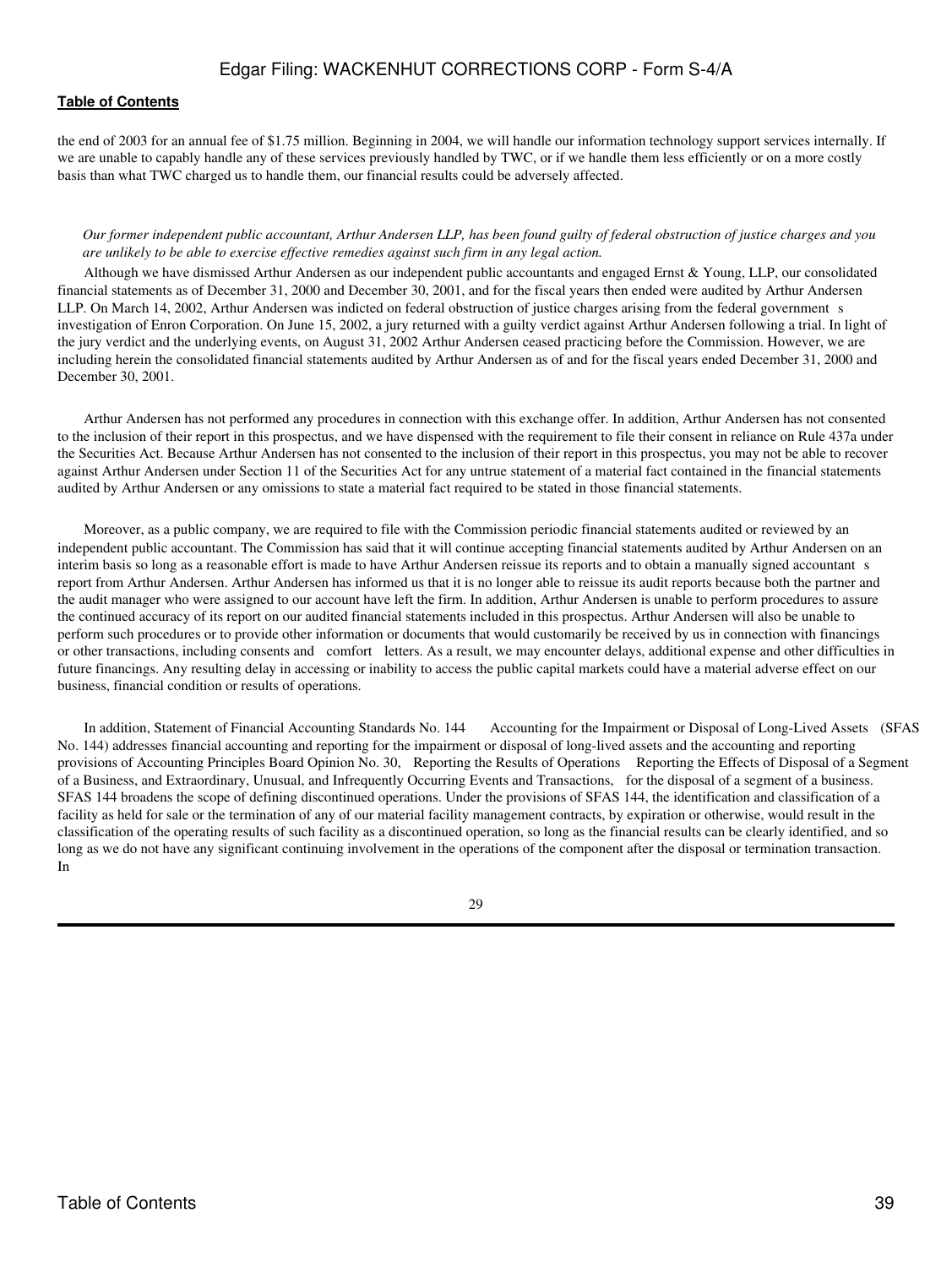## **[Table of Contents](#page-5-0)**

the event that we have a discontinued operation in the future that requires us to present discontinued operations for fiscal years audited by Arthur Andersen, we would be required to have such fiscal years audited by another accounting firm as Arthur Andersen is unable to reissue their audit opinion for those fiscal years. As a result, we may encounter delays, additional expense and other difficulties in filing registration statements for future financings. Any resulting delay in accessing or inability to access public markets could have a material adverse effect on our business, financial condition or results of operations. In addition, any such required reaudit may result in changes to our financial statements for such fiscal years.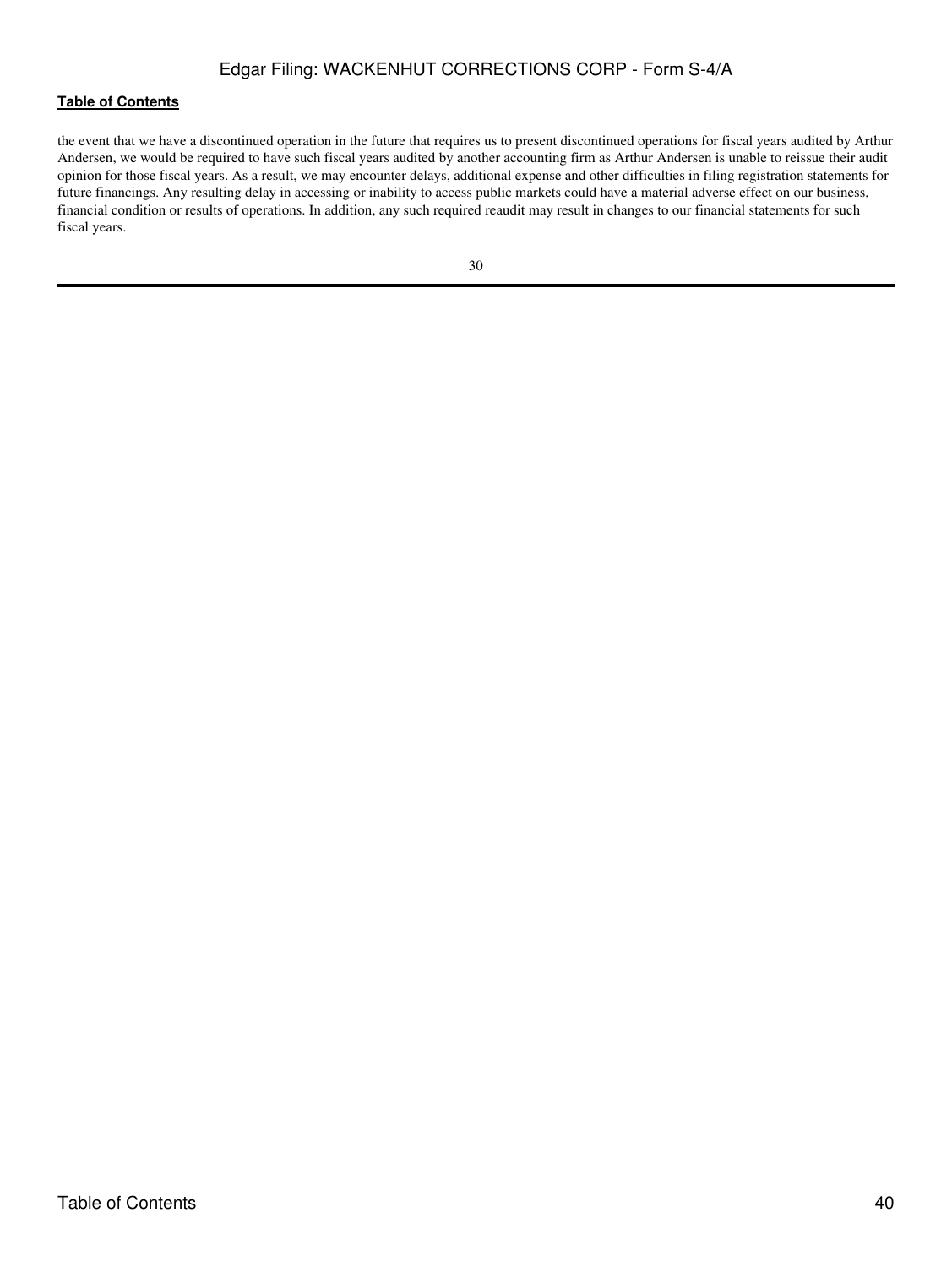## **[Table of Contents](#page-5-0)**

### **FORWARD-LOOKING STATEMENTS**

All statements other than statements of historical facts included in this prospectus, including, without limitation, statements regarding our future financial position, business strategy, budgets, projected costs and plans and objectives of management for future operations, are forward-looking statements. Forward-looking statements generally can be identified by the use of forward-looking terminology such as may, will, expect, anticipate, intend, plan, believe, seek, estimate or continue or the negative of such words or variations of such word expressions. These statements are not guarantees of future performance and involve certain risks, uncertainties and assumptions, which are difficult to predict. Therefore, actual outcomes and results may differ materially from what is expressed or forecasted in such forward-looking statements and we can give no assurance that such forward-looking statements will prove to be correct. Important factors that could cause actual results to differ materially from those expressed or implied by the forward-looking statements, or cautionary statements, include, but are not limited to:

 our ability to timely build and/or open facilities as planned, profitably manage such facilities and successfully integrate such facilities into our operations without substantial additional costs;

 the instability of foreign exchange rates, exposing us to currency risks in Australia, New Zealand and South Africa, or other countries in which we may choose to conduct our business;

an increase in labor rates beyond that which was budgeted;

our ability to expand our correctional and mental health services;

our ability to win management contracts for which we have submitted proposals and to retain existing management contracts;

 our ability to raise new project development capital given the often short-term nature of the customers commitment to use newly developed facilities;

 our ability to find a customer for our Jena, Louisiana Facility and/or to sub-lease or coordinate the sale of the facility with its owner, Correctional Properties Trust, which we refer to as CPV;

our ability to accurately project the size and growth of the domestic and international privatized corrections industry;

our ability to estimate the government s level of utilization of privatization;

our ability to obtain future financing at competitive rates;

our exposure to general liability and workers compensation insurance costs;

our ability to maintain occupancy rates at our facilities;

our ability to manage health related insurance costs and medical malpractice liability claims;

the ability of our government customers to secure budgetary appropriations to fund their payment obligations to us;

 our ability to effectively internalize functions and services previously provided by The Wackenhut Corporation, our former parent company; and

 those factors disclosed under Risk Factors and elsewhere in this prospectus, including, without limitation, in conjunction with the forward-looking statements included in this prospectus.

We undertake no obligation to update publicly any forward-looking statements, whether as a result of new information, future events or otherwise. All subsequent written and oral forward-looking statements attributable to us, or persons acting on our behalf, are expressly qualified in their entirety by the cautionary statements included in this prospectus.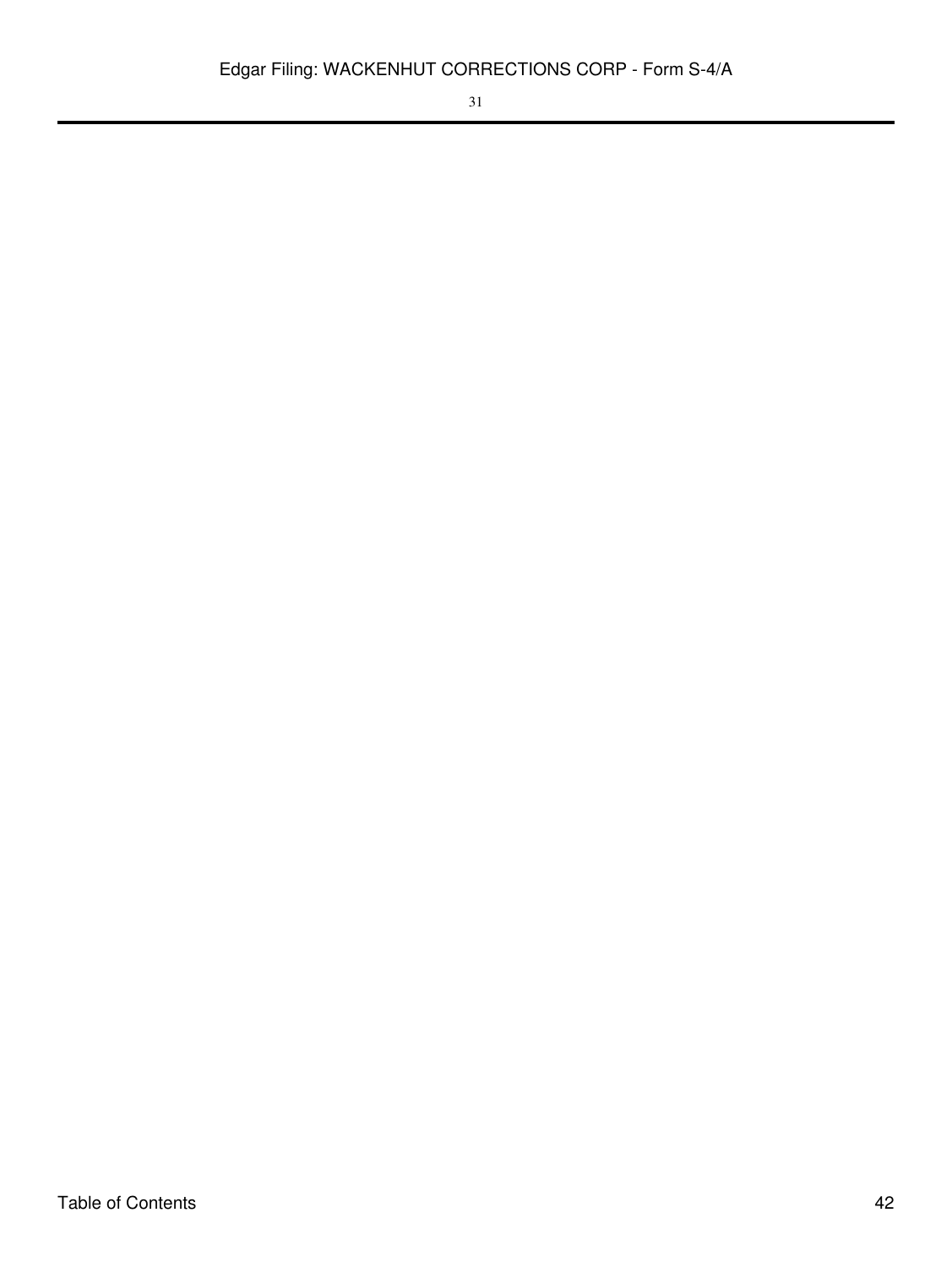## **USE OF PROCEEDS**

The exchange offer is intended to satisfy our obligations under the registration rights agreement. We will not receive any cash proceeds from the issuance of the new notes in the exchange offer. In consideration for issuing the new notes as contemplated by this prospectus, we will receive old notes in a like principal amount. The form and terms of the new notes are identical in all respects to the form and terms of the old notes, except the new notes do not include certain transfer restrictions. Old notes surrendered in exchange for the new notes will be retired and cancelled and will not be reissued. Accordingly, the issuance of the new notes will not result in any change in our outstanding indebtedness.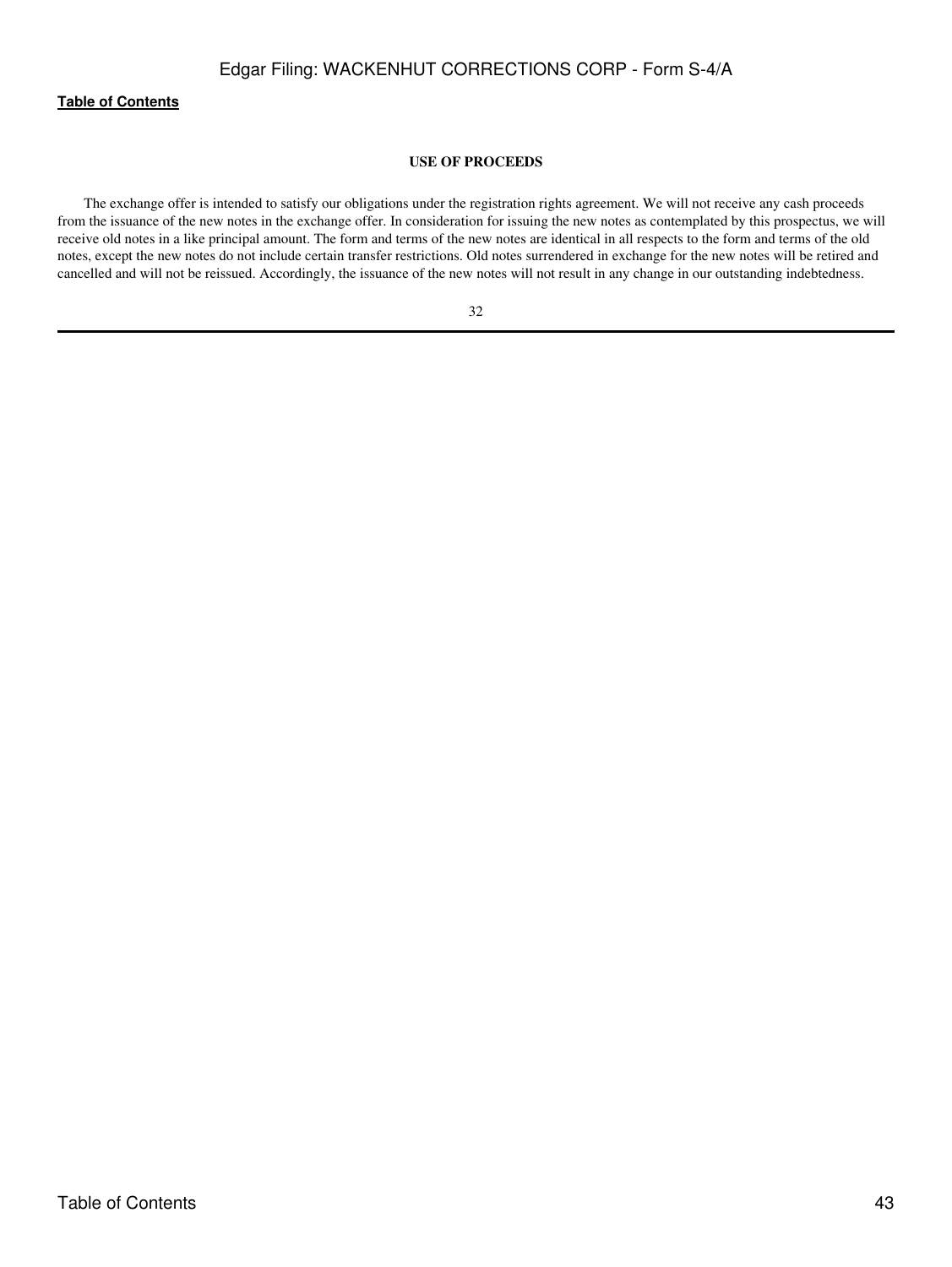# **CAPITALIZATION**

The following table sets forth our unaudited consolidated cash and cash equivalents and capitalization as of June 29, 2003 (1) on an actual basis and (2) on a pro forma basis as if the Transactions and the sale of our interest in PCG had occurred on that date. See Summary Historical and Pro Forma Financial and Other Data, Use of Proceeds, Unaudited Pro Forma Condensed Consolidated Financial Statements and Selected Consolidated Financial and Other Data.

|                                           |                      | As of June 29, 2003 |  |  |
|-------------------------------------------|----------------------|---------------------|--|--|
|                                           | Actual               | Pro Forma           |  |  |
|                                           |                      | (in thousands)      |  |  |
| Cash and cash equivalents                 | \$58,955<br>\$95,701 |                     |  |  |
|                                           |                      |                     |  |  |
| Long-term debt, including current portion |                      |                     |  |  |
| Former senior term loan                   | 124,688              |                     |  |  |
| Amended senior term loan                  |                      | 100,000             |  |  |
| Offering of the old notes                 |                      | 150,000             |  |  |
|                                           |                      |                     |  |  |
|                                           | 124,688              | 250,000             |  |  |
| Non recourse $debt(1)$                    | 39,684               | 39,684              |  |  |
| Shareholders equity                       | 169,293              | 82,585              |  |  |
|                                           |                      |                     |  |  |
| Total capitalization                      | \$333,645            | \$372,269           |  |  |
|                                           |                      |                     |  |  |

(1) Our wholly-owned Australian subsidiary financed the development of a facility with long-term debt obligations which are non recourse to us. Any obligations or liabilities of the subsidiary relating to this long-term debt are matched by a corresponding commitment from the government of the State of Victoria.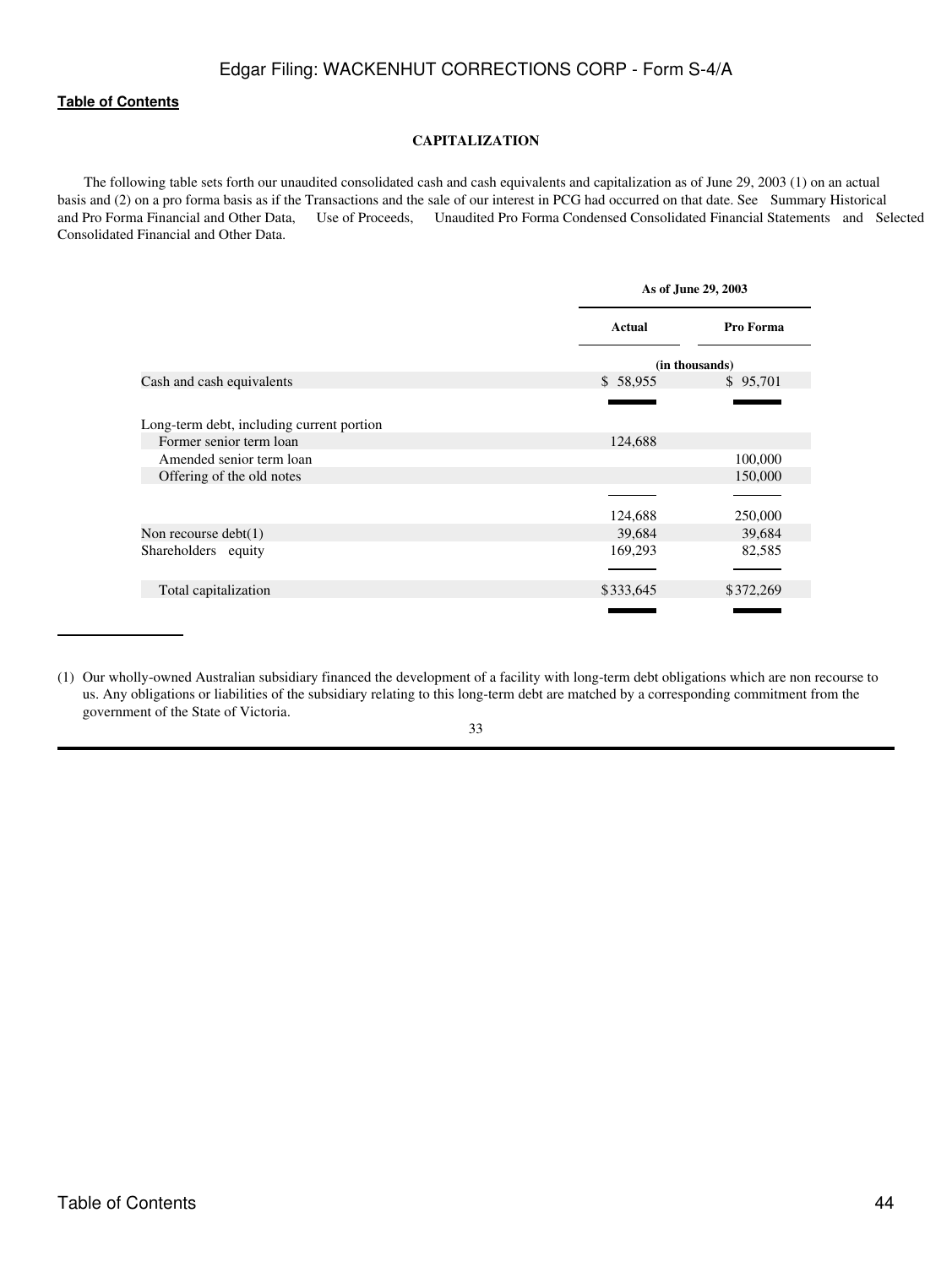## **[Table of Contents](#page-5-0)**

## **UNAUDITED PRO FORMA CONDENSED CONSOLIDATED**

### **FINANCIAL STATEMENTS**

The following unaudited pro forma condensed consolidated financial statements are based on our historical consolidated financial statements included elsewhere in this prospectus. The unaudited pro forma condensed consolidated financial statements give effect to (1) the Transactions and (2) the sale of our interest in PCG, assuming a price for the sale of our interest in PCG of \$80.7 million, on a pretax basis.

The unaudited pro forma condensed consolidated balance sheet has been prepared as if the Transactions and the sale of our interest in PCG occurred on June 29, 2003, and the pro forma condensed consolidated statements of operations have been prepared as if the Transactions and the sale of our interest in PCG occurred on December 31, 2001 for the fiscal year ended December 29, 2002, and for the twenty-six weeks ended June 29, 2003.

The unaudited pro forma condensed consolidated financial statements are based upon a number of assumptions and estimates, are subject to uncertainties, are presented for informational purposes only and do not purport to be indicative of the actual results of operations or financial condition that would have occurred had the transactions described above in fact occurred on the dates indicated, nor do they purport to be indicative of the results of operations or financial condition that we may achieve in the future. In the opinion of our management, all adjustments necessary to present fairly such unaudited pro forma condensed consolidated financial statements have been made.

The unaudited pro forma condensed consolidated financial statements should be read in conjunction with our historical consolidated financial statements and the notes thereto included elsewhere in this prospectus and the information contained under the captions Management s Discussion and Analysis of Financial Condition and Results of Operations, Use of Proceeds, Capitalization, and Selected Consolidated Financial and Other Data.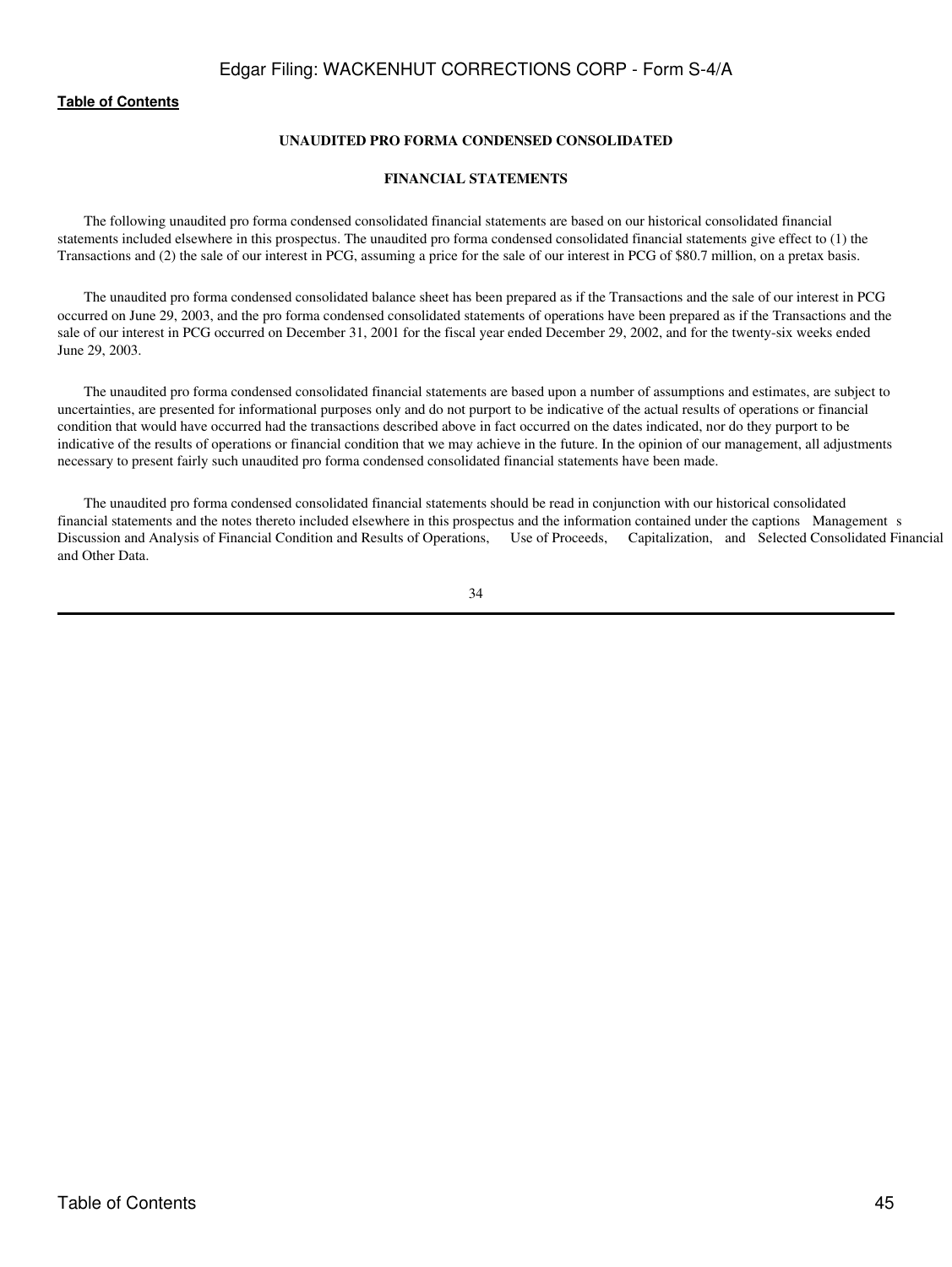## **UNAUDITED PRO FORMA CONDENSED CONSOLIDATED BALANCE SHEET**

## **June 29, 2003 (in thousands)**

|                                                                          | Actual                              | <b>Adjustments</b><br>for the<br><b>Transactions</b> | <b>Adjustments</b><br>for the sale<br>of our<br>interest in<br><b>PCG</b> | Pro Forma |
|--------------------------------------------------------------------------|-------------------------------------|------------------------------------------------------|---------------------------------------------------------------------------|-----------|
|                                                                          | <b>Assets</b>                       |                                                      |                                                                           |           |
| Current assets                                                           |                                     |                                                      |                                                                           |           |
| Cash and cash equivalents                                                | \$58,955                            | (15,688)(A)                                          | \$52,434(G)                                                               | \$95,701  |
| Accounts receivable                                                      | 88,095                              |                                                      |                                                                           | 88,095    |
| Deferred income tax asset                                                | 8,426                               |                                                      |                                                                           | 8,426     |
| Other                                                                    | 7,598                               | $7,048$ (B)                                          |                                                                           | 14,646    |
| Total current assets                                                     | 163,074                             | (8,640)                                              | 52,434                                                                    | 206,868   |
|                                                                          |                                     |                                                      |                                                                           |           |
|                                                                          | 205,119                             |                                                      |                                                                           | 205,119   |
| Property and equipment, net<br>Investments in and advances to affiliates | 21,349                              |                                                      | $(14,746)$ (H)                                                            | 6,603     |
| Deferred income tax asset                                                | 1,058                               |                                                      | 9,556(I)                                                                  | 10,614    |
| Direct finance lease receivable                                          | 39,164                              |                                                      |                                                                           | 39,164    |
| Other non current assets                                                 | 4,515                               |                                                      |                                                                           | 4,515     |
|                                                                          |                                     |                                                      |                                                                           |           |
|                                                                          | \$434,279                           | $\mathcal{S}$<br>(8,640)                             | \$47,244                                                                  | \$472,883 |
|                                                                          |                                     |                                                      |                                                                           |           |
|                                                                          | Liabilities and Shareholders Equity |                                                      |                                                                           |           |
| <b>Current liabilities</b>                                               |                                     |                                                      |                                                                           |           |
| Accounts payable                                                         | \$15,296                            | \$                                                   | \$                                                                        | \$15,296  |
| Accrued payroll and related taxes                                        | 16,074                              |                                                      |                                                                           | 16,074    |
| Accrued expenses                                                         | 44,649                              |                                                      |                                                                           | 44,649    |
| Current portion of deferred revenue                                      | 1,811                               |                                                      |                                                                           | 1,811     |
| Current portion of long-term debt and non                                |                                     |                                                      |                                                                           |           |
| recourse debt                                                            | 1,770                               | (250)(C)                                             |                                                                           | 1,520     |
| Total current liabilities                                                | 79,600                              | (250)                                                |                                                                           | 79,350    |
|                                                                          |                                     |                                                      |                                                                           |           |
| Deferred revenue                                                         | 7,316                               |                                                      |                                                                           | 7,136     |
| Other                                                                    | 15,648                              |                                                      |                                                                           | 15,648    |

| Senior secured credit facility       | 123.438   | (24, 438)(C)    |           | 99,000    |
|--------------------------------------|-----------|-----------------|-----------|-----------|
| Senior unsecured notes               |           | $150,000$ (D)   |           | 150,000   |
| Nonrecourse debt                     | 39,164    |                 |           | 39,164    |
| Shareholders equity                  |           |                 |           |           |
| Preferred stock                      |           |                 |           |           |
| Common stock                         | 213       |                 |           | 213       |
| Additional paid-in capital           | 63,815    |                 |           | 63,815    |
| Treasury stock                       |           | $(132,000)$ (E) |           | (132,000) |
| Retained earnings                    | 122,808   | (1,952)(F)      | 33,946(J) | 154,802   |
| Accumulated other comprehensive loss | (17, 543) |                 | 13,298(K) | (4,245)   |
|                                      |           |                 |           |           |
| Total shareholders equity            | 169,293   | (133,952)       | 47,244    | 82,585    |
|                                      |           |                 |           |           |
|                                      | \$434,279 | (8,640)<br>S    | \$47.244  | \$472,883 |

Long-term debt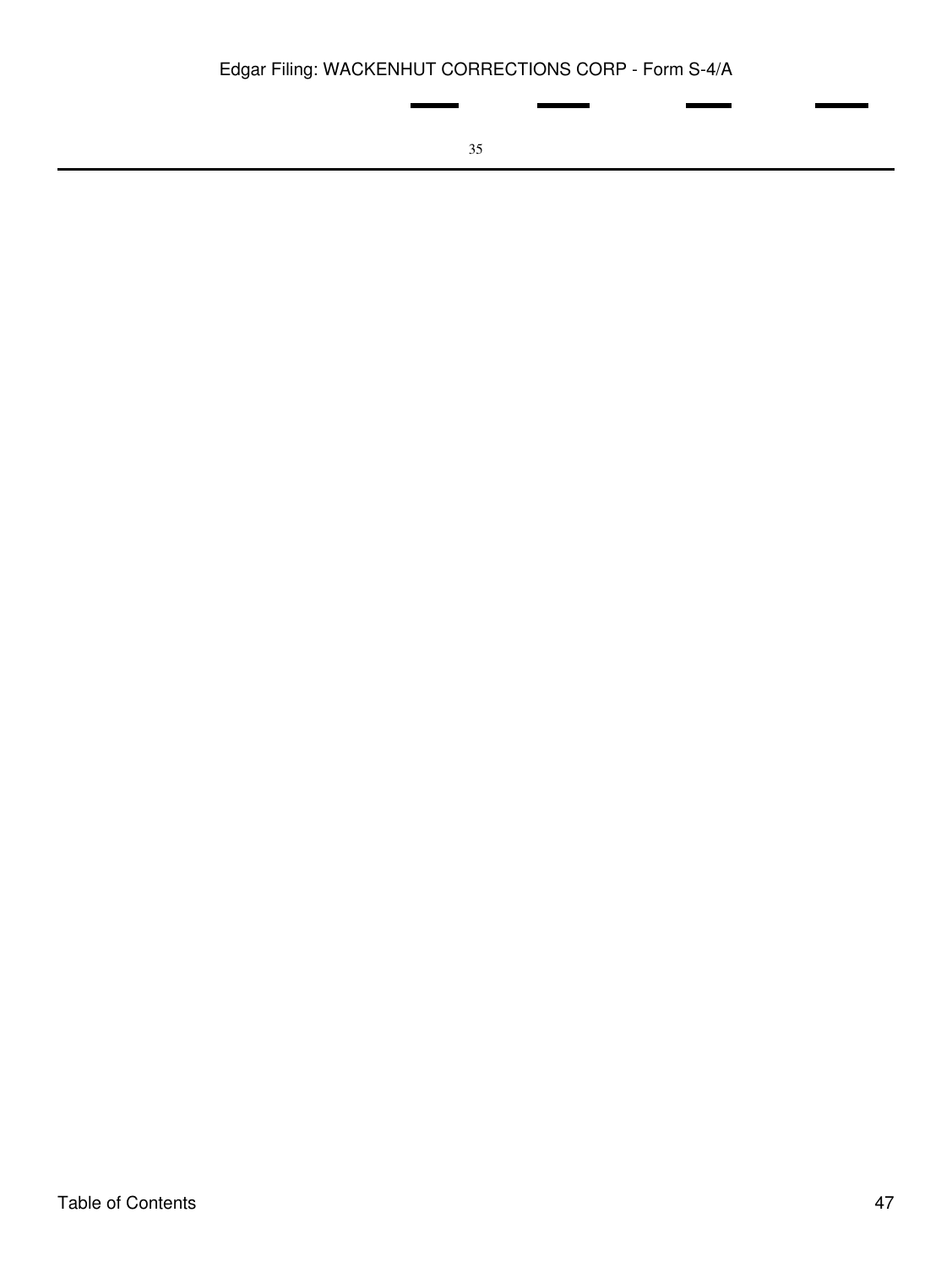## **NOTES TO UNAUDITED PRO FORMA CONDENSED CONSOLIDATED BALANCE SHEET**

## **JUNE 29, 2003 (in thousands)**

(A) Reflects the use of \$15,688 of our cash which was combined with the net proceeds from the offering of the Notes and borrowings under the amended senior credit facility to effect the repurchase of 12,000 shares of our common stock from Group 4 Falck, refinance \$125,000 of borrowings under our former senior credit facility and pay related fees and expenses.

(B) Reflects (1) the estimated \$6,000 for fees and expenses related to the issuance of \$150,000 aggregate principal amount of the Notes, (2) the estimated \$3,000 of fees and expenses related to our amended senior credit facility and (3) a writeoff of \$1,952 of unamortized loan issuance costs relating to our former senior credit facility. The fees related to the offering of the Notes will be capitalized and amortized over the term of the Notes. The fees related to the amended senior credit facility will be amortized over six years.

(C) Reflects a reduction of borrowings related to the refinancing of our former senior credit facility upon entering into the amended senior credit facility.

(D) Reflects the issuance of \$150,000 aggregate principal amount of the Notes.

(E) Reflects the repurchase of 12,000 shares of our common stock for \$132,000 from Group 4 Falck.

(F) Reflects a charge to the statement of operations to reduce the unamortized loan issuance costs related to our former senior credit facility.

(G) Reflects the after tax proceeds from the sale of our interest in PCG, calculated as follows:

| Proceeds from sale of our interest in PCG                  | \$ 80.668 |
|------------------------------------------------------------|-----------|
| Estimated tax from gain on the sale of our interest in PCG | (28, 234) |
|                                                            | \$52.434  |
|                                                            |           |

(H) Reflects the elimination of our net investment in PCG as a result of the sale.

(I) Reflects the elimination of a deferred tax liability provided for undistributed income in PCG.

(J) Reflects the gain on the sale of our interest in PCG as follows:

| Proceeds from the sale of our interest in PCG                  | \$ 80,668 |
|----------------------------------------------------------------|-----------|
| Investment in PCG                                              | (14,746)  |
| Elimination of Deferred Tax Liability                          | 9,556     |
| Recognition of unrealized loss on PCG s derivative instruments | (13,298)  |
| Estimated tax from gain on the sale of our interest in PCG     | (28, 234) |
|                                                                |           |
|                                                                | \$ 33,946 |

(K) Reflects the recognition of the unrealized loss on PCG s derivative instruments as a result of the sale of our interest in PCG.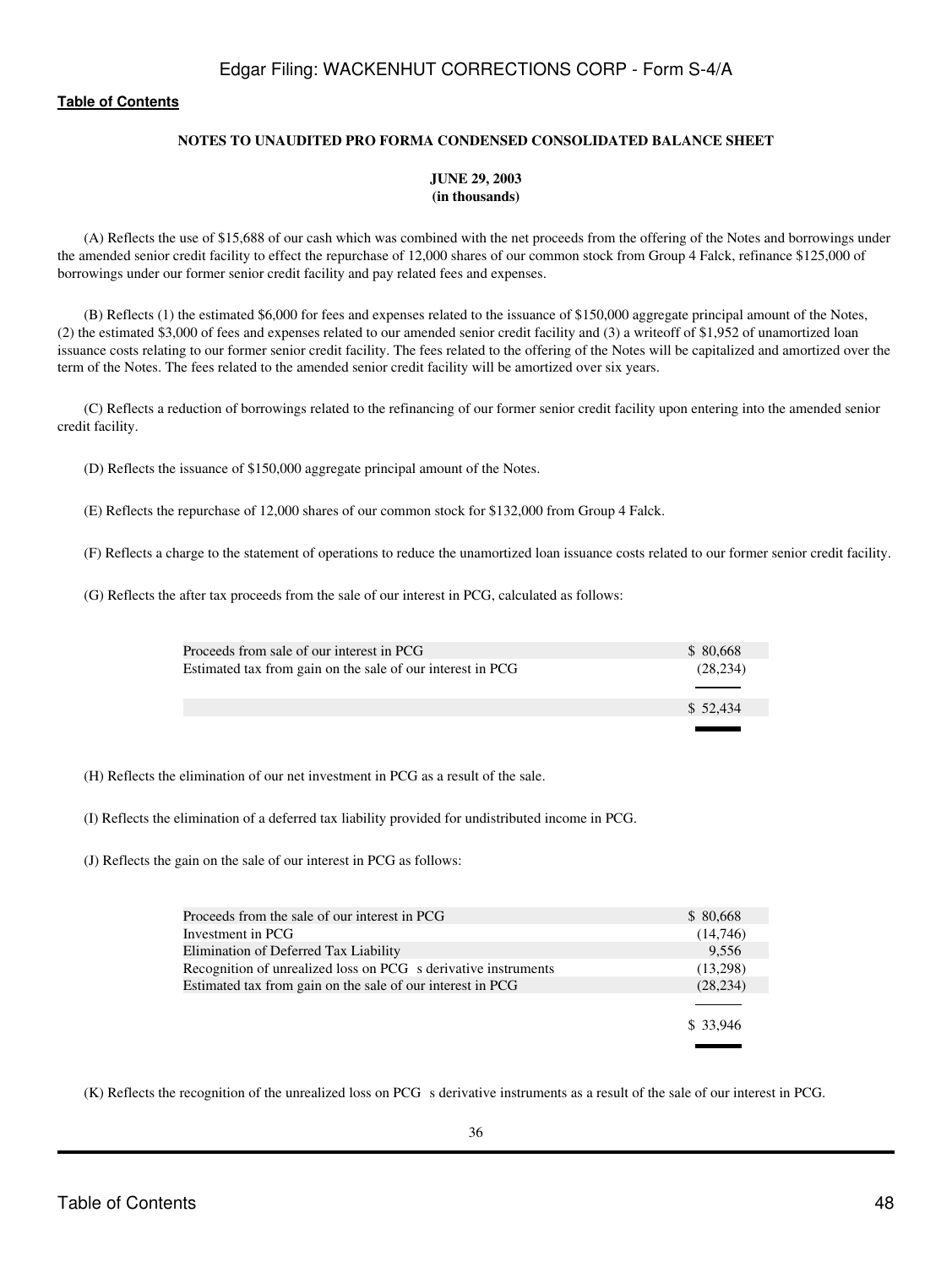## **UNAUDITED PRO FORMA CONDENSED CONSOLIDATED**

## **STATEMENTS OF OPERATIONS For the Twenty-six Weeks Ended June 29, 2003 (in thousands, except per share data)**

|                                                      | Actual     | <b>Adjustments</b><br>for the<br><b>Transactions</b> | <b>Adjustments</b><br>for the sale<br>of our<br>interest in<br><b>PCG</b> | Pro Forma  |
|------------------------------------------------------|------------|------------------------------------------------------|---------------------------------------------------------------------------|------------|
|                                                      |            |                                                      |                                                                           |            |
| Revenues                                             | \$298,461  | $\mathbb{S}$                                         | $\mathcal{S}$                                                             | \$298,461  |
| Operating expense                                    | 252,840    |                                                      |                                                                           | 252,840    |
| Depreciation and amortization                        | 6,919      |                                                      |                                                                           | 6,919      |
| General and administrative expense                   | 19,050     |                                                      |                                                                           | 19,050     |
| Operating income                                     | 19.652     |                                                      |                                                                           | 19,652     |
| Interest income                                      | 2,544      |                                                      |                                                                           | 2,544      |
| Interest expense                                     | (6,091)    | (5,088)(A)                                           |                                                                           | (11, 179)  |
|                                                      |            |                                                      |                                                                           |            |
| Income before income taxes and equity in earnings of |            |                                                      |                                                                           |            |
| affiliates                                           | 16,105     | (5,088)                                              |                                                                           | 11,018     |
| Provision for income taxes                           | 6,692      | (1,984)(B)                                           |                                                                           | 4,708      |
|                                                      |            |                                                      |                                                                           |            |
| Income before equity in earnings of affiliates       | 9,413      | (3,104)                                              |                                                                           | 6,310      |
| Equity in earnings of affiliates                     | 2,058      |                                                      | (1,743)(D)                                                                | 315        |
|                                                      |            |                                                      |                                                                           |            |
| Net income                                           | \$11,471   | \$(3,104)                                            | \$(1,743)                                                                 | 6,625      |
|                                                      |            |                                                      |                                                                           |            |
| Earnings per share                                   |            |                                                      |                                                                           |            |
| <b>Basic</b>                                         | \$<br>0.54 |                                                      |                                                                           | \$<br>0.72 |
|                                                      |            |                                                      |                                                                           |            |
| Diluted                                              | 0.54<br>\$ |                                                      |                                                                           | 0.71<br>S  |
|                                                      |            |                                                      |                                                                           |            |
| Basic weighted average shares outstanding            | 21,260     | (12,000)(C)                                          |                                                                           | 9,260      |
|                                                      |            |                                                      |                                                                           |            |
| Diluted weighted average shares outstanding          | 21,368     | (12,000)(C)                                          |                                                                           | 9,368      |
|                                                      |            |                                                      |                                                                           |            |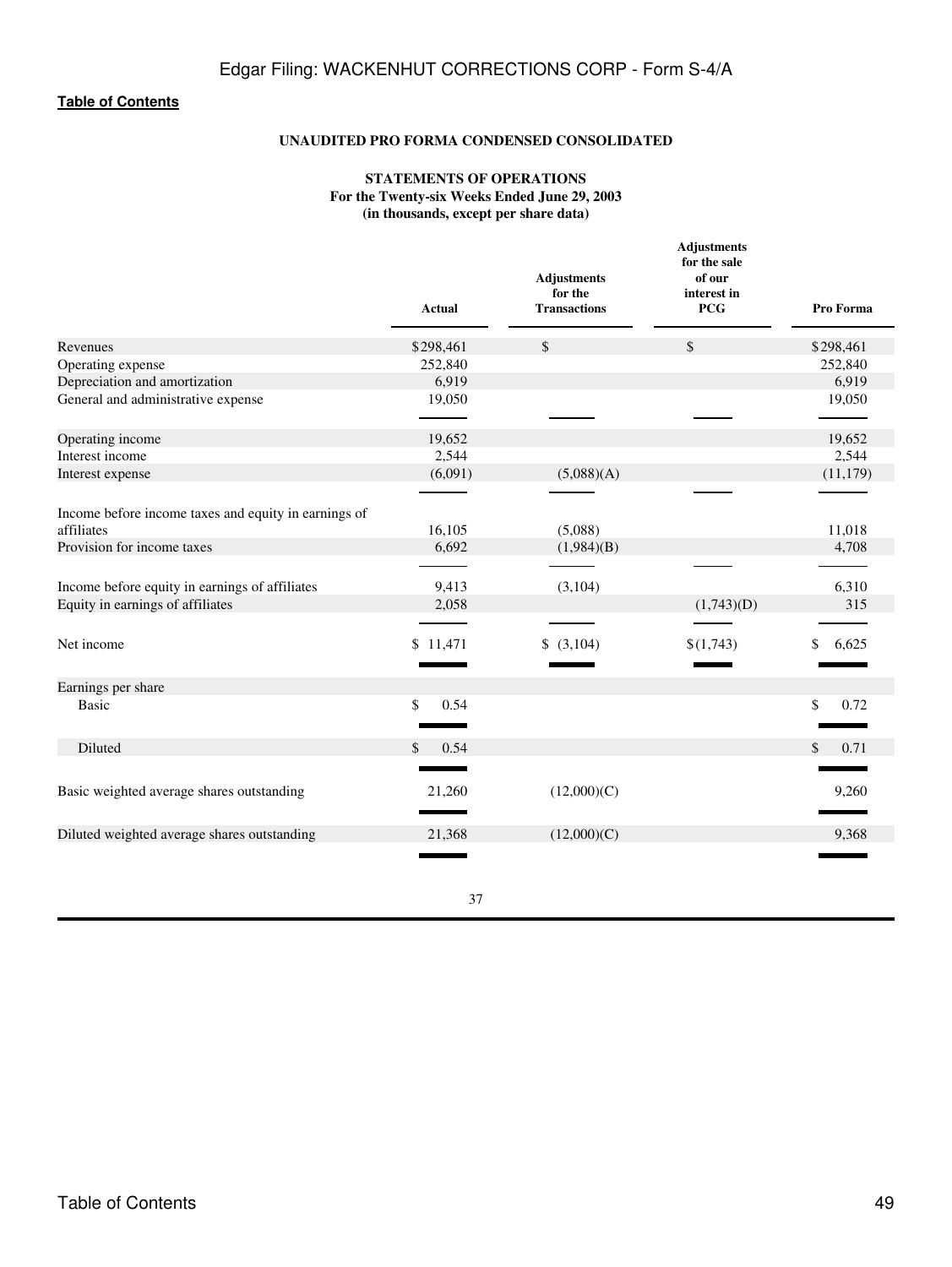## **[Table of Contents](#page-5-0)**

## **NOTES TO UNAUDITED PRO FORMA CONDENSED CONSOLIDATED**

## **STATEMENT OF OPERATIONS FOR THE TWENTY-SIX WEEKS ENDED JUNE 29, 2003 (in thousands)**

(A) Reflects the net adjustment to interest expense related to the following: (1) additional interest expense associated with the issuance of \$150,000 aggregate principal amount of the Notes at an interest rate of 8.25%, (2) interest expense related to \$100,000 of borrowings under our amended senior credit facility, assuming an interest rate of 4.20%, (3) elimination of interest expense related to the refinancing of \$125,000 of borrowings under our former senior credit facility at an interest rate of 6.0%, (4) amortization of loan issuance costs associated with the amended senior credit facility and (5) amortization of loan issuance costs associated with the offering of the old notes.

| Interest on the Notes                                            | \$6,188  |
|------------------------------------------------------------------|----------|
| Interest on the amended senior credit facility                   | 2,100    |
| Reduction in interest on the former senior credit facility       | (3,750)  |
| Amortization of debt issuance costs on the amended senior credit |          |
| facility                                                         | 250      |
| Amortization of debt issuance costs on the Notes                 | 300      |
|                                                                  |          |
|                                                                  | \$ 5,088 |
|                                                                  |          |

For each .25% change in the interest rate on the amended senior credit facility, annual interest expense on the amended senior credit facility would change by \$250.

In addition, upon completion of the Transactions, we wrote-off unamortized loan issuance costs of approximately \$2.0 million related to our former senior credit facility.

(B) Reflects the tax effects of the adjustments presented in this pro forma statement of operations, at an effective tax rate of approximately 39%.

(C) Reflects the repurchase of 12,000 shares of our common stock from Group 4 Falck.

(D) Reflects the reversal of the equity in earnings of PCG as a result of the sale of our interest in PCG. The gain on the sale of our interest in PCG has not been reflected in the unaudited pro forma condensed consolidated statements of operations.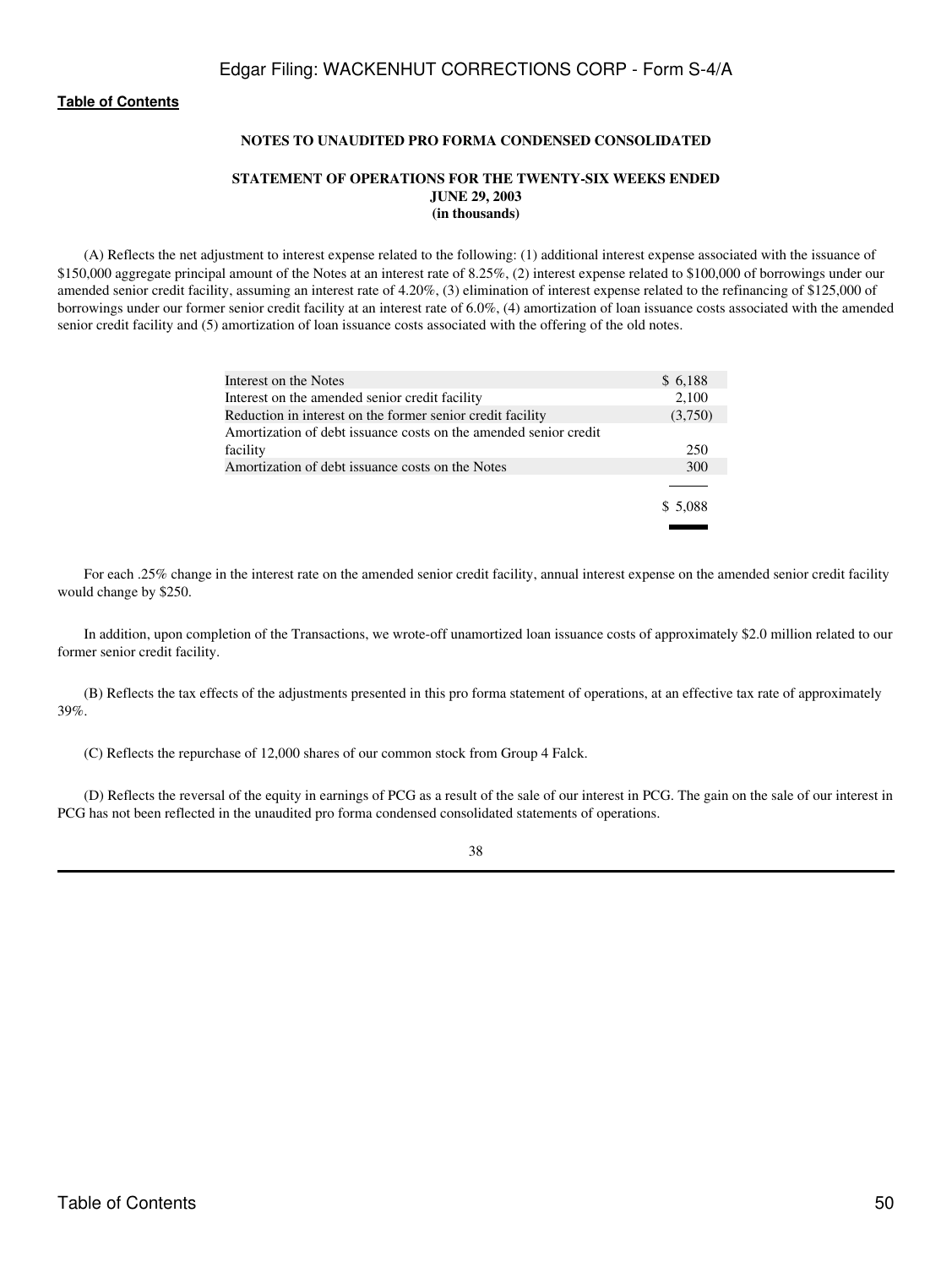## **UNAUDITED PRO FORMA CONDENSED CONSOLIDATED**

## **STATEMENTS OF OPERATIONS For the Fiscal Year Ended December 29, 2002 (in thousands, except per share data)**

|                                                   |               | <b>Adjustments</b><br>for the | <b>Adjustments</b><br>for the sale<br>of our<br>interest in |            |
|---------------------------------------------------|---------------|-------------------------------|-------------------------------------------------------------|------------|
|                                                   | <b>Actual</b> | <b>Transactions</b>           | <b>PCG</b>                                                  | Pro Forma  |
| Revenues                                          | \$568,612     | $\mathcal{S}$                 | \$                                                          | \$568,612  |
| Operating expense                                 | 496,497       |                               |                                                             | 496,497    |
| Depreciation and amortization                     | 12,093        |                               |                                                             | 12,093     |
| General and administrative expense                | 32,146        |                               |                                                             | 32,146     |
| Operating income                                  | 27,876        |                               |                                                             | 27,876     |
| Interest income                                   | 4,794         |                               |                                                             | 4,794      |
| Interest expense                                  | (3,737)       | (17,285)(A)                   |                                                             | (21,022)   |
|                                                   |               |                               |                                                             |            |
| Income before income taxes and equity in earnings |               |                               |                                                             |            |
| of affiliates                                     | 28,933        | (17,285)                      |                                                             | 11,648     |
| Provision for income taxes                        | 12,652        | (6,814)(B)                    |                                                             | 5,838      |
|                                                   |               |                               |                                                             |            |
| Income before equity in earnings of affiliates    | 16,281        | (10, 471)                     |                                                             | 5,810      |
| Equity in earnings of affiliates                  | 5,220         |                               | (6,461)(D)                                                  | (1,241)    |
|                                                   |               |                               |                                                             |            |
| Net income                                        | \$ 21,501     | \$(10, 471)                   | \$(6,461)                                                   | 4,569      |
|                                                   |               |                               |                                                             |            |
| Earnings per share                                |               |                               |                                                             |            |
| <b>Basic</b>                                      | \$<br>1.02    |                               |                                                             | \$<br>0.50 |
|                                                   |               |                               |                                                             |            |
| Diluted                                           | \$<br>1.01    |                               |                                                             | 0.49       |
|                                                   |               |                               |                                                             |            |
| Basic weighted average shares outstanding         | 21,148        | (12,000)(C)                   |                                                             | 9,148      |
|                                                   |               |                               |                                                             |            |
| Diluted weighted average shares outstanding       | 21,364        | (12,000)(C)                   |                                                             | 9,364      |
|                                                   |               |                               |                                                             |            |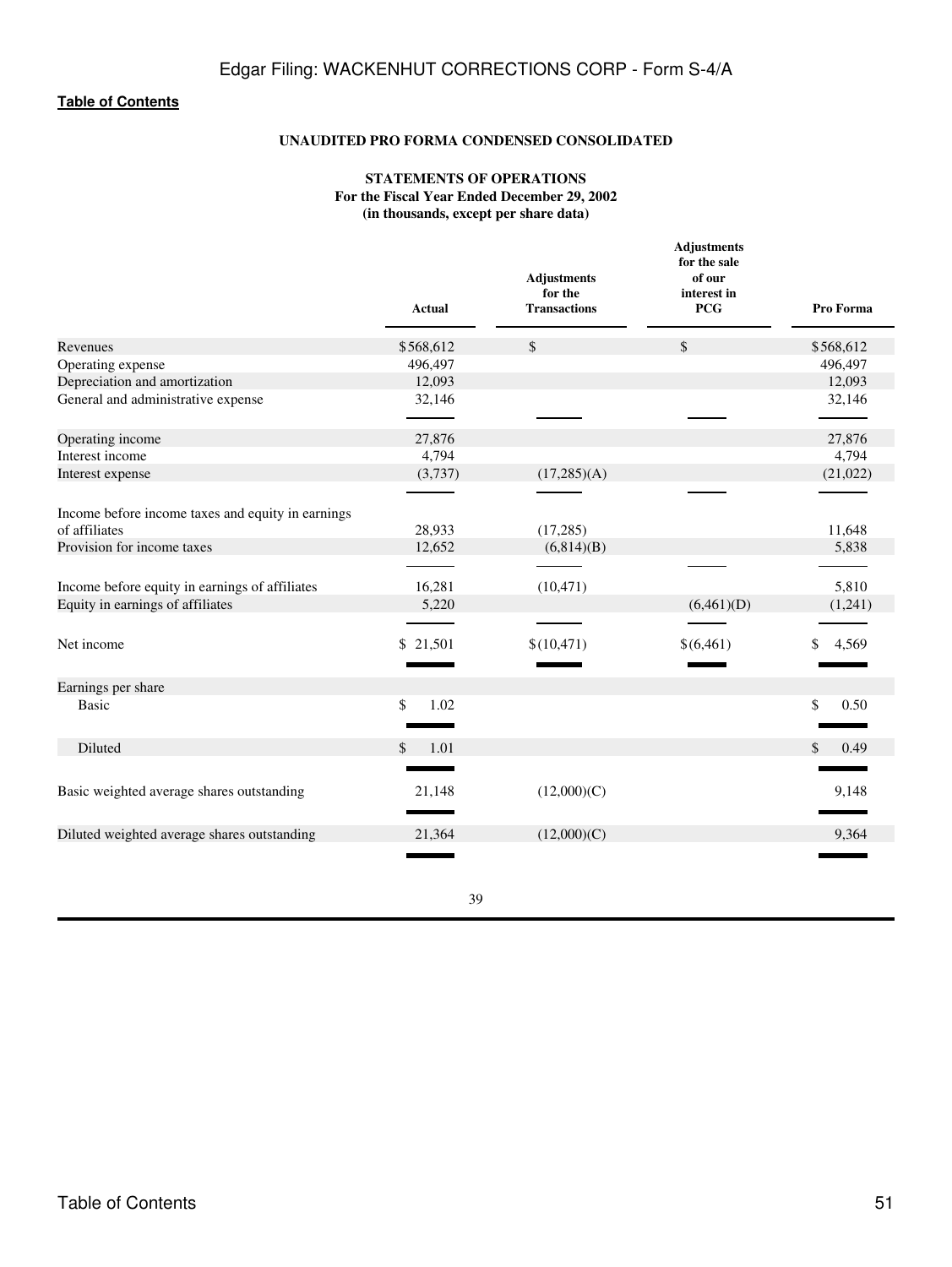## **[Table of Contents](#page-5-0)**

## **NOTES TO UNAUDITED PRO FORMA CONDENSED CONSOLIDATED**

## **STATEMENT OF OPERATIONS FOR THE FISCAL YEAR ENDED DECEMBER 29, 2002 (in thousands)**

(A) Reflects the net adjustment to interest expense related to the following (1) additional interest expense associated with the issuance of \$150,000 aggregate principal amount of the Notes at an interest rate of 8.25%, (2) interest expense related to \$100,000 of borrowings under our amended senior credit facility assuming an interest rate of 4.20%, (3) elimination of interest expense related to the refinancing of \$125,000 of borrowings under our former senior credit facility at an interest rate of 6.0%, (4) amortization of loan issuance costs associated with the amended senior credit facility and (5) amortization of loan issuance costs associated with the offering of the old notes.

| Interest on the Notes                                            | \$12,375 |
|------------------------------------------------------------------|----------|
| Interest on the amended senior credit facility                   | 4,200    |
| Reduction in interest on the former senior credit facility       | (390)    |
| Amortization of debt issuance costs on the amended senior credit |          |
| facility                                                         | 500      |
| Amortization of debt issuance costs on the Notes                 | 600      |
|                                                                  |          |
|                                                                  | \$17,285 |
|                                                                  |          |

For each .25% change in the interest rate on the amended senior credit facility, annual interest expense on the amended senior credit facility would change by \$250.

In addition, upon completion of the Transactions, we wrote-off unamortized loan issuance costs of approximately \$2.0 million related to our former senior credit facility.

(B) Reflects the tax effects of the adjustments presented in this pro forma statement of operations, at an effective tax rate of approximately 39%.

(C) Reflects the repurchase of 12,000 shares of our common stock from Group 4 Falck.

(D) Reflects the reversal of the equity in earnings of PCG as a result of the sale of our interest in PCG. The gain on the sale of our interest in PCG has not been reflected in the unaudited pro forma condensed consolidated statements of operations.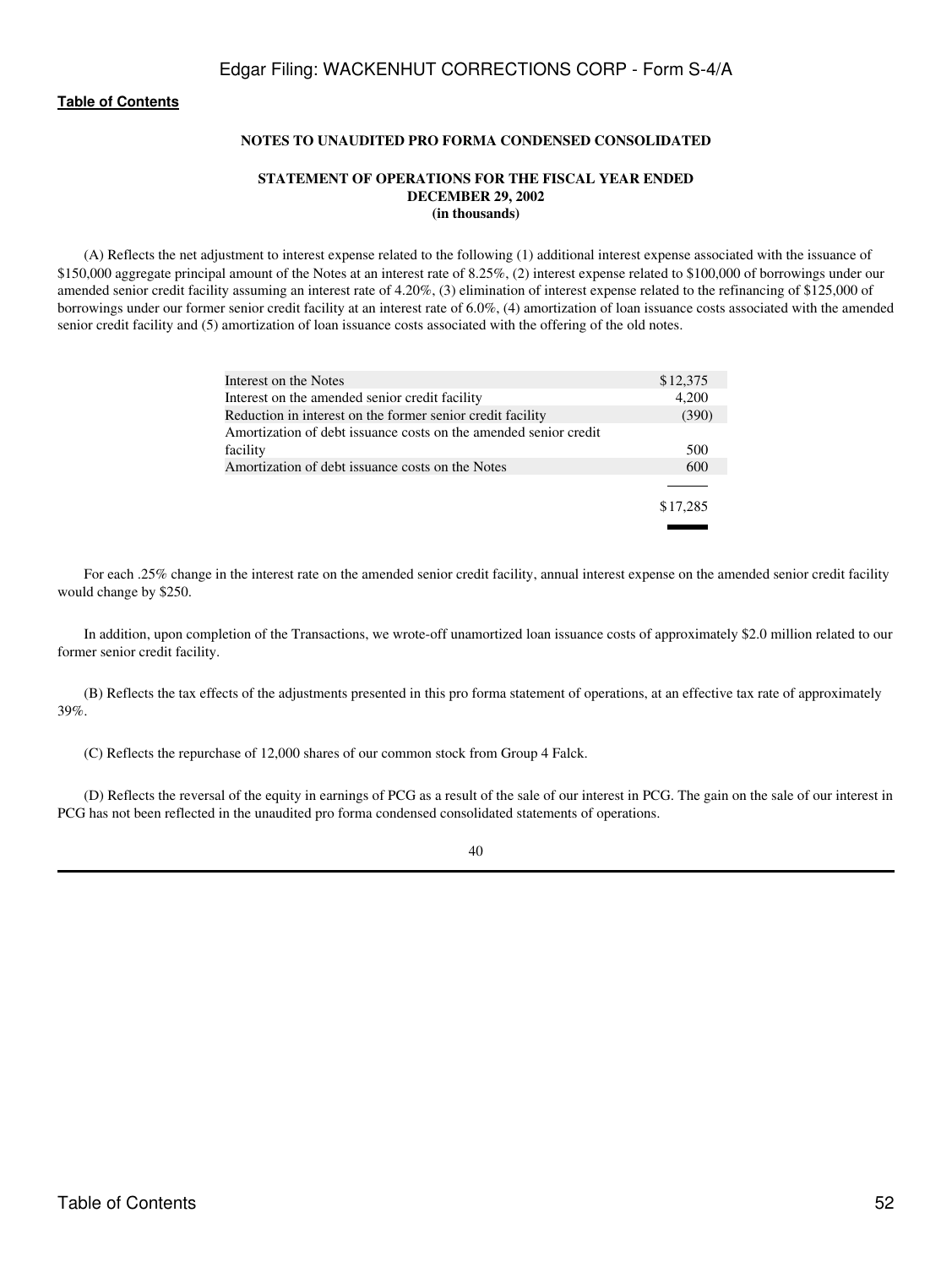## **[Table of Contents](#page-5-0)**

## **SELECTED CONSOLIDATED FINANCIAL AND OTHER DATA**

The following table presents our selected consolidated historical financial and other data, which you should read in conjunction with Use of Proceeds, Unaudited Pro Forma Condensed Consolidated Financial Statements, Management s Discussion and Analysis of Financial Condition and Results of Operations and our consolidated financial statements and the related notes included elsewhere in this prospectus. The selected consolidated statement of operations data for each of the fiscal years in the three-year period ended December 29, 2002 and the balance sheet data as of December 30, 2001 and December 29, 2002 were derived from our audited consolidated financial statements included elsewhere in this prospectus. The selected consolidated statement of operations data for and the balance sheet data as of each of the fiscal years ended January 3, 1999 and January 2, 2000 and the balance sheet data as of December 31, 2000 have been derived from our audited consolidated financial statements which are not included in this prospectus. The selected condensed consolidated statement of operations data for each of the twenty-six weeks ended June 30, 2002 and June 29, 2003 and the balance sheet data as of June 29, 2003 have been derived from our unaudited condensed consolidated financial statements included elsewhere in this prospectus. All amounts are presented in thousands, except per share data and ratio data.

|                                                                                  | <b>Fiscal year ended</b> |                    |                       |                      |                      |                  | <b>Twenty-six weeks</b><br>ended |
|----------------------------------------------------------------------------------|--------------------------|--------------------|-----------------------|----------------------|----------------------|------------------|----------------------------------|
|                                                                                  | January 3,<br>1999       | January 2,<br>2000 | December 31,<br>2000  | December 30,<br>2001 | December 29,<br>2002 | June 30,<br>2002 | June 29,<br>2003                 |
| <b>Statement of operations data:</b>                                             |                          |                    |                       |                      |                      |                  |                                  |
| Revenues                                                                         | \$312,759                | \$438.484          | \$535.557             | \$562,073            | \$568,612            | \$281,374        | \$298,461                        |
| Operating expenses                                                               | 271,840                  | 389,325            | 486,884               | 503,547              | 496,497              | 246,648          | 252,840                          |
| General and administrative                                                       | 14,851                   | 17,763             | 21,122                | 24,423               | 32,146               | 16,401           | 19,050                           |
| Depreciation and amortization                                                    | 3,567                    | 5,355              | 8,639                 | 9,919                | 12,093               | 4,924            | 6,919                            |
| Operating income                                                                 | 22,501                   | 26,041             | 18,912                | 24,184               | 27,876               | 13,401           | 19,652                           |
| Interest and other income                                                        | 2,452                    | 6,166              | 6,745                 | 4,278                | 4,794                | 2,116            | 2,544                            |
| Interest expense                                                                 | (42)                     | (1, 104)           | (4, 801)              | (3,597)              | (3,737)              | (1,674)          | (6,091)                          |
| Income before income taxes and                                                   |                          |                    |                       |                      |                      |                  |                                  |
| equity in earnings of affiliates                                                 | 24,911                   | 31,103             | 20,856                | 24,865               | 28,933               | 13,843           | 16,105                           |
| Provision for income taxes                                                       | 10,164                   | 12,472             | 8,352                 | 9,706                | 12,652               | 6,475            | 6,692                            |
| Income before equity in earnings of                                              |                          |                    |                       |                      |                      |                  |                                  |
| affiliates                                                                       | 14,747                   | 18,631             | 12,504                | 15,159               | 16,281               | 7,368            | 9,413                            |
| Equity in earnings of affiliates                                                 | 2,081                    | 3,309              | 4,490                 | 4,220                | 5,220                | 3,220            | 2,058                            |
| Income before cumulative effect of<br>change in accounting for start-up<br>costs | 16,828                   | 21,940             | 16,994                | 19,379               | 21,501               | 10,588           | 11,471                           |
| Cumulative effect of change in<br>accounting for start-up costs, net of<br>tax   | (11,528)                 |                    |                       |                      |                      |                  |                                  |
|                                                                                  |                          |                    |                       |                      |                      |                  |                                  |
| Net income                                                                       | 5,300<br>\$              | \$21,940           | \$16,994              | \$19,379             | \$21,501             | \$10,588         | \$11,471                         |
| Basic earnings per share:                                                        |                          |                    |                       |                      |                      |                  |                                  |
| Income before cumulative effect of<br>change in accounting for start-up          |                          |                    |                       |                      |                      |                  |                                  |
| costs                                                                            | \$<br>0.76               | 1.01<br>\$         | $\mathsf{\$}$<br>0.81 | \$<br>0.92           | \$<br>1.02           | \$<br>0.50       | \$<br>0.54                       |
| Cumulative effect of change in<br>accounting for start-up costs                  | (0.52)                   |                    |                       |                      |                      |                  |                                  |
| Net income                                                                       | 0.24<br>\$               | 1.01<br>\$         | 0.81<br>ፍ             | 0.92                 | 1.02<br>\$           | 0.50             | 0.54                             |
|                                                                                  |                          |                    |                       |                      |                      |                  |                                  |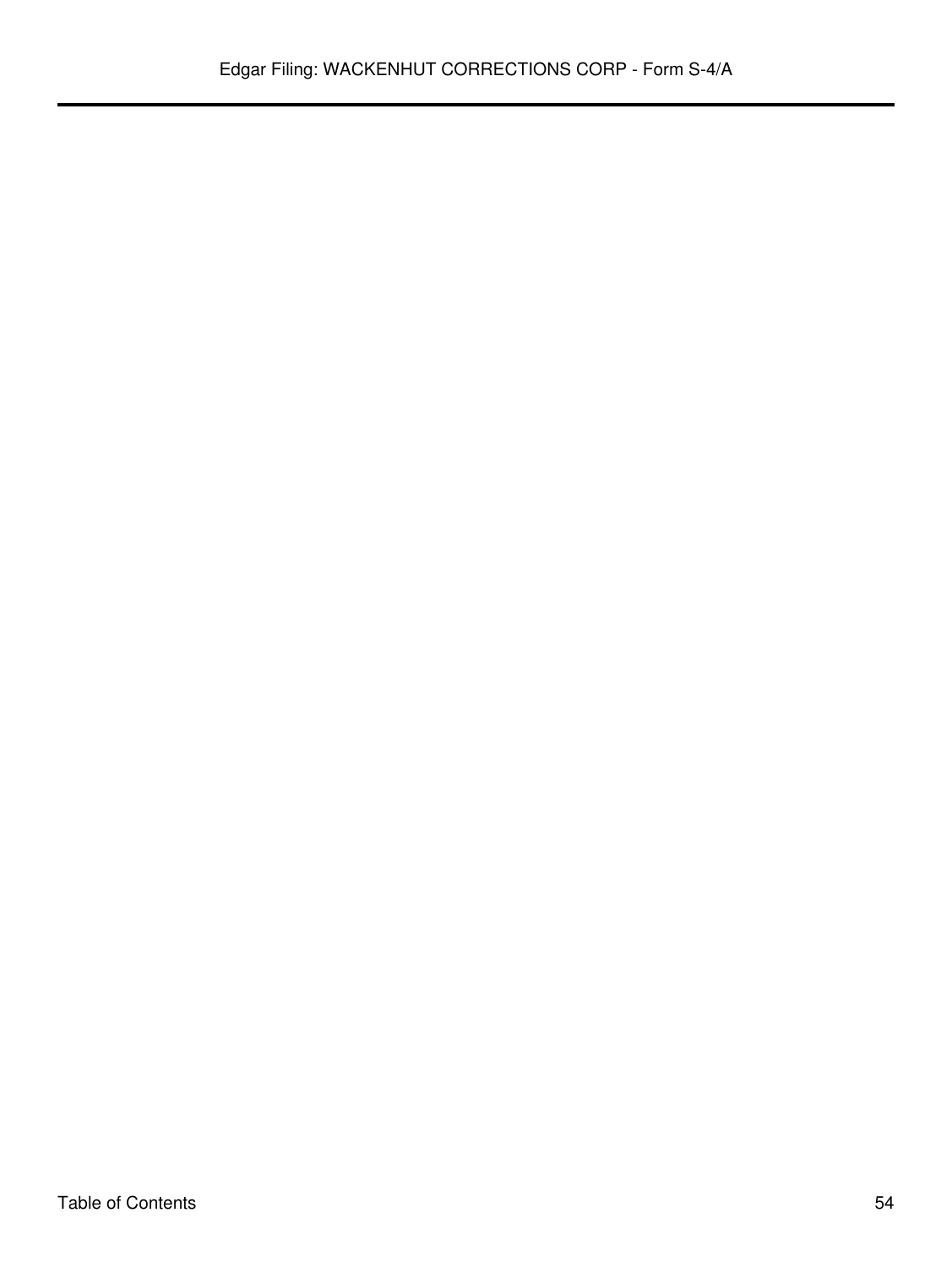|                                                                                                        | <b>Fiscal year ended</b>       |                    |                      |                        |                      |                         | <b>Twenty-six weeks</b><br>ended |  |
|--------------------------------------------------------------------------------------------------------|--------------------------------|--------------------|----------------------|------------------------|----------------------|-------------------------|----------------------------------|--|
|                                                                                                        | January 3,<br>1999             | January 2,<br>2000 | December 31,<br>2000 | December 30,<br>2001   | December 29,<br>2002 | <b>June 30,</b><br>2002 | <b>June 29,</b><br>2003          |  |
| Diluted earnings per share:<br>Income before cumulative effect of<br>change in accounting for start-up |                                |                    |                      |                        |                      |                         |                                  |  |
| costs<br>Cumulative effect of change in<br>accounting for start-up costs                               | $\mathbb{S}$<br>0.74<br>(0.51) | \$<br>1.00         | \$<br>0.80           | $\mathbb{S}^-$<br>0.91 | $\mathbb{S}$<br>1.01 | \$<br>0.50              | \$<br>0.54                       |  |
| Net income                                                                                             | \$<br>0.23                     | \$<br>1.00         | \$<br>0.80           | \$<br>0.91             | \$<br>1.01           | \$<br>0.50              | 0.54<br>\$                       |  |
| Weighted average shares<br>outstanding:                                                                |                                |                    |                      |                        |                      |                         |                                  |  |
| <b>Basic</b>                                                                                           | 22,119                         | 21,652             | 21,110               | 21,028                 | 21,148               | 21,052                  | 21,260                           |  |
| <b>Diluted</b>                                                                                         | 22,683                         | 22,015             | 21,251               | 21,261                 | 21,364               | 21,314                  | 21,368                           |  |
| Other financial data:<br>Ratio of earnings to fixed charges(1)                                         | 4.67x                          | 2.77x              | 1.85x                | 1.99x                  | 2.29x                | 1.66x                   | 1.72x                            |  |

|                                           | January 3,<br>1999 | January 2,<br><b>2000</b> | December 31,<br><b>2000</b> | December 30.<br>2001 | December 29,<br>2002 | As of<br>June 29, 2003 |
|-------------------------------------------|--------------------|---------------------------|-----------------------------|----------------------|----------------------|------------------------|
| <b>Balance sheet data:</b>                |                    |                           |                             |                      |                      |                        |
| Working capital                           | \$66.319           | \$79,377                  | \$56,001                    | \$67,887             | \$64.589             | \$83,474               |
| Total assets                              | 148,008            | 204,425                   | 223,571                     | 242,023              | 402,658              | 434,279                |
| Long-term debt, including current portion |                    |                           |                             |                      |                      |                        |
| (excluding non recourse debt)             | 213                | 15,000                    | 10,000                      |                      | 125,000              | 124,688                |
| Non-recourse debt                         | 33,317             | 35.655                    | 28,859                      | 25,839               | 31.386               | 39,664                 |
| Common stock                              | 223                | 215                       | 210                         | 210                  | 212                  | 213                    |
| Shareholders equity                       | 102.940            | 118,684                   | 127.164                     | 130.361              | 152,642              | 169.293                |

(1) Ratio of earnings to fixed charges is calculated by dividing income before income taxes and equity in earnings of affiliates plus fixed charges by fixed charges. Fixed charges consist of interest expense (including the interest element of rental expense) and amortization of deferred financing fees.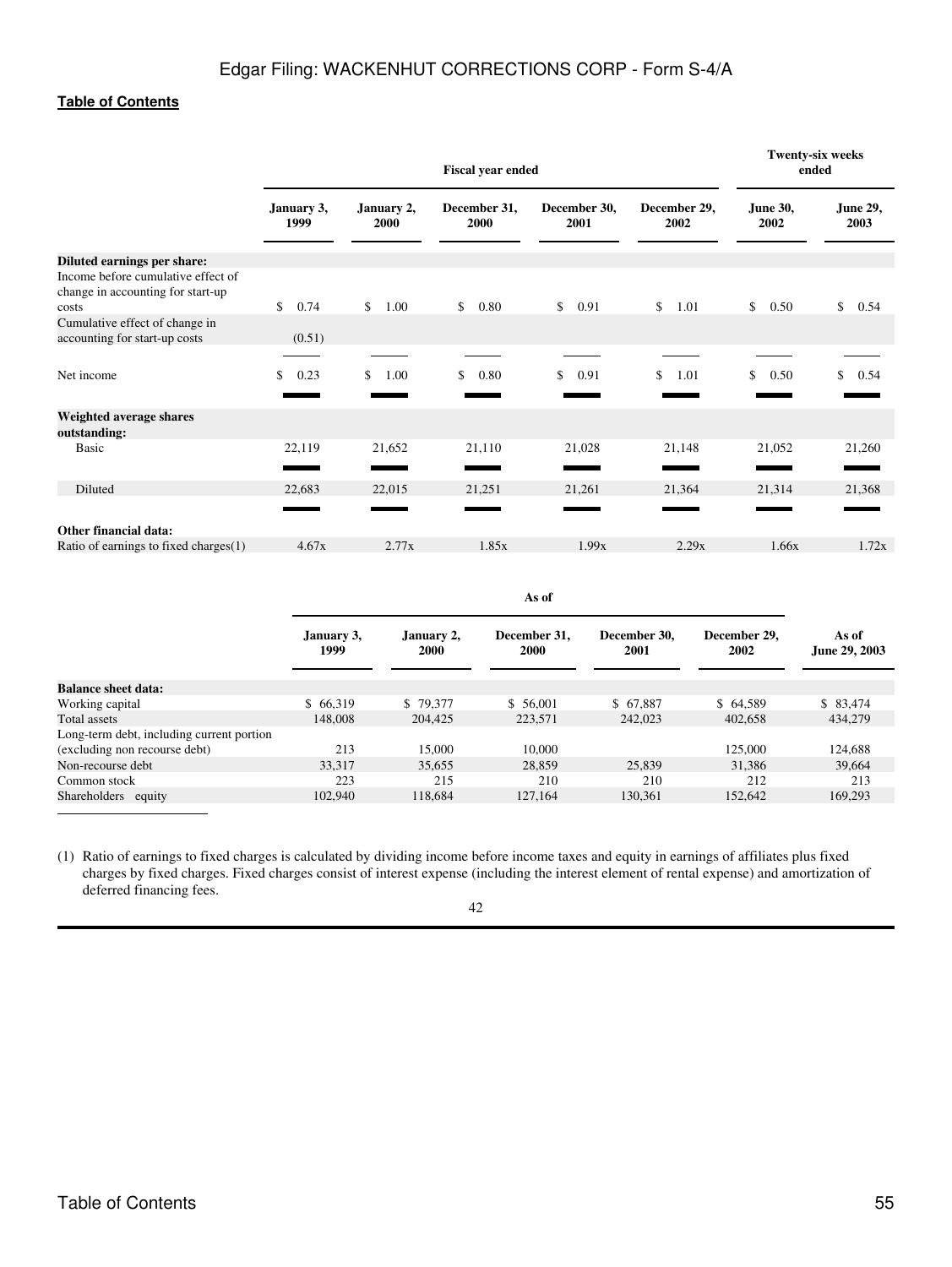## **MANAGEMENT S DISCUSSION AND ANALYSIS OF**

### **FINANCIAL CONDITION AND RESULTS OF OPERATIONS**

*The following discussion and analysis provides information which our management believes is relevant to an assessment and understanding of our consolidated results of operations and financial condition. This discussion contains forward-looking statements that involve risks and uncertainties. Our actual results may differ materially from those anticipated in these forward-looking statements as a result of numerous factors including, but not limited to, those described under Risk Factors beginning on page 16 of this prospectus. The discussion should be read in conjunction with the consolidated financial statements and notes thereto included elsewhere in this prospectus.*

### **Overview**

We are a leading provider of government-outsourced services specializing in the management of correctional, detention and state mental health facilities. Our services primarily involve the outsourced management of correctional and detention facilities for federal agencies and state and local governments. We manage all aspects of a prison s operations, including security, food services, work programs, educational programs and health services. In addition to management services, we have the internal capability to design and develop new correctional facilities. We believe our expertise in operating correctional facilities combined with our capabilities to design and develop facilities strategically position us to win new contracts. Our service offerings also include the management of a state and a private mental health hospital.

### **The Transactions**

We used the net proceeds of the offering of the old notes, borrowings under our amended senior credit facility and cash on hand to complete the share repurchase described below and to refinance outstanding borrowings under our former senior credit facility. We believe that the Transactions will enhance our ability to execute our business objectives in the future.

On April 30, 2003, we entered into a share purchase agreement with Group 4 Falck A/S, our majority shareholder, to repurchase all 12.0 million shares of our common stock held by Group 4 Falck for \$132.0 million in cash. Group 4 Falck obtained these shares when it acquired our former parent company, TWC, in 2002. We completed the share repurchase on July 9, 2003 and, following the repurchase, we have approximately 9.2 million shares of common stock issued and outstanding. We believe that the removal of a controlling shareholder will provide us with increased independence and flexibility to pursue new opportunities to expand our business both domestically and abroad.

## **Sale of our Joint Venture Interest in PCG**

On July 2, 2003, we sold our 50% interest in Premier Custodial Group Limited, our joint venture in the United Kingdom, to Serco Investments Limited, our joint venture partner, for approximately \$80.7 million (on a pretax basis). Under the terms of the indenture governing the Notes, we have an obligation to use the proceeds from the sale of our interest in PCG to reinvest in certain permitted businesses or assets, to repay indebtedness outstanding under the amended senior credit facility or to make an offer to repurchase a portion of the Notes.

## **Results of Re-bids on Management Contracts in Texas**

As a result of a re-bidding process in Texas on several state management contracts which are due to expire in early 2004, we were recently awarded management contracts by the Texas Department of Criminal Justice for the continued operation of two facilities which we currently operate the Cleveland Correctional Center facility and the Lockhart Secure Work Program Facility. We were also awarded the management contract to operate a new facility, the Sanders Estes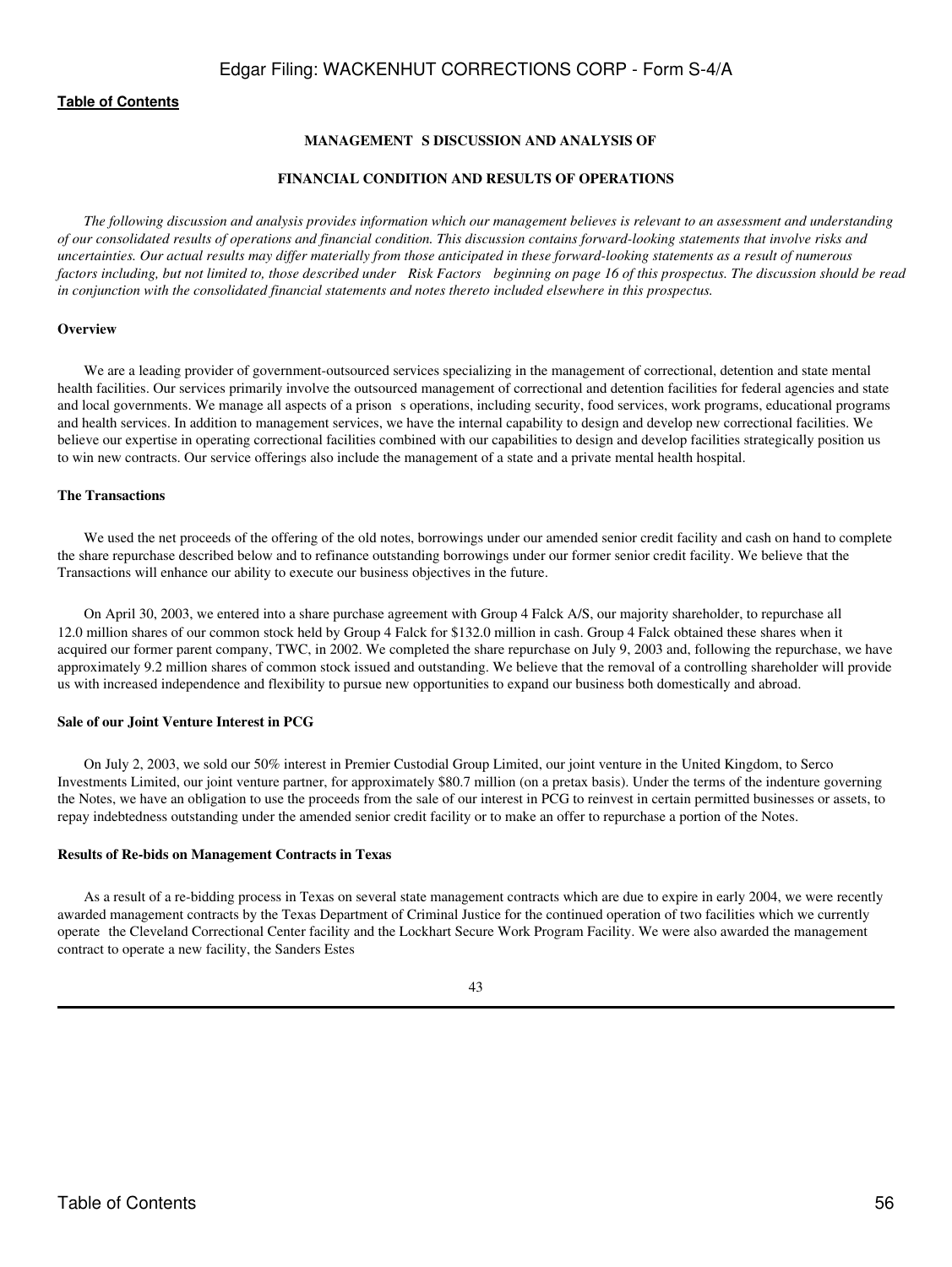### **[Table of Contents](#page-5-0)**

Correctional Center. However, our existing management contracts to operate the Willacy State Jail and the John R. Lindsey State Jail were not renewed. Although the net impact of the Texas re-bid process will result in the overall loss of one management contract, we do not believe that this will have a material impact on our future financial performance. The contract awards will be effective on January 16, 2004.

### **Other Recent Developments**

Our results of operations have been impacted by a number of factors in recent years. In the fiscal years ended December 31, 2000 and December 30, 2001, we experienced a significant increase in our costs for comprehensive general liability, automobile liability and workers compensation insurance. These increases were primarily the result of historical adverse claims experience and a hardened sellers insurance market. In the fourth quarter of 2002, we established a new insurance program, which we believe will result in lower overall insurance costs. See Business Insurance.

New facility openings and the expiration of contracts also affect our results of operations. We opened two new facilities in the fiscal year ended December 31, 2000 and two new facilities in the fiscal year ended December 30, 2001. These openings were offset by the expiration or termination of contracts for one facility in each of fiscal years 2000, 2001 and 2002. Most recently, in the first quarter of fiscal year 2003, we began a new contract for the management of a domestic facility.

We believe governmental agencies will increasingly outsource correctional and detention facility management services to the private sector. Factors which we believe will contribute to an increase in the use of privatization include a growing at-risk population of 18 to 24 year-old males, facility overcrowdings and governmental budgetary constraints.

#### **Critical Accounting Policies**

Our consolidated financial statements are prepared in conformity with accounting principles generally accepted in the United States. As such, we are required to make certain estimates, judgments and assumptions that we believe are reasonable based upon the information available. These estimates and assumptions affect the reported amounts of assets and liabilities at the date of the financial statements and the reported amounts of revenue and expenses during the reporting period. We routinely evaluate our estimates based on historical experience and on various other assumptions that our management believes are reasonable under the circumstances. Actual results may differ from these estimates under different assumptions or conditions. The significant accounting policies and estimates which we believe are the most critical to aid in fully understanding and evaluating our reported financial results include the following:

#### *Revenue Recognition*

In accordance with Commission Staff Accounting Bulletin No. 101 and related interpretations, facility management revenues are recognized as services are provided under facility management contracts with approved government appropriations based on a net rate per day per inmate or on a fixed monthly rate. Project development and design revenues are recognized as earned on a percentage of completion basis measured by the percentage of costs incurred to date as compared to estimated total cost for each contract. This method is used because our management considers costs incurred to date to be the best available measure of progress on these contracts. Provisions for estimated losses on uncompleted contracts and changes to cost estimates are made in the period in which we determine that such losses and changes are probable. Contract costs include all direct material and labor costs and those indirect costs related to contract performance. Changes in job performance, job conditions, and estimated profitability, including those arising from contract penalty provisions, and final contract settlements may result in revisions to estimated costs and income, and are recognized in the period in which the revisions are determined.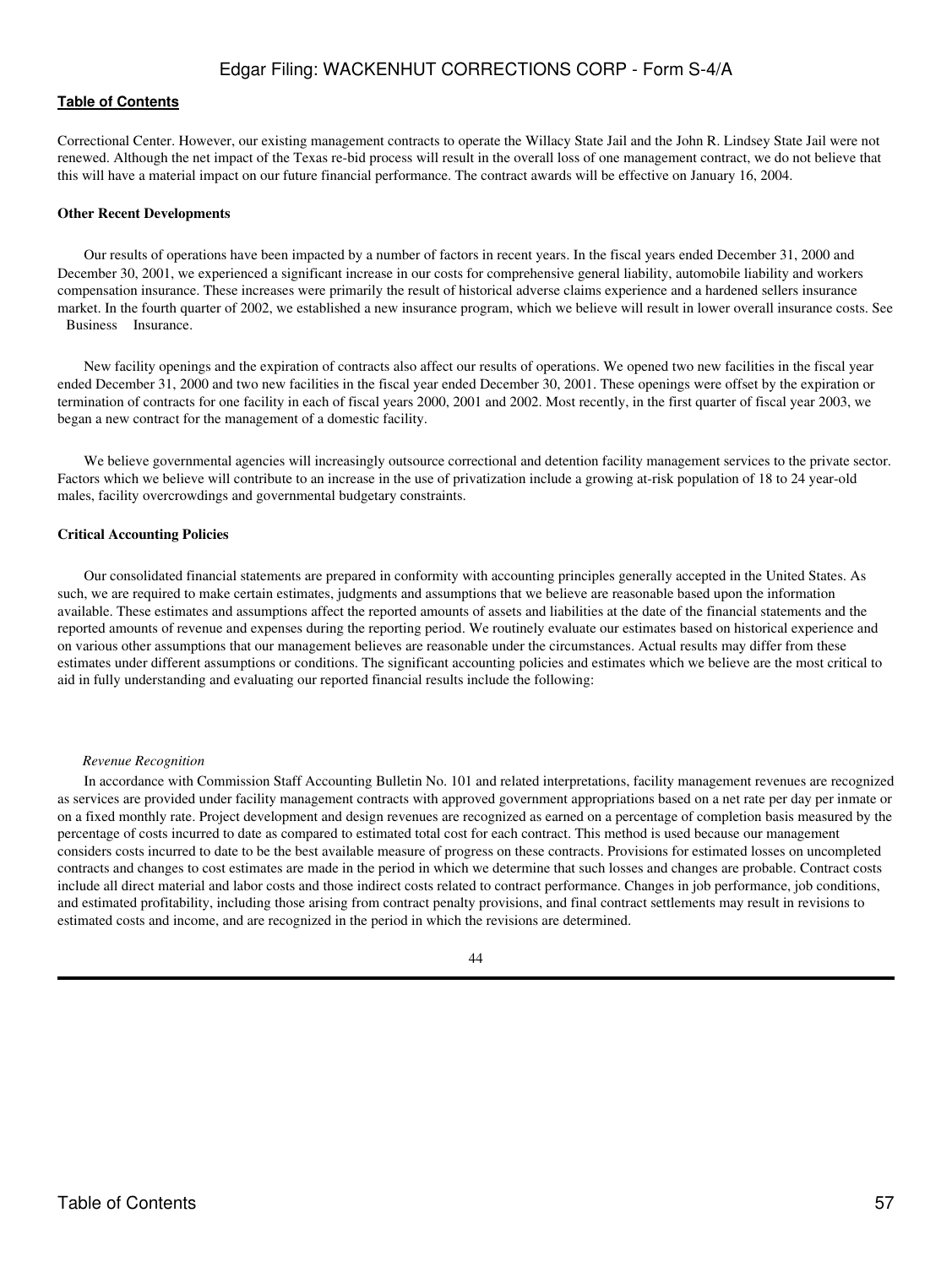## **[Table of Contents](#page-5-0)**

We extend credit to the government agencies contracted with and other parties in the normal course of business as a result of billing and receiving payment for services thirty to sixty days in arrears. Further, we regularly review outstanding receivables, and provide estimated losses through an allowance for doubtful accounts. In evaluating the level of established reserves, we make judgments regarding our customers ability to make required payments, economic events and other factors. As the financial condition of these parties change, circumstances develop or additional information becomes available, adjustments to the allowance for doubtful accounts may be required.

#### *Property and Equipment*

As of June 29, 2003, we had approximately \$205.1 million in long-lived property and equipment. Property and equipment are recorded at cost. Depreciation is provided using the straight-line method over the estimated useful life. Leasehold improvements are amortized on a straight-line basis over the shorter of the useful life of the improvement or the term of the lease. We perform ongoing evaluations of the estimated useful lives of our property and equipment for depreciation purposes. The estimated useful life is determined and continually evaluated based on the period over which services are expected to be rendered by the asset. Maintenance and repair items are expensed as incurred.

We review for impairment of long-lived assets to be held and used whenever events or changes in circumstances indicate that the carrying amount of such assets may not be fully recoverable. Determination of recoverability is based on an estimate of undiscounted future cash flows resulting from the use of the asset and its eventual disposition. Measurement of an impairment loss for long-lived assets that management expects to hold and use is based on the fair value of the asset. Long-lived assets to be disposed of are reported at the lower of carrying amount or fair value less costs to sell. Our management has reviewed our long-lived assets and determined that there are no events requiring impairment loss recognition. Events that would trigger an impairment assessment include deterioration of profits for a business segment that has long-lived assets, or when other changes occur which might impair recovery of long-lived assets.

#### *Income Taxes*

Deferred tax assets and liabilities are recognized as the difference between the book basis and tax basis of its net assets. In providing for deferred taxes, we consider current tax regulations, estimates of future taxable income and available tax planning strategies. If tax regulations, operating results or the ability to implement tax-planning strategies vary, adjustments to the carrying value of deferred tax assets and liabilities may be required.

#### *Reserves for Insurance Losses*

Casualty insurance related to workers compensation, general liability and automobile insurance coverage is provided through an independent insurer. The insurance program consists of primary and excess insurance coverage. The primary general liability coverage has a \$5.0 million limit per occurrence with a \$20.0 million general aggregate limit and a \$1.0 million deductible. The primary automobile coverage has a \$5.0 million limit per occurrence with a \$1.0 million deductible and the primary workers compensation insurance limits are based on state statutes and contain a \$1.0 million deductible. The excess coverage has a \$50.0 million limit per occurrence and in the aggregate. We believe such limits are adequate to insure against the various liability risks of our business. We are self-insured for employment related claims and for medical malpractice claims relating to services provided at Atlantic Shores Hospital and South Florida State Hospital.

Because our insurance policy is a high deductible policy, losses are recorded as reported and a provision is made to cover losses incurred but not reported. Loss reserves are undiscounted and are computed based on independent actuarial studies.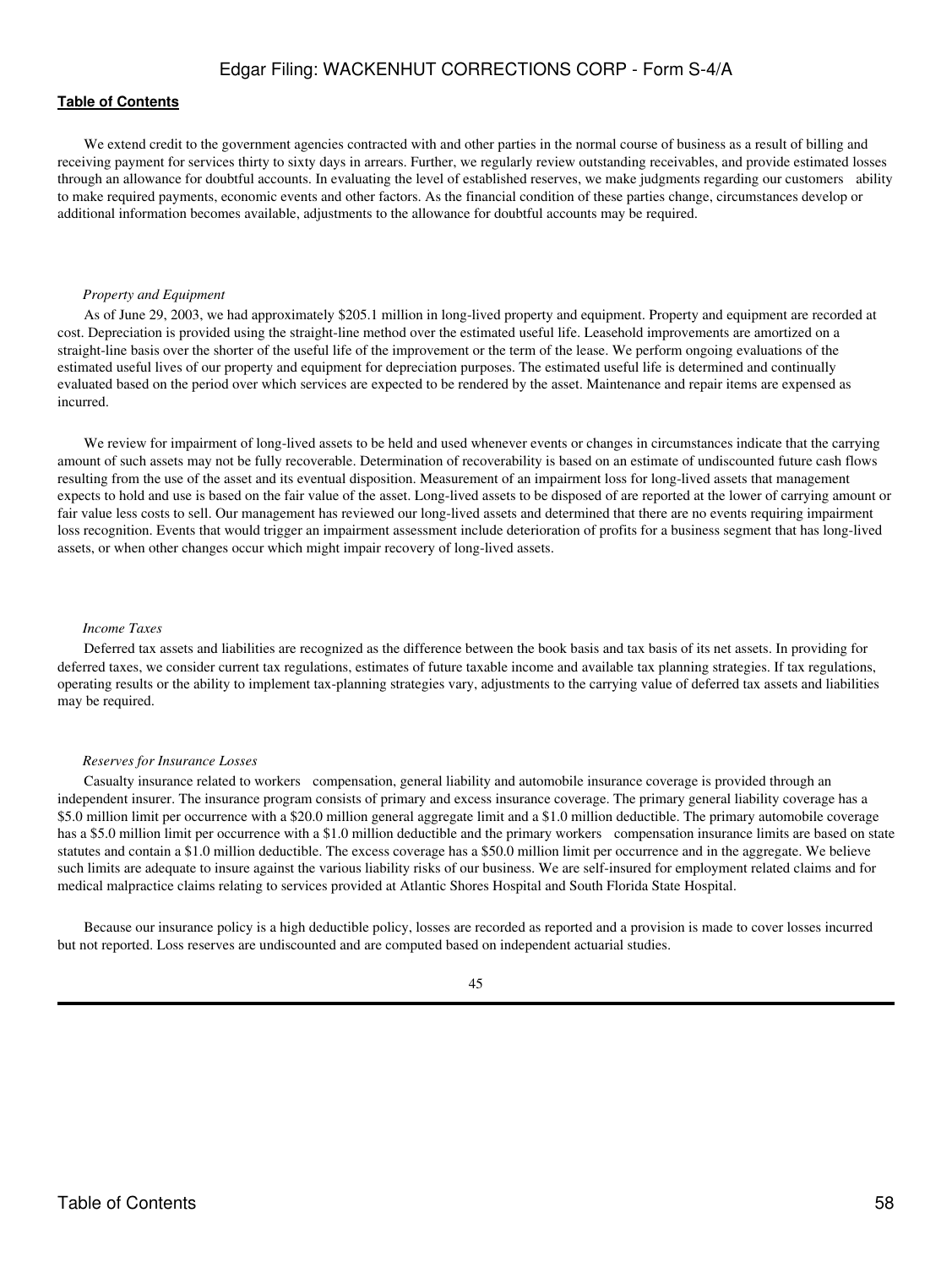### **Commitments and Contingencies**

#### *Lease Obligations at the Jena Juvenile Justice Center*

During 2000, our management contract at the 276-bed Jena Juvenile Justice Center in Jena, Louisiana was discontinued by the mutual agreement of the parties. Despite the discontinuation of the management contract, we remain responsible for payments on our underlying lease of the inactive facility. We incurred an operating charge of \$1.1 million during the year ended December 29, 2002, related to our lease of the inactive facility that represented the expected costs to be incurred under the lease until a sublease or alternative use could be initiated. We are continuing our efforts to find a sublease or alternative correctional use for the facility. However, parties that we previously believed might sublease the facility prior to early 2004 have recently either indicated that they do not have an immediate need for the facility or did not enter into a binding commitment for a sublease of the facility. As a result, our management has determined that it is unlikely that we will sublease the facility or find an alternative correctional use for the facility prior to the expiration of the current provision for anticipated loss in early 2004 and we have incurred an additional provision for operating loss of approximately \$5.0 million during the thirteen weeks ended September 29, 2003. This additional operating charge both covers our anticipated losses under the lease for the facility until a sublease is in place and provides an estimated discount to sublease the facility to prospective sublessees. If we are unable to sublease or find an alternative correctional use for the facility prior to January 2006, an additional operating charge will be required. The remaining obligation on the Jena lease through the contractual term of 2009, exclusive of the reserve for losses through early 2006, is approximately \$7.0 million.

#### *Loss of Contract with the Australia Department of Immigration, Multicultural and Indigenous Affairs*

In Australia, the Department of Immigration, Multicultural and Indigenous Affairs, which we refer to as DIMIA, recently entered into a contract with a division of Group 4 Falck for the management and operation of Australia s immigration centers, services which we have provided since 1997 through our Australian subsidiary. We are currently in the process of transitioning the management and operation of the DIMIA centers to the division of Group 4 Falck and expect that the transition will be fully completed by February 23, 2004, when our contract with DIMIA is scheduled to expire. Once the division of Group 4 Falck begins to fully operate the DIMIA centers, we will no longer recognize any further revenue from the DIMIA contract. For the twenty-six weeks ended June 29, 2003, the contract with DIMIA represented approximately 9.6% of our consolidated revenues. We do not have any lease obligations related to our contract with DIMIA. During the thirteen weeks ended September 29, 2003, we incurred increased costs of approximately \$3.0 million related to the transitioning of the DIMIA contract to the division of Group 4 Falck, primarily related to liability insurance expenses. We may incur additional costs related to the transition in the future.

#### *Pending Wage and Hour Litigation*

We are defending a wage and hour lawsuit filed in California state court by ten current and former employees. The employees are seeking certification of a class, which would encompass all of our current and former California employees. Discovery is underway and the court has yet to hear the plaintiffs certification motion. We are unable to estimate the potential loss exposure due to the current procedural posture of the lawsuit. While the plaintiffs in this case have not quantified their claim of damages and the outcome of the litigation cannot be predicted with certainty, based on information known to date, we believe that the ultimate resolution of these matters, if settled unfavorably to us, could have a material adverse effect on our financial position, operating results and cash flows. We are uninsured for any damages or costs we may incur as a result of this lawsuit, including the expenses of defending the lawsuit. We are vigorously defending our rights in this action.

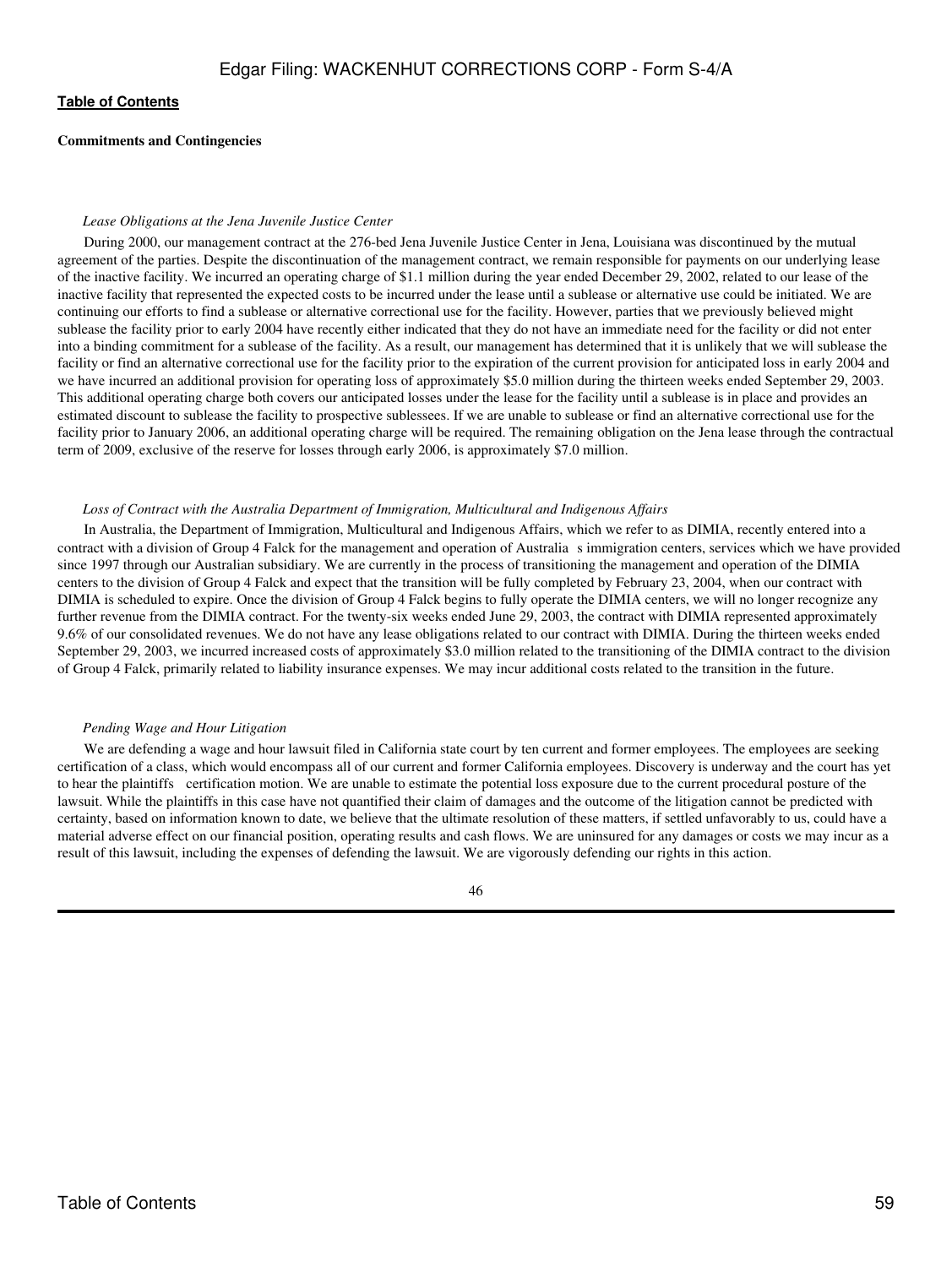### *Potential Losses Relating to McFarland facility*

Our contract with the California Department of Corrections for the management of the 224-bed McFarland Community Corrections Center was recently extended through December 31, 2003. Management believes that a contract extension will be entered into for any services which we may provide after December 31, 2003. However, there can be no assurance that a contract extension will be finalized. If the contract is not extended, we may not be reimbursed for any of our fees related to the operation of the McFarland facility after December 31, 2003. During the twenty-six weeks ended June 29, 2003, the contract for the McFarland facility represented less than 1% of our consolidated revenues. In addition, the McFarland facility is currently in the fifth year of a ten-year non-cancelable operating lease with Correctional Properties Trust, referred to as CPV. In the event that we are unable to extend the McFarland contract beyond December 31, 2003 or find an alternative use for the McFarland facility, we may be required to record an operating charge related to a portion of the future lease costs with CPV in accordance with SFAS No. 146, Accounting for Costs Associated with Exit or Disposal Activities. The remaining lease obligation is approximately \$5.0 million through April 28, 2008.

#### **Results of Operations**

#### *Twenty-six weeks ended June 29, 2003 compared with twenty-six weeks ended June 30, 2002*

Revenues increased by 6.1% to \$298.5 million in the twenty-six weeks ended June 29, 2003 from \$281.4 million in the twenty-six weeks ended June 30, 2002. The strengthening of the Australian dollar compared to the same period in 2002 resulted in approximately an \$8.3 million increase in revenues. Revenues also increased approximately \$5.3 million as a result of the opening of the Lawrenceville Correctional Facility at the end of the first quarter 2003. Additionally, revenues increased approximately \$9.9 million dollars due to contractual adjustments for inflation, slightly higher occupancy rates and improved terms negotiated into a number of contracts. This increase was partially reduced by approximately \$6.4 million in the twenty-six weeks ended June 29, 2003 compared to the twenty-six weeks ended June 30, 2002 due to the closure of the Bayamon Correctional Facility and South Bay Sexually Violent Predators Unit as well as a reduction in compensated resident days at the Coke County Correctional Facility.

The number of compensated resident days in domestic facilities increased to 4,743,635 in the twenty-six weeks ended June 29, 2003 from 4,568,862 in the twenty-six weeks ended June 30, 2002. The average facility occupancy in domestic facilities was 99.2% of capacity in the twenty-six weeks ended June 29, 2003 compared to 97.8% in the twenty-six weeks ended June 30, 2002. Compensated resident days in Australian facilities decreased to 798,730 from 867,754 for the comparable periods primarily due to lower population levels at the immigration and detention centers.

Operating expenses increased by 2.5% to \$252.8 million in the twenty-six weeks ended June 29, 2003 compared to \$246.7 million in the twenty-six weeks ended June 30, 2002. As a percentage of revenue, operating expenses decreased to 84.7% in the twenty-six weeks ended June 29, 2003 from 87.7% in the comparable period in 2002. The increase in operating expenses primarily reflects approximately \$7.8 million as a result of the stronger Australian dollar and operating expenses related to the opening of the Lawrenceville Correctional Facility offset by lower workers compensation and general liability insurance expense of approximately \$4.0 million and lower lease expense of approximately \$2.6 million as a result of purchasing previously leased properties. The interest cost associated with purchasing the properties is included in interest expense.

Depreciation and amortization increased by 40.5% to \$6.9 million in the twenty-six weeks ended June 29, 2003 compared to \$4.9 million in the twenty-six weeks ended June 30, 2002. As a percentage of revenue, depreciation and amortization increased to 2.3% in the twenty-six weeks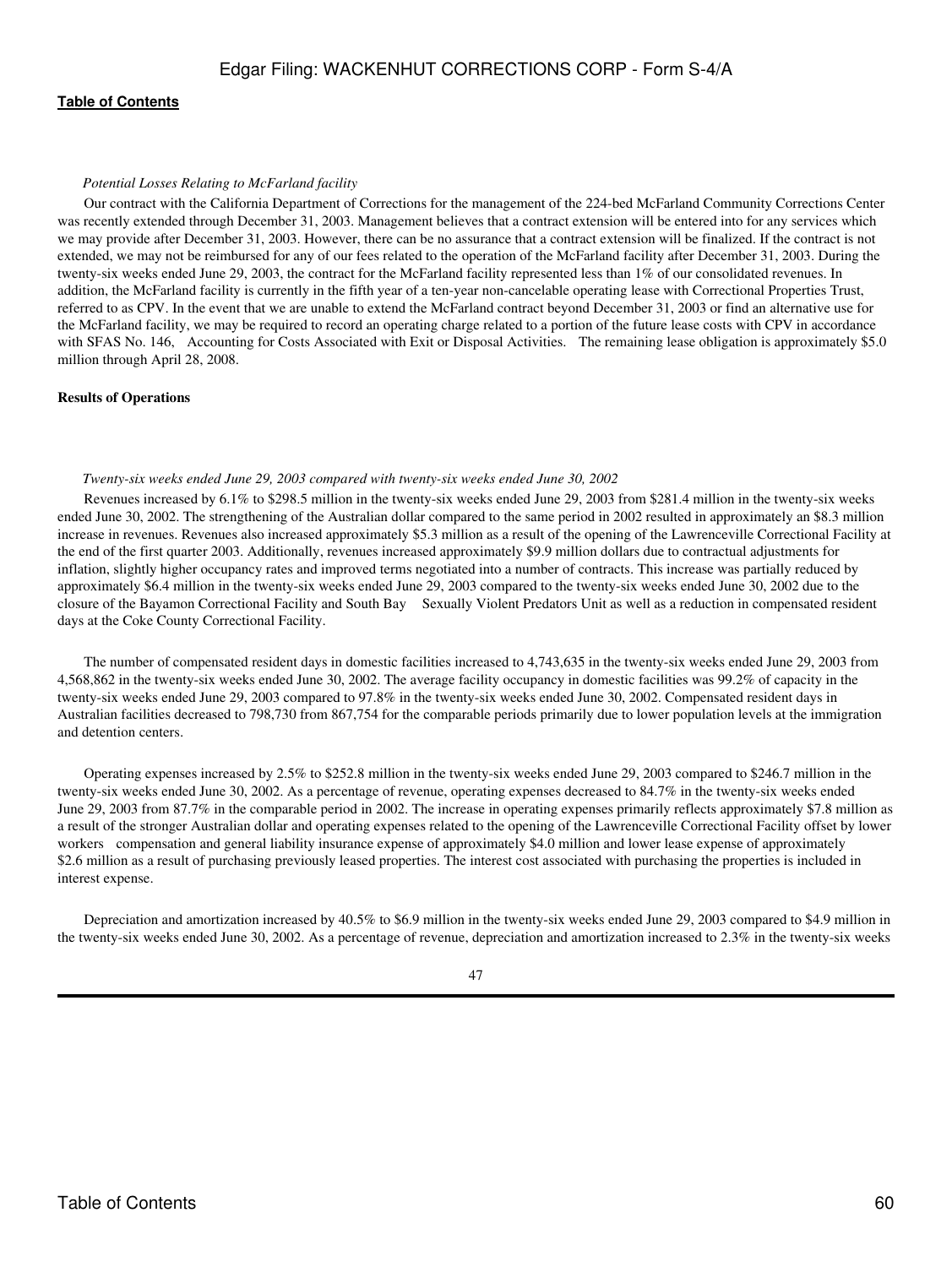## **[Table of Contents](#page-5-0)**

ended June 29, 2003 from 1.7% in the comparable period in 2002. This increase is attributable to the purchase of previously leased facilities for approximately \$155.0 million in December 2002.

General and administrative expenses increased 16.2% to \$19.1 million in the twenty-six weeks ended June 29, 2003 from \$16.4 million in the twenty-six weeks ended June 30, 2002. As a percentage of revenue, general and administrative expenses increased to 6.4% in the twenty-six weeks ended June 29, 2003 from 5.8% in the twenty-six weeks ended June 30, 2002. The increase primarily relates to approximately \$2.7 million of increased professional fees related to the share repurchase from Group 4 Falck, higher corporate legal fees, increased fees to external auditors and other professional fees.

Operating income increased by 46.6% to \$19.7 million in the twenty-six weeks ended June 29, 2003 from \$13.4 million in the twenty-six weeks ended June 30, 2002. As a percentage of revenue, operating income increased to 6.6% in the twenty-six weeks ended June 29, 2003 from 4.8% in the twenty-six weeks ended June 30, 2002 due to the factors impacting contribution from operations and general and administrative expenses.

Interest income was \$2.5 million during the twenty-six weeks ended June 29, 2003 compared to \$2.1 million in the twenty-six weeks ended June 30, 2002 resulting from an increase in invested cash balances.

Interest expense was \$6.1 million during the twenty-six weeks ended June 29, 2003 compared to \$1.7 million in the twenty-six weeks ended June 30, 2002. This increase is attributable to the debt incurred to finance the purchase of previously leased facilities for approximately \$155.0 million in December 2002. Previously, these properties were leased and the lease costs of approximately \$2.6 million for the twenty-six weeks ended June 30, 2002 were included in operating expenses in the Company s Condensed Consolidated Statements of Income.

Income before income taxes and equity in earnings of affiliates increased to \$16.1 million in the twenty-six weeks ended June 29, 2003 as compared to \$13.8 million in the twenty-six weeks ended June 30, 2002 due to the factors described above.

Provision for income taxes increased to \$6.7 million in the twenty-six weeks ended June 29, 2003 as compared to \$6.5 million in the twenty-six weeks ended June 30, 2002 due to higher taxable income offset by a lower effective tax rate.

Equity in earnings of affiliates, net of income tax provision, decreased to \$2.1 million in the twenty-six weeks ended June 29, 2003 as compared to \$3.2 million in the twenty-six weeks ended June 30, 2002 due to performance issues at the Ashfield facility in the United Kingdom.

Net income increased to \$11.5 million in the twenty-six weeks ended June 29, 2003 from \$10.6 million in the twenty-six weeks ended June 30, 2002 as a result of the factors described above.

### *Fiscal year ended December 29, 2002 compared with fiscal year ended December 30, 2001*

Revenues increased \$6.5 million, or 1.2% to \$568.6 million in the fiscal year ended December 29, 2002 from \$562.1 million in the fiscal year ended December 30, 2001. The increase in revenues is the result of new facility openings and increases in per diem rates offset by lower construction revenue and the closure of a number of facilities. Specifically, revenue increased approximately \$27.4 million in the fiscal year ended December 29, 2002 compared to the fiscal year ended December 30, 2001 due to increased compensated resident days at a number of domestic facilities, including, but not limited to, the facilities opened in the fiscal year ended December 30, 2001, Val Verde Correctional Facility, Del Rio, Texas and the Rivers Correctional Institution, Winton, North Carolina and an overall increase in per diem rates. Revenues decreased by approximately \$9.4 million in the fiscal year ended December 29, 2002 compared to the fiscal year ended December 30, 2001 due to the decline in construction revenue. Offsetting the increase, revenue was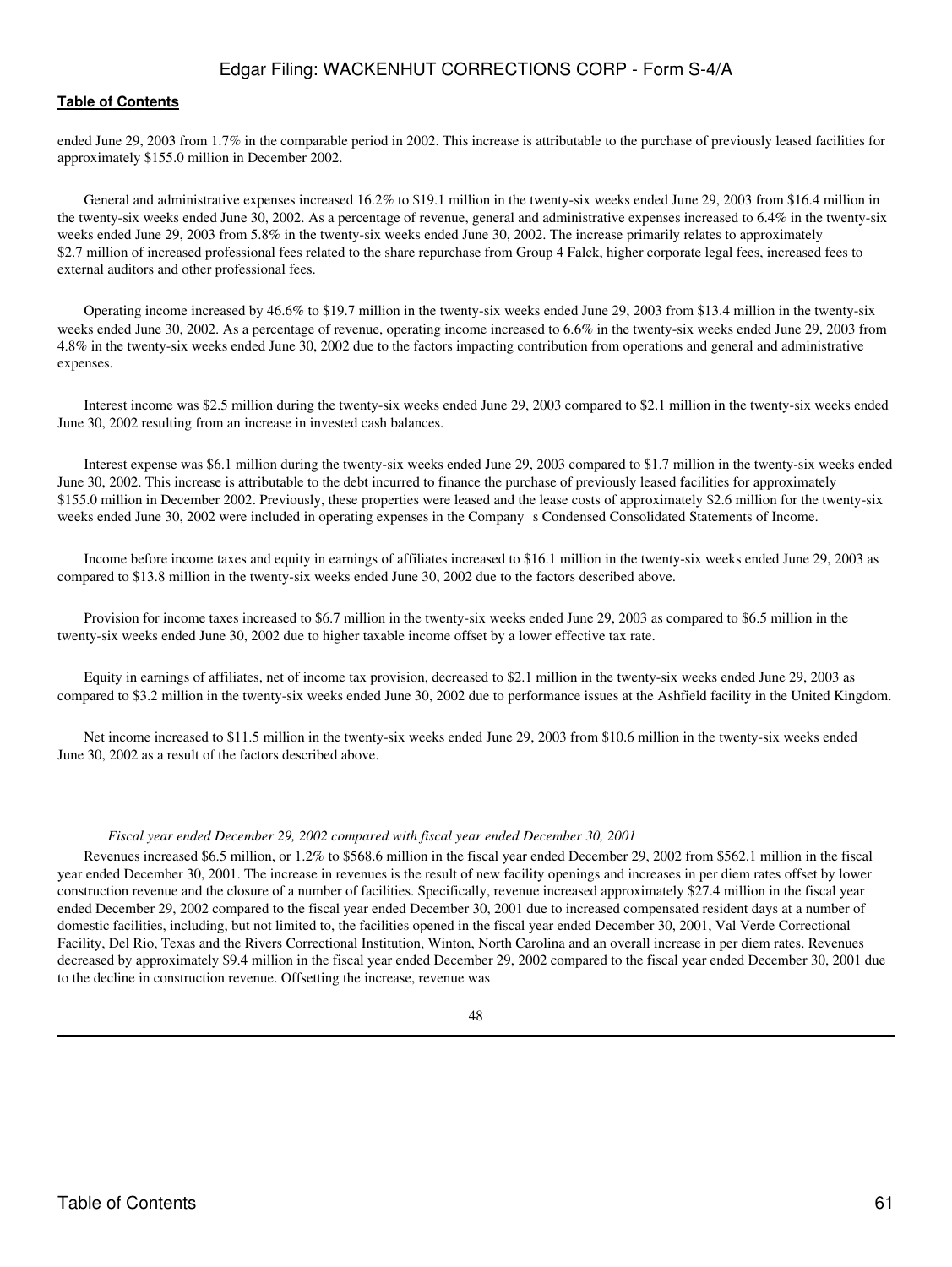## **[Table of Contents](#page-5-0)**

reduced by approximately \$11.5 million in the fiscal year ended December 29, 2002 compared to the fiscal year ended December 30, 2001 due to the expiration of our contracts with the Arkansas Board of Correction and Community Punishment in the fiscal year ended December 30, 2001 and the expiration of the Bayamon Correctional Facility contract in June 2002.

The number of compensated resident days in domestic facilities remained constant at 9.2 million for the fiscal year ended December 29, 2002 and the fiscal year ended December 30, 2001. Average facility occupancy in domestic facilities increased to 98.5% in the fiscal year ended December 29, 2002 from 97% in the fiscal year ended December 30, 2001. Compensated resident days in Australian facilities decreased to 1.7 million in the fiscal year ended December 29, 2002 from 1.9 million in the fiscal year ended December 30, 2001 primarily due to lower population levels at the immigration and detention centers. Average facility occupancy in Australian facilities decreased to 91.4% in the fiscal year ended December 29, 2002 from 94.3% in the fiscal year ended December 30, 2001, based on a reduction of detainees at our immigration and detention facilities.

Operating expenses decreased by 1.4% to \$496.5 million in the fiscal year ended December 29, 2002 compared to \$503.5 million in the fiscal year ended December 30, 2001. As a percentage of revenues, operating expenses decreased to 87.3% in the fiscal year ended December 29, 2002 from 89.6% in the fiscal year ended December 30, 2001. This decrease primarily reflects the absence of \$3.5 million in start-up costs related to the opening of the Val Verde, Texas and Winton, North Carolina facilities in the fiscal year ended December 30, 2001, as well as approximately \$9.2 million due to the completion of construction activities in the fiscal year ended December 30, 2001, and approximately \$11.3 million due to the expiration of the contracts with the Arkansas Board of Correction and Community Punishment and Bayamon Correctional Facility and a decrease in expenses related to our operating lease facility, which was refinanced on December 12, 2002. Also during the fiscal year ended December 29, 2002, our allowance for doubtful accounts decreased approximately \$0.9 million as a result of charge-offs related to uncollectible accounts for receivables at our psychiatric hospital. During the year ended December 29, 2002, we recognized approximately \$1.4 million in expense for uninsured legal claims, approximately \$0.6 million for reserves related to certain contractual obligations and approximately \$0.4 million related to performance penalties under certain of our operating contracts. During the fiscal year ended December 30, 2001, we recognized approximately \$0.3 million for uninsured legal claims, approximately \$0.1 million for reserves related to certain contractual obligations and approximately \$0.3 million related to performance penalties under certain of our operating contracts which had been provided for in the year ended December 31, 2000. Additionally, there are a number of secondary factors contributing to operating expenses in the fiscal year ended December 29, 2002 as compared to the fiscal year ended December 30, 2001 which include the following: lease expense for payments made to CPV, of \$21.3 million offset by \$1.8 million in amortization of the deferred revenue from the sale of properties to CPV.

During fiscal year 2000, our management contract at the 276-bed Jena Juvenile Justice Center in Jena, Louisiana was terminated by the mutual agreement of the parties. We incurred operating charges of \$1.1 million, \$3.0 million and \$3.8 million during fiscal years 2002, 2001 and 2000, respectively, related to our lease of the inactive facility that represented the expected costs to be incurred under the lease during those periods. We are actively pursuing various sublease alternatives with several agencies of the federal and state government. We are continuing our efforts to find an alternative correctional use or sublease for the Jena facility and we believe that we will be successful prior to early fiscal year 2004. We have reserved for the lease payments through early fiscal year 2004 and our management believes the reserve balance currently established for anticipated future losses under the lease with CPV is sufficient to cover costs under the lease until a sublease is in place or an alternative future use is established. If we are unable to sublease or find an alternative correctional use for the Jena facility by that time, an additional operating charge will be required. As of December 30, 2002, the remaining obligation on the Jena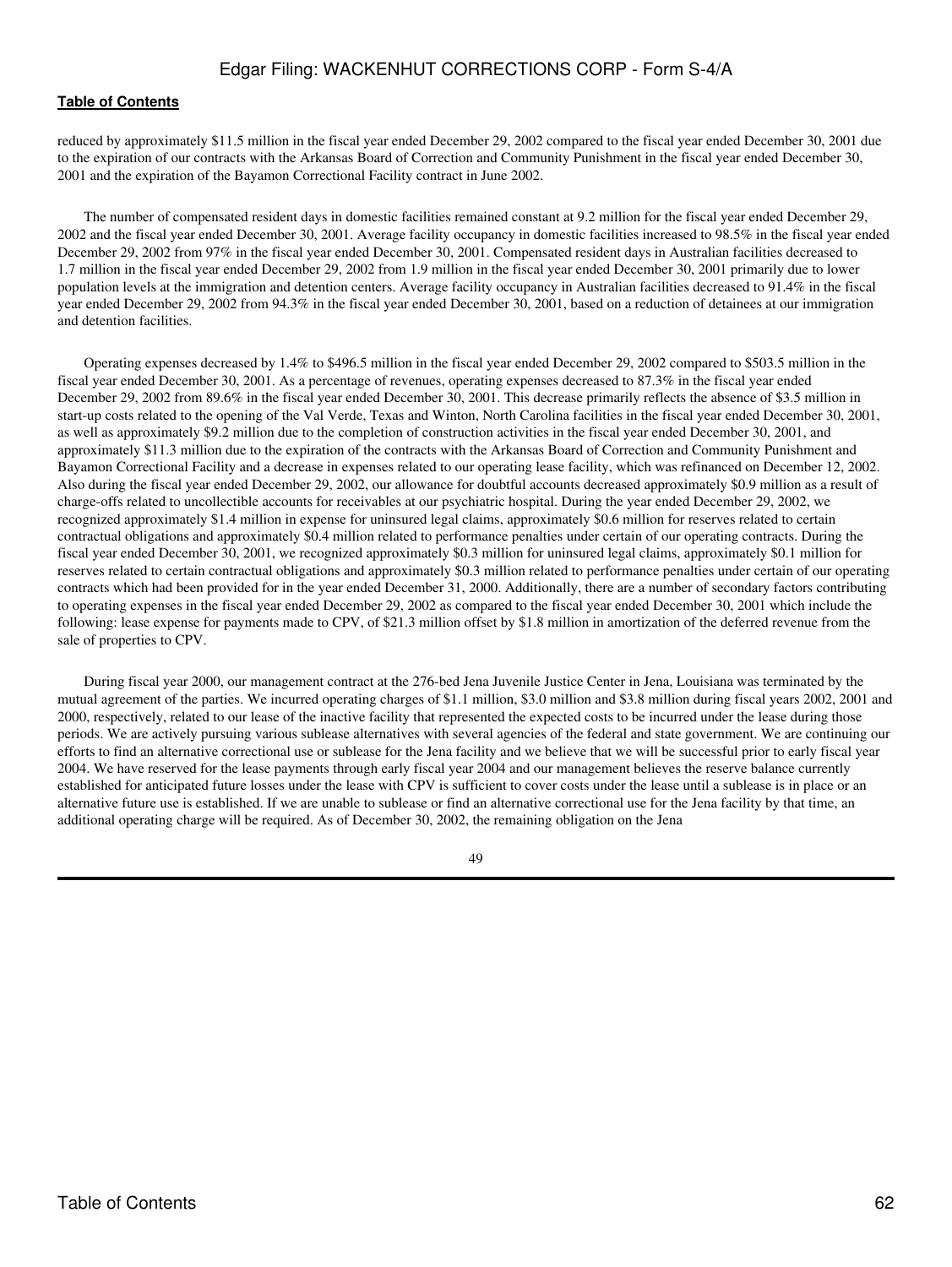## **[Table of Contents](#page-5-0)**

lease through the contractual term of fiscal year 2009, exclusive of the reserve for losses through early fiscal year 2004, was approximately \$11.0 million.

Depreciation and amortization increased by 21.9% to \$12.1 million in the fiscal year ended December 29, 2002 from \$9.9 million in the fiscal year ended December 30, 2001 due to the newly operational facilities in the fiscal year ended December 29, 2002, the addition of the four facilities as a result of the refinancing of the our operating lease facility and incremental depreciation due to assets acquired in our development of the internal support structure previously provided by TWC. As a percentage of revenues, depreciation and amortization increased to 2.1% from 1.8% in the fiscal year ended December 30, 2001.

General and administrative expenses increased 31.6% to \$32.1 million in the fiscal year ended December 29, 2002 from \$24.4 million in the fiscal year ended December 30, 2001. As a percentage of revenue, general and administrative expenses increased to 5.7% in the fiscal year ended December 29, 2002 from 4.3% in the fiscal year ended December 30, 2001. The increase was primarily driven by \$1.9 million of payments under employment agreements with certain key executives triggered by the change in control from the sale of TWC as well as \$0.6 million of expense due to an acceleration of the retirement age under the senior executive deferred compensation plans, also a result of the sale of TWC. Other factors impacting the increase were increased legal and professional fees of approximately \$2.0 million, higher insurance costs of approximately \$1.2 million and higher travel costs of approximately \$0.4 million.

Related party transactions have in the past occurred in the normal course of business between us and TWC. Such transactions have included the purchase of goods and services and corporate costs for information technology support, office space and interest expense. Total related party transaction costs with TWC, excluding casualty insurance, were approximately \$3.1 million in the fiscal year ended December 29, 2002 as compared to \$3.2 million in the fiscal year ended December 30, 2001. Casualty insurance related to workers compensation, general liability and automobile insurance coverage is provided through an independent insurer. Prior to October 2, 2002, the first \$1.0 million of coverage was reinsured by an insurance subsidiary of TWC. We paid TWC a fee for the transfer of the deductible exposure. We paid casualty insurance premiums related to this program of approximately \$18.0 million for coverage through the end of the third quarter for the fiscal year ended December 29, 2002 as compared to approximately \$22.0 million for coverage during the full fiscal year ended December 30, 2001. Effective October 2, 2002, we established a new insurance program with a \$1.0 million deductible per occurrence for covered claims with an independent insurer. Prior to the establishment of the new high deductible policy, we had not recognized any expense related to self-insurance. We recognized approximately \$3.0 million of self-insurance expense for estimated losses related to the high deductible policy during the fourth quarter of the fiscal year ended December 29, 2002 related to this new program.

Since January 1, 2003, the only services TWC has provided for us have been information technology support services. We also lease office space from TWC under a non-cancelable operating lease that expires February 11, 2011. On April 14, 2003, we relocated our corporate headquarters to Boca Raton, Florida under a ten-year lease for new office space. Upon the completion of the share repurchase with Group 4 Falck, the lease with TWC for our former corporate headquarters will terminate and we will have no further obligations under that lease. In addition, upon the closing of the share repurchase, an agreement between us and Group 4 Falck, whereby Group 4 Falck agreed to reimburse us for up to 10% of the fair market value of our interest in PCG under certain circumstances, will also be terminated.

Operating income increased by 15.3% to \$27.9 million in the fiscal year ended December 29, 2002 from \$24.2 million in the fiscal year ended December 30, 2001. As a percentage of revenue, operating income increased to 4.9% in the fiscal year ended December 29, 2002 from 4.3% in the fiscal year ended December 30, 2001 due to the factors impacting contribution from operations described above.

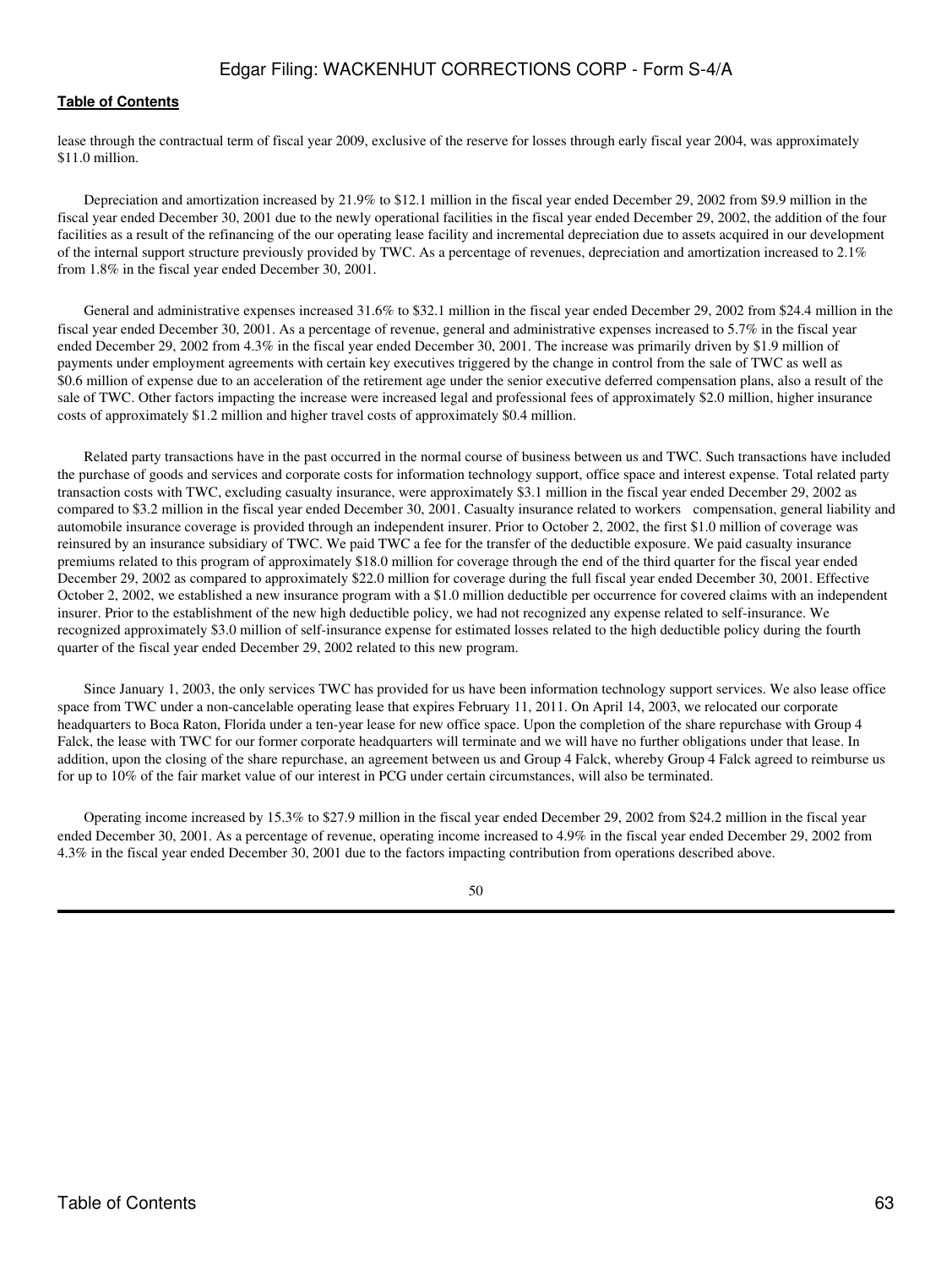## **[Table of Contents](#page-5-0)**

Interest income increased 12.1% to \$4.8 million in the fiscal year ended December 29, 2002 from \$4.3 million in the fiscal year ended December 30, 2001. This increase is primarily due to higher average invested cash balances.

Interest expense increased slightly to \$3.7 million in the fiscal year ended December 29, 2002 from \$3.6 million in the fiscal year ended December 30, 2001 reflecting higher effective interest rates as a result of the refinancing completed on December 12, 2002.

Income before income taxes and equity in earnings of affiliates, increased to \$28.9 million in the fiscal year ended December 29, 2002 from \$24.9 million in the fiscal year ended December 30, 2001 due to the factors described previously.

Provision for income taxes increased to \$12.7 million in 2002 from \$9.7 million in 2001 due to the increase in income before income taxes and a higher effective tax rate. The higher effective tax rate reflects an increase in the tax provision to provide for higher additional taxes due to the disallowance of certain expenses resulting from the sale of TWC.

Equity in earnings of affiliates, net of income tax provision, increased 23.7% to \$5.2 million in the fiscal year ended December 29, 2002 from \$4.2 million in the fiscal year ended December 30, 2001. The fiscal year ended December 30, 2001 reflects start-up costs associated with the opening of the 800-bed Dovegate prison in the United Kingdom, in July 2001, and the opening of the 150-bed Dungavel House Immigration Detention Centre in the United Kingdom, in August 2001. The fiscal year ended December 29, 2002 reflects the full activation of these facilities offset by start-up costs and phase-in losses related to the 3,024-bed South African prison, which opened in February 2002. Additionally, performance issues at the Ashfield Facility negatively impacted the fiscal year ended December 29, 2002 results. See Management s Discussion and Analysis of Financial Condition and Results of Operations.

Net income increased 10.9% to \$21.5 million in the fiscal year ended December 29, 2002 from \$19.4 million in the fiscal year ended December 30, 2001 as a result of the factors described above.

#### *Fiscal year ended December 30, 2001 compared with fiscal year ended December 31, 2000*

Revenues increased \$26.5 million, or 5.0% to \$562.1 million in the fiscal year ended December 30, 2001 from \$535.6 million in the fiscal year ended December 31, 2000. The increase in revenues is the result of new facility openings offset by lower construction revenue, closure of two facilities and lower compensated resident days at the DIMIA facilities in Australia due to a decrease in immigration detentions in Australia as a result of a change in Australian immigration law. Specifically, revenue increased approximately \$52.5 million in the fiscal year ended December 30, 2001 compared to the fiscal year ended December 31, 2000 due to increased compensated resident days resulting from the opening of two facilities in the fiscal year ended December 31, 2000, (Auckland Central Remand Prison, Auckland, New Zealand in July 2000 and the Western Region Detention Facility at San Diego, San Diego, California in July 2000) and the opening of two facilities in the fiscal year ended December 30, 2001 (Val Verde Correctional Facility, Del Rio, Texas in January 2001 and the Rivers Correctional Institution, Winton, North Carolina in March 2001). Revenues decreased by approximately \$27.3 million in the fiscal year ended December 30, 2001 compared to the fiscal year ended December 31, 2000 due to less construction activity as a result of substantial completion of construction projects in the fiscal year ended December 31, 2000. Revenues also decreased by approximately \$10.4 million in the fiscal year ended December 30, 2001 compared to the fiscal year ended December 31, 2000 due to the cessation of operations at the Jena Juvenile Justice Center, the expiration of our contracts with the Arkansas Board of Correction and Community Punishment and a decline in compensated resident days at the DIMIA facilities. The balance of the increase in revenues was attributable to facilities open during all of both periods and increases in per diem rates.

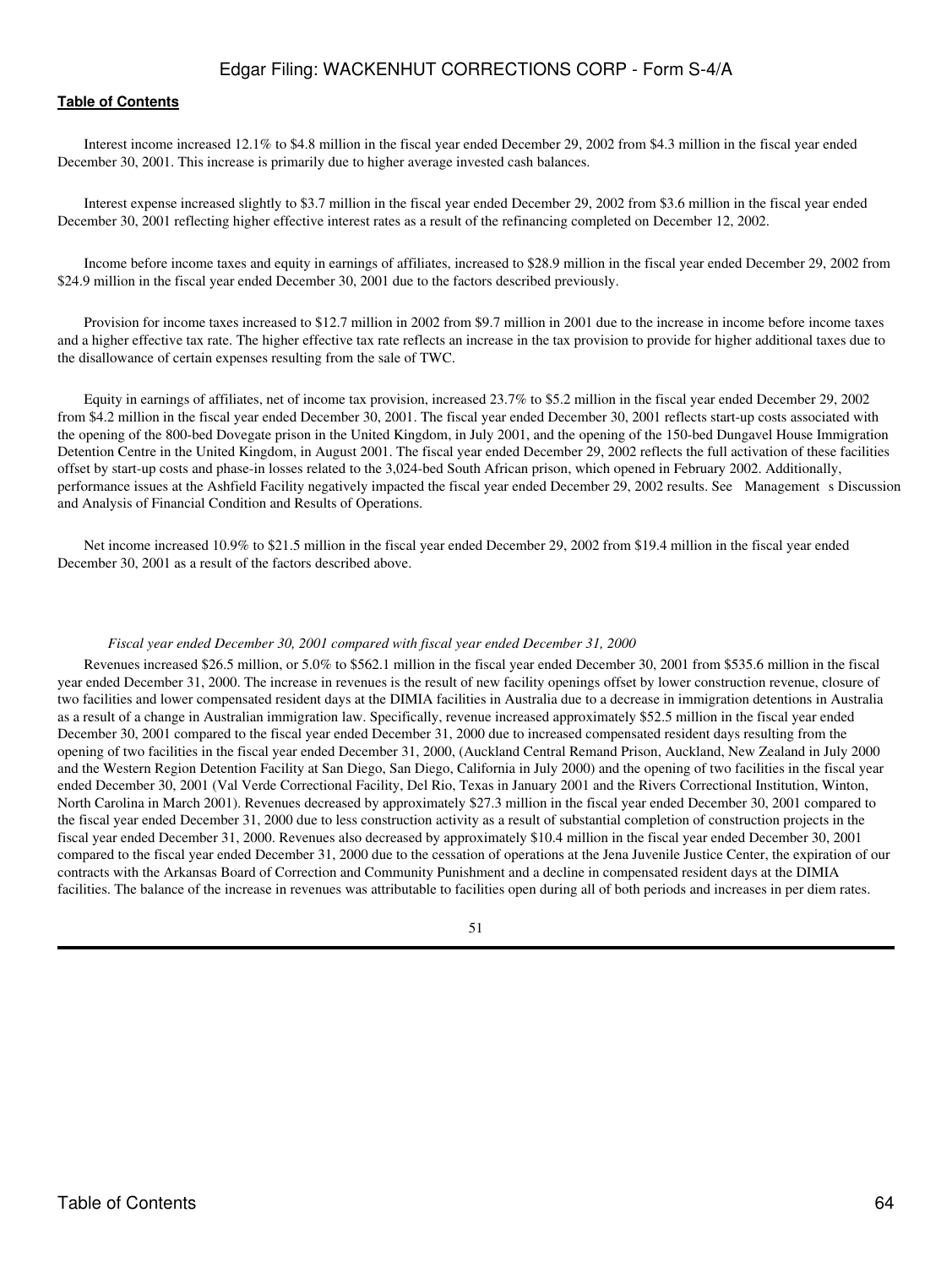## **[Table of Contents](#page-5-0)**

The number of compensated resident days in domestic facilities increased to 9.2 million in the fiscal year ended December 30, 2001 from 8.8 million in the fiscal year ended December 31, 2000. Average facility occupancy in domestic facilities was 97% for the fiscal year ended December 30, 2001 and the fiscal year ended December 31, 2000. Compensated resident days in Australian facilities increased to 1.9 million in the fiscal year ended December 30, 2001 from 1.8 million in the fiscal year ended December 31, 2000 primarily due to the opening of the Auckland Central Remand Prison in July 2000. Average facility occupancy in Australian facilities decreased to 94.3% in the fiscal year ended December 30, 2001 from 99.1% in the fiscal year ended December 31, 2000.

In December 2001, we were issued a notice of contract non-renewal by the Administration of Corrections from the Commonwealth of Puerto Rico for the management of the Bayamon Correctional Facility primarily due to a change in government policy in Puerto Rico. The current contract was set to expire March 23, 2002. The contract expired June 23, 2002. The termination of the management contract did not have a significant adverse impact on our results of operations and cash flows.

Operating expenses increased by 3.4% to \$503.5 million in the fiscal year ended December 30, 2001 compared to \$486.9 million in the fiscal year ended December 31, 2000. As a percentage of revenues, operating expenses decreased to 89.6% in the fiscal year ended December 30, 2001 from 90.9% in the fiscal year ended December 31, 2000. This increase primarily reflects the four facilities that were opened in the fiscal year ended December 30, 2001 and the fiscal year ended December 31, 2000, as described above. Additionally, there are a number of secondary factors contributing to the increase in operating expenses in the fiscal year ended December 30, 2001 as compared to the fiscal year ended December 31, 2000 which include the following: lease expense for payments made to CPV of \$20.9 million, excluding the Jena lease payments included in the Jena charge, offset by \$1.9 million in amortization of the deferred revenue from the sale of properties to CPV; and expenses related to the construction of a new facility for the government of the Netherlands Antilles. The decrease as a percentage of revenue is the result of improved operations at a number of facilities including: Lea County Correctional Facility (New Mexico), Michigan Youth Correctional Facility (Michigan), and North Texas Intermediate Sanction Facility (Texas). We implemented strategies to improve the operational performance of these facilities and believe their performance has stabilized. However, there can be no assurance that these strategies will continue to be successful. We also terminated underperforming our management services contracts for the Grimes and McPherson Correctional Facilities on June 30, 2001. Additionally, during the fiscal year ended December 30, 2001 we renegotiated our management contract for the George W. Hill Correctional Facility.

During the fiscal year ended December 30, 2001, we recognized approximately \$0.3 million for uninsured legal claims, approximately \$0.1 million for reserves related to certain contractual obligations and approximately \$0.3 million related to performance penalties under certain of our operating contracts which had been provided for in the year ended December 31, 2000. During the fiscal year ended December 31, 2000, we recognized approximately \$0.4 million for uninsured legal claims, approximately \$0.1 million for certain contractual obligations and approximately \$0.5 million related to performance penalties under certain of our operating contracts.

We previously purchased comprehensive general liability, automobile liability and workers compensation with a \$1.0 million deductible per occurrence. The deductible portion of our risk was re-insured by TWC s wholly-owned captive re-insurance company. We paid TWC a fee for the transfer of the deductible exposure. Our insurance costs increased significantly during the third and fourth quarter of the fiscal year ended December 30, 2001 due to a hardened seller s insurance market, which was exacerbated by the events of September 11, 2001 and historical adverse claims experience. We paid premiums related to this program of approximately \$22.0 million in the fiscal year ended December 30, 2001, as compared to approximately \$13.6 million in the fiscal year ended December 31, 2000. In addition to the casualty insurance program with TWC, related party transactions have in the past occurred in the normal course of business between us and TWC.

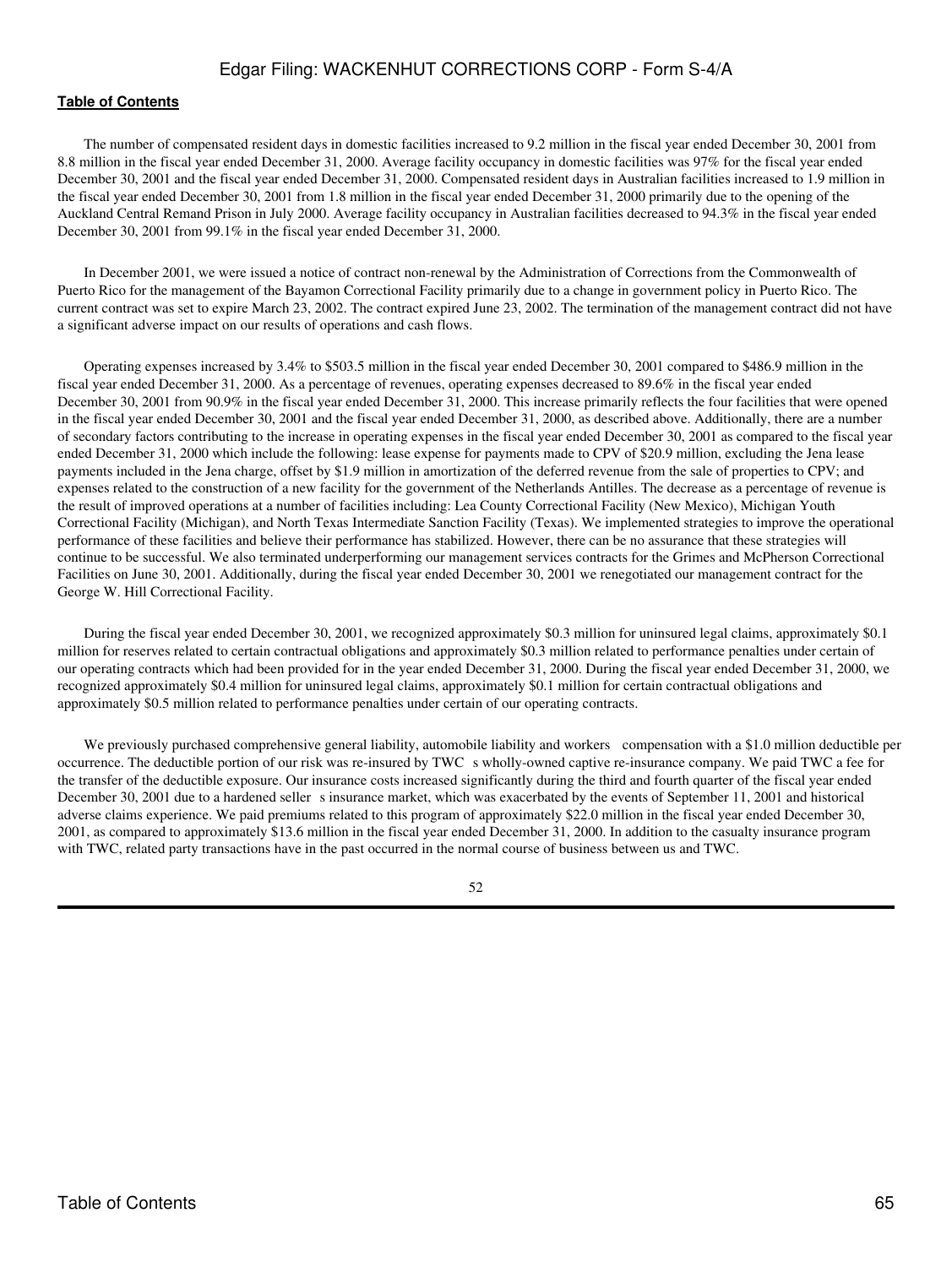## **[Table of Contents](#page-5-0)**

Such transactions included the purchase of goods and services and corporate costs for management support, office space and interest expense. Total related party transaction costs with TWC, excluding casualty insurance, were approximately \$3.2 million in the fiscal year ended December 30, 2001 as compared to \$3.8 million in the fiscal year ended December 31, 2000. As previously discussed, we also incurred significant unanticipated wage increases in the fiscal year ended December 31, 2000 due to tight labor markets. We did not experience significant unanticipated wage increases in the fiscal year ended December 30, 2001.

In the fiscal year ended December 30, 2001, we reported an operating charge of \$3.0 million (\$1.8 million after tax, or \$0.09 per share), related to the Jena, Louisiana facility which represents the expected losses to be incurred on the lease through December 2002 as our management believed a sale of the facility would be finalized by that date or an alternative use would have been be found. At December 30, 2001, our total remaining obligation under the lease agreement was approximately \$14.0 million. This compares with a charge of \$3.8 million in the fiscal year ended December 31, 2000 (\$2.3 million after tax, or \$0.11 per share). At that time we estimated the facility would remain inactive through the fiscal year ended December 30, 2001.

Depreciation and amortization increased by 14.8% to \$9.9 million in the fiscal year ended December 30, 2001 from \$8.6 million in 2000 due to the new facilities added in 2001 and a full year of depreciation on the San Diego facility added in the fiscal year ended December 31, 2000. As a percentage of revenues, depreciation and amortization increased to 1.8% from 1.6% in the fiscal year ended December 31, 2000.

General and administrative expenses increased 15.6% to \$24.4 million in the fiscal year ended December 30, 2001 from \$21.1 million in the fiscal year ended December 31, 2000. The increase reflects costs related to additional personnel and infrastructure as well as increased salary costs and higher travel costs. As a percentage of revenue, general and administrative expenses increased to 4.3% in the fiscal year ended December 30, 2001 from 3.9% in the fiscal year ended December 31, 2000.

Operating income increased by 27.9% to \$24.2 million in the fiscal year ended December 30, 2001 from \$18.9 million in the fiscal year ended December 31, 2000. As a percentage of revenue, operating income increased to 4.3% in the fiscal year ended December 30, 2001 from 3.5% in the fiscal year ended December 31, 2000 due to the factors impacting contribution from operations.

Interest income decreased 29.9% to \$4.3 million in the fiscal year ended December 30, 2001 from \$6.1 million in the fiscal year ended December 31, 2000. This decrease is primarily due to lower average invested cash balances, lower interest rates and the sale of a portion of our loans to overseas affiliates in the fiscal year ended December 31, 2000.

Interest expense decreased 25.1% to \$3.6 million in the fiscal year ended December 30, 2001 from \$4.8 million in the fiscal year ended December 31, 2000. This decrease is due to decreased interest rates and paying down \$10.0 million in long-term debt during the fiscal year ended December 30, 2001.

Other income in the fiscal year ended December 31, 2000 of \$0.6 million represents a gain from the sale of a portion of our loans to overseas affiliates. There was no such activity in the fiscal year ended December 30, 2001.

Income before income taxes and equity in earnings of affiliates, increased to \$24.9 million in the fiscal year ended December 30, 2001 from \$20.9 million in the fiscal year ended December 31, 2000 due to the factors described previously.

Provision for income taxes increased to \$9.7 million in the fiscal year ended December 30, 2001 from \$8.4 million in the fiscal year ended December 31, 2000 due to the increase in income before income taxes. Our effective tax rate decreased 1% due to lower foreign tax rates.

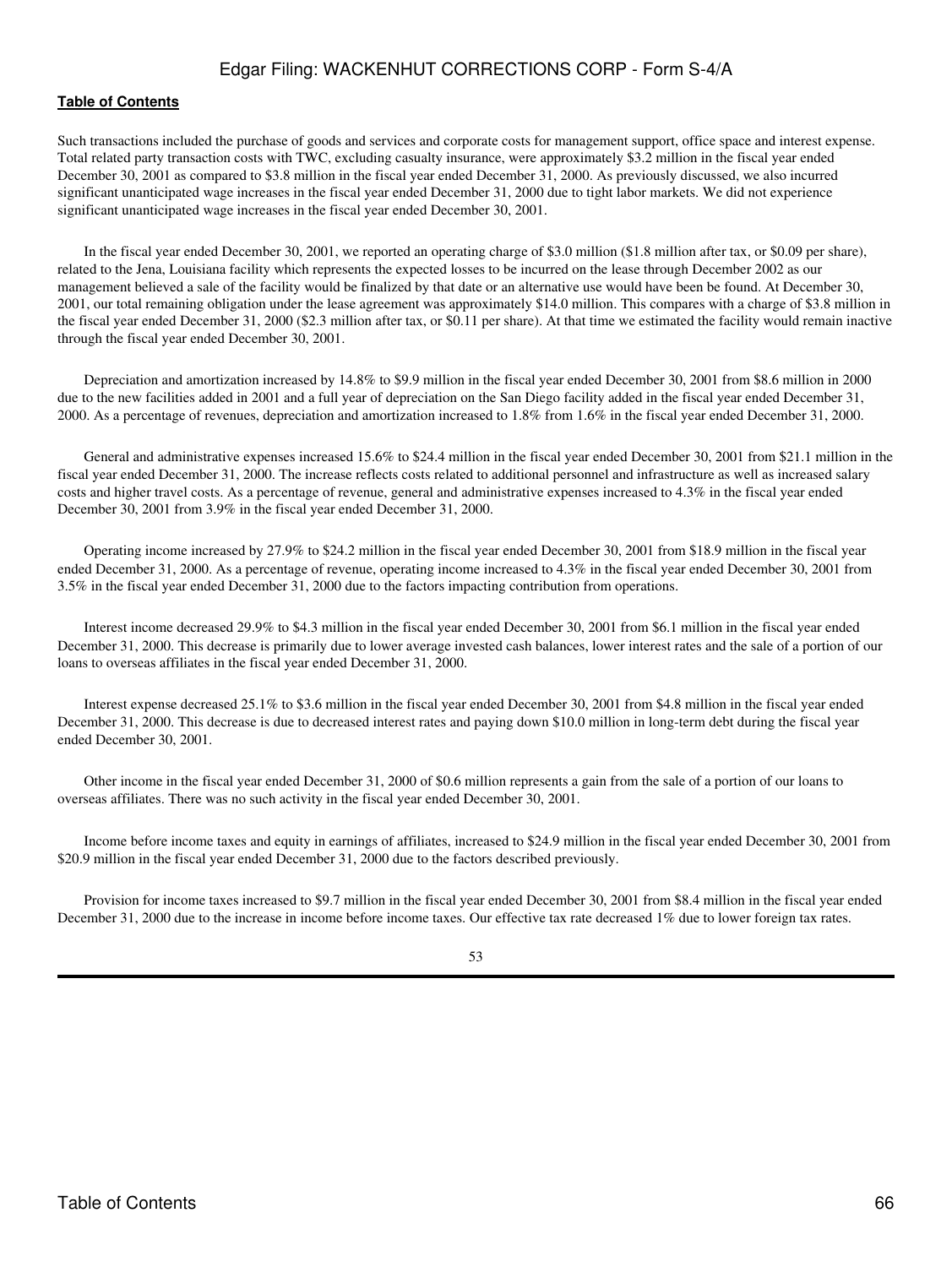## **[Table of Contents](#page-5-0)**

Equity in earnings of affiliates, net of income tax provision, decreased 6.0% to \$4.2 million in the fiscal year ended December 30, 2001 from \$4.5 million in the fiscal year ended December 31, 2000 due to phase-in costs associated with the 800-bed Dovegate prison in the United Kingdom, which opened in the third quarter of the fiscal year ended December 30, 2001, and start-up costs related to the 3,024-bed South African prison on schedule to open in mid-February, fiscal year 2002.

Net income increased 14.0% to \$19.4 million in the fiscal year ended December 30, 2001 from \$17 million in the fiscal year ended December 31, 2000 as a result of the factors described above.

### **Financial Condition**

#### *Liquidity and Capital Resources*

Our primary source of liquidity is cash flow from operations and borrowings under the \$50.0 million revolving portion of our amended senior credit facility. We expect that ongoing requirements for debt service and capital expenditures will be funded from these sources. As of September 29, 2003, we had \$4.5 million available for borrowing under the revolving portion of our amended senior credit facility.

We incurred substantial indebtedness in connection with the Transactions. As of September 29, 2003, we had \$270.0 million of consolidated long-term debt outstanding, excluding \$38.9 million of non recourse debt and our annual interest expense, including amortization of deferred financing costs, would have been approximately \$22.1 million. This annual interest expense is calculated giving effect to the annual interest rate of 8.25% on the Notes and assumes an annual interest rate of 4.2% on borrowings under the term loan portion of our amended senior credit facility. Our significant debt service obligations could, under certain circumstances, have material consequences for you. See Risk Factors Risks Related to Our High Level of Indebtedness.

Based on our current level of operations, we believe that cash flow from operations and available cash, together with available borrowings under our amended senior credit facility, will be adequate to meet our future liquidity needs over the next twelve months.

Cash and cash equivalents totaled \$35.2 million at December 29, 2002, compared to \$46.1 million at December 30, 2001. Net working capital totaled \$64.6 million at December 29, 2002, compared to \$67.9 million at December 30, 2001.

At June 29, 2003, we also had outstanding 11 letters of guarantee totaling approximately \$6.4 million under separate international credit facilities. Upon completion of the Transactions, these letters of credit will remain outstanding and will not be rolled over into our amended senior credit facility.

In connection with the financing and management of one of our Australian facilities, our wholly owned Australian subsidiary financed the facility s development with long-term debt obligations, which are non-recourse to us. We have consolidated our subsidiary s direct finance lease receivable from the state government and related non recourse debt each totaling approximately \$39.7 million as of June 29, 2003. We reclassified the amounts reflected in the December 30, 2001 balance sheet to reflect the asset and related non recourse debt of approximately \$26.0 million to conform to current year presentation. The term of the non recourse debt is through 2017 and it bears interest at a variable rate quoted by certain Australian banks plus 140 basis points. Any obligations or liabilities of our subsidiary are matched by a similar or corresponding commitment from the government of the State of Victoria. In connection with the non recourse debt, our subsidiary is a party to an interest rate swap agreement to fix the interest rate on the variable rate non recourse debt to 9.7%. Our management has determined the swap to be an effective cash flow hedge. Accordingly, we have recorded the value of the interest rate swap in other comprehensive income, net of applicable income taxes.

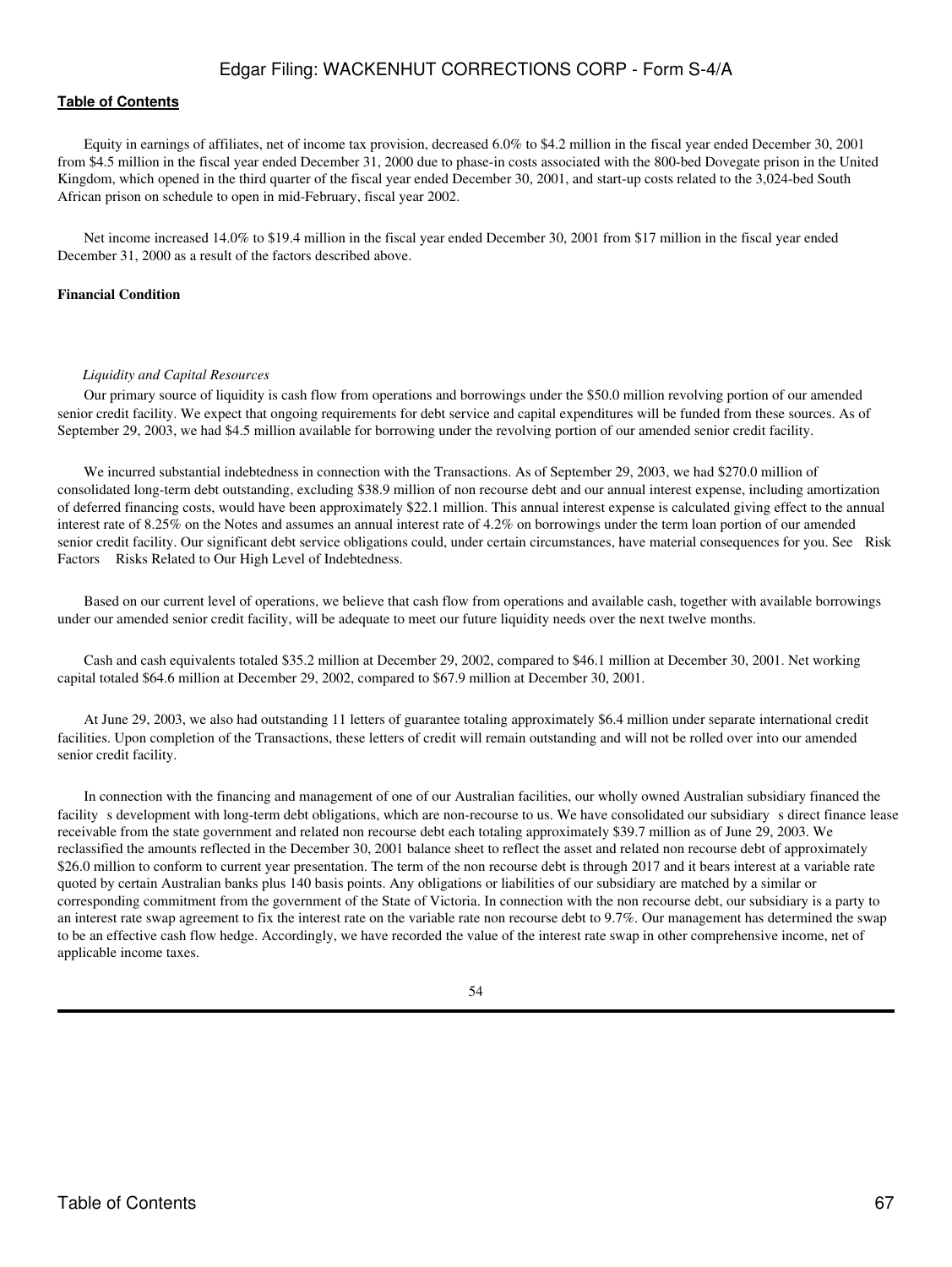## **[Table of Contents](#page-5-0)**

Cash provided by operating activities in fiscal years 2002, 2001 and 2000 was \$22.2 million, \$29.5 million and \$25.9 million, respectively. Cash provided by operating activities in the twenty-six weeks ended June 29, 2003 was \$22.2 million compared to \$2.6 million cash provided by operating activities in the twenty-six weeks ended June 30, 2002, primarily reflecting a decrease in accounts receivable and other current assets and an increase in accounts payable and accrued expenses offset by a decrease in accrued payroll and related taxes. The \$7.3 million decrease in cash provided by operating activities from fiscal year 2001 to 2002 primarily reflects increases in accounts receivable and other current assets and decreases in accounts payable and accrued expenses. These were partially offset by higher net income, depreciation expense and an increase in other liabilities. The increase in other liabilities was primarily driven by costs related to employment agreements with certain key executives triggered by the change in control of TWC as well as an acceleration of the retirement age under senior executive deferred compensation plans, also a result of the sale of TWC. The \$3.6 million increase in cash provided by operating activities from fiscal year 2000 to 2001 primarily reflects an increase in net income.

Cash used in investing activities in fiscal years 2002, 2001 and 2000 was \$159.3 million, \$3.9 million and \$20.9 million, respectively. Cash used in investing activities increased to \$4.0 million for the twenty-six weeks ended June 29, 2003 compared to \$1.8 million used in investing activities for the twenty-six weeks ended June 30, 2002. The change is primarily a result of a decrease in repayments of investments in and advances to affiliates offset by slightly higher capital expenditures. The \$155.4 million increase in cash used in investing activities from fiscal year 2001 to 2002 is primarily due to the purchase by us in December 2002 of four correctional properties in operation under our prior operating lease facility. We acquired these four properties from the operating lease facility for an aggregate purchase price of approximately \$155.0 million. Cash used in investing activities decreased approximately \$17.0 million, primarily due to a decrease in capital expenditures due to the completion in fiscal year 2000 of significant leasehold improvements to a facility we lease in San Diego.

Cash provided by financing activities in fiscal years 2002, 2001 and 2000 was \$129.2 million, \$(11.2) million and \$(9.9) million, respectively. Cash provided by financing activities was \$2.2 million for the twenty-six weeks ended June 29, 2003 and \$0.9 million for the twenty-six weeks ended June 30, 2002, primarily as a result of additional proceeds from non-recourse debt used to fund the expansion of a facility in Australia. The \$140.4 million increase in cash provided by financing activities from fiscal year 2001 to 2002 reflects borrowings under our former senior credit facility.

Current cash requirements consist of amounts needed for working capital, capital expenditures and supply purchases and investments in joint ventures. Some of our management contracts require us to make substantial initial expenditures of cash in connection with opening or renovating a facility. Based on current estimates of our capital needs, we anticipate that our capital expenditures will not exceed \$12.0 million during the next 12 months. The initial expenditures subsequently are fully or partially recoverable as pass-through costs or are billable as a component of the per diem rates or monthly fixed fees to the contracting agency over the original term of the contract. However, we cannot assure you that any of these expenditures would be recovered.

Our management believes that cash on hand, cash flows from operations and available lines of credit will be adequate to support currently planned business expansion and various obligations incurred in the operation of our business, both on a near and long-term basis.

Our access to capital and ability to compete for future capital-intensive projects will be dependent upon, among other things, our ability to meet certain financial covenants in our amended senior credit facility. A substantial decline in our financial performance as a result of an increase in operational expenses relative to revenue could limit our access to capital.

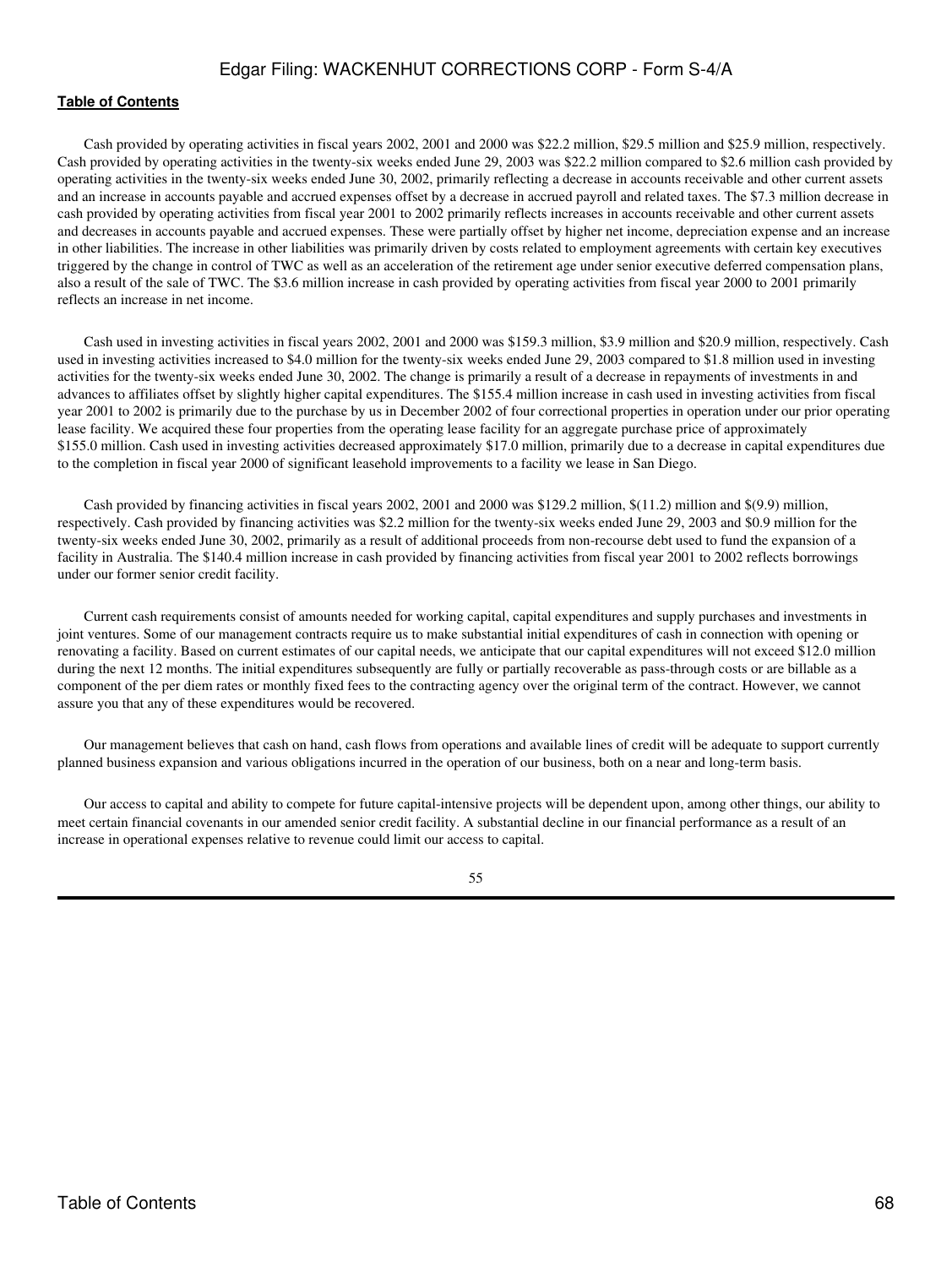### *Table of Contractual Obligations*

The following is a table of certain of our contractual obligations, as of June 29, 2003, which require us to make payments over the periods presented. The table does not reflect the additional \$ 20.0 million in long-term indebtedness that we incurred after June 29, 2003.

| <b>Contractual Obligations</b>     | Payments due by period<br>(in thousands) |                     |           |           |                      |
|------------------------------------|------------------------------------------|---------------------|-----------|-----------|----------------------|
|                                    | <b>Total</b>                             | Less than<br>1 year | 1-3 years | 3-5 years | More than<br>5 years |
| Long-Term Debt Obligations         | \$250,000                                | \$1,250             | \$20,625  | \$78,125  | \$150,000            |
| <b>Operating Lease Obligations</b> | 168.528                                  | 29,678              | 88,138    | 39,299    | 11,413               |
| Non-Recourse Debt                  | 39,684                                   | 520                 | 3,936     | 4,908     | 30,320               |
| Other Long-Term Liabilities        | 12,530                                   | 2.817               |           |           | 9,713                |
| Total                              | \$470,742                                | \$34,265            | \$112,699 | \$122,332 | \$201,446            |

### *Inflation*

Our management believes that inflation, in general, did not have a material effect on our results of operations during fiscal 2002 and 2001. However, in fiscal 2000, we experienced increased wage pressures due to tight labor markets in certain key geographic areas. In addition, we were negatively impacted by significant increases in utilities costs in fiscal 2000, particularly in the western United States. While some of our contracts include provisions for inflationary indexing, inflation could have a substantial adverse effect on our results of operations in the future to the extent that wages and salaries, which represent our largest expense, increase at a faster rate than the per diem or fixed rates we receive for our management services.

## *Market Risk*

Effective September 18, 2003, we entered into interest rate swap agreements in the aggregate notional amount of \$50.0 million. The agreements, which have payment and expiration dates that coincide with the payment and expiration terms of the Notes, effectively convert \$50.0 million of the Notes into variable rate obligations. Under the agreements, we receive a fixed interest rate payment from the financial counterparties to the agreements equal to 8.25% per year calculated on the notional \$50.0 million amount, while we make a variable interest rate payment to the same counterparties equal to the six-month London Interbank Offered Rate plus a fixed margin of 3.45%, also calculated on the notional \$50.0 million amount. As a result, for every one percent increase in the interest rate applicable to the swap agreements, our total annual interest expense will increase by \$0.5 million.

We have designated the \$50.0 million swap as a fair value hedge and there is no expected ineffectiveness related to the swap. Changes in the fair value of the interest rate swap will be recorded in earnings along with related designated changes in the value of the Notes.

We are also exposed to changes in interest rates with respect to our amended senior credit facility. Monthly payments under the amended senior credit facility are indexed to a variable interest rate. Based on borrowings outstanding under the amended senior credit facility of \$120.0 million as of September 15, 2003, for every one percent increase in the interest rate applicable to the amended senior credit facility, our total annual interest expense will increase by \$1.2 million.

We entered into certain interest rate swap agreements fixing the interest rate on our Australian non-recourse debt to 9.7%. The difference between the floating rate and the swap rate on these instruments is recognized in interest expense within the respective entity. Because the interest rates with respect to these instruments are fixed, a hypothetical 100 basis point change in the current interest rate would not have a material impact on our financial statements.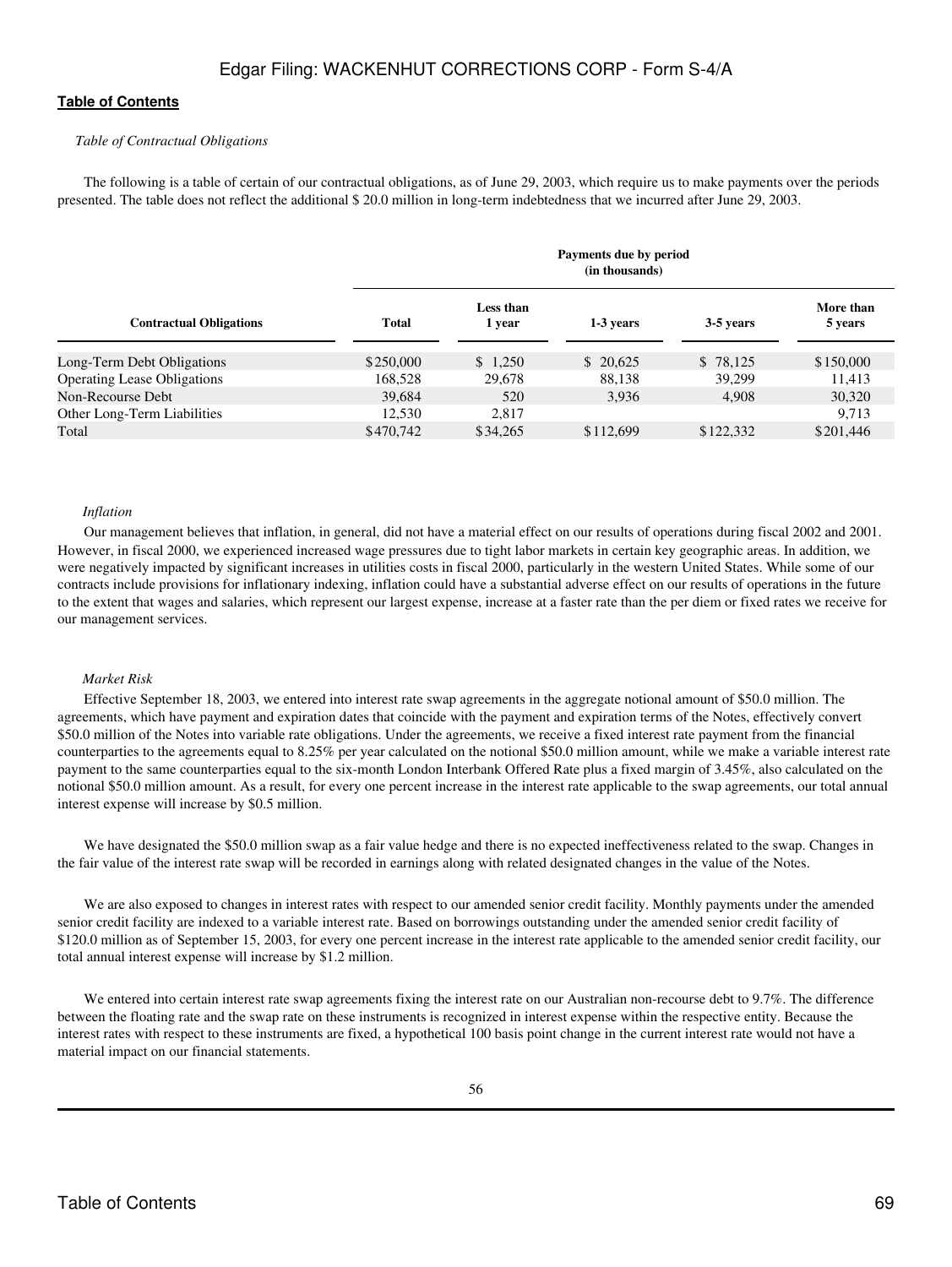## **[Table of Contents](#page-5-0)**

Additionally, we invest our cash in a variety of short-term financial instruments. These instruments generally consist of highly liquid investments with original maturities at the date of purchase of three months or less. While these instruments are subject to interest rate risk, a hypothetical 100 basis point increase or decrease in market interest rates would not have a material impact on our financial statements.

As a result of our international operations, we are also exposed to fluctuations in foreign currency exchange rates between the U.S. dollar and the Australian dollar, British pound and South African rand currency exchange rates.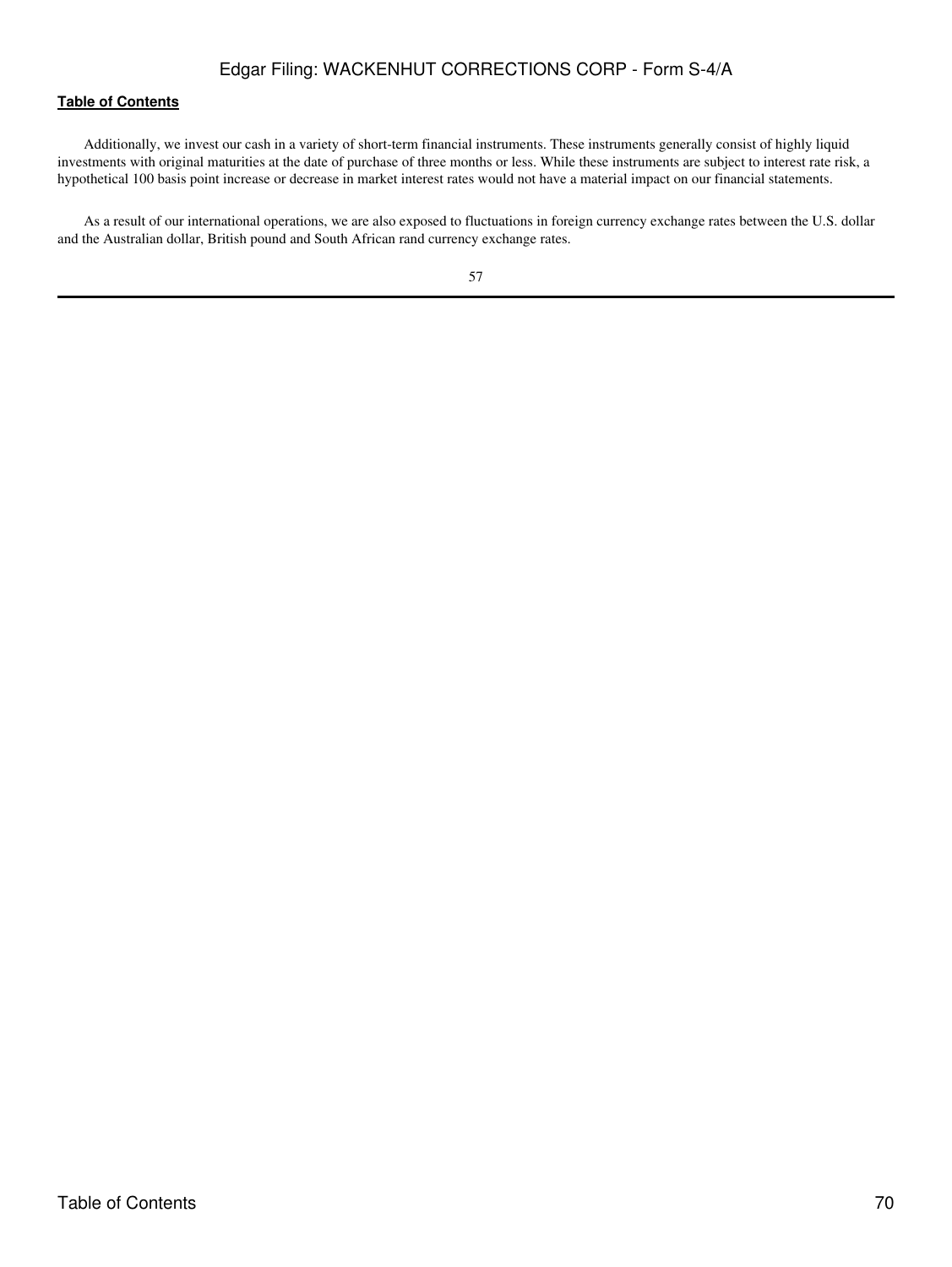## **[Table of Contents](#page-5-0)**

## **BUSINESS**

### **Our Company**

We are a leading provider of government-outsourced services specializing in the management of correctional, detention and mental health facilities. We believe that we are the second largest operator of privatized correctional and detention facilities in the world, with operations located in the United States, Australia, New Zealand and South Africa. We believe that we have a leading share of the privatized correctional and detention facilities management services market for the states of California, Florida and Texas, the three U.S. states with the largest inmate populations. As of September 15, 2003, we operated a total of 47 correctional, detention and mental health facilities and had over 36,000 beds under management or for which we had been awarded contracts. We maintained an average facility occupancy rate of over 97% and 99% for the fiscal year ended December 29, 2002 and the twenty-six weeks ended June 29, 2003, respectively. For the fiscal year ended December 29, 2002, we had consolidated revenues of \$568.6 million and consolidated operating income of \$27.9 million.

Our correctional and detention management services involve the provision of security, administrative, rehabilitation, education, health and food services, primarily at adult male correctional and detention facilities. We also develop new facilities based on contract awards, using our project development expertise and experience to design, construct and finance what we believe are state-of-the-art facilities that maximize security and efficiency. Through these management and development services, we believe that we achieve significant cost savings in comparison to public sector costs, providing substantial privatization benefits to our government customers.

Under our correctional facility management services contracts, most of our government customers pay us on a per inmate per diem basis, with some of these contracts providing for minimum guaranteed payments regardless of actual occupancy levels. Certain of our contracts also provide for fixed fee payments. Generally, our management services contracts have rate adjustments for increased costs due to inflation. Our contract renewal rate over the last five years is 94%, the average length of our current customer relationships is six years, and 30 of our 47 current contracts are with government entities to whom we have been providing services for five years or more.

Our mental health facilities management services primarily involve the provision of acute mental health and related administrative services to mentally ill patients that have been placed under public sector supervision and care. At these mental health facilities, we employ psychiatrists, physicians, nurses, counselors, social workers and other trained personnel to deliver active psychiatric treatment which is designed to diagnose, treat and rehabilitate patients for community reintegration. Since 1998, we have operated what we believe is the only fully privatized state mental health facility in the U.S. at South Florida State Hospital. In December 2000, we completed the design and construction of a new 325-bed facility that replaced the original facility. We are paid a fixed monthly fee for the provision of services at this facility.

## **Competitive Strengths**

### *Experienced Industry Leader*

We are a global provider of privatized correctional and detention services with operations in the United States, Australia, New Zealand and South Africa. We operate a broad range of correctional and detention facilities including maximum, medium and minimum security prisons, immigration detention centers, minimum security detention centers and mental health facilities. Since our founding in 1984, we believe that we have established a strong reputation among federal, state, and local authorities as a highly effective operator of secure, well-managed facilities. We believe that our long operating history and reputation have earned us credibility with both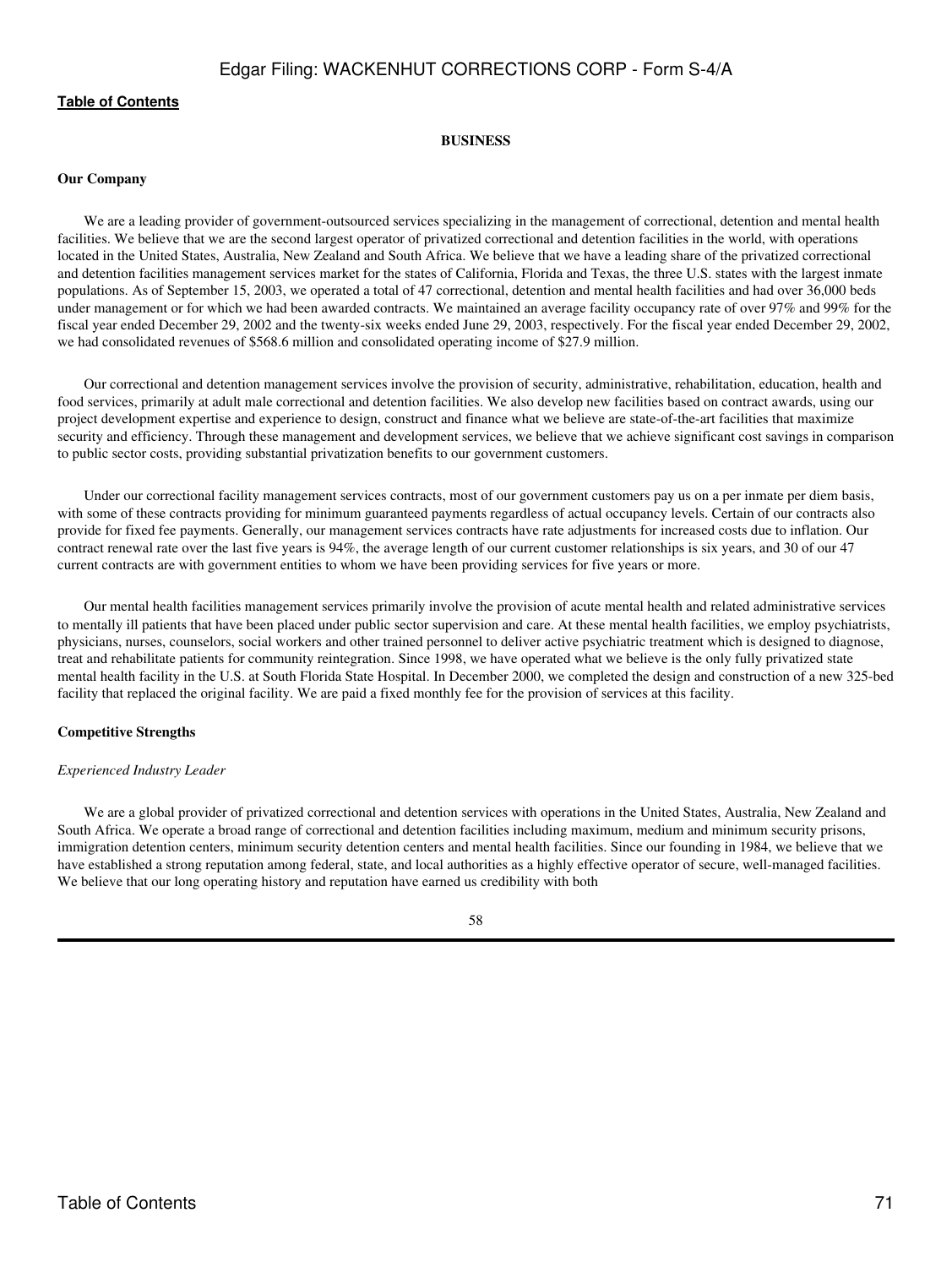### **[Table of Contents](#page-5-0)**

existing and prospective clients when bidding on new facility management contracts or renewing existing contracts.

#### *Regional Operating Structure*

We operate three regional U.S. offices and two international offices that provide administrative oversight and support to our correctional and detention facilities and allow us to maintain close relationships with our clients and suppliers. Each of our three regional U.S. offices is responsible for the facilities located within a defined geographic area. The regional offices perform regular internal audits of the facilities in order to ensure continuing compliance with the underlying contracts, applicable accreditation standards, governmental regulations and our internal policies and procedures. We believe that our regional operating structure differentiates us from our competitors and allows us to deliver highly responsive customer service. We also believe that our regional operating structure facilitates our integration into the local communities in which we operate and provides us with the ability to market our services more effectively.

#### *Long Term Relationships with High-Quality Government Customers*

We have developed long term relationships with our government customers and have been successful at retaining our facility management contracts. We have provided correctional and detention management services to the United States Federal Government for 17 years, the State of California for 14 years, the State of Texas for 14 years, various Australian state government entities for 11 years and the State of Florida for 8 years. These five customers accounted for approximately 62.4% and 74.6% of our consolidated revenues for the fiscal year ended December 29, 2002 and the twenty-six weeks ended June 29, 2003, respectively. Our strong operating track record has enabled us to achieve a high renewal rate for contracts. Over the past five years, 48 out of 51 of our contracts have been renewed, a renewal rate of 94%, and during the 17 years we have been in business, we have lost only one contract to a private competitor. Our government customers typically satisfy their payment obligations to us through budgetary appropriations. We believe this provides us with a stable and predictable source of revenue and cash flow.

### *Full-Service Facility Developer*

We believe that our ability to provide comprehensive facility development and design services enables us to retain existing customers seeking to update their facilities and to attract new customers by demonstrating the benefits of privatization. We have developed an expertise in the design, construction and financing of high quality correctional, detention and mental health facilities. Since 1987, we have designed, developed or renovated 38 correctional, detention and mental health facilities. We have provided or facilitated the financing of these facilities through a variety of means, including, public-private financing initiatives, third party sale-leasebacks, self-financings and tax-exempt, non-recourse local or municipal bonds. We believe that our in-house team of architects provides us with the capability to produce secure and cost-effective design solutions that reduce personnel needs and facility operating expenses.

#### *Experienced, Proven Senior Management Team*

Our top three senior executives have over 45 years of combined industry experience, have worked together at our company for more than 12 years and have established a track record of growth and profitability. Under their leadership, our annual consolidated revenues have grown from \$40.0 million in 1991 to \$568.6 million in 2002. Our Chief Executive Officer, George C. Zoley, was one of the pioneers of the industry, having developed and opened what we believe was one of the first privatized detention facilities in the U.S. in 1986. In addition to senior management, our operational and facility level management has significant operational expertise. Our wardens have an average of 24 years of correctional and detention industry experience. We believe that the long, accomplished tenure of our management team helps to distinguish us from our competitors in the privatized corrections industry.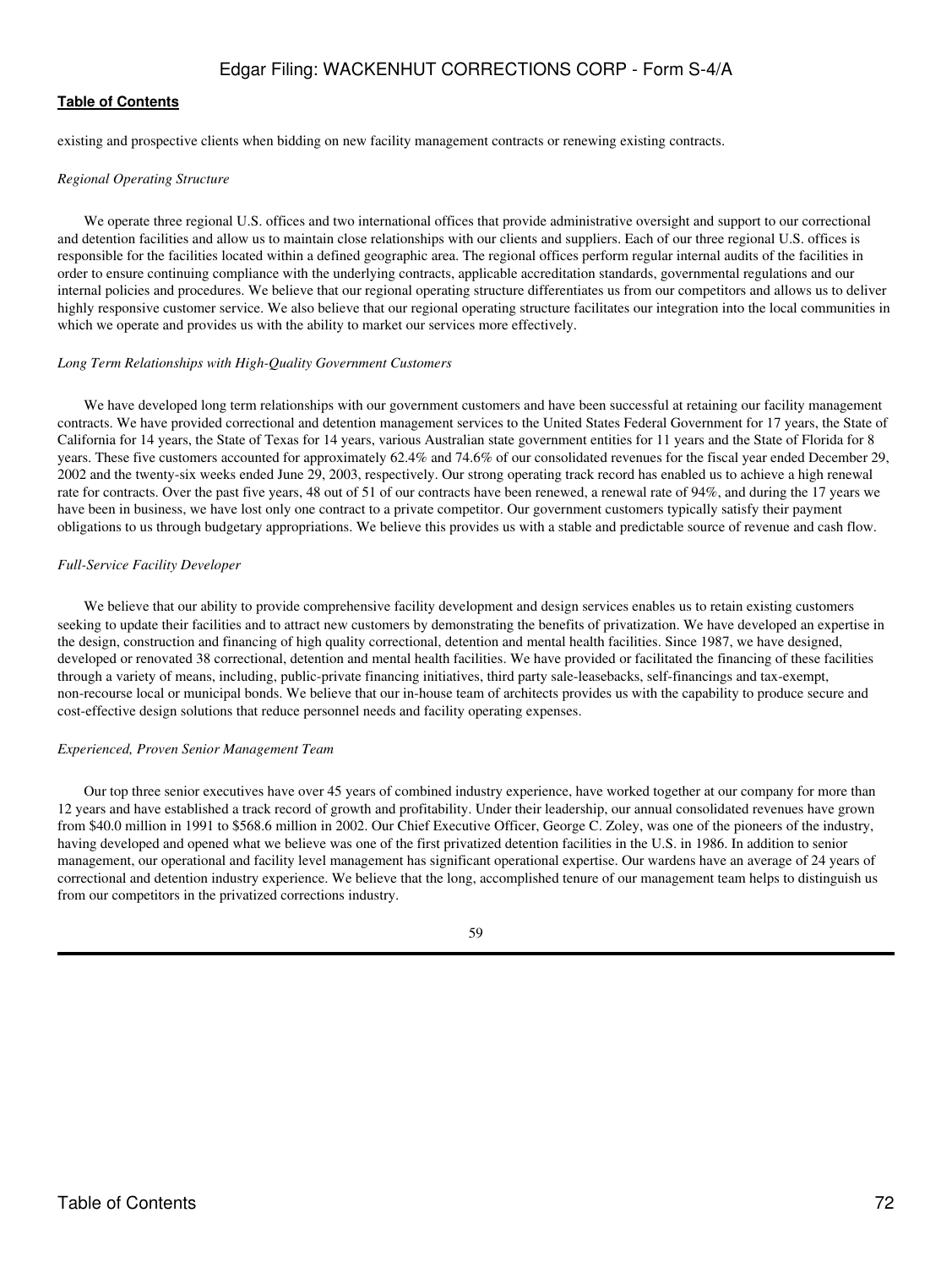### **Business Strategy**

#### *Provide High Quality, Essential Services at Lower Costs*

Our objective is to provide federal, state and local governmental agencies with high quality, essential services at a lower cost than they themselves could achieve. We generally provide all of the critical services associated with operating our facilities, including security, food services, rehabilitation programs, education and on-site health care. We believe this enables us to ensure high quality and control costs. Our 22 domestic correctional and detention facilities that have been rated by the American Correctional Association, or the ACA, have achieved a median accreditation score of 99.5%. Accreditation by the ACA serves as a measure of our ongoing compliance with accepted national industry standards of design and operation and we believe it helps to provide protection against frivolous inmate litigation. We have developed standard operating procedures for our facilities that are designed to maximize efficiency and control our expenses.

#### *Maintain Disciplined Operating Approach*

We manage our business on a contract by contract basis in order to maximize our operating margins. We typically refrain from pursuing contracts that we do not believe will yield attractive profit margins in relation to the associated operational risks. For example, we have avoided operating certain juvenile and female correctional facilities which we believe may be prone to increased operational difficulties that may result in increased litigation, higher personnel costs and reduced profitability. Generally, we do not engage in speculative development and do not build facilities without having a corresponding management contract award in place. In addition, we have elected not to enter certain international markets with a history of economic and political instability. We believe that our strategy of emphasizing lower risk, higher profit opportunities helps us to consistently deliver strong operational performance, lower our costs and increase our overall profitability.

#### *Expand Into Complementary Government-Outsourced Services*

We intend to capitalize on our long term relationships with government agencies to continue to grow our correctional, detention and mental health facilities management services and to become a preferred provider of complementary government-outsourced services. We believe that government outsourcing of currently internalized functions will increase largely as a result of the public sectors desire to maintain quality service levels amid governmental budgetary constraints. Based on our expansion into the mental health services sector, we believe that we are well positioned to continue to deliver higher quality services at lower costs in new areas of privatization.

#### *Pursue International Growth Opportunities*

As a global international provider of privatized correctional services, we are able to capitalize on opportunities to operate existing or new facilities on behalf of foreign governments. We currently have operations in Australia, New Zealand and South Africa. We intend to further penetrate these markets and to expand into new international markets which we deem attractive. We believe that we are one of the few companies worldwide that has the operational expertise, track record and resources to compete for the management of large-scale, privatized correctional facilities.

### **Industry Overview**

We believe that governmental agencies in the U.S. spent more than \$50.0 billion on correctional and detention facilities and services in 2002. As of June 30, 2002, the total U.S. prison population exceeded 2.0 million for the first time, with only 6.1% of the federal and state population being outsourced to the private sector. We believe that the U.S. market is poised for both overall growth and increased privatization as a result of increasing incarceration rates, a

#### 60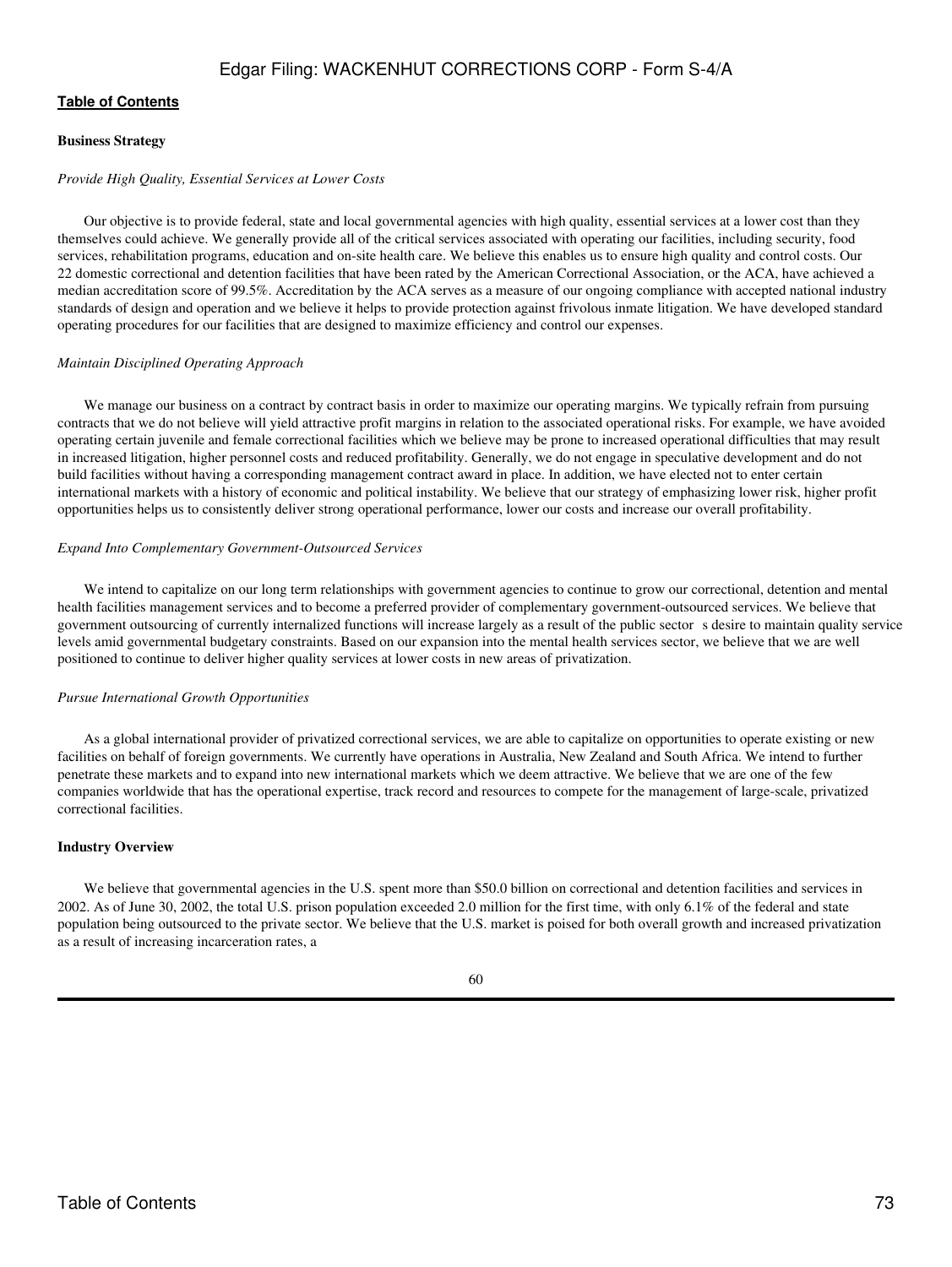#### **[Table of Contents](#page-5-0)**

growing 18 to 24 year-old at-risk male population, facility overcrowdings, governmental budgetary constraints and the desire by the public sector to provide higher quality services and performance accountability.

#### *Increasing Prison Populations*

According to the Bureau of Justice Statistics, the average annual growth rate of the prison population in the U.S. between December 1995 and June 2002 was 3.8%, with the growth rate declining slightly between June 2001 and June 2002 to 2.8%. The incarceration rate between June 2001 and June 2002 increased by 1.5%, after growing by 1.0% between December 2000 and December 2001. We believe that further growth could come from stricter sentencing guidelines and the projected growth of the 18 to 24 year-old at-risk male population, which is expected to increase by 6.5% from 2000 to 2005.

#### *Overcrowding Pressure*

As of December 31, 2001, 22 states and the federal prison system were operating between 1% and 37% above their capacity, with the federal prison system operating at 31% above capacity. Additionally, the Federal Bureau of Prisons projects that during fiscal year 2003, the federal government s prison population will reach 166,000 inmates, 35% above its projected capacity.

#### *Budgetary Constraints*

We believe that full or partial outsourcing of correctional and detention services will become a more compelling option for public officials due to increasing budgetary constraints at both the federal level and in many states. We believe that states that outsource a significant percentage of their inmate populations reduce the overall growth in their correctional spending.

#### *Quality Improvements and Performance Accountability*

We believe that private correctional and detention facilities provide superior operational quality as compared to government-operated operational facilities. Most correctional and detention services contracts include economic incentives for private operators to deliver high quality service, provide for continuous monitoring by government representatives and require accreditation by independent organizations such as the ACA for compliance with contract terms and industry standards. We believe these contractual incentives establish a high degree of accountability for private operators.

#### **Facilities**

The following table summarizes certain information with respect to facilities that we (or a subsidiary or joint venture of ours) operated under a management contract or had an award to manage as of July 31, 2003.

| <b>Facility Name</b><br><b>Location</b> | <b>Company Role</b> | Design<br>Capacity | <b>Facility Type</b>          | <b>Security Level</b> | <b>Scheduled</b><br><b>Expiration</b><br>of Current Term | Renewal<br>Option |
|-----------------------------------------|---------------------|--------------------|-------------------------------|-----------------------|----------------------------------------------------------|-------------------|
| <b>Correctional Facilities</b>          |                     |                    |                               |                       |                                                          |                   |
| <b>Federal Government</b>               |                     |                    |                               |                       |                                                          |                   |
| Contracts:                              |                     |                    |                               |                       |                                                          |                   |
| Aurora INS Processing                   | Design/             | 340                | <b>DHS</b> Detention Facility | Minimum/Medium        | March 2004                                               | $(4)$ six month   |
| Center, Aurora,                         | Construction/       |                    |                               |                       |                                                          |                   |
| Colorado(5)                             | Management          |                    |                               |                       |                                                          |                   |
| <b>Oueens</b> Private                   | Design/             | 200                | <b>DHS</b> Detention Facility | Minimum/Medium        | April 2004                                               | $(3)$ one year    |
| Correctional Facility,                  | Construction/       |                    |                               |                       |                                                          |                   |
| Queens, New York(5)                     | Management          |                    |                               |                       |                                                          |                   |
| <b>Rivers Correctional</b>              | Design/             | 1,200              | <b>Federal Prison</b>         | Low/Minimum           | March 2004                                               | $(7)$ one year    |
| Institution, Winton North               | Construction/       |                    |                               |                       |                                                          |                   |
| Carolina(1)                             | Management          |                    |                               |                       |                                                          |                   |
| <b>Taft Correctional</b>                | Management          | 2,048              | <b>Federal Prison</b>         | Low/ Minimum          | August 2003                                              | $(4)$ one year    |
| Institution Taft, California            |                     |                    |                               |                       |                                                          |                   |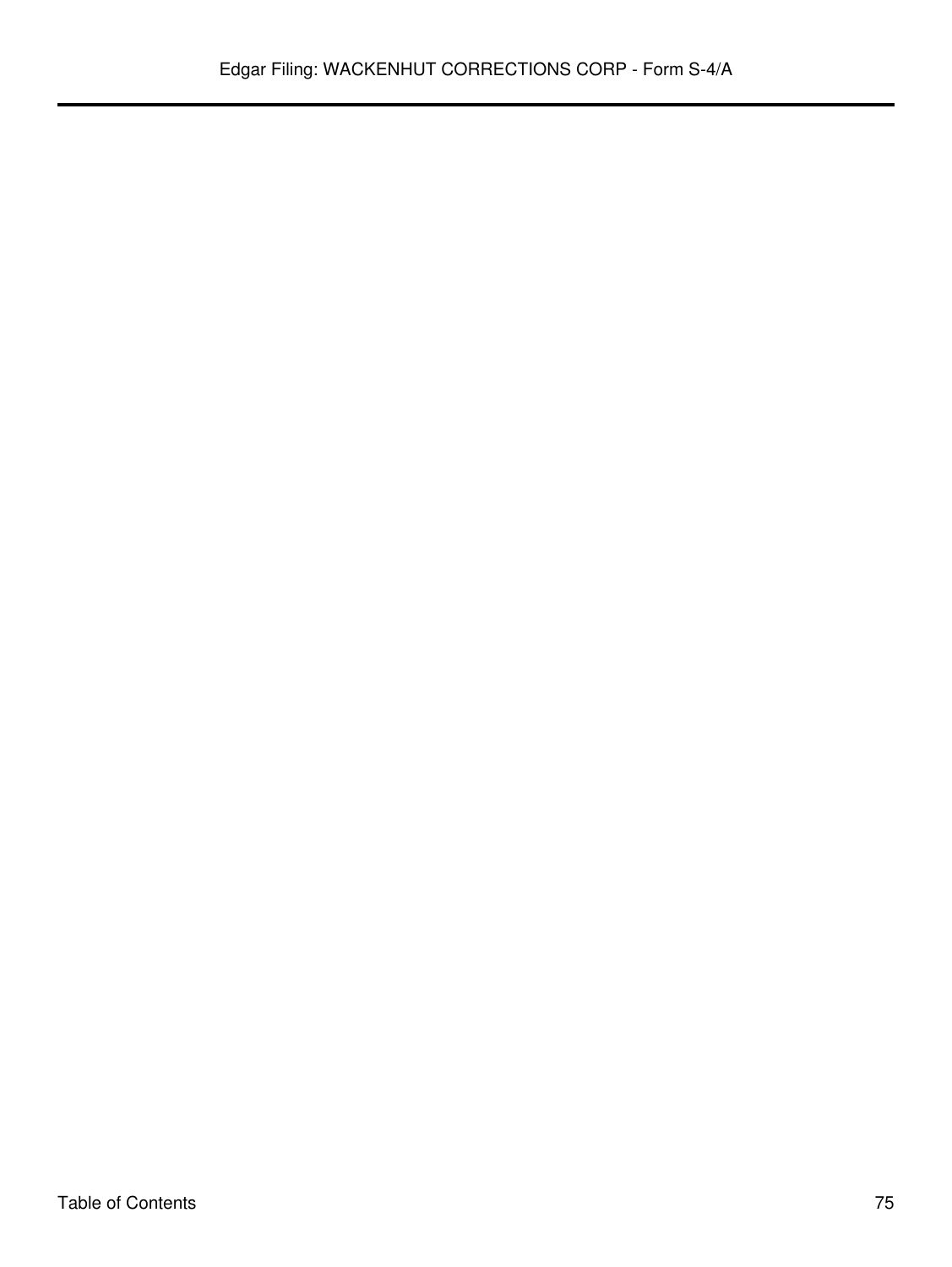| <b>Facility Name</b><br>Location                                                                   | <b>Company Role</b>                                                 | Design<br>Capacity | <b>Facility Type</b>                                                     | <b>Security Level</b> | <b>Scheduled</b><br><b>Expiration</b><br>of Current Term | <b>Renewal</b><br>Option        |
|----------------------------------------------------------------------------------------------------|---------------------------------------------------------------------|--------------------|--------------------------------------------------------------------------|-----------------------|----------------------------------------------------------|---------------------------------|
| State Government<br>Contracts:                                                                     |                                                                     |                    |                                                                          |                       |                                                          |                                 |
| <b>Allen Correctional Center</b><br>Kinder, Louisiana                                              | Management                                                          | 1,538              | <b>State Prison</b>                                                      | Medium/ Maximum       | December 2003                                            | $(1)$ two year                  |
| <b>Bridgeport Correctional</b><br>Center Bridgeport, Texas                                         | Construction/<br>Management                                         | 520                | Pre-Release Center                                                       | Minimum               | August 2003                                              | $(2)$ one year                  |
| <b>Central Texas Parole</b><br>Violator Facility San<br>Antonio, Texas(11)                         | Renovation/<br>Management                                           | 623                | State Parole Violator Facility                                           | All levels            | August 2003                                              |                                 |
|                                                                                                    |                                                                     |                    | U.S. Marshal and DHS<br>Detention Facility (County<br>Lease)             |                       | January 2005                                             | $(2)$ one year                  |
| <b>Central Valley Community</b><br><b>Correctional Facility</b><br>McFarland California(5)         | Design/<br>Construction/<br>Management                              | 550                | <b>State Community Correctional</b><br>Facility                          | Medium                | December 2007                                            |                                 |
| <b>Cleveland Correctional</b><br>Center Cleveland,<br>Texas(12)                                    | Management                                                          | 520                | <b>State Prison</b>                                                      | Medium                | September 2003                                           |                                 |
| Coke County Juvenile<br>Justice Facility Coke<br>County, Texas                                     | Design/<br>Construction/<br>Management                              | 200                | Juvenile Offender Facility                                               | Medium/ Maximum       | March 2004                                               |                                 |
| Desert View Modified<br><b>Community Correctional</b><br><b>Facility Adelanto</b><br>California(5) | Design/<br>Construction/<br>Management                              | 568                | <b>State Community Correctional</b><br>Facility                          | Medium                | December 2007                                            |                                 |
| East Mississippi<br><b>Correctional Facility</b><br>Meridian, Mississippi                          | Design/<br>Construction/<br>Management                              | 750                | <b>State Prison</b>                                                      | Mental Health         | April 2004                                               | $(1)$ two year                  |
| Golden State Community<br><b>Correctional Facility</b><br>McFarland, California(5)                 | Design/<br>Construction/<br>Management                              | 550                | <b>State Community Correctional</b><br>Facility                          | Medium                | December 2007                                            |                                 |
| Guadalupe County<br>Correctional Facility Santa<br>Rosa, New Mexico(1)(8)                          | Design/<br>Construction/<br>Management                              | 600                | <b>State Prison</b>                                                      | Medium                | January 2004                                             | $(5)$ one year                  |
| John R. Lindsey<br>Correctional Facility Jack<br>County, Texas(12)                                 | Design/<br>Construction/<br>Management                              | 1,031              | <b>State Jail Facility</b>                                               | Minimum/Medium        | August 2003                                              |                                 |
| <b>Karnes County</b><br><b>Correctional Center Karnes</b><br>City, Texas(5)                        | Management                                                          | 579                | County Jail                                                              | All levels            | January 2028                                             |                                 |
| Kyle Correctional Facility<br>(New Vision) Kyle,<br>Texas(2)                                       | Construction/<br>Management/<br>Chemical<br>Dependency<br>Treatment | 520                | State Prison/In-Prison<br>Chemical Dependency<br><b>Treatment Center</b> | Minimum               | August 2003                                              | $(2)$ one year                  |
| Lawrenceville Correctional<br>Facility Lawrenceville,<br>Virginia                                  | Management                                                          | 1,536              | <b>State Jail Facility</b>                                               | Medium                | March 2008                                               |                                 |
| <b>Lawton Correctional</b><br>Facility Lawton,<br>Oklahoma(5)(13)                                  | Design/<br>Construction/<br>Management                              | 1,800              | <b>State Prison</b>                                                      | Medium                | <b>July 2003</b>                                         |                                 |
| Lea County Correctional<br>Facility Hobbs, New<br>Mexico(5)                                        | Design/<br>Construction/<br>Management                              | 1,264              | State Prison &<br>County Jail                                            | All levels            | December 2003                                            | $(5)$ one year                  |
| <b>Lockhart Secure Work</b><br>Program Facility Lockhart,<br>Texas(12)                             | Design/<br>Construction/<br>Management                              | 500                | Work Program Facility                                                    | Minimum               | August 2003                                              |                                 |
| <b>Marshall County</b><br>Correctional Facility Holly<br>Springs Mississippi                       | Design/<br>Construction/<br>Management                              | 1,000              | <b>State Prison</b>                                                      | Medium                | August 2003                                              | Two year base<br>$(3)$ one year |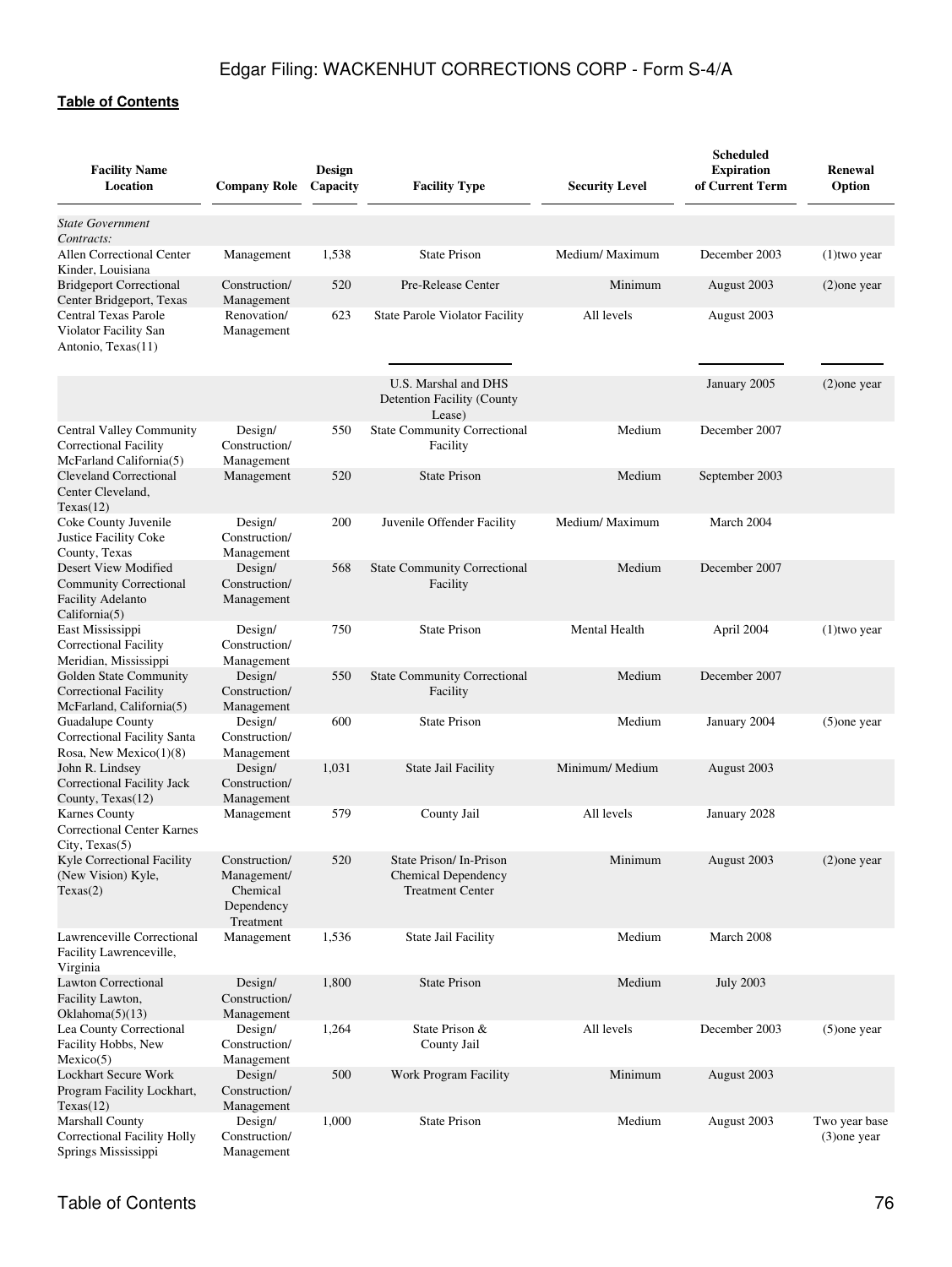| <b>McFarland Community</b><br>Correctional Facility<br>McFarland,<br>California $(5)(14)$ | Construction/<br>Management            | 224 | <b>State Community Correctional</b><br>Facility | Minimum | July 2003        |                        |
|-------------------------------------------------------------------------------------------|----------------------------------------|-----|-------------------------------------------------|---------|------------------|------------------------|
| Michigan Youth<br>Correctional Facility<br>Baldwin, Michigan(1)                           | Design/<br>Construction/<br>Management | 480 | <b>State Prison</b>                             | Maximum | July 2003        | Unlimited four<br>year |
| Moore Haven Correctional<br>Facility Moore Haven,<br>Florida                              | Design/<br>Construction/<br>Management | 750 | State Prison                                    | Medium  | <b>July 2004</b> | Unlimited two<br>year  |
|                                                                                           |                                        |     | 62                                              |         |                  |                        |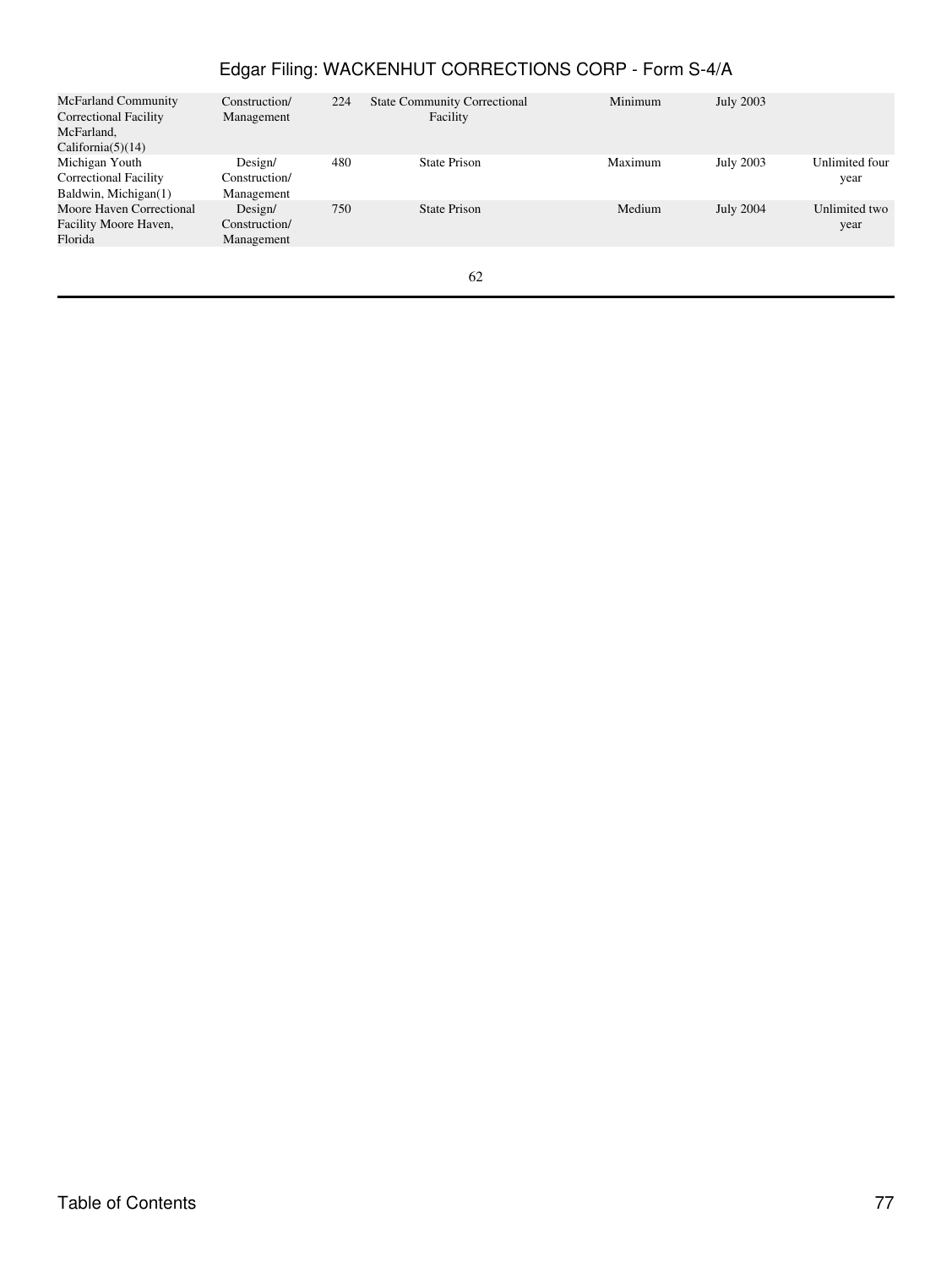| <b>Facility Name</b><br>Location                                                                      | <b>Company Role</b>                                             | Design<br>Capacity | <b>Facility Type</b>                                                     | <b>Security Level</b> | <b>Scheduled</b><br><b>Expiration</b><br>of Current Term | <b>Renewal</b><br>Option |
|-------------------------------------------------------------------------------------------------------|-----------------------------------------------------------------|--------------------|--------------------------------------------------------------------------|-----------------------|----------------------------------------------------------|--------------------------|
| North Texas Intermediate<br><b>Sanction Facility Fort</b><br>Worth, Texas(11)                         | Renovation/<br>Management                                       | 400                | <b>Intermediate Sanction Facility</b>                                    | Minimum               | August 2003                                              |                          |
| South Bay Correctional<br>Facility South Bay,<br>Florida(10)                                          | Design/<br>Construction/<br>Management                          | 1,318              | <b>State Prison</b>                                                      | Medium/Close Custody  | <b>July 2003</b>                                         | Unlimited two<br>year    |
| Willacy County Unit<br>Raymondville, Texas(12)                                                        | Design/<br>Construction/<br>Management                          | 1,000              | <b>State Jail Facility</b>                                               | Minimum               | August 2003                                              |                          |
| <b>Local Government</b><br>Contracts:                                                                 |                                                                 |                    |                                                                          |                       |                                                          |                          |
| <b>Broward County Work</b><br><b>Release Center Broward</b><br>County, Florida(5)                     | Design/<br>Construction/<br>Management                          | 300                | Community Work Release<br>Center<br><b>DHS Female Detention Facility</b> | Non-secure            | September 2003                                           | $(1)$ one year           |
| George W. Hill<br><b>Correctional Facility</b><br>Thornton, Pennsylvania                              | Design/<br>Construction/<br>Management                          | 1,812              | County Jail                                                              | All levels            | August 2003                                              | Unlimited two<br>year    |
| Val Verde Correctional<br>Facility Del Rio<br>Texas(1)(9)                                             | Design/<br>Construction/<br>Management                          | 848                | Local Detention Facility/<br>County Jail                                 | All levels            | January 2021                                             | Unlimited five<br>year   |
| Western Region Detention<br>Facility at San Diego,<br>California                                      | Renovation/<br>Management                                       | 616                | Local Detention Facility                                                 | Maximum               | <b>July 2003</b>                                         | $(2)$ one year           |
| <b>International Contracts:</b><br><b>Arthur Gorrie Correctional</b><br>Centre Wacol, Australia       | Management                                                      | 710                | Reception and Remand Centre                                              | All levels            | December 2007                                            |                          |
| <b>Auckland Central Remand</b><br>Prison Auckland, New<br>Zealand                                     | Management                                                      | 383                | <b>National Prison</b>                                                   | Medium                | May 2004                                                 |                          |
| <b>DIMIA</b><br><b>One Contract</b>                                                                   | Management                                                      | 1,200              | <b>Immigration Detention</b>                                             | All levels            | December 2003                                            |                          |
| <b>Baxter Immigration</b><br>Detention Baxter,<br>Australia(6)                                        |                                                                 |                    |                                                                          |                       |                                                          |                          |
| Maribyrnong Immigration<br>Melbourne, Australia<br>Perth Immigration Perth,                           |                                                                 |                    |                                                                          |                       |                                                          |                          |
| Australia<br>Port Hedland Immigration                                                                 |                                                                 |                    |                                                                          |                       |                                                          |                          |
| Hedland, Australia<br>Villawood Immigration<br>Detention Sydney,<br>Australia                         |                                                                 |                    |                                                                          |                       |                                                          |                          |
| <b>Fulham Correctional Centre</b><br>Victoria, Australia                                              | Design/<br>Consultation/<br>Management<br><b>Expansion Beds</b> | 793<br>68          | <b>State Prison</b>                                                      | Minimum/ Medium       | <b>July 2005</b>                                         | $(4)$ three year         |
| Junee Correctional Centre<br>Junee, Australia                                                         | Construction/<br>Management                                     | 750                | <b>State Prison</b>                                                      | Minimum/Medium        | January 2006                                             |                          |
| Kutama-Sinthumule<br><b>Maximum Security Prison</b><br>Northern Province,<br>Republic of South Africa | Design/<br>Construction/<br>Management                          | 3,024              | National Prison                                                          | Maximum               | <b>July 2024</b>                                         |                          |
| Melbourne Custody Centre,<br>Melbourne, Australia                                                     | Management                                                      | $80\,$             | City Jail                                                                | All levels            | March 2004                                               |                          |
| New Brunswick Youth<br>Centre(3) New Brunswick,<br>Canada                                             | Design/<br>Construction/<br>Management                          | N/A                | Province Juvenile Facility                                               | All levels            | October 2022                                             |                          |
| Pacific Shores Healthcare<br>Victoria, Australia(7)                                                   | Management                                                      | N/A                | <b>Health Care Services</b>                                              | N/A                   | December 2003                                            |                          |
| South Florida State<br>Hospital Pembroke Pines,                                                       | Design/<br>Construction/                                        | 325                | State Psychiatric Hospital                                               | N/A                   | <b>July 2003</b>                                         | $(2)$ five year          |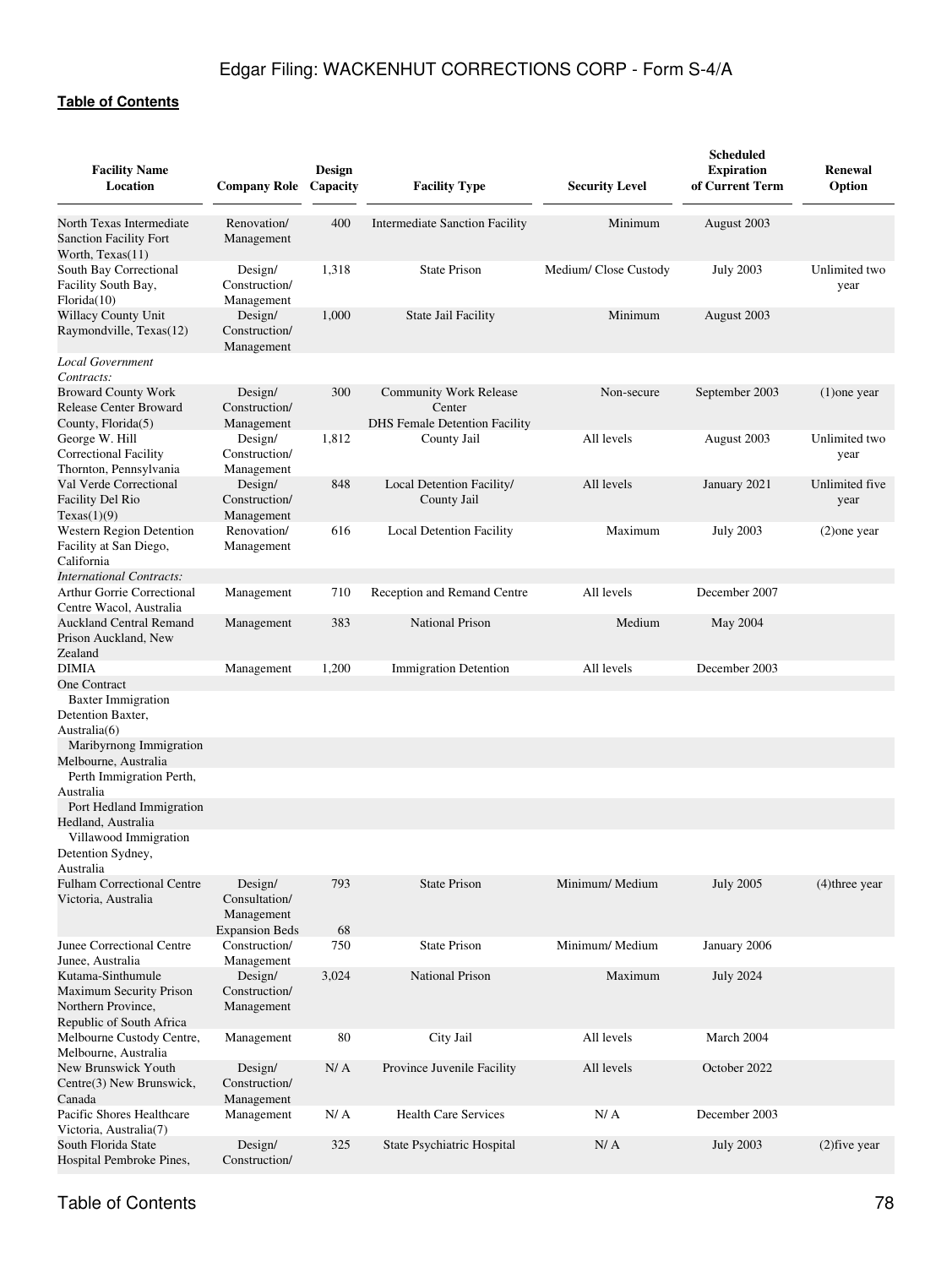| Florida                                                        | Management |    |                              |     |     |     |
|----------------------------------------------------------------|------------|----|------------------------------|-----|-----|-----|
| <b>Atlantic Shores Hospital</b><br>Fort Lauderdale, Florida(4) | Management | 72 | Private Psychiatric Hospital | N/A | N/A | N/A |
| (1) We own these facilities.                                   |            |    |                              |     |     |     |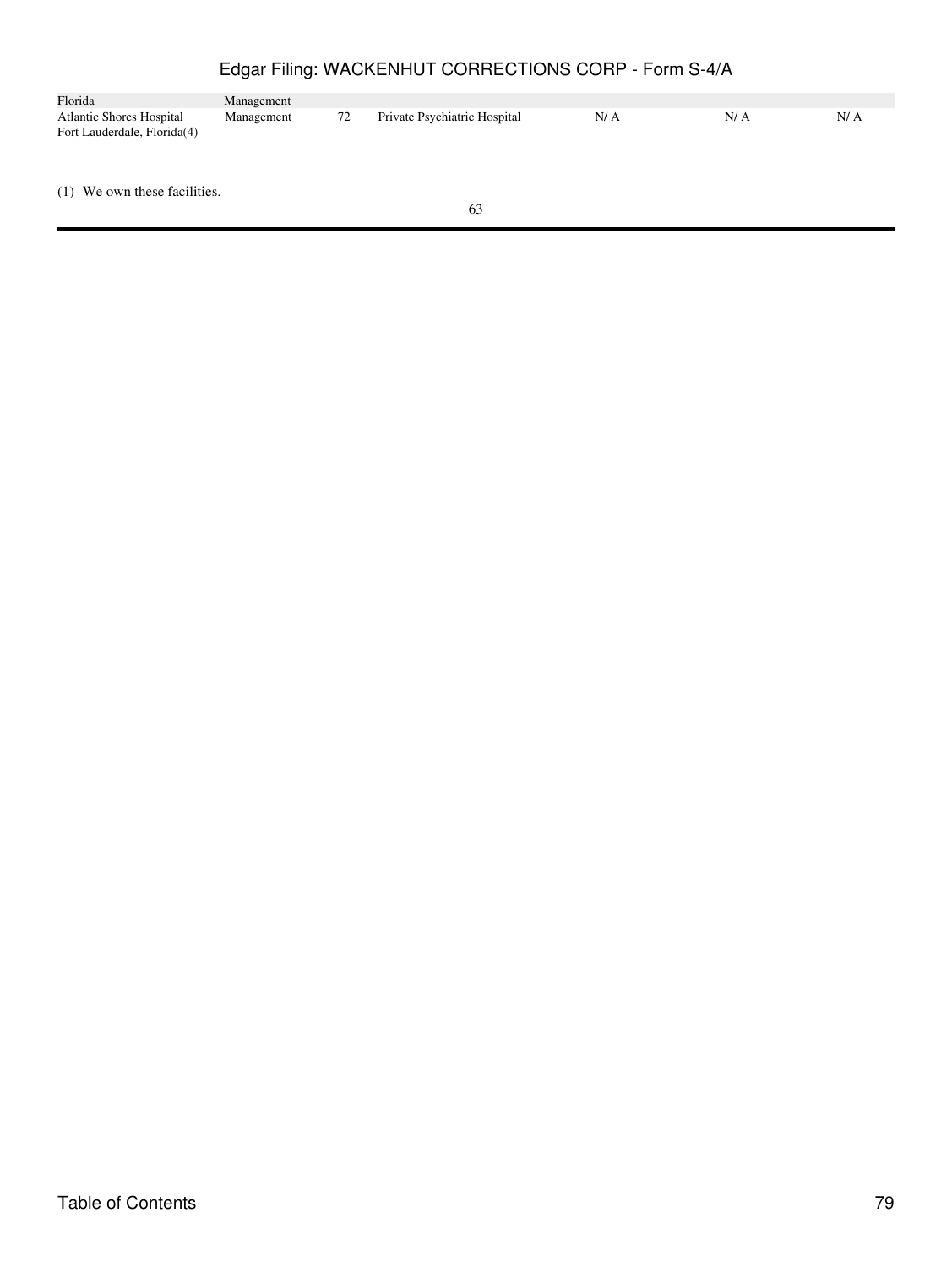### **[Table of Contents](#page-5-0)**

- (2) We operate a chemical dependency treatment center located in this facility under a separate contract. This contract is for a three-year term expiring August 31, 2003. We have received notice that this contract will be extended until August 2004.
- (3) We hold a contract for maintenance only of this facility.
- (4) We purchased this facility and provide services on an individual patient basis; therefore, there are no contracts with government agencies subject to terms and/or renewals.
- (5) We lease these facilities from CPV. In April 1998, we sold three facilities owned by us and the rights to acquire four other facilities to CPV which CPV subsequently exercised. CPV purchased an eighth facility directly from a government entity. In October 1998, we sold the completed portion of a ninth facility to CPV. During Fiscal 1999, CPV acquired a 600-bed expansion of the ninth facility and the right to acquire a tenth facility which it subsequently exercised. During Fiscal 2000, CPV purchased an eleventh facility that we had the right to acquire. The facilities were then leased to us under operating leases. There were no purchase and sale transactions between us and CPV in 2001 or 2002. See Business Properties.
- (6) This facility represents additional services under the current detention services contractual agreement with the Department of Immigration, Multicultural and Indigenous Affairs, and is subject to a six-week termination clause depending on client needs.
- (7) We provide comprehensive healthcare services to 11 government-operated prisons under this contract.
- (8) We have a five-year contract with five one-year options to operate the facility on behalf of the county. The county, in turn, has a one-year contract, subject to annual renewal, with the state to house state prisoners at the facility.
- (9) We have a twenty-year contract with one five-year option to operate the facility on behalf of the county. The county, in turn, has a one-year contract, subject to annual renewal, with the US Marshal Service to house federal prisoners at the facility.
- (10) The Commission on Privatized Corrections has formally voted to extend this contract for one year to July 2004.
- (11) We have received notice that this contract will be extended until February 2004.
- (12) We have received notice that this contract will be extended until December 2003.
- (13) The State Criminal Justice Board has formally voted to extend this contract for five years (one year base plus four one-year renewal periods).

#### (14) We have received notice that this contract will be extended until either January 2004 or July 2004. **Facility Overview**

We offer services that go beyond simply housing offenders in a safe and secure manner. We offer a wide array of in-facility rehabilitative and educational programs. Inmates at most of our facilities can also receive basic education through academic programs designed to improve inmates literacy levels and to offer the opportunity to acquire General Education Development certificates. Most of our managed facilities also offer vocational training for in-demand occupations to inmates who lack marketable job skills. In addition, most of our managed facilities offer life skills/transition planning programs that provide inmates job search training and employment skills, anger management skills, health education, financial responsibility training, parenting skills and other skills associated with becoming productive citizens. For example, at the Lockhart Work Program Facility, located in Lockhart, Texas, we, as part of our job training program, recruited firms from private industry to employ inmates at the facility. Inmates who participate in such programs receive job skills training and are paid at least the minimum wage. The inmates earnings are used to compensate victims, defray the inmates housing costs and support their dependents. We intend to expand this program to our correctional facilities in South Bay and Moore Haven, Florida. We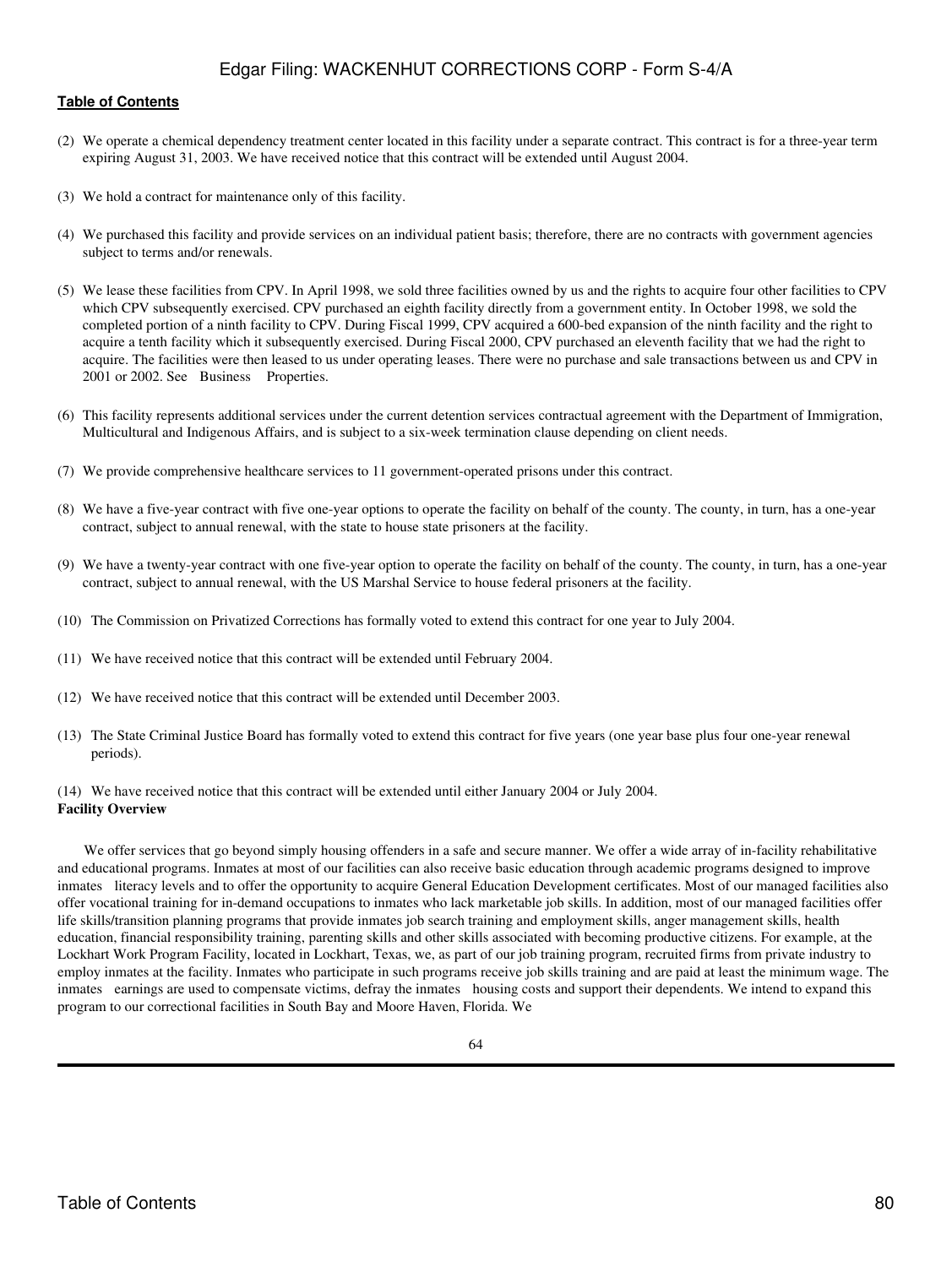also offer counseling, education and/or treatment to inmates with alcohol and drug abuse problems at most of the domestic facilities we manage. We believe that our program at the Kyle New Vision Chemical Dependency Treatment Center is the largest privately managed in-prison program of this nature in the United States.

We operate each facility in accordance with our company-wide policies and procedures and with the standards and guidelines required under the relevant contract. For many facilities, the standards and guidelines include those established by the American Correctional Association. The American Correctional Association, an independent organization of corrections professionals, establishes correctional facility standards and guidelines that are generally acknowledged as a benchmark by governmental agencies responsible for correctional facilities. Many of our contracts for facilities in the United States require us to seek and maintain American Correctional Association accreditation of the facility. We have sought and received American Correctional Association accreditation for all such facilities. We have also achieved and maintained certification by the Joint Commission on Accreditation for Health Care Organizations, or JCAHCO, for both of our mental health facilities.

#### **Facility Management Contracts**

Other than listed in the following table, no other single customer accounted for 10% or more of our total revenues for Fiscal 2002, 2001, and 2000.

| <b>Customer</b>                                                             | 2002 | 2001   | 2000 |
|-----------------------------------------------------------------------------|------|--------|------|
|                                                                             |      |        |      |
| Various agencies of the U.S. Federal Government                             | 19%  | 18%    | 11%  |
| Various agencies of the State of Texas                                      | 17%  | 16%    | 15%  |
| Various agencies of the State of Florida                                    | 14%  | 14%    | 19%  |
| Department of Immigration, Multicultural and Indigenous Affairs (Australia) | 10%  | $11\%$ | 11%  |

Except for our contracts for the Taft Correctional Institution, George W. Hill Correctional Facility, Rivers Correctional Institution, South Florida State Hospital, and the facilities in Australia, New Zealand and South Africa, all of which provide for fixed monthly rates, our facility management contracts provide that we are compensated at an inmate or patient per diem rate based upon actual or guaranteed occupancy levels. Such compensation is invoiced in accordance with applicable laws and paid on a monthly basis. All of our contracts are subject to either annual or bi-annual legislative appropriations. A failure by a governmental agency to receive appropriations could result in termination of the contract by such agency or a reduction of the management fee payable to us. No assurance can be given that the governmental agencies with which we contract will continue to receive appropriations in all cases.

The following table sets forth the number of scheduled renewals of our contracts in each of the next five years:

| 2003<br>2004<br>2005<br>2006<br>2007<br>$27*$<br>19 | <b>Number of Contracts</b> |
|-----------------------------------------------------|----------------------------|
|                                                     |                            |
|                                                     |                            |
|                                                     |                            |
| 10                                                  |                            |
| 11                                                  |                            |
| 8                                                   |                            |

\* As of June 29, 2003, twenty four of these contracts had been renewed or extended for new terms ranging from 3 months to five years, subject to the right of the contracting governmental entities to terminate the contracts prior to their scheduled expiration date in accordance with the terms of the contracts.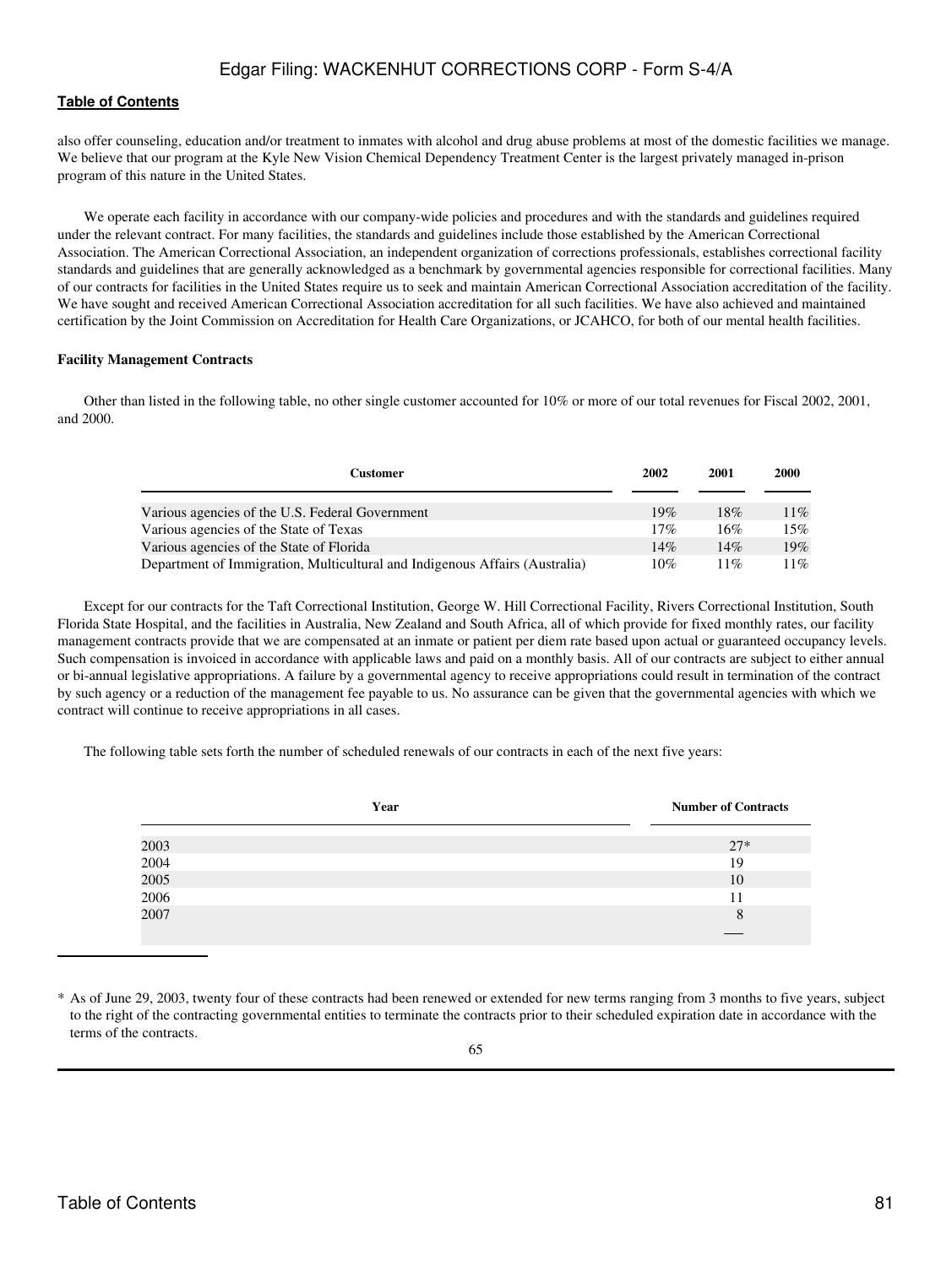### **[Table of Contents](#page-5-0)**

Refer to the table in Business Facilities for detail of the renewal options for these contracts. Our management believes that we will be successful in renewing our contracts upon their expiration but we can provide no assurance that we will in fact be able to do so. Except as described below, to date, all renewal options under our management contracts have been exercised. However, in connection with the exercise of the renewal option, either the contracting government agency or us typically has requested changes or adjustments to the contract terms.

In Australia, the Department of Immigration, Multicultural and Indigenous Affairs (DIMIA) announced its intention to enter into contract negotiations with a competitor of our Australian subsidiary for the management and operation of Australias immigration centers. DIMIA has further stated that if it is unable to reach agreement with the announced preferred bidder, it will enter into negotiations with our subsidiary.

Our contracts typically allow a contracting governmental agency to terminate a contract with or without cause by giving us written notice ranging from 30 to 180 days. Since 1999, two contracts have been terminated by the mutual agreement of the parties prior to the end of the contract term. Most recently, on June 30, 2000, the cooperative agreement for the management of the Jena Juvenile Justice Center between us and the LaSalle Hospital District No. 1 was terminated by the mutual agreement of the parties.

In addition, in connection with our management of such facilities, we are required to comply with all applicable local, state and federal laws and related rules and regulations. Our contracts typically require us to maintain certain levels of insurance coverage for general liability, workers compensation, vehicle liability, and property loss or damage. If we do not maintain the required categories and levels of coverage, the contracting governmental agency may be permitted to terminate the contract. Presently, we are insured under a liability insurance program which includes comprehensive general liability, automobile liability and workers compensation coverage. We are self-insured for employment claims and for medical malpractice claims at Atlantic Shores Hospital and South Florida State Hospital. There can be no assurance that we will be able to obtain or maintain insurance levels as required by our contracts. See Business Insurance. In addition, we are required under our contracts to indemnify the contracting governmental agency for all claims and costs arising out of our management of facilities and in some instances we are required to maintain performance bonds relating to the construction and development of facilities.

#### **Facility Design, Construction and Finance**

We offer governmental agencies consultation and management services relating to the design and construction of new correctional and detention facilities and the redesign and renovation of older facilities. As of December 29, 2002, we had provided service for the design and construction of 32 facilities and for the redesign and renovation of six facilities. See table in Business Facilities.

Contracts to design and construct or to redesign and renovate facilities may be financed in a variety of ways. Governmental agencies may finance the construction of such facilities through the following: (i) a one time general revenue appropriation by the government agency for the cost of the new facility; (ii) general obligation bonds that are secured by either a limited or unlimited tax levy by the issuing governmental entity; or (iii) lease revenue bonds or certificates of participation secured by an annual lease payment that is subject to annual or bi-annual legislative appropriations. We may also act as a source of financing or as a facilitator with respect to any financing. In these cases, the construction of such facilities may be financed through various methods including, but not limited to, the following: (i) funds from equity offerings of our stock; (ii) cash flows from operations; (iii) borrowing from banks or other institutions (which may or may not be subject to government guarantees in the event of contract termination); or (iv) lease arrangements with third parties.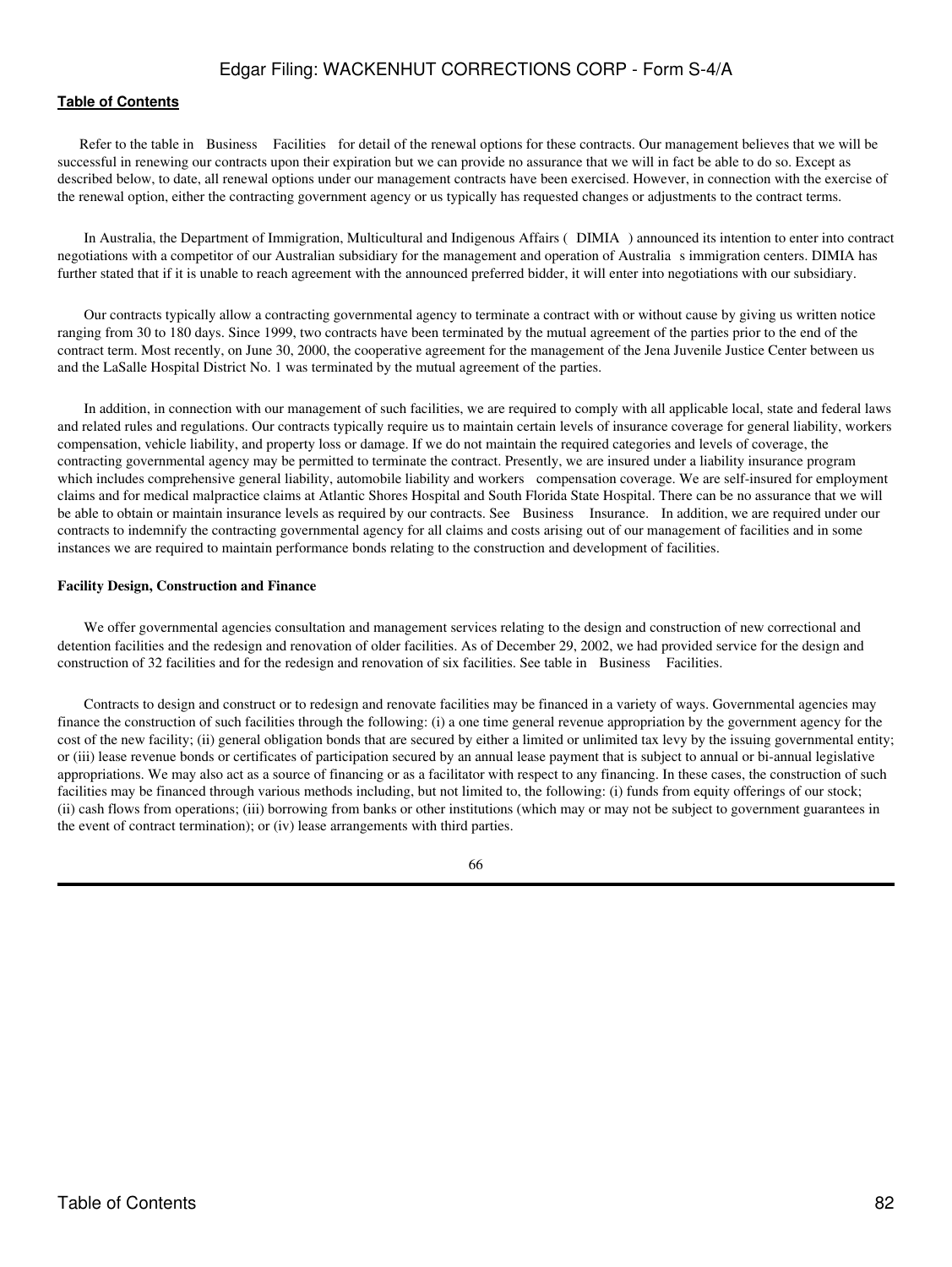### **[Table of Contents](#page-5-0)**

If the project is financed using direct governmental appropriations, with proceeds of the sale of bonds or other obligations issued prior to the award of the project or by us directly, then financing is in place when the contract relating to the construction or renovation project is executed. If the project is financed using project-specific tax-exempt bonds or other obligations, the construction contract is generally subject to the sale of such bonds or obligations. Generally, substantial expenditures for construction will not be made on such a project until the tax-exempt bonds or other obligations are sold; and, if such bonds or obligations are not sold, construction and, therefore, management of the facility may either be delayed until alternative financing is procured or the development of the project will be entirely suspended. If the project is self-financed by us, then financing is in place prior to the commencement of construction.

When we are awarded a facility management contract, appropriations for the first annual or bi-annual period of the contract sterm have generally already been approved, and the contract is subject to governmental appropriations for subsequent annual or bi-annual periods.

Under our construction and design management contracts, we generally agree to be responsible for overall project development and completion. We typically act as the primary developer on construction contracts for facilities and subcontracts with national general contractors. Where possible, we subcontract with construction companies with which we have previously worked. We make use of an in-house staff of architects and operational experts from various corrections disciplines (e.g. security, medical service, food service, inmate programs and facility maintenance) as part of the team that participates from conceptual design through final construction of the project. This staff coordinates all aspects of the development with subcontractors and provide site-specific services. It has been our experience that it typically takes 9 to 24 months to construct a facility after the contract is executed and financing approved.

When designing a facility, our architects seek to utilize, with appropriate modifications, prototype designs we have used in developing prior projects. We believe that the use of these designs allows us to reduce cost overruns and construction delays and to reduce the number of officers required to provide security at a facility, thus controlling costs both to construct and to manage the facility. Security is maintained because our facility designs increase the area under direct surveillance by correctional officers and make use of additional electronic surveillance.

We may also propose that governmental agencies consider various financing structures for construction finance.

#### **Marketing and Business Proposals**

Currently, we view governmental agencies responsible for state and federal correctional facilities in the United States and governmental agencies responsible for correctional facilities in Australia, New Zealand and South Africa as our primary potential customers. Our secondary customers include local agencies in the U.S. and other foreign governmental agencies.

Governmental agencies responsible for correctional and detention facilities generally procure goods and services through requests for proposals. A typical request for proposals requires bidders to provide detailed information, including, but not limited to, descriptions of the following: the services to be provided by the bidder, its experience and qualifications, and the price at which the bidder is willing to provide the services (which services may include the renovation, improvement or expansion of an existing facility, or the planning, design and construction of a new facility).

If the project meets our profile for new projects, we then will submit a written response to the request for proposals. We estimate that we typically spend between \$50,000 and \$150,000 when responding to a request for proposals. We have engaged and intend in the future to engage independent consultants to assist us in developing privatization opportunities and in responding to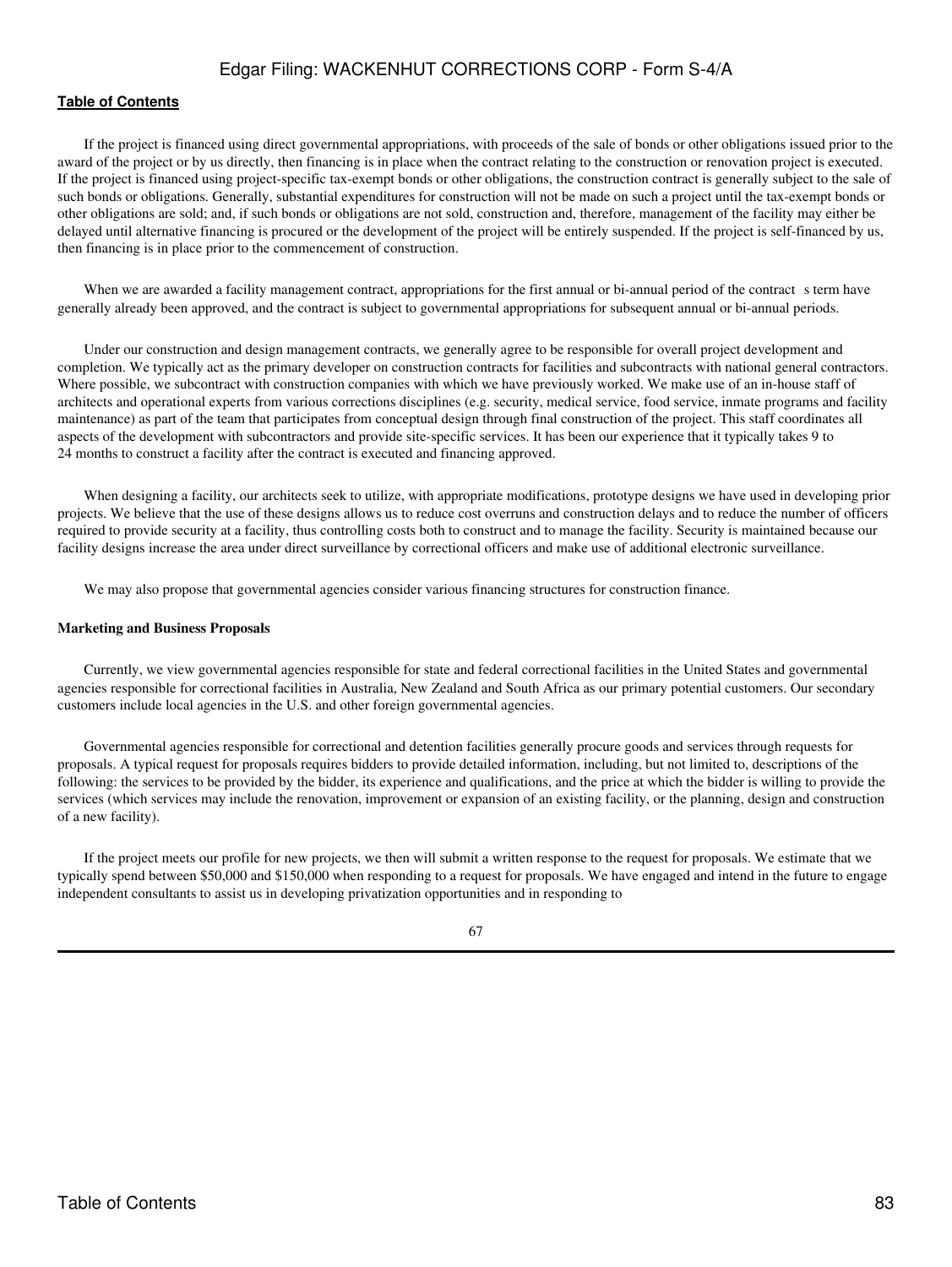### **[Table of Contents](#page-5-0)**

requests for proposals, monitoring the legislative and business climate, and maintaining relationships with existing clients.

There are several critical events in the marketing process, including the issuance of a request for proposals by a governmental agency, submission of a response to the request for proposals by us, the award of a contract by a governmental agency and the commencement of construction or management of a facility. Our experience has been that a period of approximately five to ten weeks is generally required from the issuance of a request for proposals to the submission of our response to the request for proposals; that between one and four months elapse between the submission of our response and the agency s award for a contract; and that between one and four months elapse between the award of a contract and the commencement of construction or management of the facility. If the facility for which an award has been made must be constructed, our experience is that construction usually takes between 9 and 24 months, depending on the size and complexity of the project; therefore, management of a newly constructed facility typically commences between 10 and 28 months after the governmental agencys award.

#### **Insurance**

Casualty insurance related to workers compensation, general liability and automobile insurance coverage is provided through an independent insurer. Prior to October 2, 2002, the first \$1.0 million of coverage was reinsured by an insurance subsidiary of TWC. Effective October 2, 2002, we established a new insurance program with a \$1.0 million deductible per occurrence with an independent insurer. The insurance program consists of primary and excess insurance coverage. The primary general liability coverage has a \$5.0 million limit per occurrence with a \$20.0 million general aggregate limit and a \$1.0 million deductible. The primary automobile coverage has a \$5.0 million limit per occurrence with a \$1.0 million deductible and the primary worker s compensation limits are based on state statutes and contain a \$1.0 million deductible. The excess coverage has a \$50.0 million limit per occurrence and in the aggregate. Although we believe such limits are adequate to insure against the various liability risks of our business, we cannot assure you that they will be. We are self-insured for employment claims and for medical malpractice claims at Atlantic Shores Hospital and South Florida State Hospital. There can be no assurance that we will be able to obtain or maintain insurance levels as required by our contracts.

#### **Employees and Employee Training**

At June 29, 2003, we had 11,885 full-time employees. Of such full-time employees, 83 were employed at our headquarters and 11,802 were employed at facilities and regional offices. We employ management, administrative and clerical, security, educational services, health services and general maintenance personnel. In the U.S., our correctional officer employees at George W. Hill Correctional Facility (Pennsylvania), Queens Private Correctional Facility (New York), Michigan Youth Correctional Facility (Michigan) and Desert View Modified Community Correctional Facility (California) are members of unions. In addition, our correctional officer employees at Auckland Central Remand Prison (New Zealand) and the majority of our employees in our Australian operations are covered by union agreements. Other than the contracts described above, we have no other union contracts or collective bargaining agreements. We believe our relations with our employees are good.

Under the laws applicable to most of our operations, and internal company policies, our correctional officers are required to complete a minimum amount of training. At least 160 hours of pre-service training by us is required under most U.S. state laws before an employee is allowed to work in a position that will bring him or her in contact with inmates. In addition to a minimum of 160 hours of pre-service training, most states require 40 or 80 hours of on-the-job training. Florida law requires that correction officers receive 520 hours of training and Michigan law requires that correctional officers receive 640 hours of training. Our training programs meet or exceed all applicable requirements.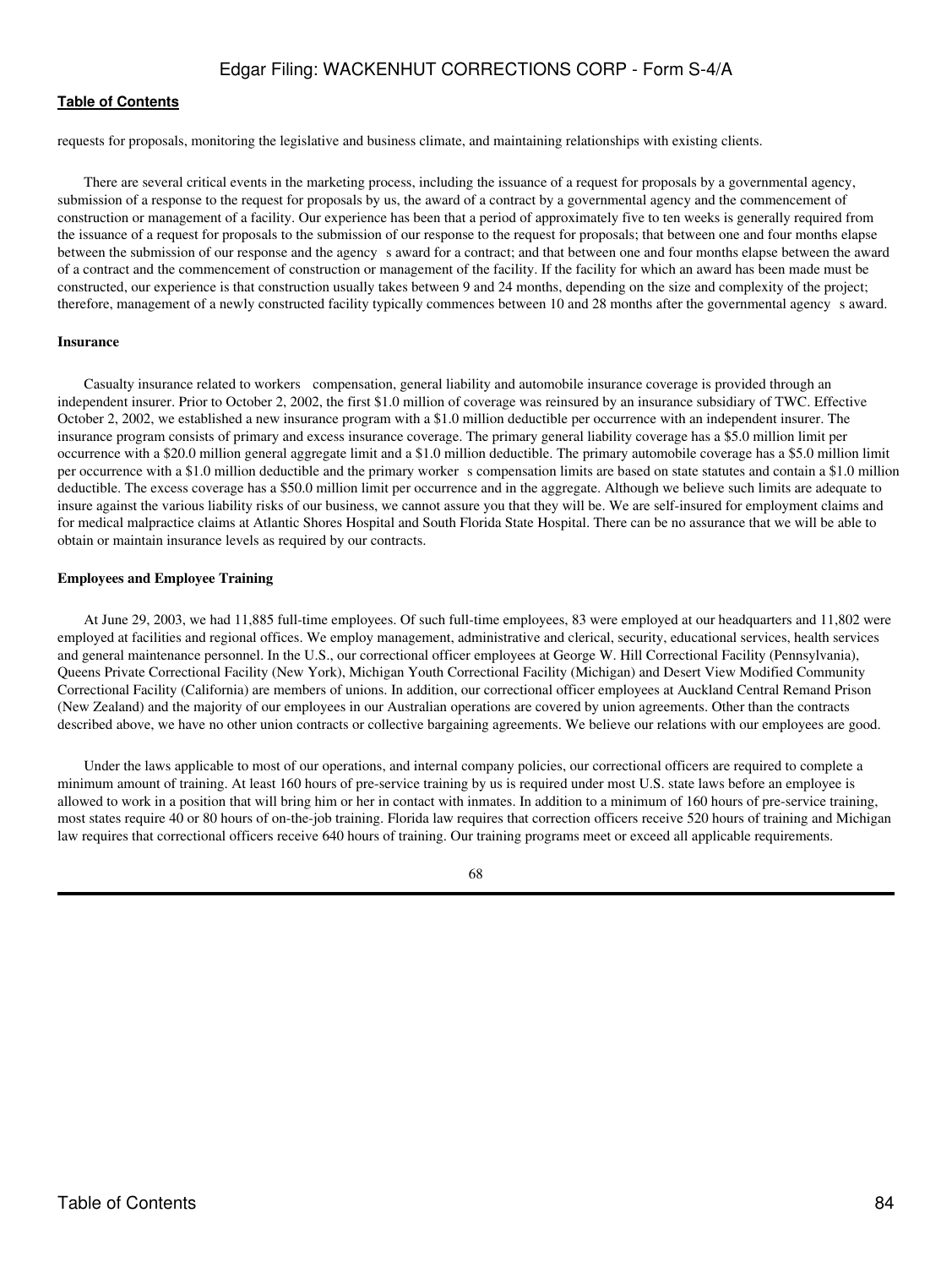### **[Table of Contents](#page-5-0)**

Our training program begins with approximately 40 hours of instruction regarding our policies, operational procedures and management philosophy. Training continues with an additional 120 hours of instruction covering legal issues, rights of inmates, techniques of communication and supervision, interpersonal skills and job training relating to the particular position to be held. Each of our employees who has contact with inmates receives a minimum of 40 hours of additional training each year, and each manager receives at least 24 hours of training each year.

At least 240 and 160 hours of training are required for our employees in Australia and South Africa, respectively, before such employees are allowed to work in positions that will bring them into contact with inmates. Our employees in Australia and South Africa receive a minimum of 40 hours of additional training each year.

#### **Competition**

We compete primarily on the basis of the quality and range of services offered, our experience (both domestically and internationally) in the design, construction and management of privatized correctional and detention facilities, our reputation and our pricing. We compete with a number of companies, including, but not limited to: Corrections Corporation of America; Correctional Services Corporation; Cornell Companies, Inc.; and Management and Training Corporation. Some of our competitors are larger and have more resources than we do. We also compete in some markets with small local companies that may have a better knowledge of the local conditions and may be better able to gain political and public acceptance. In addition, in some markets, we may compete with governmental agencies that are responsible for correctional facilities. Upon the completion of the share repurchase, the non-compete agreement we had with Group 4 Falck which prevented Group 4 Falck from competing with us in the U.S. was terminated and Group 4 Falck and its affiliates became free to compete with us in the U.S.

#### **Non-U.S. Operations**

Although most of our operations are within the United States, our international operations make a significant contribution to our results of operations. Our wholly-owned subsidiaries provide correctional and detention facilities management in Australia and New Zealand.

A summary of U.S. and Australia operations is presented below (in thousands):

|                         |                      | <b>Fiscal year ended</b> |                      | <b>Twenty-six weeks ended</b> |                         |  |
|-------------------------|----------------------|--------------------------|----------------------|-------------------------------|-------------------------|--|
|                         | December 31,<br>2000 | December 30,<br>2001     | December 29,<br>2002 | <b>June 30,</b><br>2002       | <b>June 29,</b><br>2003 |  |
| <b>Revenues</b>         |                      |                          |                      |                               |                         |  |
| U.S. operations         | \$426,510            | \$454,053                | \$451,465            | \$225,313                     | \$235,828               |  |
| Australia operations    | 109,047              | 108,020                  | 117,147              | 56,061                        | 62,633                  |  |
| Total revenues          | \$535,557            | \$562,073                | \$568,612            | \$281,374                     | \$298,461               |  |
|                         |                      |                          |                      |                               |                         |  |
| <b>Operating Income</b> |                      |                          |                      |                               |                         |  |
| U.S. operations         | \$<br>9,620          | \$19,559                 | \$26,066             | \$12,919                      | \$18,386                |  |
| Australia operations    | 9,292                | 4,625                    | 1,810                | 482                           | 1,266                   |  |
|                         |                      |                          |                      |                               |                         |  |
| Total operating income  | \$18,912             | \$24,184                 | \$27,876             | \$13,401                      | \$19,652                |  |
|                         |                      |                          |                      |                               |                         |  |
|                         |                      | 69                       |                      |                               |                         |  |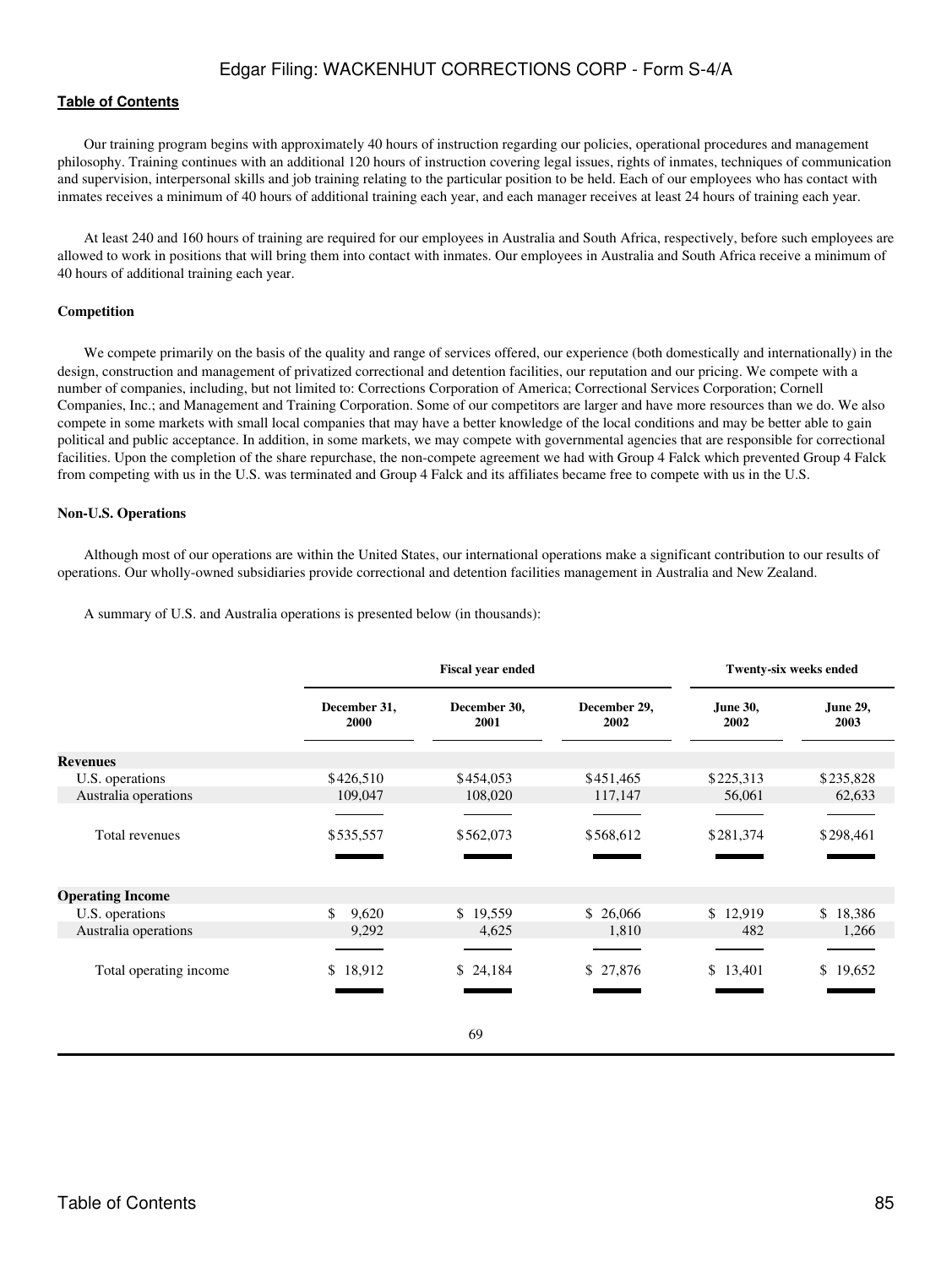|                          |                      | As of                |                      |                  |
|--------------------------|----------------------|----------------------|----------------------|------------------|
|                          | December 31,<br>2000 | December 30,<br>2001 | December 29,<br>2002 | June 29,<br>2003 |
| <b>Long-Lived Assets</b> |                      |                      |                      |                  |
| Domestic operations      | \$48,274             | \$47,639             | \$200,258            | \$199,052        |
| International operations | 6.346                | 6,119                | 6.208                | 6,067            |
|                          |                      |                      |                      |                  |
| Total long-lived assets  | \$54,620             | \$53,758             | \$206,466            | \$205,119        |
|                          |                      |                      |                      |                  |

Our affiliates (50% owned), South African Custodial Services, Pty. Ltd. and South African Management, Pty. Ltd., provide correctional and detention facilities management in South Africa. The following table summarizes certain financial information pertaining to these South Africa unconsolidated foreign affiliates, on a combined basis, for and as of the fiscal years ended December 31, 2000, December 30, 2001 and December 29, 2002, respectively and the twenty-six weeks ended June 30, 2002 and June 29, 2003, respectively (in thousands).

|                                     | <b>Fiscal Year Ended</b>    |                      |                      | <b>Twenty-Six Weeks</b><br>Ended |                  |  |
|-------------------------------------|-----------------------------|----------------------|----------------------|----------------------------------|------------------|--|
|                                     | December 31,<br><b>2000</b> | December 30,<br>2001 | December 29,<br>2002 | June 30,<br>2002                 | June 29,<br>2003 |  |
| <b>Statement of Operations Data</b> |                             |                      |                      |                                  |                  |  |
| Revenues                            | \$.                         |                      | \$15,928             | \$4,328                          | \$17,445         |  |
| Operating income (loss)             |                             | (1,749)              | 1,016                | (2,307)                          | 5,126            |  |
| Net income (loss)                   |                             | (1,441)              | (2,481)              | 2,071                            | 630              |  |

|                                  |                             | As of                |                      |                         | As of            |  |  |
|----------------------------------|-----------------------------|----------------------|----------------------|-------------------------|------------------|--|--|
|                                  | December 31,<br><b>2000</b> | December 30,<br>2001 | December 29,<br>2002 | <b>June 30,</b><br>2002 | June 29,<br>2003 |  |  |
| <b>Balance Sheet Data</b>        |                             |                      |                      |                         |                  |  |  |
| Current assets                   | \$ 6,561                    | \$5,112              | \$6,426              | \$3,493                 | \$10,955         |  |  |
| Noncurrent assets                | 14,357                      | 31,924               | 47,125               | 41,146                  | 55,475           |  |  |
| Current liabilities              | 32                          | 913                  | 1,808                | 1,676                   | 4,330            |  |  |
| Noncurrent liabilities           | 13.969                      | 32.746               | 52,170               | 42,381                  | 62,107           |  |  |
| Shareholders<br>(deficit) equity | 6.917                       | 3,377                | (427)                | 582                     | (7)              |  |  |

For financial information pertaining to our former United Kingdom unconsolidated foreign affiliate, PCG, see the consolidated financial statements of PCG included elsewhere in this prospectus. We recently sold our interest in PCG.

#### **Business Regulations and Legal Considerations**

Certain states, such as Florida and Texas, deem correctional officers to be peace officers and require our personnel to be licensed and subject to background investigation. State law also typically requires correctional officers to meet certain training standards.

In addition, many government agencies are required to enter into a competitive bidding procedure before awarding contracts for products or services. The laws of certain jurisdictions may also require us to award subcontracts on a competitive basis or to subcontract with businesses owned by women or members of minority groups.

The failure to comply with any applicable laws, rules or regulations or the loss of any required license could have a material adverse effect on our business, financial condition and results of operations. Furthermore, our current and future operations may be subject to additional regulations as a result of, among other factors, new statutes and regulations and changes in the manner in which existing statutes and regulations are or may be interpreted or applied. Any such additional regulations could have a material adverse effect on our business, financial condition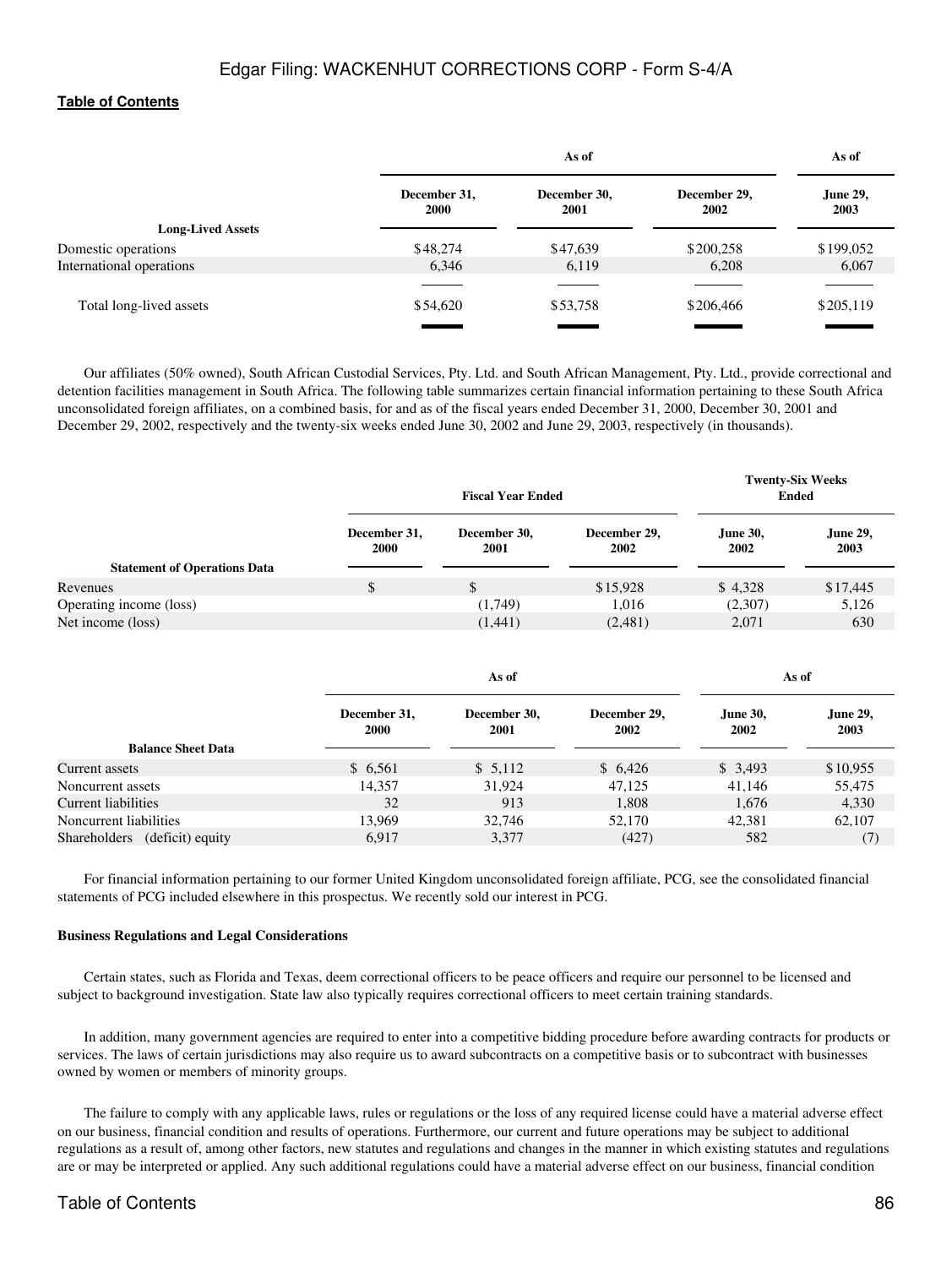and results of operations.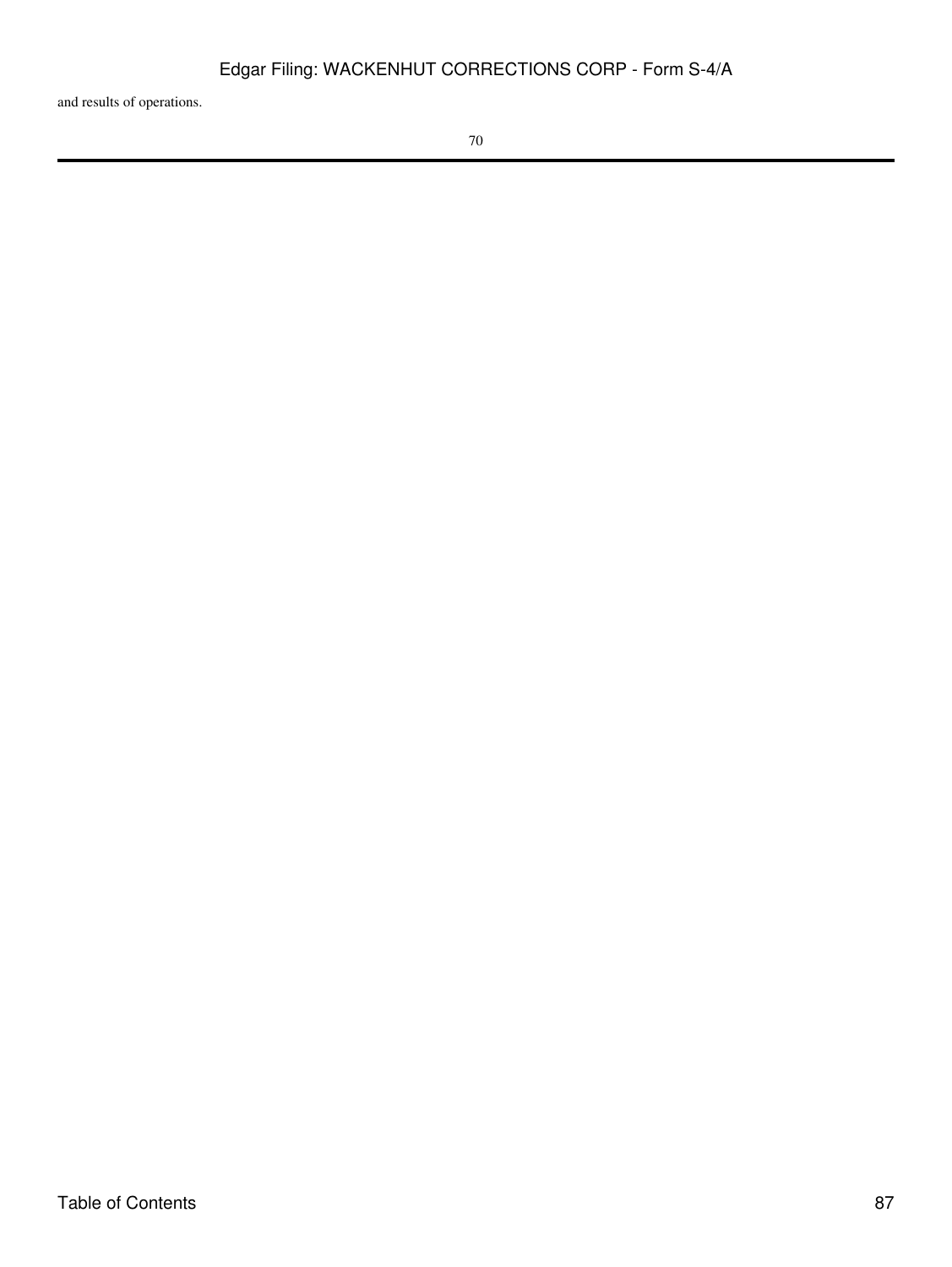### **[Table of Contents](#page-5-0)**

#### **Properties**

Formerly, we leased our corporate headquarters office space in Palm Beach Gardens, Florida, from TWC. Our obligations under this lease were terminated 10 days after the completion of the share repurchase from Group 4 Falck. In April 2003, we relocated our corporate offices and our eastern regional offices to Boca Raton, Florida, under a new 10-year lease. In addition, we lease office space for our central regional offices in New Braunfels, Texas; and for our western regional offices in Carlsbad, California We also lease office space for our Australian operations in Sydney, Australia, and through our overseas affiliates, in Sandton, South Africa.

On April 28, 1998, CPV acquired eight correctional and detention facilities that we operated. We previously had three common members with CPV on each of our respective boards of directors. Effective September 9, 2002, we decided with CPV to no longer have common members serving on our respective boards of directors. CPV also was granted the fifteen-year right to acquire and lease back future correctional and detention facilities developed or acquired by us. During fiscal 1998 and 1999, CPV acquired two additional facilities for \$94.1 million. In fiscal 2000, CPV purchased an eleventh facility that we had the right to acquire for \$15.3 million. We recognized no net proceeds from the sale. There have been no purchase and sale transactions between us and CPV since the beginning of 2001.

We lease the following facilities from CPV under 10-year operating leases: (i) Aurora INS Processing Center; (ii) Broward County Work Release Center; (iii) Central Valley Community Correctional Facility; (iv) Desert View Community Correctional Facility; (v) Golden State Community Correctional Facility; (vi) Jena Juvenile Justice Center; (vii) Karnes County Correctional Center; (viii) Lawton Correctional Facility; (ix) Lea County Correctional Facility; (x) McFarland Community Correctional Facility and (xi) Queens Private Correctional Facility. As the lease agreements are subject to contractual lease increases, we record operating lease expense for these leases on a straight-line basis over the term of the leases.

We also lease the following facilities that we manage: (i) Central Texas Parole Violator Facility; (ii) Coke County Juvenile Justice Facility; (iii) North Texas Intermediate Sanction Facility; and (iv) Western Region Detention Facility at San Diego.

We own a 72-bed private psychiatric hospital in Fort Lauderdale, Florida, which we purchased and improved in 1997.

Additionally, we own the following properties: (i) Guadalupe County Correctional Facility; (ii) Michigan Youth Correctional Facility; (iii) Rivers Correctional Institution; and (iv) Val Verde Correctional Facility.

#### **Legal Proceedings**

We are defending a wage and hour lawsuit filed in California state court by ten current and former employees. The employees are seeking certification of a class which would encompass all our current and former California correctional officers in certain selected posts. Discovery is underway and the court has yet to hear the plaintiffs certification motion. We are unable to estimate the potential loss exposure due to the current procedural posture of the lawsuit. While the plaintiffs in this case have not quantified their claim of damages and the outcome of the matters discussed above cannot be predicted with certainty, based on information known to date, our management believes that the ultimate resolution of these matters, if settled unfavorably to us, could have a material adverse effect on our financial position, operating results and cash flows. We are uninsured for any damages or costs we may incur as a result of this lawsuit, including the expenses of defending the lawsuit. We are vigorously defending our rights in this action.

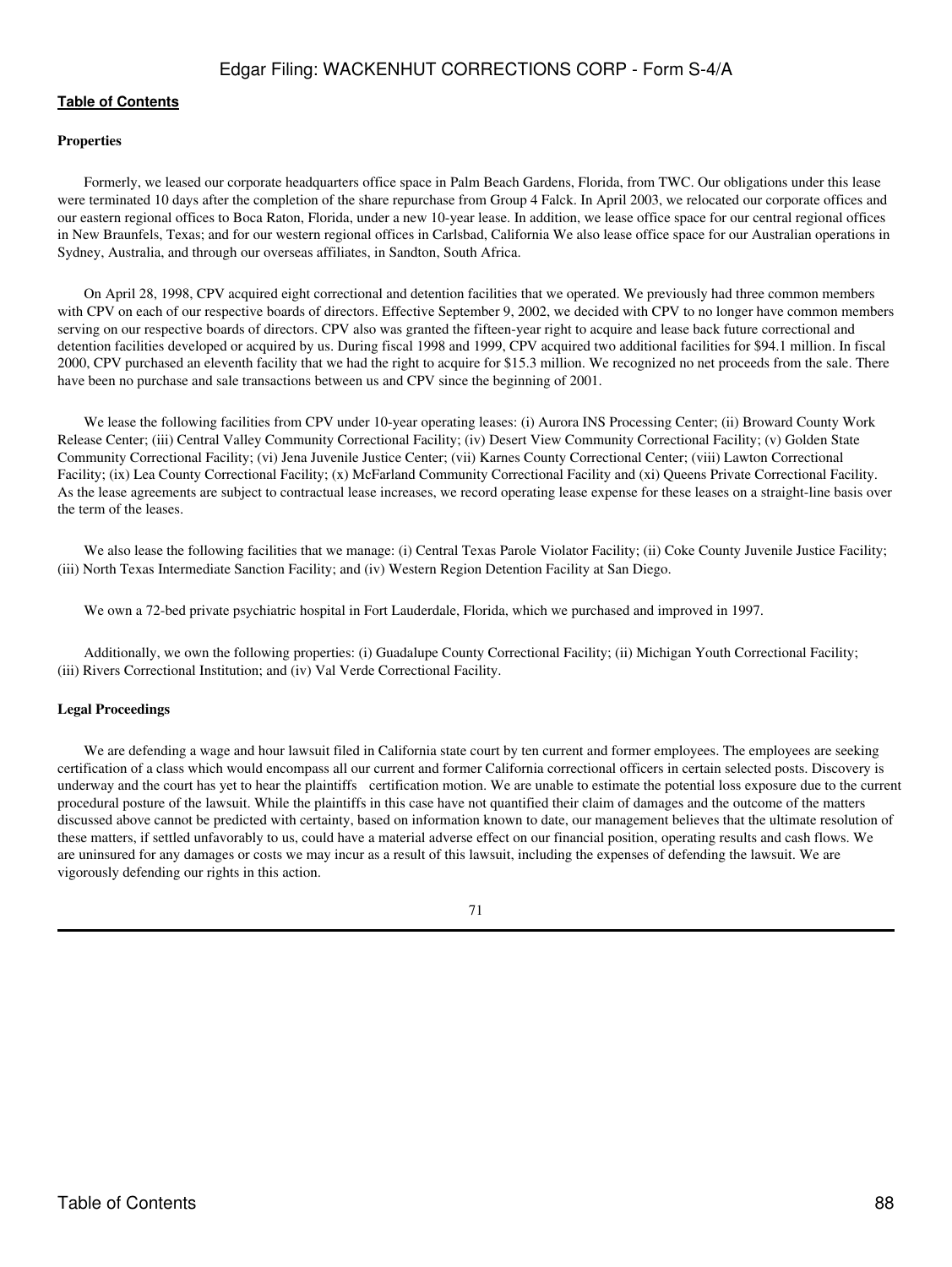## **[Table of Contents](#page-5-0)**

The nature of our business exposes us to various types of claims or litigation against us, including, but not limited to, civil rights claims relating to conditions of confinement and/or mistreatment, sexual misconduct claims brought by prisoners or detainees, medical malpractice claims, claims relating to employment matters (including, but not limited to, employment discrimination claims, union grievances and wage and hour claims), property loss claims, environmental claims, automobile liability claims, contractual claims and claims for personal injury or other damages resulting from contact with our facilities, programs, personnel or prisoners, including damages arising from a prisoner s escape or from a disturbance or riot at a facility. Except for such routine litigation incidental to our business, and the matter set forth above, there are no pending material legal proceedings to which we or any of our subsidiaries is a party or to which any of their property is subject.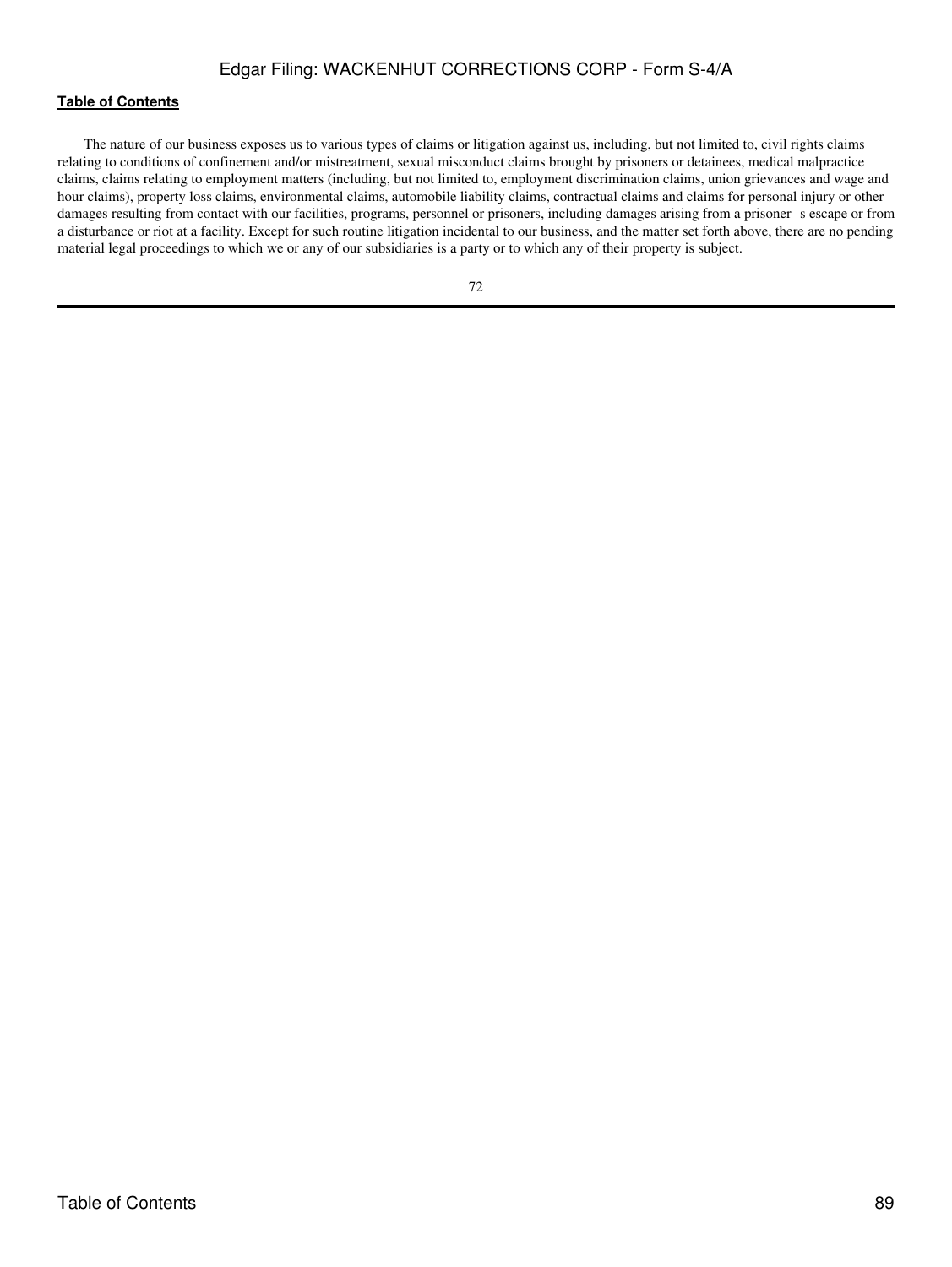#### **MANAGEMENT**

#### **Directors and Executive Officers**

The following table sets forth the names, ages and a brief account of the business experience of each of our directors, executive officers and certain other key personnel.

| <b>Name</b>           | Age | <b>Position</b>                                                         |
|-----------------------|-----|-------------------------------------------------------------------------|
|                       | 53  | Chairman of the Board and Chief Executive Officer                       |
| George C. Zoley       |     |                                                                         |
| Wayne H. Calabrese    | 52  | Vice Chairman, President & Chief Operating Officer                      |
| John G. O Rourke      | 52  | Senior Vice President Finance and Chief Financial Officer               |
| Carol M. Brown        | 49  | Senior Vice President, North American and International Health Services |
| John J. Bulfin        | 50  | Senior Vice President, General Counsel and Corporate Secretary          |
| John M. Hurley        | 55  | Senior Vice President, North American Operations                        |
| Donald H. Keens       | 59  | Senior Vice President, International Services                           |
| David N.T. Watson     | 37  | Vice President Finance and Treasurer                                    |
| Brian R. Evans        | 35  | Vice President Accounting and Chief Accounting Officer                  |
| Norman A. Carlson     | 69  | Director                                                                |
| Benjamin R. Civiletti | 67  | Director                                                                |
| G. Fred DiBona, Jr.   | 52  | Director                                                                |
| Anne N. Foreman       | 55  | Director                                                                |
| Richard H. Glanton    | 56. | Director                                                                |

*George C. Zoley* is Chairman of our Board of Directors and our Chief Executive Officer. He has served as our Chairman of the Board since May 2002, as our Chief Executive Officer since April 1994 and as a Director since we were incorporated in 1988. He served as Vice Chairman from January 1997 to May of 2002. From 1988 to 1997, Mr. Zoley served as our President. Mr. Zoley established us as a division of TWC in 1984 and continues to be a major factor in our development of the privatized correctional and detention facility business. Mr. Zoley has a Masters Degree in Public Administration from Florida Atlantic University and a Doctorate Degree in Public Administration from Nova Southeastern University. On January 15, 2003, Mr. Zoley was named Chairman of the Board of Trustees of Florida Atlantic University.

*Wayne H. Calabrese* is our Vice Chairman, President and Chief Operating Officer. He has served as our Vice Chairman since May 2002, as our President since January 1997, as our Chief Operating Officer since 1996 and as a Director since April 1998. He served as Executive Vice President from 1994 to 1996, and has served as President of our subsidiary, WCC Development, Inc., since March 1997. He joined us as Vice President, Business Development in 1989 and from 1991 to 1994, served as Chief Executive Officer of Australasian Correctional Management, Pty Ltd., our subsidiary based in Sydney, Australia. Prior to joining us, Mr. Calabrese was a partner in the Akron, Ohio law firm of Calabrese, Dobbins and Kepple. He received his B.S. from the University of Akron and a Juris Doctor from the University of Akron Law School.

*John G. O Rourke* has been our Senior Vice President, Finance and Chief Financial Officer since April 1994. From 1991 to 1994, he served as Director and Vice President, Business Management. Prior to joining us, Mr. O Rourke spent twenty years as an Officer in the United States Air Force in a broad range of operational and acquisition assignments. His last position was Chief of the Strategic Bomber Division under the Office of the Secretary of the Air Force, where he was

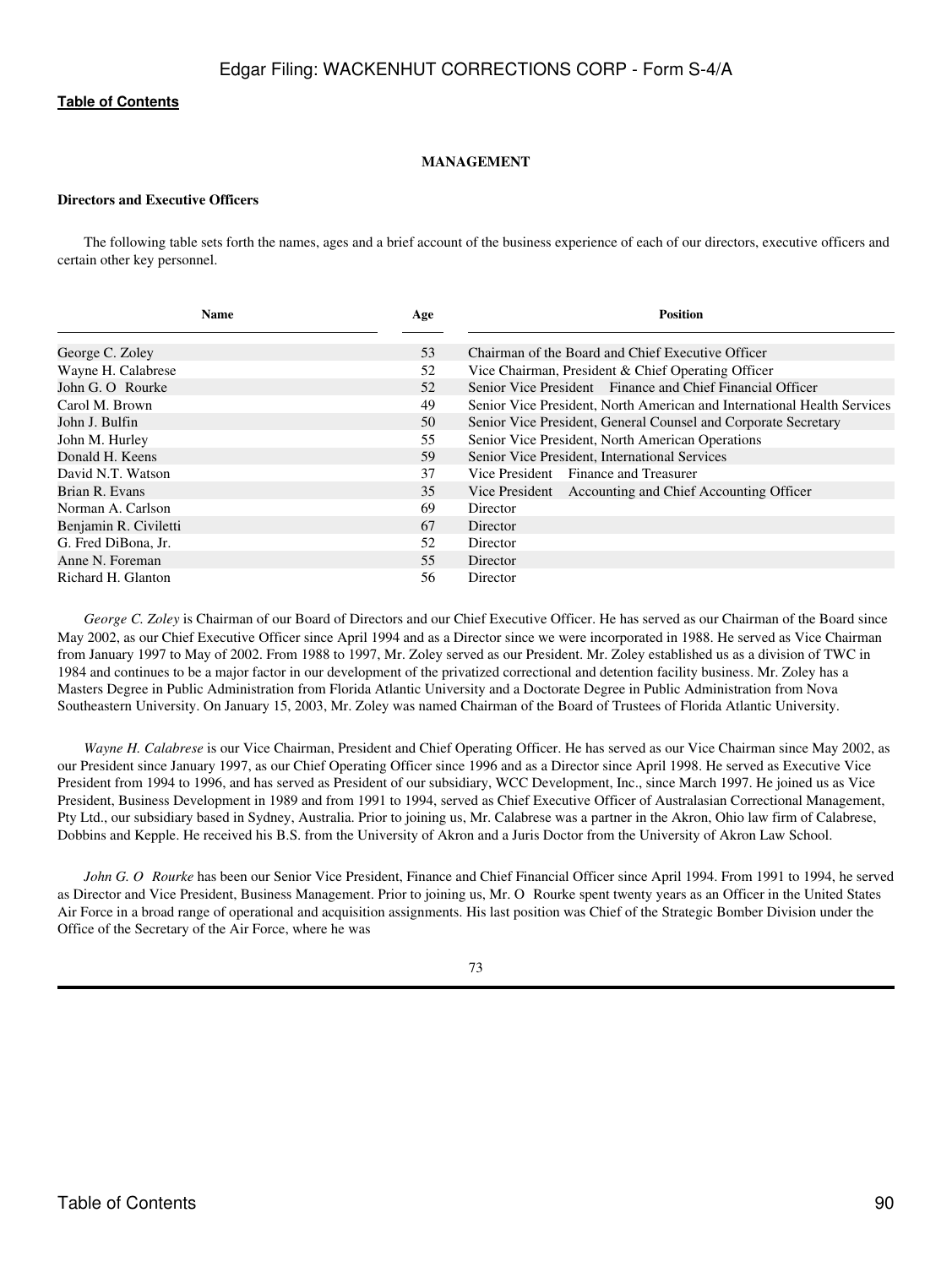responsible for acquisition of the B-1B and B-2 stealth bombers. He received his BA from St. Joseph s University and Masters of Arts from the University of North Dakota.

*Carol M. Brown* has been our Senior Vice President, North American and International Health Services since August 1990, and has been President of our healthcare subsidiary, Atlantic Shores Healthcare, Inc., since April 1997. She has over 25 years of healthcare management experience in acute care hospitals, managed care, government contracts, correctional health care and mental health services. Ms. Brown is a registered nurse and specialist in correctional health care management. From 1988 until joining us, Ms. Brown was a consultant for medical case management and workers compensation in south Florida for Health and Rehabilitation Management, Inc. She received her BSN from Florida International University.

*John J. Bulfin* has been our Senior Vice President, General Counsel and Corporate Secretary since March 1, 2000. Prior to joining us, Mr. Bulfin was a founding partner of the law firm Wiederhold, Moses, Bulfin & Rubin. Mr. Bulfin is a member of the American Bar Association, the Florida Bar Association, the Palm Beach County Bar Association, the Association of Trial Lawyers of America, the American Board of Trial Advocates, the Florida Defense Lawyers Association and the American Corporate Counsel Association. He served on the Florida Bar Grievance Committee for the Fifteenth Judicial Circuit from 1995 through 1998 and he served as Chairman of the Committee in 1998. Mr. Bulfin earned his law degree from Loyola University (Chicago) and his Bachelor s degree from Regis College.

*John M. Hurley* has been our Senior Vice President, North American Operations since January 1, 2000, and has been with us since 1998, when he became the Facility Administrator (warden) of our 1,318-bed correctional facility in South Bay, Florida. Mr. Hurley completed twenty-five years of distinguished service in the Federal Bureau of Prisons (BOP) prior to joining us. While with the BOP, he served as the warden of several major correctional institutions, including a maximum security penitentiary, and earlier, at the BOP s largest correctional facility. He has a B.A. in Sociology from the University of Iowa, and a Certificate in Public Administration from the University of Southern California.

*Donald H. Keens* has been our Senior Vice President, International Services since January 1, 2000 and has been with us since 1994. Prior to the appointment to his present position, he served as the Managing Director of our subsidiary, Australasian Correctional Management, Pty Ltd., and from 1994 to 1997, he served as Managing Director of our United Kingdom joint venture, Premier Prison Services, Ltd. Mr. Keens followed a law enforcement career in Zimbabwe from 1962 to 1980, with the final rank of police superintendent, and was Director and General Manager for a prison and court services company in the United Kingdom from 1980 to 1993. He is qualified as a Professional Member SA of the Institute of Management Services (PMS), and a Senior Member of the Institute of Organization and Methods (SIOM).

*David N.T. Watson* has been our Vice President, Finance since July 1999 and our Treasurer since May 2003. He was also Assistant Secretary from 2000 to 2002 and Chief Accounting Officer from 1994 to 2003. From 1989 until joining us, Mr. Watson was with the Miami office of Arthur Andersen, LLP where his most recent position was Manager, in the Audit and Business Advisory Services Group. Mr. Watson has a B.A. in Economics from the University of Virginia and an M.B.A. from Rutgers, the State University of New Jersey. Mr. Watson is a member of the American Institute of Certified Public Accountants and the Florida Institute of Certified Public Accountants.

*Brian R. Evans* has been Vice President of Accounting since October 2002 and Chief Accounting Officer since May 2003. Mr. Evans joined us in October 2000 as Corporate Controller. From 1994 until joining us, Mr. Evans was with the West Palm Beach office of Arthur Andersen, LLP where his most recent position was Manager in the Audit and Business Advisory Services Group. From 1990 to 1994, Mr. Evans served in the U.S. Navy as an officer in the Supply Corps. Mr. Evans has a B.S. in Accounting from the University of Notre Dame and is a member of the American Institute of Certified Public Accountants.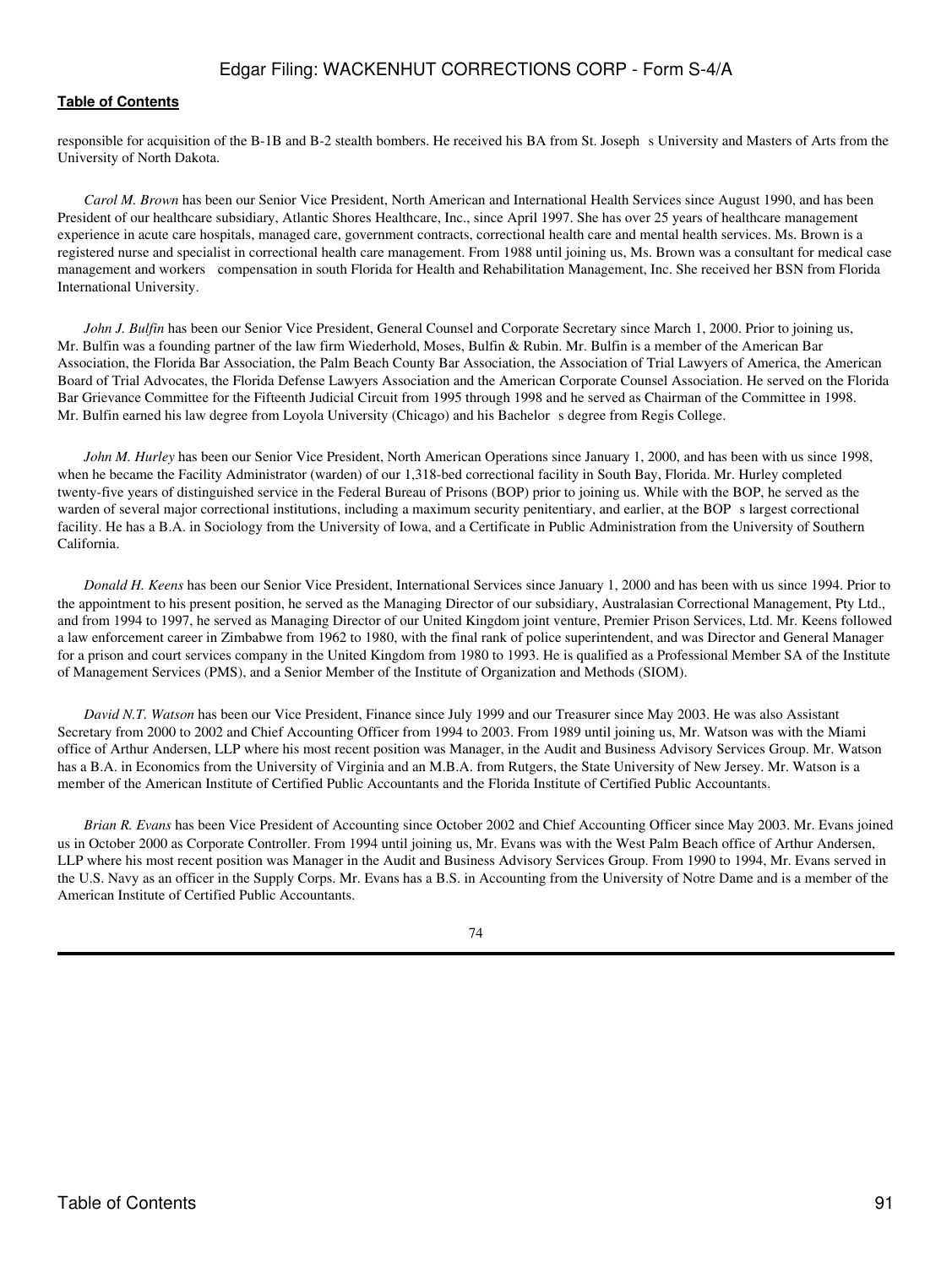### **[Table of Contents](#page-5-0)**

*Norman A. Carlson* been a Director since 1994, and previously he served as a Director of TWC. Mr. Carlson retired from the Department of Justice in 1987 after serving as the Director of the BOP for 17 years. During his 30-year career with the BOP, Mr. Carlson worked at the United States Penitentiary, Leavenworth, Kansas, and at the Federal Correctional Institution, Ashland, Kentucky. Mr. Carlson was President of the American Correctional Association from 1978 to 1980, and is a Fellow in the National Academy of Public Administration. From 1987 until 1998, Mr. Carlson was Adjunct Professor in the department of sociology at the University of Minnesota in Minneapolis.

*Benjamin R. Civiletti* has been a Director since 1994. He has been Chairman of the law firm Venable, Baetjer and Howard since 1993, and was the Managing Partner of the firm from 1987 to 1993. From 1979 to 1980, Mr. Civiletti served as the Attorney General of the United States. He is a former Chairman of the Board of the Greater Baltimore Medical Center, the Founding Chairman of the Maryland Legal Services Corporation, a Director of Bethlehem Steel Corporation, a Director of MBNA Corporation and MBNA International, and a former Director of TWC. Mr. Civiletti is a Fellow of the American Bar Foundation, the American Law Institute and the American College of Trial Lawyers.

*G. Fred DiBona, Jr.* has been a Director since 2002. He is President and Chief Executive Officer of Independence Blue Cross (IBC), a health insurance corporation with 4.5 million members and more than 8,400 employees. He also serves as Chairman, President and Chief Executive Officer of Keystone Health Plan East, a wholly owned subsidiary of IBC, and AmeriHealth, Inc., an IBC subsidiary health insurance company which operates in several states throughout the country with nearly half a million members. Mr. DiBona also serves on the Boards of Directors of Exelon Energy Company, Tasty Baking Company and Philadelphia Suburban Corporation. He is a graduate of Davis and Elkins College and Delaware School of Law.

*Anne N. Foreman* has been a Director since 2002. She served as Under Secretary of the United States Air Force from September 1989 until January 1993. Prior to her appointment as Under Secretary, Ms. Foreman was General Counsel of the Department of the Air Force and a member of the Department s Intelligence Oversight Board. Ms. Foreman also served in the White House as Associate Director of Presidential Personnel for National Security from 1985 to 1987. Ms. Foreman earned a bachelor s degree, magna cum laude, in history and French, and a master s in history from the University of Southern California in Los Angeles. She holds her juris doctor from American University in Washington D.C. and was awarded an honorary doctorate of law from Troy State University in Troy, Alabama. Ms. Foreman is a member of the Board of Directors of Ultra Electronics Defense, Inc., Advanced Programming Concepts, Inc., and Trust Services, Inc. Ms. Foreman also served on the Board of Directors of TWC for nine years.

*Richard H. Glanton* has been a Director since 1998. He is currently Senior Vice President, Corporate Development, at Exelon Corporation. From 1987 through April 2003, Mr. Glanton served as a partner in the Corporate & Securities Group finance group at the law firm of Reed Smith, LLP in Philadelphia, Pennsylvania. Mr. Glanton is Chairman of Philadelphia Television Network and is also a member of the Boards of Directors of Philadelphia Suburban Corporation and Philadelphia Suburban Water Corporation. He received his bachelor s degree in English from West Georgia College (renamed State University of West Georgia) in Carrollton, Georgia and his juris doctor from the University of Virginia School of Law in Charlottesville, Virginia.

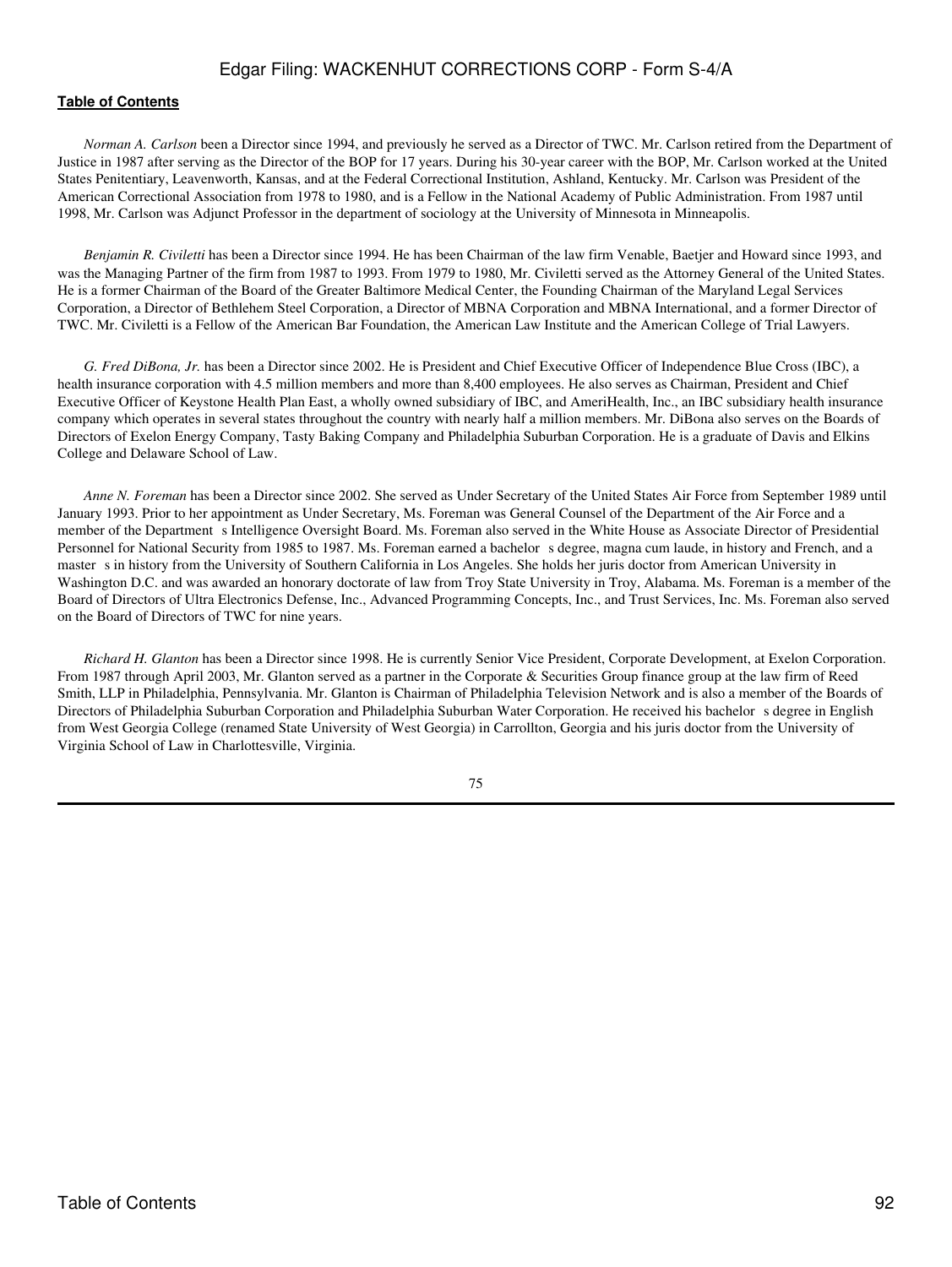# **EXECUTIVE COMPENSATION**

The following table shows salary paid and bonuses accrued by us during the fiscal year ended December 29, 2002, and each of the two preceding fiscal years, to and on behalf of our Chief Executive Officer, each of our four most highly compensated executive officers other than our Chief Executive Officer, and George R. Wackenhut, the former Chairman of our Board of Directors, which we refer to as the Named Executive Officers, for services in all capacities while they were our employees. In addition, the table shows other long-term compensation awarded to the Named Executive Officers for the indicated years.

#### **Summary Compensation Table**

|                                    | <b>Annual Compensation</b> |                        |                               |                                        | <b>Long-Term Compensation</b>                               |                                            |
|------------------------------------|----------------------------|------------------------|-------------------------------|----------------------------------------|-------------------------------------------------------------|--------------------------------------------|
| <b>Name and Principal Position</b> | Year                       | <b>Salary</b><br>$($)$ | <b>Bonus</b><br>$($ \$ $)(1)$ | Other<br>Annual<br>Compensation<br>\$) | <b>Securities</b><br>Underlying<br>Options/<br>$SARS$ # $)$ | <b>All Other</b><br>Compensation<br>\$)(2) |
| George R. Wackenhut                | 2002                       | 153,365                |                               |                                        |                                                             |                                            |
| Former Chairman of                 | 2001                       | 375,000                | 243,000                       |                                        |                                                             |                                            |
| the Board $(3)$                    | 2000                       | 375,000                | 98,559                        |                                        |                                                             |                                            |
| George C. Zoley                    | 2002                       | 632,500                | 414,000                       |                                        | 75,000                                                      | 888,522                                    |
| Chairman of the                    | 2001                       | 575,000                | 373,500                       |                                        | 70,000                                                      |                                            |
| Board and Chief                    | 2000                       | 575,000                |                               |                                        | 70,000                                                      |                                            |
| <b>Executive Officer</b>           |                            |                        |                               |                                        |                                                             |                                            |
| Wayne H. Calabrese                 | 2002                       | 448,000                | 251,500                       |                                        | 50,000                                                      | 595,510                                    |
| Vice Chairman,                     | 2001                       | 400,000                | 233,500                       |                                        | 50,000                                                      |                                            |
| President and Chief                | 2000                       | 375,000                | 42,500                        |                                        | 50,000                                                      |                                            |
| <b>Operating Officer</b>           |                            |                        |                               |                                        |                                                             |                                            |
| John G. O Rourke                   | 2002                       | 255,200                | 119,500                       |                                        | 30,000                                                      | 405,919                                    |
| Senior Vice                        | 2001                       | 232,000                | 108,000                       |                                        | 25,000                                                      |                                            |
| President Finance                  | 2000                       | 216,000                | 40,550                        |                                        | 30,000                                                      |                                            |
| and Chief Financial Officer        |                            |                        |                               |                                        |                                                             |                                            |
| Carol M. Brown                     | 2002                       | 252,625                | 118,000                       |                                        | 30,000                                                      |                                            |
| Senior Vice                        | 2001                       | 235,000                | 109,500                       |                                        | 25,000                                                      |                                            |
| President Health                   | 2000                       | 218,500                | 41,019                        |                                        | 30,000                                                      |                                            |
| <b>Services</b>                    |                            |                        |                               |                                        |                                                             |                                            |
| Donald H. Keens                    | 2002                       | 231,125                | 100,500                       |                                        | 30,000                                                      |                                            |
| Senior Vice                        | 2001                       | 215,000                | 100,500                       |                                        | 10.000                                                      |                                            |
| President                          | 2000                       | 200,000                | 56,319                        |                                        | 10,000                                                      |                                            |
| <b>International Services</b>      |                            |                        |                               |                                        |                                                             |                                            |

(1) Includes amounts paid pursuant to our senior incentive plan.

- (2) Represents change of control payments pursuant to executive employment agreements in connection with the May 2002 merger between TWC and Group 4 Falck.
- (3) Mr. Wackenhut served as Chairman of our Board of Directors until May 2002.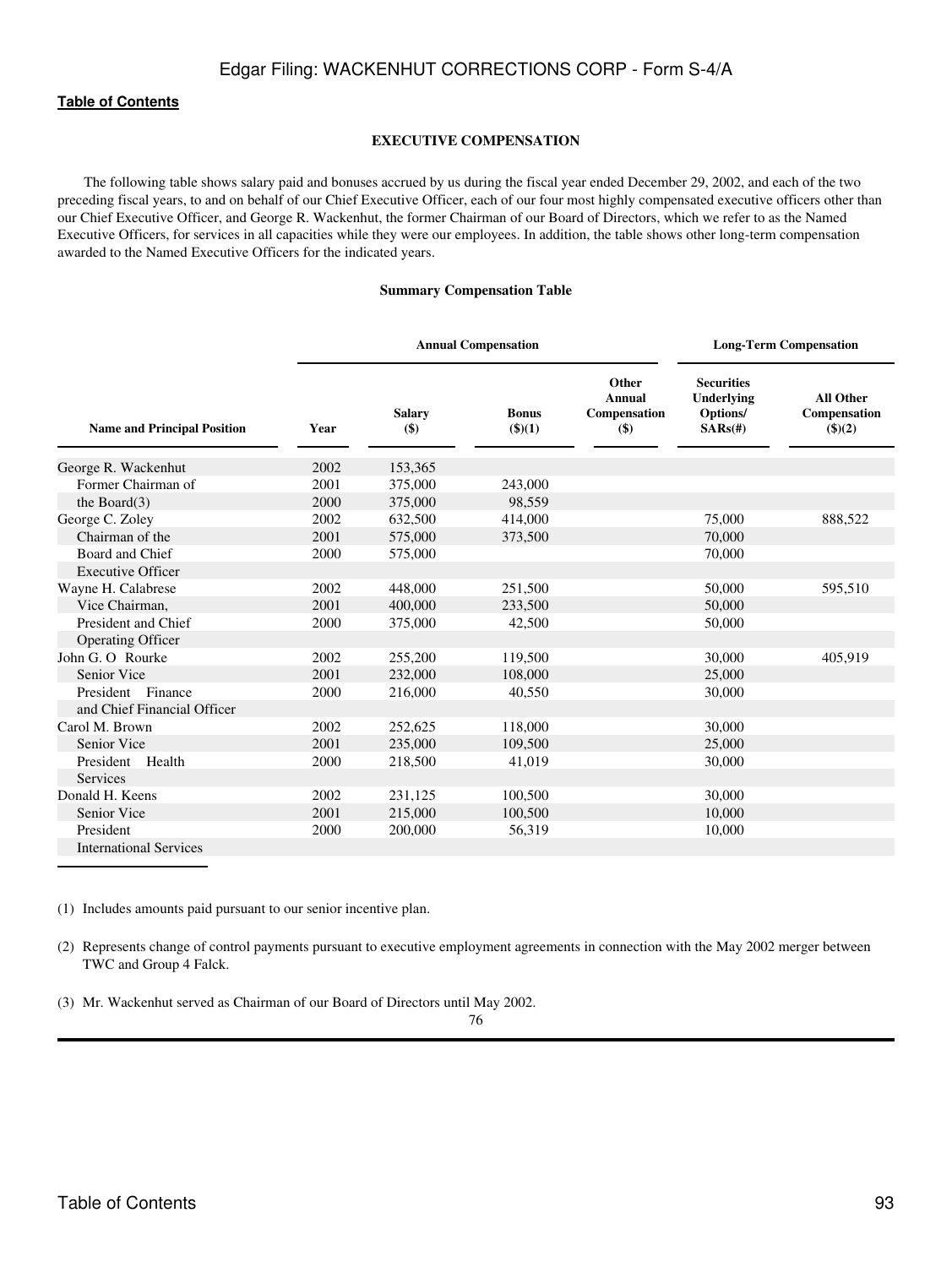# **Option Grants in Last Fiscal Year**

|                     | <b>Individual Grants</b>                                                 |                                                                       |                                         |                           |                                                                                                                                    |             |
|---------------------|--------------------------------------------------------------------------|-----------------------------------------------------------------------|-----------------------------------------|---------------------------|------------------------------------------------------------------------------------------------------------------------------------|-------------|
|                     | <b>Number</b><br>of<br><b>Securities</b><br>Underlying<br><b>Options</b> | % of Total<br><b>Options</b><br><b>Granted to</b><br><b>Employees</b> | <b>Exercise or</b><br><b>Base Price</b> | <b>Expiration</b><br>Date | <b>Potential Realizable</b><br>Value at Assumed<br><b>Annual Rates of Stock</b><br><b>Price Appreciation</b><br>for Option Term(1) |             |
|                     | $Grand(\#)$                                                              | in<br><b>Fiscal Year</b>                                              | (S/Share)                               |                           | $5\%$ (\$)                                                                                                                         | $10\%$ (\$) |
| Name(1)             |                                                                          |                                                                       |                                         |                           |                                                                                                                                    |             |
| George R. Wackenhut |                                                                          |                                                                       |                                         |                           |                                                                                                                                    |             |
| George C. Zoley     | 75,000                                                                   | 23%                                                                   | 15.40                                   | 2/07/12                   | 726,373                                                                                                                            | 1,840,773   |
| Wayne H. Calabrese  | 50,000                                                                   | $16\%$                                                                | 15.40                                   | 2/07/12                   | 484,249                                                                                                                            | 1,227,182   |
| John G. O. Rourke   | 30,000                                                                   | $9\%$                                                                 | 15.40                                   | 2/07/12                   | 290,549                                                                                                                            | 736,309     |
| Carol M. Brown      | 30,000                                                                   | $9\%$                                                                 | 15.40                                   | 2/07/12                   | 290,549                                                                                                                            | 736,309     |
| Donald H. Keens     | 30,000                                                                   | $9\%$                                                                 | 15.40                                   | 2/07/12                   | 290,549                                                                                                                            | 736,309     |

(1) The full option term was used in the 5% and 10% annual growth projections for the price of the underlying stock.

The following table sets forth certain information with respect to stock options exercised during the fiscal year ended December 29, 2002 and stock options held by each of our Named Executive Officers as of December 29, 2002. The closing price of our common stock on the last trading day of the fiscal year ended December 29, 2002 was \$11.21 per share.

#### **Aggregated Option Grants Exercised in Last Fiscal Year**

#### **and Fiscal Year-End Option Values**

|                     | <b>Shares</b><br><b>Acquired</b> | <b>Value</b>              | Number of<br><b>Securities</b><br>Underlying<br><b>Unexercised</b><br><b>Options at Fiscal</b><br>Year-End(#) | Value of<br><b>Unexercised</b><br><b>In-the-Money</b><br><b>Options at Fiscal</b><br>Year-End(\$) |
|---------------------|----------------------------------|---------------------------|---------------------------------------------------------------------------------------------------------------|---------------------------------------------------------------------------------------------------|
| <b>Name</b>         | on<br><b>Exercise</b><br>(# )    | <b>Realized</b><br>$($ \$ | Exerciseable(E)<br>Unexercisable(U)                                                                           | Exerciseable(E)<br>Unexercisable(U)                                                               |
| George R. Wackenhut | 32,864(1)<br>74,666(2)           | 450,984<br>834,019        |                                                                                                               |                                                                                                   |
| George C. Zoley     |                                  |                           | 70,000E(2)<br>248,000E(3)                                                                                     | 327,775E(3)                                                                                       |
| Wayne H. Calabrese  |                                  |                           | 110,000E(2)<br>125,000E(3)                                                                                    | 244,700E(2)<br>138,625E(3)                                                                        |
| John G. O Rourke    |                                  |                           | 55,000E(2)<br>75,000E(3)                                                                                      | 159,650E(2)<br>83,175E(3)                                                                         |
| Carol M. Brown      |                                  |                           | 54,774E(2)<br>75,000E(3)                                                                                      | 157,964E(2)<br>83,175E(3)                                                                         |
| Donald H. Keens     | 12,000(2)<br>10,000(3)           | 37,500<br>62,175          | 40,000E(3)                                                                                                    | 22,550E(3)                                                                                        |

(1) Options under our 1994 Stock Option Plan

(2) Options under our 1994 Second Stock Option Plan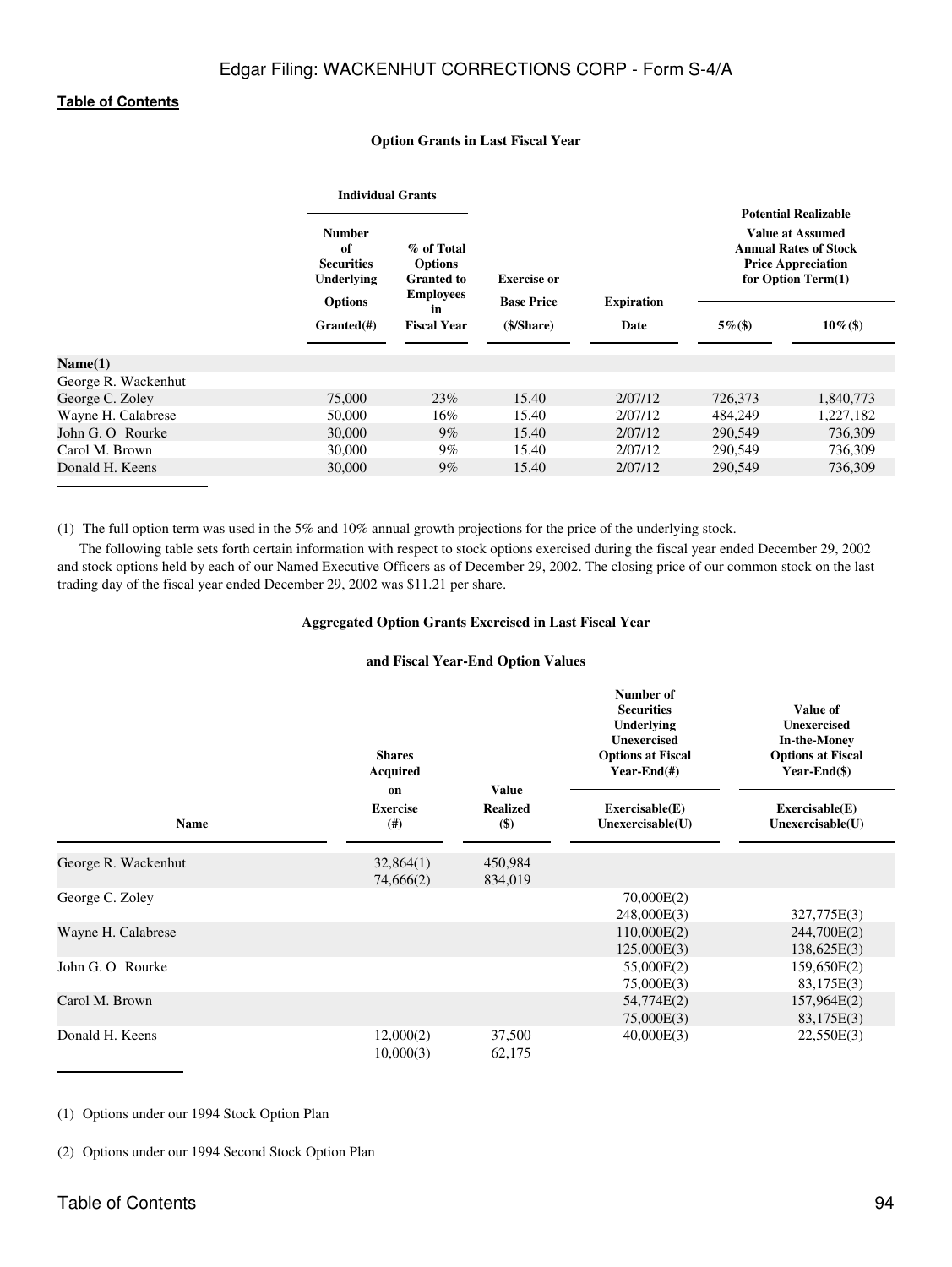### (3) Options under our 1999 Stock Option Plan **Executive Employment Agreements and Retirement Agreements**

On March 7, 2002, we entered into executive employment agreements and retirement agreements with George C. Zoley, Wayne H. Calabrese and John G. O Rourke. The executive employment agreements provide that Messrs. Zoley, Calabrese and O Rourke will receive a base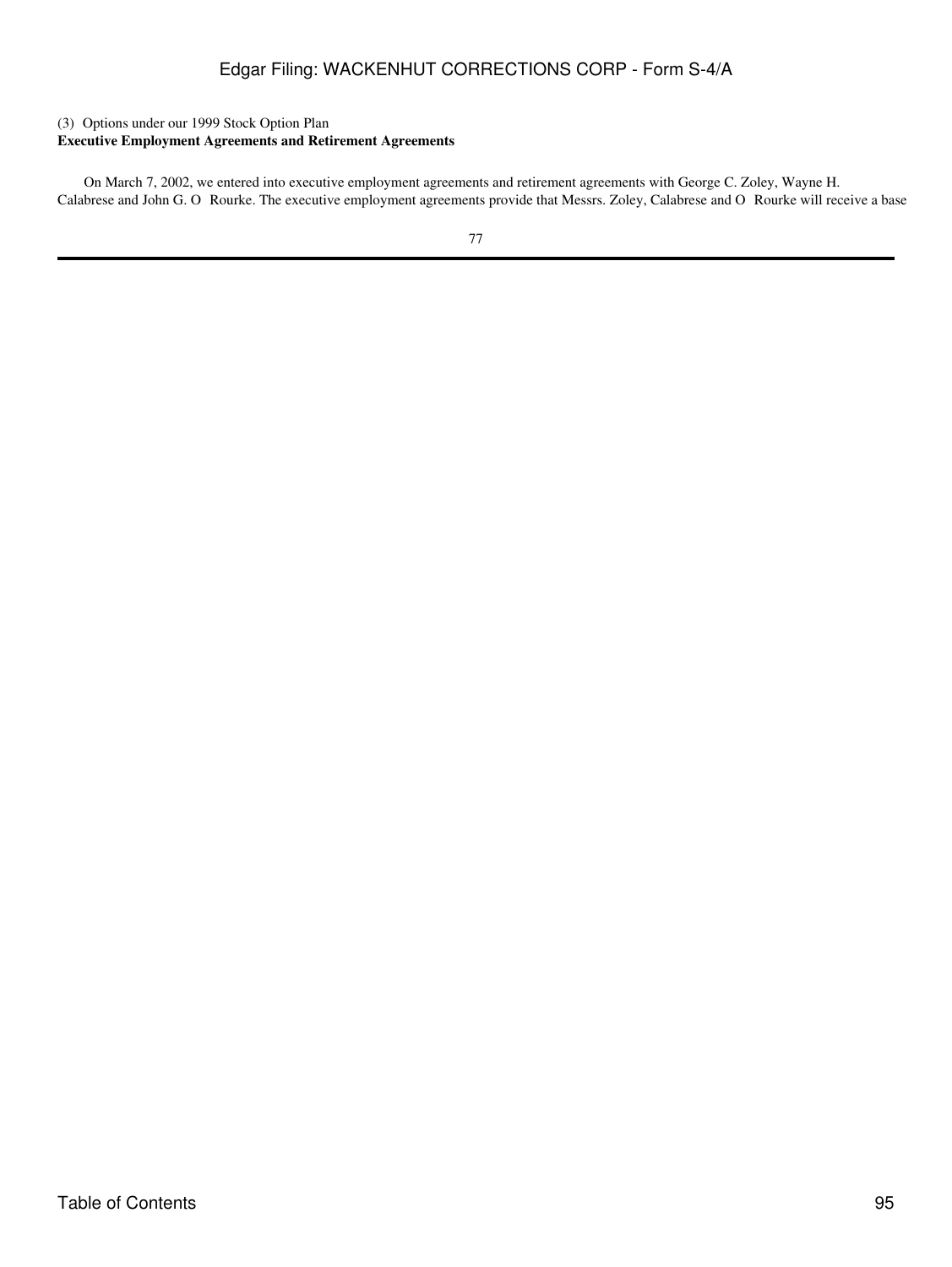### **[Table of Contents](#page-5-0)**

salary of not less than \$632,500, \$448,000 and \$225,200, respectively, per year, or such higher salary as may be in effect when a change in control (as defined in the executive employment agreements) occurs. In addition, Messrs. Zoley, Calabrese and O Rourke will be entitled to receive a target bonus of 35%, 30% and 25%, respectively, of the executive s then current annual salary plus a multiplier of up to 50% in accordance with the executive bonus plan established by our board of directors for determining the executive s annual bonus. The executive employment agreements also provide for certain benefits to Messrs. Zoley, Calabrese and O Rourke, including life and health insurance and other benefits generally available to executive officers.

The executive employment agreements provided that when a change in control occurred the executives were entitled to the following: (1) a two-year rolling employment contract including the terms and conditions described above; (2) change in control payments equal to three times the sum of the executive s annual salary as of the first day of the first month following a change in control and the annual bonus payment paid to the executive for fiscal year 2001, but payable in 24 equal consecutive monthly payments during an initial two-year employment term, and charged against us as earned; (3) all of our interest in any automobile used by the executive and the payment of the balance of any outstanding loan or lease on such automobile; and (4) an acceleration of the executive s retirement age from age 60 to age 55 and, upon reaching such accelerated retirement age, payment of the present value of all payments due under the executive retirement agreements (as described in the executive retirement agreements).

The merger between TWC and Group 4 Falck constituted a change in control under the terms of the executive employment agreements and the executive retirement agreements. Pursuant to the terms of the executive employment agreements, once a change in control occurs, no other event will be deemed to be a change in control under the agreements.

Either the executive or us may terminate the executive employment agreement for any reason. Upon the termination of the executive employment agreements for any reason other than by the resignation of the executive without good reason (as defined in the executive employment agreements), the executive will be entitled to receive the following: (1) six months annual base salary and target level incentive bonus plus the remainder of any unpaid change in control payment; (2) the continuation of his employee benefits for a period of three years, or alternately, at the executive s election, a cash payment equal to the present value of our cost of providing such benefits; and (3) the dollar value of the sum of vacation time had he remained employed and accrued vacation time. Upon the termination of the executive employment agreement by the resignation of the executive without good reason, the executive will be entitled to only the amount of salary, bonus, employee benefits or change in control payment that is due through the effective date of the resignation.

The executive employment agreements and the executive retirement agreements include a non-competition agreement for a period of two (2) years after the termination of the executive s employment. The executive employment agreements and the executive retirement agreements provide that if any payment to the executive thereunder would be subject to federal excise taxes imposed on certain employment payments, we will make an additional payment to the executive to cover any such tax payable by the executive together with the taxes on such gross-up payment.

On December 20, 2002, the Compensation Committee of our board of directors approved an amendment to the retirement agreements. The board unanimously approved the amendment on January 17, 2003. The amended executive retirement agreements require the executive to actually retire from employment with us prior to receiving any retirement benefits under the agreements. The method of calculating the retirement benefits was amended as follows: Upon the later of (i) the date the executive actually retires from employment with us, or (ii) the executive s 55th birthday, we will pay to the executive an amount of money equal to the amount set forth in the following table which corresponds to the executive s age on the date he retires. The amounts set forth below are net of all applicable federal, state, local and other taxes. We are required to pay a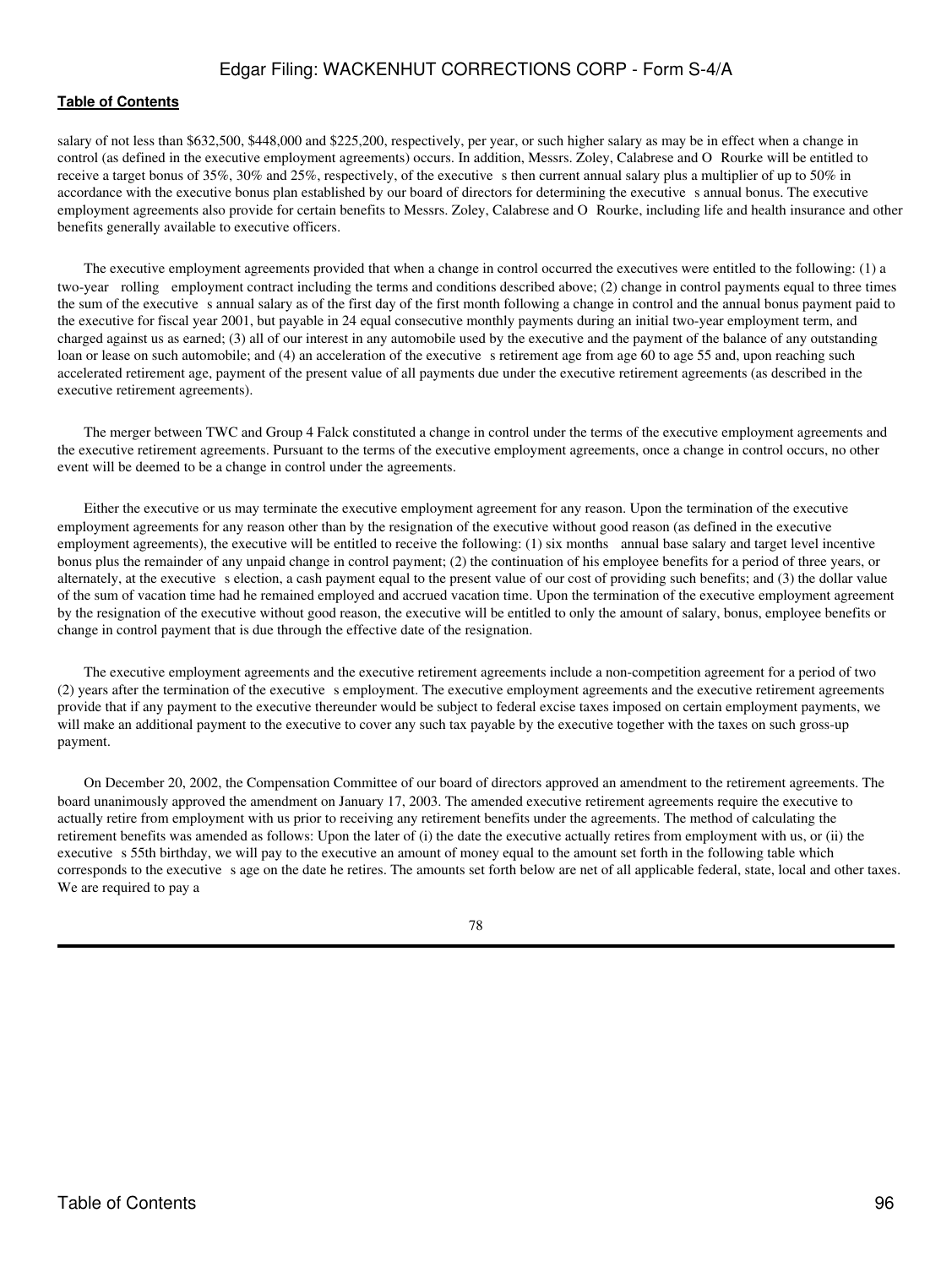# **[Table of Contents](#page-5-0)**

gross amount to the executive that results in the executive receiving the net after tax benefit set forth in the table below. The amounts set forth in the table below increase at a rate of approximately 4% per annum until the executive reaches age 71. If the executive should die after his 55th birthday but before he retires from us, we shall immediately pay to the executive s beneficiary(ies) or estate the amount we would have paid to the executive had he retired immediately prior to his death. In the event of the executive s death before his 55th birthday, we will immediately pay to the executive s beneficiary(ies) or estate one-half (1/2) the amount that would otherwise be paid to the executive had he retired on his 55th birthday.

#### **Executive Retirement Agreement Benefits Table**

#### **Executive Retirement Benefit**

| <b>Retirement Age</b> | George C. Zoley | Wayne H. Calabrese | John G. O Rourke |
|-----------------------|-----------------|--------------------|------------------|
|                       |                 |                    |                  |
| 55                    | \$2,917,000     | \$2,333,000        | \$1,750,000      |
|                       |                 |                    |                  |

#### **Senior Officer Retirement Plan Benefits Table**

The following table sets forth the estimated annual benefits under our Senior Officer Retirement Plan for executives other than Mr. Zoley, Mr. Calabrese and Mr. O Rourke payable to a senior officer upon retirement at age 65 and reflects an offset for social security benefits.

|                                                                                                                | <b>Years of Service</b><br><b>(Estimated Annual Retirement Benefits)</b><br>For Years of Credited Service Shown Below) |             |                       |          |                       |                          |  |
|----------------------------------------------------------------------------------------------------------------|------------------------------------------------------------------------------------------------------------------------|-------------|-----------------------|----------|-----------------------|--------------------------|--|
| <b>Remuneration</b><br><b>Assumed Average Annual Salary for</b><br><b>Five-Year</b><br><b>Period Preceding</b> |                                                                                                                        |             |                       |          |                       |                          |  |
| <b>Retirement</b>                                                                                              | 10                                                                                                                     | 15          | 20                    | 25       | 30                    | 35                       |  |
| \$125,000                                                                                                      | \$<br>$\Omega$                                                                                                         | \$<br>3,862 | $\mathbb{S}$<br>9,502 | \$14,090 | $\mathbb{S}$<br>6,177 | $\mathbb{S}$<br>$\theta$ |  |
| 150,000                                                                                                        | 1,835                                                                                                                  | 10,612      | 18,502                | 25,340   | 17,427                | 8,029                    |  |
| 175,000                                                                                                        | 6,335                                                                                                                  | 17,362      | 27,502                | 36,590   | 28,677                | 19,279                   |  |
| 200,000                                                                                                        | 10,835                                                                                                                 | 24,112      | 36,502                | 47,840   | 39,927                | 30,529                   |  |
| 225,000                                                                                                        | 15,335                                                                                                                 | 30,862      | 45,502                | 59,090   | 51,177                | 41,779                   |  |
| 250,000                                                                                                        | 19,835                                                                                                                 | 37,612      | 54,502                | 70,340   | 62,427                | 53,029                   |  |
| 300,000                                                                                                        | 28,835                                                                                                                 | 51,112      | 72,502                | 92,840   | 84,927                | 75,529                   |  |
| 400,000                                                                                                        | 46,835                                                                                                                 | 78,112      | 108,502               | 137,840  | 129,927               | 120,529                  |  |
| 450,000                                                                                                        | 55,835                                                                                                                 | 91,612      | 126,502               | 160,340  | 152,427               | 143,029                  |  |
| 500,000                                                                                                        | 64,835                                                                                                                 | 105,112     | 144,502               | 182,840  | 174,927               | 165,529                  |  |

Our Senior Officer Retirement Plan is a defined benefit plan and, subject to certain maximum and minimum provisions, bases pension benefits on a percentage of the employee s final average annual salary, not including bonus (earned during the employee s last five (5) years of credited service) times the employee s years of credited service. Benefits under our Senior Officer Retirement Plan are offset by social security benefits. Generally, a participant will vest in his or her benefits upon the completion of 10 years of service. The amount of benefit increases for each full year beyond 10 years of service except that there are no further increases after 25 years of service.

#### **Corporation Incentive Plan**

In March 1995, we adopted the Wackenhut Corrections Corporation Senior Officer Incentive Plan for certain of our senior officers including all of the Named Executive Officers. Participants in the Senior Officer Incentive Corporation Incentive Plan are assigned a target incentive award, stated as a percentage of the participant s base salary depending upon the participant s position with us. The target incentive awards for 2002 for our Chief Executive Officer, President and Senior Vice Presidents were 35%, 30%, and 25% respectively, of base salary. Our compensation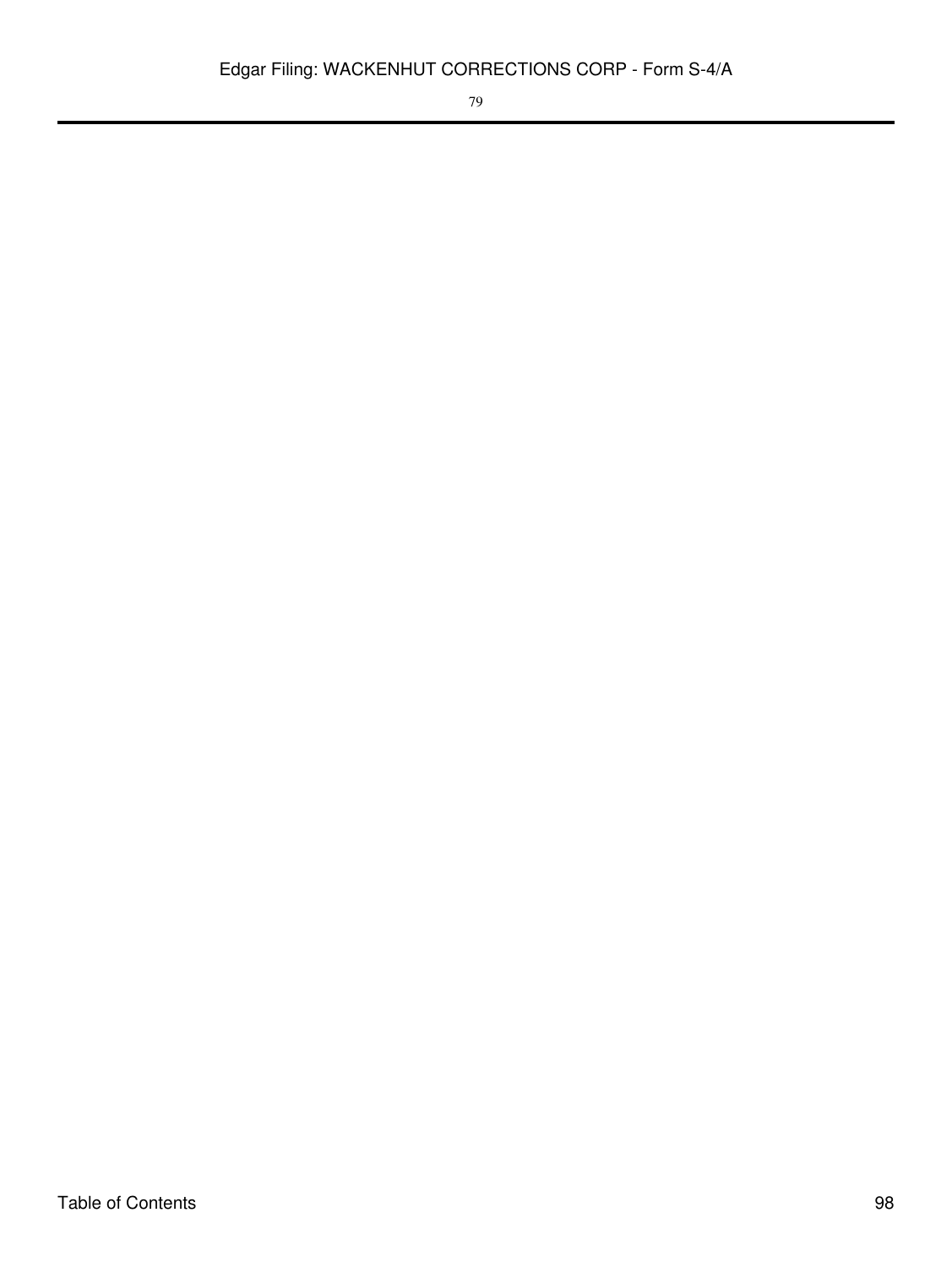## **[Table of Contents](#page-5-0)**

committee s decisions regarding the amount of incentive compensation payable in a given year and the allocation among the participants is based on several factors, including our profitability, the contribution of a particular employee during the fiscal year and compliance with previously agreed upon goals and objectives as outlined in our strategic plan. Our compensation committee may increase an incentive award by up to 50% to reflect individual performance.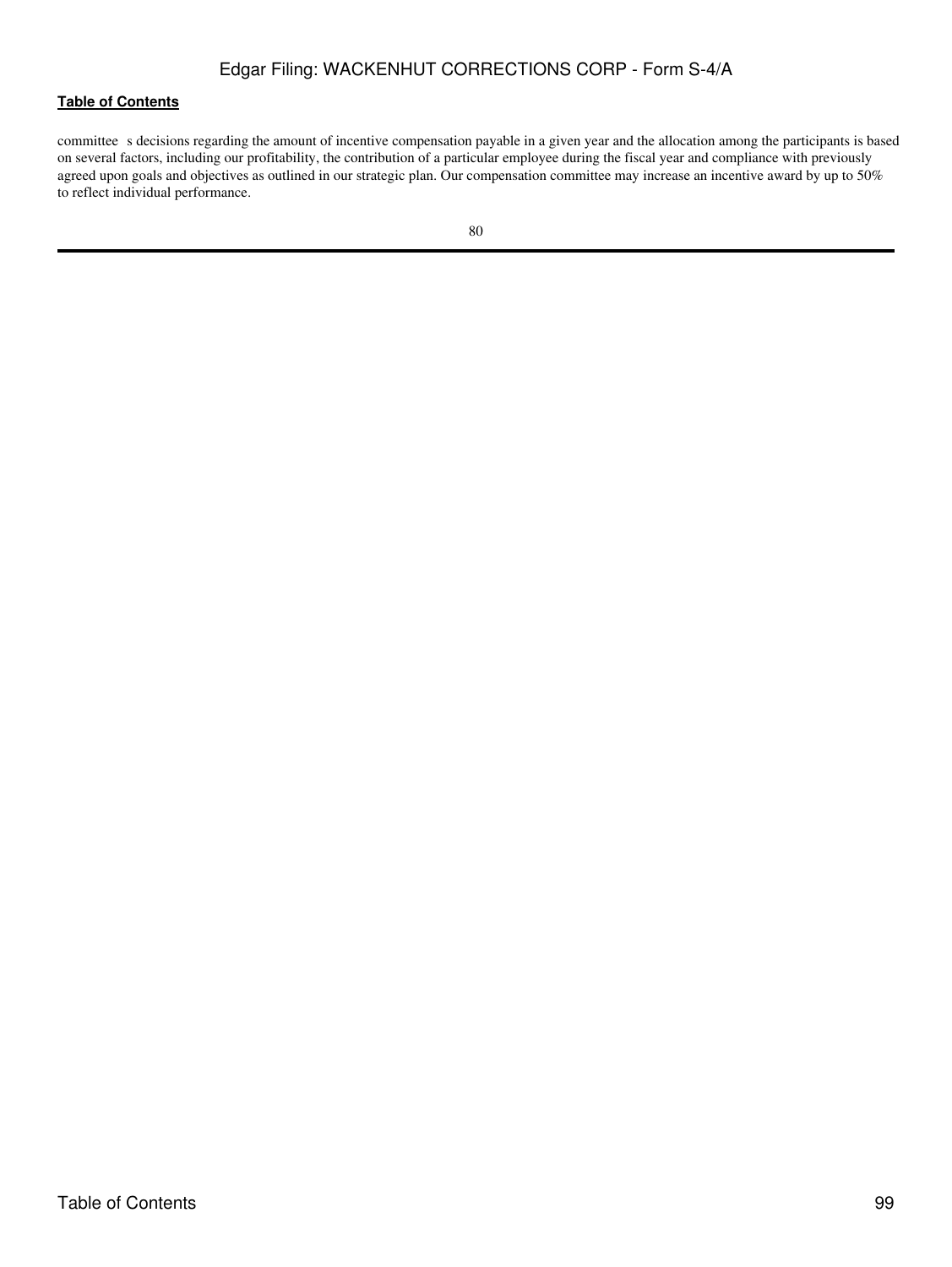### **SECURITY OWNERSHIP OF CERTAIN BENEFICIAL OWNERS AND MANAGEMENT**

 The following table shows the number of shares of our common stock that were beneficially owned as of September 29, 2003 by each director, by each Named Executive Officer, by all directors and executive officers as a group, and by each person or group who was known by us to beneficially own more than 5% of our outstanding common stock. Except as set forth below, no other person or entity is known by us to beneficially own more than 5% of our outstanding common stock.

| <b>Name and Address</b><br>of Beneficial<br>Owners(1) | Amount &<br><b>Nature</b><br>of Beneficial<br>Ownership $(2)(3)$ | Percent of<br><b>Class</b> |
|-------------------------------------------------------|------------------------------------------------------------------|----------------------------|
| <b>Directors</b>                                      |                                                                  |                            |
| Wayne H. Calabrese                                    | 245,110                                                          | 2.56%                      |
| Norman A. Carlson                                     | 13,000                                                           | $\ast$                     |
| Benjamin R. Civiletti                                 | 16,000                                                           | $\ast$                     |
| G. Fred DiBona, Jr.                                   | 4,000                                                            | $\ast$                     |
| Anne N. Foreman                                       | 4,000                                                            | $\ast$                     |
| Richard H. Glanton                                    | 10,000                                                           | $\ast$                     |
| George C. Zoley                                       | 393,818                                                          | 4.05%                      |
| <b>Named Executive Officers</b>                       |                                                                  |                            |
| Carol M. Brown                                        | 135,840                                                          | $1.44\%$                   |
| Donald H. Keens                                       | 46,066                                                           | $\ast$                     |
| John G. O. Rourke                                     | 136,066                                                          | *                          |
| All Directors and Executive Officers as a Group       | 1,111,032                                                        | 10.64%                     |
| <b>Other</b>                                          |                                                                  |                            |
| Strong Capital Management(4)                          | 1,131,450                                                        | 12.13%                     |
| Royce & Associates, LLC(5)                            | 858,300                                                          | 9.20%                      |
| Fidelity Management & Research(6)                     | 752,200                                                          | 8.06%                      |
| Barclays Global Investors(7)                          | 674,900                                                          | $7.23\%$                   |
| Morgan Stanley Investment Management(8)               | 614,100                                                          | 6.58%                      |
| Heartland Advisors(9)                                 | 561,000                                                          | 6.01%                      |
| High Rock Capital LLC(10)                             | 470,700                                                          | 5.05%                      |
|                                                       |                                                                  |                            |

\* Beneficially owns less than 1% of our common stock.

- (1) Unless stated otherwise, the address of the beneficial owners is 621 NW 53rd Street, Suite 700, Boca Raton, Florida 33487.
- (2) Information concerning beneficial ownership was furnished by the persons named in the table or derived from documents filed with the Commission. Each person named in the table has sole voting and investment power with respect to the shares beneficially owned.
- (3) Includes 1,110,032 shares of common stock underlying stock options held by the directors and executive officers that are immediately exercisable or exercisable within 60 days. The number of shares of common stock underlying stock options held by the directors and executive officers are as follows: Mr. Calabrese 245,110; Mr. Carlson 12,000; Mr. Civiletti 16,000; Mr. DiBona, Jr. 4,000; Ms. Foreman 4,000; Mr. Glanton 10,000; Mr. Zoley 393,818; Ms. Brown 135,840; Mr. Keens 46,066; Mr. ORourke 136,066; other executive officers 107,132.
- (4) The principal business address of Strong Capital Management is 100 Heritage Reserve, Menomonee Falls, Wisconsin 53051.
- (5) The principal business address of Royce & Associates, LLC is 1414 Avenue of the Americas, New York, New York 10019.
- (6) The principal business address of Fidelity Management & Research is 82 Devonshire Street, Boston, Massachusetts 02109.
- (7) The principal business address of Barclays Global Investors is 45 Fremont Street, San Francisco, California 94105.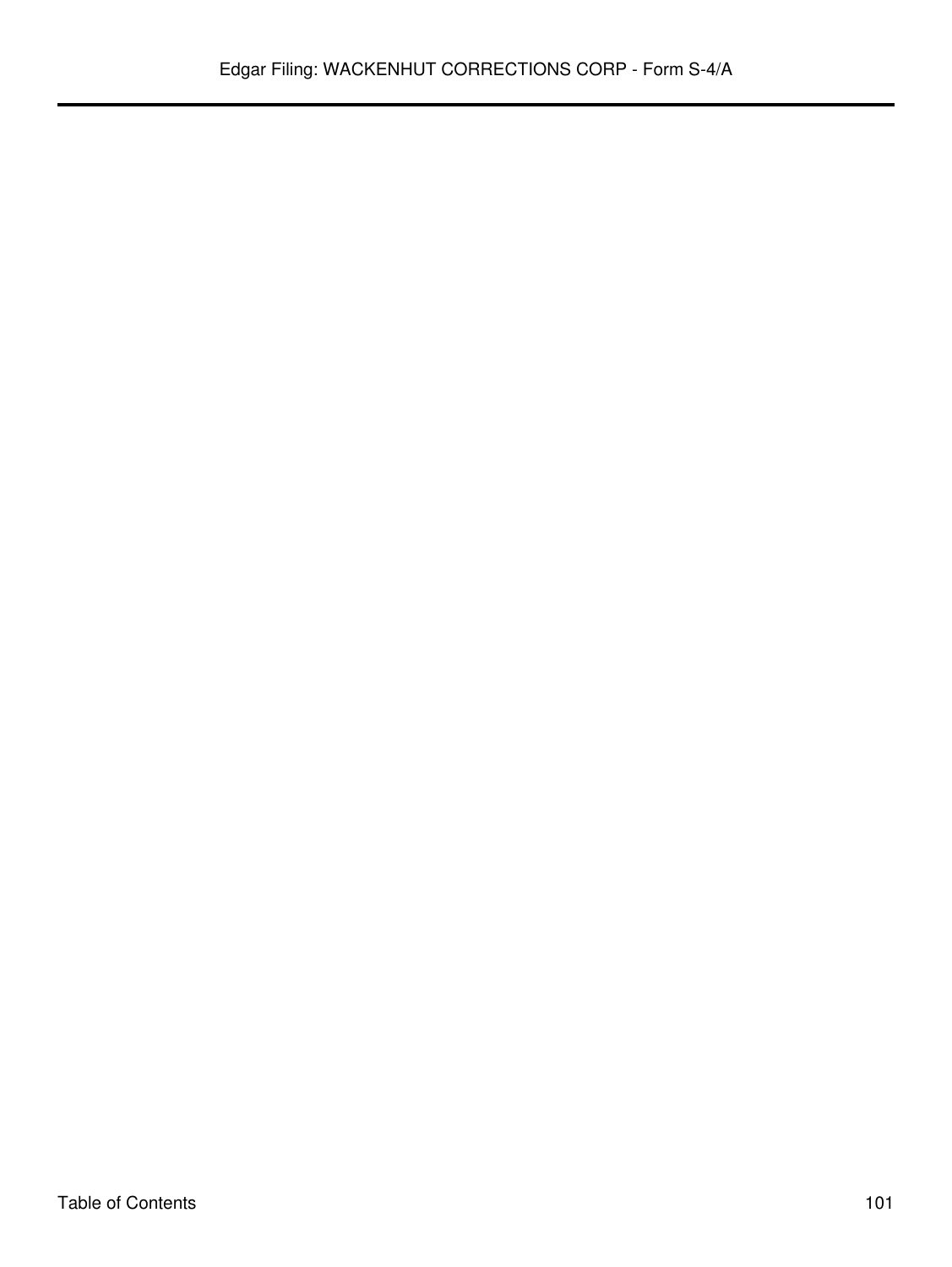## **[Table of Contents](#page-5-0)**

- (8) The principal business address of Morgan Stanley Investment Management is 1221 Avenue of the Americas, New York, New York 10020.
- (9) The principal business address of Heartland Advisors is 789 N. Water Street, Milwaukee, Wisconsin 53202.

(10) The principal business address of High Rock Capital LLC is 28 State Street, 18th Floor, Boston, Massachusetts 02109-1775.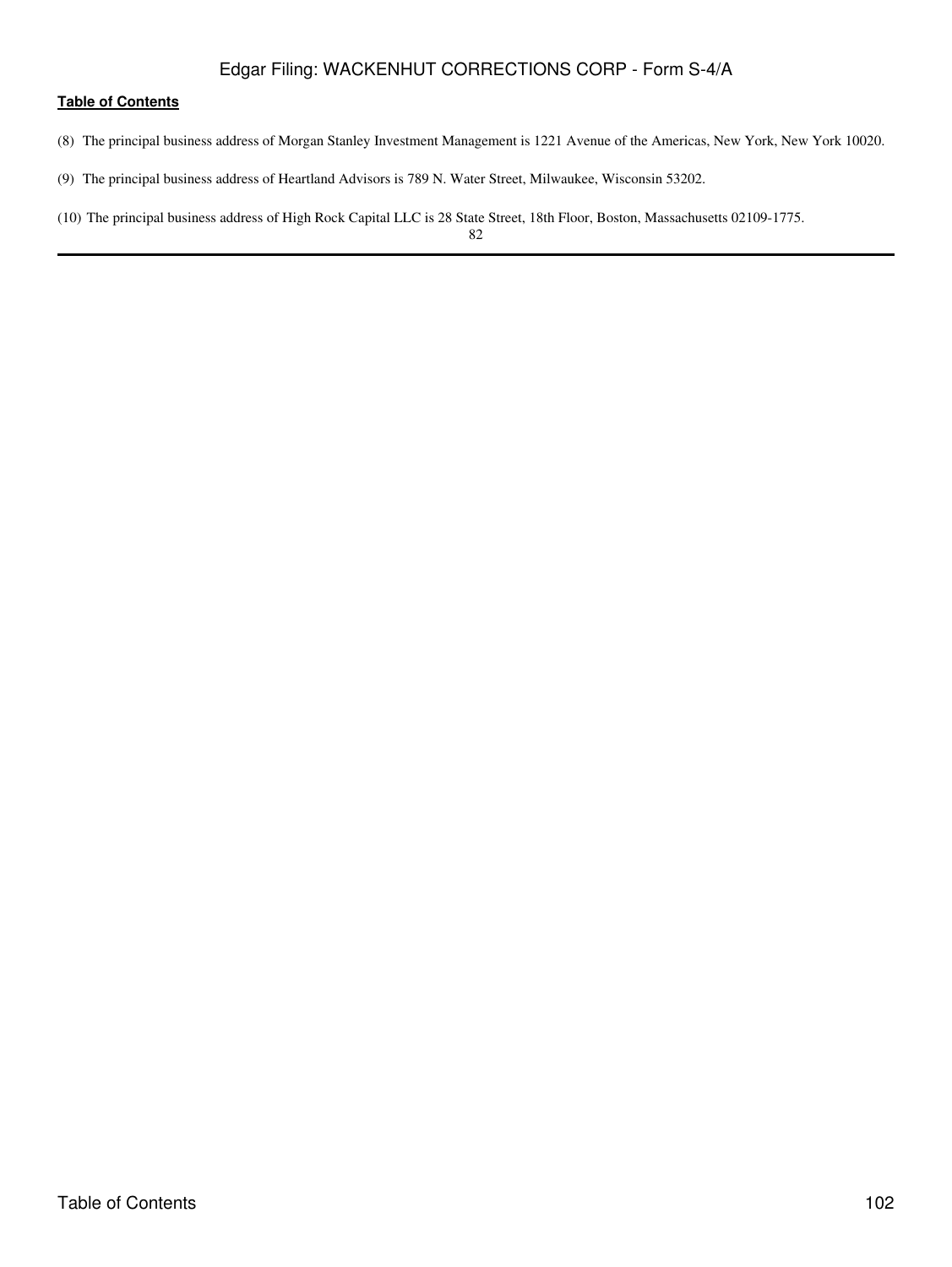#### **CERTAIN RELATIONSHIPS AND RELATED PARTY TRANSACTIONS**

We from time to time use the services of the law firm of Venable, Baetjer and Howard, of which Benjamin R. Civiletti, a director of ours, is a partner, and the law firm of Reed Smith LLP, of which Richard H. Glanton, a director of ours, was a partner. The amounts paid for these services in fiscal year 2002 were not material.

George C. Zoley, our Chairman of the Board and CEO, also serves as a director of several of our affiliates, including Wackenhut Corrections Corporation Australia Pty Limited, Australasian Correctional Services Pty Limited, Australasian Correctional Management Pty Limited, Canadian Correctional Management Inc., WCC RE Holdings LLC, and Atlantic Shores Healthcare, Inc.

Prior to his resignation from our board of directors on May 8, 2002, George R. Wackenhut was our Chairman of the Board and was Chairman of the Board of TWC and, together with his wife, Ruth J. Wackenhut, through trusts over which they had sole dispositive and voting power, controlled approximately 50.05% of the issued and outstanding voting common stock of TWC. Prior to May 8, 2002, TWC owned all of the outstanding shares of Tuhnekcaw, Inc., a Delaware corporation that in turn owned approximately 57.20% of the issued and outstanding shares of our common stock.

Prior to his resignation from our board of directors on May 8, 2002, Richard R. Wackenhut was a member of our board of directors and also served as CEO, President and Vice Chairman of the Board of TWC. He is the son of George R. and Ruth J. Wackenhut.

Prior to his resignation from our board of directors on May 8, 2002, Philip L. Maslowe was a member of our board of directors and also served as Executive Vice President and Chief Financial Officer of TWC.

Related party transactions have in the past occurred in the normal course of business between us and TWC. Such transactions have included the purchase of goods and services and corporate costs for information technology support, office space and interest expense. Total related party transaction costs with TWC, excluding casualty insurance, were approximately \$3.1 million in the fiscal year ended December 29, 2002 as compared to \$3.2 million in the fiscal year ended December 30, 2001. Casualty insurance related to workers compensation, general liability and automobile insurance coverage is provided through an independent insurer. Prior to October 2, 2002, the first \$1.0 million of coverage was reinsured by an insurance subsidiary of TWC. We paid TWC a fee for the transfer of the deductible exposure. We paid casualty insurance premiums related to this program of approximately \$18.0 million in the fiscal year ended December 29, 2002 as compared to approximately \$22.0 million in the fiscal year ended December 30, 2001. Effective October 2, 2002, we established a new insurance program with a \$1.0 million deductible per occurrence for covered claims with an independent insurer.

Since January 1, 2003, the only services TWC has provided for us have been information technology support services. In addition, 10 days following the closing of the share repurchase, an agreement between us and Group 4 Falck, whereby Group 4 Falck agreed to reimburse us for up to 10% of the fair market value of our interest in PCG under certain circumstances, was terminated.

83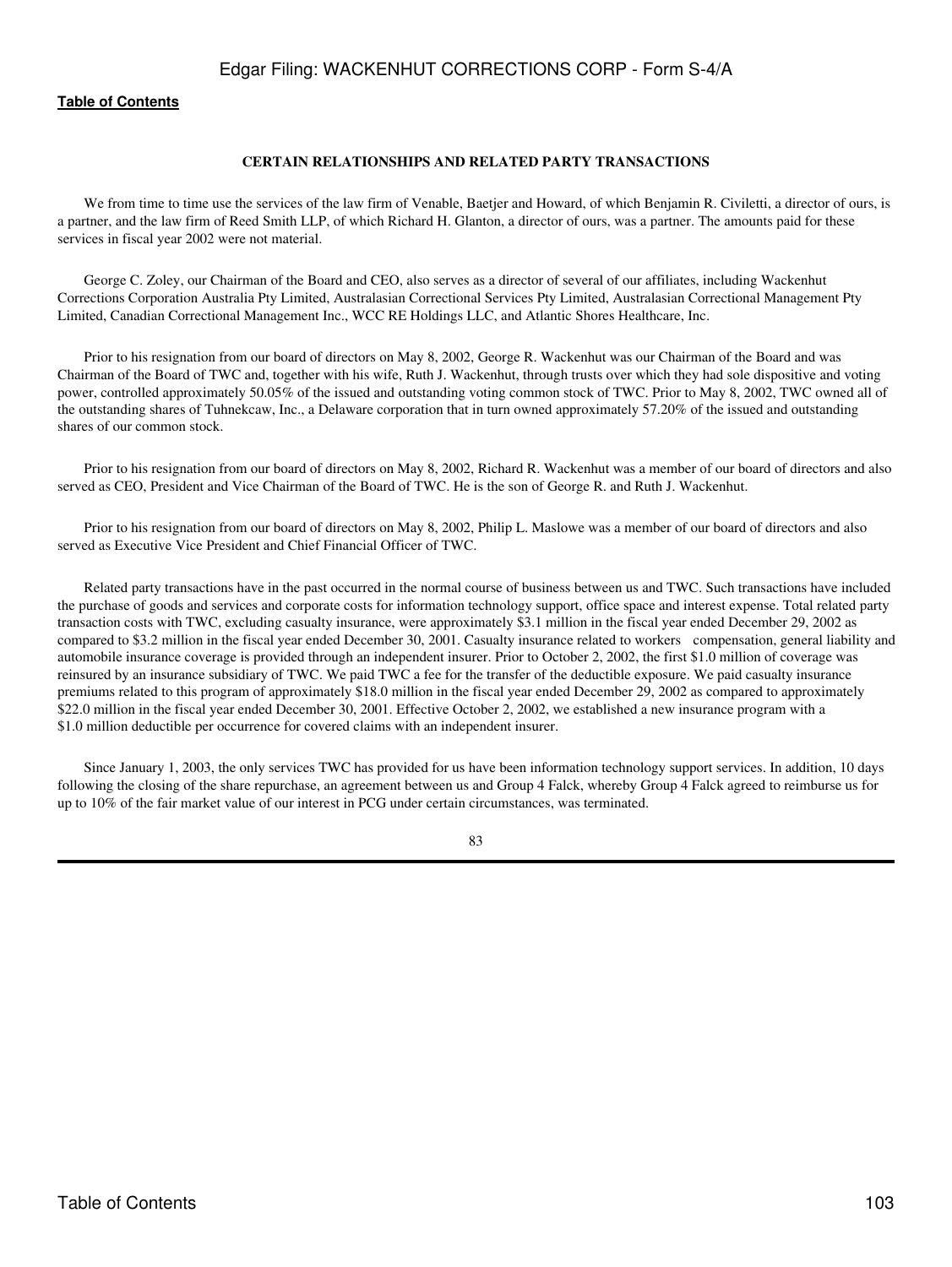#### **[Table of Contents](#page-5-0)**

### **DESCRIPTION OF AMENDED SENIOR CREDIT FACILITY**

Simultaneously with the offering of the old notes, we entered into an amended and restated credit facility, with BNP Paribas as administrator agent (the amended senior credit facility).

The amended senior credit facility consists of a \$50.0 million, five-year revolving loan (the revolving credit facility) and a \$100.0 million, six-year term loan (term loan facility). The revolving credit facility contains a \$40.0 million limit for the issuance of standby letters of credit.

Voluntary prepayments and commitment reductions of our loans are permitted in whole or in part, subject to minimum prepayment or reduction requirements. Such voluntary prepayments and commitment reductions may be made without premium or penalty.

All of the obligations under our amended senior credit facility are unconditionally guaranteed by each of our existing material domestic subsidiaries. The amended senior credit facility and the related guarantees are secured by substantially all of our present and future tangible and intangible assets and all present and future tangible and intangible assets of each guarantor, including but not limited to (i) a first-priority pledge of all of the outstanding capital stock owned by us and each guarantor and (ii) perfected first-priority security interests in all of our present and future tangible and intangible assets and the present and future tangible and intangible assets of each guarantor.

Indebtedness under the revolving portion of our amended senior credit facility bears interest at our option at the base rate plus a spread, or at the London inter-bank offered rate (LIBOR) plus a spread, depending upon a leverage-based pricing grid leverage ratio, as defined in the amended senior credit facility. Initially, revolving credit facility borrowings bear interest at LIBOR plus a spread. The term loan facility bears interest at our option at the base rate plus a spread, or at LIBOR plus a spread. If an event of default occurs under our amended senior credit facility (i) all LIBOR rate loans bear interest at the rate which is 2.0% in excess of the rate then applicable to LIBOR rate loans until the end of the applicable interest period and thereafter at a rate which is 2.0% in excess of the rate then applicable to base rate loans and (ii) all base rate loans bear interest at a rate which is 2.0% in excess of the rate then applicable to base rate loans.

The amended senior credit facility contains financial covenants which require us to maintain the following ratios, as computed at the end of each fiscal quarter for the immediately preceding four quarter-period: a total leverage ratio equal to or less than 3.50 to 1.00 through March 27, 2004, which reduces thereafter in 0.25 increments to 2.50 to 1.00 on July 2, 2006 and thereafter; a senior secured leverage ratio equal to or less than 1.75 to 1.00 through September 25, 2004, which reduces thereafter to 1.50 to 1.00; and a fixed charge coverage ratio equal to or greater than 1.10 to 1.00. In addition, the amended senior credit facility prohibits us from making capital expenditures greater than \$10.0 million in the aggregate during any fiscal year, provided that to the extent that our capital expenditures during any fiscal year are less than the \$10.0 million limit, such amount will be added to the maximum amount of capital expenditures that we can make in the following year.

The amended senior credit facility also requires us to maintain a minimum net worth, as computed at the end of each fiscal quarter for the immediately preceding four quarter-period, equal to \$140.0 million, plus the amount of the gain from the sale of our interest in PCG, which is estimated to be approximately \$34.1 million, minus the \$132.0 million we used to complete the share repurchase from Group 4 Falck, plus 50% of our consolidated net income earned during each fiscal quarter ending after the date of the amended senior credit facility, plus 50% of the aggregate increases in our consolidated shareholders equity that are attributable to the issuance and sale of equity interests by us or any of our restricted subsidiaries (excluding intercompany issuances). WCC believes that is it currently in compliance with the financial covenants in the amended senior credit facility.

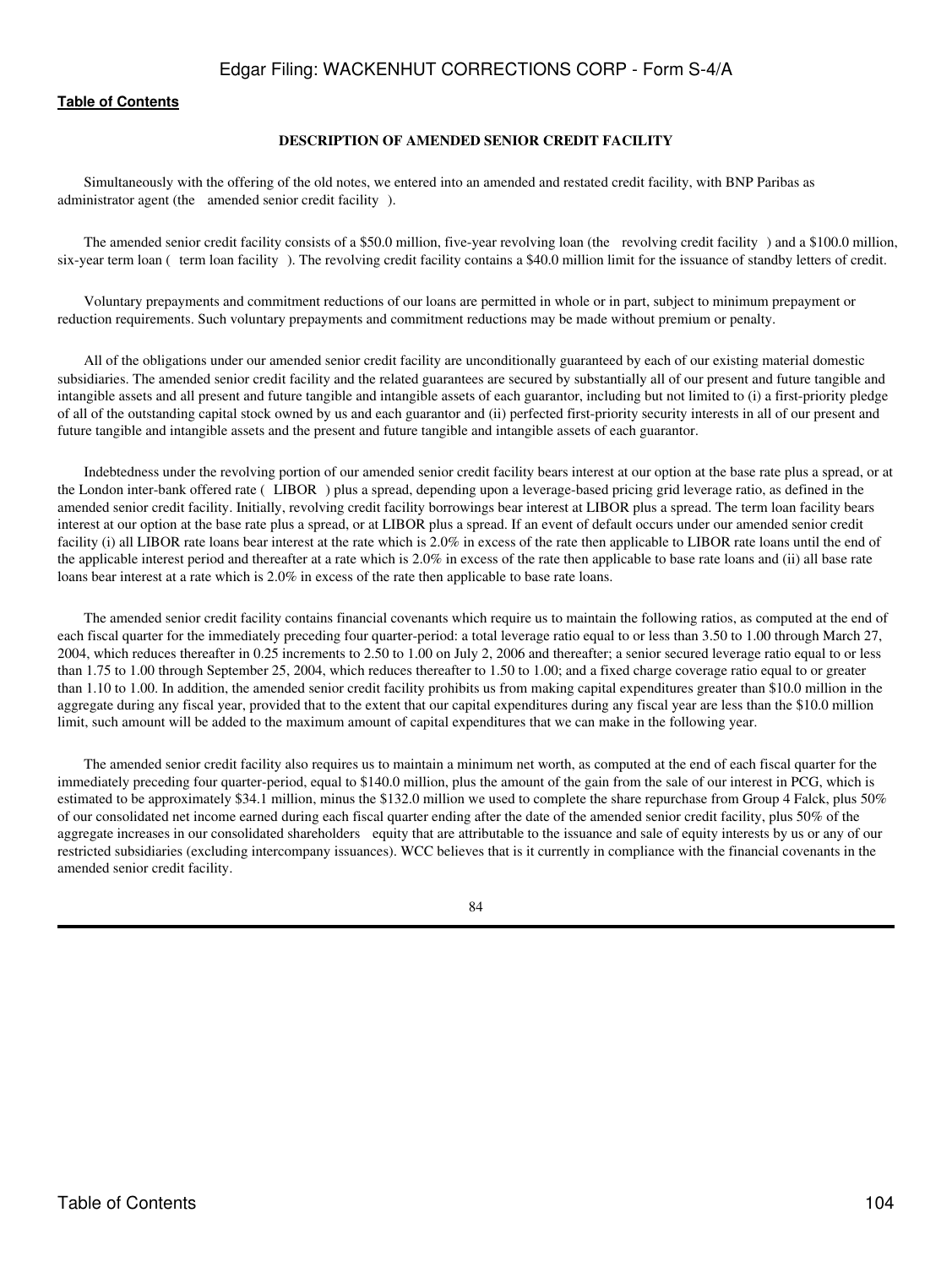### **[Table of Contents](#page-5-0)**

The amended senior credit facility agreement contains certain customary representations and warranties, and certain customary covenants that restrict our ability to, among other things (i) create, incur or assume any indebtedness, (ii) incur liens, (iii) make loans and investments, (iv) engage in mergers, acquisitions and asset sales, (v) sell our assets, (vi) make certain restricted payments, including declaring any cash dividends or redeem or repurchase capital stock, except as otherwise permitted, (vii) issue, sell or otherwise dispose of our capital stock, (viii) transact with affiliates, (ix) make changes to our accounting treatment, (x) amend or modify the terms of any subordinated indebtedness (including the Notes), (xi) enter into debt agreements that contain negative pledges on our assets or covenants more restrictive than contained in our senior credit facility, (xii) alter the business we conduct, and (xiii) materially impair our lenders security interests in the collateral for our loans. Our amended senior credit facility agreement also requires us to comply with certain specified financial and affirmative covenants, including maintaining maximum senior and total leverage ratios, a minimum fixed charge coverage ratio, a minimum net worth and a limit on the amount of our annual capital expenditures.

Events of default under our amended senior credit facility agreement include, but are not limited to, (i) our failure to pay principal or interest when due, (ii) our material breach of any representations or warranty, (iii) covenant defaults, (iv) bankruptcy, (v) cross default to certain other indebtedness, (vi) unsatisfied final judgments over a threshold to be determined, (vii) material environmental claims which are asserted against us, and (viii) a change of control.

We pay the administrative agent certain syndication and administration fees, reimburse certain expenses, and provide certain indemnities to the lenders and the administrative agent, in each case, which are customary for credit facilities of this type.

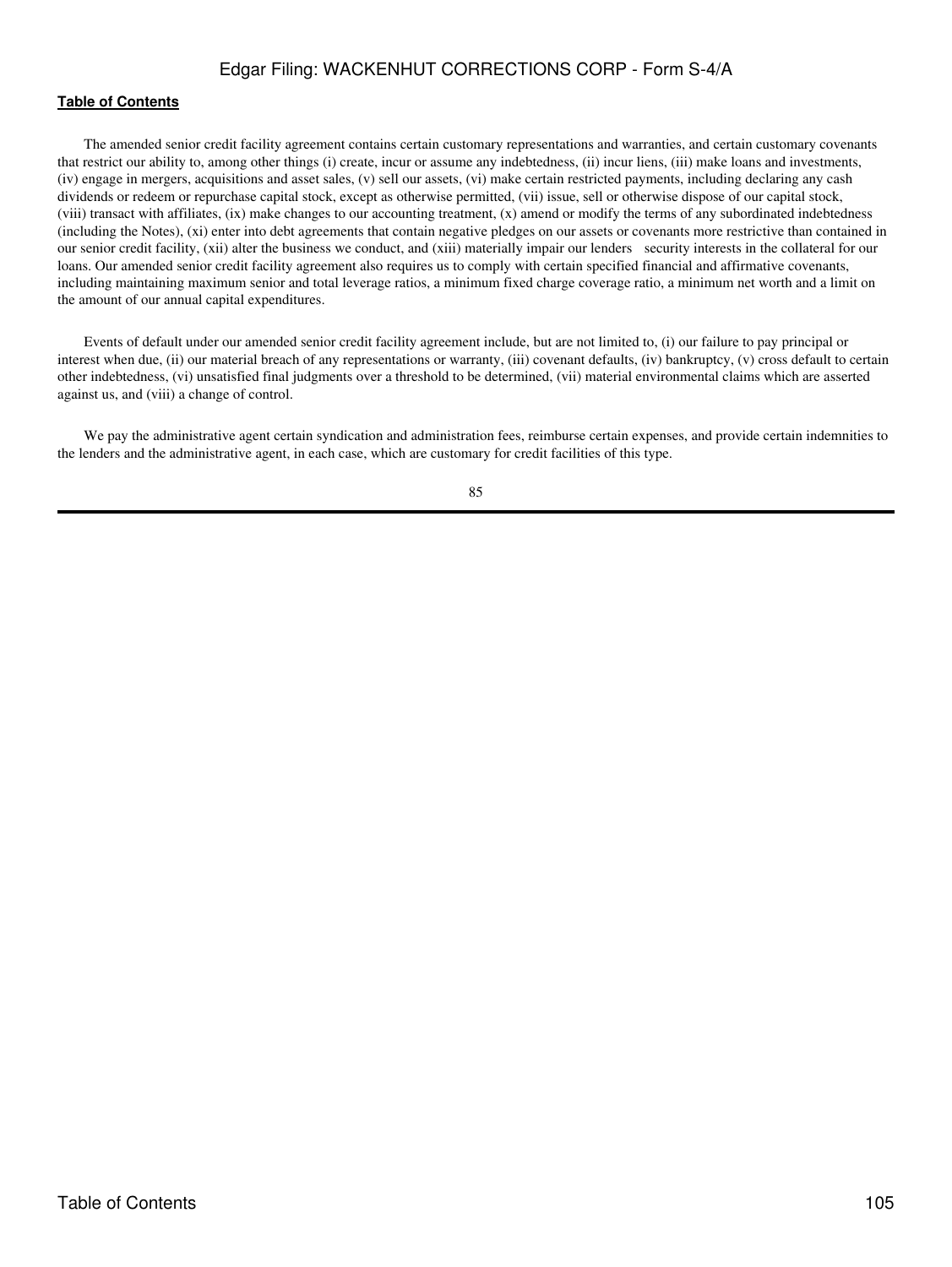#### **DESCRIPTION OF NEW NOTES**

#### **General**

You can find the definitions of certain terms used in this description under the subheading Certain Definitions. In this description, references to we, us, our, and the Company refer to Wackenhut Corrections Corporation and not to any of its subsidiaries and references to the Notes refer to the old notes, the new notes and any additional notes issued in accordance with the terms of the indenture.

The old notes were, and the new notes will be, issued under an indenture dated as of July 9, 2003, between us and The Bank of New York, a New York state-chartered banking organization, as trustee. The terms of the Notes include those stated in the indenture and those made part of the indenture by reference to the Trust Indenture Act of 1939, as amended, which we refer to as the Trust Indenture Act.

The following description is a summary of the material provisions of the indenture. It does not restate the indenture in its entirety. The description is qualified in its entirety by reference to all of the provisions of the indenture, including the definitions of various terms in the indenture. Where reference is made to particular provisions of the indenture or to defined terms not defined in this prospectus, the provisions or defined terms are incorporated by reference into this prospectus. We urge you to read the indenture because it, and not this description, defines your rights as a holder of the Notes. A copy of the indenture is available from us at Wackenhut Corrections Corporation, One Park Place, 621 NW 53rd Street, Suite 700, Boca Raton, Florida, 33487, Attn: Chief Financial Officer. Certain defined terms used in this description but not defined below under Certain Definitions have the meanings assigned to them in the indenture or the registration rights agreement.

The new notes will be identical to old notes of the same issue, except that the new notes are registered under the Securities Act of 1933. The new notes will evidence the same debt as old notes of the same issue, and the same indenture will govern the new notes and the old notes.

If the exchange offer contemplated by this prospectus is consummated, Holders of old notes who do not exchange those notes for new notes in the exchange offer will vote together with Holders of new notes for all relevant purposes under the indenture covering the Notes. In that regard, the indenture requires that certain actions by the Holders thereunder (including acceleration following an Event of Default) must be taken, and certain rights must be exercised, by specified minimum percentages of the aggregate principal amount of the outstanding securities issued under the indenture. In determining whether Holders of the requisite percentage in principal amount have given any notice, consent or waiver or taken any other action permitted under the indenture, any old notes that remain outstanding after the exchange offer will be aggregated with the new notes, and the Holders of such old notes and the new notes will vote together as a single series for all such purposes. Accordingly, all references herein to specified percentages in aggregate principal amount of the Notes outstanding shall be deemed to mean, at any time after the exchange offer is consummated, such percentages in aggregate principal amount of the old notes and the new notes then outstanding.

The registered Holder of a Note will be treated as the owner of it for all purposes. Only registered Holders will have rights under the indenture.

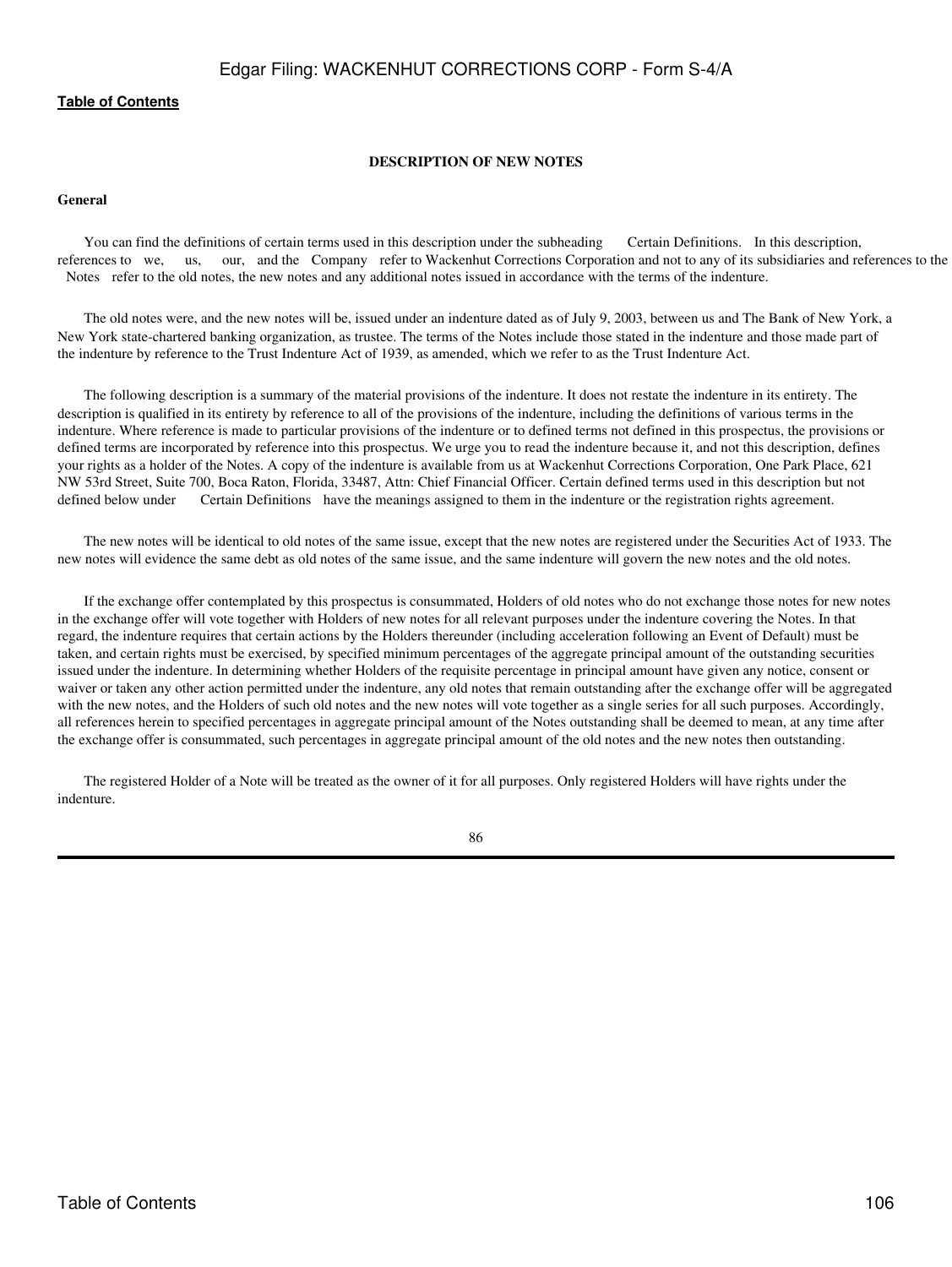#### **The Notes**

The Notes are:

our general, unsecured obligations;

equal in right of payment with all of our existing and future unsecured, unsubordinated indebtedness;

 effectively junior to our secured indebtedness, to the extent of the assets securing such indebtedness, and to the liabilities, including trade payables, of our subsidiaries; and

senior in right of payment to any of our future subordinated indebtedness.

All of our Subsidiaries as of the date of the indenture are Restricted Subsidiaries, but none have Guaranteed the Notes. See the covenant described under the subheading Certain Covenants  *Additional Note Guarantees.* However, under the circumstances described below under the subheading Certain Covenants  *Designation of Restricted and Unrestricted Subsidiaries,* we are permitted to designate certain of our Subsidiaries, as Unrestricted Subsidiaries. Unrestricted Subsidiaries are not subject to the restrictive covenants in the indenture and will not guarantee the Notes.

### **Principal, Maturity and Interest**

The Notes are unlimited in aggregate principal amount, with \$150.0 million aggregate principal amount outstanding, and will mature on July 15, 2013. We may issue additional Notes from time to time, subject to the covenant described below under the subheading Certain Covenants  *Incurrence of Indebtedness and Issuance of Preferred Stock.* The Notes and any additional Notes subsequently issued under the indenture will be treated as a single class for all purposes under the indenture, including, without limitation, redemption of Notes, offers to purchase Notes and the percentage of Notes required to consent to waivers of provisions of, and amendments to, the indenture. We will issue Notes only in denominations of \$1,000 and integral multiples of \$1,000.

Interest on the Notes accrues at the rate of 8 1/4% per annum and is payable semi-annually in arrears on January 15 and July 15, commencing on January 15, 2004. We will make each interest payment to the Holders of record on the close of business on the immediately preceding January 1 and July 1. Interest on the Notes accrue from the date of original issuance or, if interest has already been paid, from the date it was most recently paid. Interest is computed on the basis of a 360-day year comprised of twelve 30-day months.

### **Methods of Receiving Payments on the Notes**

If a Holder has given wire transfer instructions to us, we will pay all principal, interest and premium and Liquidated Damages, if any, on that Holder s Notes in accordance with those instructions. All other payments on the Notes will be made at the office or agency of the paying agent and registrar within the City and State of New York unless we elect to make interest payments by check mailed to the Holders at their address set forth in the register of Holders.

### **Paying Agent and Registrar for the Notes**

The trustee is initially acting as paying agent and registrar for the Notes. We may change the paying agent or registrar without prior notice to the Holders of the Notes, and we or any of our Subsidiaries may act as paying agent or registrar.

### **Transfer and Exchange**

A Holder may transfer or exchange Notes in accordance with the indenture. The registrar and the trustee may require a Holder to furnish appropriate endorsements and transfer documents in connection with a transfer of Notes. Holders will be required to pay all taxes due on transfer. We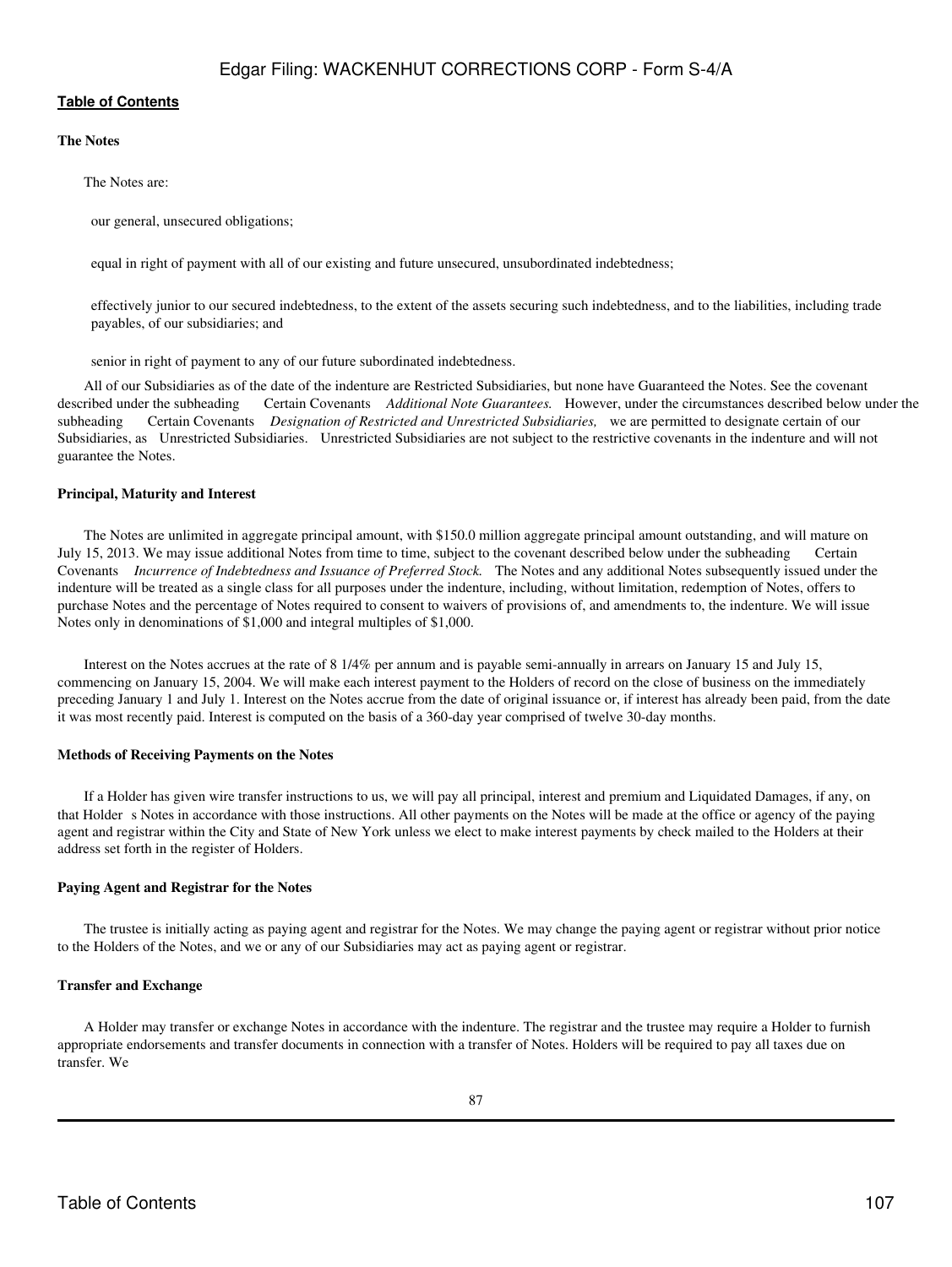#### **[Table of Contents](#page-5-0)**

are not required to transfer or exchange any Note selected for redemption. Also, we are not required to transfer or exchange any Note for a period of 15 days before a selection of Notes to be redeemed.

#### **Ranking**

The Notes are our unsecured, senior obligations and the Indebtedness evidenced by the Notes ranks equal in right of payment to all of our other existing and future unsecured senior obligations and senior in right of payment to all of our future obligations expressly subordinated in right of payment to the Notes. The Notes, however, are effectively subordinated to our secured indebtedness with respect to the assets securing such obligations, including Indebtedness under the Credit Agreement, which is secured by liens on substantially all of the assets of the Company, WCC RE Holdings LLC and Atlantic Shores Healthcare, Inc., including real property. We conduct some of our business through our Subsidiaries and joint ventures. The Notes are effectively subordinated to all existing and future liabilities of our Subsidiaries and joint ventures, including trade payables.

As of March 30, 2003, on a pro forma basis, after giving effect to the Transactions, we would have had consolidated long-term indebtedness of \$250.0 million, excluding \$34.5 million of non-recourse debt and including \$100.0 million of indebtedness under our Credit Agreement. In addition, as of July 31, 2003, we had \$25.5 million outstanding in letters of credit under the revolving loan portion of our former senior credit facility. As a result, as of that date, we would have had the ability to borrow an additional approximately \$24.5 million under the revolving loan portion of our amended senior credit facility, subject to our satisfying the relevant borrowing conditions under those facilities with respect to the incurrence of additional indebtedness.

Certain of our Subsidiaries have Guaranteed our Indebtedness under our Credit Agreement. These Subsidiaries accounted for 6.6% and 6.3% of our consolidated revenues and 7.9% and 4.1% of our consolidated net income for the thirteen weeks ended March 30, 2003 and the fiscal year ended December 29, 2002, respectively, and 3.1% of our consolidated assets at March 30, 2003.

#### **Optional Redemption**

At any time on or prior to July 15, 2006, we may on any one or more occasions redeem up to 35% of the aggregate principal amount of outstanding Notes issued under the indenture at a redemption price of 108.250% of their principal amount, plus accrued and unpaid interest and Liquidated Damages, if any, to the redemption date, with the net cash proceeds of one or more Equity Offerings; *provided*, that: (1) at least 65% of the aggregate principal amount of Notes issued under the indenture remains outstanding immediately after the occurrence of such redemption (excluding Notes held by us and our Subsidiaries); and (2) the redemption occurs within 90 days of the date of the closing of such Equity Offering.

Except pursuant to the preceding paragraph, the Notes are not redeemable at our option on or prior to July 15, 2008.

After July 15, 2008, we may, at our option, redeem all or a part of the Notes upon not less than 30 nor more than 60 days notice, at the redemption prices (expressed as percentages of principal amount) set forth below, plus accrued and unpaid interest and Liquidated Damages, if any, on the Notes redeemed, to the applicable redemption date, if redeemed during the 12-month period beginning on July 15 of the years indicated below:

| Year                | Percentage |
|---------------------|------------|
|                     |            |
| 2008                | 104.125\%  |
| 2009                | 102.750\%  |
| 2010                | 101.375%   |
| 2011 and thereafter | 100.000%   |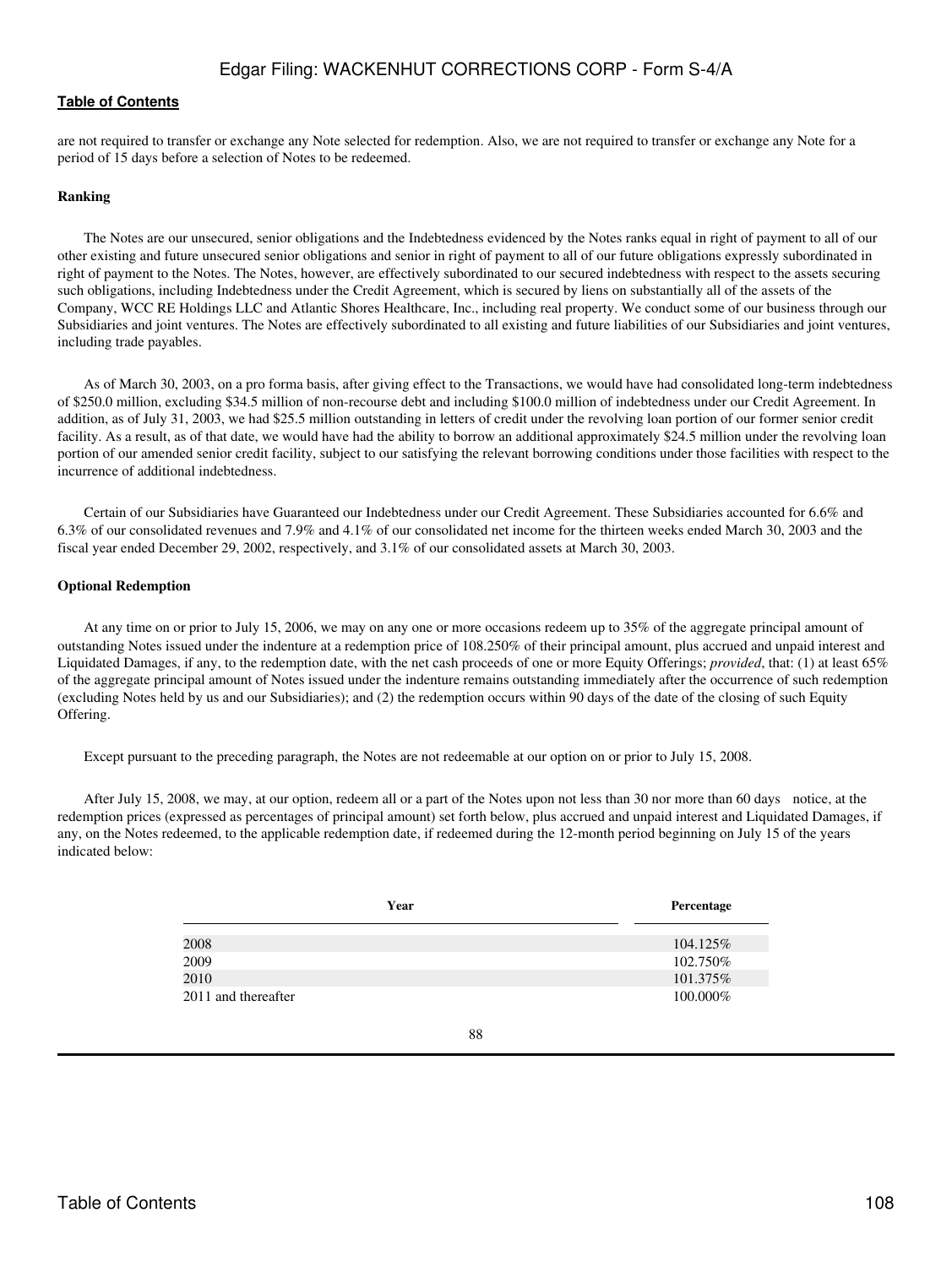## **[Table of Contents](#page-5-0)**

For a description of the procedures applicable to a redemption of all or part of the Notes pursuant to the provisions of the indenture described in this section, see Selection and Notice.

### **Mandatory Redemption**

We are not required to make mandatory redemption or sinking fund payments with respect to the Notes.

### **Repurchase at the Option of Holders**

### *Change of Control*

If a Change of Control occurs, each Holder of Notes will have the right to require us to repurchase all or any part (equal to \$1,000 or an integral multiple of \$1,000) of that Holder s Notes pursuant to a Change of Control Offer on the terms set forth in the indenture. In the Change of Control Offer, we will offer a Change of Control Payment in cash equal to 101% of the aggregate principal amount of Notes repurchased, plus accrued and unpaid interest and Liquidated Damages, if any, on the Notes repurchased, to the date of purchase. Within 30 days following any Change of Control, we will mail a notice to each Holder describing the transaction or transactions that constitute the Change of Control and offering to repurchase Notes on the Change of Control Payment Date specified in the notice, which date will be no earlier than 30 days and no later than 60 days from the date such notice is mailed, pursuant to the procedures required by the indenture and described in such notice. We will comply with the requirements of Rule 14e-1 under the Exchange Act and any other securities laws and regulations thereunder to the extent those laws and regulations are applicable in connection with the repurchase of the Notes as a result of a Change of Control. To the extent that the provisions of any securities laws or regulations conflict with the Change of Control provisions of the indenture, we will comply with the applicable securities laws and regulations and will not be deemed to have breached our obligations under the Change of Control provisions of the indenture by virtue of such conflict.

On the Change of Control Payment Date, we will, to the extent lawful:

(1) accept for payment all Notes or portions of Notes properly tendered pursuant to the Change of Control Offer;

(2) deposit with the paying agent an amount equal to the Change of Control Payment in respect of all Notes or portions of Notes properly tendered; and

(3) deliver or cause to be delivered to the trustee the Notes properly accepted together with an Officers Certificate stating the aggregate principal amount of Notes or portions of Notes being purchased by us.

The paying agent will promptly deliver to each Holder of Notes properly tendered the Change of Control Payment for such Notes, and the trustee will promptly authenticate and mail (or cause to be transferred by book entry) to each Holder a new Note equal in principal amount to any unpurchased portion of the Notes surrendered, if any; *provided* that each new Note will be in a principal amount of \$1,000 or an integral multiple of \$1,000.

We will publicly announce the results of the Change of Control Offer on or as soon as practicable after the Change of Control Payment Date.

The provisions described above that require us to make a Change of Control Offer following a Change of Control will be applicable whether or not any other provisions of the indenture are applicable. Except as described above with respect to a Change of Control, the indenture does not contain provisions that permit the Holders of the Notes to require that we repurchase or redeem the Notes in the event of a takeover, recapitalization or similar transaction.

We will not be required to make a Change of Control Offer upon a Change of Control if a third party makes the Change of Control Offer in the manner, at the times and otherwise in compliance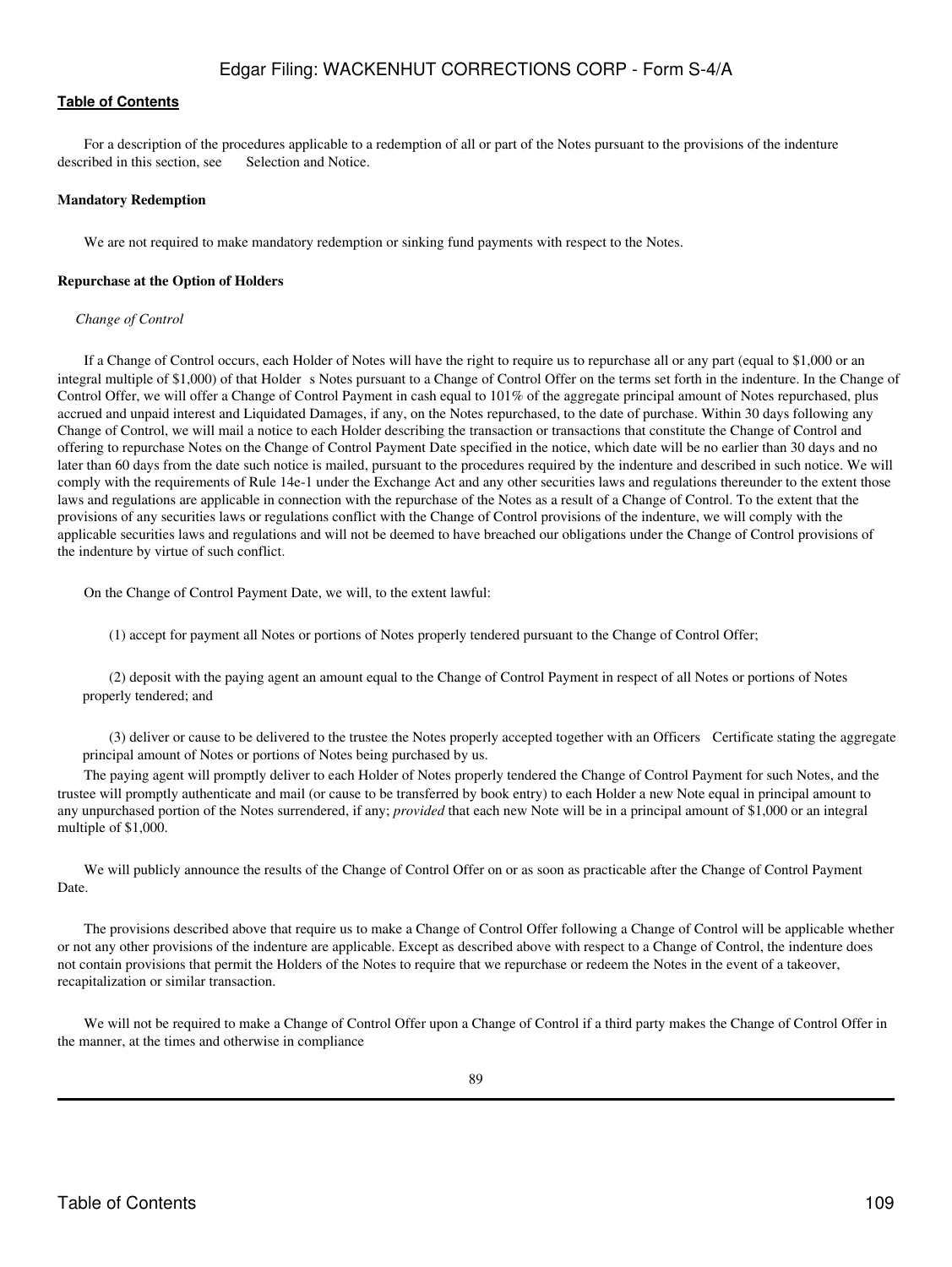## **[Table of Contents](#page-5-0)**

with the requirements set forth in the indenture applicable to a Change of Control Offer made by us and purchases all Notes properly tendered and not withdrawn under the Change of Control Offer.

The definition of Change of Control includes a phrase relating to the direct or indirect sale, lease, transfer, conveyance or other disposition of all or substantially all of the properties or assets of the Company and its Subsidiaries taken as a whole. Although there is a limited body of case law interpreting the phrase substantially all, there is no precise established definition of the phrase under applicable law. Accordingly, the ability of a Holder of Notes to require us to repurchase the Notes as a result of a sale, lease, transfer, conveyance or other disposition of less than all of the assets of the Company and its Subsidiaries taken as a whole to another Person or group may be uncertain.

The Credit Agreement contains, and other indebtedness of the Company may contain, prohibitions on the occurrence of events that would constitute a Change of Control or require that indebtedness be repurchased upon a Change of Control. A Change of Control will constitute an event of default under the Credit Agreement and the terms of the Credit Agreement would prohibit our purchase of the Notes in the event we are required to make a Change of Control Offer. If a Change of Control Offer occurs, there can be no assurance that we will have available funds sufficient to make the Change of Control Payment for all of the Notes that might be delivered by Holders seeking to accept the Change of Control Offer. In the event we are required to purchase outstanding Notes pursuant to a Change of Control Offer, we expect that we would seek third-party financing to the extent we do not have available funds to meet our purchase obligations and any other obligations in respect of our other indebtedness. However, there can be no assurance that we would be able to obtain the necessary financing. See Risk Factors Risks Related to the Notes We may not be able to repurchase the Notes in the event of a change of control because the terms of our indebtedness or lack of funds may prevent us from doing so.

#### *Asset Sales*

We will not, and we will not permit any of our Restricted Subsidiaries to, directly or indirectly, consummate an Asset Sale unless:

(1) we (or the Restricted Subsidiary, as the case may be) receive consideration at the time of the Asset Sale at least equal to the fair market value of the assets or Equity Interests issued or sold or otherwise disposed of;

(2) the fair market value, in the case of any Asset Sales or series of related Asset Sales having a fair market value of \$5.0 million or more, is determined by our Board of Directors and evidenced by a resolution of our Board of Directors set forth in an Officers Certificate delivered to the trustee; and

(3) at least 75% of the consideration received in the Asset Sale by us or such Restricted Subsidiary is in the form of cash. For purposes of this clause (3) only, each of the following will be deemed to be cash:

(a) any liabilities, as shown on the Companys or such Restricted Subsidiarys most recent balance sheet, of the Company or any Restricted Subsidiary (other than contingent liabilities and Indebtedness (other than Indebtedness secured by the assets sold) that is equal in right of payment with or subordinated to the Notes or any Guarantee) that are assumed by the transferee of any such assets pursuant to a customary novation agreement that releases the Company or such Restricted Subsidiary from further liability; and

(b) any securities, Notes or other obligations received by the Company or any such Restricted Subsidiary from such transferee that are converted by the Company or such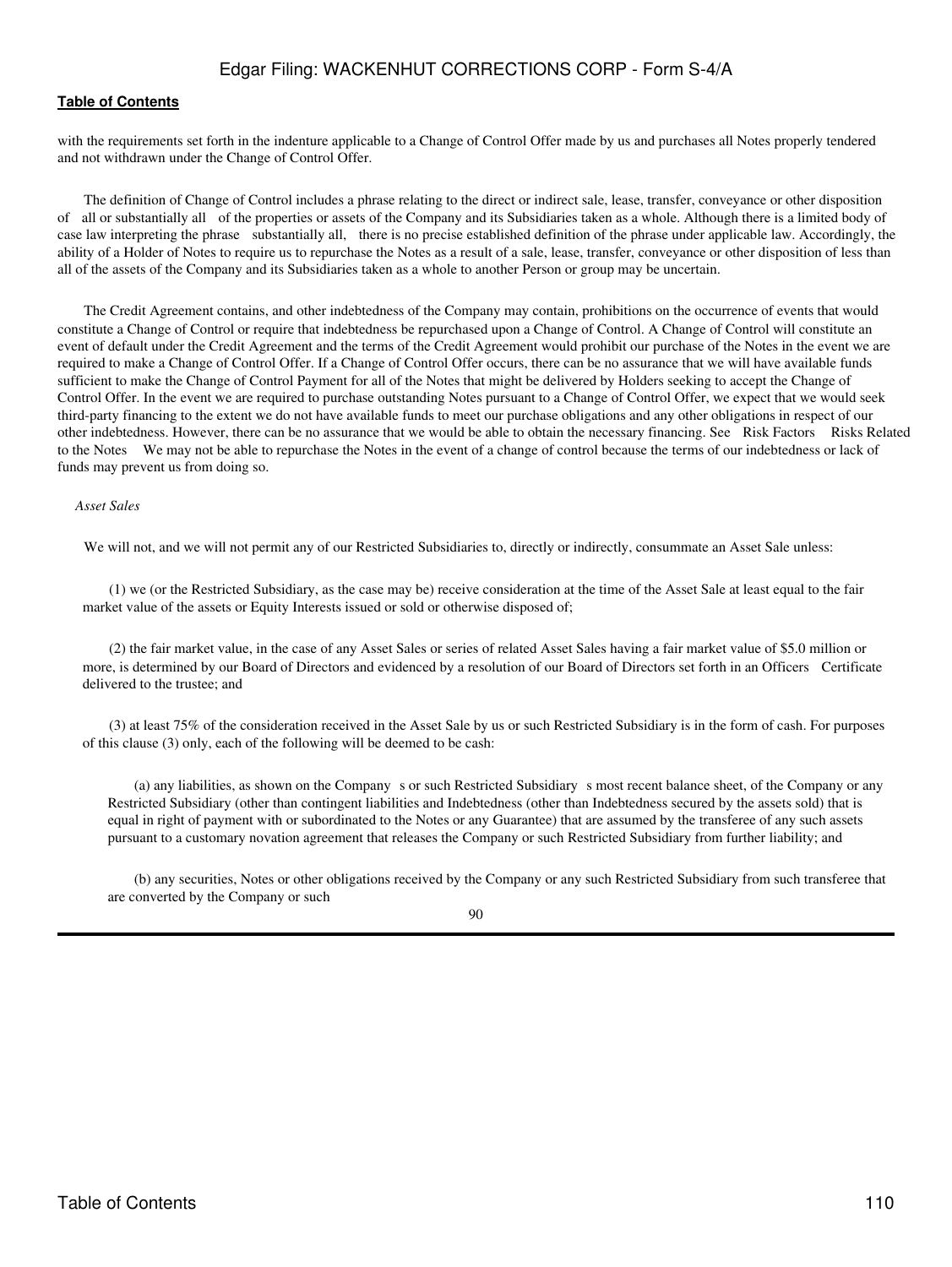## **[Table of Contents](#page-5-0)**

Restricted Subsidiary into cash or Cash Equivalents within 30 days after the applicable Asset Sale, to the extent of the cash or Cash Equivalents received in that conversion;

Within 360 days after the receipt of any Net Proceeds from an Asset Sale or from the sale of our interest in Premier Custodial Group Limited to Serco Investments Limited, the Company or the applicable Restricted Subsidiary may apply those Net Proceeds, at its option:

(1) to repay permanently Indebtedness under the Credit Agreement (and with respect to Net Proceeds of a Restricted Subsidiary that is not a Guarantor, Indebtedness of such Restricted Subsidiary) and, if the Indebtedness permanently repaid is revolving credit Indebtedness, to correspondingly reduce commitments with respect thereto;

(2) to acquire, or enter into a definitive agreement to acquire, all or substantially all of the assets of, a Permitted Business or a majority of the Voting Stock of a Person employed in a Permitted Business, *provided* that such Person becomes a Restricted Subsidiary and *provided, further*, however, in the case of a definitive agreement, that such acquisition closes within 120 days of such 360 day period;

(3) to make a capital expenditure in or that is used or useful in a Permitted Business (provided that the completion of (i) construction of new facilities, (ii) expansions to existing facilities and (iii) repair or construction of damaged or destroyed facilities, in each case, which commences within such 360 days may extend for an additional 360 day period if the Net Proceeds to be used for such construction, expansion or repair are committed specifically for such activity within such 360 days); or

(4) to acquire other long-term assets that are used or useful in a Permitted Business.

Pending the final application of any Net Proceeds, the Company may temporarily reduce revolving credit borrowings or otherwise invest the Net Proceeds in any manner that is not prohibited by the indenture.

Any Net Proceeds from Asset Sales (or from the sale of our interest in Premier Custodial Group Limited to Serco Investments Limited) that are not applied or invested as provided in the preceding paragraph will constitute Excess Proceeds. When the aggregate amount of Excess Proceeds exceeds \$10.0 million, the Company will make an Asset Sale Offer to all Holders of Notes and, at the Company s option, all holders of other Indebtedness that is pari passu with the Notes containing provisions similar to those set forth in the indenture with respect to offers to purchase or redeem with the proceeds of sales of assets, to purchase on a pro rata basis the maximum principal amount of Notes and such other pari passu Indebtedness that may be purchased out of the Excess Proceeds. The offer price in any Asset Sale Offer will be equal to 100% of the principal amount, plus accrued and unpaid interest and Liquidated Damages, if any, to the date of purchase, and will be payable in cash. If any Excess Proceeds remain after consummation of an Asset Sale Offer, the Company may use those Excess Proceeds for any purpose not otherwise prohibited by the indenture. If the aggregate principal amount of Notes and other pari passu Indebtedness tendered into such Asset Sale Offer exceeds the amount of Excess Proceeds, the trustee shall select the Notes to be purchased on a pro rata basis. Upon completion of each Asset Sale Offer, the amount of Excess Proceeds will be reset at zero.

The Company will comply with the requirements of Rule 14e-1 under the Exchange Act and any other securities laws and regulations thereunder to the extent those laws and regulations are applicable in connection with each repurchase of Notes pursuant to an Asset Sale Offer. To the extent that the provisions of any securities laws or regulations conflict with the Asset Sale provisions of the indenture, the Company will comply with the applicable securities laws and regulations and will not be deemed to have breached its obligations under the Asset Sale provisions of the indenture by virtue of such conflict.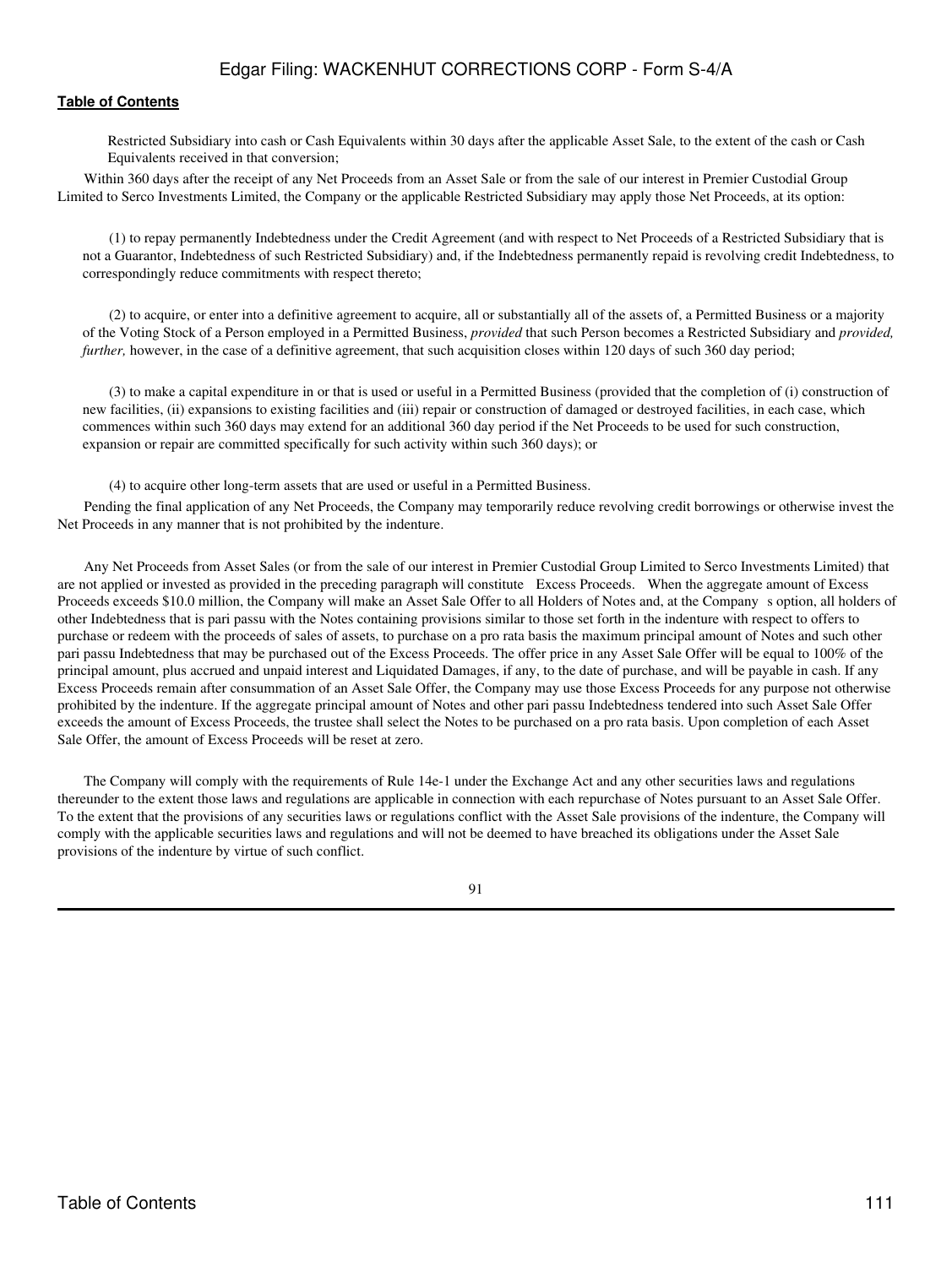### **[Table of Contents](#page-5-0)**

The Credit Agreement contains prohibitions of certain events, including certain types of Asset Sales. The terms of the Credit Agreement would prohibit our purchase of the Notes in the event we were required to make an Asset Sale Offer. The Company s ability to pay cash to the Holders of Notes upon a repurchase may be limited by the Companys then existing financial resources.

### **Selection and Notice**

If less than all of the Notes are to be redeemed at any time, the trustee will select Notes for redemption as follows:

(1) if the Notes are listed on any national securities exchange, in compliance with the requirements of the principal national securities exchange on which the Notes are listed; or

(2) if the Notes are not listed on any national securities exchange, on a pro rata basis (based on amounts tendered), by lot or by such method as the trustee deems fair and appropriate.

No Notes of \$1,000 or less can be redeemed in part. Notices of redemption will be mailed by first class mail at least 30 but not more than 60 days before the redemption date to each Holder of Notes to be redeemed at its registered address. Notices of redemption may not be conditional.

If any Note is to be redeemed in part only, the notice of redemption that relates to that Note will state the portion of the principal amount of that Note that is to be redeemed. A new Note in principal amount equal to the unredeemed portion of the original Note will be issued in the name of the Holder of Notes upon cancellation of the original Note. Notes called for redemption become due on the date fixed for redemption. On and after the redemption date, interest ceases to accrue on Notes or portions of them called for redemption.

### **Certain Covenants**

### *Restricted Payments*

The Company will not, and will not permit any of its Restricted Subsidiaries to, directly or indirectly:

(1) declare or pay any dividend or make any other payment or distribution on account of the Companys, or any Restricted Subsidiarys, Equity Interests (including, without limitation, any payment in connection with any merger or consolidation involving the Company or any Restricted Subsidiary) or to the direct or indirect holders of the Company s or any Restricted Subsidiary s Equity Interests in their capacity as such (other than dividends or distributions payable (A) in Equity Interests (other than Disqualified Stock) of the Company or (B) to the Company or a Restricted Subsidiary of the Company);

(2) purchase, redeem or otherwise acquire or retire for value (including, without limitation, in connection with any merger or consolidation involving the Company) any Equity Interests of the Company;

(3) make any payment on or with respect to, or purchase, redeem, defease or otherwise acquire or retire for value any Indebtedness that is expressly subordinated to the Notes or any Guarantee, except a payment of interest or principal at the Stated Maturity thereof; or

(4) make any Restricted Investment (all such payments and other actions set forth in these clauses (1) through (4) above being collectively referred to as Restricted Payments), unless, at the time of and after giving effect to such Restricted Payment:

(1) no Default or Event of Default shall have occurred and be continuing or would occur as a consequence of such Restricted Payment; and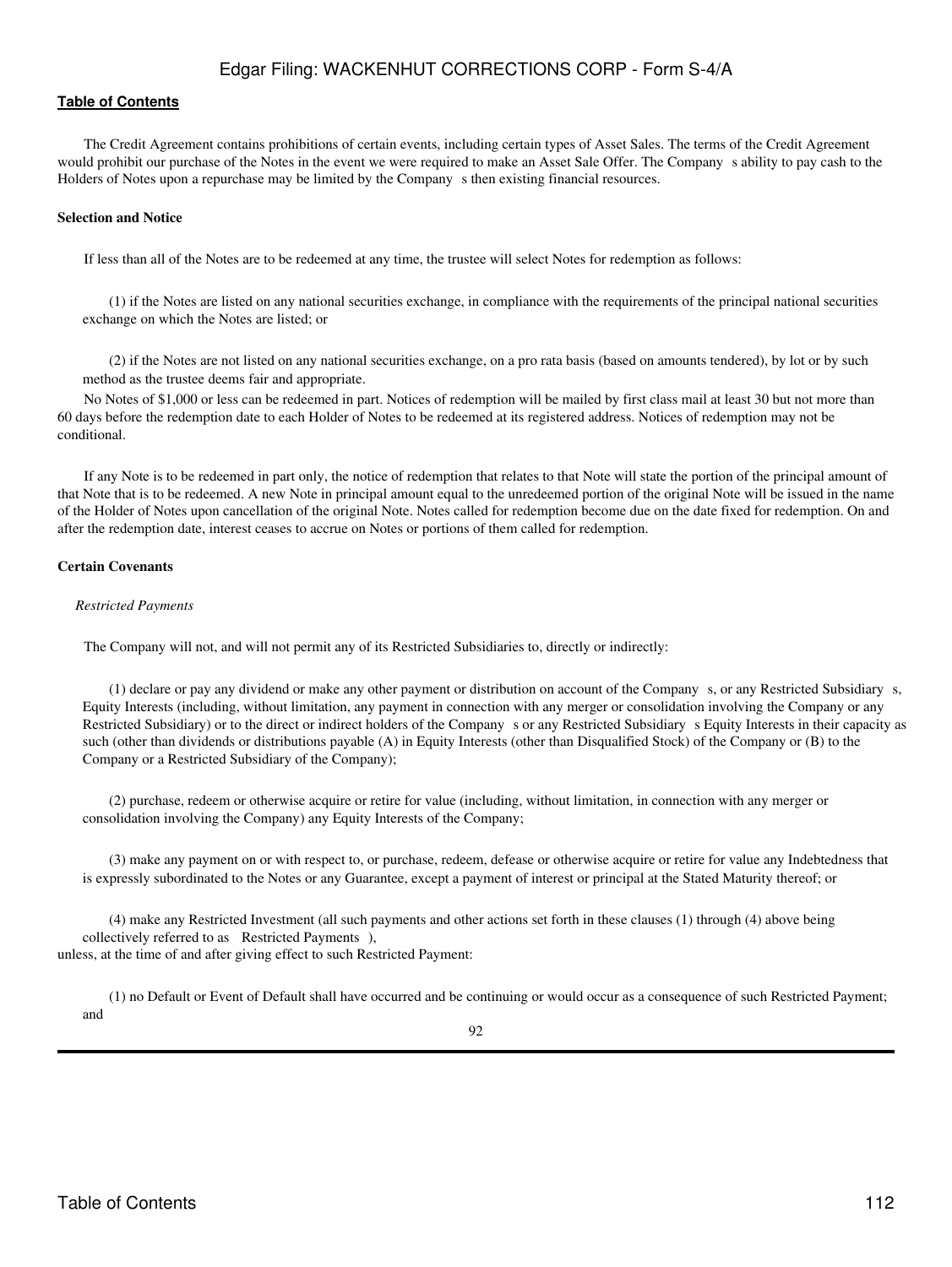## **[Table of Contents](#page-5-0)**

(2) the Company would, at the time of such Restricted Payment and after giving pro forma effect thereto as if such Restricted Payment had been made at the beginning of the applicable four-quarter period, have been permitted to incur at least \$1.00 of additional Indebtedness pursuant to the Fixed Charge Coverage Ratio test set forth in the first paragraph of the covenant described below under the caption *Incurrence of Indebtedness and Issuance of Preferred Stock;* and

(3) such Restricted Payment, together with the aggregate amount of all other Restricted Payments made by the Company and its Restricted Subsidiaries after the date of the indenture (excluding Restricted Payments permitted by clauses (2), (3), (4), and (5) of the next succeeding paragraph), is less than the sum, without duplication, of:

(a) 50% of the Consolidated Net Income, for the period (taken as one accounting period) from the beginning of the first fiscal quarter commencing after the date of the indenture to the end of the Companys most recently ended fiscal quarter for which internal financial statements are available at the time of such Restricted Payment (or, if such Consolidated Net Income for such period is a deficit, less 100% of such deficit); *plus*

(b) (i) 100% of the aggregate net cash proceeds plus (ii) 70% of the aggregate fair market value of assets (other than Restricted Investments), in each case, received by the Company since the date of the indenture as a contribution to its common equity capital or from the issue or sale of Equity Interests of the Company (other than Disqualified Stock), except to the extent used to make an Investment pursuant to clause (17) or (15) of the definition of Permitted Investments, or from the issue or sale of convertible or exchangeable Disqualified Stock or convertible or exchangeable debt securities of the Company that have been converted into or exchanged for such Equity Interests (other than Equity Interests (or Disqualified Stock or debt securities) sold to a Subsidiary of the Company); *plus*

(c) to the extent that any Restricted Investment that was made after the date of the indenture is sold for cash or otherwise liquidated or repaid for cash, the lesser of (i) the cash return of capital with respect to such Restricted Investment (less the cost of disposition, if any) and (ii) the initial amount of such Restricted Investment; *plus*

(d) to the extent that any Unrestricted Subsidiary of the Company is redesignated as a Restricted Subsidiary after the date of the indenture, the lesser of (i) the fair market value of the Company s Investment in such Subsidiary as of the date of such redesignation or (ii) such fair market value as of the date on which such Subsidiary was originally designated as an Unrestricted Subsidiary, plus the amount of any Investments made in such Subsidiaries subsequent to such designation (and treated as Restricted Payments) by the Company or any Restricted Subsidiary; *plus*

(e) 100% of any other dividends or other distributions received by the Company or a Restricted Subsidiary of the Company since the date of the indenture from an Unrestricted Subsidiary of the Company to the extent that such dividends were not otherwise included in Consolidated Net Income of the Company for such period in an amount not to exceed the amount of Restricted Investments previously made by the Company and its Restricted Subsidiaries in such Unrestricted Subsidiary; *plus*

### (f) \$5.0 million.

So long as no Default has occurred and is continuing or would be caused thereby, the preceding provisions will not prohibit:

(1) the payment of any dividend within 60 days after the date of declaration of the dividend, if at the date of declaration the dividend payment would have complied with the provisions of the indenture;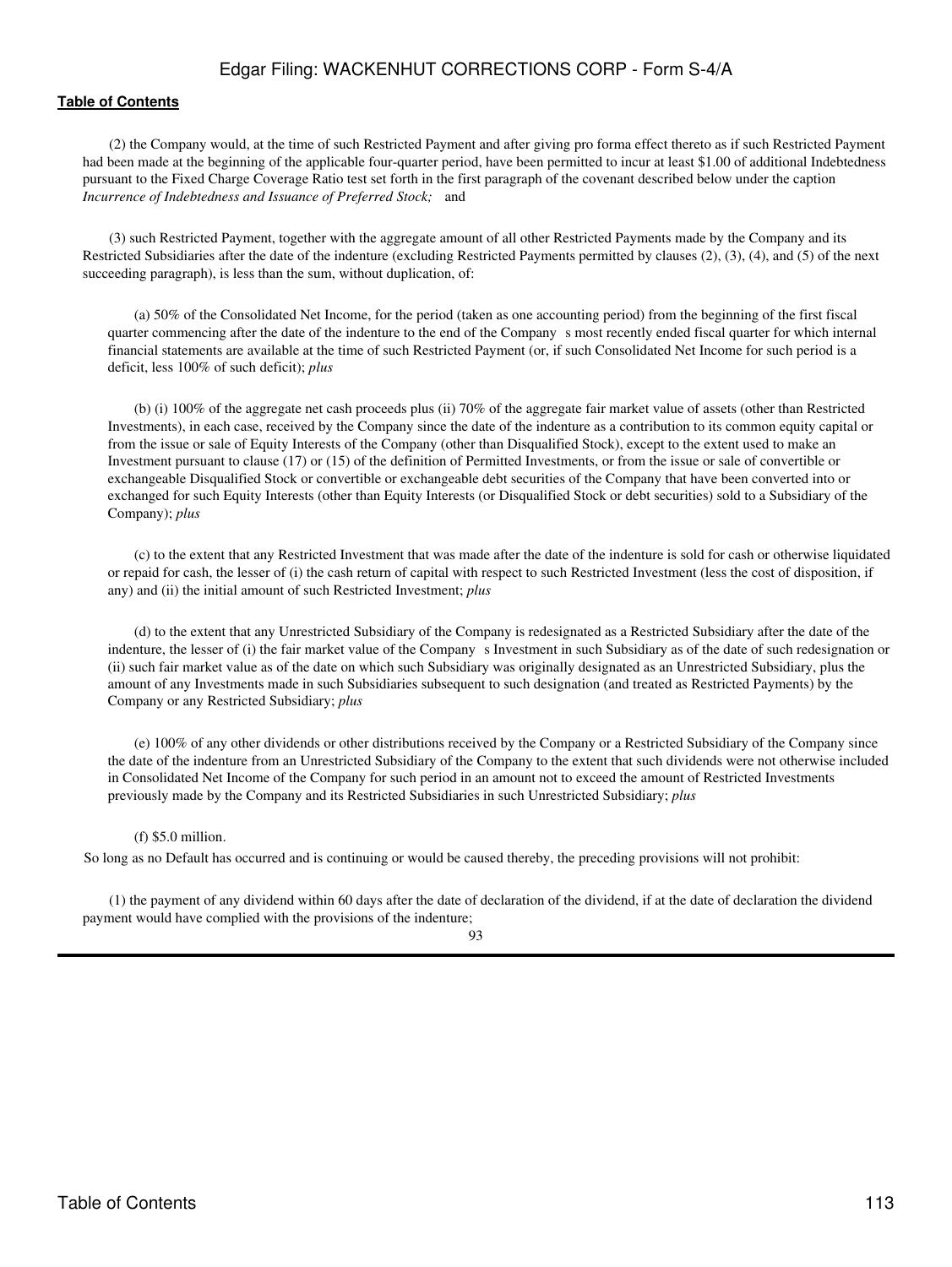## **[Table of Contents](#page-5-0)**

(2) the redemption, repurchase, retirement, defeasance or other acquisition of any subordinated Indebtedness of the Company or any Guarantor or of any Equity Interests of the Company in exchange for, or out of the net cash proceeds of the substantially concurrent sale (other than to a Subsidiary of the Company) of, Equity Interests of the Company (other than Disqualified Stock); *provided* that the amount of any such net cash proceeds that are utilized for any such redemption, repurchase, retirement, defeasance or other acquisition will be excluded from clause (3)(b) of the preceding paragraph;

(3) the defeasance, redemption, repurchase or other acquisition of subordinated Indebtedness of the Company or any Guarantor with the net cash proceeds from an incurrence of Permitted Refinancing Indebtedness;

(4) the payment of any dividend by a Restricted Subsidiary of the Company to the holders of its Equity Interests on a pro rata basis;

(5) repurchases of Equity Interests of the Company deemed to occur upon the exercise of stock options if such Equity Interests represent a portion of the exercise price thereof;

(6) the repurchase, redemption or other acquisition or retirement for value of Equity Interests of the Company or any Restricted Subsidiary of the Company held by any member of the Companys (or any of its Restricted Subsidiaries) management; *provided* that the aggregate amount expended pursuant to this clause (6) shall not exceed \$1.0 million in any twelve-month period;

(7) cash payments, in lieu of fractional shares issuable as dividends on Equity Interests of the Company in an amount, when taken together with all other cash payments made pursuant to this clause (7) since the date of the Indenture, not to exceed \$500,000.

### (8) Restricted Payments not otherwise permitted in an amount not to exceed \$5.0 million.

The amount of all Restricted Payments (other than cash) shall be the fair market value on the date of the Restricted Payment of the asset(s) or securities proposed to be transferred or issued by the Company or such Subsidiary, as the case may be, pursuant to the Restricted Payment. The fair market value of any assets or securities that are required to be valued by this covenant will be determined by the Board of Directors of the Company whose resolution with respect thereto will be delivered to the trustee. Except with respect to a Restricted Payment permitted by clauses (1) through (8) above, the Board of Directors determination must be based upon an opinion or appraisal issued by an accounting, appraisal or investment banking firm of national standing if the fair market value exceeds \$10.0 million. Not later than the date on which such Restricted Payment was made, the Company will deliver to the trustee an Officers Certificate stating that such Restricted Payment is permitted and setting forth the basis upon which the calculations required by this Restricted Payments covenant were computed, together with a copy of any fairness opinion or appraisal required by the indenture.

### *Incurrence of Indebtedness and Issuance of Preferred Stock*

The Company will not, and will not permit any of its Restricted Subsidiaries to, directly or indirectly, create, incur, issue, assume, guarantee or otherwise become directly or indirectly liable, contingently or otherwise, with respect to (collectively, incur) any Indebtedness (including Acquired Debt), and the Company will not issue any Disqualified Stock and will not permit any of its Restricted Subsidiaries to issue any Disqualified Stock or preferred stock; *provided, however,* that the Company may incur Indebtedness (including Acquired Debt) or issue Disqualified Stock, and any Guarantor may incur Indebtedness or issue Disqualified Stock (and WCC RE Holdings LLC and Atlantic Shores Healthcare, Inc. may guarantee Indebtedness of the Company under the Credit Agreement) and any Foreign Subsidiary may incur Indebtedness, if the Fixed Charge Coverage Ratio for the Companys most recently ended four full fiscal quarters for which internal financial statements are available immediately preceding the date on which such additional Indebtedness is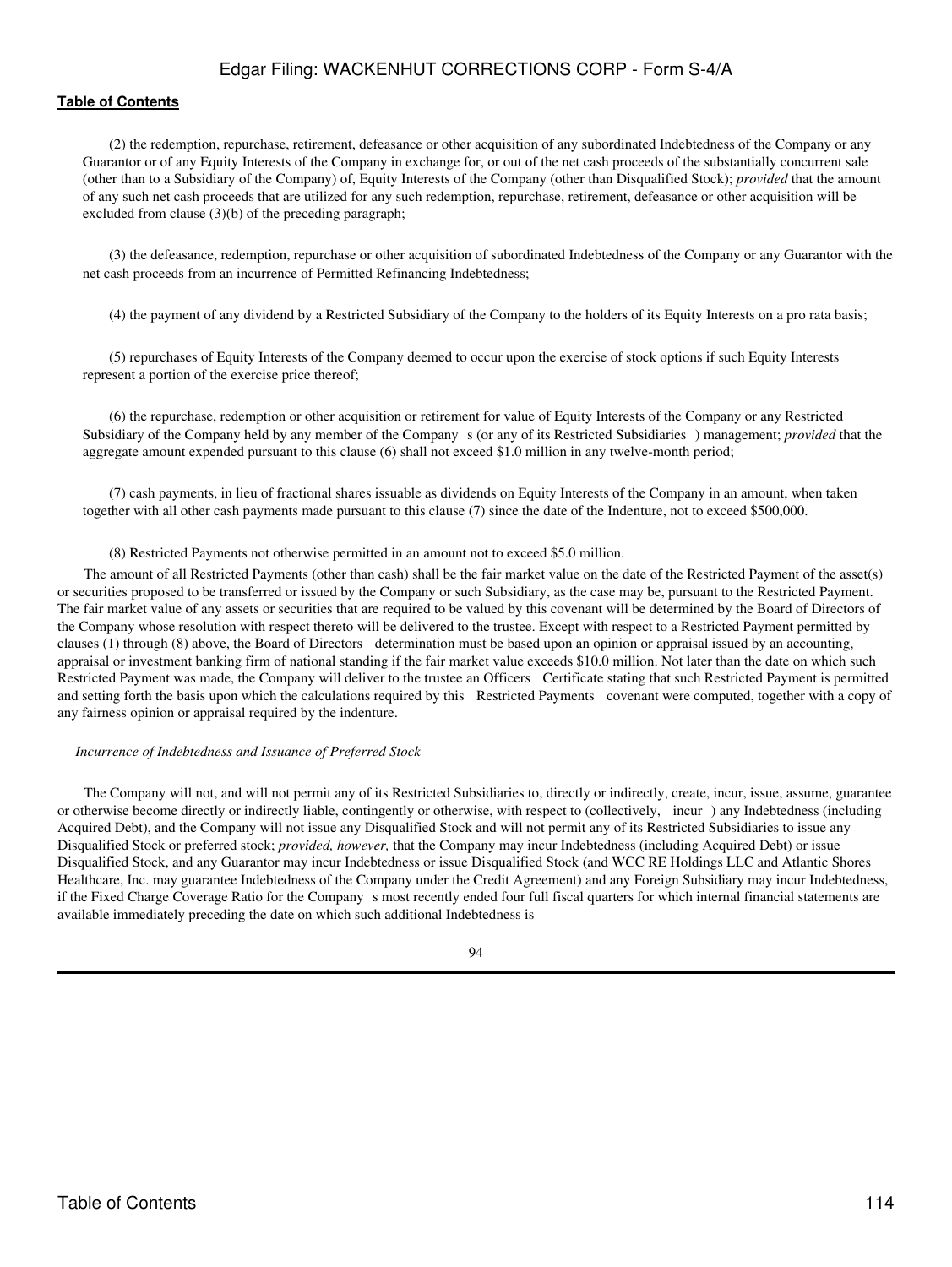## **[Table of Contents](#page-5-0)**

incurred or such Disqualified Stock or preferred stock is issued would have been at least 2.0 to 1, determined on a pro forma basis (including a pro forma application of the net proceeds therefrom), as if the additional Indebtedness had been incurred or the preferred stock or Disqualified Stock had been issued, as the case may be, at the beginning of such four-quarter period;

So long as no Default shall have occurred and be continuing or would be caused thereby, the first paragraph of this covenant will not prohibit the incurrence of any of the following items of Indebtedness or the issuance of Disqualified Stock, as set forth below (collectively, Permitted Debt ):

(1) the incurrence by the Company and any of its Restricted Subsidiaries of Indebtedness under the Credit Agreement in an aggregate principal amount at any one time outstanding under this clause (1) not to exceed \$150.0 million, *less* the aggregate amount of all Net Proceeds of Asset Sales applied by the Company or any Restricted Subsidiary to repay any Indebtedness under the Credit Agreement and, if the Indebtedness repaid is revolving credit Indebtedness, to correspondingly reduce commitments with respect thereto, pursuant to the covenant described under the subheading Repurchase at the Option of Holders  *Asset Sales*;

(2) the incurrence by the Company and any of its Restricted Subsidiaries of Existing Indebtedness;

(3) the incurrence by the Company of Indebtedness represented by the Notes to be issued on the date of the indenture and any Guarantees thereof by any Guarantor;

(4) the incurrence by the Company or any Restricted Subsidiary of Indebtedness represented by Capital Lease Obligations, mortgage financings or purchase money obligations, in each case, incurred for the purpose of financing all or any part of the purchase price or cost of construction or improvement of property, plant or equipment used in the business of the Company or such Restricted Subsidiary, in an aggregate principal amount, including all Permitted Refinancing Indebtedness incurred to refund, refinance or replace any Indebtedness incurred pursuant to this clause (4), not to exceed \$10.0 million at any time outstanding;

(5) the incurrence by the Company or any of its Restricted Subsidiaries of Permitted Refinancing Indebtedness in exchange for, or the net proceeds of which are used to refund, refinance or replace Indebtedness (other than intercompany Indebtedness) that was permitted by the indenture to be incurred under the first paragraph of this covenant or clauses  $(2)$ ,  $(3)$ ,  $(5)$ , or  $(11)$  of this paragraph;

(6) the incurrence by the Company or any of its Restricted Subsidiaries of intercompany Indebtedness between or among the Company and any of its Restricted Subsidiaries; *provided, however, that:*

(a) if the Company or any Guarantor is the obligor on such Indebtedness, such Indebtedness must be expressly subordinated to the prior payment in full in cash of all Obligations with respect to the Notes, in the case of the Company, or the Guarantee, in the case of a Guarantor; and

(b) (i) any subsequent issuance or transfer of Equity Interests that results in any such Indebtedness being held by a Person other than the Company or a Restricted Subsidiary of the Company and (ii) any sale or other transfer of any such Indebtedness to a Person that is not either the Company or a Restricted Subsidiary of the Company; will be deemed, in each case, to constitute an incurrence of such Indebtedness by the Company or such Restricted Subsidiary, as the case may be, that was not permitted by this clause (6);

(7) the incurrence by the Company or any of its Restricted Subsidiaries of Hedging Obligations that are incurred for the purpose of fixing or hedging interest rate risk with respect to any Indebtedness that is permitted by the terms of the indenture to be outstanding or for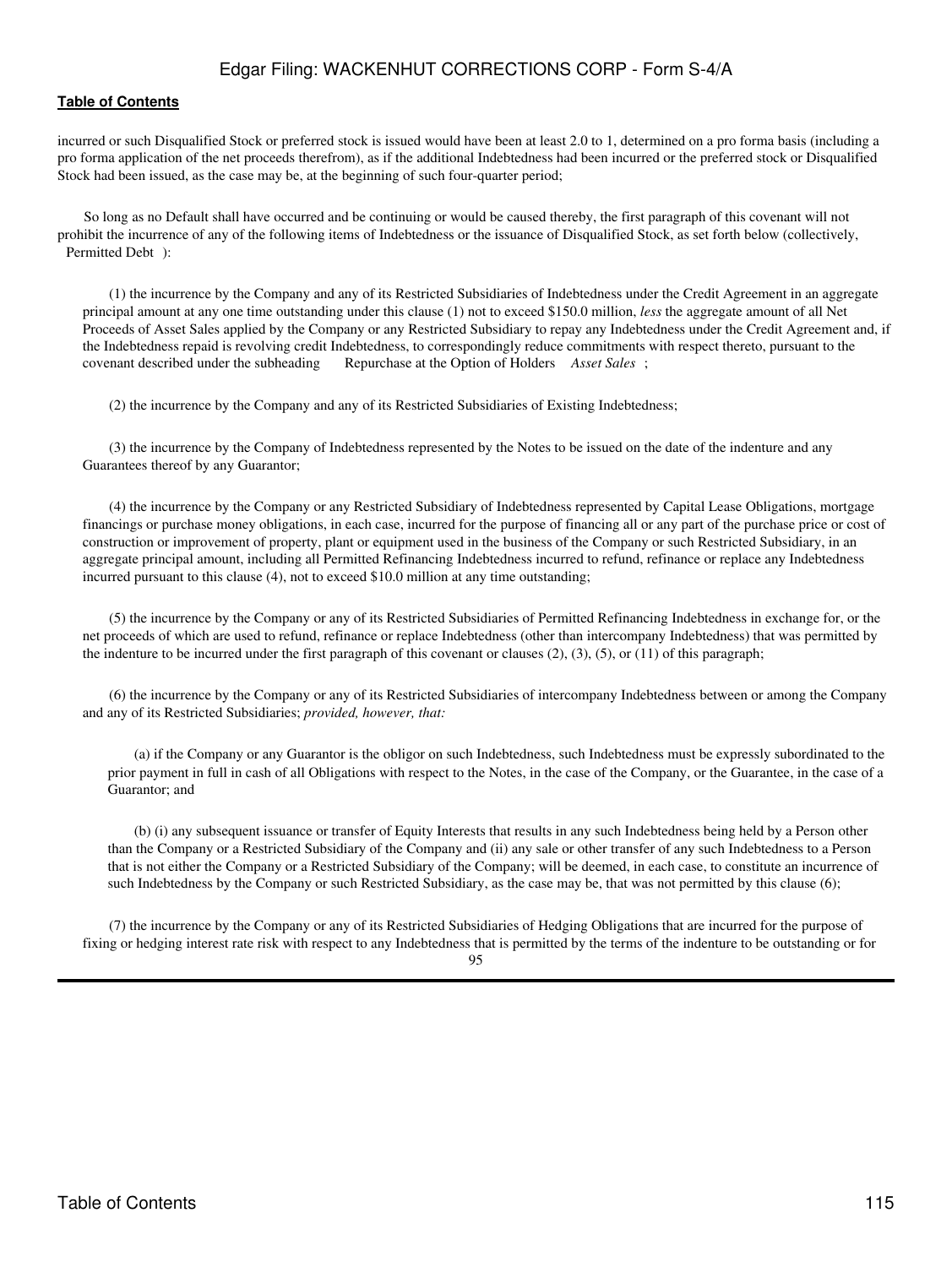## **[Table of Contents](#page-5-0)**

hedging foreign currency exchange risk, in each case to the extent the Hedging Obligations are incurred in the ordinary course of business and not for any speculative purpose;

(8) the guarantee by the Company or any Guarantor of Indebtedness of the Company or a Restricted Subsidiary of the Company that was permitted to be incurred by another provision of this covenant;

(9) the accrual of interest, the accretion or amortization of original issue discount, the payment of interest on any Indebtedness in the form of additional Indebtedness with the same terms, and the payment of dividends on Disqualified Stock in the form of additional shares of the same class of Disqualified Stock will not be deemed to be an incurrence of Indebtedness or an issuance of Disqualified Stock for purposes of this covenant; *provided,* in each such case, that the amount thereof is included in Fixed Charges of the Company as accrued;

(10) the incurrence by the Company or any of its Restricted Subsidiaries of Indebtedness, including Indebtedness represented by letters of credit for the account of the Company or any Restricted Subsidiary, incurred in respect of workers compensation claims, self-insurance obligations, performance, proposal, completion, surety and similar bonds and completion guarantees provided by the Company or any of its Restricted Subsidiaries in the ordinary course of business; *provided,*that the underlying obligation to perform is that of the Company or its Restricted Subsidiaries and not that of the Company s Unrestricted Subsidiaries; *provided further*, that such underlying obligation is not in respect of borrowed money;

(11) the incurrence by the Company or any of the Restricted Subsidiaries of additional Indebtedness in an aggregate principal amount (or accreted value, as applicable) at any time outstanding, including all Permitted Refinancing Indebtedness incurred to refund, refinance or replace any Indebtedness incurred pursuant to this clause (11), not to exceed \$30.0 million;

(12) the incurrence by the Company or any of its Restricted Subsidiaries of Indebtedness, including but not limited to Indebtedness represented by letters of credit for the account of the Company or any Restricted Subsidiary, arising from agreements of the Company or a Restricted Subsidiary providing for indemnification, adjustment of purchase price or similar obligations, in each case, incurred or assumed in connection with the disposition of any business, assets or Equity Interests of the Company or a Restricted Subsidiary, other than guarantees of Indebtedness incurred by any Person acquiring all or any portion of such business, assets or Equity Interests for the purpose of financing such acquisition;

(13) the incurrence by the Company or any Restricted Subsidiary of Indebtedness arising from the honoring by a bank or other financial institution of a check, draft or similar instrument (except in the case of daylight overdrafts) drawn against insufficient funds in the ordinary course of business, *provided* that such Indebtedness is extinguished within five business days of incurrence; or

(14) the issuance of preferred stock of a Restricted Subsidiary to the Company that is pledged to secure the Credit Agreement, *provided* that any subsequent transfer that results in such preferred stock being held by a Person other than the Company or a Restricted Subsidiary will be deemed to constitute an issuance of preferred stock not permitted by this clause (14).

The Company will not, and will not permit any Guarantor, to incur any Indebtedness (including Permitted Debt) that is contractually subordinated in right of payment to any other Indebtedness of the Company or such Guarantor unless such Indebtedness is also contractually subordinated in right of payment to the Notes or such Guarantee on substantially identical terms; *provided,*however, that no Indebtedness of the Company or any Guarantor will be deemed to be contractually subordinated in right of payment to any other Indebtedness of the Company or any Guarantor solely by virtue of being unsecured.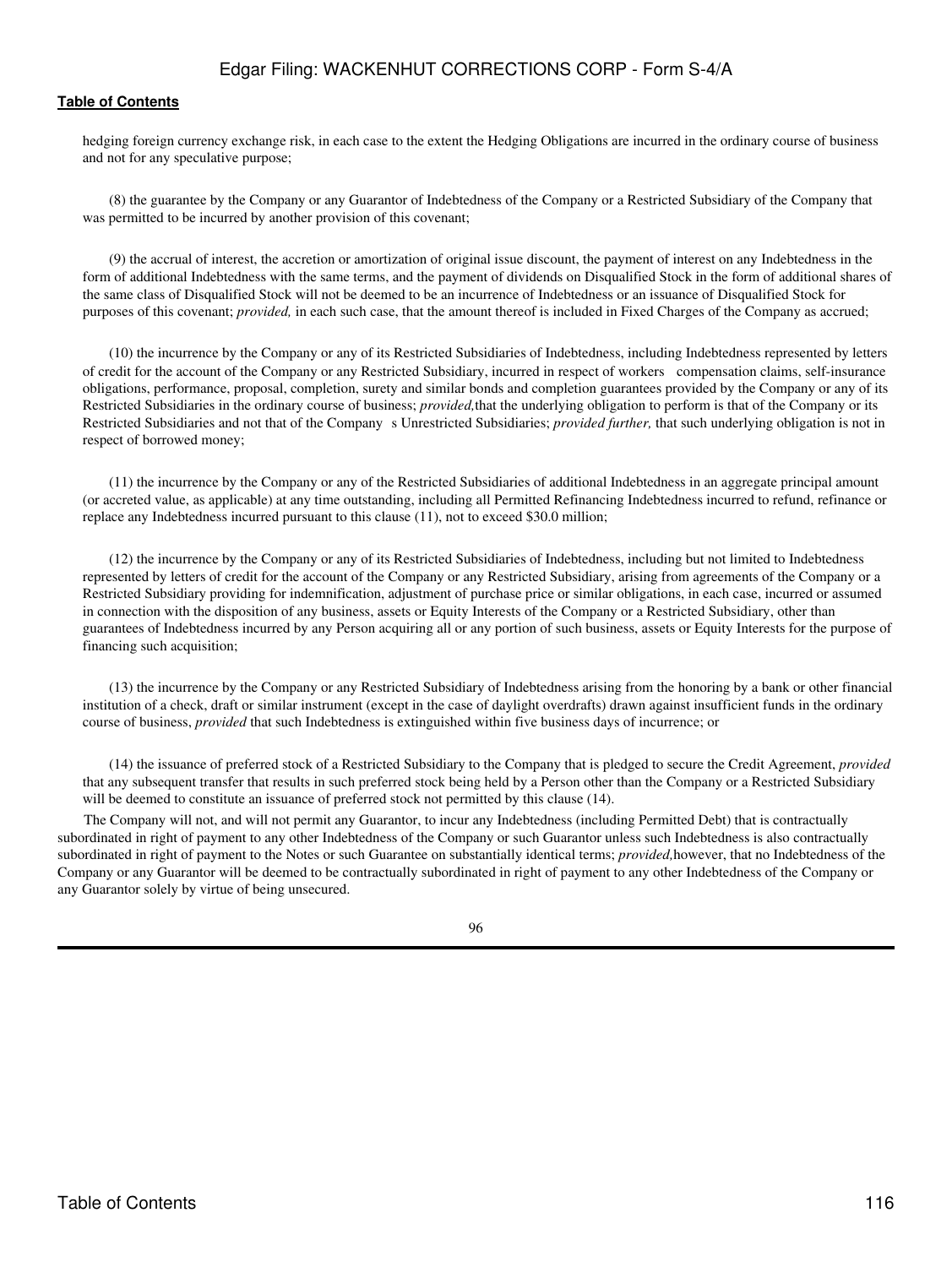## **[Table of Contents](#page-5-0)**

For purposes of determining compliance with the provisions in the indenture described in this *Incurrence of Indebtedness and Issuance of Preferred* Stock covenant, in the event that an item of proposed Indebtedness meets the criteria of more than one of the categories of Permitted Debt described in clauses (1) through (14) above, or is entitled to be incurred pursuant to the first paragraph of this covenant, the Company will be permitted to classify such item of Indebtedness on the date of its incurrence, or later reclassify all or a portion of such item of Indebtedness, in any manner that complies with this covenant. Indebtedness under the Credit Agreement outstanding on the date on which Notes are first issued and authenticated under the indenture will be deemed to have been incurred on such date in reliance on the exception provided by clause (1) of the definition of Permitted Debt.

### *Liens*

The Company will not and will not permit any of its Restricted Subsidiaries to, create, incur, assume or otherwise cause or suffer to exist or become effective any Lien of any kind (other than Permitted Liens) upon any of their property or assets, now owned or hereafter acquired, unless all payments due under the indenture and the Notes are secured on an equal and ratable basis with the Obligations so secured until such time as such Obligations are no longer secured by a Lien.

### *Dividend and Other Payment Restrictions Affecting Restricted Subsidiaries*

The Company will not, and will not permit any of its Restricted Subsidiaries to, directly or indirectly, create or permit to exist or become effective any consensual encumbrance or restriction on the ability of any Restricted Subsidiary to:

(1) pay dividends or make any other distributions on its Capital Stock to the Company or any of its Restricted Subsidiaries, or with respect to any other interest or participation in, or measured by, its profits, or pay any Indebtedness owed to the Company or any of its Restricted Subsidiaries;

(2) make loans or advances to the Company or any of its Restricted Subsidiaries; or

(3) transfer any of its properties or assets to the Company or any of its Restricted Subsidiaries. However, the preceding restrictions will not apply to encumbrances or restrictions existing under or by reason of:

(1) agreements governing Existing Indebtedness and the Credit Facilities as in effect on the date of the indenture and any amendments, modifications, restatements, renewals, increases, supplements, refundings, replacements or refinancings of those agreements; *provided,* that, the amendments, modifications, restatements, renewals, increases, supplements, refundings, replacement or refinancings are not materially more restrictive, taken as a whole, with respect to such dividend and other payment restrictions than those contained in those agreements on the date of the indenture;

(2) the indenture, the Notes and the exchange Notes;

(3) applicable law;

(4) any instrument governing Indebtedness or Capital Stock of a Person acquired by the Company or any of its Restricted Subsidiaries as in effect at the time of such acquisition (except to the extent such Indebtedness or Capital Stock was incurred in connection with or in contemplation of such acquisition), which encumbrance or restriction is not applicable to any Person, or the properties or assets of any Person, other than the Person, or the property or assets of the Person, so acquired; *provided,* that, in the case of Indebtedness, such Indebtedness was permitted by the terms of the indenture to be incurred;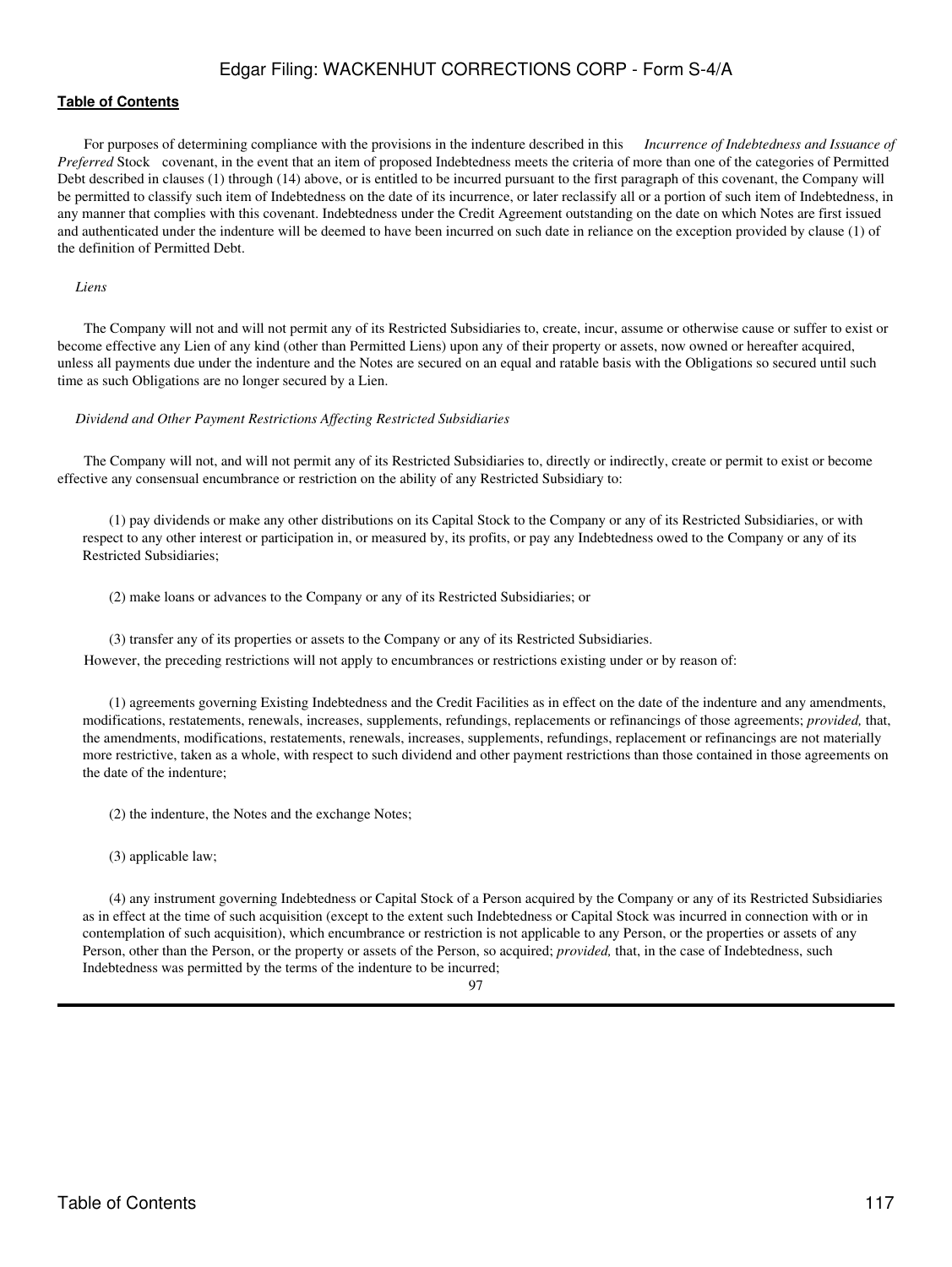## **[Table of Contents](#page-5-0)**

(5) customary non-assignment provisions of any contract or agreement entered into in the ordinary course of business and customary provisions restricting subletting of any interest in real or personal property contained in any lease or easement agreement of the Company or any Restricted Subsidiary;

(6) purchase money obligations for property acquired in the ordinary course of business that impose restrictions on that property of the nature described in clause (3) of the preceding paragraph;

(7) any agreement for the sale or other disposition of all or substantially all of the assets or Capital Stock of a Restricted Subsidiary that restricts distributions by that Restricted Subsidiary pending its sale or other disposition of all or substantially all of the assets or Capital Stock of such Restricted Subsidiary;

(8) Permitted Refinancing Indebtedness; *provided*, that, the restrictions contained in the agreements governing such Permitted Refinancing Indebtedness with respect to dividends and other payments are not materially more restrictive, taken as a whole, than those contained in the agreements governing the Indebtedness being refinanced;

(9) Liens securing Indebtedness otherwise permitted to be incurred under the provisions of the covenant described above under the caption  *Liens* that limit the right of the debtor to dispose of the assets subject to such Liens;

(10) provisions with respect to the disposition or distribution of assets or property in joint venture agreements entered into in the ordinary course of business;

(11) restrictions on cash or other deposits or net worth imposed by customers under contracts entered into in the ordinary course of business;

(12) any Indebtedness incurred in compliance with the covenant under the caption  *Incurrence of Indebtedness and Issuance of Preferred Stock* by any Foreign Subsidiary or any Guarantor, or any agreement pursuant to which such Indebtedness is issued, if the encumbrance or restriction applies only to such Foreign Subsidiary or Guarantor and only in the event of a payment default or default with respect to a financial covenant contained in the Indebtedness or agreement and the encumbrance or restriction is not materially more disadvantageous to the Holders of the Notes than is customary in comparable financings (as determined by the Board of Directors of the Company) and the Board of Directors of the Company determines that any such encumbrance or restriction will not materially affect the Company s ability to pay interest or principal on the Notes; or

(13) an arrangement or circumstance arising or agreed to in the ordinary course of business, not relating to any Indebtedness, and that does not, individually or in the aggregate, detract from the value of property or assets of the Company or any Restricted Subsidiary in any manner material to the Company or any Restricted Subsidiary.  *Merger, Consolidation or Sale of Assets*

The Company shall not, in a single transaction or a series of related transactions, consolidate with or merge with or into any other Person or sell, assign, convey, transfer, lease or otherwise dispose of all or substantially all of its properties and assets to any Person or group of affiliated Persons, or permit any of its Restricted Subsidiaries to enter into any such transaction or transactions if such transaction or transactions, in the aggregate, would result in an assignment, conveyance, transfer, lease or disposition of all or substantially all of the properties and assets of the Company and its Restricted Subsidiaries taken as a whole to any other Person or group of affiliated Persons, unless at the time and after giving effect thereto:

(1) either: (a) the Company is the surviving corporation; or (b) the Person formed by or surviving any such consolidation or merger (if other than the Company) or to which such sale,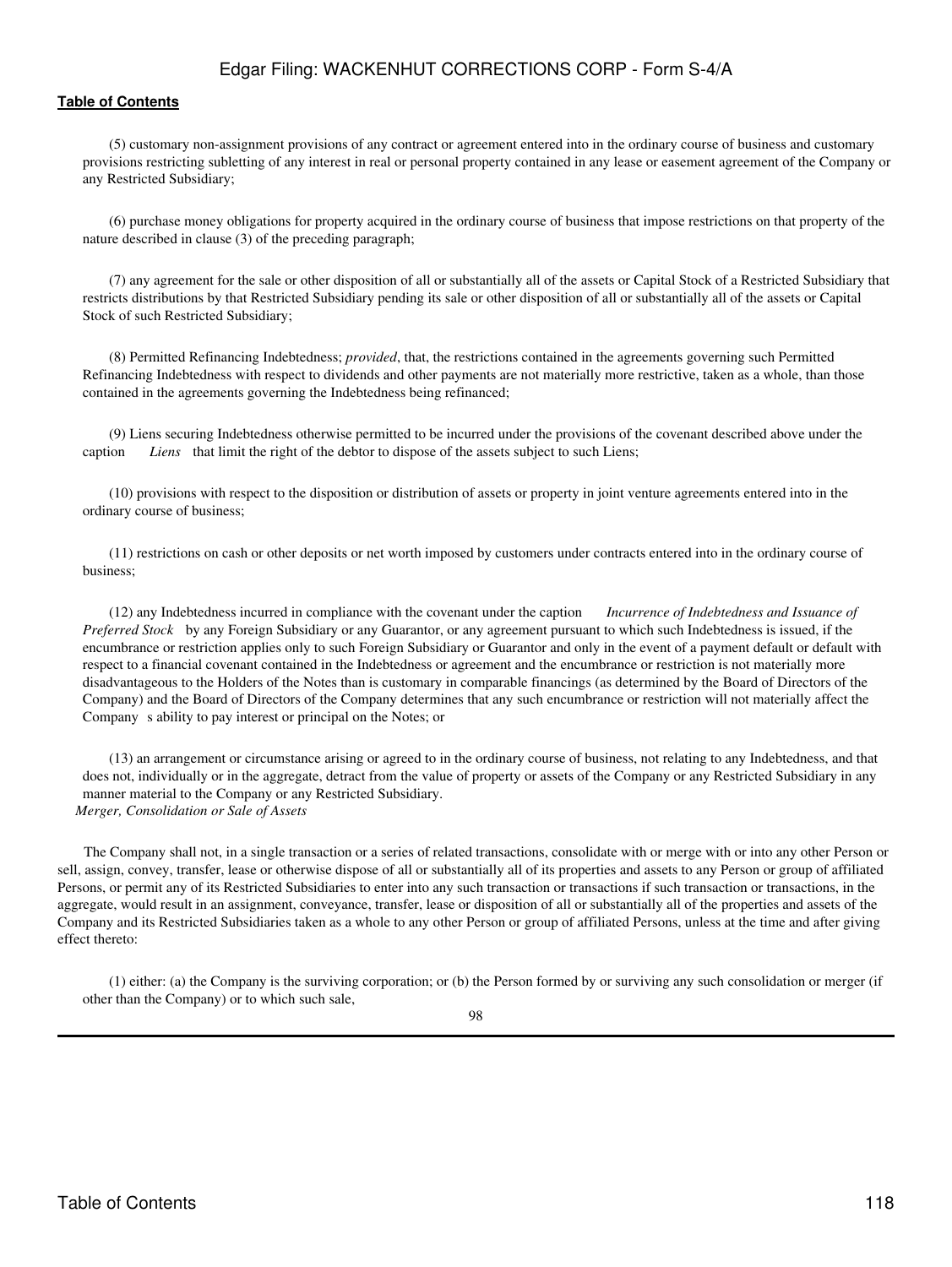## **[Table of Contents](#page-5-0)**

assignment, lease, transfer, conveyance or other disposition has been made is a corporation organized or existing under the laws of the United States, any state of the United States or the District of Columbia;

(2) the Person formed by or surviving any such consolidation or merger (if other than the Company) or the Person to which such sale, assignment, lease, transfer, conveyance or other disposition has been made assumes all the obligations of the Company under the Notes, the indenture and the registration rights agreement pursuant to agreements reasonably satisfactory to the trustee;

(3) no Default or Event of Default exists;

(4) the Company or the other Person formed by or surviving any such consolidation or merger (if other than the Company), or to which such sale, assignment, lease, transfer, conveyance or other disposition has been made will, on the date of such transaction after giving pro forma effect thereto and any related financing transactions as if the same had occurred at the beginning of the applicable four-quarter period, be permitted to incur at least \$1.00 of additional Indebtedness pursuant to the Fixed Charge Coverage Ratio test set forth in the first paragraph of the covenant described under the caption *Incurrence of Indebtedness and Issuance of Preferred Stock;* and

(5) the Company or the other Person formed by or surviving any such consolidation or merger (if other than the Company), or to which such sale, assignment, lease, transfer, conveyance or other disposition has been made will have delivered to the trustee, in form and substance reasonably satisfactory to the trustee, an Officers Certificate and an Opinion of Counsel, each stating that such consolidation, merger, sale, assignment, lease, conveyance, transfer, or other disposition, and if a supplemental indenture is required in connection with such transaction, such supplemental indenture, comply with the requirements of the indenture and that all conditions precedent therein provided for relating to such transaction have been complied with.

Clause (4) of this  *Merger, Consolidation or Sale of Assets* covenant will not apply to: (a) a sale, transfer or other disposition of assets between or among the Company and any of its Wholly Owned Restricted Subsidiaries or (b) any merger or consolidation of a Wholly Owned Restricted Subsidiary into the Company.  *Transactions with Affiliates*

The Company will not, and will not permit any of its Restricted Subsidiaries to, make any payment to, or sell, lease, transfer or otherwise dispose of any of its properties or assets to, or purchase any property or assets from, or enter into or amend any contract, agreement, loan, advance or guarantee with, or for the benefit of, any Affiliate (each, an Affiliate Transaction), unless:

(1) the Affiliate Transaction is on terms that are no less favorable to the Company or the relevant Restricted Subsidiary than those that would have been obtained in a comparable transaction by the Company or such Restricted Subsidiary with an unrelated Person; and

(2) the Company delivers to the trustee:

(a) with respect to any Affiliate Transaction or series of related Affiliate Transactions involving aggregate consideration in excess of \$5.0 million, a resolution of the Board of Directors of the Company set forth in an Officers Certificate certifying that such Affiliate Transaction complies with this covenant and that such Affiliate Transaction has been approved by a majority of the disinterested members of the Board of Directors of the Company; and

99

Table of Contents 119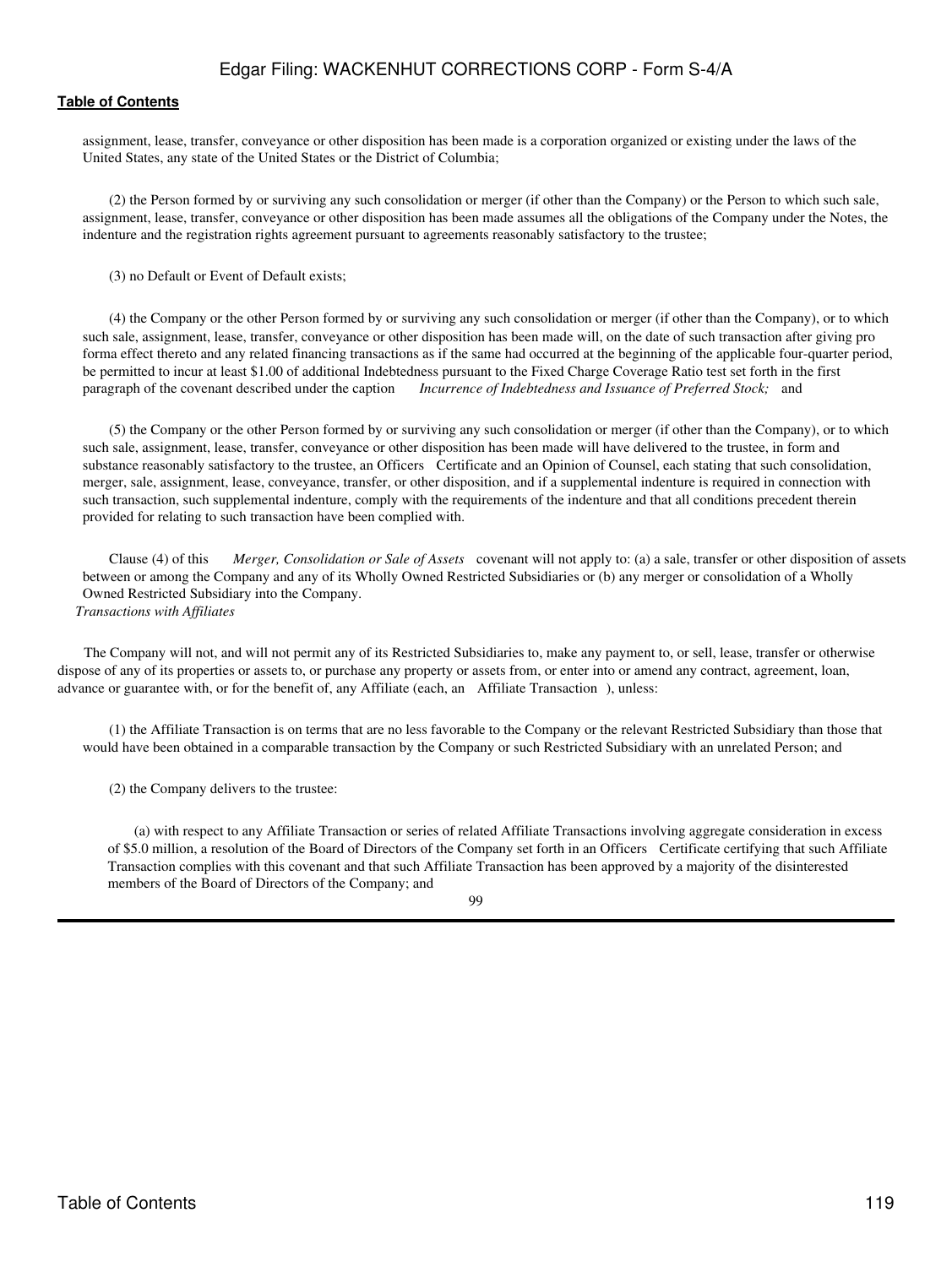### **[Table of Contents](#page-5-0)**

(b) except with respect to leases of facilities entered into in the ordinary course of business with a Wholly Owned Subsidiary, with respect to any Affiliate Transaction or series of related Affiliate Transactions involving aggregate consideration in excess of \$10.0 million, an opinion as to the fairness to the Company of such Affiliate Transaction from a financial point of view issued by an accounting, appraisal or investment banking firm of national standing.

The following items will not be deemed to be Affiliate Transactions and, therefore, will not be subject to the provisions of the prior paragraph:

(1) indemnity agreements and reasonable employment arrangements (including severance and retirement agreements) entered into by the Company or any of its Restricted Subsidiaries in the ordinary course of business of the Company or such Restricted Subsidiary, in each case approved by the disinterested members of the Board of Directors of the Company;

(2) transactions between or among the Company and/or its Restricted Subsidiaries;

(3) payment of reasonable directors fees to Persons who are not otherwise Affiliates of the Company;

(4) sales of Equity Interests (other than Disqualified Stock) of the Company;

(5) Restricted Payments that are permitted by the provisions of the indenture described above under the caption  *Restricted Payments*; and

(6) any issuance of securities, or other payments, awards or grants in cash, securities or otherwise pursuant to, or the funding of employment arrangements, stock options and stock ownership plans and other reasonable fees, compensation, benefits and indemnities paid or entered into by the Company or any of its Restricted Subsidiaries in the ordinary course of business to or with officers, directors or employees of the Company and its Restricted Subsidiaries.  *Additional Note Guarantees*

The Company will not permit any of its Restricted Subsidiaries which are not Guarantors (other than Guarantees by WCC RE Holdings LLC and Atlantic Shores Healthcare, Inc. of Indebtedness incurred under the Credit Agreement), directly or indirectly, to Guarantee the payment of any Indebtedness of the Company or any Guarantor unless such Restricted Subsidiary simultaneously executes and delivers a supplemental indenture providing for the Guarantee of the payment of the Notes by such Restricted Subsidiary, which Guarantee shall be senior to or *pari* passu with such Subsidiary s Guarantee of such other Indebtedness. The form of the Guarantee will be attached as an exhibit to the Indenture.

A Guarantor may not sell or otherwise dispose of all or substantially all of its assets to, or consolidate with or merge with or into (whether or not such Guarantor is the surviving Person), another Person, other than the Company or another Guarantor, unless:

(1) immediately after giving effect to that transaction, no Default or Event of Default exists; and

(2) either:

(a) the Person acquiring the property in any such sale or disposition or the Person formed by or surviving any such consolidation or merger assumes all the obligations of that Guarantor under the indenture, its Guarantee and the registration rights agreement pursuant to a supplemental indenture satisfactory to the trustee; or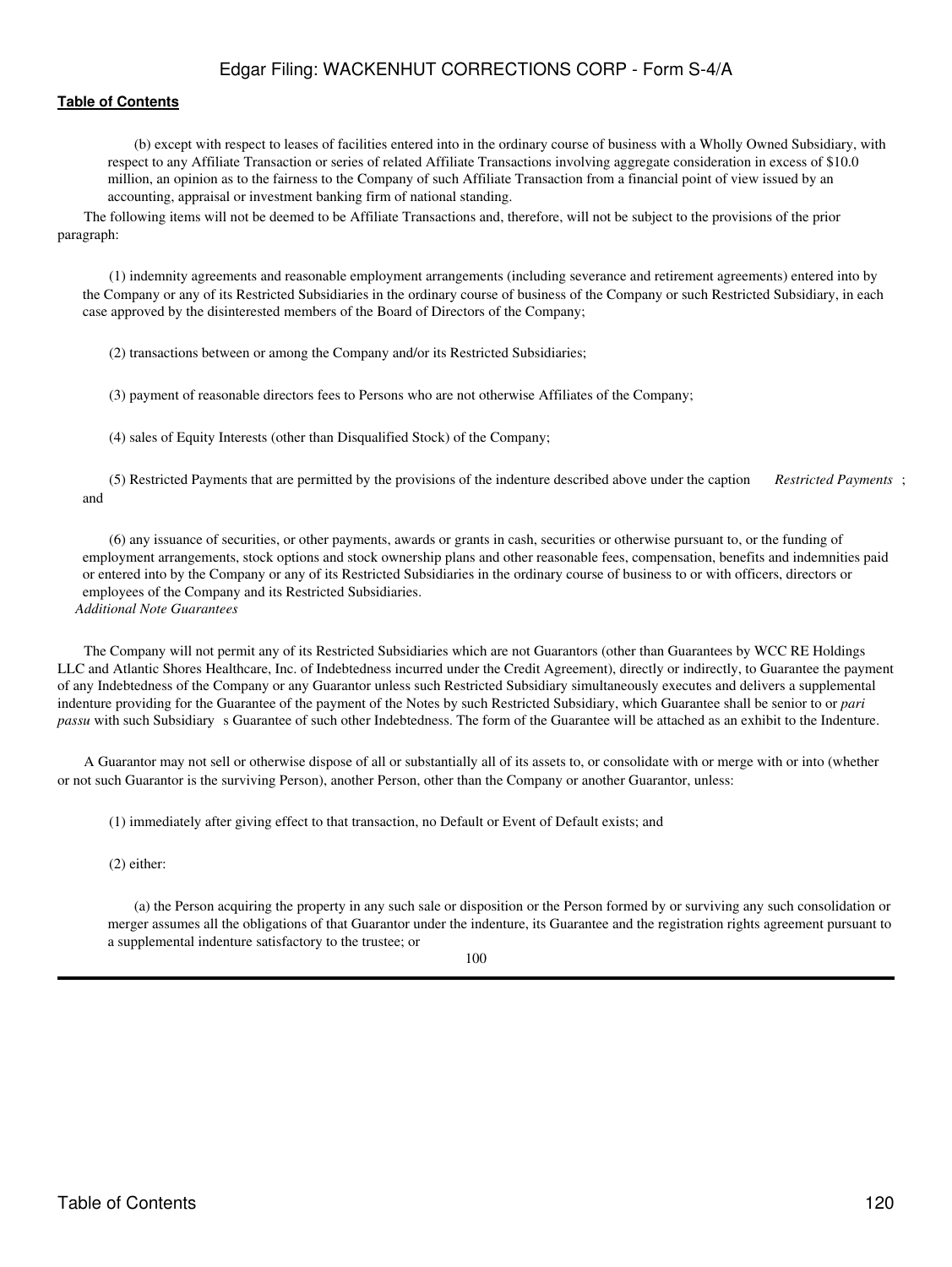## **[Table of Contents](#page-5-0)**

(b) such sale or other disposition complies with the provisions of the indenture described under the subheading Repurchase at the Option of Holders*Asset Sales,* including the application of the Net Proceeds therefrom. The Guarantee of a Guarantor will be released:

(1) in connection with any sale of all of the Capital Stock of a Guarantor (including by way of merger or consolidation) to a Person that is not (either before or after giving effect to such transaction) a Subsidiary of the Company, if the sale complies with the provisions of the indenture described under the subheading Repurchase at the Option of Holders  *Asset Sales*;

(2) if the Company designates any Restricted Subsidiary that is a Guarantor as an Unrestricted Subsidiary in accordance with the applicable provisions of the indenture; or

(3) upon Legal Defeasance or Covenant Defeasance of the Notes, as described in Legal Defeasance and Covenant Defeasance.  *Designation of Restricted and Unrestricted Subsidiaries*

The Board of Directors of the Company may designate any Restricted Subsidiary to be an Unrestricted Subsidiary if that designation would not cause a Default or Event of Default. If a Restricted Subsidiary is designated as an Unrestricted Subsidiary, the aggregate fair market value of all outstanding Investments owned by the Company and its Restricted Subsidiaries in the Subsidiary properly designated will be deemed to be Investments made as of the time of the designation, subject to the limitations on Restricted Payments. That designation will only be permitted if the Investment would be permitted at that time and if the Restricted Subsidiary otherwise meets the definition of an Unrestricted Subsidiary. The Board of Directors of the Company may redesignate any Unrestricted Subsidiary to be a Restricted Subsidiary if the redesignation would not cause a Default; *provided*, that, such designation shall be deemed to be an incurrence of Indebtedness by a Restricted Subsidiary of the Company of any outstanding Indebtedness of such Unrestricted Subsidiary and such designation shall only be permitted if (1) such Indebtedness is permitted under the covenant described under the caption  *Incurrence of Indebtedness and Issuance of Preferred Stock,* calculated on a pro forma basis as if such designation had occurred at the beginning of the four-quarter reference period; and (2) no Default or Event of Default would be in existence following such designation.

### *Sale and Leaseback Transactions*

The Company will not, and will not permit any of its Restricted Subsidiaries to, enter into any Sale and Leaseback Transaction; *provided*, that, the Company or any Restricted Subsidiary may enter into a Sale and Leaseback Transaction if:

(1) the Company or that Restricted Subsidiary, as applicable, could have (a) incurred Indebtedness in an amount equal to the Attributable Debt relating to such Sale and Leaseback Transaction under the Fixed Charge Coverage Ratio test in the first paragraph of the covenant described above under the caption  *Incurrence of Indebtedness and Issuance of Preferred Stock* and (b) incurred a Lien to secure such Indebtedness pursuant to the covenant described above under the caption  *Liens;*

(2) the gross cash proceeds of that Sale and Leaseback Transaction are at least equal to the fair market value, as determined in good faith by the Board of Directors of the Company and set forth in an Officers Certificate delivered to the trustee, of the property that is the subject of that Sale and Leaseback Transaction; and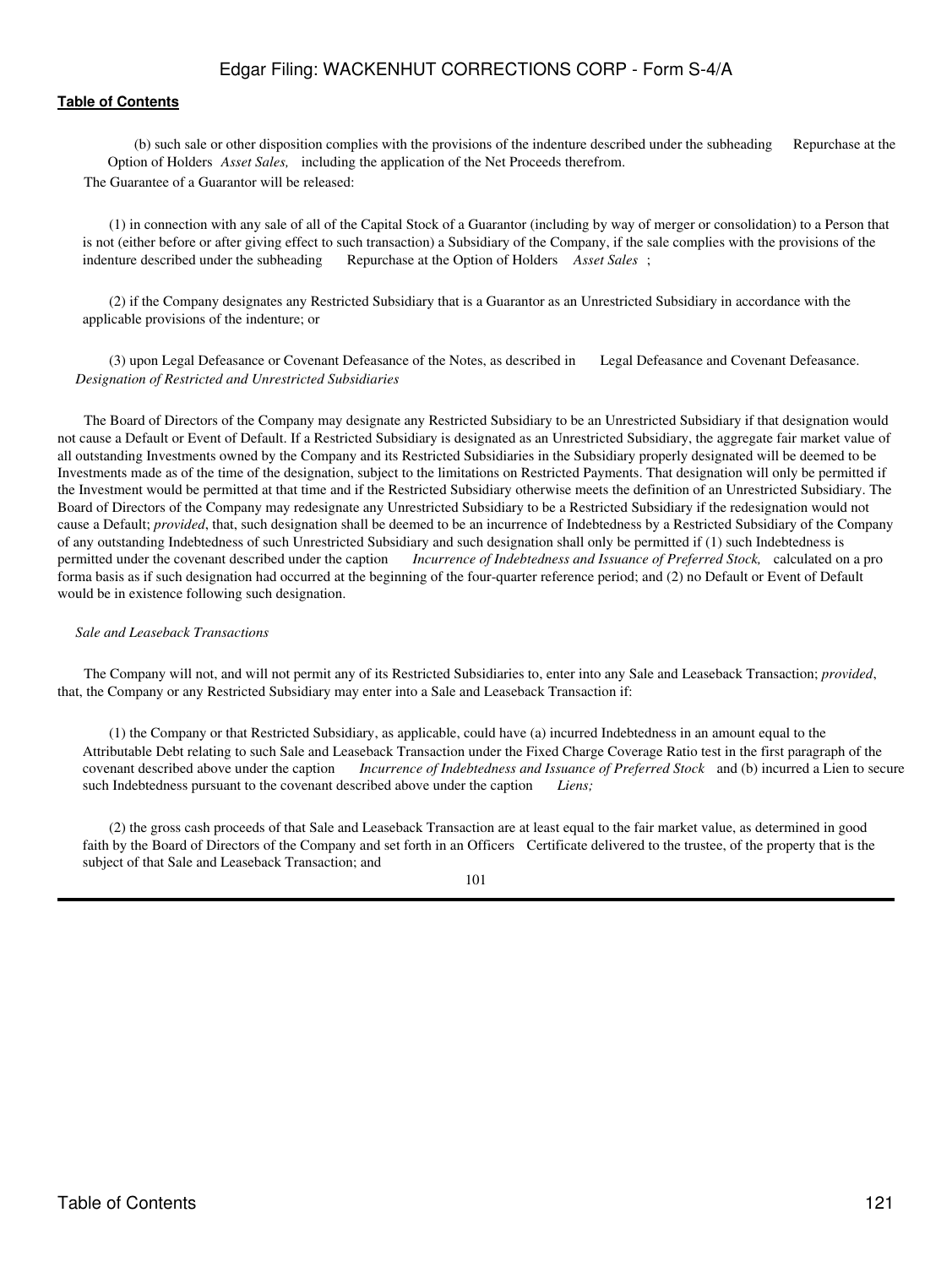### **[Table of Contents](#page-5-0)**

(3) the transfer of assets in that Sale and Leaseback Transaction is permitted by, and the Company applies the proceeds of such transaction in compliance with, the covenant described above under the caption *Repurchase at the Option of Holders Asset Sales. Limitation on Issuances and Sales of Equity Interests in Restricted Subsidiaries*

The Company will not transfer, convey, sell, assign, lease or otherwise dispose of, and will not permit any of its Restricted Subsidiaries to, issue, transfer, convey, sell, assign, lease or otherwise dispose of any Equity Interests in any Restricted Subsidiary of the Company to any Person (other than the Company or a Wholly Owned Restricted Subsidiary of the Company), except:

(1) if, immediately after giving effect to such issuance, transfer, conveyance, sale, assignment, lease or other disposition, such Restricted Subsidiary would no longer constitute a Restricted Subsidiary and any Investment in such Person remaining after giving effect to such issuance or sale would have been permitted to be made under the covenant described under the caption *Restricted Payments* if made on the date of such issuance or sale; or

(2) sales of common stock of a Restricted Subsidiary by the Company or a Restricted Subsidiary, *provided* that the Company or such Restricted Subsidiary complies with the covenant described under the subheading, Repurchase at the Option of Holders *Asset Sales*.  *Business Activities*

The Company will not, and will not permit any Restricted Subsidiary to, engage in any business other than Permitted Businesses, except to such extent as would not be material to the Company and its Restricted Subsidiaries taken as a whole.

#### *Payments for Consent*

The Company will not, and will not permit any of its Restricted Subsidiaries to, directly or indirectly, pay or cause to be paid any consideration to or for the benefit of any Holder of Notes for or as an inducement to any consent, waiver or amendment of any of the terms or provisions of the indenture or the Notes unless such consideration is offered to be paid to all Holders of the Notes that consent, waive or agree to amend in the time frame set forth in the solicitation documents relating to such consent, waiver or agreement.

#### *Reports*

Whether or not required by the Commission, so long as any Notes are outstanding, the Company, upon request, will furnish to the Holders of Notes:

(1) all quarterly and annual financial and other information that would be required to be contained in a filing with the Commission on Forms 10-Q and 10-K if the Company were required to file such Forms, including a Management s Discussion and Analysis of Financial Condition and Results of Operations and, with respect to the annual information only, a report on the annual financial statements by the Company s certified independent accountants; and

(2) all current reports that would be required to be filed with the Commission on Form 8-K if the Company were required to file such reports.

In addition, whether or not required by the Commission, the Company will file a copy of all of the information and reports referred to in clauses (1) and (2) above with the Commission for public availability within the time periods specified in the Commissions rules and regulations (unless the Commission will not accept such a filing) and make such information available to prospective investors upon request. In addition, the Company has agreed that, for so long as any Notes remain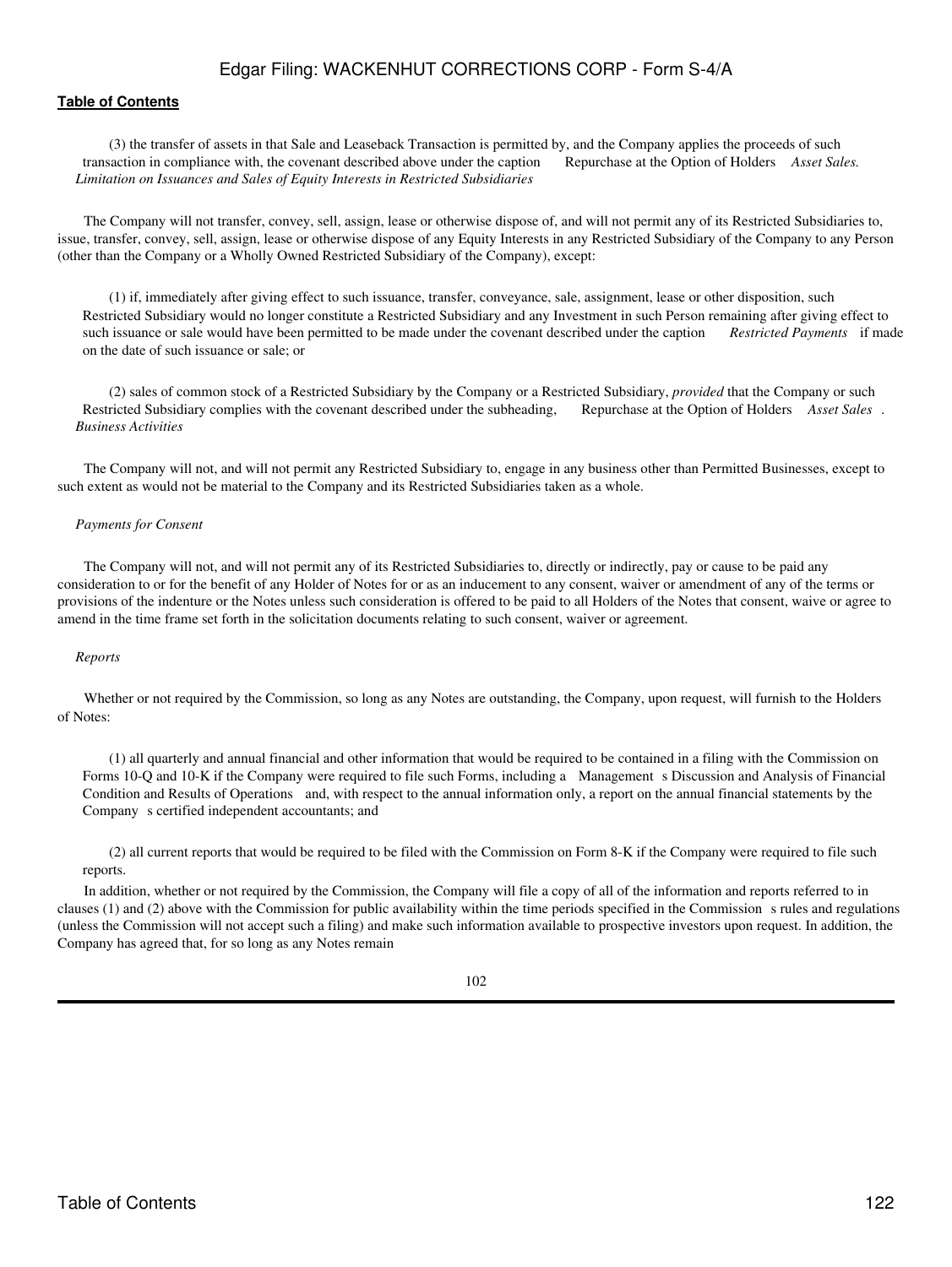## **[Table of Contents](#page-5-0)**

outstanding, it will furnish to the Holders and to prospective investors, upon their request, the information required to be delivered pursuant to Rule 144A(d)(4) under the Securities Act, if any such information is required to be delivered.

If the Company has designated any of its Subsidiaries as Unrestricted Subsidiaries, then the quarterly and annual financial information required by the preceding paragraph will include a reasonably detailed presentation, either on the face of the financial statements or in the footnotes thereto, and in Management s Discussion and Analysis of Financial Condition and Results of Operations, of the financial condition and results of operations of the Company and its Restricted Subsidiaries separate from the financial condition and results of operations of the Unrestricted Subsidiaries of the Company.

### **Events of Default and Remedies**

Each of the following is an Event of Default:

(1) default for 30 days in the payment when due of interest on, or Liquidated Damages with respect to, the Notes;

(2) default in payment when due of the principal of, or premium, if any, on the Notes;

(3) failure by the Company or any of its Restricted Subsidiaries to comply with the provisions described under the subheadings Repurchase at the Option of Holders  *Change of Control,* Repurchase at the Option of Holders  *Asset Sales,* or Certain Covenants  *Merger, Consolidation or Sale of Assets;*

(4) failure by the Company or any Guarantor for 60 consecutive days after notice to comply with any of the other agreements in the indenture;

(5) default under any mortgage, indenture or instrument under which there may be issued or by which there may be secured or evidenced any Indebtedness for money borrowed by the Company or any of its Restricted Subsidiaries (or the payment of which is guaranteed by the Company or any of its Restricted Subsidiaries) whether such Indebtedness or guarantee now exists, or is created after the date of the indenture, if that default:

(a) is caused by a failure to make any payment due at final maturity of such Indebtedness (a Payment Default); or

(b) results in the acceleration of such Indebtedness prior to its express maturity,

and, in each case, the principal amount of any such Indebtedness, together with the principal amount of any other such Indebtedness under which there has been a Payment Default or the maturity of which has been so accelerated, aggregates \$7.5 million or more;

(6) failure by the Company or any of its Restricted Subsidiaries to pay final judgments aggregating in excess of \$7.5 million, which judgments are not paid, discharged or stayed for a period of 60 days;

(7) except as permitted by the indenture, any Guarantee shall be held in any judicial proceeding to be unenforceable or invalid or shall cease for any reason to be in full force and effect or any Guarantor, or any Person acting on behalf of any Guarantor, shall deny or disaffirm its obligations under its Guarantee; and

(8) certain events of bankruptcy or insolvency described in the indenture with respect to the Company or any Restricted Subsidiary that is a Significant Subsidiary or any group of Restricted Subsidiaries that, taken together, would constitute a Significant Subsidiary.

In the case of an Event of Default arising from certain events of bankruptcy or insolvency, with respect to the Company, or any Restricted Subsidiary that is a Significant Subsidiary or any group of Restricted Subsidiaries that, taken together, would constitute a Significant Subsidiary, all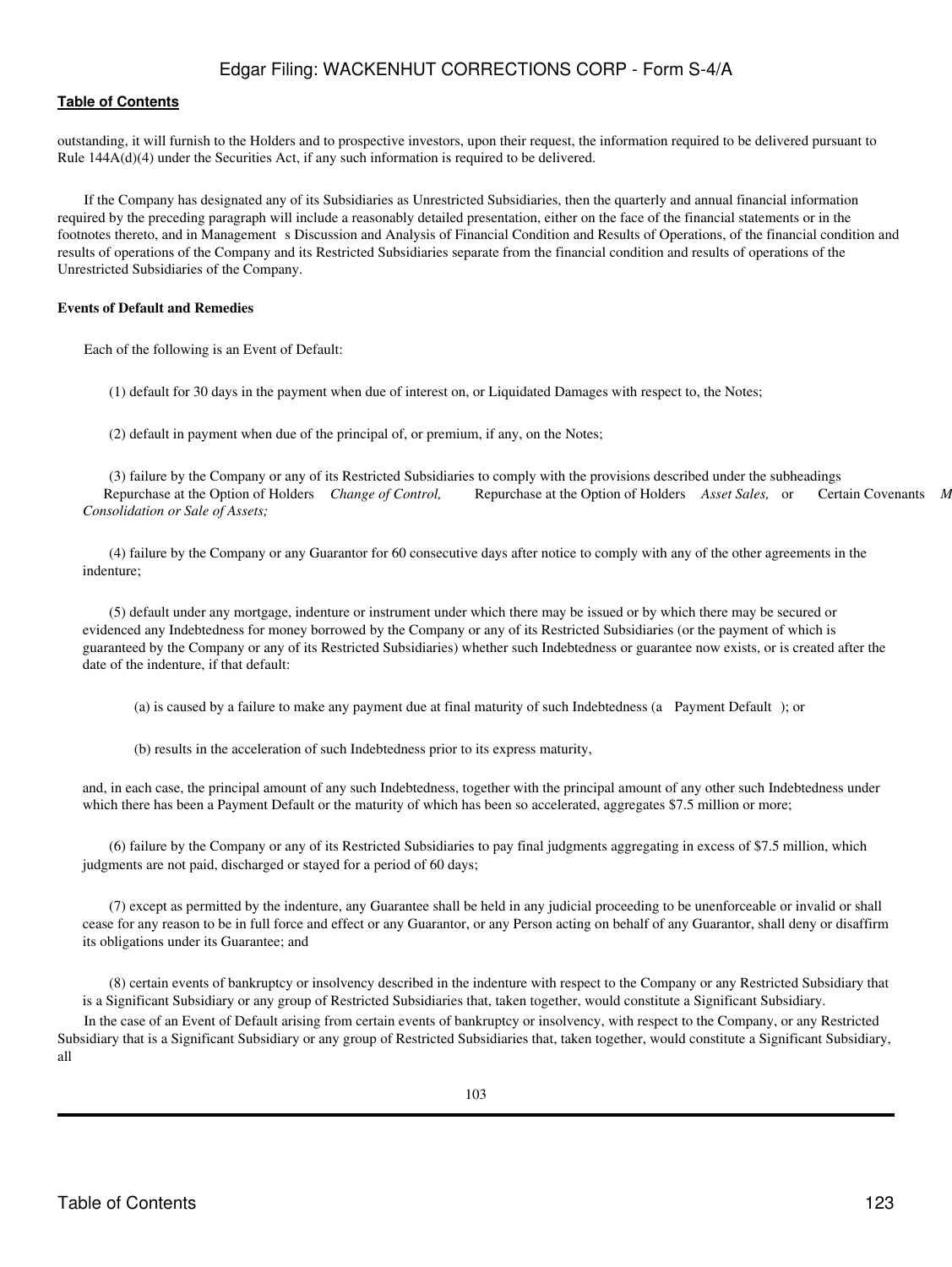## **[Table of Contents](#page-5-0)**

outstanding Notes will become due and payable immediately without further action or notice. If any other Event of Default occurs and is continuing, the trustee or the Holders of at least 25% in principal amount of the then outstanding Notes may declare all the Notes to be due and payable immediately.

Holders of the Notes may not enforce the indenture or the Notes except as provided in the indenture. Subject to certain limitations, Holders of a majority in principal amount of the then outstanding Notes may direct the trustee in its exercise of any trust or power. The trustee may withhold from Holders of the Notes notice of any continuing Default or Event of Default if it determines that withholding Notes is in their interest, except a Default or Event of Default relating to the payment of principal or interest or Liquidated Damages.

The Holders of a majority in aggregate principal amount of the Notes then outstanding by notice to the trustee may on behalf of the Holders of all of the Notes waive any existing Default or Event of Default and its consequences under the indenture except a continuing Default or Event of Default in the payment of interest or Liquidated Damages on, or the principal of, the Notes.

The Company is required to deliver to the trustee annually a written statement regarding compliance with the indenture. Upon becoming aware of any Default or Event of Default, the Company is required to deliver to the trustee a written statement specifying such Default or Event of Default.

### **No Personal Liability of Directors, Officers, Employees and Stockholders**

No director, officer, employee, incorporator or stockholder of the Company or any Guarantor, as such, shall have any liability for any obligations of the Company or the Guarantors under the Notes, the indenture, the Guarantees or for any claim based on, in respect of, or by reason of, such obligations or their creation.

Each Holder of Notes by accepting a Note waives and releases all such liability. The waiver and release are part of the consideration for issuance of the Notes. The waiver may not be effective to waive liabilities under the federal securities laws.

### **Legal Defeasance and Covenant Defeasance**

The Company may, at its option and at any time, elect to have all of its obligations discharged with respect to the outstanding Notes and all obligations of the Guarantors discharged with respect to their Guarantees (Legal Defeasance) except for:

(1) the rights of Holders of outstanding Notes to receive payments in respect of the principal of, or interest or premium and Liquidated Damages, if any, on such Notes when such payments are due from the trust referred to below;

(2) the Companys obligations with respect to the Notes concerning issuing temporary Notes, registration of Notes, mutilated, destroyed, lost or stolen Notes and the maintenance of an office or agency for payment and money for security payments held in trust;

(3) the rights, powers, trusts, duties and immunities of the trustee, and the Companys and the Guarantors obligations in connection therewith; and

## (4) the Legal Defeasance provisions of the indenture.

In addition, the Company may, at its option and at any time, elect to have the obligations of the Company and the Guarantors released with respect to certain covenants that are described in the indenture (Covenant Defeasance) and thereafter any omission to comply with those covenants will not constitute a Default or Event of Default with respect to the Notes. In the event Covenant Defeasance occurs, certain events (not including non-payment, bankruptcy, receivership,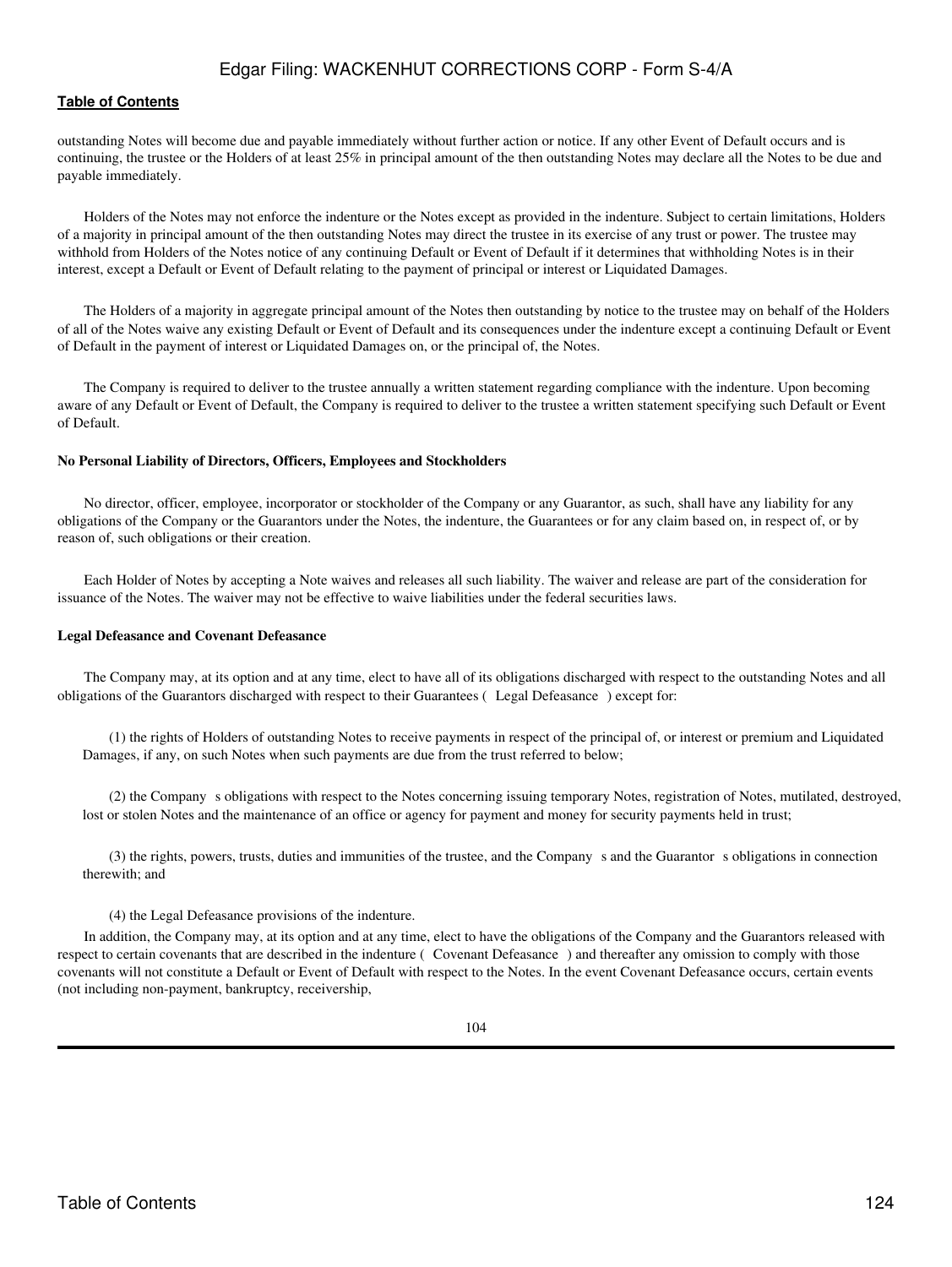### **[Table of Contents](#page-5-0)**

rehabilitation and insolvency events) described above under the caption Events of Default and Remedies will no longer constitute an Event of Default with respect to the Notes.

In order to exercise either Legal Defeasance or Covenant Defeasance:

(1) the Company must irrevocably deposit with the trustee, in trust, for the benefit of the Holders of the Notes, cash in U.S. dollars, non-callable Government Securities, or a combination of cash in U.S. dollars and non-callable Government Securities, in amounts as will be sufficient, in the opinion of a nationally recognized firm of independent public accountants, to pay the principal of, or interest and premium and Liquidated Damages, if any, on the outstanding Notes on the Stated Maturity or on the applicable redemption date, as the case may be, and the Company must specify whether the Notes are being defeased to maturity or to a particular redemption date and, if the Notes are being defeased to a particular redemption date, the Company must have delivered to the trustee an irrevocable notice of redemption;

(2) in the case of Legal Defeasance, the Company shall have delivered to the trustee an Opinion of Counsel reasonably acceptable to the trustee confirming that (a) the Company has received from, or there has been published by, the Internal Revenue Service a ruling or (b) since the date of the indenture, there has been a change in the applicable federal income tax law, in either case to the effect that, and based thereon such Opinion of Counsel will confirm that, the Holders of the outstanding Notes will not recognize income, gain or loss for federal income tax purposes as a result of such Legal Defeasance and will be subject to federal income tax on the same amounts, in the same manner and at the same times as would have been the case if such Legal Defeasance had not occurred;

(3) in the case of Covenant Defeasance, the Company shall have delivered to the trustee an Opinion of Counsel reasonably acceptable to the trustee confirming that the Holders of the outstanding Notes will not recognize income, gain or loss for federal income tax purposes as a result of such Covenant Defeasance and will be subject to federal income tax on the same amounts, in the same manner and at the same times as would have been the case if such Covenant Defeasance had not occurred;

(4) no Default or Event of Default has occurred and is continuing either (a) on the date of such deposit or (b) or insofar as Events of Default from bankruptcy or insolvency events are concerned, at any time in the period ending on the 123rd day after the date of deposit;

(5) such Legal Defeasance or Covenant Defeasance will not result in a breach or violation of, or constitute a default under any material agreement or instrument (other than the indenture) to which the Company or any of its Subsidiaries is a party or by which the Company or any of its Subsidiaries is bound;

(6) the Company must have delivered to the trustee an Officers Certificate stating that the deposit was not made by the Company with the intent of preferring the Holders of Notes over the other creditors of the Company or with the intent of defeating, hindering, delaying or defrauding creditors of the Company or others;

(7) the Company must have delivered to the trustee an Opinion of Counsel to the effect that the creation of the defeasance trust does not violate the Investment Company Act of 1940 and after the passage of 123 days following the deposit, the trust fund will not be subject to the effect of Section 547 of the U.S. Bankruptcy Code or Section 15 of the New York Debtor and Creditor Law; and

(8) the Company must deliver to the trustee an Officers Certificate and an Opinion of Counsel, each stating that all conditions precedent relating to the Legal Defeasance or the Covenant Defeasance have been complied with.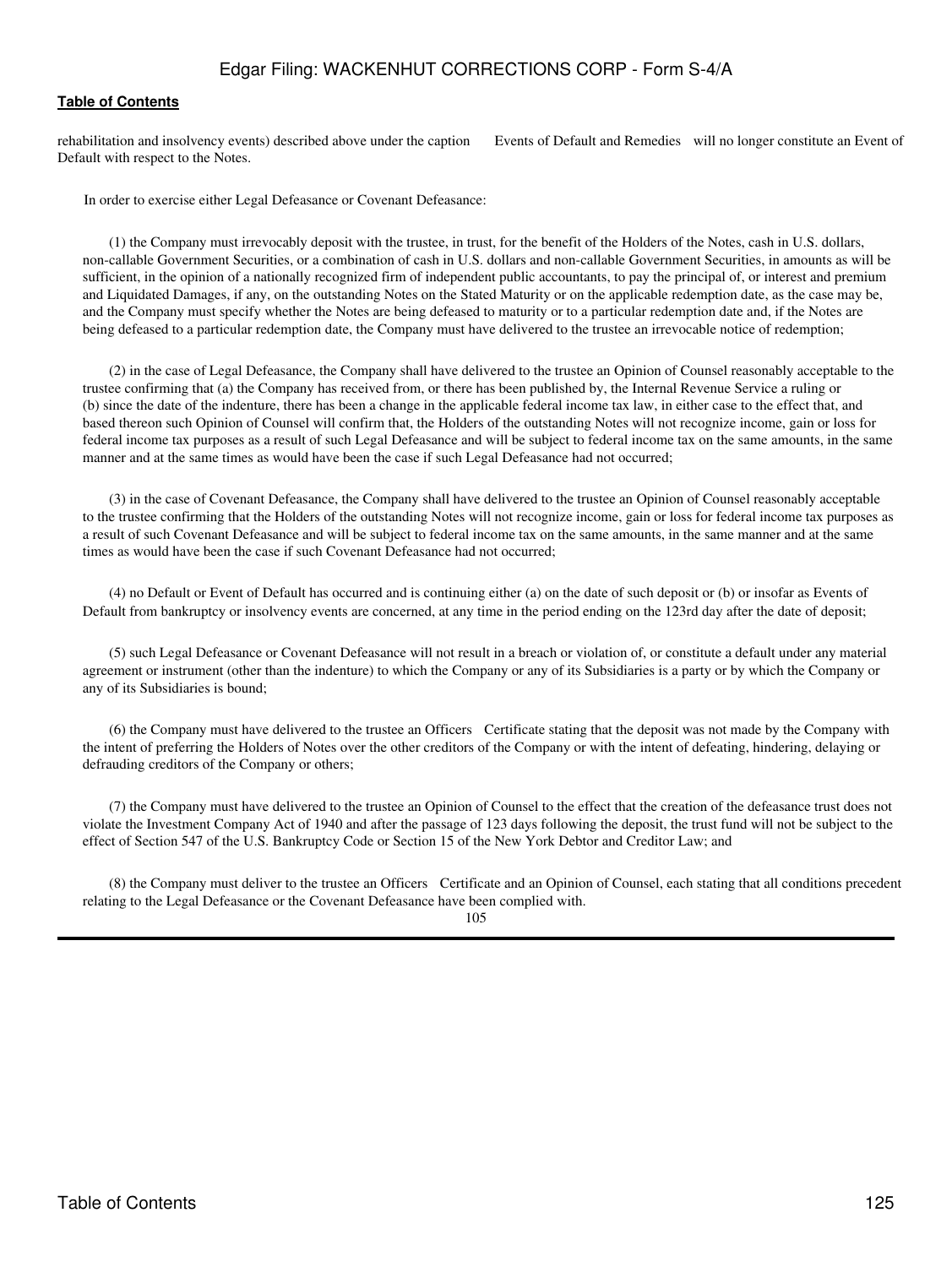## **[Table of Contents](#page-5-0)**

### **Amendment, Supplement and Waiver**

Except as provided in the next two succeeding paragraphs, the indenture or the Notes may be amended or supplemented with the consent of the Holders of at least a majority in principal amount of the Notes then outstanding (including, without limitation, consents obtained in connection with a purchase of, or tender offer or exchange offer for, Notes), and any existing default or compliance with any provision of the indenture or the Notes may be waived with the consent of the Holders of a majority in principal amount of the then outstanding Notes (including, without limitation, consents obtained in connection with a purchase of, or tender offer or exchange offer for, Notes).

Without the consent of each Holder affected, an amendment or waiver may not (with respect to any Notes held by a non-consenting Holder):

(1) reduce the principal amount of Notes whose Holders must consent to an amendment, supplement or waiver;

(2) reduce the principal of or change the fixed maturity of any Note or alter the provisions with respect to the redemption of the Notes;

(3) reduce the rate of or change the time for payment of interest on any Note;

(4) waive a Default or Event of Default in the payment of principal of, or interest or premium, or Liquidated Damages, if any, on the Notes (except a rescission of acceleration of the Notes by the Holders of at least a majority in aggregate principal amount of the Notes and a waiver of the payment default that resulted from such acceleration);

(5) make any Note payable in currency other than that stated in the Notes;

(6) make any change in the provisions of the indenture relating to waivers of past Defaults or the rights of Holders of Notes to receive payments of principal of, or interest or premium or Liquidated Damages, if any, on the Notes;

(7) waive a redemption payment with respect to any Note;

(8) release any Guarantor from any of its obligations under its Guarantee or the indenture, except in accordance with the terms of the indenture;

(9) impair the right to institute suit for the enforcement of any payment on or with respect to the Notes or the Guarantees;

(10) amend, change or modify the obligation of the Company to make and consummate an Asset Sale Offer with respect to any Asset Sale in accordance with the covenant described under the subheading Repurchase at the Option of Holders  *Asset Sales* after the obligation to make an Asset Sale Offer has arisen or the obligation of the Company to make and consummate a Change of Control Offer in the event of a Change of Control in accordance with the covenant described under the subheading Repurchase at the Option of Holders  *Change of Control*, after a Change of Control has occurred including, in each case, amending, changing or modifying any definition relating thereto; or

(11) make any change in the preceding amendment and waiver provisions.

Notwithstanding the preceding, without the consent of any Holder of Notes, the Company, the Guarantors, if any, and the trustee may amend or supplement the indenture or the Notes:

(1) to cure any ambiguity, defect or inconsistency;

(2) to provide for uncertificated Notes in addition to or in place of certificated Notes;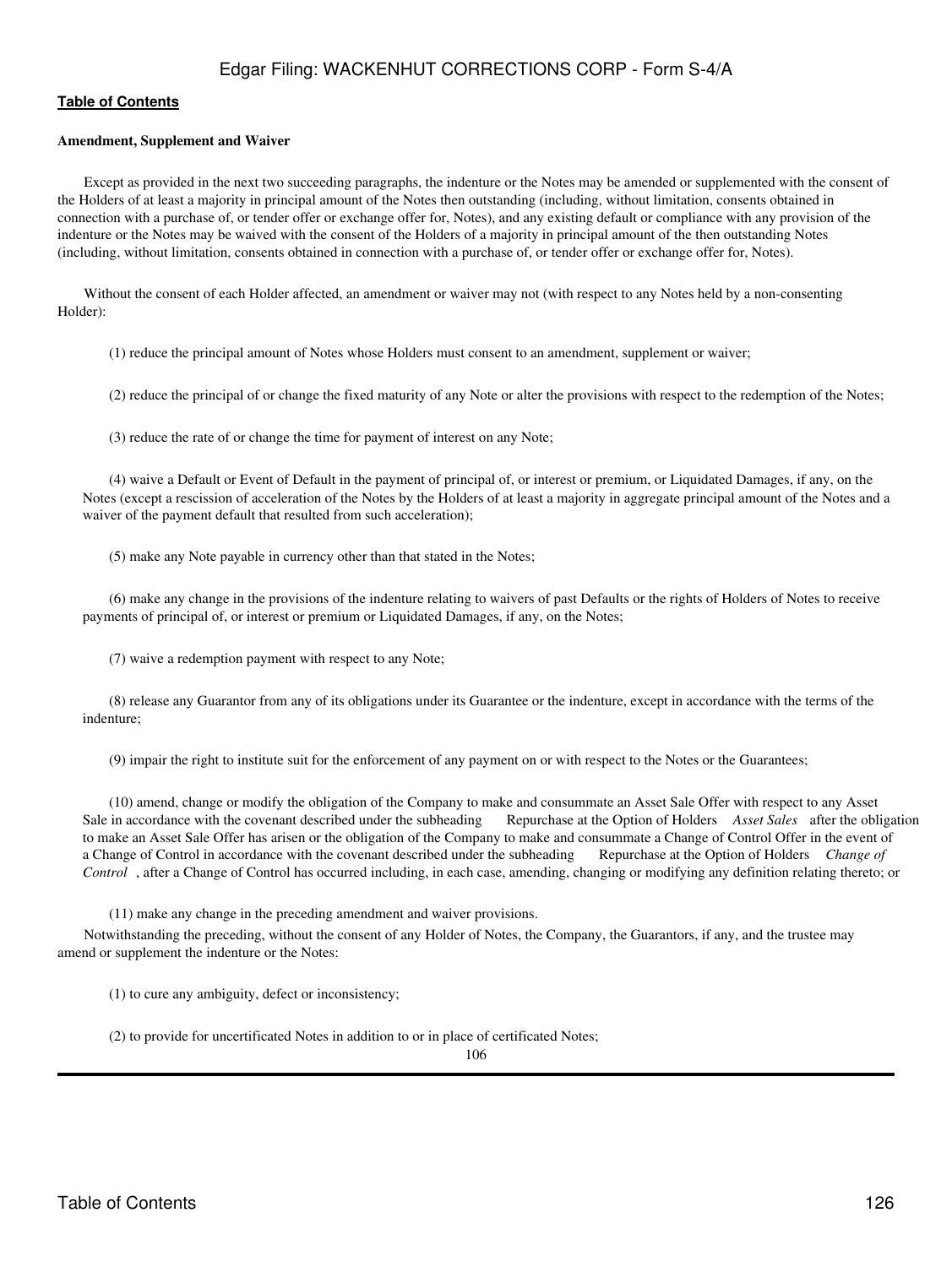## **[Table of Contents](#page-5-0)**

(3) to provide for the assumption of the Companys or any Guarantors obligations to Holders of Notes in the case of a merger or consolidation or sale of all or substantially all of the Company s or such Guarantor s assets;

(4) to make any change that would provide any additional rights or benefits to the Holders of Notes or that does not adversely affect the legal rights under the indenture of any such Holder; or

(5) to comply with requirements of the Commission in order to effect or maintain the qualification of the indenture under the Trust Indenture Act.

### **Satisfaction and Discharge**

The indenture will be discharged and will cease to be of further effect as to all Notes issued thereunder, when:

(1) either:

(a) all Notes that have been authenticated, except lost, stolen or destroyed Notes that have been replaced or paid and Notes for whose payment money has been deposited in trust and thereafter repaid to the Company, have been delivered to the trustee for cancellation; or

(b) all Notes that have not been delivered to the trustee for cancellation have become due and payable by reason of the mailing of a notice of redemption or otherwise or will become due and payable within one year, and the Company or any Guarantor has irrevocably deposited or caused to be deposited with the trustee as trust funds in trust solely for the benefit of the Holders, cash in U.S. dollars, non-callable Government Securities, or a combination of cash in U.S. dollars and non-callable Government Securities, in amounts as will be sufficient without consideration of any reinvestment of interest to pay and discharge the entire indebtedness on the Notes not delivered to the trustee for cancellation for principal, premium and Liquidated Damages, if any, and accrued interest to the date of maturity or redemption;

(2) no Default or Event of Default has occurred and is continuing on the date of the deposit or will occur as a result of the deposit and the deposit will not result in a breach or violation of, or constitute a default under, any other instrument to which the Company or any Guarantor is a party or by which the Company or any Guarantor is bound;

(3) the Company or any Guarantor has paid or caused to be paid all sums payable by it under the indenture; and

(4) the Company has delivered irrevocable instructions to the trustee under the indenture to apply the deposited money toward the payment of the Notes at maturity or the redemption date, as the case may be.

In addition, the Company must deliver an Officers Certificate and an Opinion of Counsel to the trustee stating that all conditions precedent to satisfaction and discharge have been satisfied.

### **Concerning the Trustee**

If the trustee becomes a creditor of the Company or any Guarantor, the indenture limits its right to obtain payment of claims in certain cases, or to realize on certain property received in respect of any such claim as security or otherwise. The trustee will be permitted to engage in other transactions; however, if it acquires any conflicting interest, as described in the Trust Indenture Act, it must eliminate such conflict within 90 days, apply to the Commission for permission to continue or resign.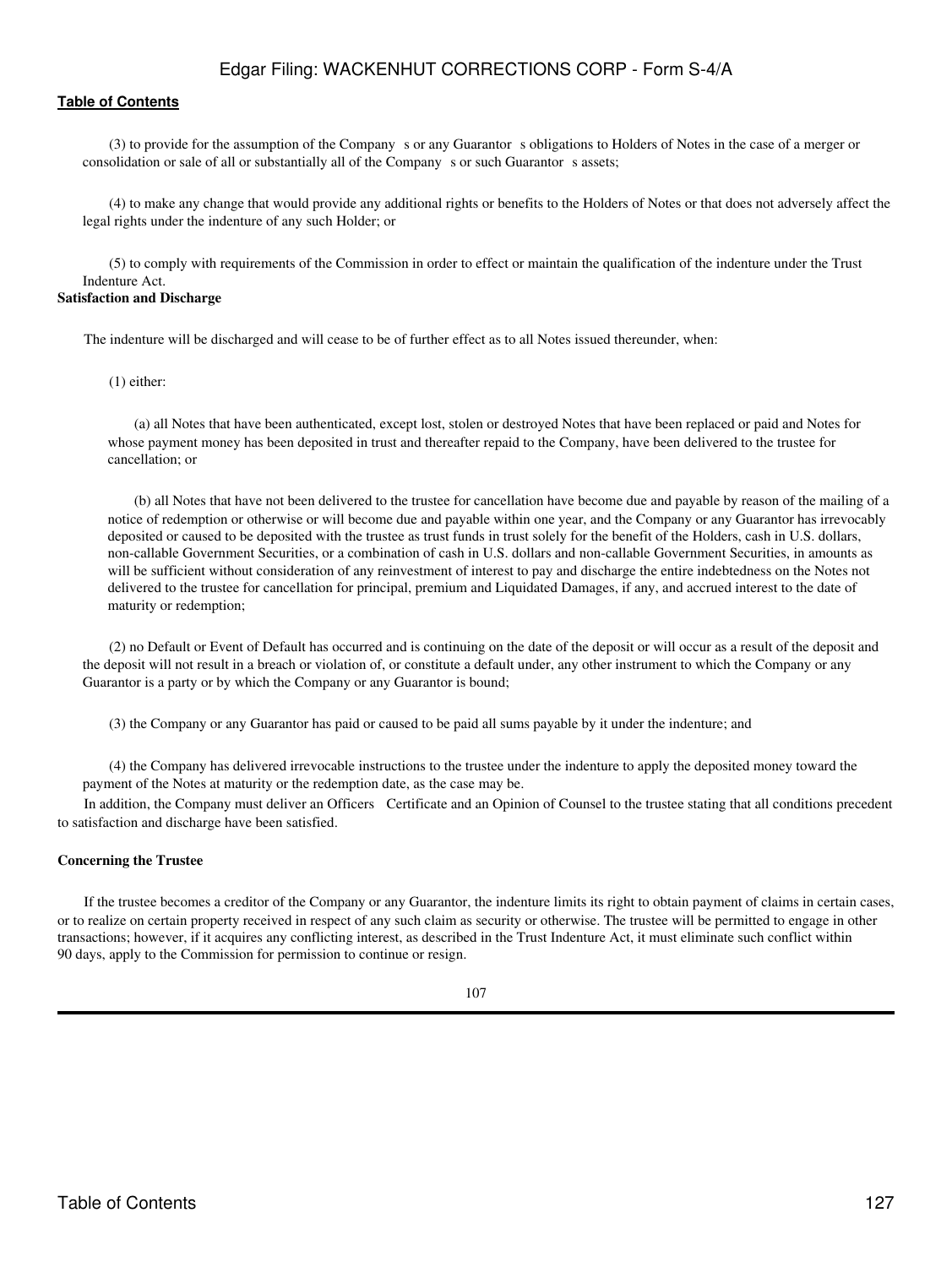## **[Table of Contents](#page-5-0)**

The Holders of a majority in principal amount of the then outstanding Notes will have the right to direct the time, method and place of conducting any proceeding for exercising any remedy available to the trustee, subject to certain exceptions. The indenture provides that in case an Event of Default occurs and is continuing, the trustee will be required, in the exercise of its power, to use the degree of care of a prudent man in the conduct of his own affairs. Subject to such provisions, the trustee will be under no obligation to exercise any of its rights or powers under the indenture at the request of any Holder of Notes, unless such Holder has offered to the trustee security and indemnity satisfactory to it against any loss, liability or expense.

#### **Certain Definitions**

Set forth below are certain defined terms used in the indenture. Reference is made to the indenture for a full disclosure of all such terms, as well as any other capitalized terms used herein for which no definition is provided.

Acquired Debt means, with respect to any specified Person:

(1) Indebtedness of any other Person existing at the time such other Person is merged with or into or became a Subsidiary of such specified Person, whether or not such Indebtedness is incurred in connection with, or in contemplation of, such other Person merging with or into, or becoming a Subsidiary of, such specified Person; and

(2) Indebtedness secured by a Lien encumbering any asset acquired by such specified Person.

Affiliate of any specified Person means any other Person directly or indirectly controlling or controlled by or under direct or indirect common control with such specified Person. For purposes of this definition, control, as used with respect to any Person, means the possession, directly or indirectly, of the power to direct or cause the direction of the management or policies of such Person, whether through the ownership of voting securities, by agreement or otherwise; *provided*, that, beneficial ownership of 10% or more of the Voting Stock of a Person will be deemed to be control. For purposes of this definition, the terms controlling, controlled by and under common control with have correlative meanings.

### Asset Sale means:

(1) the sale, lease, transfer, assignment, conveyance or other disposition of any assets or rights; *provided*, that, the sale, lease, conveyance, transfer, assignment or other disposition of all or substantially all of the assets of the Company and its Restricted Subsidiaries taken as a whole will be governed by the provisions of the indenture described above under the subheading Repurchase at the Option of Holders  *Change of Control* and/or the provisions described above under the subheading Certain Covenants  *Merger, Consolidation or Sale of Assets* and not by the provisions of the covenant described under the subheading Repurchase at the Option of Holders*Asset Sales*; and

(2) the issuance or sale by the Company or any of its Restricted Subsidiaries of Equity Interests of any of the Companys Subsidiaries. Notwithstanding the preceding, the following items will not be deemed to be Asset Sales:

(1) any single transaction or series of related transactions that involves the sale of assets or the issuance or sale of Equity Interests of a Restricted Subsidiary having a fair market value of less than \$2.0 million;

(2) a transfer of assets by the Company to any of its Restricted Subsidiaries or by any Restricted Subsidiary to the Company or any other Restricted Subsidiary;

(3) an issuance of Equity Interests by a Restricted Subsidiary to the Company or to another Restricted Subsidiary;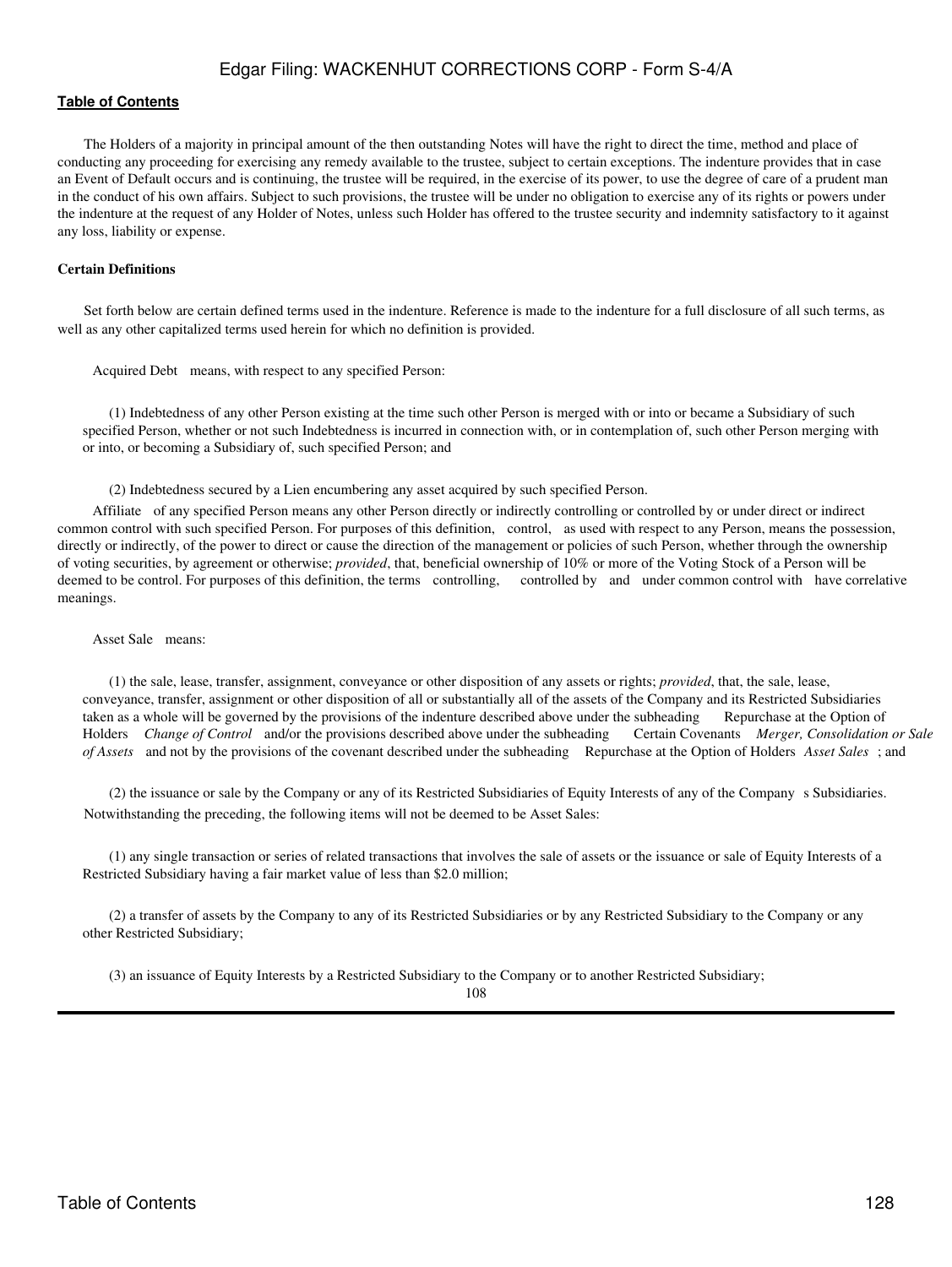## **[Table of Contents](#page-5-0)**

(4) the sale or lease of equipment, inventory, accounts receivable or other assets in the ordinary course of business;

(5) the sale or other disposition of cash or Cash Equivalents; and

(6) a Restricted Payment or Permitted Investment that is permitted by the covenant described above under the subheading Certain Covenants  *Restricted Payments.*

Attributable Debt in respect of a Sale and Leaseback Transaction means, at the time of determination, the present value of the obligation of the lessee for net rental payments during the remaining term of the lease included in such Sale and Leaseback Transaction including any period for which such lease has been extended or may, at the option of the lessor, be extended. Such present value shall be calculated using a discount rate equal to the rate of interest implicit in such transaction, determined in accordance with GAAP.

Beneficial Owner has the meaning assigned to such term in Rule 13d-3 and Rule 13d-5 under the Exchange Act, except that in calculating the beneficial ownership of any particular person (as that term is used in Section  $13(d)(3)$  of the Exchange Act), such person will be deemed to have beneficial ownership of all securities that such person has the right to acquire by conversion or exercise of other securities, whether such right is currently exercisable or is exercisable only upon the occurrence of a subsequent condition. The terms Beneficially Owns and Beneficially Owned have a corresponding meaning.

Board of Directors means:

(1) with respect to a corporation, the board of directors of the corporation;

(2) with respect to a partnership, the board of directors of the general partner of the partnership; and

(3) with respect to any other Person, the board or committee of such Person serving a similar function.

Capital Lease Obligation means, at the time any determination is to be made, the amount of the liability in respect of a capital lease that would at that time be required to be capitalized on a balance sheet in accordance with GAAP.

Capital Stock means:

(1) in the case of a corporation, corporate stock;

(2) in the case of an association or business entity, any and all shares, interests, participations, rights or other equivalents (however designated) of corporate stock;

(3) in the case of a partnership or limited liability company, partnership or membership interests (whether general or limited); and

(4) any other interest or participation that confers on a Person the right to receive a share of the profits and losses of, or distributions of assets of, the issuing Person.

Cash Equivalents means:

(1) United States dollars;

(2) securities issued or directly and fully guaranteed or insured by the United States government or any agency or instrumentality of the United States government (*provided* that the full faith and credit of the United States is pledged in support of those securities) (Government Securities) having maturities of not more than one year from the date of acquisition;

(3) certificates of deposit and eurodollar time deposits with maturities of one year or less from the date of acquisition, bankers acceptances with maturities not exceeding one year and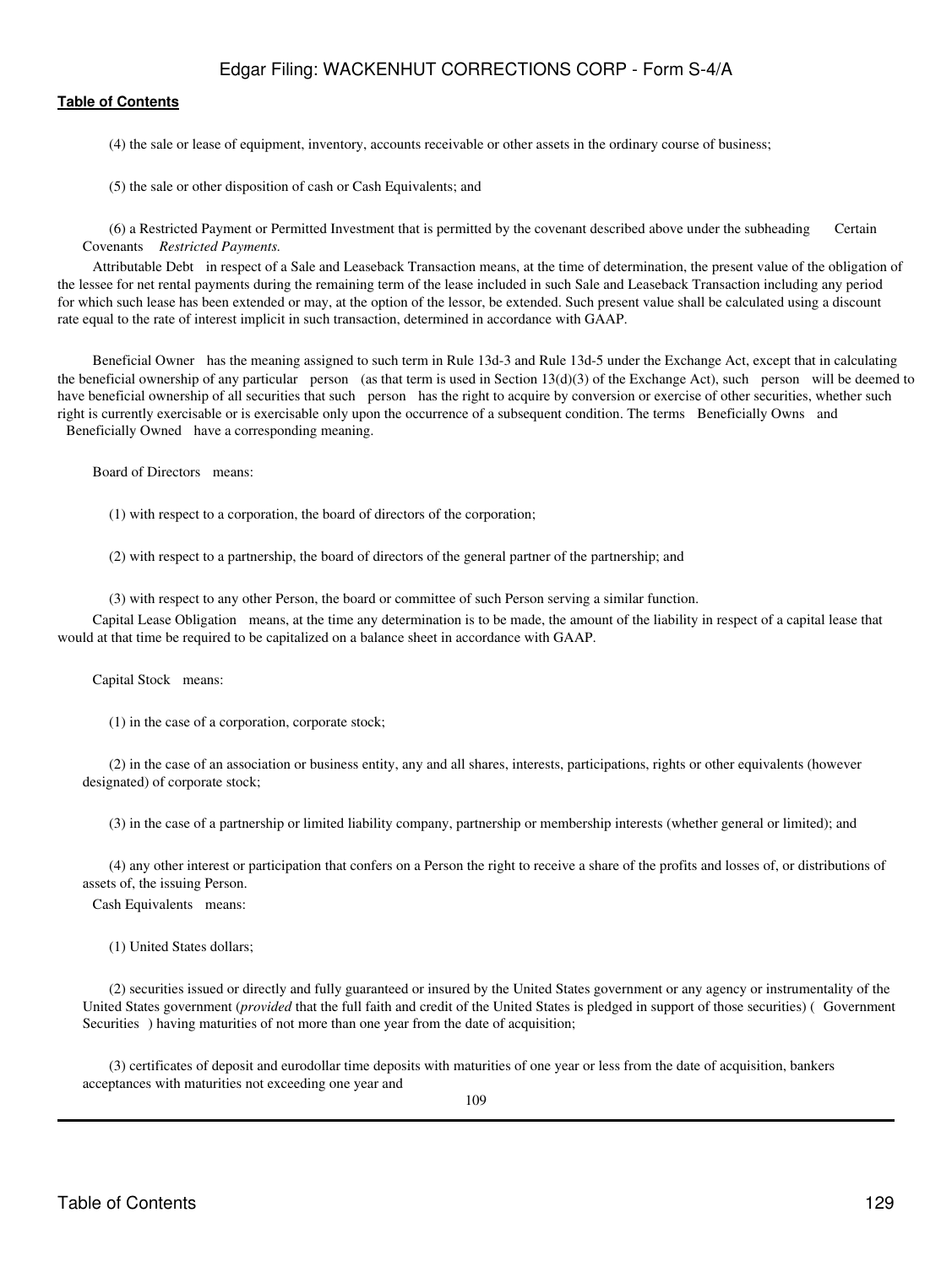### **[Table of Contents](#page-5-0)**

overnight bank deposits, in each case, with any lender party to the Credit Agreement or with any domestic commercial bank having capital and surplus in excess of \$500.0 million and a Thomson Bank Watch Rating of B or better;

(4) repurchase obligations with a term of not more than seven days for underlying securities of the types described in clauses (2) and (3) above entered into with any financial institution meeting the qualifications specified in clause (3) above;

(5) commercial paper having the highest rating obtainable from Moodys Investors Service, Inc. or Standard & Poors Rating Services and in each case maturing within one year after the date of acquisition; and

(6) money market funds at least 95% of the assets of which constitute Cash Equivalents of the kinds described in clauses (1) through (5) of this definition.

Change of Control means the occurrence of any of the following:

(1) the direct or indirect sale, transfer, assignment, lease, conveyance or other disposition (other than by way of merger or consolidation), in one or a series of related transactions, of all or substantially all of the assets of the Company and its Restricted Subsidiaries, taken as a whole, to any person (as that term is used in Section  $13(d)(3)$  of the Exchange Act);

(2) the adoption of a plan by the Company relating to the liquidation or dissolution of the Company;

(3) the consummation of any transaction (including without limitation any merger or consolidation) the result of which is that any person or group (as that term is used in Sections 13(d) and 14(d) of the Exchange Act) becomes the Beneficial Owner, directly or indirectly, of more than 40% of the Voting Stock of the Company;

(4) the Company consolidates with, or merges with or into, any Person, or any Person consolidates with, or merges with or into, the Company, in any such event pursuant to a transaction in which any of the outstanding Voting Stock of the Company or such other Person is converted into or exchanged for cash, securities or other property, other than any such transaction where (A) the Voting Stock of the Company outstanding immediately prior to such transaction is converted into or exchanged for Voting Stock (other than Disqualified Stock) of the surviving or transferee Person constituting a majority of the outstanding shares of such Voting Stock of such surviving or transferee Person (immediately after giving effect to such issuance) and (B) immediately after such transaction, no person or group (as such terms are used in Section 13(d) and 14(d) of the Exchange Act), becomes, directly or indirectly, the Beneficial Owner of 40% or more of the voting power of all classes of Voting Stock of the Company; or

(5) the first day on which a majority of the members of the Board of Directors of the Company are not Continuing Directors.

Consolidated Cash Flow means, with respect to any specified Person for any period, the Consolidated Net Income of such Person for such period; *plus,* in each case, to the extent deducted in computed Consolidated Net Income,

(1) losses realized by such Person and its Restricted Subsidiaries in connection with sales of assets outside the ordinary course of business; *plus*

(2) provision for taxes based on income or profits of such Person and its Restricted Subsidiaries for such period; *plus*

(3) consolidated interest expense of such Person and its Restricted Subsidiaries for such period, whether paid or accrued and whether or not capitalized (including, without limitation, amortization of debt issuance costs and original issue discount, non-cash interest payments,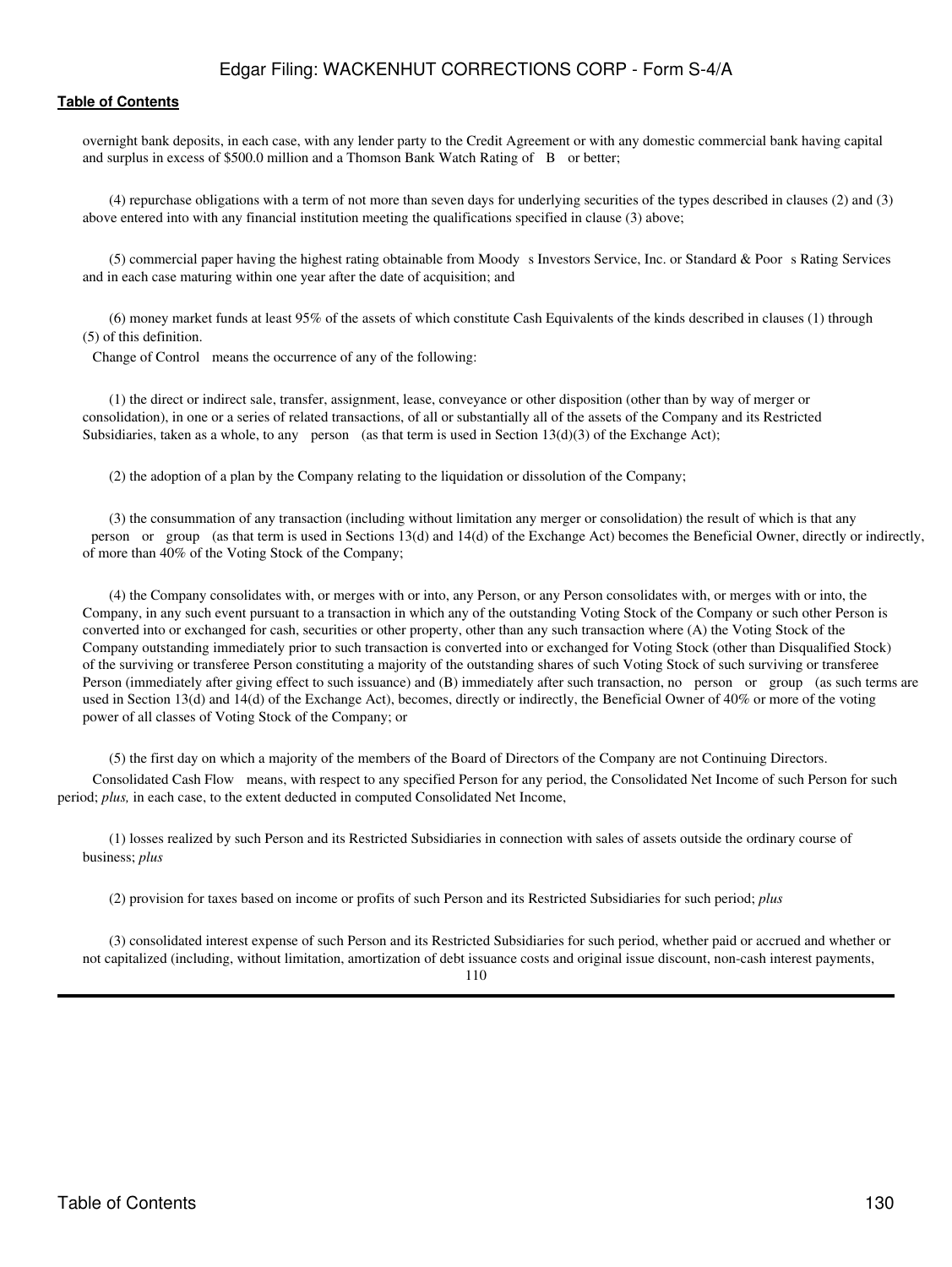## **[Table of Contents](#page-5-0)**

the interest component of any deferred payment obligations, the interest component of all payments associated with Capital Lease Obligations, imputed interest with respect to Attributable Debt, commissions, discounts and other fees and charges incurred in respect of letters of credit or bankers acceptance financings, and net of the effect of all payments made or received pursuant to Hedging Obligations), net of Non-Recourse Interest Payments received in cash by the Company or any Restricted Subsidiary relating to any Non-Recourse Project Financing Indebtedness up to the amount of interest expense for such Non-Recourse Project Financing Indebtedness; *plus*

(4) depreciation, amortization (including amortization of intangibles but excluding amortization of prepaid cash expenses that were paid in a prior period) and other non-cash expenses (excluding any such non-cash expense to the extent that it represents an accrual of or reserve for cash payments in any future period or amortization of a prepaid cash expense that was paid in a prior period) of such Person and its Restricted Subsidiaries for such period; *minus*

(5) non-cash items increasing such Consolidated Net Income for such period, other than the accrual of revenue in the ordinary course of business;

in each case, on a consolidated basis and determined in accordance with GAAP.

Notwithstanding the preceding, the provision for taxes based on the income or profits of, and the depreciation and amortization and other non-cash expenses of, a Restricted Subsidiary of the Company shall be added to Consolidated Net Income to compute Consolidated Cash Flow of the Company only to the extent that a corresponding amount would be permitted at the date of determination to be dividended to the Company by such Restricted Subsidiary without prior governmental approval (that has not been obtained), and without direct or indirect restriction pursuant to the terms of its charter and all agreements, instruments, judgments, decrees, orders, statutes, rules and governmental regulations applicable to that Restricted Subsidiary or its stockholders.

Consolidated Net Income means, with respect to any specified Person for any period, the aggregate of the Net Income of such Person and its Restricted Subsidiaries for such period, on a consolidated basis, determined in accordance with GAAP; *provided,* that:

(1) the Net Income (but not loss) of any Person that is not a Restricted Subsidiary or that is accounted for by the equity method of accounting will be included only to the extent of the amount of dividends or distributions paid in cash to the specified Person or a Restricted Subsidiary of the Person;

(2) the Net Income of any Restricted Subsidiary shall be excluded to the extent that the declaration or payment of dividends or similar distributions by that Restricted Subsidiary of that Net Income is not at the date of determination permitted without any prior governmental approval (that has not been obtained) or, directly or indirectly, by operation of the terms of its charter or any agreement, instrument, judgment, decree, order, statute, rule or governmental regulation applicable to that Restricted Subsidiary or its stockholders;

(3) the Net Income of any Person acquired during such period for any period prior to the date of such acquisition shall be excluded;

(4) the cumulative effect of a change in accounting principles shall be excluded; and

(5) the Net Income or loss of any Unrestricted Subsidiary will be excluded, whether or not distributed to the specified Person or one of its Restricted Subsidiaries.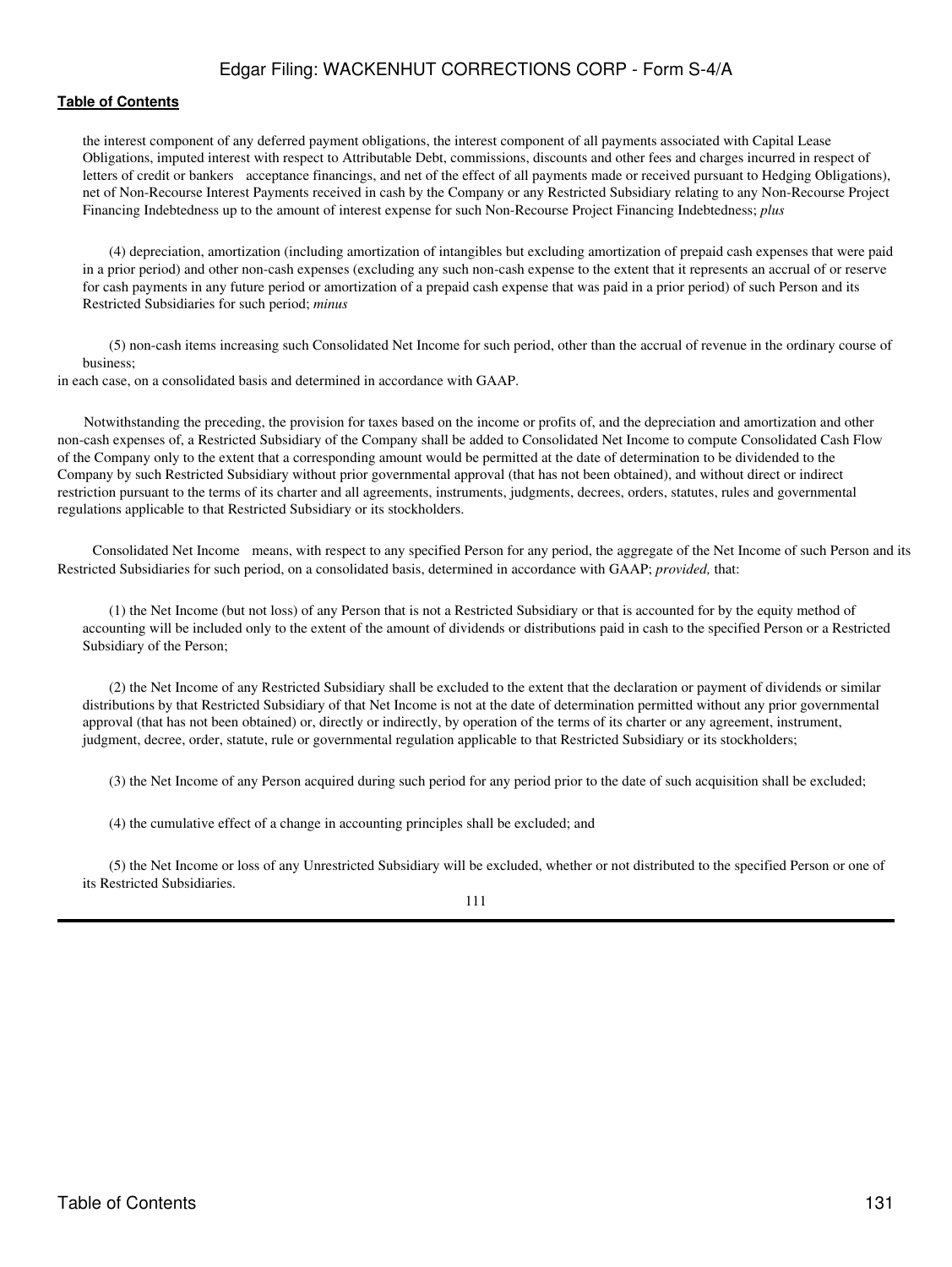## **[Table of Contents](#page-5-0)**

Continuing Directors means, as of any date of determination, any member of the Board of Directors of the Company who:

(1) was a member of such Board of Directors on the date of the indenture; or

(2) was nominated for election or elected to such Board of Directors with the approval of a majority of the Continuing Directors who were members of such Board at the time of such nomination or election.

Credit Agreement means that certain Credit Agreement, by and among the Company, the guarantor subsidiaries named therein, BNP Paribas as administrative agent for the lenders and as lead arranger and syndication agent and the other lenders named therein, and other parties thereto, including any related notes, guarantees, collateral documents, instruments and agreements executed in connection therewith, and in each case as amended (and/or amended and restated), modified, renewed, refunded, replaced or refinanced from time to time, in whole or in part, with the same or different lenders (including, without limitation, any amendment, amendment and restatement, modification, renewal, refunding, replacement or refinancing that increases the maximum amount of the loans made or to be made thereunder.

Credit Facilities means, one or more debt facilities (including, without limitation, the Credit Agreement) or commercial paper facilities, in each case with banks or other institutional lenders providing for revolving credit loans, term loans, project financings, receivables financing (including through the sale of receivables to such lenders or to special purpose entities formed to borrow from such lenders against such receivables) or letters of credit, in each case, as amended, (and/or amended and restated) restated, modified, renewed, refunded, replaced or refinanced in whole or in part from time to time.

Default means any event that is, or with the passage of time or the giving of notice or both would be, an Event of Default.

Disqualified Stock means any Capital Stock that, by its terms (or by the terms of any security into which it is convertible, or for which it is exchangeable, in each case at the option of the holder of the Capital Stock), or upon the happening of any event, matures or is mandatorily redeemable, pursuant to a sinking fund obligation or otherwise, or redeemable at the option of the holder of the Capital Stock, in whole or in part, on or prior to the date that is 91 days after the date on which the Notes mature. Notwithstanding the preceding sentence, any Capital Stock that would constitute Disqualified Stock solely because the holders of the Capital Stock have the right to require the Company to repurchase such Capital Stock upon the occurrence of a change of control or an asset sale shall not constitute Disqualified Stock if the terms of such Capital Stock provide that the Company may not repurchase or redeem any such Capital Stock pursuant to such provisions unless such repurchase or redemption complies with the covenant described above under the subheading Certain Covenants  *Restricted Payments.*

Domestic Subsidiary means any Restricted Subsidiary of the Company that was formed under the laws of the United States or any state of the United States (but not the laws of Puerto Rico) or the District of Columbia or that guarantees or otherwise provides direct credit support for any Indebtedness of the Company or any Guarantor.

Equity Interests means Capital Stock and all warrants, options or other rights to acquire Capital Stock (but excluding any debt security that is convertible into, or exchangeable for, Capital Stock).

Equity Offering means an offering of Capital Stock (other than Disqualified Stock or Capital Stock that by its terms has a preference in liquidation or as to dividends over any other Capital Stock) of the Company (other than (1) an offering pursuant to a registration statement on Form S-8 or otherwise relating to equity securities issuable under any employee benefit plan of the Company and (2) an offering with aggregate net proceeds to the Company of less than \$20.0 million).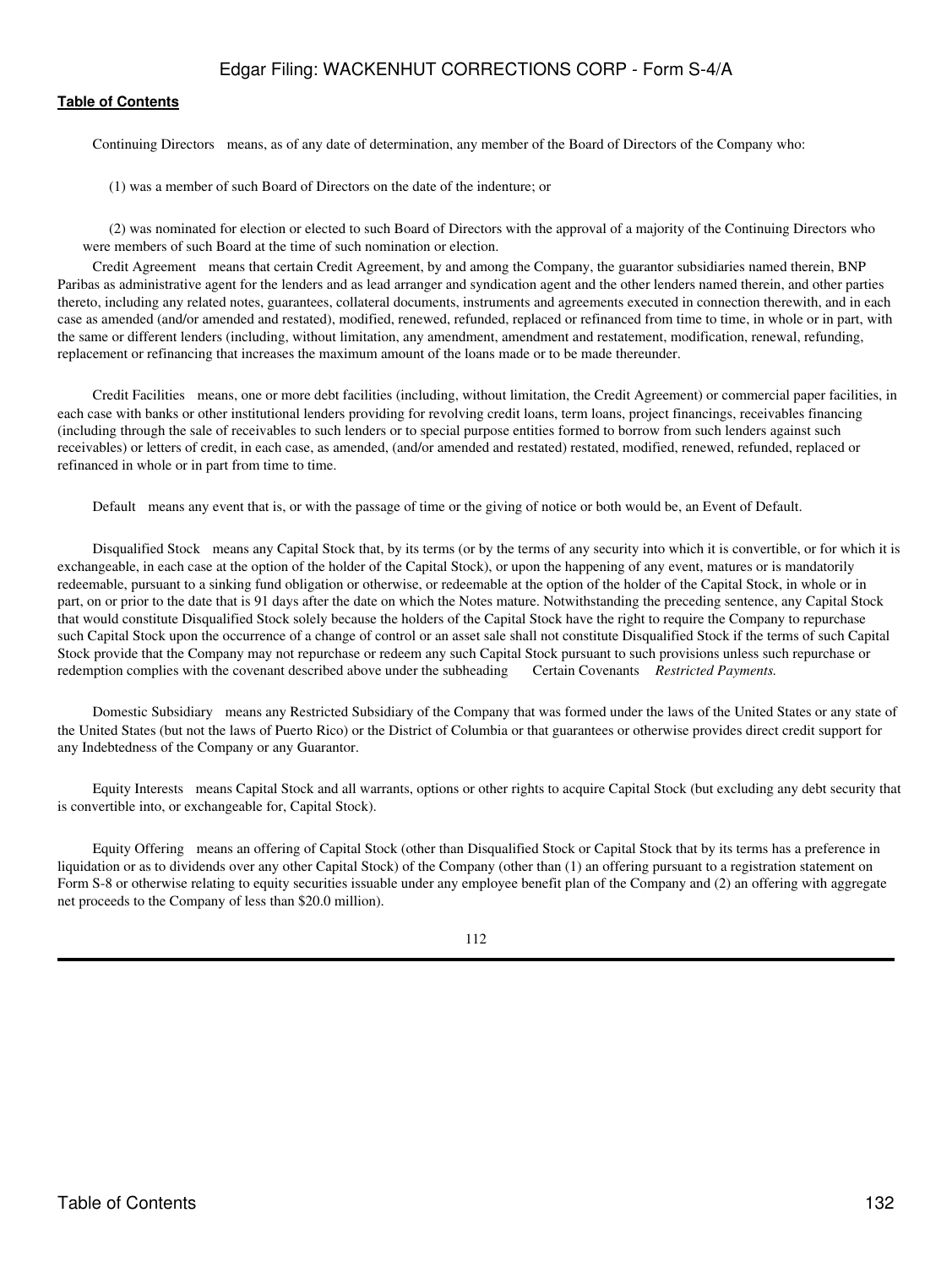## **[Table of Contents](#page-5-0)**

Existing Indebtedness means the Indebtedness of the Company and its Subsidiaries (other than Indebtedness under the Credit Agreement) in existence on the date of the indenture, until such amounts are repaid.

Event of Default means any event that is described under the subheading Events of Default and Remedies.

Fixed Charges means, with respect to any specified Person for any period, the sum, without duplication, of:

(1) the consolidated interest expense of such Person and its Restricted Subsidiaries for such period, whether paid or accrued and whether or not capitalized, including, without limitation, amortization of debt issuance costs and original issue discount, non-cash interest payments, the interest component of any deferred payment obligations, the interest component of all payments associated with Capital Lease Obligations, imputed interest with respect to Attributable Debt, commissions, discounts and other fees and charges incurred in respect of letters of credit or bankers acceptance financings, and net of the effect of all payments made or received pursuant to Hedging Obligations, net of Non-Recourse Interest Payments received in cash by the Company or any Restricted Subsidiary relating to any Non-Recourse Project Financing Indebtedness up to the amount of interest expense for such Non-Recourse Project Financing Indebtedness; *plus*

(2) any interest expense on Indebtedness of another Person to the extent such Indebtedness is Guaranteed by such Person or one of its Restricted Subsidiaries or secured by a Lien on assets of such Person or one of its Restricted Subsidiaries, whether or not such Guarantee or Lien is called upon; *plus*

(3) the product of (a) all dividends, whether paid or accrued and whether or not in cash, on any series of Disqualified Stock or preferred stock of such Person or any of its Restricted Subsidiaries, other than dividends on Equity Interests payable solely in Equity Interests of the Company (other than Disqualified Stock), times (b) a fraction, the numerator of which is one and the denominator of which is one minus the then current combined federal, state and local effective cash tax rate of such Person, expressed as a decimal, in each case, determined on a consolidated basis and in accordance with GAAP.

Fixed Charge Coverage Ratio means with respect to any specified Person for any period, the ratio of the Consolidated Cash Flow of such Person for such period to the Fixed Charges of such Person for such period. In the event that the specified Person or any of its Restricted Subsidiaries incurs, assumes, Guarantees, repays, repurchases or redeems any Indebtedness (other than ordinary working capital borrowings) or issues, repurchases or redeems preferred stock subsequent to the commencement of the period for which the Fixed Charge Coverage Ratio is being calculated and on or prior to the date on which the event for which the calculation of the Fixed Charge Coverage Ratio is made (the

Calculation Date), then the Fixed Charge Coverage Ratio will be calculated giving pro forma effect to such incurrence, assumption, Guarantee, repayment, repurchase or redemption of Indebtedness, or such issuance, repurchase or redemption of preferred stock, and the use of the proceeds therefrom as if the same had occurred at the beginning of the applicable four-quarter reference period, *provided, however,* that interest expense, if any, attributable to any Non-Recourse Project Financing Indebtedness computed on a pro forma basis, shall be computed giving pro forma effect to any Non-Recourse Interest Payments related to such Non-Recourse Project Financing Indebtedness, *provided, further,* that the obligation to make such Non-Recourse Interest Payments commences with the incurrence of the corresponding Non-Recourse Project Financing Indebtedness.

In addition, for purposes of calculating the Fixed Charge Coverage Ratio:

(1) acquisitions that have been made by the specified Person or any of its Restricted Subsidiaries, including through mergers or consolidations and including any related financing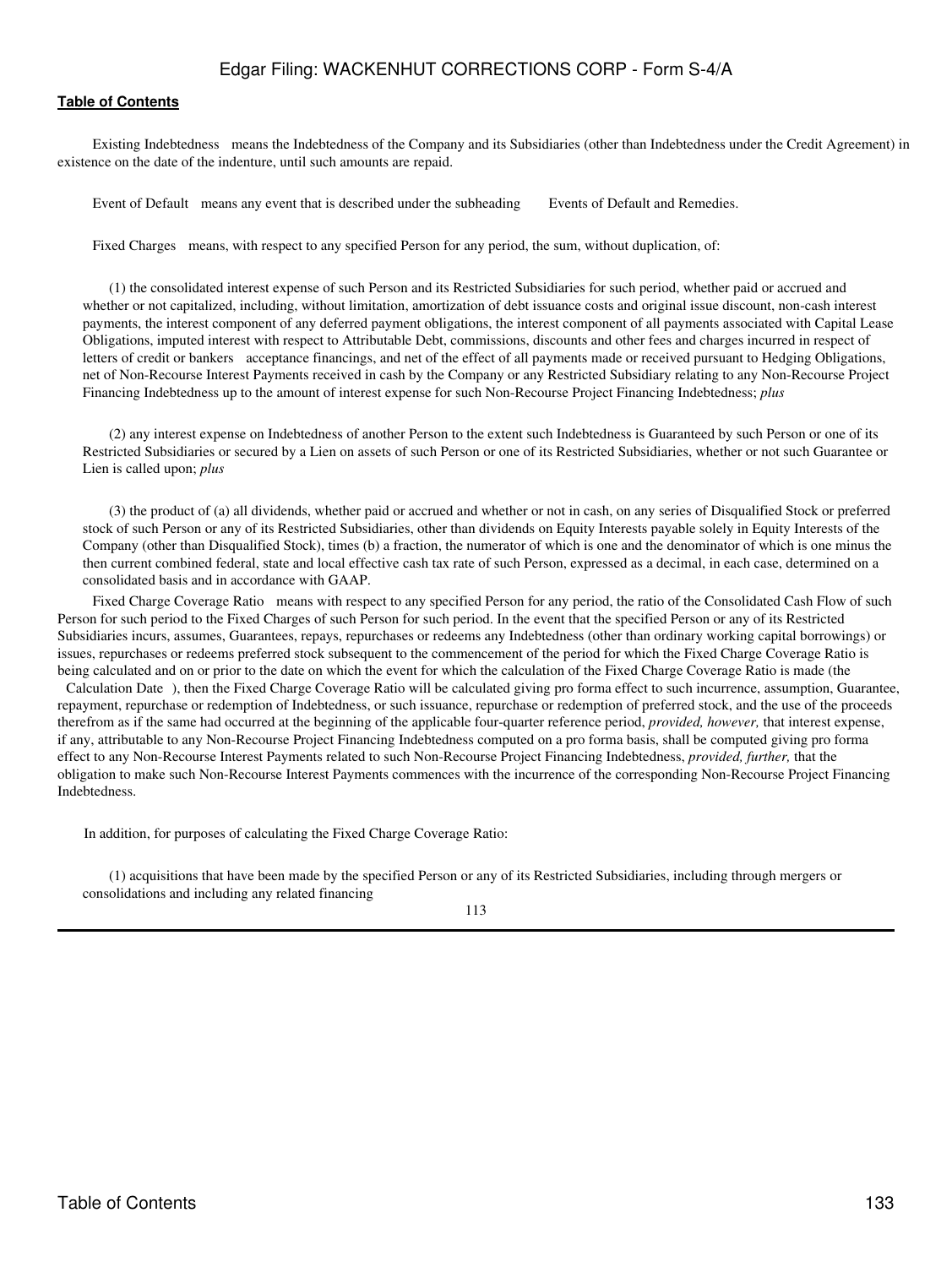## **[Table of Contents](#page-5-0)**

transactions, during the four-quarter reference period or subsequent to such reference period and on or prior to the Calculation Date will be given pro forma effect as if they had occurred on the first day of the four-quarter reference period and Consolidated Cash Flow for such reference period will be calculated on a pro forma basis in accordance with Regulation S-X under the Securities Act, but without giving effect to clause (3) of the proviso set forth in the definition of Consolidated Net Income;

(2) the Consolidated Cash Flow attributable to discontinued operations, as determined in accordance with GAAP, and operations or businesses disposed of prior to the Calculation Date, will be excluded; and

(3) the Fixed Charges attributable to discontinued operations, as determined in accordance with GAAP, and operations or businesses disposed of prior to the Calculation Date, will be excluded, but only to the extent that the obligations giving rise to such Fixed Charges will not be obligations of the specified Person or any of its Restricted Subsidiaries following the Calculation Date.

Foreign Subsidiary means any Restricted Subsidiary of the Company that is not a Domestic Subsidiary.

GAAP means generally accepted accounting principles set forth in the opinions and pronouncements of the Accounting Principles Board of the American Institute of Certified Public Accountants and statements and pronouncements of the Financial Accounting Standards Board or in such other statements by such other entity as have been approved by a significant segment of the accounting profession as amended and/or modified from time to time. All ratios and computations contained or referred to in the indenture shall be computed in conformity with GAAP applied on a consistent basis, except that calculations made for purposes of determining compliance with the terms of the covenants and with other provisions of the indenture shall be made without giving effect to the amortization of any expenses incurred in connection with, or the write-off of costs as a result of, the Transactions.

Guarantee means a guarantee other than by endorsement of negotiable instruments for collection or deposit in the ordinary course of business, direct or indirect, in any manner including, without limitation, by way of a pledge of assets or through letters of credit or reimbursement agreements in respect thereof, of all or any part of any Indebtedness.

Guarantors means any Restricted Subsidiary that executes a Guarantee in accordance with the provisions of the indenture and its respective successors and assigns.

Hedging Obligations means, with respect to any specified Person, the obligations of such Person under:

(1) interest rate swap agreements, interest rate cap agreements and interest rate collar agreements; and

(2) other agreements or arrangements designed to protect such Person against fluctuations in interest rates. Indebtedness means, with respect to any specified Person, any indebtedness of such Person, whether or not contingent:

(1) in respect of borrowed money;

(2) evidenced by bonds, notes, debentures or similar instruments or letters of credit (or reimbursement agreements in respect thereof);

 $(3)$  in respect of banker s acceptances;

(4) representing Capital Lease Obligations;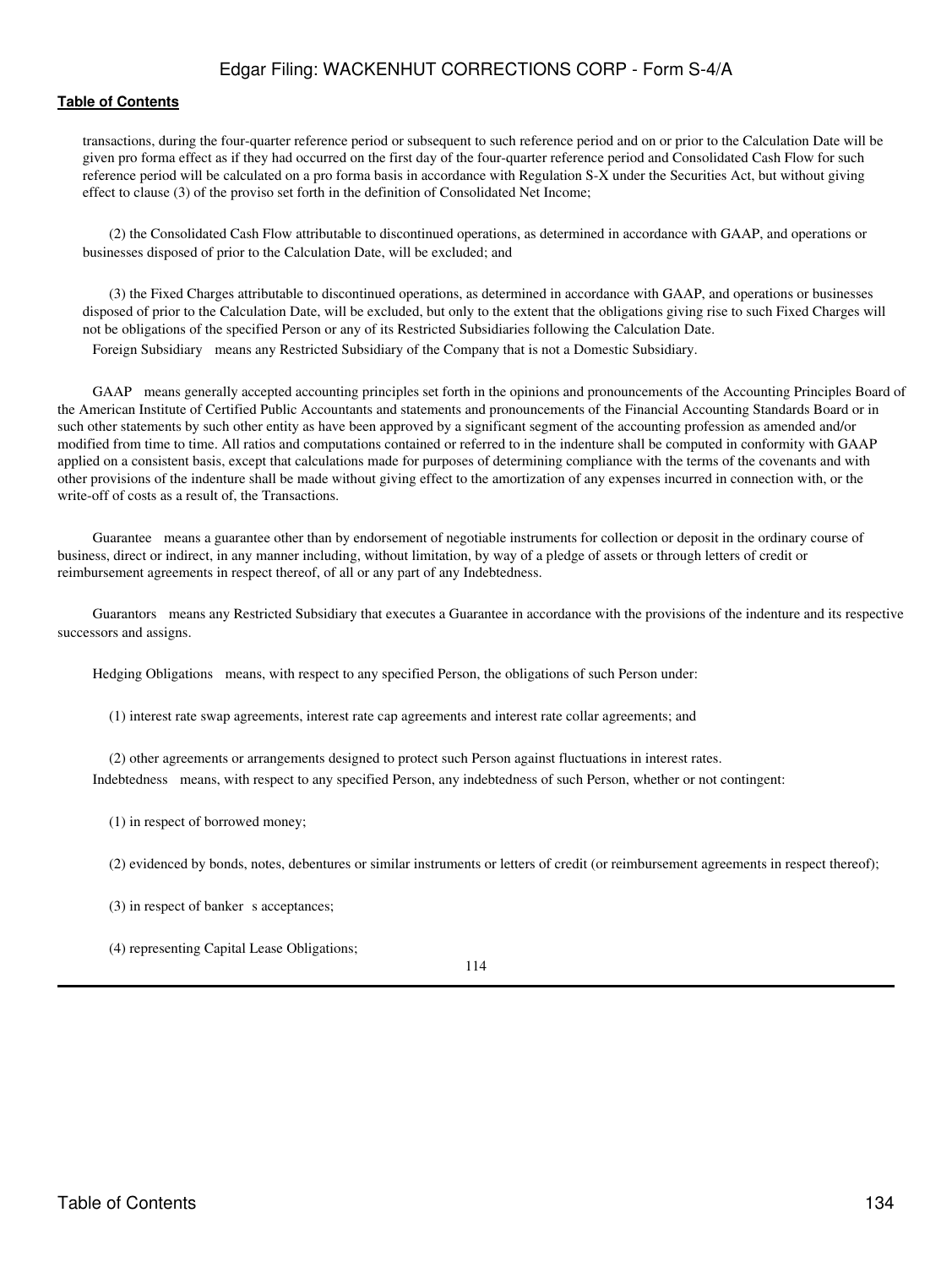## **[Table of Contents](#page-5-0)**

(5) representing the balance deferred and unpaid of the purchase price of any property, except any such balance that constitutes an accrued expense or trade payable; or

(6) representing any Hedging Obligations,

if and to the extent any of the preceding items (other than letters of credit and Hedging Obligations) would appear as a liability upon a balance sheet of the specified Person prepared in accordance with GAAP. In addition, the term Indebtedness includes all Indebtedness of others secured by a Lien on any asset of the specified Person (whether or not such Indebtedness is assumed by the specified Person) and, to the extent not otherwise included, the Guarantee by the specified Person of any Indebtedness of any other Person.

The amount of any Indebtedness outstanding as of any date will be:

(1) the accreted value of the Indebtedness, in the case of any Indebtedness issued with original issue discount; and

(2) the principal amount of the Indebtedness, together with any interest on the Indebtedness that is more than 30 days past due, in the case of any other Indebtedness;

Investments means, with respect to any Person, all direct or indirect investments by such Person in other Persons (including Affiliates) in the forms of loans (including Guarantees or other obligations), advances or capital contributions (excluding commission, travel and similar advances to officers and employees made in the ordinary course of business), purchases or other acquisitions for consideration of Indebtedness, Equity Interests or other securities, together with all items that are or would be classified as investments on a balance sheet prepared in accordance with GAAP and including the designation of a Restricted Subsidiary as an Unrestricted Subsidiary. If the Company or any Restricted Subsidiary of the Company sells or otherwise disposes of any Equity Interests of any direct or indirect Restricted Subsidiary of the Company such that, after giving effect to any such sale or disposition, such Person is no longer a Restricted Subsidiary of the Company, the Company will be deemed to have made an Investment on the date of any such sale or disposition equal to the fair market value of all Investments in such Restricted Subsidiary not sold or disposed of in an amount determined as provided in the final paragraph of the covenant described above under the subheading Certain Covenants  *Restricted Payments.* The acquisition by the Company or any Restricted Subsidiary of the Company of a Person that holds an Investment in a third Person will be deemed to be an Investment by the Company or such Restricted Subsidiary in such third Person in an amount equal to the fair market value of the Investment held by the acquired Person in such third Person in an amount determined as provided in the final paragraph of the covenant described above under the subheading Certain Covenants  *Restricted Payments.*

Lien means, with respect to any asset, any mortgage, lien, pledge, charge, security interest or encumbrance of any kind in respect of such asset, whether or not filed, recorded or otherwise perfected under applicable law, including any conditional sale or other title retention agreement, any lease in the nature thereof, any option or other agreement to sell or give a security interest in and any filing of or agreement to give any financing statement under the Uniform Commercial Code (or equivalent statutes) of any jurisdiction.

Net Income means, with respect to any specified Person for any period, the net income (loss) of such Person, determined in accordance with GAAP and before any reduction in respect of preferred stock dividends, excluding, however:

(1) any gain (but not loss), together with any related provision for taxes on such gain (but not loss), realized in connection with: (a) any sale of assets outside the ordinary course of business; or (b) the disposition of any securities by such Person or any of its Restricted Subsidiaries or the extinguishment of any Indebtedness of such Person or any of its Restricted Subsidiaries; and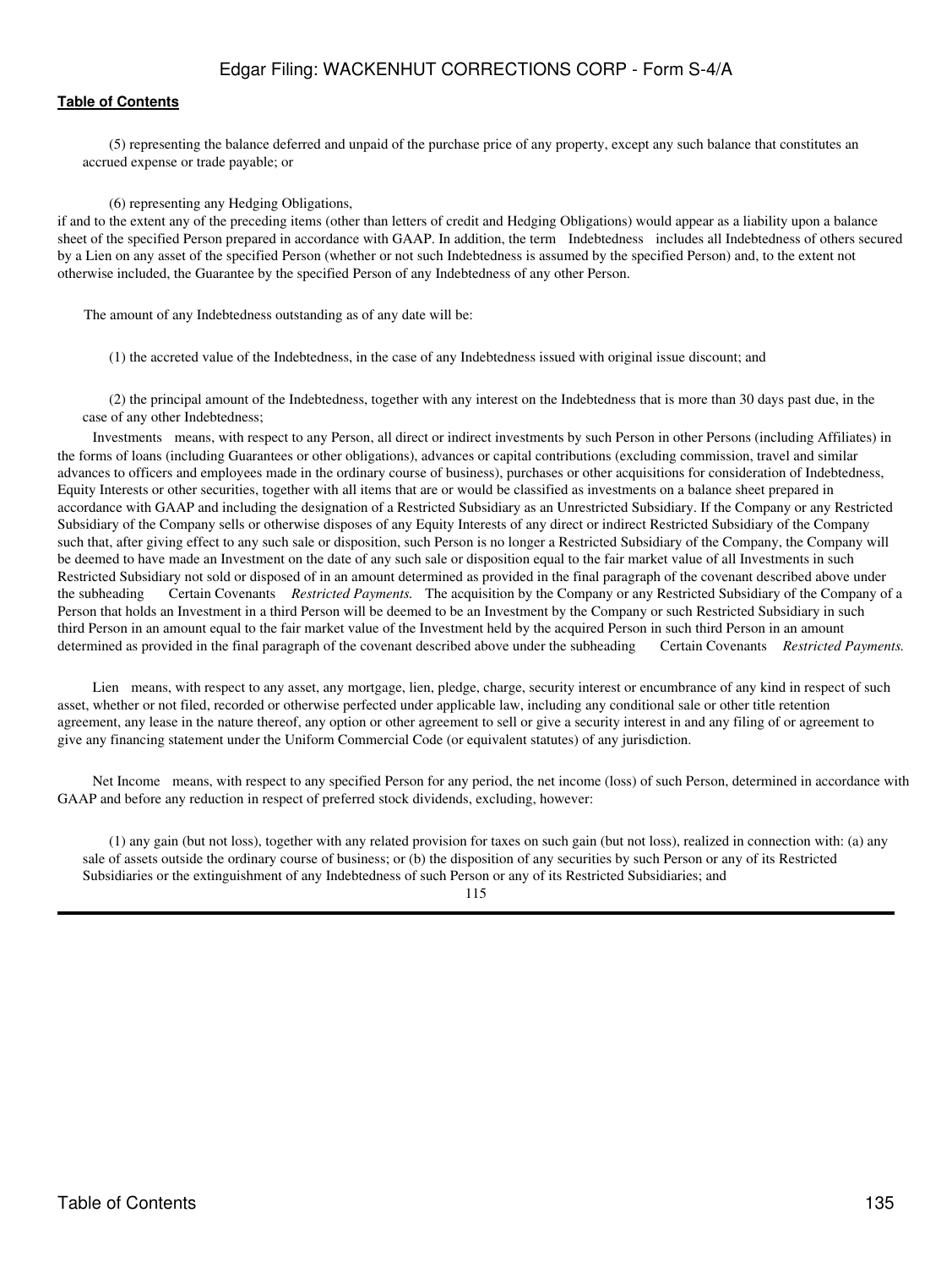### **[Table of Contents](#page-5-0)**

(2) any extraordinary gain or loss, together with any related provision for taxes on such extraordinary gain or loss;

Net Proceeds means the aggregate cash proceeds received by the Company or any of its Restricted Subsidiaries in respect of any Asset Sale (including, without limitation, any cash or Cash Equivalents received upon the sale or other disposition of any non-cash consideration received in any Asset Sale), net of the direct costs relating to such Asset Sale, including, without limitation, legal, accounting and investment banking fees, and sales commissions, and any relocation expenses incurred as a result of the Asset Sale, taxes paid or payable as a result of the Asset Sale, in each case, after taking into account any available tax credits or deductions and any tax sharing arrangements, and amounts required to be applied to the repayment of Indebtedness, secured by a Lien on the asset or assets that were the subject of such Asset Sale and any reserve for adjustment in respect of the sale price of such asset or assets established in accordance with GAAP.

Non-Recourse Debt means Indebtedness:

(1) as to which neither the Company nor any of its Restricted Subsidiaries (a) provides credit support of any kind (including any undertaking, agreement or instrument that would constitute Indebtedness), (b) is directly or indirectly liable as a guarantor or otherwise, or (c) constitutes the lender;

(2) no default with respect to which (including any rights that the holders of the Indebtedness may have to take enforcement action against an Unrestricted Subsidiary) would permit upon notice, lapse of time or both any holder of any other Indebtedness of the Company or any of its Restricted Subsidiaries to declare a default on such other Indebtedness or cause the payment of the Indebtedness to be accelerated or payable prior to its stated maturity; and

(3) as to which the lenders have been notified in writing that they will not have any recourse to the stock, property or assets of the Company or any of its Restricted Subsidiaries.

Non-Recourse Project Financing Indebtedness means any Indebtedness of a Restricted Subsidiary (the Project Financing Subsidiary) incurred in connection with the acquisition, construction or development of any facility:

(1) where such Project Financing Subsidiary operates or is responsible for the operation of the facility pursuant to a management services contract with a governmental entity;

(2) as to which neither the Company nor any of its Restricted Subsidiaries, other than such Project Financing Subsidiary, (a) provides credit support of any kind (including any undertaking, agreement or instrument that would constitute Indebtedness), it being understood that equity Investments funded at the time of or prior to the incurrence of such Indebtedness shall not be deemed credit support or (b) is directly or indirectly liable as a guarantor or otherwise;

(3) where, upon the termination of the management services contract with respect to such facility, neither the Company nor any of its Restricted Subsidiaries, other than the Project Financing Subsidiary, will be liable, directly or indirectly, to make any payments with respect to such Indebtedness (or portion thereof);

(4) the interest expense related to such Indebtedness is fully serviced by a separate corresponding payment with respect to such Indebtedness (the Non-Recourse Interest Payment) pursuant to an agreement with the governmental entity; and

(5) such Project Financing Subsidiary has no assets other than the assets, including working capital, reasonably related to the design, construction, management and financing of the facility.

Obligations means any principal, interest, penalties, fees, indemnifications, reimbursements, damages and other liabilities payable under the documentation governing any Indebtedness.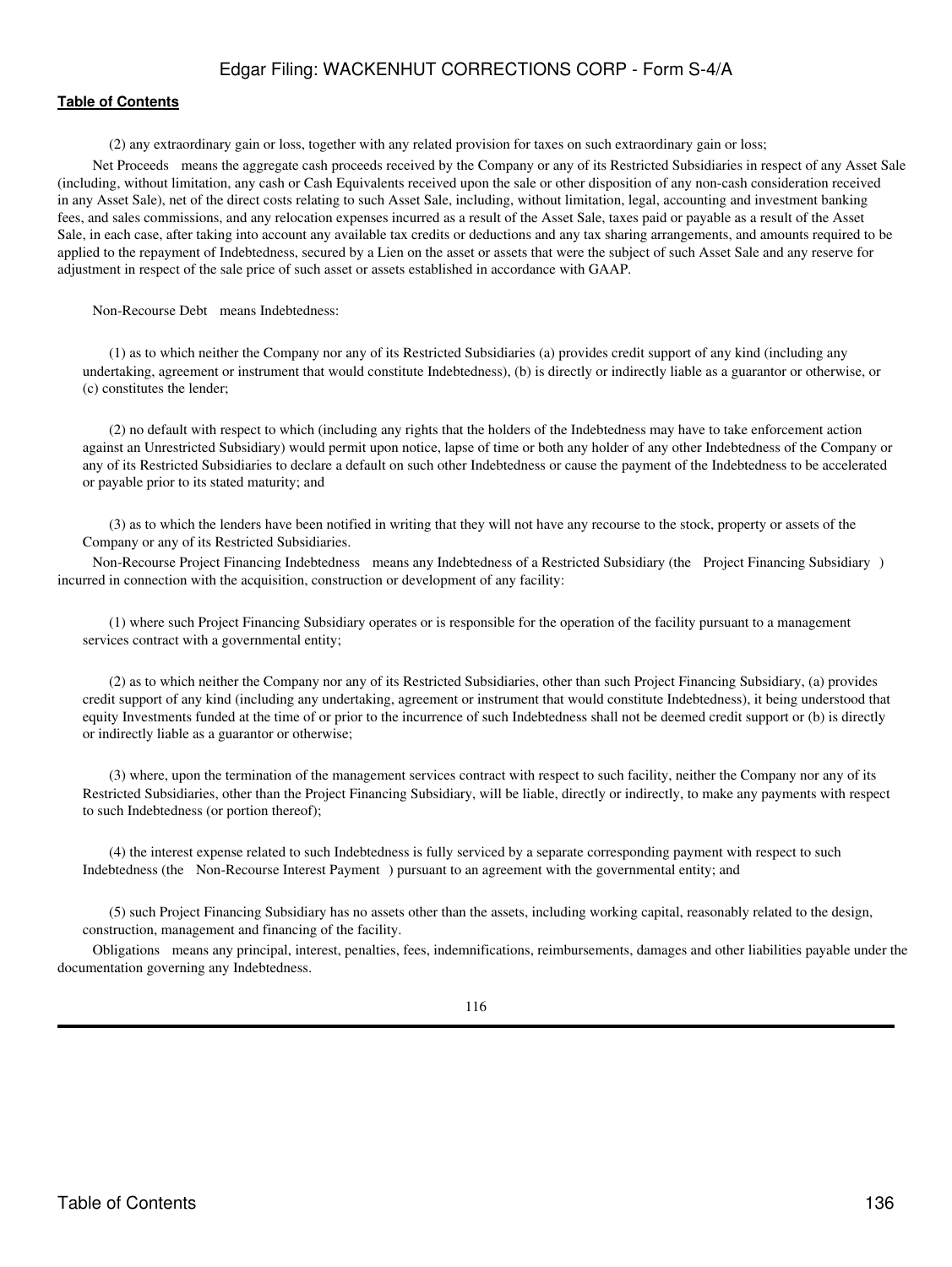## **[Table of Contents](#page-5-0)**

Permitted Business means the business conducted by the Company and its Restricted Subsidiaries on the date of the indenture and businesses reasonably related thereto or ancillary or incidental thereto or a reasonable extension thereof, including the privatization of governmental services.

Permitted Investments means:

(1) any Investment in the Company or in a Restricted Subsidiary of the Company that is a Guarantor (other than a Project Financing Subsidiary);

(2) any Investment in cash or Cash Equivalents;

(3) Investments in a Restricted Subsidiary that is not a Guarantor having an aggregate fair market value, when taken together with all other Investments made pursuant to this clause (3) not to exceed \$5.0 million;

(4) Investments in a Foreign Subsidiary in an amount not to exceed the amount of Net Proceeds received from the sale of the Companys one-half ownership interest in Premier Custodial Group to Serco Investments Limited;

(5) any Investment by the Company or any Restricted Subsidiary of the Company in a Person, (other than a Project Financing Subsidiary) if as a result of such Investment:

(a) such Person becomes (i) a Restricted Subsidiary of the Company and (ii) a Guarantor; or

(b) such Person is merged, consolidated or amalgamated with or into, or transfers or conveys substantially all of its assets to, or is liquidated into, the Company or any Restricted Subsidiary of the Company that is a Guarantor;

(6) any Investment made as a result of the receipt of non-cash consideration from an Asset Sale that was made pursuant to and in compliance with the covenant described above under the subheading Repurchase at the Option of Holders  *Asset Sales*;

(7) [Intentionally omitted]

(8) any Investments received in compromise of obligations of such persons incurred in the ordinary course of trade creditors or customers that were incurred in the ordinary course of business, including pursuant to any plan of reorganization or similar arrangement upon the bankruptcy or insolvency of any trade creditor or customer;

(9) Hedging Obligations entered into the ordinary course of business and not for any speculative purpose;

(10) other Investments in any other Person having an aggregate fair market value (measured on the date each such Investment was made and without giving effect to subsequent changes in value), when taken together with all other Investments made pursuant to this clause (10) not to exceed: (a) \$15.0 million; *plus* (b) the net reductions in Investments made pursuant to this clause (10) resulting from distributions on or repayments of such Investments or from the net cash proceeds from the sale or other disposition of any such investment; *provided,* that, the net reduction in any Investment shall not exceed the amount of such Investment;

(11) payroll, travel and similar advances to cover matters that are expected at the time of such advances ultimately to be treated as expenses for accounting purposes and that are made in the ordinary course of business;

(12) loans or advances to employees made in the ordinary course of business of the Company or any Restricted Subsidiary not to exceed \$2.0 million outstanding at any one time for all loans or advances under this clause (12);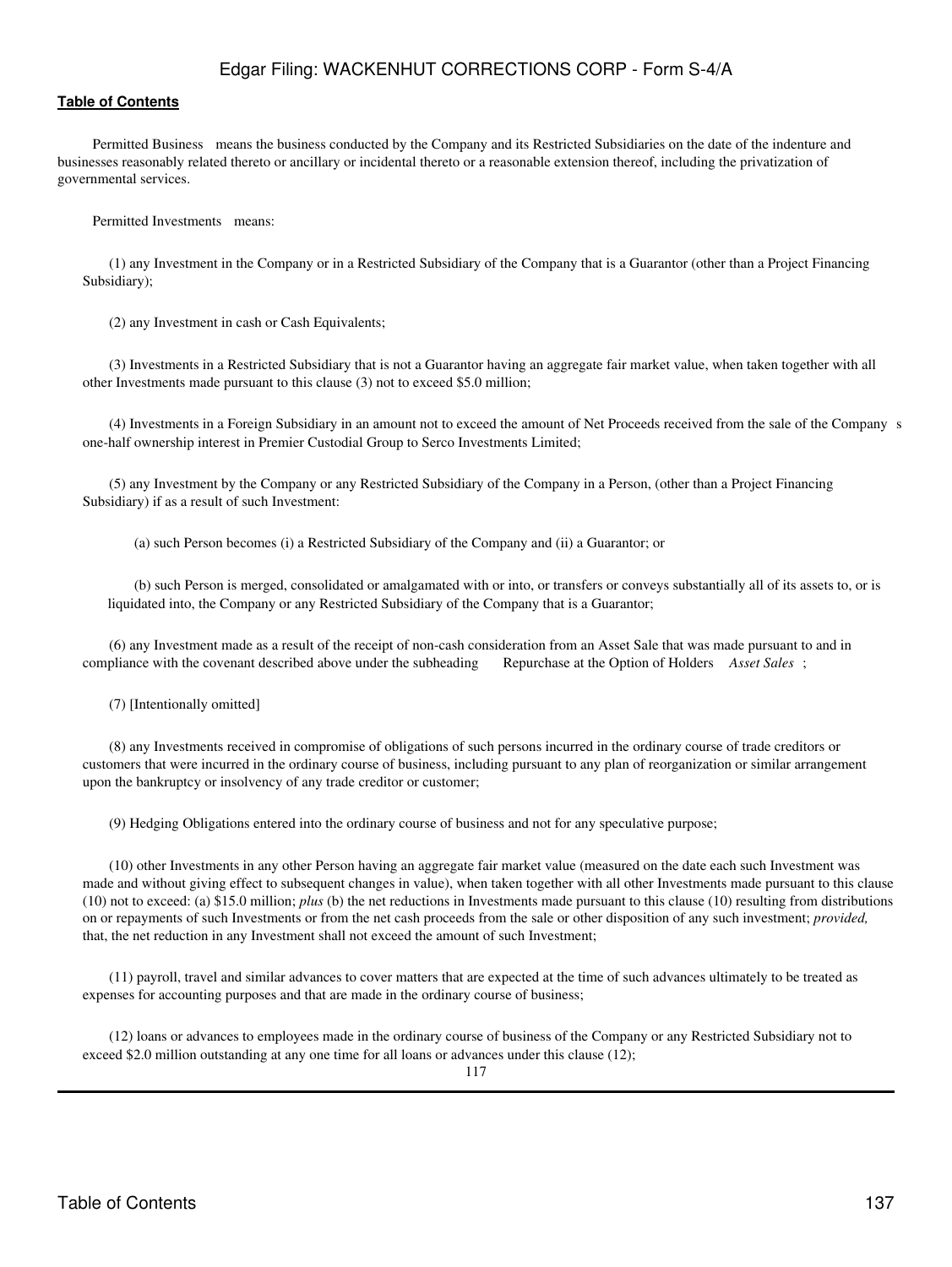## **[Table of Contents](#page-5-0)**

(13) stock, obligations or securities received in settlement of debts created in the ordinary course of business and owing to the Company or any Restricted Subsidiary or in satisfaction of judgments or pursuant to any plan of reorganization or similar arrangement upon the bankruptcy or insolvency of a debtor;

(14) Investments in existence on the date of the indenture;

(15) Investments that are made or received in exchange for Equity Interests (other than Disqualified Stock) of the Company;

(16) Investments in South African Services Pty Ltd. having an aggregate fair market value, when taken together with all other Investments made pursuant to this clause (16) not to exceed \$3.0 million; and

(17) any Investments made or acquired with the net cash proceeds of a substantially concurrent issuance or sale of Equity Interests (other than Disqualified Stock) of the Company.

*Permitted Liens means:*

(1) Liens on any assets (including real or personal property) of the Company and any Restricted Subsidiary securing Indebtedness and other Obligations under Credit Facilities that were permitted by the terms of the indenture to be incurred;

(2) Liens in favor of the Company or the Guarantors;

(3) Liens on property of a Person existing at the time such Person is merged with or into or consolidated with the Company or any Restricted Subsidiary of the Company; *provided* that such Liens were in existence prior to the contemplation of such merger or consolidation and do not extend to any assets other than those of the Person merged into or consolidated with the Company or the Restricted Subsidiary;

(4) Liens on property existing at the time of acquisition of the property by the Company or any Restricted Subsidiary of the Company, *provided* that such Liens were in existence prior to the contemplation of such acquisition and do not extend to any property other than the property so acquired by the Company or the Restricted Subsidiary;

(5) Liens to secure the performance of statutory obligations, surety or appeal bonds, performance bonds or other obligations of a like nature incurred in the ordinary course of business;

(6) Liens to secure Indebtedness (including Capital Lease Obligations) incurred under clause (4) of the second paragraph of the covenant described above under the subheading Certain Covenants  *Incurrence of Indebtedness and Issuance of Preferred Stock* covering only the assets acquired with such Indebtedness;

(7) Liens existing on the date of the indenture;

(8) Liens for taxes, assessments or governmental charges or claims that are not yet delinquent or that are being contested in good faith by appropriate proceedings promptly instituted and diligently concluded; *provided,* that, any reserve or other appropriate provision as is required in conformity with GAAP has been made therefor;

(9) Liens securing Permitted Refinancing Indebtedness; *provided* that any such Lien does not extend to or cover any property, Capital Stock or Indebtedness other than the property, shares or debt securing the Indebtedness so refunded, refinanced or extended;

(10) Attachment or judgment Liens not giving rise to a Default or an Event of Default;

(11) Liens on the Capital Stock of Unrestricted Subsidiaries securing Indebtedness of such Unrestricted Subsidiaries;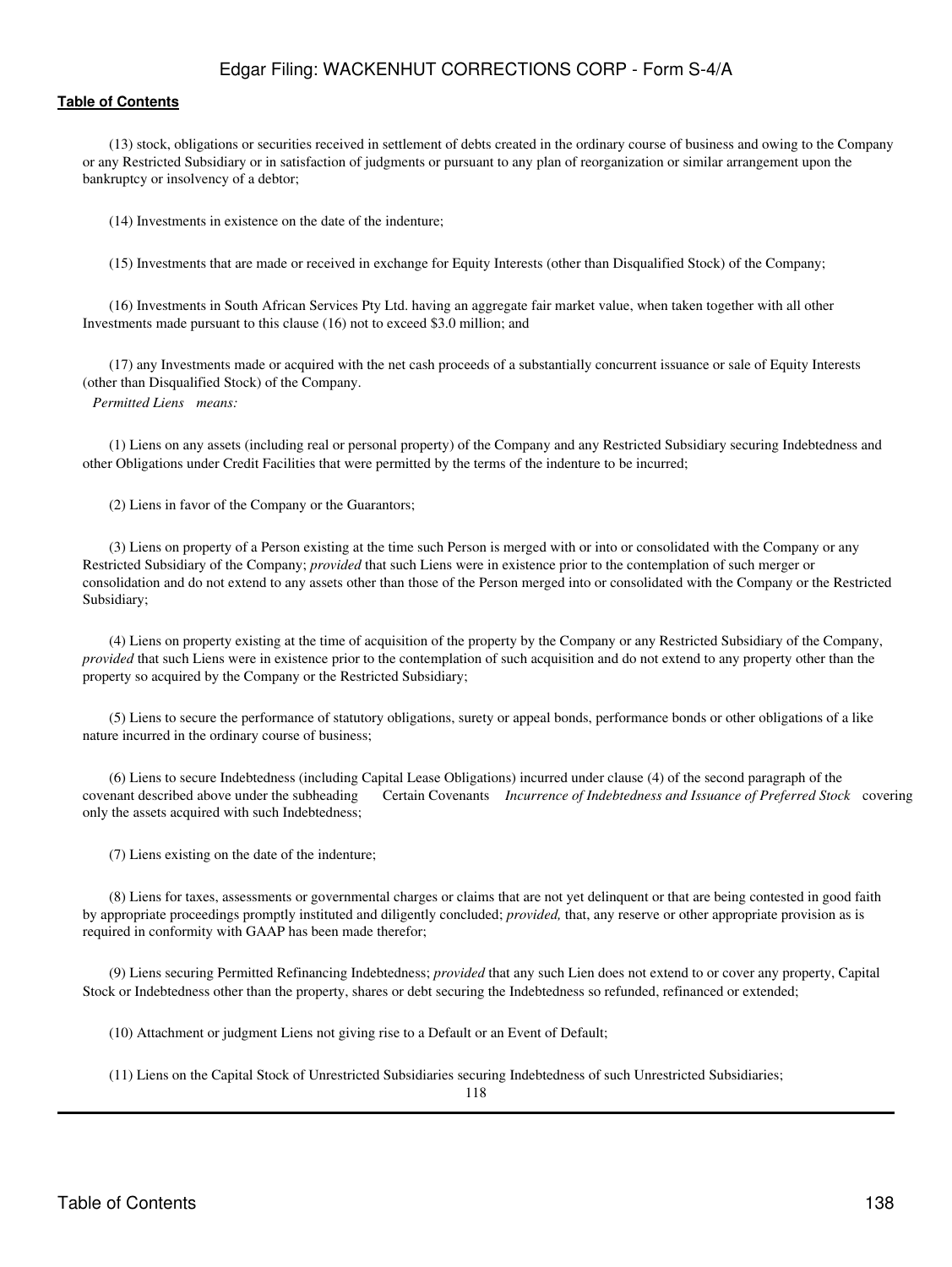## **[Table of Contents](#page-5-0)**

(12) Liens incurred in the ordinary course of business of the Company or any Subsidiary of the Company with respect to obligations that do not exceed \$5.0 million at any one time outstanding;

(13) pledges or deposits under workmen s compensation laws, unemployment insurance laws or similar legislation, or good faith deposits in connection with bids, tenders, contracts (other than for the payment of Indebtedness) or leases to which the Company or any Restricted Subsidiary is a party, or deposits to secure public or statutory obligations of the Company or any Restricted Subsidiary or deposits or cash or Government Securities to secure surety or appeal bonds to which the Company or any Restricted Subsidiary is a party, or deposits as security for contested taxes or import or customs duties or for the payment of rent, in each case incurred in the ordinary course of business;

(14) Liens imposed by law, including carriers, warehousemen s and mechanics Liens, in each case for sums not yet due or being contested in good faith by appropriate proceedings if a reserve or other appropriate provisions; if any, as shall be required by GAAP shall have been made in respect thereof;

(15) encumbrances, easements or reservations of, or rights of others for, licenses, rights of way, sewers, electric lines, telegraph and telephone lines and other similar purposes, or zoning or other restrictions as to the use of real properties or liens incidental to the conduct of the business of the Company or a Restricted Subsidiary or to the ownership of its properties which do not in the aggregate materially adversely affect the value of said properties or materially impair their use in the operation of the business of the Company or such Restricted Subsidiary;

(16) Liens securing Hedging Obligations so long as the related Indebtedness is secured by a Lien on the same property securing such Hedging Obligations;

(17) leases and subleases of real property which do not materially interfere with the ordinary conduct of the business of the Company or any of its Restricted Subsidiaries; and

(18) normal customary rights of setoff upon deposits of cash in favor of banks or other depository institutions.

Permitted Refinancing Indebtedness means any Indebtedness of the Company or any of its Restricted Subsidiaries issued in repayment of, exchange for, or the net proceeds of which are used to extend, refinance, renew, replace, repay, defease or refund other Indebtedness of the Company or any of its Restricted Subsidiaries (other than intercompany Indebtedness and Disqualified Stock of the Company or a Restricted Subsidiary); *provided,* that:

(1) the principal amount (or accreted value, if applicable) of such Permitted Refinancing Indebtedness does not exceed the principal amount (or accreted value, if applicable) of the Indebtedness so extended, refinanced, renewed, replaced, repaid, defeased or refunded (plus all accrued interest on the Indebtedness and the amount of all expenses and premiums incurred in connection therewith);

(2) such Permitted Refinancing Indebtedness has a final maturity date later than the final maturity date of, and has a Weighted Average Life to Maturity equal to or greater than the Weighted Average Life to Maturity of, the Indebtedness being extended, refinanced, renewed, replaced, repaid, defeased or refunded;

(3) if the Indebtedness being extended, refinanced, renewed, replaced, repaid, defeased or refunded is subordinated in right of payment to the Notes, such Permitted Refinancing Indebtedness has a final maturity date later than the final maturity date of, and is subordinated in right of payment to, the Notes on terms at least as favorable to the Holders of Notes as those contained in the documentation governing the Indebtedness being extended, refinanced, renewed, replaced, repaid, defeased or refunded; and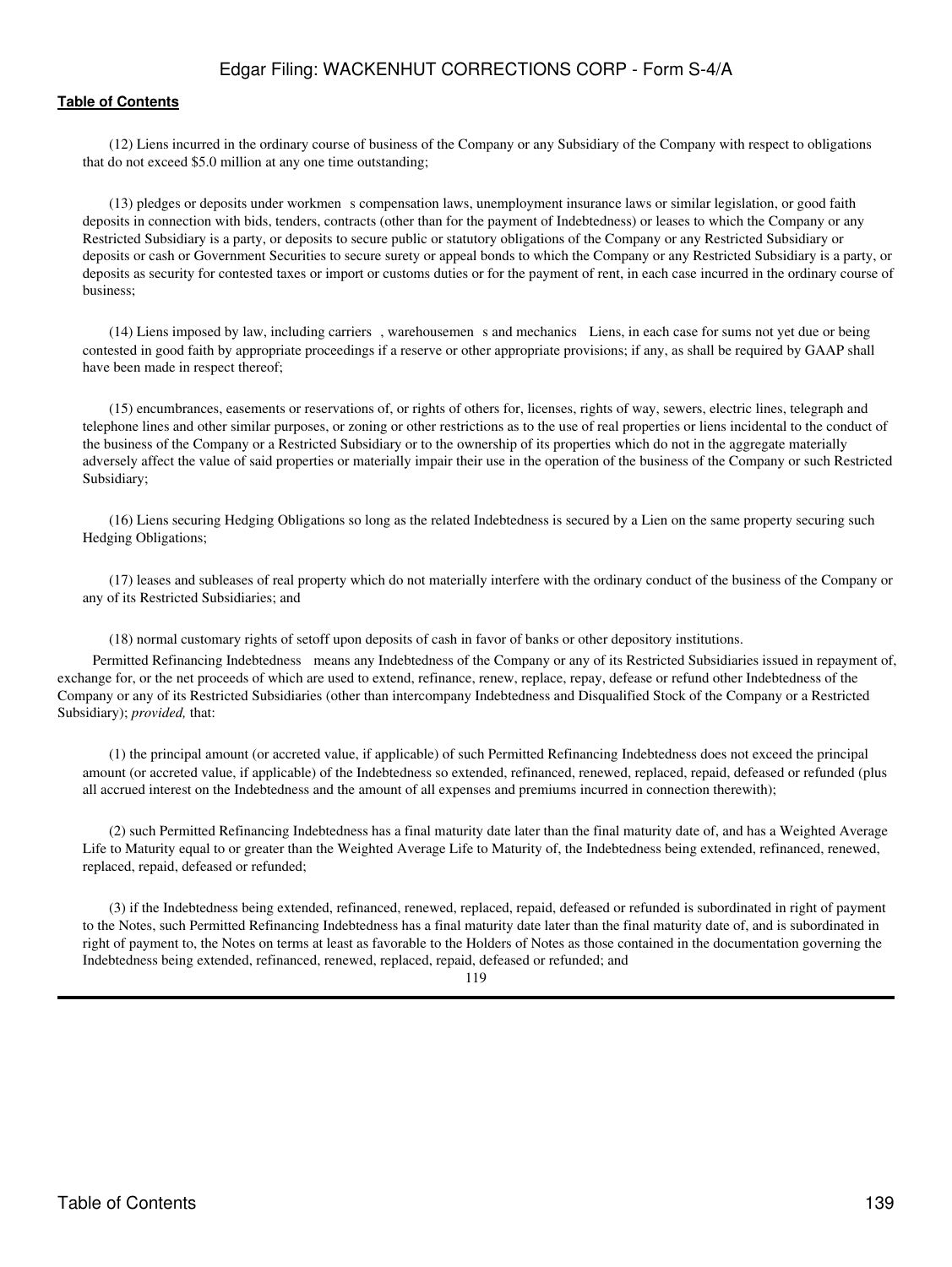### **[Table of Contents](#page-5-0)**

(4) such Indebtedness is incurred either by the Company or by any Restricted Subsidiary who is an obligor on the Indebtedness being extended, refinanced, renewed, replaced, repaid, defeased or refunded.

Person means any individual, corporation, partnership, joint venture, association, joint-stock company, trust, unincorporated organization, limited liability company or government or other entity.

Restricted Investment means an Investment other than a Permitted Investment.

Restricted Subsidiary of the Company means any Subsidiary of the Company that is not an Unrestricted Subsidiary.

Sale and Leaseback Transaction means any direct or indirect arrangement relating to property now owned or hereafter acquired whereby the Company or a Restricted Subsidiary transfers such property to another Person and the Company or a Restricted Subsidiary leases it from such Person other than a lease properly characterized pursuant to GAAP as a Capital Lease Obligation, *provided, however*, that, with respect to properties developed or acquired by the Company after the date of the indenture, any sale and leaseback of such properties pursuant to the Right to Purchase Agreement, dated as of April 28, 1998 between the Company and CPT Operating Partnership L.P. shall not be deemed a Sale and Leaseback Transaction hereunder.

Significant Subsidiary means any Subsidiary that would be a significant subsidiary as defined in Article 1, Rule 1-02 of Regulation S-X, promulgated pursuant to the Securities Act, as such Regulation is in effect on the date of the indenture.

Stated Maturity means, with respect to any installment of interest or principal on any series of Indebtedness, the date on which the payment of interest or principal was scheduled to be paid in the original documentation governing such Indebtedness, and will not include any contingent obligations to repay, redeem or repurchase any such interest or principal prior to the date originally scheduled for the payment thereof.

Subsidiary means, with respect to any specified Person:

(1) any corporation, association or other business entity of which more than 50% of the total voting power of shares of Capital Stock entitled (without regard to the occurrence of any contingency) to vote in the election of directors, managers or trustees of the corporation, association or other business entity is at the time owned or controlled, directly or indirectly, by that Person or one or more of the other Subsidiaries of that Person (or a combination thereof); and

(2) any partnership (a) the sole general partner or the managing general partner of which is such Person or a Subsidiary of such Person or (b) the only general partners of which are that Person or one or more Subsidiaries of that Person (or any combination thereof). Unrestricted Subsidiary means any Subsidiary of the Company that is designated by the Board of Directors of the Company as an Unrestricted Subsidiary pursuant to a Board Resolution, but only to the extent that such Subsidiary:

(1) has no Indebtedness other than Non-Recourse Debt;

(2) is not party to any agreement, contract, arrangement or understanding with the Company or any Restricted Subsidiary of the Company unless the terms of any such agreement, contract, arrangement or understanding are no less favorable to the Company or such Restricted Subsidiary than those that might be obtained at the time from Persons who are not Affiliates of the Company;

(3) is a Person with respect to which neither the Company nor any of its Restricted Subsidiaries has any direct or indirect obligation (a) to subscribe for additional Equity Interests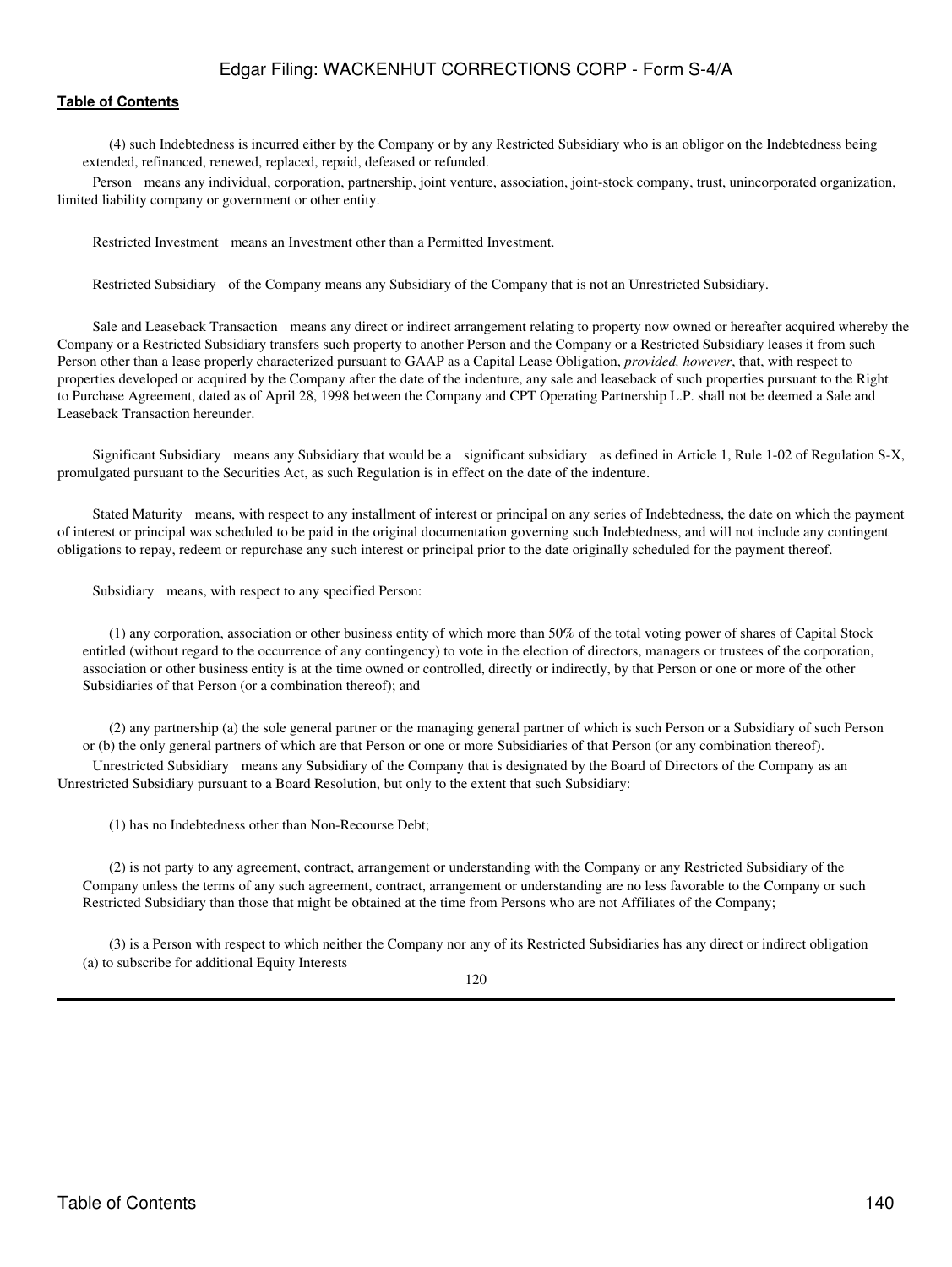## **[Table of Contents](#page-5-0)**

or (b) to maintain or preserve such Person s financial condition or to cause such Person to achieve any specified levels of operating results; and

(4) has not guaranteed or otherwise directly or indirectly provided credit support for any Indebtedness of the Company or any of its Restricted Subsidiaries.

Any designation of a Subsidiary of the Company as an Unrestricted Subsidiary will be evidenced to the trustee by filing with the trustee a certified copy of the Board Resolution giving effect to such designation and an Officers Certificate certifying that such designation complied with the preceding conditions and was permitted by the covenant described above under the subheading Certain Covenants  *Restricted Payments.* If, at any time, any Unrestricted Subsidiary would fail to meet the preceding requirements as an Unrestricted Subsidiary, it shall thereafter cease to be an Unrestricted Subsidiary for purposes of the indenture and any Indebtedness of such Subsidiary shall be deemed to be incurred by a Restricted Subsidiary of the Company as of such date and, if such Indebtedness is not permitted to be incurred as of such date under the covenant described under the subheading Certain Covenants  *Incurrence of Indebtedness and Issuance of Preferred Stock,* the Company will be in default of such covenant. The Board of Directors of the Company may at any time designate any Unrestricted Subsidiary to be a Restricted Subsidiary; *provided* that such designation will be deemed to be an incurrence of Indebtedness by a Restricted Subsidiary of the Company of any outstanding Indebtedness of such Unrestricted Subsidiary and such designation will only be permitted if (1) such Indebtedness is permitted under the covenant described under the subheading Certain Covenants  *Incurrence of Indebtedness and Issuance of Preferred Stock,* calculated on a pro forma basis as if such designation had occurred at the beginning of the four-quarter reference period; and (2) no Default or Event of Default would be in existence following such designation.

Voting Stock of any Person as of any date means the Capital Stock of such Person that is at the time entitled to vote in the election of the Board of Directors of such Person.

Weighted Average Life to Maturity means, when applied to any Indebtedness at any date, the number of years obtained by dividing:

(1) the sum of the products obtained by multiplying (a) the amount of each then remaining installment, sinking fund, serial maturity or other required payments of principal, or liquidation preference, as the case may be, including payment at final maturity, in respect of the Indebtedness, by (b) the number of years (calculated to the nearest one-twelfth) that will elapse between such date and the making of such payment; by

(2) the then outstanding aggregate principal amount or liquidation preference, as the case may be, of such Indebtedness. Wholly Owned Restricted Subsidiary of any specified Person means a Restricted Subsidiary of such Person all of the outstanding Capital Stock or other ownership interests of which (other than directors qualifying shares) shall at the time be owned by such Person or by one or more Wholly Owned Restricted Subsidiaries of such Person and one or more Wholly Owned Restricted Subsidiaries of such Person.

Wholly Owned Subsidiary of any specified Person means a Subsidiary of such Person all of the outstanding Capital Stock or other ownership interest of which (other than directors qualifying shares) shall at the time be owned by such Person or by one or more Wholly Owned Subsidiaries of such Person and one or more Wholly Owned Subsidiaries of such Person.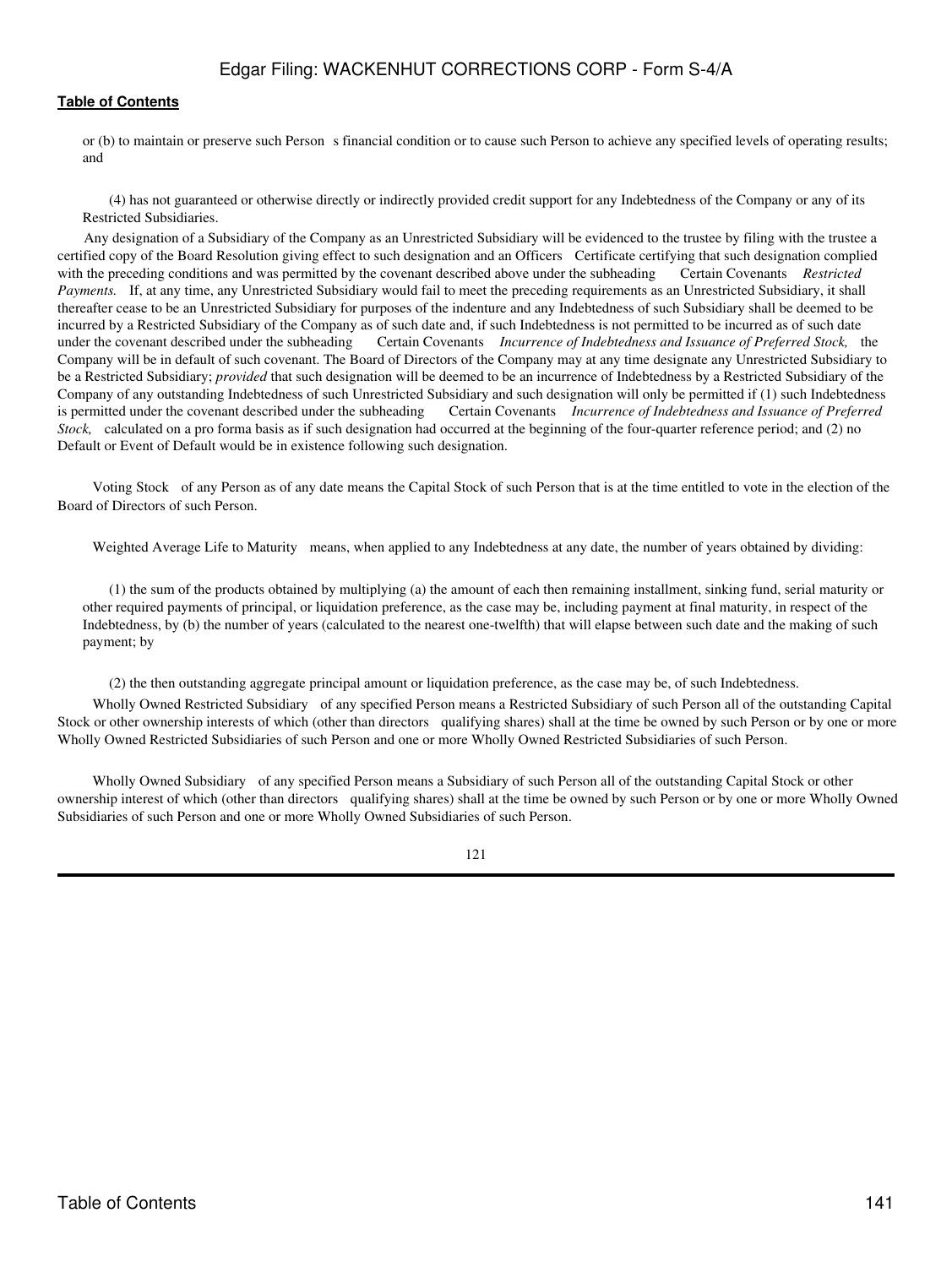## **[Table of Contents](#page-5-0)**

### **EXCHANGE OFFER**

### **Purpose and Effect of the Exchange Offer**

We entered into a registration rights agreement with respect to the old notes. Under the registration rights agreement, we agreed, for the benefit of the holders of the old notes that we will, (a) not later than 75 days after the date of original issuance of the notes, file a registration statement for the old notes with the Commission with respect to a registered offer to exchange the old notes for new notes of the Company having terms substantially identical in all material respects to such old notes (except that the new notes will generally not contain terms with respect to transfer restrictions) and (b) use our best efforts to cause the registration statement provided for under the registration rights agreement to be declared effective under the Securities Act not later than 180 days after the date of original issuance of the old notes. We will keep the exchange offer for the old notes open for not less than 20 business days (or longer if required by applicable law) after the date notice of the exchange offer is mailed to the holders of the old notes eligible to participate in the exchange offer.

For each old note surrendered to us pursuant to the exchange offer, the holder of the old note will receive a new note having a principal amount equal to that of the surrendered old note. Interest on each new note will accrue from the last interest payment date on which interest was paid on the old note surrendered in exchange thereof or, if no interest has been paid on such outstanding note, from the date of its original issue.

Under existing Commission interpretations, new notes acquired in a registered exchange offer by holders of old notes are freely transferable without further registration under the Securities Act if the holder of the new notes represents that it is acquiring the new notes in the ordinary course of its business, that it has no arrangement or understanding to participate in the distribution of the new notes and that it is not an affiliate of the Company, as such terms are interpreted by the Commission, provided that broker-dealers (participating broker-dealers) receiving new notes in a registered exchange offer will have a prospectus delivery requirement with respect to resales of such new notes. The Commission has taken the position that participating broker-dealers may fulfill their prospectus delivery requirements with respect to new notes (other than a resale of an unsold allotment from the original sale of the old notes) with the prospectus contained in the exchange offer registration statement relating to such new notes.

Under the registration rights agreement, we are required to allow participating broker-dealers and other Persons, if any, with similar prospectus delivery requirements to use the prospectus contained in the exchange offer registration statement in connection with the resale of such new notes for 180 days following the effective date of such exchange offer registration statement (or such shorter period during which participating broker-dealers are required by law to deliver such prospectus).

A holder of old notes who wishes to exchange its old notes for new notes in the exchange offer will be required to represent in the letter of transmittal that any new notes to be received by it will be acquired in the ordinary course of its business and that at the time of the commencement of the exchange offer it has no arrangement or understanding with any Person to participate in the distribution (within the meaning of the Securities Act) of the new notes and that it is not an affiliate of the Company, as defined in Rule 405 of the Securities Act, or if it is an affiliate, that it will comply with the registration and prospectus delivery requirements of the Securities Act to the extent applicable.

### **Resale of New Notes**

Based on no action letters of the Commission staff issued to third parties, we believe that new notes received in the exchange offer may be offered for resale, resold and otherwise transferred by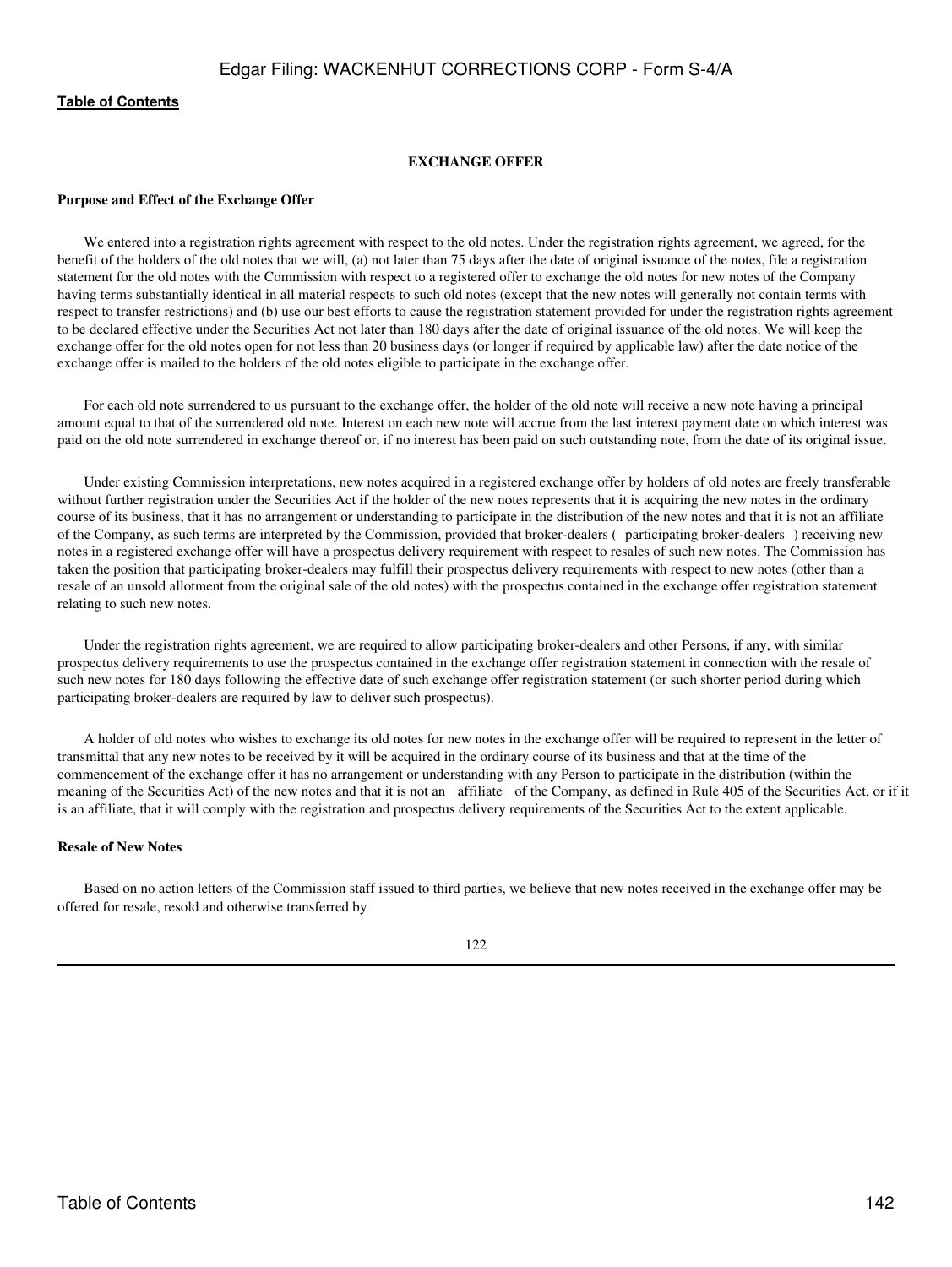### **[Table of Contents](#page-5-0)**

you without further compliance with the registration and prospectus delivery provisions of the Securities Act if:

you are not our affiliate within the meaning of Rule 405 under the Securities Act;

the new notes are acquired in the ordinary course of your business; and

you do not intend to participate in a distribution of the new notes.

The Commission, however, has not considered the exchange offer for the new notes in the context of a specific no action letter, and the Commission may not make a similar determination as in the no action letters issued to these third parties.

If you tender in the exchange offer with the intention of participating in any manner in a distribution of the related new notes, you

cannot rely on such interpretations by the Commission staff; and

 must comply with the registration and prospectus delivery requirements of the Securities Act in connection with a secondary resale transaction.

This prospectus may be used for an offer to resell, resale or other retransfer of new notes only as specifically described in this prospectus. Only broker-dealers that acquired the old notes as a result of market-making activities or other trading activities may participate in the exchange offer. Each broker-dealer that receives new notes for its own account in exchange for old notes, where such old notes were acquired by such broker-dealer as a result of market-making activities or other trading activities, must acknowledge in the letter of transmittal that it will deliver a prospectus in connection with any resale of the new notes. Please read the section captioned Plan of Distribution for more details regarding the transfer of new notes.

### **Terms of the Exchange Offer**

Subject to the terms and conditions described in this prospectus and in the letter of transmittal, we will accept for exchange any old notes properly tendered and not withdrawn prior to 5:00 p.m. New York City time on the expiration date. We will issue new notes in principal amount equal to the principal amount of old notes surrendered under the exchange offer. Old notes may be tendered only for new notes and only in integral multiples of \$1,000.

The exchange offer is not conditioned upon any minimum aggregate principal amount of old notes being tendered for exchange.

As of the date of this prospectus, \$150,000,000 in aggregate principal amount of the Notes are outstanding. This prospectus and the letter of transmittal are being sent to all registered holders of old notes. There will be no fixed record date for determining registered holders of old notes entitled to participate in the exchange offer.

We intend to conduct the exchange offer in accordance with the provisions of the registration rights agreement, the applicable requirements of the Securities Act and the Securities Exchange Act of 1934 and the rules and regulations of the Commission. Old notes that the holders thereof do not tender for exchange in the exchange offer will remain outstanding and continue to accrue interest. These old notes will be entitled to the rights and benefits such holders have under the indenture relating to the Notes and the registration rights agreement.

We will be deemed to have accepted for exchange properly tendered old notes when we have given oral or written notice of the acceptance to the exchange agent and complied with the provisions of the registration rights agreement. The exchange agent will act as agent for the tendering holders for the purposes of receiving the new notes from us.

If you tender old notes in an exchange offer, you will not be required to pay brokerage commissions or fees or, subject to the letter of transmittal, transfer taxes with respect to the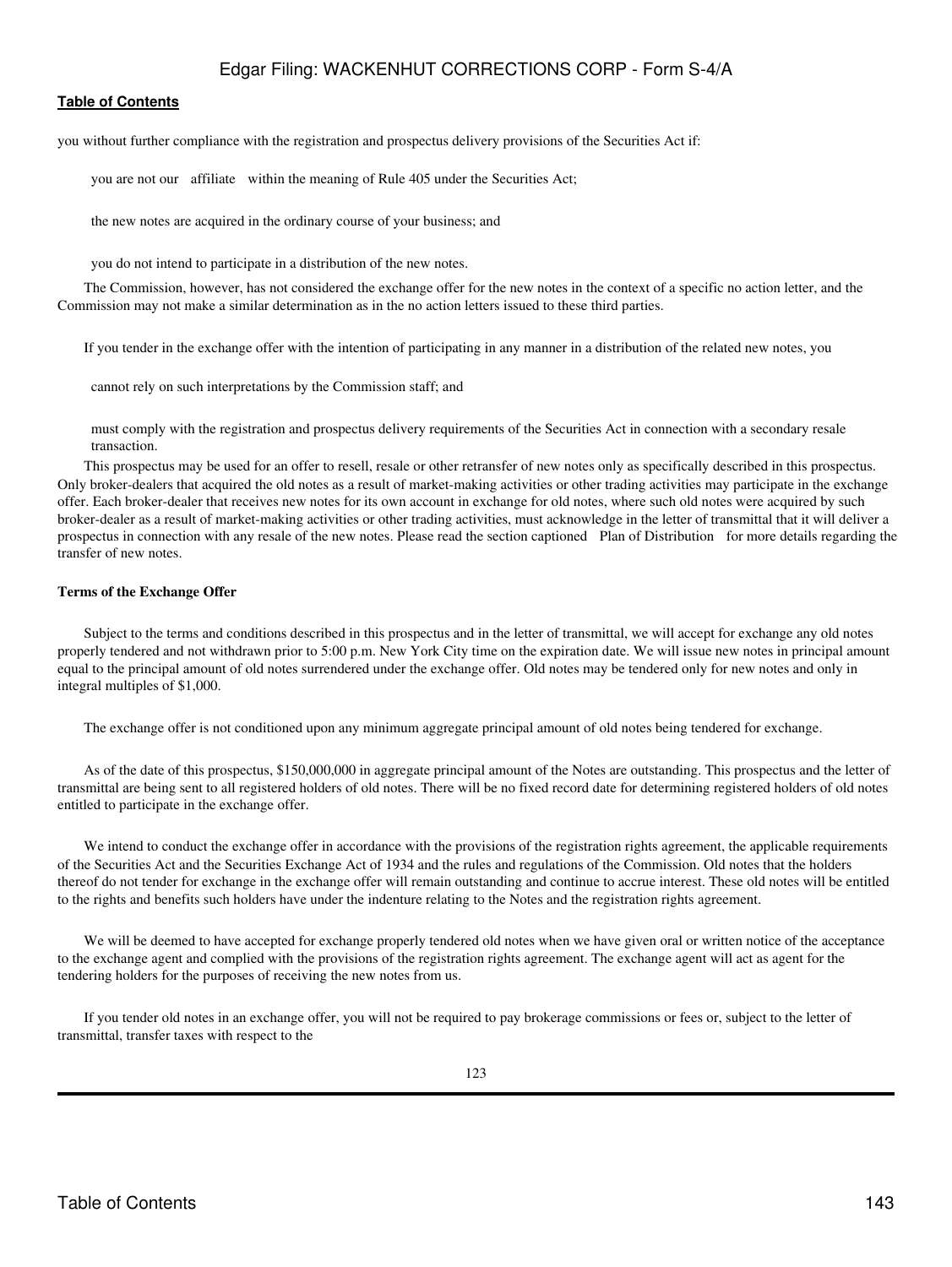### **[Table of Contents](#page-5-0)**

exchange of old notes. We will pay all charges and expenses, other than certain applicable taxes described below, in connection with the exchange offer. It is important that you read the section labeled Fees and Expenses for more details regarding fees and expenses incurred in the exchange offer.

We will return any old notes that we do not accept for exchange for any reason without expense to their tendering holder promptly after the expiration or termination of the exchange offer.

#### **Expiration Date**

The exchange offer will expire at 5:00 p.m., New York City time, 21 business days after commencement of the offer, unless, in our sole discretion, we extend it.

#### **Extensions, Delays in Acceptance, Termination or Amendment**

We expressly reserve the right, at any time or various times, to extend the period of time during which the exchange offer is open. We may delay acceptance of any old notes by giving oral or written notice of such extension to their holders. During any such extensions, all old notes previously tendered will remain subject to the exchange offer, and we may accept them for exchange.

In order to extend the exchange offer, we will notify the exchange agent orally or in writing of any extension. We will notify the registered holders of old notes that are subject to the exchange offer of the extension no later than 9:00 a.m., New York City time, on the business day after the previously scheduled expiration date.

If any of the conditions described below under Conditions to the Exchange Offer have not been satisfied in relation to the exchange offer, we reserve the right, in our sole discretion

to delay accepting for exchange any old notes,

to extend the exchange offer, or

to terminate the exchange offer,

by giving oral or written notice of such delay, extension or termination to the exchange agent. Subject to the terms of the registration rights agreement, we also reserve the right to amend the terms of the exchange offer in any manner.

Any such delay in acceptance, extension, termination or amendment will be followed as promptly as practicable by oral or written notice thereof to the registered holders of old notes that are subject to the exchange offer. If we amend the exchange offer in a manner that we determine to constitute a material change, we will promptly disclose such amendment by means of a prospectus supplement. The supplement will be distributed to the registered holders of the old notes that are subject to the exchange offer. Depending upon the significance of the amendment and the manner of disclosure to the registered holders, we will extend the exchange offer if it would otherwise expire during such period. We are generally required to extend the exchange offer for any material amendment so that at least five business days remain in the exchange offer after the amendment.

#### **Conditions to the Exchange Offer**

We will not be required to accept for exchange, or exchange any new notes for, any old notes if the exchange offer, or the making of any exchange by a holder of old notes, would violate applicable law or any applicable interpretation of the staff of the Commission. Similarly, we may terminate the exchange offer as provided in this prospectus before the expiration date in the event of such a potential violation.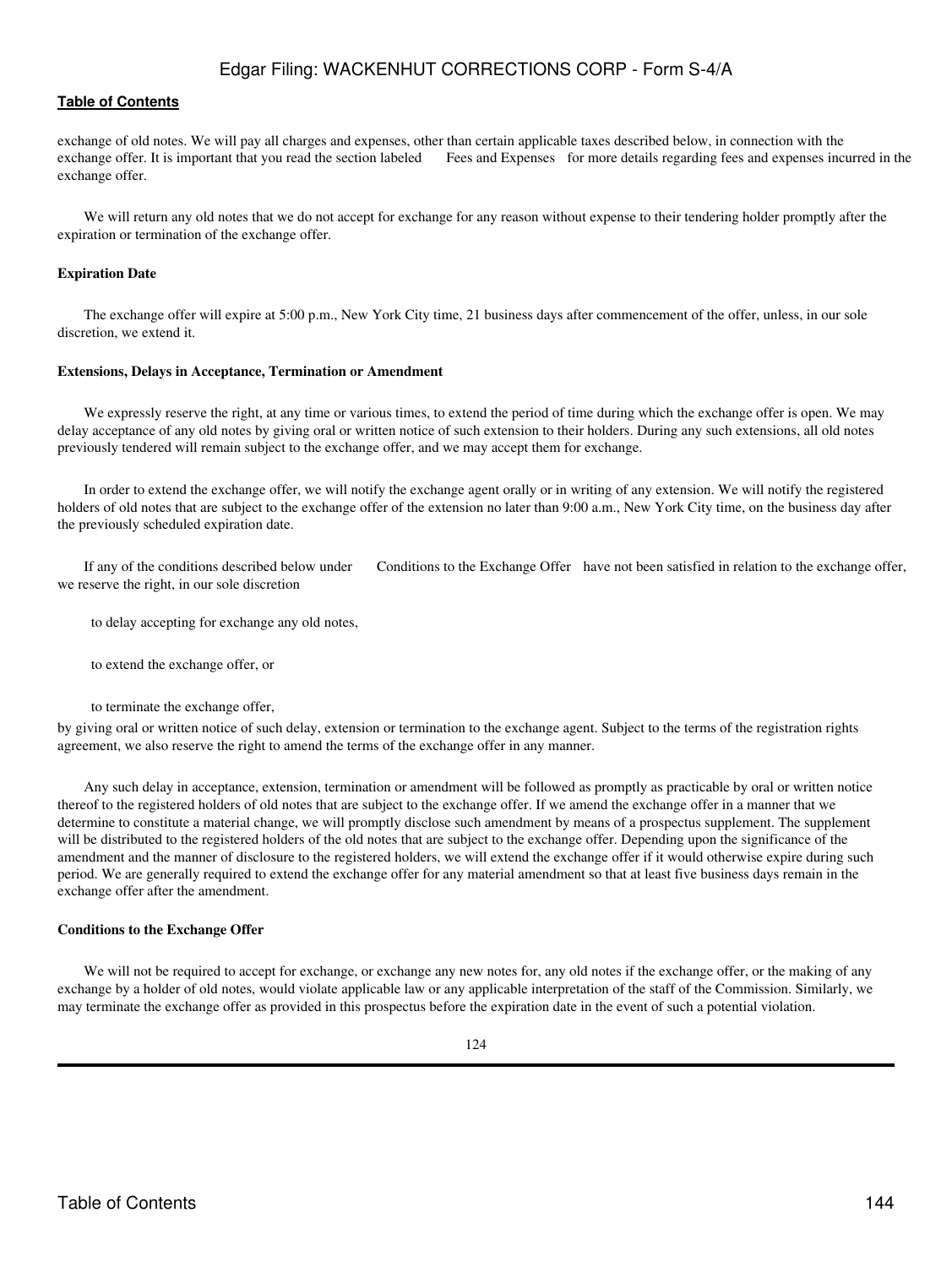### **[Table of Contents](#page-5-0)**

In addition, we will not be obligated to accept for exchange the old notes of any holder that has not made to us the representations described under Purpose and Effect of the Exchange Offer, Procedures for Tendering and Plan of Distribution and such other representations as may be reasonably necessary under applicable Commission rules, regulations or interpretations to allow us to use an appropriate form to register the new notes under the Securities Act.

We expressly reserve the right to amend or terminate the exchange offer, and to reject for exchange any old notes not previously accepted for exchange, upon the occurrence of any of the conditions to the exchange offer specified above. We will give oral or written notice of any extension, amendment, non-acceptance or termination to the holders of the old notes as promptly as practicable.

These conditions are for our sole benefit, and we may assert them or waive them in whole or in part at any time or at various times in our sole discretion before the expiration of the exchange offer. If we fail at any time to exercise any of these rights, this failure will not mean that we have waived our rights. Each such right will be deemed an ongoing right that we may assert at any time or at various times, provided that all conditions to the exchange offer must be satisfied or waived before the expiration of the exchange offer.

In addition, we will not accept for exchange any old notes tendered, and will not issue new notes in exchange for any such old notes, if at such time any stop order has been threatened or is in effect with respect to the registration statement of which this prospectus constitutes a part or the qualification of the indenture relating to the Notes under the Trust Indenture Act of 1939.

#### **Procedures for Tendering**

#### *How to Tender Generally*

Only a holder of old notes may tender such old notes in the exchange offer. To tender in the exchange offer, a holder must:

complete, sign and date the letter of transmittal, or a facsimile of the letter of transmittal;

have the signature on the letter of transmittal guaranteed if the letter of transmittal so requires; and

mail or deliver such letter of transmittal or facsimile to the exchange agent prior to 5:00 p.m. New York City time on the expiration date; or

comply with the automated tender offer program procedures of The Depository Trust Company, or DTC, described below.

In addition, either:

the exchange agent must receive old notes along with the letter of transmittal; or

 the exchange agent must receive, prior to 5:00 p.m. New York City time on the expiration date, a timely confirmation of book-entry transfer of such old notes into the exchange agent s account at DTC according to the procedure for book-entry transfer described below or a properly transmitted agent s message; or

the holder must comply with the guaranteed delivery procedures described below.

To be tendered effectively, the exchange agent must receive any physical delivery of the letter of transmittal and other required documents at its address indicated on the cover page of the letter of transmittal. The exchange agent must receive such documents prior to 5:00 p.m. New York City time on the expiration date.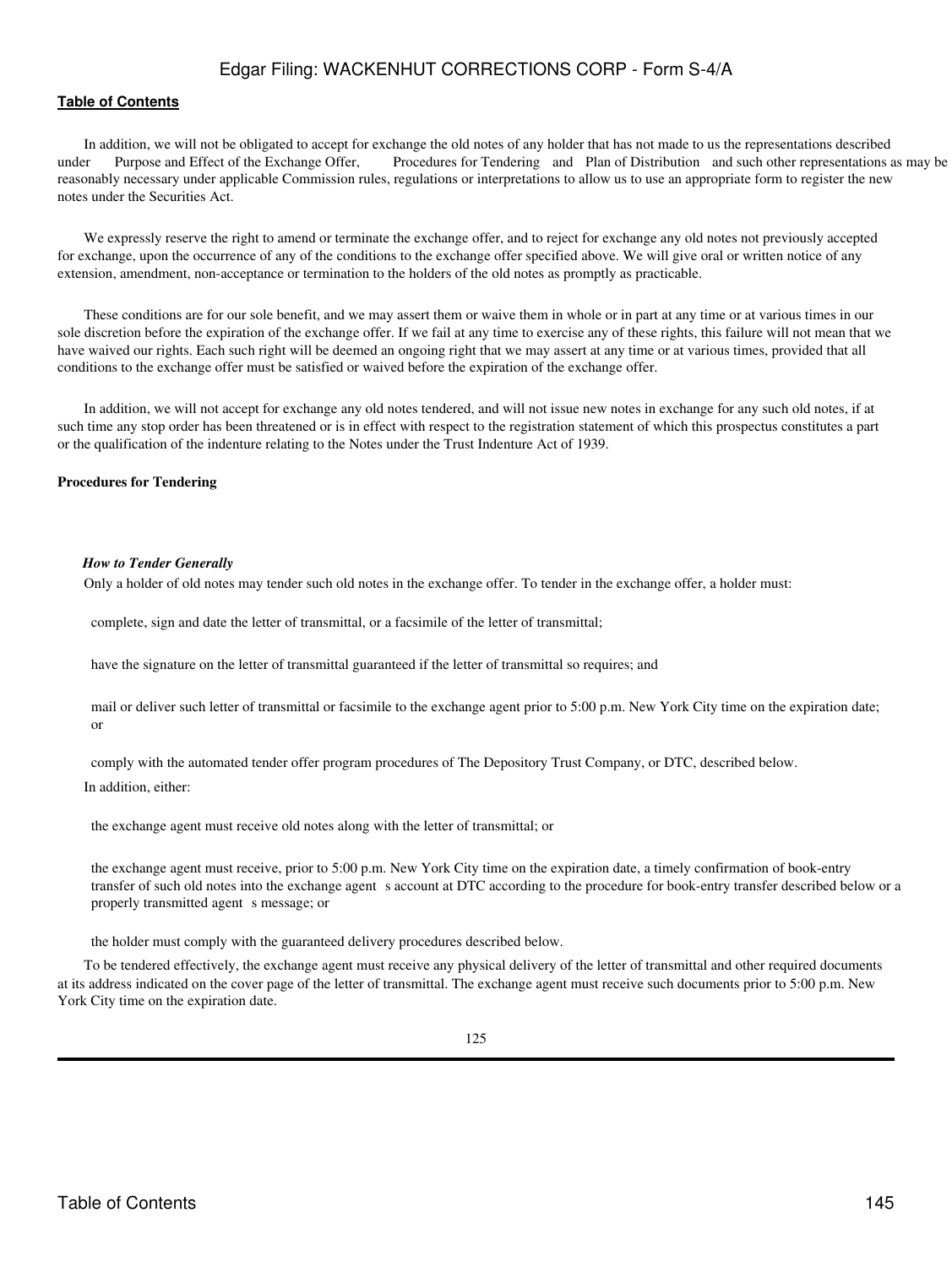### **[Table of Contents](#page-5-0)**

The tender by a holder that is not withdrawn prior to 5:00 p.m. New York City time on the expiration date will constitute an agreement between the holder and us in accordance with the terms and subject to the conditions described in this prospectus and in the letter of transmittal.

**The method of delivery of old notes, the letters of transmittal and all other required documents to the exchange agent is at your election and risk. Rather than mail these items, we recommend that you use an overnight or hand delivery service. In all cases, you should allow sufficient time to assure delivery to the exchange agent before 5:00 p.m. New York City time on the expiration date. You should not send the letters of transmittal or old notes to us. You may request your brokers, dealers, commercial banks, trust companies or other nominees to effect the above transactions for you.**

#### *How to Tender if You Are a Beneficial Owner*

If you beneficially own old notes that are registered in the name of a broker, dealer, commercial bank, trust company or other nominee and you wish to tender those notes, you should contact the registered holder promptly and instruct it to tender on your behalf. If you are a beneficial owner and wish to tender on your own behalf, you must, prior to completing and executing the letter of transmittal and delivering your old notes, either:

make appropriate arrangements to register ownership of the old notes in your name; or

obtain a properly completed bond power from the registered holder of the old notes.

The transfer of registered ownership, if permitted under the indenture for the Notes, may take considerable time and may not be completed prior to the expiration date.

#### *Signatures and Signature Guarantees*

You must have signatures on a letter of transmittal or a notice of withdrawal (as described below) guaranteed by a member firm of a registered national securities exchange or of the National Association of Securities Dealers, Inc., a commercial bank or trust company having an office or correspondent in the United States, or an eligible guarantor institution within the meaning of Rule 17Ad-15 under the Securities Exchange Act. In addition, such entity must be a member of one of the recognized signature guarantee programs identified in the letter of transmittal. Signature guarantees are not required, however, if the notes are tendered:

 by a registered holder who has not completed the box entitled Special Issuance Instructions or Special Delivery Instructions on the letter of transmittal;

 for the account of a member firm of a registered national securities exchange or of the National Association of Securities Dealers, Inc., a commercial bank or trust company having an office or correspondence in the United States, or an eligible guarantor institution.

#### *When You Need Endorsements or Bond Powers*

If a letter of transmittal is signed by a person other than the registered holder of any old notes, the old notes must be endorsed or accompanied by a properly completed bond power. The bond power must be signed by the registered holder as the registered holder s name appears on the old notes. A member firm of a registered national securities exchange or of the National Association of Securities Dealers, Inc., a commercial bank or trust company having an office or correspondent in the United States, or an eligible guarantor institution must guarantee the signature on the bond power.

If a letter of transmittal or any old notes or bond powers are signed by trustees, executors, administrators, guardians, attorneys-in-fact, officers of corporations or others acting in a fiduciary or representative capacity, those persons should so indicate when signing. Unless waived by us,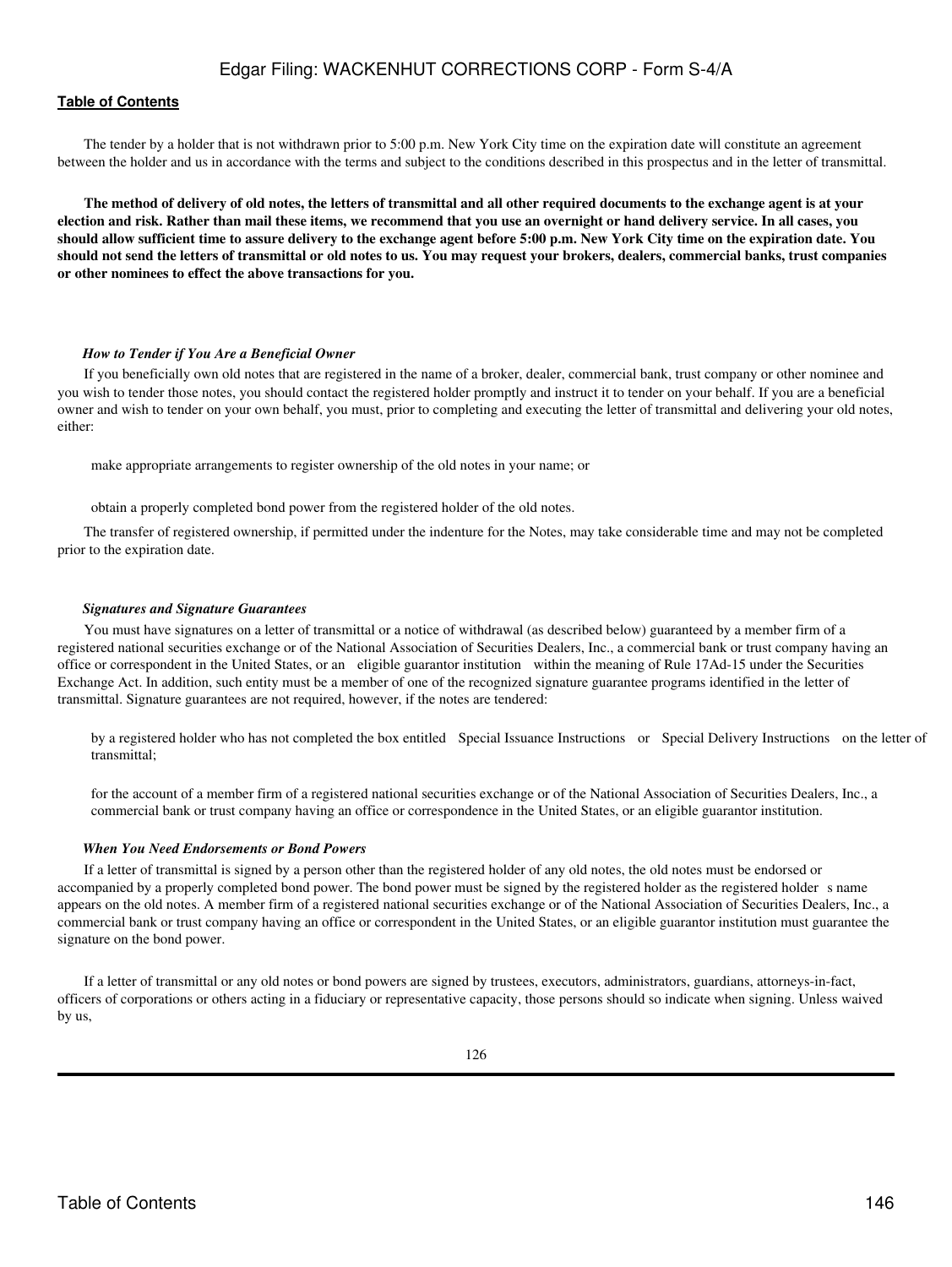### **[Table of Contents](#page-5-0)**

they should also submit evidence satisfactory to us of their authority to deliver the letter of transmittal.

#### **Tendering Through DTC** s Automated Tender Offer Program

The exchange agent and DTC have confirmed that any financial institution that is a participant in DTC s system may use DTC s automated tender offer program to tender. Participants in the program may, instead of physically completing and signing a letter of transmittal and delivering it to the exchange agent, transmit their acceptance of the exchange offer electronically. They may do so by causing DTC to transfer the old notes to the exchange agent in accordance with its procedures for transfer. DTC will then send an agent s message to the exchange agent.

The term agent s message means a message transmitted by DTC, received by the exchange agent and forming part of the book-entry confirmation, to the effect that:

 DTC has received an express acknowledgment from a participant in its automated tender offer program that is tendering old notes that are the subject of such book-entry confirmation;

such participant has received and agrees to be bound by the terms of the letter of transmittal or, in the case of an agent s message relating to guaranteed delivery, that such participant has received and agrees to be bound by the notice of guaranteed delivery; and

the agreement may be enforced against such participant.

#### *Determinations Under the Exchange Offer*

We will determine in our sole discretion all questions as to the validity, form, eligibility, time of receipt, acceptance of tendered old notes and withdrawal of tendered old notes in the exchange offer. Our determination will be final and binding. We reserve the absolute right to reject any old notes not properly tendered or any old notes our acceptance of which would, in the opinion of our counsel, be unlawful. We also reserve the right to waive any defect, irregularities or conditions of tender as to particular old notes, provided that we will apply any such waiver equally to all holders of old notes. Our interpretation of the terms and conditions of the exchange offer, including the instructions in the letter of transmittal, will be final and binding on all parties. Unless waived, all defects or irregularities in connection with tenders of old notes must be cured within such time as we shall determine. Although we intend to notify holders of defects or irregularities with respect to tenders of old notes, neither we, the exchange agent nor any other person will incur any liability for failure to give such notification. Tenders of old notes will not be deemed made until such defects or irregularities have been cured or waived. Any old notes received by the exchange agent that are not properly tendered and as to which the defects or irregularities have not been cured or waived will be returned to the tendering holder, unless otherwise provided in the letter of transmittal, as soon as practicable following the expiration date.

#### *When We Will Issue New Notes*

In all cases, we will issue new notes for old notes that we have accepted for exchange under an exchange offer only after the exchange agent timely receives:

old notes or a timely book-entry confirmation of such old notes into the exchange agent s account at DTC; and

a properly completed and duly executed letter of transmittal and all other required documents or a properly transmitted agent s message.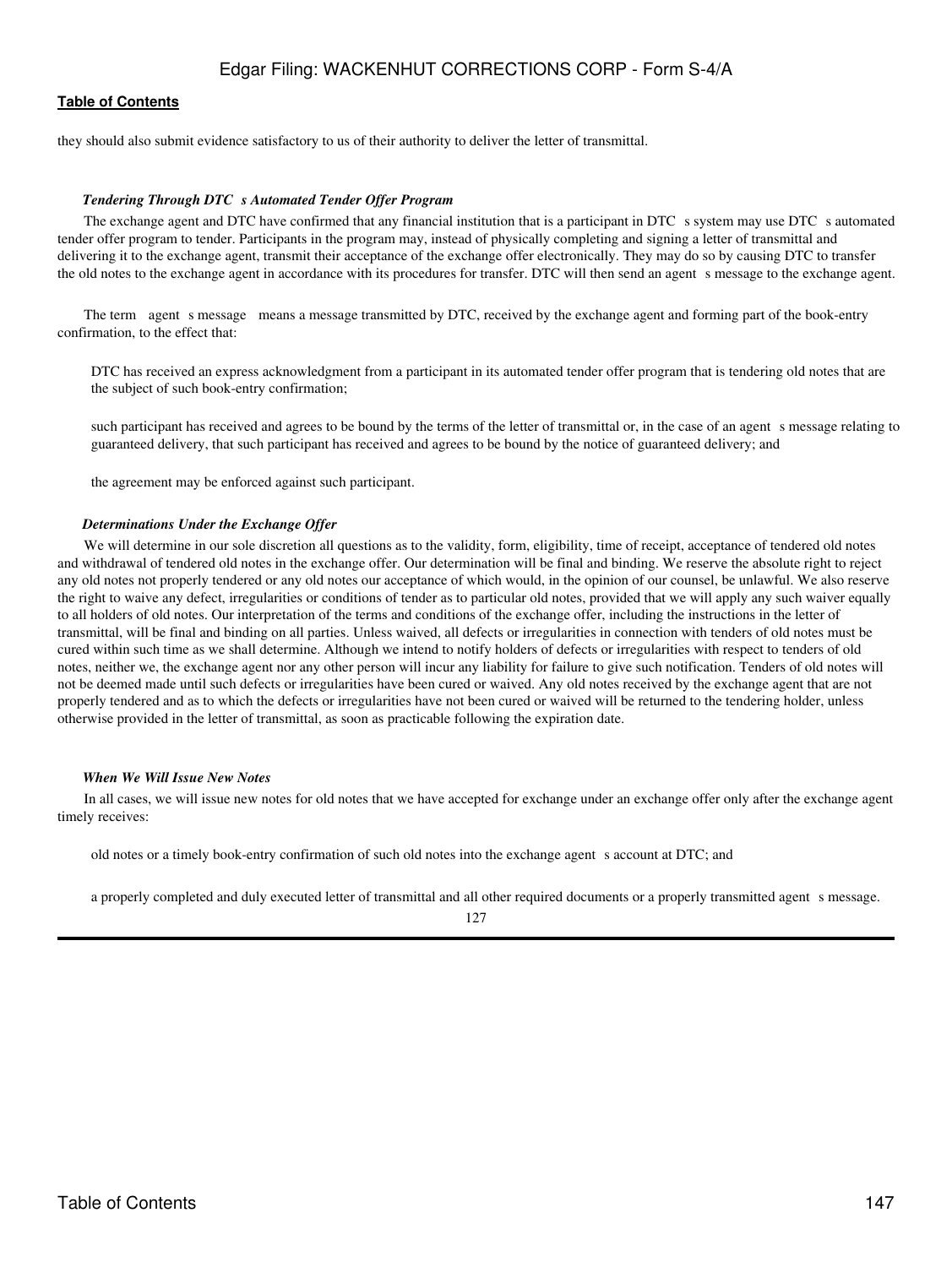#### *Return of Old Notes Not Accepted or Exchanged*

If we do not accept any tendered old notes for exchange or if old notes are submitted for a greater principal amount than the holder desires to exchange, the unaccepted or non-exchanged old notes will be returned without expense to their tendering holder. In the case of old notes tendered by book-entry transfer in the exchange agent s account at DTC according to the procedures described below, such non-exchanged old notes will be credited to an account maintained with DTC. These actions will occur promptly after the expiration or termination of the exchange offer.

#### *Your Representations to Us*

By signing or agreeing to be bound by the letter of transmittal, you will represent to us that, among other things:

any new notes that you receive will be acquired in the ordinary course of your business;

you have no arrangement or understanding with any person or entity to participate in the distribution of the new notes;

you are not engaged in and do not intend to engage in the distribution of the new notes;

 if you are a broker-dealer that will receive new notes for your own account in exchange for old notes, you acquired those notes as a result of market-making activities or other trading activities and you will deliver a prospectus, as required by law, in connection with any resale of such new notes; and

you are not our affiliate, as defined in Rule 405 of the Securities Act.

#### *Book-Entry Transfer*

The exchange agent will establish an account with respect to the old notes at DTC for purposes of the exchange offer promptly after the date of this prospectus. Any financial institution participating in DTC s system may make book-entry delivery of old notes by causing DTC to transfer such old notes into the exchange agent s account at DTC in accordance with DTC s procedures for transfer. Holders of old notes who are unable to deliver confirmation of the book-entry tender of their old notes into the exchange agent s account at DTC or all other documents required by the letter of transmittal to the exchange agent on or prior to 5:00 p.m. New York City time on the expiration date must tender their old notes according to the guaranteed delivery procedures described below.

#### *Guaranteed Delivery Procedures*

If you wish to tender your old notes but your old notes are not immediately available or you cannot deliver your old notes, the letter of transmittal or any other required documents to the exchange agent or comply with the applicable procedures under DTC s automated tender offer program prior to the expiration date, you may tender if:

 the tender is made through a member firm of a registered national securities exchange or of the National Association of Securities Dealers, Inc., a commercial bank or trust company having an office or correspondent in the United States, or an eligible guarantor institution,

 prior to the expiration date, the exchange agent receives from such member firm of a registered national securities exchange or of the National Association of Securities Dealers, Inc., commercial bank or trust company having a office or correspondent in the United States, or eligible guarantor institution either a properly completed and duly executed notice of guaranteed delivery by facsimile transmission, mail or hand delivery or a properly transmitted agent s message and notice of guaranteed delivery: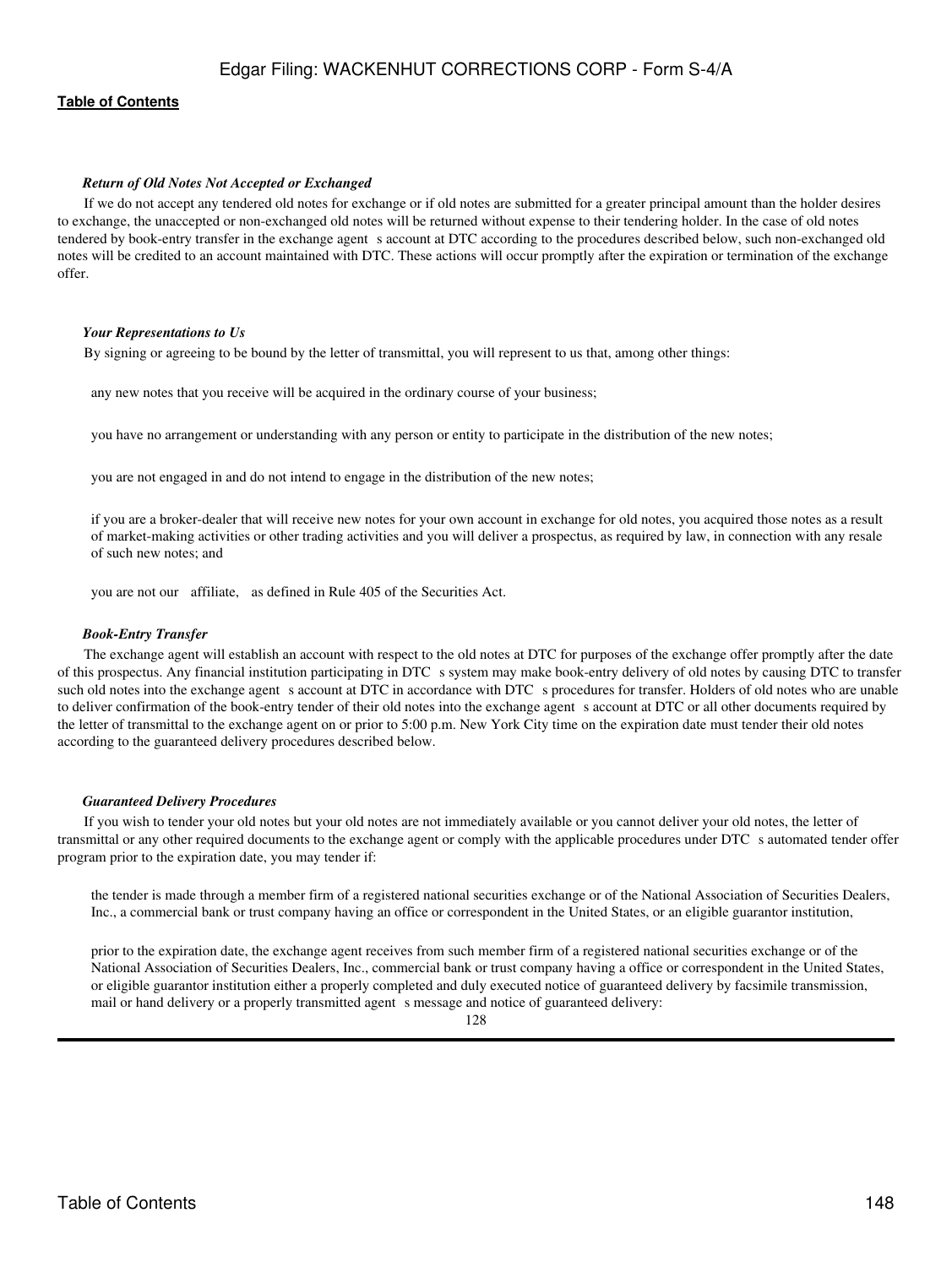### **[Table of Contents](#page-5-0)**

setting forth your name and address, the registered number(s) of your old notes and the principal amount of old notes tendered,

stating that the tender is being made thereby, and

 guaranteeing that, within three (3) New York Stock Exchange (NYSE) trading days after the applicable expiration date, the letter of transmittal or facsimile thereof, together with the old notes or a book-entry confirmation, and any other documents required by the letter of transmittal will be deposited by the eligible guarantor institution with the exchange agent, and

 the exchange agent receives such properly completed and executed letter of transmittal or facsimile thereof, as well as all tendered old notes in proper form for transfer or a book-entry confirmation, and all other documents required by the letter of transmittal, within three (3) NYSE trading days after the expiration date.

Upon request to the exchange agent, a notice of guaranteed delivery will be sent you if you wish to tender your old notes according to the guaranteed delivery procedures described above.

#### **Withdrawal of Tenders**

Except as otherwise provided in this prospectus, you may withdraw your tender under the exchange offer at any time prior to 5:00 p.m. New York City time on the expiration date.

For a withdrawal to be effective:

the exchange agent must receive a written notice of withdrawal at the address indicated on the cover page of the letter of transmittal; or

you must comply with the appropriate procedures of DTC s automated tender offer program system.

Any notice of withdrawal must:

specify the name of the person who tendered the old notes to be withdrawn; and

identify the old notes to be withdrawn, including the principal amount of such old notes.

If old notes have been tendered under the procedure for book-entry transfer described above, any notice of withdrawal must specify the name and number of the account at DTC to be credited with withdrawn old notes and otherwise comply with the procedures of DTC.

We will determine all questions as to the validity, form, eligibility and time of receipt of notices of withdrawal. Our determination shall be final and binding on all parties. We will deem any old notes so withdrawn not to have been validly tendered for exchange for purposes of the exchange offer.

Any old notes that have been tendered for exchange but that are not exchanged for any reason will be returned to their holder without cost to the holder. In the case of old notes tendered by book-entry transfer into the exchange agent s account at DTC according to the procedures described above, such old notes will be credited to an account maintained with DTC for the old notes. This return or crediting will take place as soon as practicable after withdrawal, rejection of tender or termination of the exchange offer. You may retender properly withdrawn old notes by following one of the procedures described under Procedures for Tendering above at any time on or prior to the expiration date.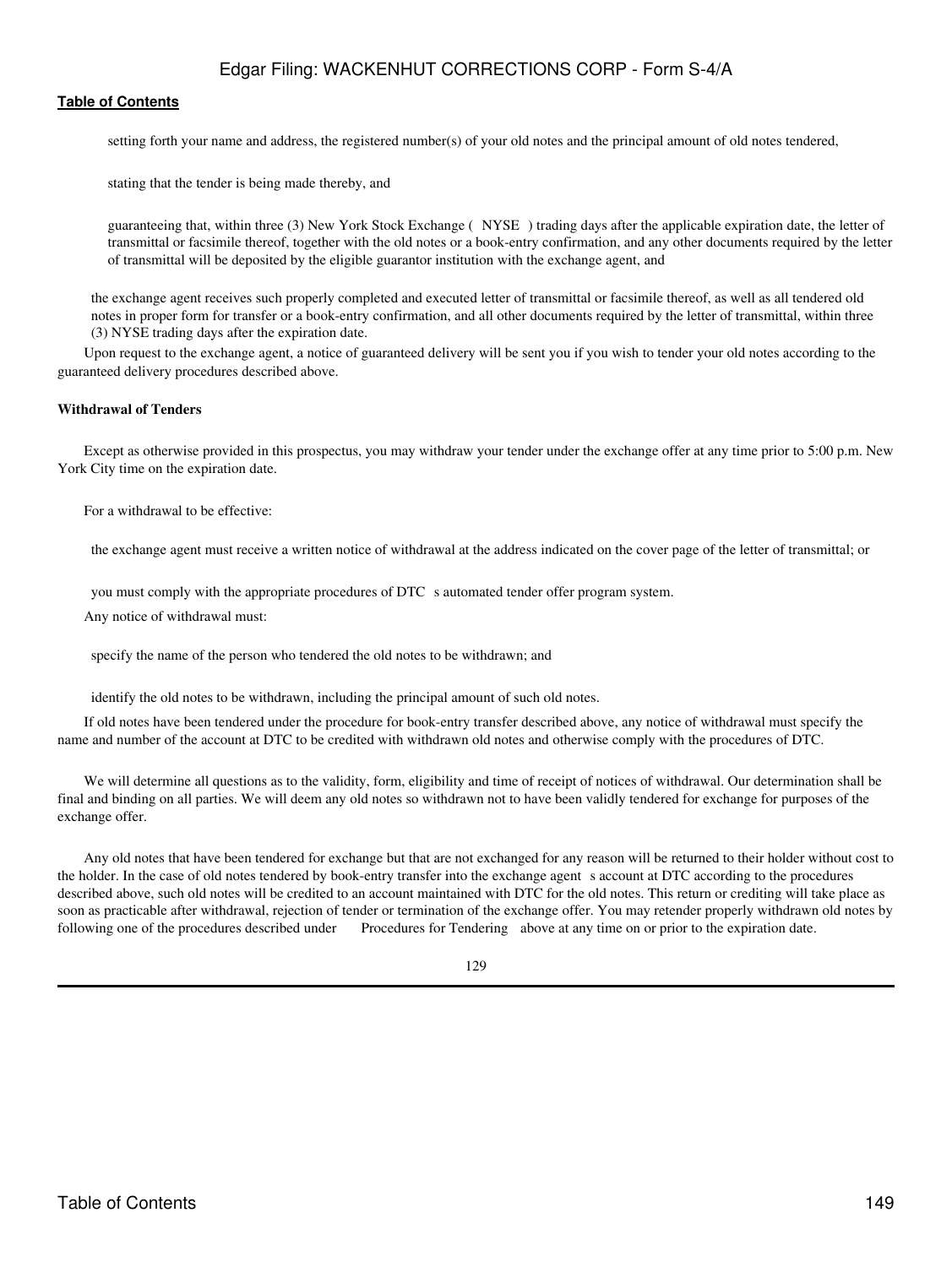### **[Table of Contents](#page-5-0)**

#### **Fees and Expenses**

We will bear the expenses of soliciting tenders with respect to the exchange offer. The principal solicitation is being made by mail; however, we may make additional solicitation by telegraph, telephone or in person by our officers and regular employees and those of our affiliates.

We have not retained any dealer-manager in connection with the exchange offer and will not make any payments to broker-dealers or others soliciting acceptances of the exchange offer. We will, however, pay the exchange agent reasonable and customary fees for its services and reimburse it for its related reasonable out-of-pocket expenses.

We will pay the cash expenses to be incurred in connection with the exchange offer. They include:

Commission registration fees;

fees and expenses of the exchange agent and trustee;

accounting and legal fees and printing costs; and

related fees and expenses.

#### **Transfer Taxes**

We will pay all transfer taxes, if any, applicable to the exchange of old notes under the exchange offer. The tendering holder, however, will be required to pay any transfer taxes, whether imposed on the registered holder or any other person, if:

 certificates representing old notes for principal amounts not tendered or accepted for exchange are to be delivered to, or are to be issued in the name of, any person other than the registered holder of old notes tendered;

tendered old notes are registered in the name of any person other than the person signing the letter of transmittal; or

a transfer tax is imposed for any reason other than the exchange of old notes under the exchange offer.

If satisfactory evidence of payment of any transfer taxes payable by a note holder is not submitted with the letter of transmittal, the amount of such transfer taxes will be billed directly to that tendering holder.

### **Consequences of Failure to Exchange**

If you do not exchange your old notes for new notes under the exchange offer, you will remain subject to the existing restrictions on transfer of the old notes. In general, you may not offer or sell the old notes unless they are registered under the Securities Act, or if the offer or sale is exempt from the registration under the Securities Act and applicable state securities laws. Except as required by the registration rights agreement, we do not intend to register resales of the old notes under the Securities Act.

#### **Accounting Treatment**

We will record the new notes in our accounting records at the same carrying values as the old notes. For each issue of the old notes, this carrying value is the aggregate principal amount of the old notes less any applicable original issue discount, as reflected in our accounting records on the date of exchange. Accordingly, we will not recognize any gain or loss for accounting purposes in connection with the exchange offer.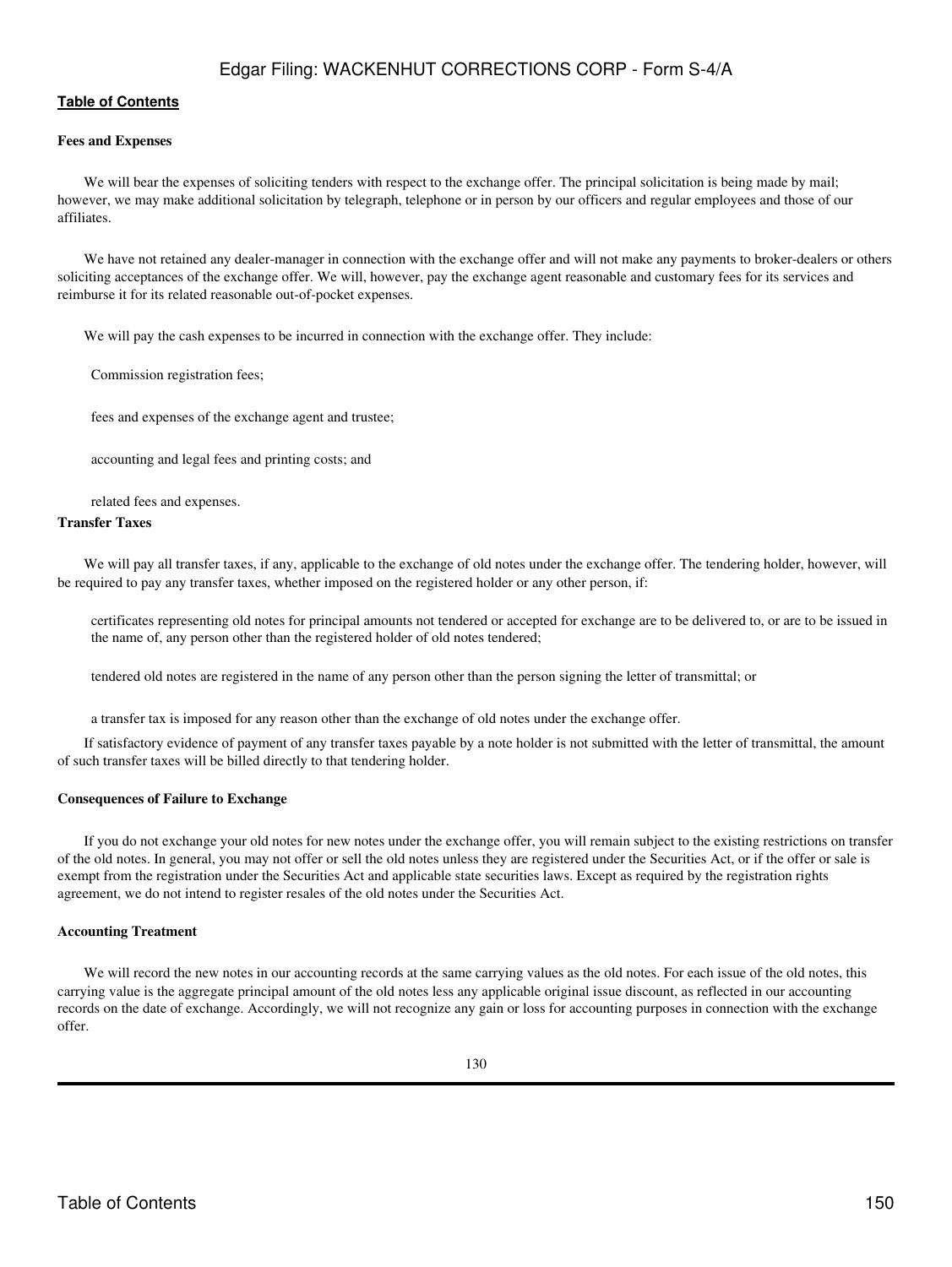### **Other**

Participation in the exchange offer is voluntary, and you should carefully consider whether to accept. You are urged to consult your financial and tax advisors in making your own decision on what action to take.

We may in the future seek to acquire untendered old notes in open market or privately negotiated transactions, through subsequent exchange offers or otherwise. We have no present plans to acquire any old notes that are not tendered in the exchange offer or to file a registration statement to permit resales of any untendered old notes.

#### **MATERIAL U.S. FEDERAL INCOME TAX CONSIDERATIONS**

The following is a general discussion of material U.S. federal income tax consequences to a holder with respect to the exchange, purchase, ownership and disposition of the Notes. This summary is generally limited to holders who hold the Notes as capital assets within the meaning of the Internal Revenue Code of 1986, as amended (the Code), and who acquired the old notes at the initial offering price, and does not deal with the U.S. federal income tax consequences to investors subject to special treatment under the U.S. federal income tax laws, such as financial institutions, dealers in securities or foreign currency, tax-exempt entities, banks, thrifts, insurance companies, persons that hold the new notes as part of a straddle, a hedge against currency risk, a conversion transaction or other integrated transaction, and persons that have a functional currency other than the U.S. dollar, all within the meaning of the Code. In addition, this discussion does not describe any tax consequences arising out of the tax laws of any state, local or foreign jurisdiction.

The federal income tax considerations set forth below are based upon the Code, existing and proposed Treasury Regulations thereunder, and current administrative rulings and court decisions, all of which are subject to change. Prospective investors should particularly note that any such change could have retroactive application so as to result in federal income tax consequences different from those discussed below.

Based on currently applicable authorities, we will treat the Notes as indebtedness for U.S. federal income tax purposes, and the remainder of this discussion assumes that the Notes will constitute indebtedness for U.S. tax purposes. We have not sought and will not seek any rulings from the Internal Revenue Service (the IRS) with respect to the matters discussed below. There can be no assurance that the IRS will not take a different position concerning the tax consequences of the purchase, ownership or disposition of the new notes or that any such position would not be sustained.

### **THE FOLLOWING DISCUSSION CONSTITUTES THE OPINION OF THE COMPANY, AS TO THE MATERIAL U.S. FEDERAL INCOME TAX CONSEQUENCES GENERALLY APPLICABLE TO HOLDERS OF THE NOTES. PERSONS CONSIDERING THE ACQUISITION OF THE NOTES SHOULD CONSULT THEIR OWN TAX ADVISORS WITH RESPECT TO THE APPLICATION OF THE U.S. FEDERAL INCOME TAX LAWS TO THEIR PARTICULAR SITUATIONS, AS WELL AS ANY TAX CONSEQUENCES ARISING UNDER THE FEDERAL ESTATE OR GIFT TAX RULES OR UNDER THE LAWS OF ANY STATE, LOCAL OR FOREIGN TAXING JURISDICTION OR UNDER ANY APPLICABLE TAX TREATY.**

#### **Exchange of Notes**

The exchange of old notes for new notes in the exchange offer will not constitute a taxable event for U.S. Holders or non-U.S. Holders, each as defined below under U.S. Federal Income Taxation of U.S. Holders. Consequently, holders will not recognize gain upon receipt of new notes in exchange for old notes in the exchange offer, each holder s basis in the new notes received in the exchange offer will be the same as such holder s basis in the corresponding old notes

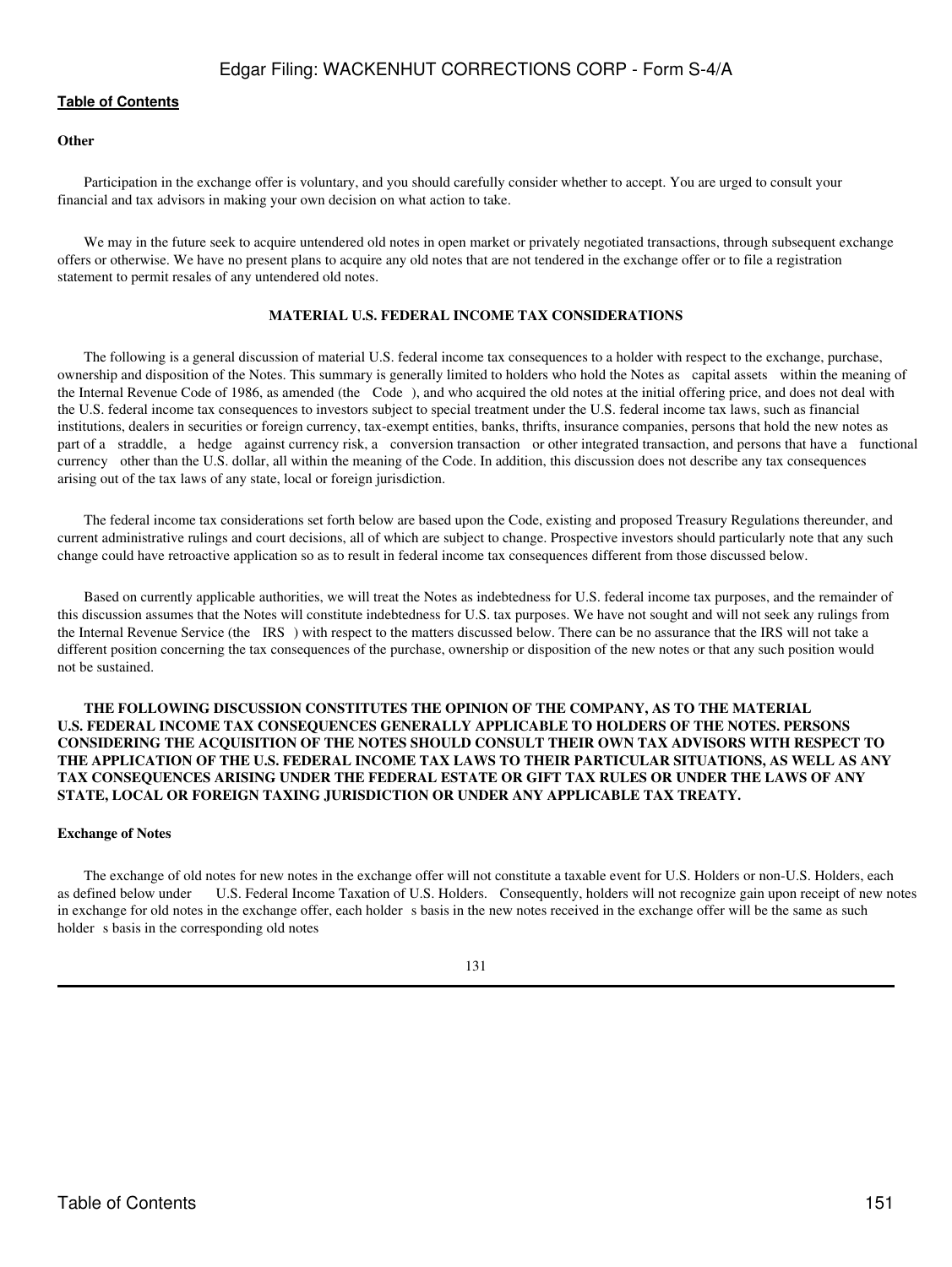### **[Table of Contents](#page-5-0)**

immediately before the exchange and each holder s holding period in the new notes will include such holder s holding period in the original old notes.

### **U.S. Federal Income Taxation of U.S. Holders**

The following discussion is limited to the U.S. federal income tax consequences relevant to U.S. Holders. As used herein, U.S. Holders are beneficial owners of the securities, that are, for U.S. federal income tax purposes:

individuals who are citizens or residents of the United States;

 corporations or other entities taxable as corporations created or organized in, or under the laws of, the United States, any state thereof or the District of Columbia;

estates, the income of which is subject to U.S. federal income taxation regardless of its source; or

 trusts if (i) a court within the United States is able to exercise primary supervision over the administration of the trust and one or more U.S. persons have the authority to control all substantial decisions of the trust or (ii) a valid election to be treated as a U.S. person, as defined in the Code, is in effect with respect to such trust.

A non-U.S. Holder is a holder that is neither a U.S. Holder nor a partnership for U.S. federal income tax purposes.

If an entity treated as a partnership for U.S. federal income tax purposes holds Notes, the tax treatment of a partner in the partnership will generally depend upon the status of the partner and the activities of the partnership. If you are a partner of a partnership holding the Notes, you should consult your own tax advisor regarding the tax consequences of the purchase, ownership and disposition of the Notes.

Certain U.S. federal income tax consequences relevant to a non-U.S. Holder are discussed separately below.

#### *Payment of Interest*

U.S. Holders generally will be required to recognize as ordinary income any interest paid or accrued on the Notes in accordance with their regular method of accounting for U.S. federal income tax purposes. In certain circumstances, see Description of New Notes Repurchase at the Option of Holders, we may be obligated to pay amounts in excess of stated interest or principal on the Notes. According to Treasury Regulations, the possibility that any such payments in excess of stated interest or principal will be made will not affect the amount of interest income a U.S. Holder recognizes if there is only a remote chance as of the date the Notes were issued that such payments will be made. Therefore, we do not intend to treat these potential payments as part of the yield to maturity of the Notes. Our determination that these contingencies are remote is binding on a U.S. Holder unless such holder discloses its contrary position in the manner required by applicable Treasury Regulations. Our determination is not, however, binding on the IRS, and if the IRS were to challenge this determination, a U.S. Holder might be required to accrue additional interest income on its Notes in excess of stated interest, and to treat as ordinary income rather than capital gain any income realized on the taxable disposition of a Note to the extent of the accrual of additional interest income.

#### *Disposition of Notes*

Upon the disposition of a Note by sale, exchange or redemption, a U.S. Holder will generally recognize taxable gain or loss equal to the difference between (1) the sum of cash plus the fair market value of other property received on such disposition, except to the extent such cash or property is attributable to accrued but unpaid interest on the Note, which is treated as ordinary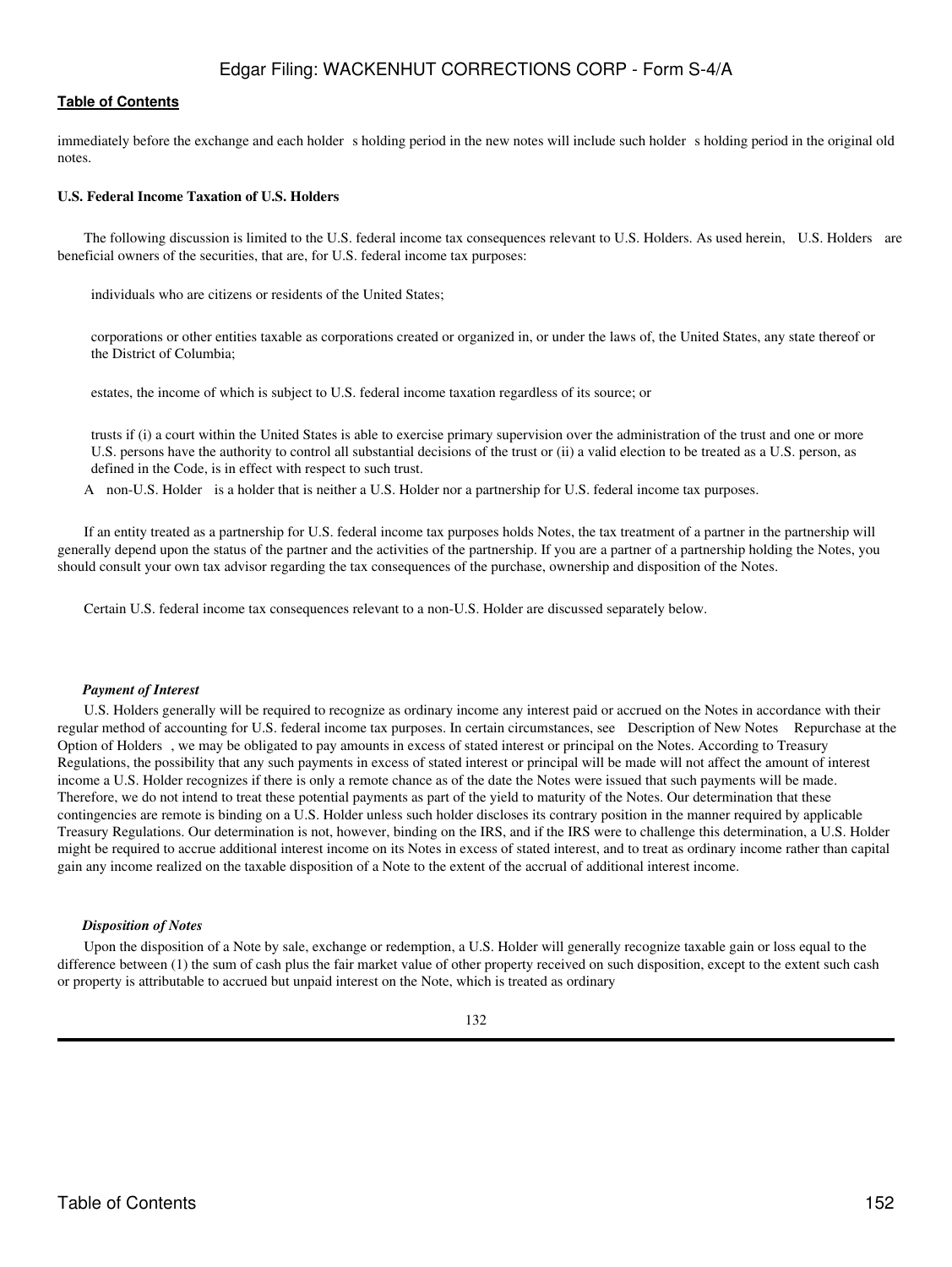interest income, and (2) such holder s adjusted tax basis in the Note. A U.S. Holder s adjusted tax basis in a Note generally will equal the cost of the Note to such U.S. Holder, less any principal payments received by such holder.

Gain or loss from the taxable disposition of a Note generally will be capital gain or loss and will be long-term capital gain or loss if the Note was held by the U.S. Holder for more than one year at the time of the disposition. For non-corporate holders, certain preferential tax rates may apply to gain recognized as long-term capital gain. The deductibility of capital losses is subject to certain limitations.

#### *Backup Withholding and Information Reporting*

Where required, information will be reported to both U.S. Holders of Notes and the IRS regarding the amount of interest and principal paid on the Notes in each calendar year as well as the corresponding amount of tax withheld, if any.

Under the backup withholding provisions of the Code and the applicable Treasury Regulations, a holder of Notes may be subject to backup withholding at a rate of 28% with respect to interest and principal paid on the Notes and/or the proceeds from dispositions of the Notes. Certain holders (including, among others, corporations and certain tax-exempt organizations) are generally not subject to backup withholding provided that they establish entitlement to an exemption. U.S. Holders will be subject to this backup withholding tax if such holder is not otherwise exempt and such holder: (1) fails to furnish its taxpayer identification number (TIN) which, for an individual, is ordinarily his or her social security number; (2) furnishes an incorrect TIN; (3) is notified by the IRS that it has failed to properly report payments of interest or dividends; or (4) fails to certify, under penalties of perjury, that it has furnished a correct TIN and that the IRS has not notified the U.S. Holder that it is subject to backup withholding. Any amounts withheld under the backup withholding rules from a payment to a holder will be allowed as a credit against such holder s U.S. federal income tax liability and may entitle such holder to a refund, provided that the required information is furnished to the IRS.

#### **U.S. Federal Income Taxation of Non-U.S. Holders**

The following discussion is limited to the U.S. federal income and estate tax consequences of the acquisition, ownership and disposition of the Notes by an initial purchaser of the Notes that is not a U.S. Holder, as defined above. The rules governing the U.S. federal income taxation of a non-U.S. Holder of Notes are complex and no attempt will be made herein to provide more than a summary of such rules. Special rules may apply to certain non-U.S. Holders such as controlled foreign corporations, passive foreign investment companies and foreign personal holding companies. Non-U.S. Holders should consult with their own tax advisors to determine the effect of federal, state, local and foreign income tax laws, as well as treaties with regard to an investment in the Notes, including any reporting requirements.

For purposes of the following discussion, interest and gain on the sale, exchange or other disposition of a Note will be considered U.S. trade or business income if the income or gain is (1) effectively connected with the conduct of a U.S. trade or business, and (2) if a non-U.S. Holder is eligible for the benefits of an applicable income tax treaty, such income or gain will generally be subject to U.S. federal income tax only if it is also attributable to a permanent establishment (or fixed base) maintained by such holder in the United States.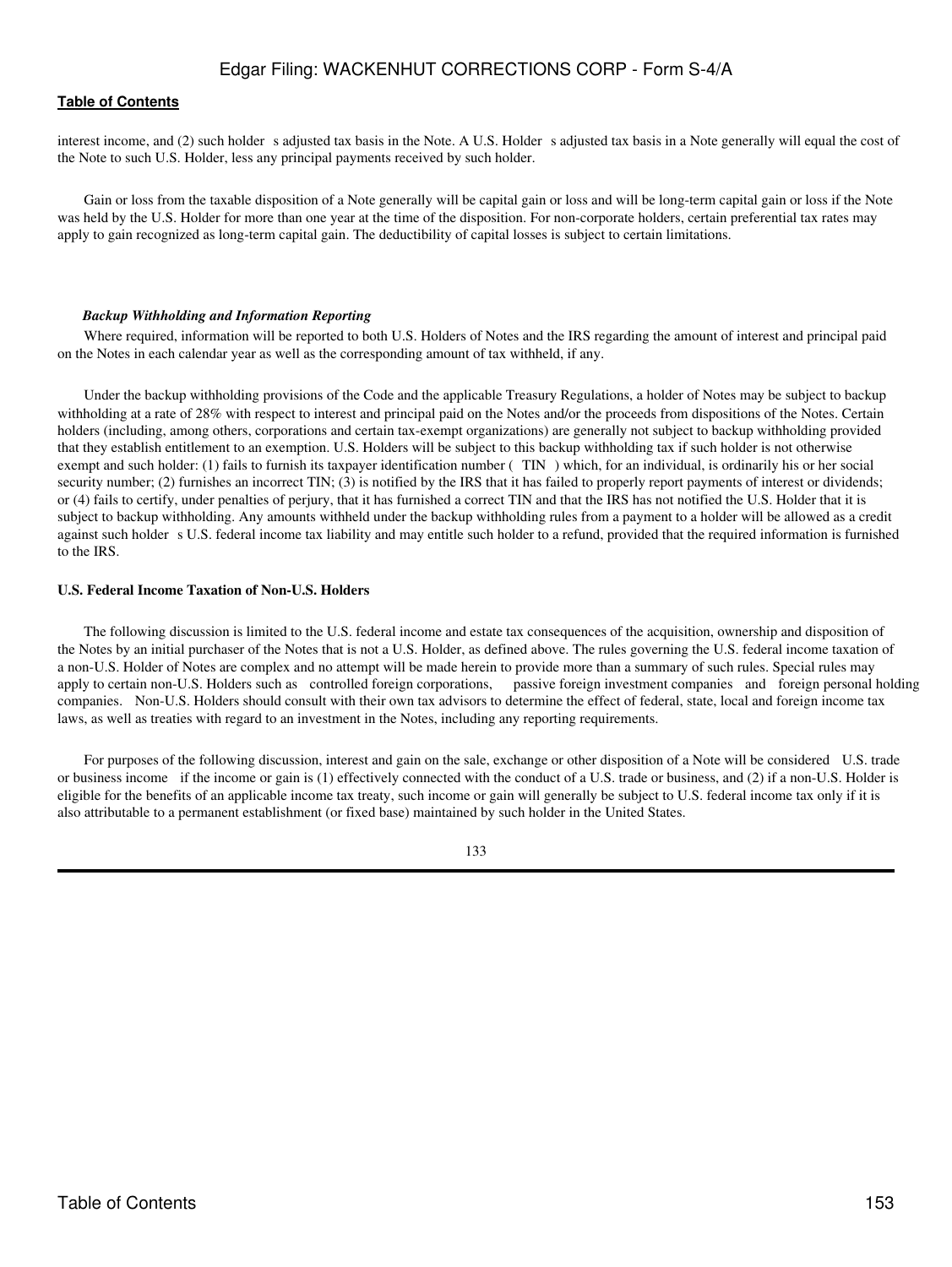### **[Table of Contents](#page-5-0)**

#### *Payment of Interest*

Generally, interest income of a non-U.S. Holder that is not effectively connected with a U.S. trade or business is subject to U.S. federal withholding tax at a rate of 30% (or, a lower tax rate specified in an applicable income tax treaty). However, interest income earned on a Note by a non-U.S. Holder will qualify for the portfolio interest exemption, and therefore will not be subject to U.S. federal income tax or withholding tax, if:

 the non-U.S. Holder does not, directly or indirectly, actually or constructively own 10% or more of the total combined voting power of the Company s stock entitled to vote;

 the non-U.S. Holder is not, for U.S. federal income tax purposes, a controlled foreign corporation that is related to the Company through stock ownership;

 the non-U.S. Holder is not a bank which acquired the Note in consideration for an extension of credit made pursuant to a loan agreement entered into in the ordinary course of its trade or business; and

either (A) the non-U.S. Holder certifies, under penalties of perjury, to the Company or the Company s agent that it is not a U.S. person, as defined in the Code, and such non-U.S. Holder provides its name, address and certain other information on a properly executed Form W-8 BEN (or suitable substitute form), or (B) a securities clearing organization, bank or other financial institution that holds customers securities in the ordinary course of its trade or business holds the Note on behalf of the beneficial owner and provides a statement to the Company or the Companys agent signed under penalties of perjury in which the organization, bank or financial institution certifies that such form (or a suitable substitute) has been received by it from the non-U.S. Holder or from another financial institution entity on behalf of the non-U.S. Holder and furnishes the Company or the Companys agent with a copy.

If a non-U.S. Holder cannot satisfy the requirements for the portfolio interest exemption as described above, the gross amount of payments of interest to such non-U.S. Holder that are not U.S. trade or business income will be subject to U.S. federal withholding tax at the rate of 30%, unless an applicable income tax treaty applies to reduce or eliminate withholding. U.S. trade or business income will not be subject to U.S. federal withholding tax but will be taxed on a net income basis at regular graduated U.S. federal income tax rates, and if the non-U.S. holder is a foreign corporation, such U.S. trade or business income may be subject to the branch profits tax equal to 30%, or a lower rate provided by an applicable income tax treaty. In order to claim the benefit provided by a tax treaty or to claim exemption from withholding because the income is U.S. trade or business income, a non-U.S. Holder must provide either:

 a properly executed Form W-8 BEN (or suitable substitute form) claiming an exemption from or reduction in withholding under the benefit of an applicable income tax treaty; or

 a properly executed Form W-8 ECI (or suitable substitute form) stating that interest paid on the Note is not subject to withholding tax because it is effectively connected with a U.S. trade or business.

#### *Disposition of Notes*

Generally, a non-U.S. Holder will not be subject to U.S. federal income tax or withholding tax on any gain realized on the sale, exchange or redemption of a Note unless:

the gain is effectively connected with a U.S. trade or business; or

 the non-U.S. Holder is an individual who is present in the U.S. for 183 days or more during the taxable year in which the disposition of the Note is made and certain other requirements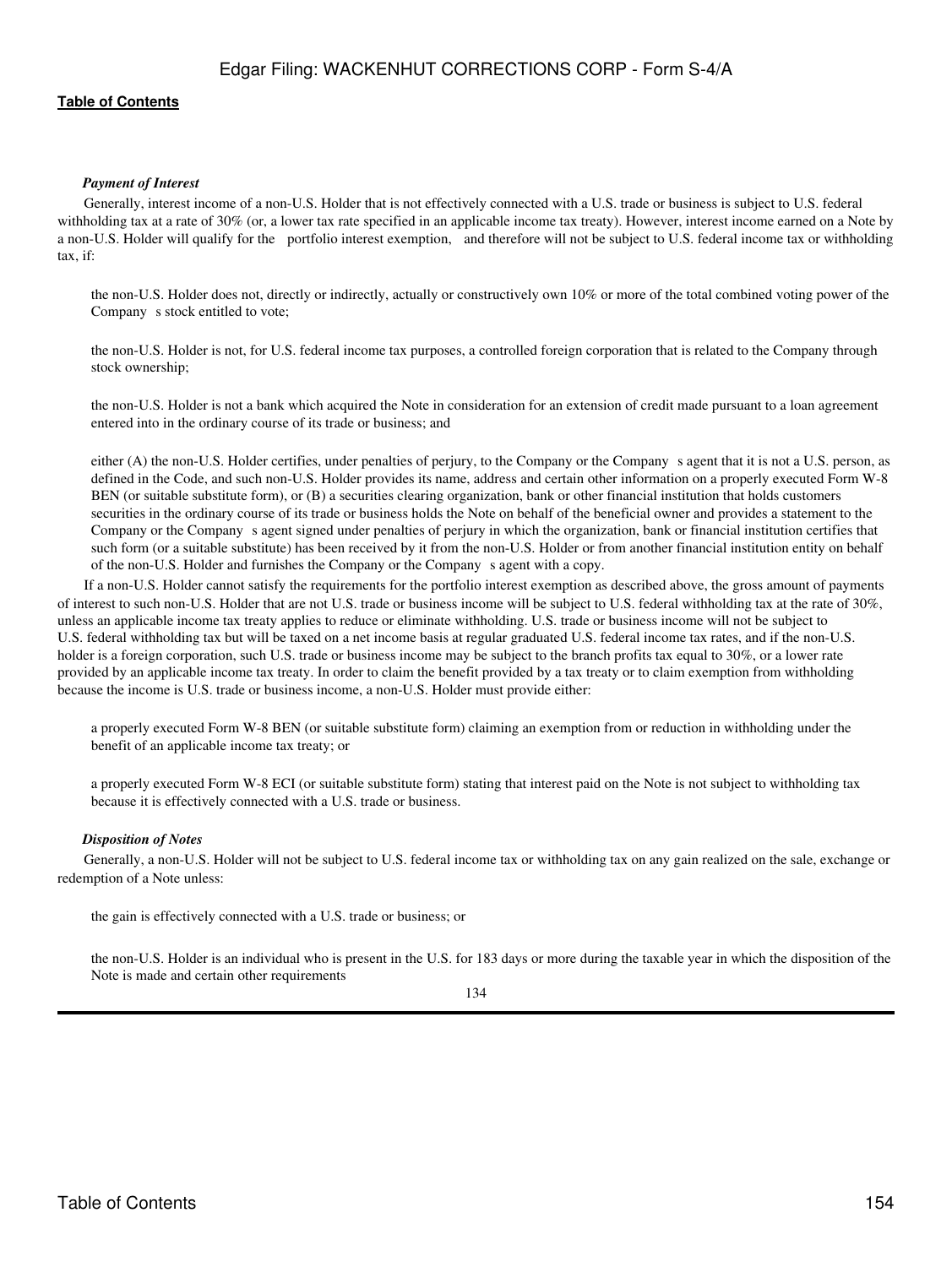are met, or is subject to tax pursuant to the provisions of U.S. federal income tax law applicable to certain former citizens and residents of the United States.

The exchange of old notes for new notes in the exchange offer will not constitute a taxable event for non-U.S. Holders.

#### *Information Reporting and Backup Withholding*

Where required, information will be reported annually to each non-U.S. Holder as well as the IRS regarding any interest that is either subject to U.S. federal withholding tax or exempt from withholding pursuant to an applicable income tax treaty or to the portfolio interest exemption. Copies of these information returns may also be made available to the tax authorities of the country in which the non-U.S. Holder resides under the provisions of a specific treaty or agreement.

Under the backup withholding provisions of the Code and the applicable Treasury Regulations, a holder of Notes may be subject to backup withholding at a rate of 28% with respect to interest and principal paid on the Notes and/or the proceeds from dispositions of the Notes. However, the regulations provide that payments of principal and interest to a non-U.S. Holder will not be subject to backup withholding if the non-U.S. Holder certifies its non-U.S. status under penalties of perjury or satisfies the requirements of an otherwise established exemption, provided that neither the Company nor the Company s paying agent has actual knowledge that such holder is a U.S. person or that the conditions of any other exemption are not, in fact, satisfied. Certain information reporting may still apply to interest payments even if an exemption from backup withholding is established.

The payment of the proceeds from the disposition of Notes to or through the U.S. office of any broker, U.S. or foreign, will be subject to information reporting and possible backup withholding unless the non-U.S. Holder certifies its non-U.S. status under penalties of perjury or satisfies the requirements of an otherwise established exemption, provided that the broker does not have actual knowledge or reason to know that such holder is a U.S. person or that the conditions of any other exemption are not, in fact, satisfied. The payment of the proceeds from the disposition of a Note to or through a non-U.S. office of a non-U.S. broker that does not have certain enumerated relationships with the U.S. will not be subject to information reporting or backup withholding.

When a non-U.S. Holder receives a payment of proceeds from the disposition of Notes either to or through a non-U.S. office of a broker that is either a U.S. person or a person who has certain enumerated relationships with the U.S., the regulations require information reporting (but generally not backup withholding) on the payment, unless the broker has documentary evidence in its files that the non-U.S. Holder is not a U.S. person and the broker has no actual knowledge or reason to know to the contrary.

Any amounts withheld under the backup withholding rules from a payment to a non-U.S. Holder will be allowed as a credit against such holders U.S. federal income tax liability and may entitle such holder to a refund, provided that the required information is furnished to the IRS. Non-U.S. Holders should consult their own tax advisors regarding the filing of a U.S. tax return and the claiming of a credit or refund of such backup withholding.

### *U.S. Federal Estate Tax*

The U.S. federal estate tax will not apply to the Notes owned by an individual who is not a U.S. citizen or resident at that time of his or her death provided that (1) such individual does not actually or constructively own 10% or more of the total combined voting power of the Companys stock entitled to vote and (2) interest on the Note would not have been, if received at the time of death, effectively connected with the conduct of a U.S. trade or business of such holder.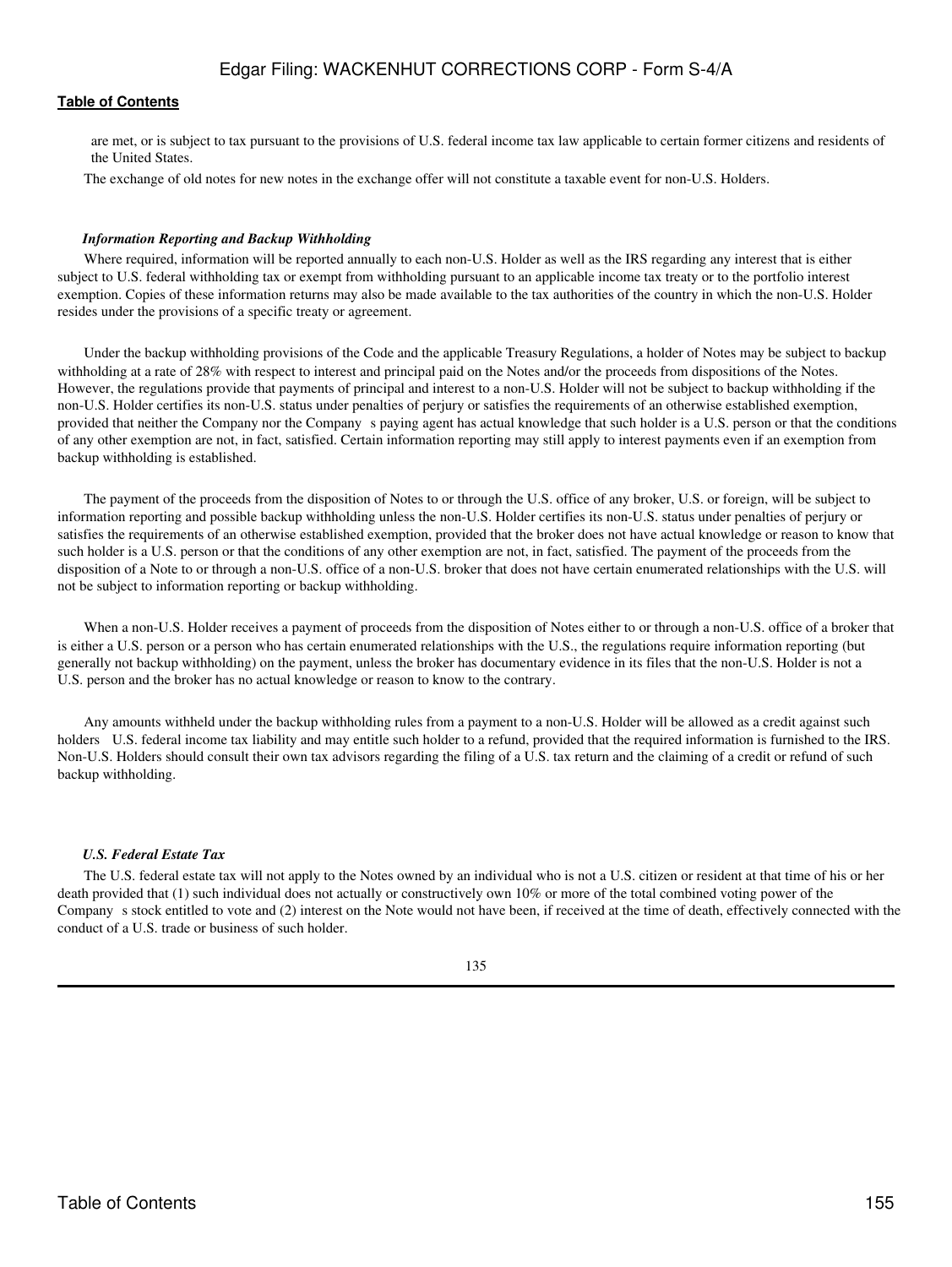### **[Table of Contents](#page-5-0)**

The preceding discussion of material U.S. federal income tax considerations is for general information only and is not tax advice. Each prospective investor should consult its own tax advisor as to the particular tax consequences of purchasing, holding and disposing of the Notes, including the applicability and effect of any state, local or foreign tax laws, and of any proposed changes in applicable laws.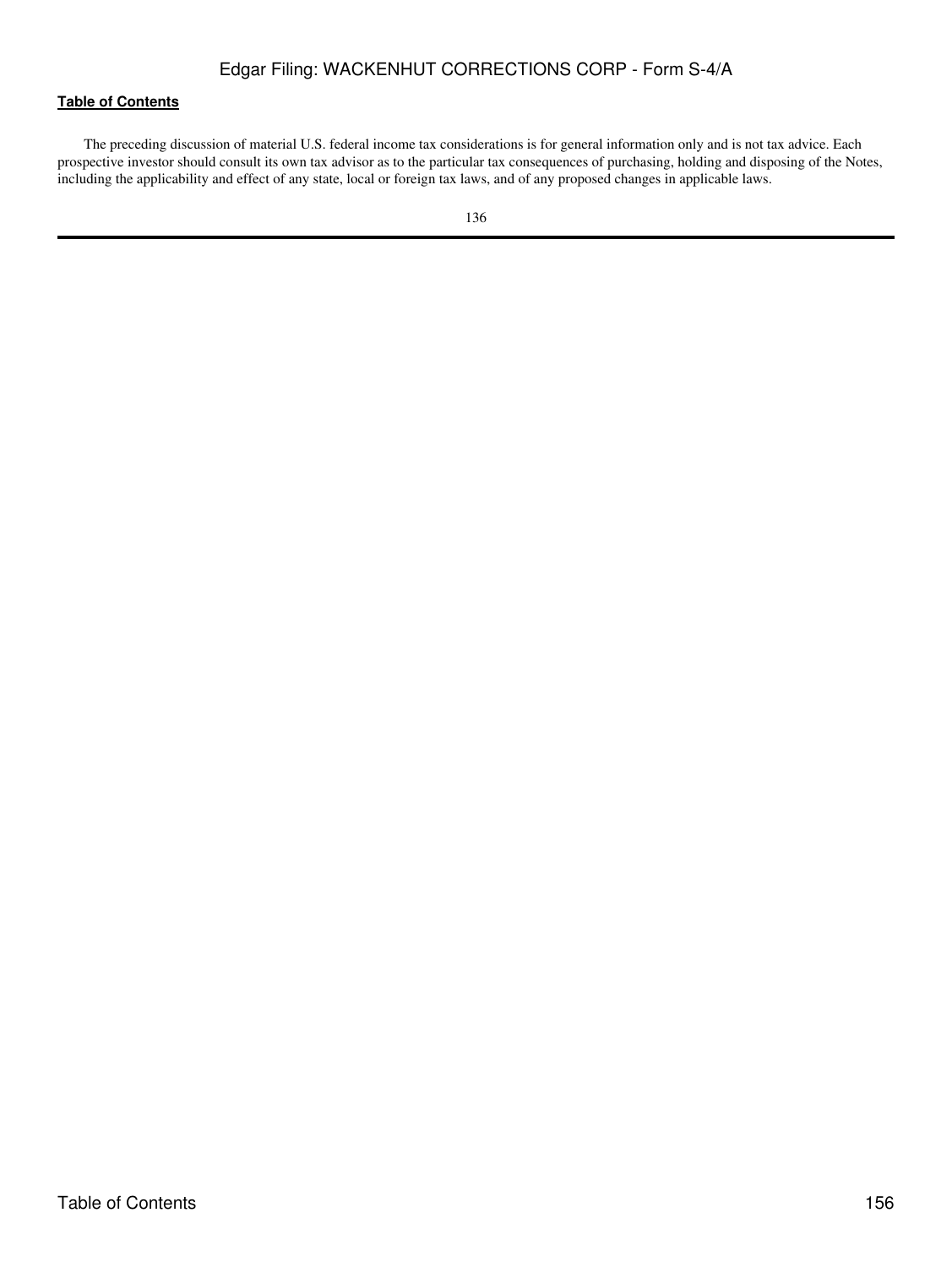### **PLAN OF DISTRIBUTION**

Based on interpretations by the staff of the Commission in no action letters issued to third parties, we believe that you may transfer new notes issued under the exchange offer in exchange for the old notes if:

you acquire the new notes in the ordinary course of your business; and

 you are not engaged in, and do not intend to engage in, and have no arrangement or understanding with any person to participate in, a distribution of such new notes.

You may not participate in the exchange offer if you are:

our affiliate within the meaning of Rule 405 under the Securities Act of 1933; or

a broker-dealer that acquired old notes directly from us.

Any person using this exchange offer to participate in a distribution of the new notes may not rely on interpretations of the staff of the Commission in order to complete resales of the new notes and must comply with the registration and prospectus delivery requirements of the Securities Act of 1933.

Each broker-dealer that receives new notes for its own account pursuant to the exchange offer must acknowledge that it will deliver a prospectus in connection with any resale of such new notes. To date, the staff of the Commission has taken the position that broker-dealers may fulfill their prospectus delivery requirements with respect to transactions involving an exchange of securities such as this exchange offer, other than a resale of an unsold allotment from the original sale of the old notes, with the prospectus contained in this registration statement. This prospectus, as it may be amended or supplemented from time to time, may be used by a broker-dealer in connection with resales of new notes received in exchange for old notes where such old notes were acquired as a result of market-making activities or other trading activities. We have agreed that, for a period of up to 180 days after the effective date of this registration statement, we will make this prospectus, as amended or supplemented, available to any broker-dealer for use in connection with any such resale. In addition, until such date, all dealers effecting transactions in new notes may be required to deliver a prospectus.

If you wish to exchange new notes for your old notes in the exchange offer, you will be required to make representations to us as described in Exchange Offer Purpose and Effect of the Exchange Offer and Procedures for Tendering Your Representations to Us in this prospectus and in the letter of transmittal. In addition, if you are a broker-dealer who receives new notes for your own account in exchange for old notes that were acquired by you as a result of market-making activities or other trading activities, you will be required to acknowledge that you will deliver a prospectus in connection with any resale by you of such new notes.

We will not receive any proceeds from any sale of new notes by broker-dealers. New notes received by broker-dealers for their own account pursuant to the exchange offer may be sold from time to time in one or more transactions in the over-the-counter market:

in negotiated transactions;

through the writing of options on the new notes or a combination of such methods of resale;

at market prices prevailing at the time of resale; and

at prices related to such prevailing market prices or negotiated prices.

Any such resale may be made directly to purchasers or to or through brokers or dealers who may receive compensation in the form of commissions or concessions from any such broker-dealer or the purchasers of any such new notes. Any broker-dealer that resells new notes that were received by it for its own account pursuant to the exchange offer and any broker or dealer that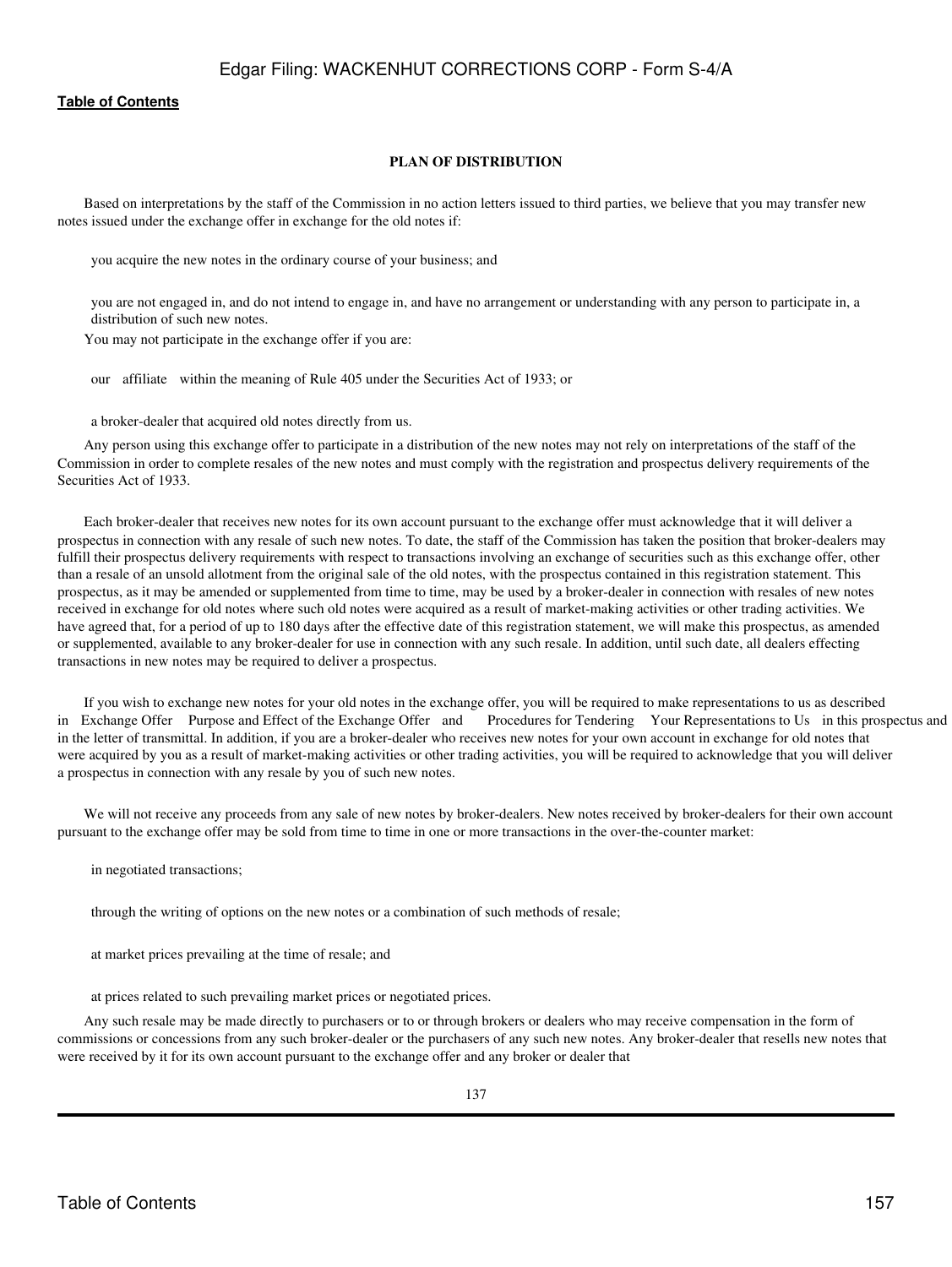### **[Table of Contents](#page-5-0)**

participates in a distribution of such new notes may be deemed to be an underwriter within the meaning of the Securities Act of 1933. The letter of transmittal states that by acknowledging that it will deliver and by delivering a prospectus, a broker-dealer will not be deemed to admit that it is an underwriter within the meaning of the Securities Act of 1933.

For a period of 180 days after the effective date of this registration statement, we will promptly send additional copies of this prospectus and any amendment or supplement to this prospectus to any broker-dealer that requests such documents in the letter of transmittal. We have agreed to pay all expenses incident to the exchange offer (including the expenses of one counsel for the holders of the old notes) other than commissions or concessions of any broker-dealers and will indemnify the holders of the old notes (including any broker-dealers) against certain liabilities, including liabilities under the Securities Act of 1933.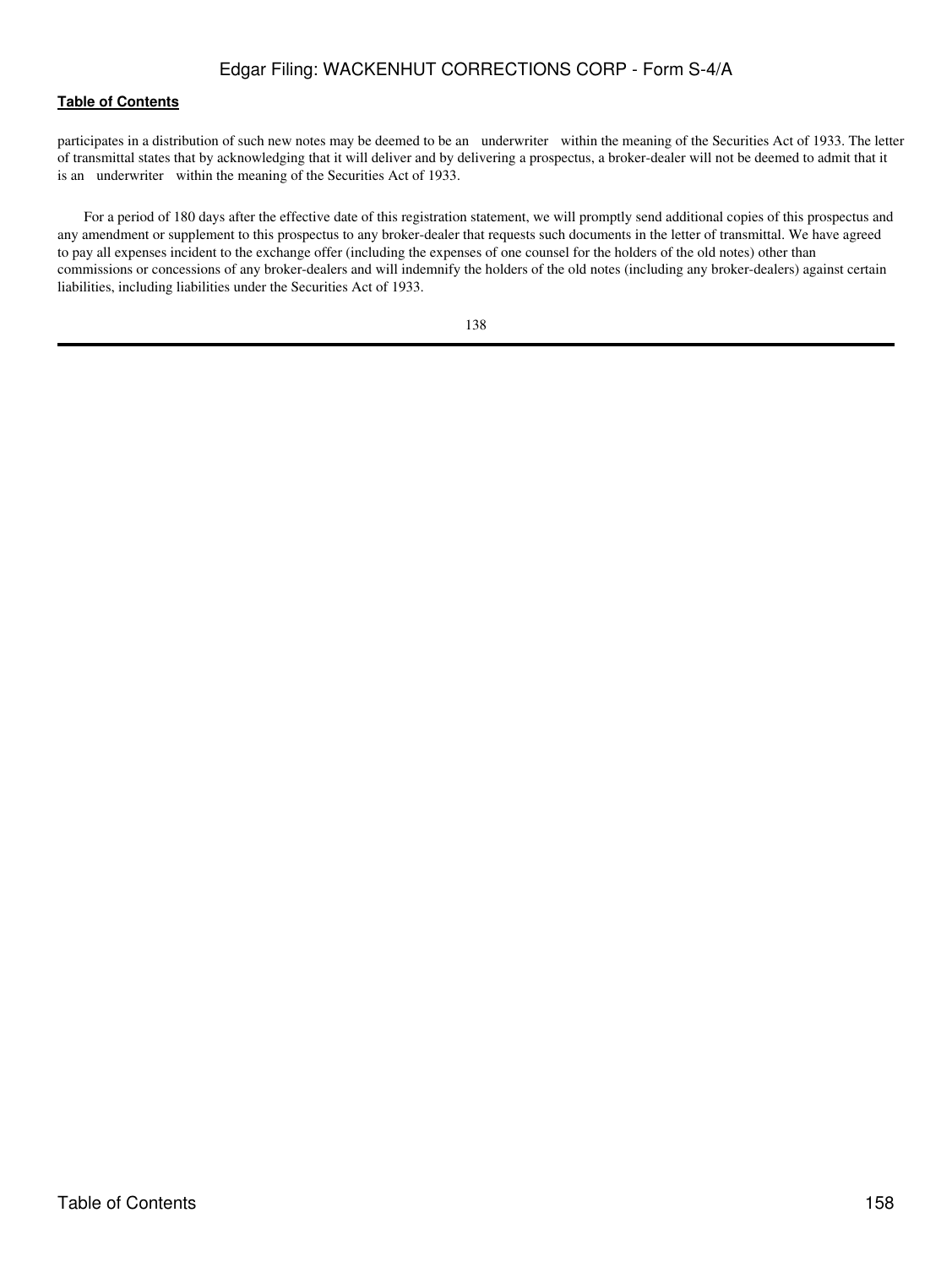#### **LEGAL MATTERS**

Akerman Senterfitt, Miami, Florida has passed upon the validity of the old notes and the new notes for us.

### **EXPERTS**

The consolidated financial statements of Wackenhut Corrections Corporation as of December 29, 2002 and for the fiscal year then ended appearing in this prospectus and registration statement have been audited by Ernst & Young LLP, independent certified public accountants, as set forth in their report thereon appearing elsewhere herein, and are included in reliance upon such report given on the authority of such firm as experts in accounting and auditing.

The consolidated financial statements of Wackenhut Corrections Corporation as of December 30, 2001 and December 31, 2000 and for each of the fiscal years then ended, which are included in this prospectus and registration statement, have been included in reliance on the reports of Arthur Andersen LLP, independent public accountants, given on the authority of that firm as experts in giving said reports. See Risk Factors Our former independent public accountant, Arthur Andersen LLP, has been found guilty of federal obstruction of justice charges and you are unlikely to be able to exercise effective remedies against such firm in any legal action.

The consolidated financial statements of Premier Custodial Group Limited as of and for the fiscal years ended December 31, 2002, 2001 and 2000, appearing in this prospectus and registration statement have been audited by Ernst & Young LLP, independent auditors, as set forth in their report thereon appearing elsewhere herein, and are included in reliance upon such report given on the authority of such firm as experts in accounting and auditing.

#### **WHERE YOU CAN FIND MORE INFORMATION**

We file annual, quarterly and current reports, proxy statements and other information with the Commission. You may read and copy such material at the Commission s Public Reference Room at 450 Fifth Street, N.W., Washington, D.C. 20549. Please call the Commission at 1-800-SEC-0330 for more information on the Public Reference Room. You can also find our Commission filings at the Commissions website at *www.sec.gov.*

The Commission allows us to incorporate by reference the information we file with them, which means that we can disclose important information to you by referring you to the documents we have filed with the Commission. The information incorporated by reference is part of this prospectus. Information we file with the Commission after we file this document will update and supersede this information. We incorporate by reference the following documents listed below and any future filings made with the Commission under Section 13(a), 13(c), 14, or 15(d) of the Securities Exchange Act of 1934 until the exchange offer is completed:

our annual report on Form 10-K for the year ended December 29, 2002;

our annual report on Form 10-K/A, filed on June 30, 2003;

our annual report on Form 10-K /A-2, filed on November 10, 2003;

our quarterly report on Form 10-Q for the quarter ended March 30, 2003;

our quarterly report on Form 10-Q for the quarter ended June 29, 2003;

our quarterly report on Form 10-Q/A, filed on November 10, 2003;

our current report on Form 8-K, filed on May 8, 2003;

our current report on Form 8-K, filed on July 29, 2003;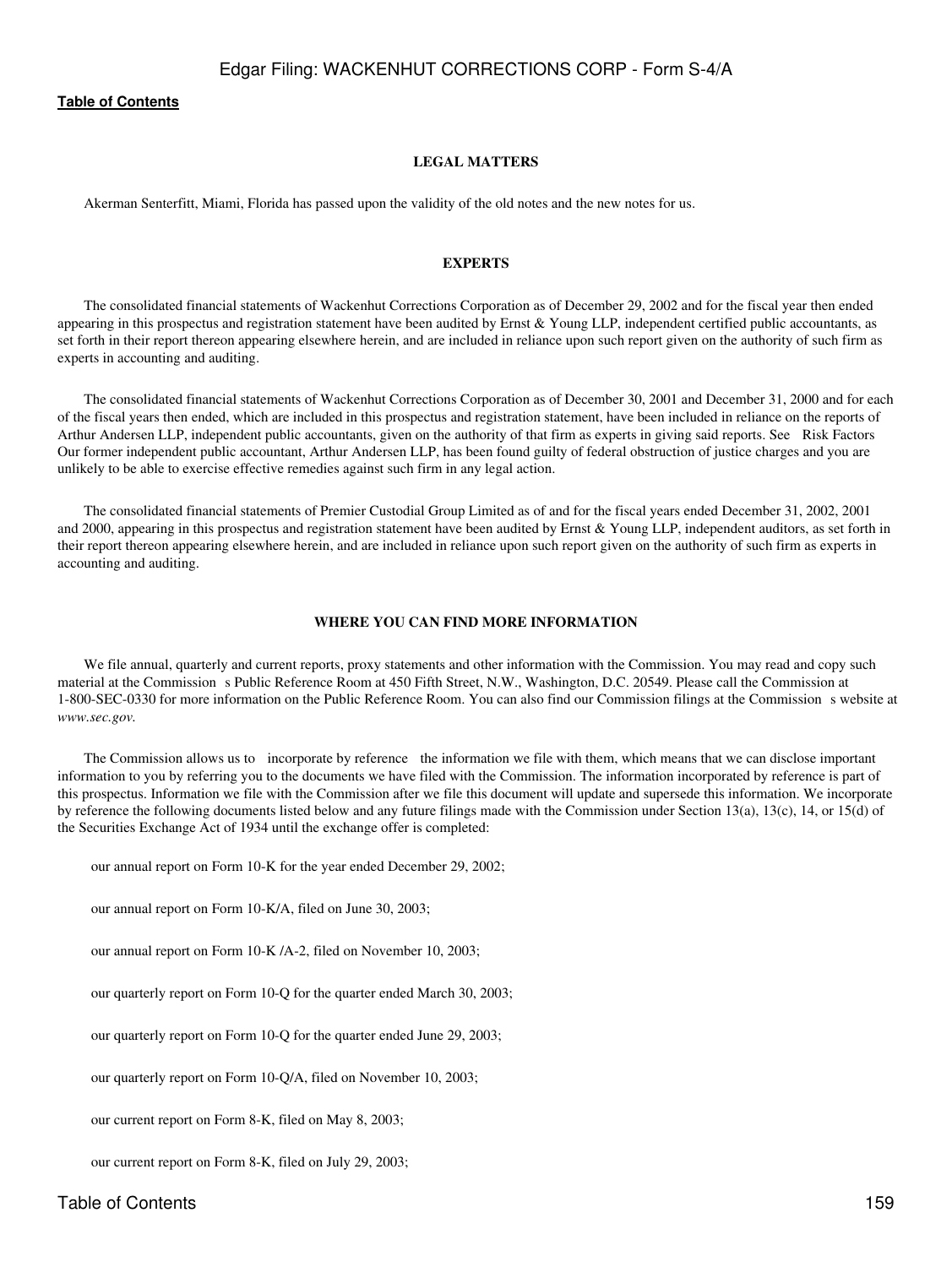our current report on Form 8-K, filed on August 13, 2003;

our current report on Form 8-K, filed on October 27, 2003; and

our current report on Form 8-K, filed on October 30, 2003.

In addition, reports, proxy statements and other information concerning us can be inspected at the NYSE, 20 Broad Street, New York, New York 10005, where our common stock is listed.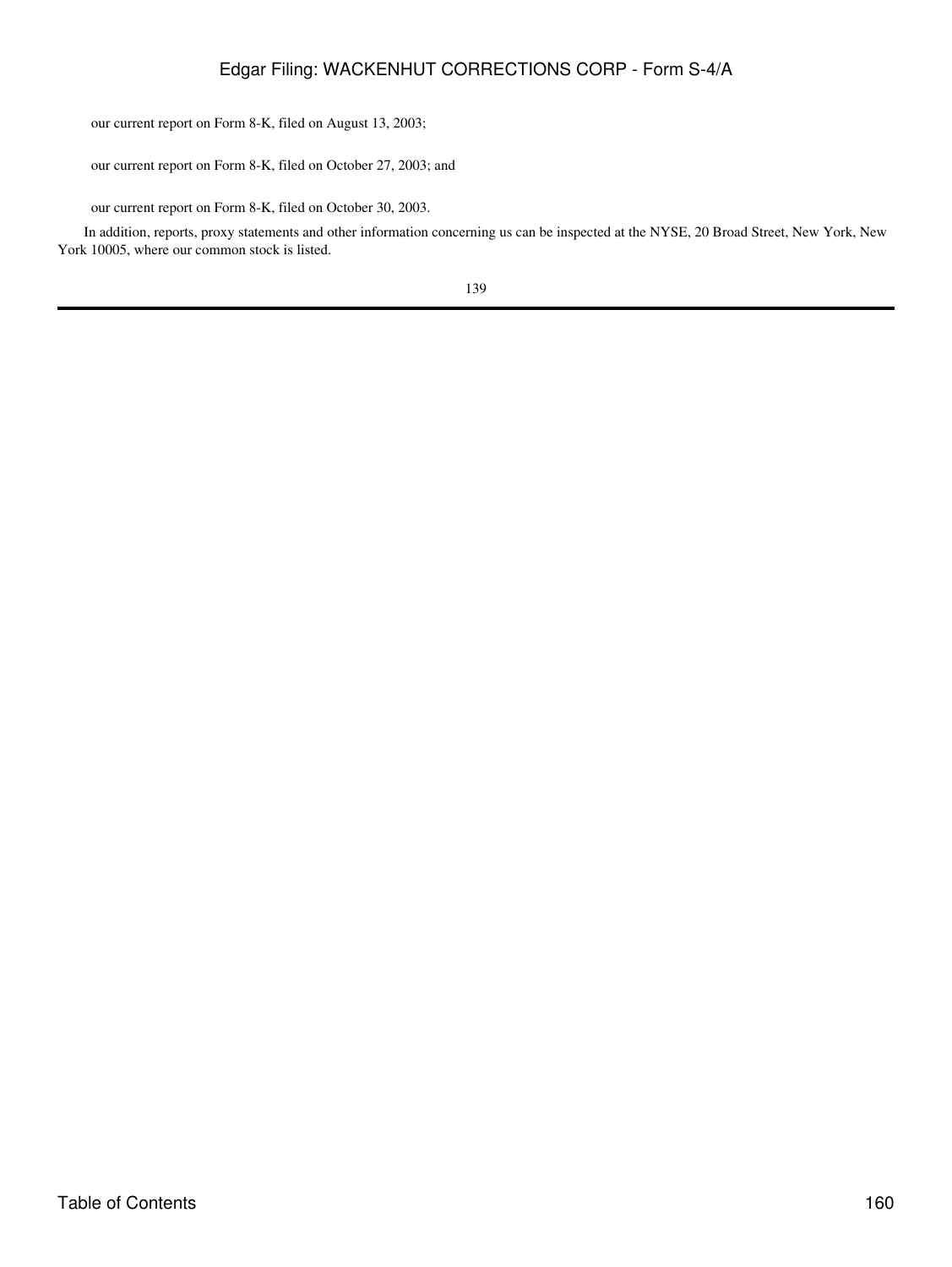## **INDEX TO CONSOLIDATED FINANCIAL STATEMENTS**

### **PAGE**

| <b>WACKENHUT CORRECTIONS CORPORATION</b>                            |        |
|---------------------------------------------------------------------|--------|
| <b>Audited Consolidated Financial Statements:</b>                   |        |
| Reports of Independent Certified Public Accountants                 | $F-2$  |
| Consolidated Balance Sheets at December 29, 2002 and December 30,   |        |
| 2001                                                                | $F-4$  |
| Consolidated Statements of Income for the fiscal years ended        |        |
| December 29, 2002, December 30, 2001 and December 31, 2000          | $F-5$  |
| Consolidated Statements of Cash Flows for the fiscal years ended    |        |
| December 29, 2002, December 30, 2001 and December 31, 2000          | $F-6$  |
| Consolidated Statements of Shareholders Equity and Comprehensive    |        |
| Income for the fiscal years ended December 29, 2002, December 30,   |        |
| 2001 and December 31, 2000                                          | $F-7$  |
| Notes to Consolidated Financial Statements                          | $F-8$  |
| <b>Unaudited Condensed Consolidated Financial Statements:</b>       |        |
| Unaudited Condensed Consolidated Balance Sheets as of June 29, 2003 |        |
| and December 29, 2002                                               | $F-30$ |
| Unaudited Condensed Consolidated Statements of Income for the       |        |
| thirteen and twenty-six weeks ended June 29, 2003 and June 30, 2002 | $F-31$ |
| Unaudited Condensed Consolidated Statements of Cash Flows for the   |        |
| twenty-six weeks ended June 29, 2003 and June 30, 2002              | $F-32$ |
| Notes to Unaudited Condensed Consolidated Financial Statements      | $F-33$ |
| PREMIER CUSTODIAL GROUP LIMITED                                     |        |
| <b>Audited Consolidated Financial Statements:</b>                   |        |
| Report of Independent Auditors                                      | $F-44$ |
| Consolidated Balance Sheets as of December 31, 2002, 2001 and 2000  | $F-45$ |
| Consolidated Statements of Income for the years ended December 31,  |        |
| 2002, 2001 and 2000                                                 | $F-46$ |
| Consolidated Statements of Shareholders Equity and Comprehensive    |        |
| Income (Loss) for the years ended December 31, 2002, 2001 and 2000  | $F-47$ |
| Consolidated Statements of Cash Flows for the years ended           |        |
| December 31, 2002, 2001 and 2000                                    | $F-48$ |
| Notes to Consolidated Financial Statements                          | $F-49$ |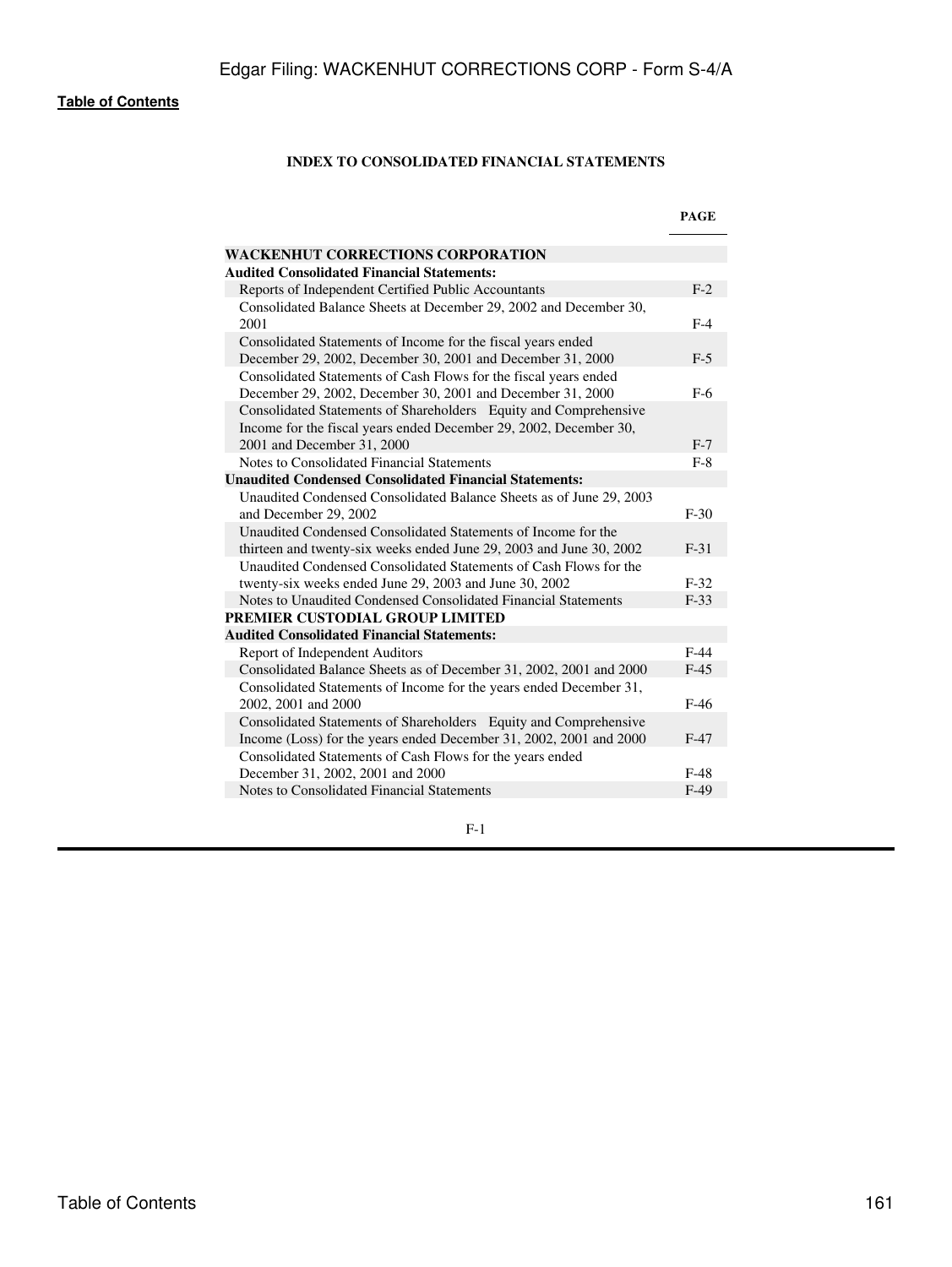### **[Table of Contents](#page-5-0)**

#### **REPORT OF INDEPENDENT CERTIFIED PUBLIC ACCOUNTANTS**

The Board of Directors and Shareholders

#### Wackenhut Corrections Corporation

We have audited the accompanying consolidated balance sheet of Wackenhut Corrections Corporation as of December 29, 2002, and the related consolidated statements of income, cash flows and shareholders equity for the year then ended. The consolidated financial statements of the Company as of December 30, 2001 and for each of the two years in the period ended December 30, 2001 were audited by other auditors who have ceased operations and whose report dated February 6, 2002, expressed an unqualified opinion on those statements. These financial statements are the responsibility of the Companys management. Our responsibility is to express an opinion on these financial statements based on our audit.

We conducted our audit in accordance with auditing standards generally accepted in the United States. Those standards require that we plan and perform the audit to obtain reasonable assurance about whether the financial statements are free of material misstatement. An audit includes examining, on a test basis, evidence supporting the amounts and disclosures in the financial statements. An audit also includes assessing the accounting principles used and significant estimates made by management, as well as evaluating the overall financial statement presentation. We believe that our audit provides a reasonable basis for our opinion.

In our opinion, the financial statements referred to above present fairly, in all material respects, the consolidated financial position of Wackenhut Corrections Corporation as of December 29, 2002, and the consolidated results of its operations and its cash flows for the year then ended, in conformity with accounting principles generally accepted in the United States.

As discussed in Note 2 to the consolidated financial statements, effective December 31, 2001, the Company changed its method of accounting for goodwill and other intangible assets.

As discussed above, the consolidated financial statements of the Company as of December 30, 2001 and for each of the two years in the period ended December 30, 2001 were audited by other auditors who have ceased operations. As described in Note 2, these financial statements have been revised to include the transitional disclosures required by Statement of Financial Accounting Standards (Statement) No. 142, *Goodwill and Other Intangible Assets,* which was adopted by the Company as of December 31, 2001. Our audit procedures with respect to the disclosures in Note 2 with respect to 2001 and 2000 included (a) agreeing the previously reported net income to the previously issued financial statements and the adjustments to reported net income representing amortization expense (including any related tax effects) recognized in those periods related to goodwill and goodwill related to equity investees to the Company s underlying records obtained from management, and (b) testing the mathematical accuracy of the reconciliation of adjusted net income to reported net income, and the related earnings-per-share amounts. In our opinion, the disclosures for 2001 and 2000 in Note 2 are appropriate. However, we were not engaged to audit, review, or apply any procedures to the 2001 and 2000 financial statements of the Company other than with respect to such disclosures and, accordingly, we do not express an opinion or any other form of assurance on the 2001 and 2000 financial statements taken as a whole.

Ernst & Young LLP

West Palm Beach, Florida February 11, 2003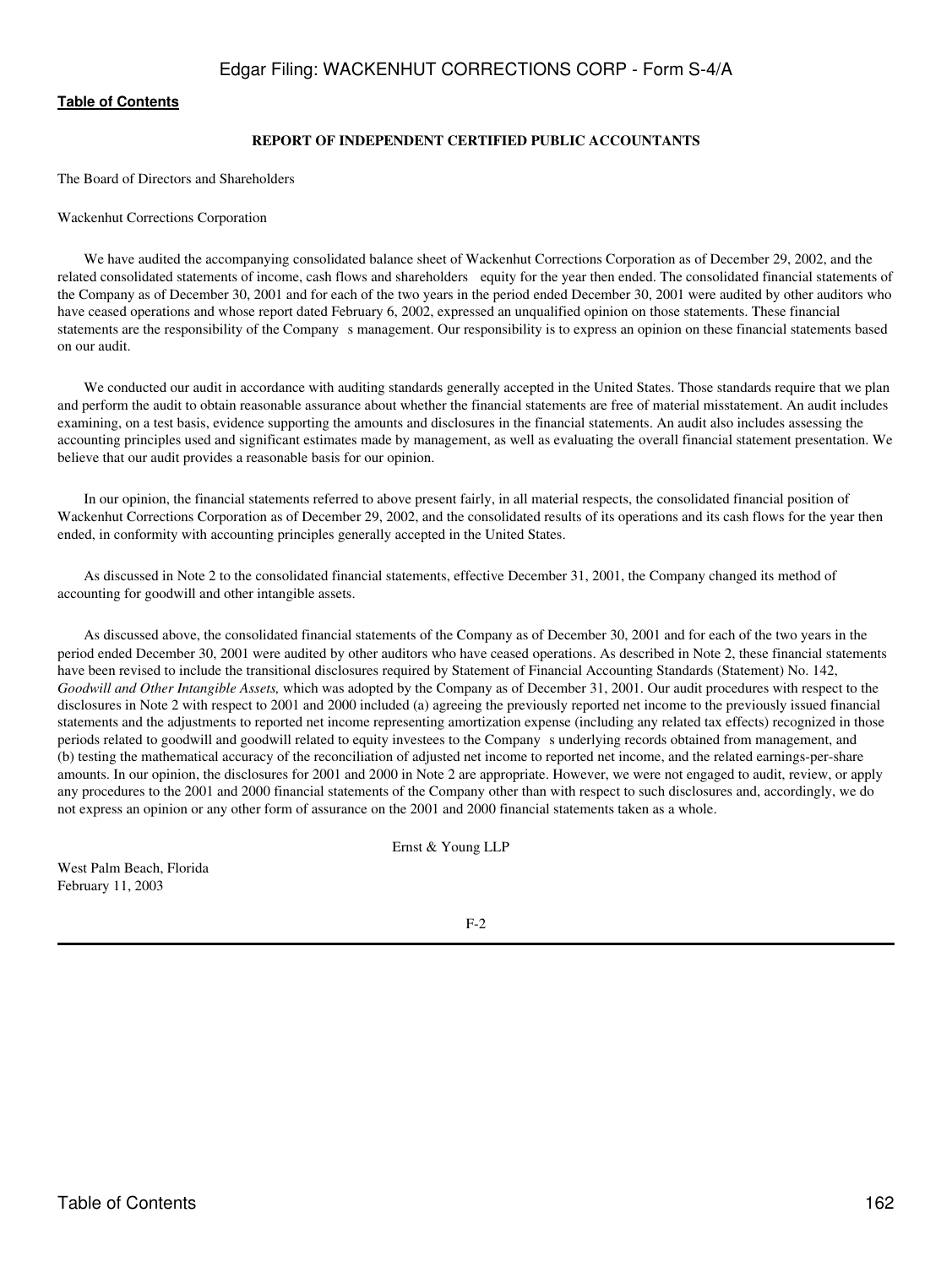### **[Table of Contents](#page-5-0)**

### **THIS REPORT IS A COPY OF A REPORT PREVIOUSLY ISSUED BY ARTHUR ANDERSEN LLP. THE REPORT HAS NOT BEEN REISSUED BY ARTHUR ANDERSEN LLP.**

### **REPORT OF INDEPENDENT CERTIFIED PUBLIC ACCOUNTANTS**

To Wackenhut Corrections Corporation:

We have audited the accompanying consolidated balance sheets of Wackenhut Corrections Corporation (a Florida corporation) and subsidiaries as of December 30, 2001 and December 31, 2000, and the related consolidated statements of operations, stockholders equity and comprehensive income and cash flows for each of the three fiscal years in the period ended December 30, 2001. These financial statements are the responsibility of the Company s management. Our responsibility is to express an opinion on these consolidated financial statements based on our audits.

We conducted our audits in accordance with auditing standards generally accepted in the United States. Those standards require that we plan and perform the audit to obtain reasonable assurance about whether the financial statements are free of material misstatement. An audit includes examining, on a test basis, evidence supporting the amounts and disclosures in the financial statements. An audit also includes assessing the accounting principles used and significant estimates made by management, as well as evaluating the overall financial statement presentation. We believe that our audits provide a reasonable basis for our opinion.

In our opinion, the financial statements referred to above present fairly, in all material respects, the financial position of Wackenhut Corrections Corporation and subsidiaries as of December 30, 2001 and December 31 2000, and the results of their operations and their cash flows for each of the three years in the period ended December 30, 2001 in conformity with accounting principles generally accepted in the United States.

As discussed in Note 2 to the financial statements, effective January 1, 2001, the Company changed its method of accounting for derivative instruments.

Arthur Andersen LLP

West Palm Beach, Florida, February 6, 2002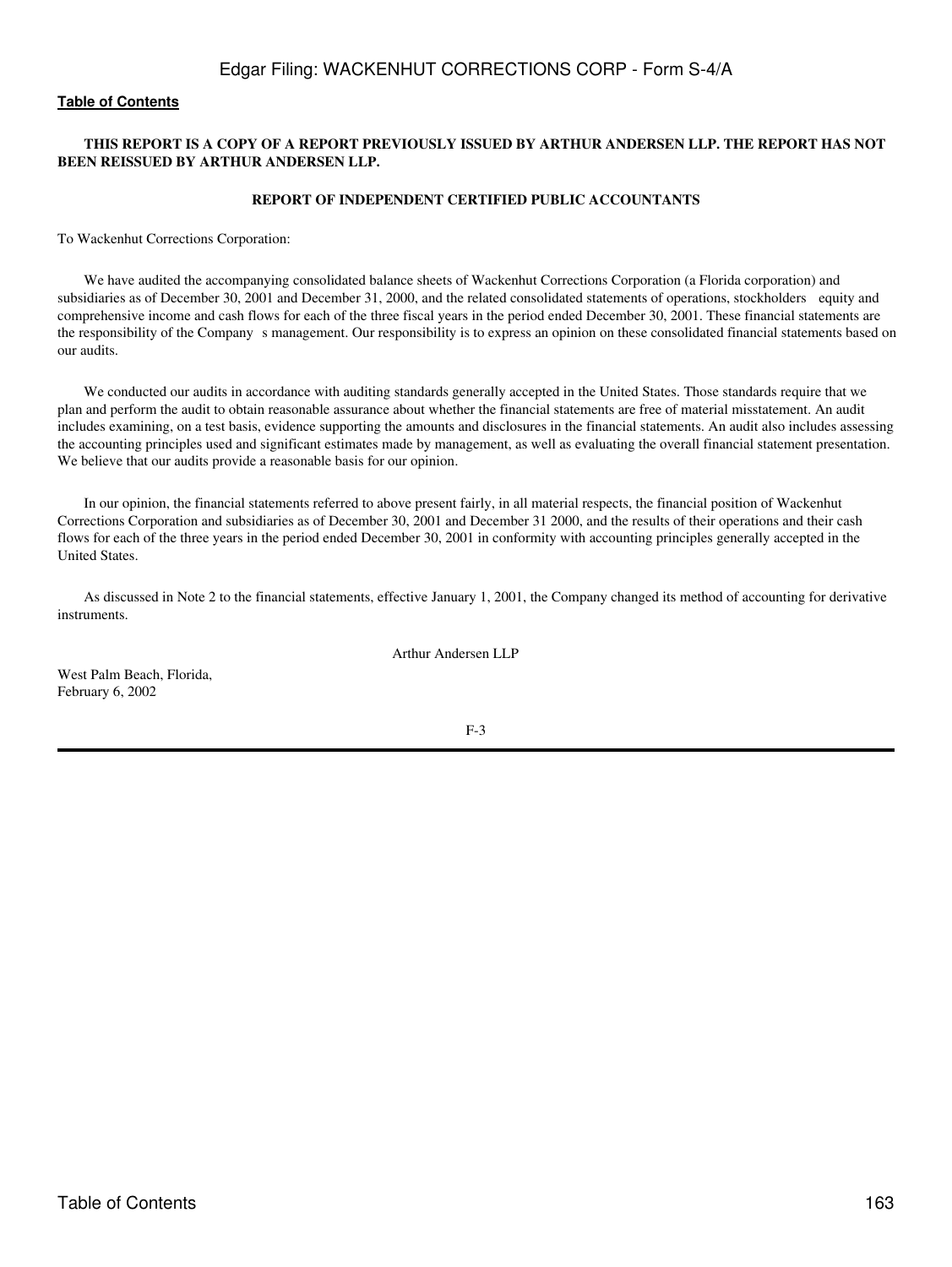## **WACKENHUT CORRECTIONS CORPORATION**

### **CONSOLIDATED BALANCE SHEETS**

### **December 29, 2002 and December 30, 2001**

|                                                                                                             | 2002                                                     | 2001            |
|-------------------------------------------------------------------------------------------------------------|----------------------------------------------------------|-----------------|
|                                                                                                             | (U.S. dollars in<br>thousands,<br>except per share data) |                 |
| <b>Assets</b>                                                                                               |                                                          |                 |
| Current assets                                                                                              |                                                          |                 |
| Cash and cash equivalents                                                                                   | \$35,240                                                 | \$46,099        |
| Accounts receivable, less allowance for doubtful accounts                                                   |                                                          |                 |
| of \$1,644 and \$2,557.                                                                                     | 84,737                                                   | 79,002          |
| Deferred income tax asset                                                                                   | 7,161                                                    | 6,041           |
| Other                                                                                                       | 12,445                                                   | 8,990           |
|                                                                                                             |                                                          |                 |
| <b>Total current assets</b>                                                                                 | 139,583                                                  | 140,132         |
|                                                                                                             |                                                          |                 |
| Property and equipment, net                                                                                 | 206,466                                                  | 53,758          |
| Investments in and advances to affiliates                                                                   | 19,776                                                   | 15,328          |
| Deferred income tax asset                                                                                   | 119                                                      | 716             |
| Direct finance lease receivable                                                                             | 30,866                                                   | 25,319          |
| Other non current assets                                                                                    | 5,848                                                    | 6,770           |
|                                                                                                             |                                                          |                 |
|                                                                                                             | \$402,658                                                | \$242,023       |
|                                                                                                             |                                                          |                 |
|                                                                                                             |                                                          |                 |
| Liabilities and Shareholders Equity                                                                         |                                                          |                 |
| <b>Current liabilities</b>                                                                                  |                                                          |                 |
| Accounts payable                                                                                            | \$10,138                                                 | \$14,079        |
| Accrued payroll and related taxes                                                                           | 17,489<br>43,046                                         | 13,318          |
| Accrued expenses<br>Current portion of deferred revenue and non-recourse debt                               | 3,071                                                    | 41,573<br>3,275 |
| Current portion of long-term debt                                                                           | 1,250                                                    |                 |
|                                                                                                             |                                                          |                 |
|                                                                                                             |                                                          |                 |
| <b>Total current liabilities</b>                                                                            | 74,994                                                   | 72,245          |
|                                                                                                             |                                                          |                 |
| Deferred revenue                                                                                            | 7,348                                                    | 9,817           |
| Other                                                                                                       | 13,058                                                   | 4,281           |
| Long-term debt                                                                                              | 123,750                                                  |                 |
| Non-recourse debt                                                                                           | 30,866                                                   | 25,319          |
| Commitments and contingencies                                                                               |                                                          |                 |
| Shareholders equity                                                                                         |                                                          |                 |
| Preferred stock, \$.01 par value, 10,000,000 shares<br>authorized                                           |                                                          |                 |
| Common stock, \$.01 par value, 30,000,000 shares<br>authorized, 21,245,620 and 20,977,224 shares issued and |                                                          |                 |
| outstanding                                                                                                 | 212                                                      | 210             |
| Additional paid-in capital                                                                                  | 63,500                                                   | 61,157          |
| Retained earnings                                                                                           | 111,337                                                  | 89,836          |
| Accumulated other comprehensive loss                                                                        | (22, 407)                                                | (20, 842)       |
|                                                                                                             |                                                          |                 |
| <b>Total shareholders</b><br>equity                                                                         | 152,642                                                  | 130,361         |
|                                                                                                             |                                                          |                 |
|                                                                                                             | \$402,658                                                | \$242,023       |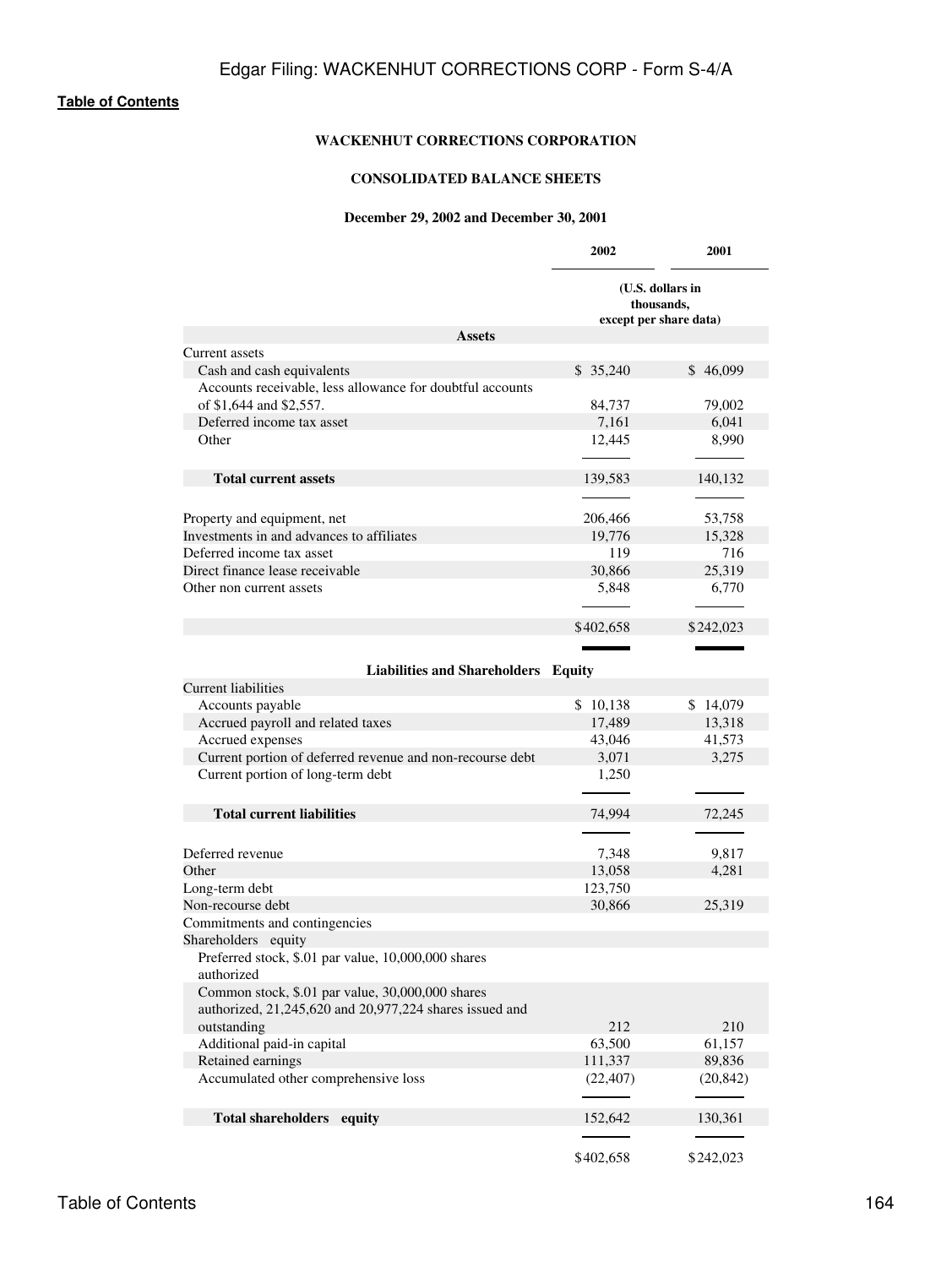The accompanying notes to consolidated financial statements are an integral part of these balance sheets.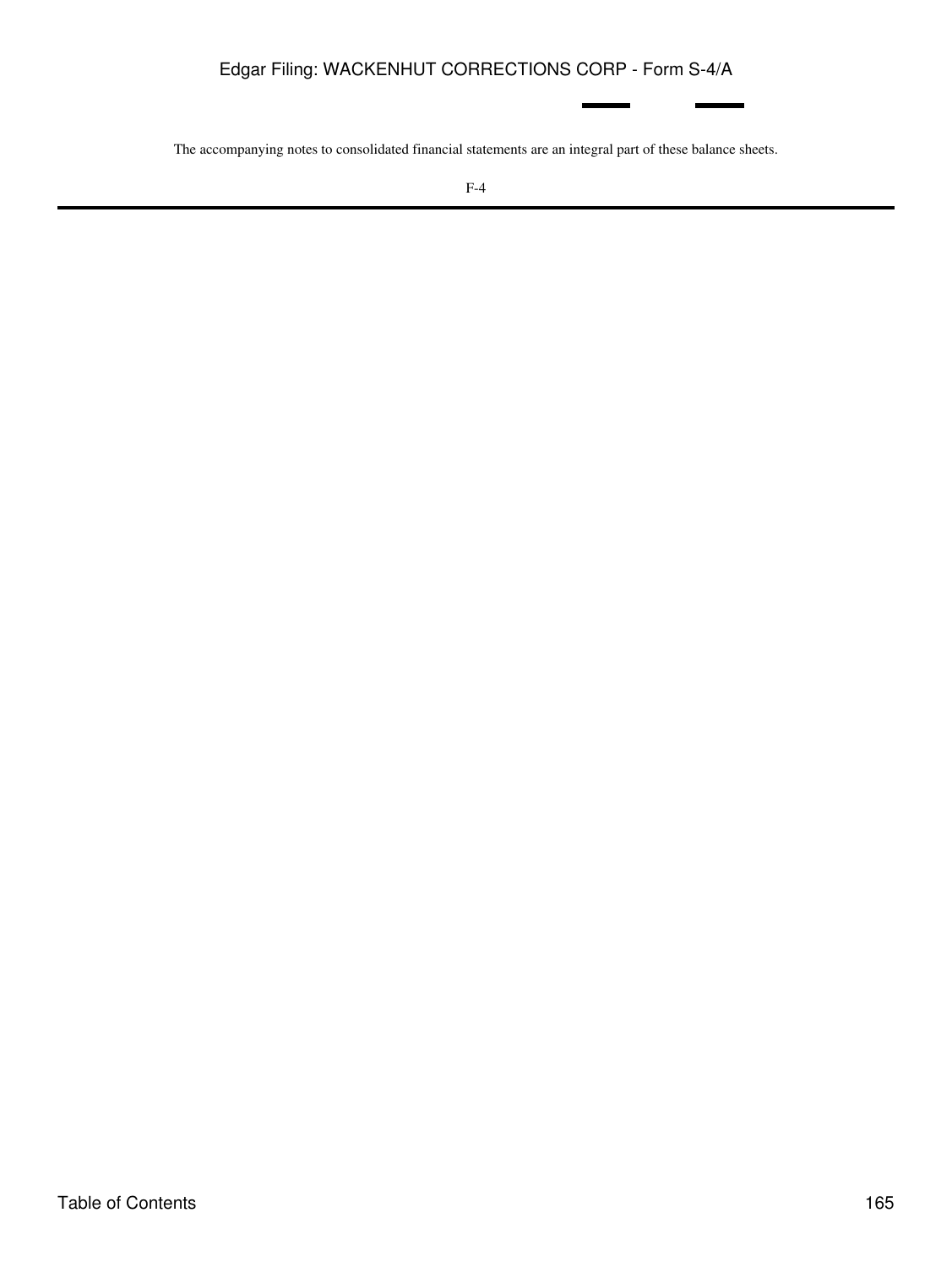### **WACKENHUT CORRECTIONS CORPORATION**

### **CONSOLIDATED STATEMENTS OF INCOME**

### **Fiscal Years Ended December 29, 2002, December 30, 2001, and December 31, 2000**

|                                                                                                                |                                                       | 2002      |    | 2001      |    | 2000      |
|----------------------------------------------------------------------------------------------------------------|-------------------------------------------------------|-----------|----|-----------|----|-----------|
|                                                                                                                | (U.S. dollars in thousands,<br>except per share data) |           |    |           |    |           |
| Revenues                                                                                                       |                                                       | \$568,612 |    | \$562,073 |    | \$535,557 |
| Operating expenses (including amounts related to The<br>Wackenhut Corporation (TWC) of \$17,973, \$21,952, and |                                                       |           |    |           |    |           |
| \$13,588)                                                                                                      |                                                       | 496,497   |    | 503,547   |    | 486,884   |
| Depreciation and amortization                                                                                  |                                                       | 12,093    |    | 9,919     |    | 8,639     |
| General and administrative expenses (including amounts<br>related to TWC of \$3,105, \$3,117, and \$3,783)     |                                                       | 32,146    |    | 24,423    |    | 21,122    |
| Operating income                                                                                               |                                                       | 27,876    |    | 24,184    |    | 18,912    |
| Interest income (including amounts related to TWC of \$3, \$9,<br>and $$8)$                                    |                                                       | 4,794     |    | 4,278     |    | 6,104     |
| Interest expense (including amounts related to TWC of (\$35),<br>$(\$58)$ , and $$(73)$ )                      |                                                       | (3,737)   |    | (3,597)   |    | (4,801)   |
| Other income, net                                                                                              |                                                       |           |    |           |    | 641       |
|                                                                                                                |                                                       |           |    |           |    |           |
| Income before income taxes and equity in earnings of<br>affiliates                                             |                                                       | 28,933    |    | 24,865    |    | 20,856    |
| Provision for income taxes                                                                                     |                                                       | 12,652    |    | 9,706     |    | 8,352     |
|                                                                                                                |                                                       |           |    |           |    |           |
| Income before equity in earnings of affiliates                                                                 |                                                       | 16,281    |    | 15,159    |    | 12,504    |
| Equity in earnings of affiliates, (net of income tax provision<br>of \$3,000, \$2,698, and \$2,985)            |                                                       | 5,220     |    | 4,220     |    | 4,490     |
| Net income                                                                                                     |                                                       | \$ 21,501 |    | \$19,379  |    | \$16,994  |
|                                                                                                                |                                                       |           |    |           |    |           |
| Earnings per share                                                                                             |                                                       |           |    |           |    |           |
| Basic:                                                                                                         | \$                                                    | 1.02      | \$ | 0.92      | \$ | 0.81      |
|                                                                                                                |                                                       |           |    |           |    |           |
| Diluted:                                                                                                       | \$                                                    | 1.01      | \$ | 0.91      | S  | 0.80      |
| Basic weighted average shares outstanding                                                                      |                                                       | 21,148    |    | 21,028    |    | 21,110    |
|                                                                                                                |                                                       |           |    |           |    |           |
| Diluted weighted average shares outstanding                                                                    |                                                       | 21,364    |    | 21,261    |    | 21,251    |

The accompanying notes to consolidated financial statements are an integral part of

these statements.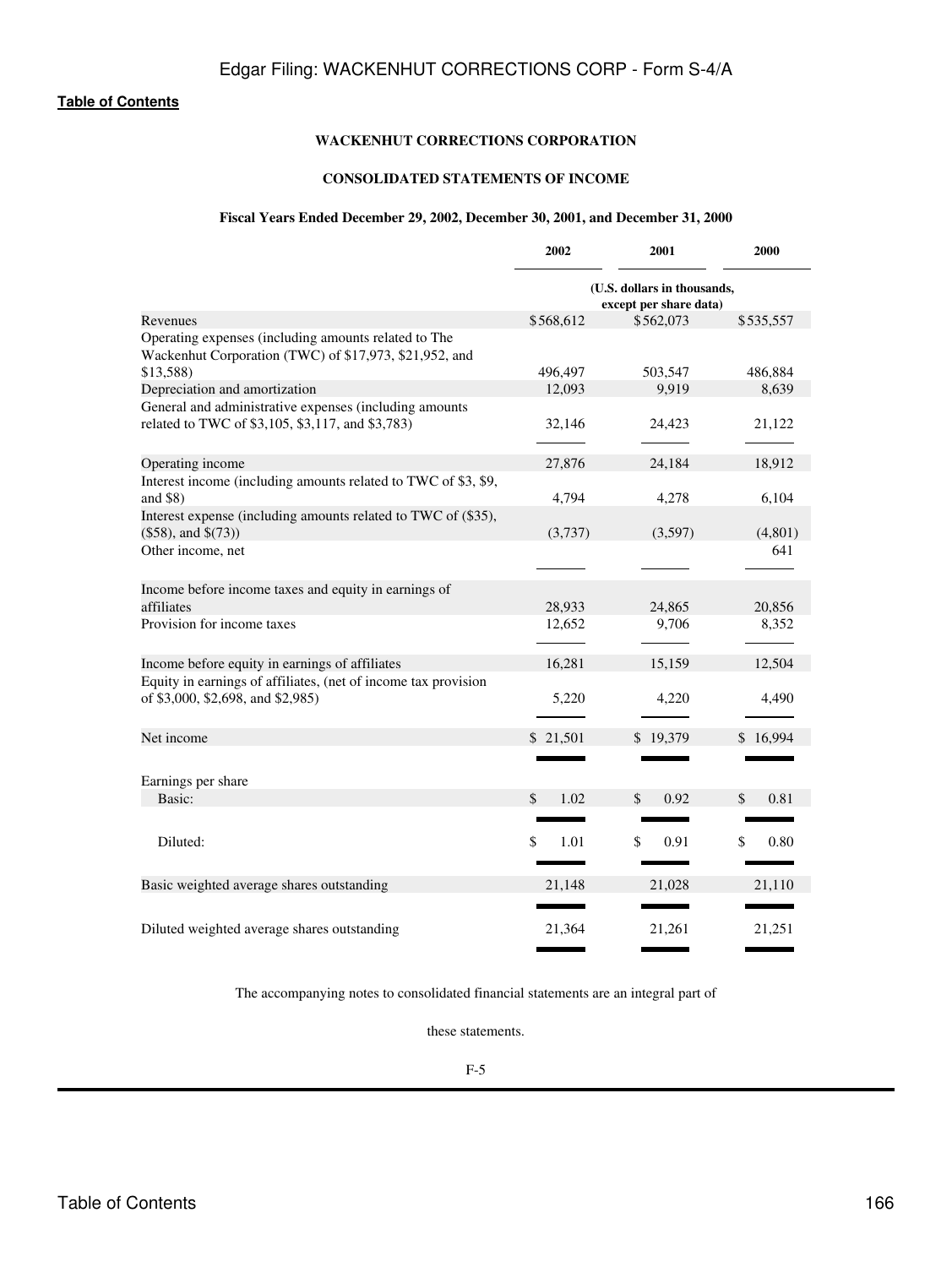### **WACKENHUT CORRECTIONS CORPORATION**

# **CONSOLIDATED STATEMENTS OF CASH FLOWS**

### **Fiscal Years Ended December 29, 2002, December 30, 2001, and December 31, 2000**

|                                                          | 2002                        | 2001     | 2000      |  |
|----------------------------------------------------------|-----------------------------|----------|-----------|--|
|                                                          | (U.S. dollars in thousands) |          |           |  |
| Cash flow from operating activities:                     |                             |          |           |  |
| Net income                                               | 21,501<br>\$                | \$19,379 | \$16,994  |  |
| Adjustments to reconcile net income to net cash provided |                             |          |           |  |
| by operating activities                                  |                             |          |           |  |
| Depreciation and amortization expense                    | 12,093                      | 9,919    | 8,639     |  |
| Deferred tax benefit                                     | (711)                       | (670)    | (1,952)   |  |
| Provision for doubtful accounts                          | 2,368                       | 3,636    | 1,755     |  |
| Gain on sale of loans receivable                         |                             |          | (641)     |  |
| Equity in earnings of affiliates, net of tax             | (5,220)                     | (4,220)  | (4,490)   |  |
| Tax benefit related to employee stock options            | 1,081                       | 315      |           |  |
| Changes in assets and liabilities                        |                             |          |           |  |
| (Increase) decrease in assets                            |                             |          |           |  |
| Accounts receivable                                      | (6, 851)                    | (3,219)  | (6,227)   |  |
| Other current assets                                     | (9,048)                     | 1,383    | 204       |  |
| Other assets                                             | 475                         | (414)    | (3,325)   |  |
| Increase (decrease) in liabilities                       |                             |          |           |  |
| Accounts payable and accrued expenses                    | (3,485)                     | 1,525    | 15,669    |  |
| Accrued payroll and related taxes                        | 3,936                       | 756      | 1,768     |  |
| Deferred revenue                                         | (2,673)                     | (3,192)  | (2,488)   |  |
| Other liabilities                                        | 8,777                       | 4,281    |           |  |
|                                                          |                             |          |           |  |
|                                                          |                             |          |           |  |
| Net cash provided by operating activities                | 22,243                      | 29,479   | 25,906    |  |
|                                                          |                             |          |           |  |
| Cash flow from investing activities:                     |                             |          |           |  |
| Investments in and advances to affiliates                | (171)                       | (130)    | (4,515)   |  |
| Repayments of investments in and advances to affiliates  | 1,617                       | 4,559    | 246       |  |
| Proceeds from the sale of loans receivable               |                             |          | 2,461     |  |
| Capital expenditures                                     | (160, 698)                  | (8,326)  | (19, 138) |  |
|                                                          |                             |          |           |  |
| Net cash used in investing activities                    | (159, 252)                  | (3,897)  | (20, 946) |  |
|                                                          |                             |          |           |  |
|                                                          |                             |          |           |  |
| Cash flow from financing activities:                     |                             |          |           |  |
| Proceeds from long-term debt and non-recourse debt       | 127,981                     |          | 9,000     |  |
| Payments on long-term debt                               |                             | (10,000) | (14,000)  |  |
| Proceeds from the exercise of stock options              | 1,264                       | 397      | 12        |  |
| Repurchase of common stock                               |                             | (1, 547) | (4,933)   |  |
|                                                          |                             |          |           |  |
| Net cash provided by (used in) financing                 |                             |          |           |  |
| activities                                               | 129,245                     | (11,150) | (9,921)   |  |
|                                                          |                             |          |           |  |
| Effect of exchange rate changes on cash and cash         |                             |          |           |  |
| equivalents                                              | (3,095)                     | (2,154)  | (2,247)   |  |
|                                                          |                             |          |           |  |
|                                                          |                             |          |           |  |
| Net (decrease) increase in cash and cash                 |                             |          |           |  |
| equivalents                                              | (10, 859)                   | 12,278   | (7,208)   |  |
| Cash and cash equivalents, beginning of period           | 46,099                      | 33,821   | 41,029    |  |
|                                                          |                             |          |           |  |
| Cash and cash equivalents, end of period                 | 35,240<br>\$                | \$46,099 | \$33,821  |  |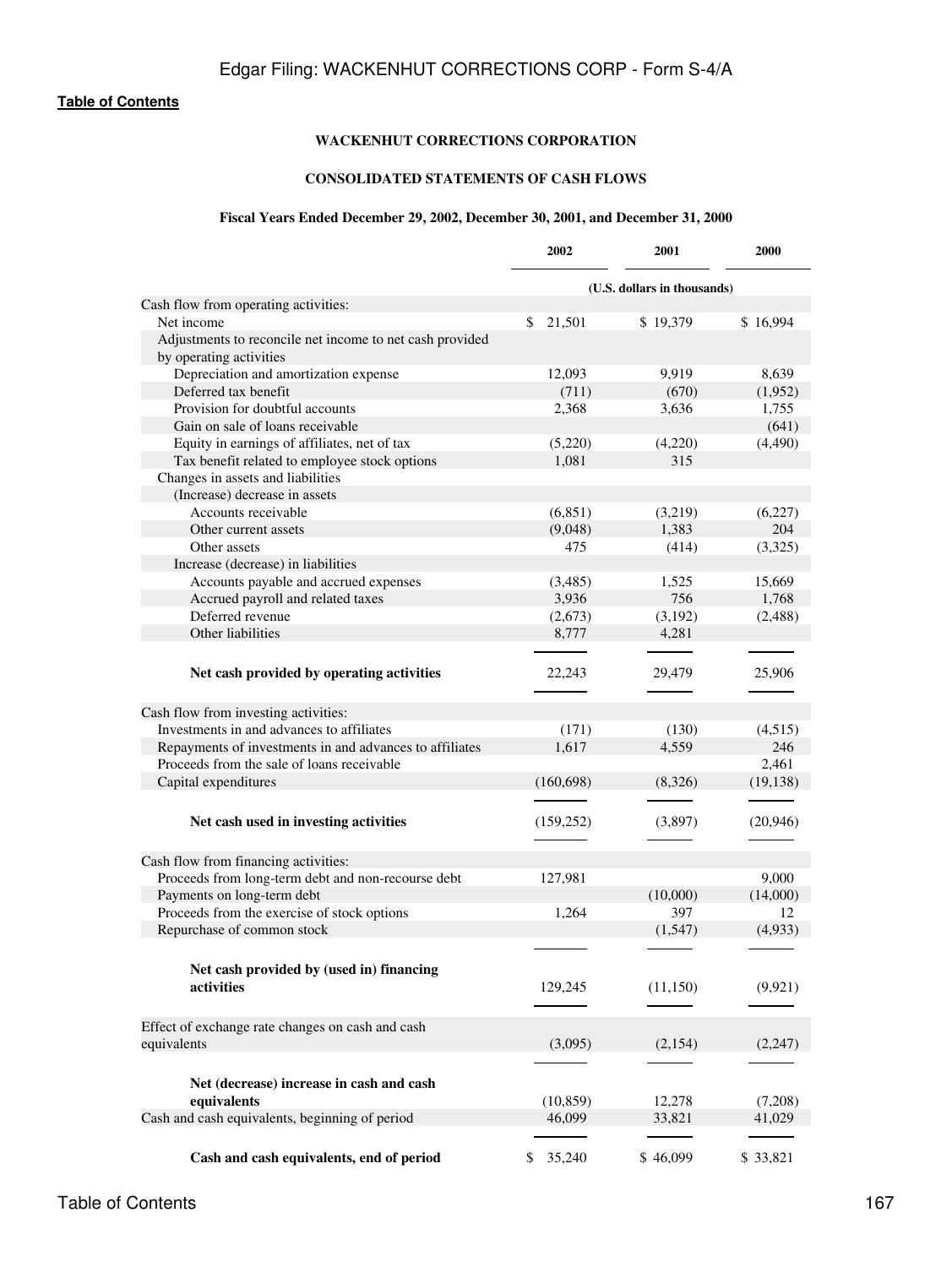| Supplemental disclosures:      |   |       |         |         |
|--------------------------------|---|-------|---------|---------|
| Cash paid during the year for: |   |       |         |         |
| Income taxes                   |   | 5,589 | \$5,339 | \$6,140 |
|                                |   |       |         |         |
| <b>Interest</b>                | S | 525   | 479     | 631     |
|                                |   |       |         |         |

The accompanying notes to consolidated financial statements are an integral part of

these statements.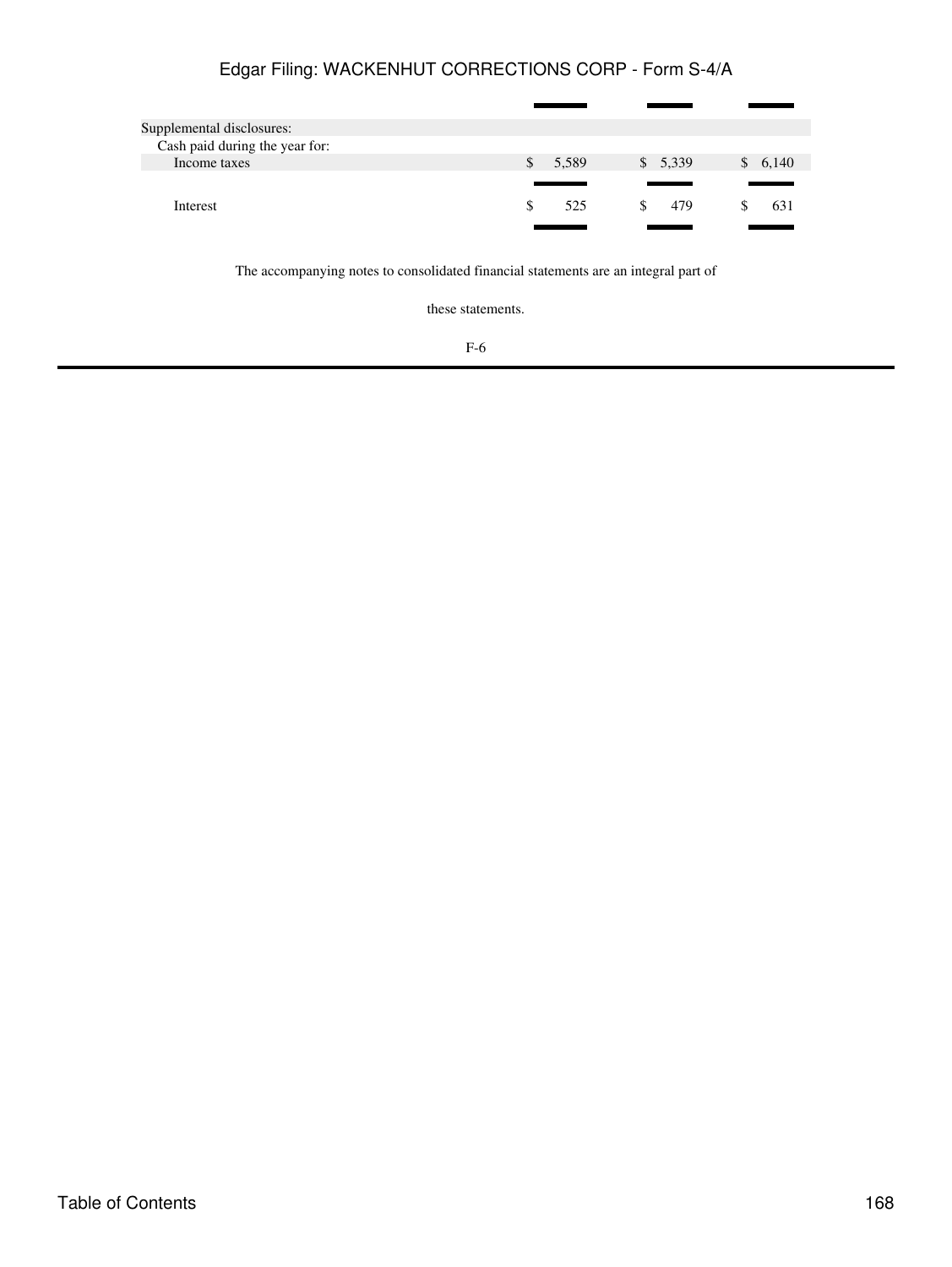### **WACKENHUT CORRECTIONS CORPORATION**

### **CONSOLIDATED STATEMENTS OF SHAREHOLDERS EQUITY**

# **AND COMPREHENSIVE INCOME**

### **Fiscal Years Ended December 29, 2002, December 30, 2001, and December 31, 2000**

|                                                               | <b>Common Stock</b>                  |                |                                         |                                    | <b>Accumulated</b>             |                                                      |
|---------------------------------------------------------------|--------------------------------------|----------------|-----------------------------------------|------------------------------------|--------------------------------|------------------------------------------------------|
|                                                               | <b>Number</b><br>of<br><b>Shares</b> | Amount         | <b>Additional</b><br>Paid-in<br>Capital | <b>Retained</b><br><b>Earnings</b> | Other<br>Comprehensive<br>Loss | <b>Total</b><br><b>Shareholders</b><br><b>Equity</b> |
|                                                               |                                      |                |                                         | (U.S. dollars in thousands)        |                                |                                                      |
| <b>BALANCE, JANUARY 2, 2000</b>                               | 21,509                               | \$215          | \$66,908                                | \$53,463                           | (1,902)                        | \$118,684                                            |
| Proceeds from stock options exercised                         | 4                                    |                | 12                                      |                                    |                                | 12                                                   |
| Common stock repurchased and retired                          | (500)                                | (5)            | (4,928)                                 |                                    |                                | (4,933)                                              |
| Comprehensive income:<br>Net income                           |                                      |                |                                         | 16,994                             |                                |                                                      |
| Change in foreign currency                                    |                                      |                |                                         |                                    |                                |                                                      |
| translation, net of income tax                                |                                      |                |                                         |                                    |                                |                                                      |
| benefit of \$2,395.                                           |                                      |                |                                         |                                    | (3,593)                        |                                                      |
| Total comprehensive income                                    |                                      |                |                                         |                                    |                                | 13,401                                               |
|                                                               |                                      |                |                                         |                                    |                                |                                                      |
| BALANCE, DECEMBER 31, 2000                                    | 21,013                               | 210            | 61,992                                  | 70,457                             | (5, 495)                       | 127,164                                              |
| Proceeds from stock options exercised                         | 86                                   | $\mathbf{1}$   | 396                                     |                                    |                                | 397                                                  |
| Tax benefit related to employee stock                         |                                      |                |                                         |                                    |                                |                                                      |
| options                                                       |                                      |                | 315                                     |                                    |                                | 315                                                  |
| Common stock repurchased and retired<br>Comprehensive income: | (122)                                | (1)            | (1,546)                                 |                                    |                                | (1, 547)                                             |
| Net income                                                    |                                      |                |                                         | 19,379                             |                                |                                                      |
| Change in foreign currency                                    |                                      |                |                                         |                                    |                                |                                                      |
| translation, net of income tax                                |                                      |                |                                         |                                    |                                |                                                      |
| benefit of \$1,777.                                           |                                      |                |                                         |                                    | (2,780)                        |                                                      |
| Cumulative effect of change in                                |                                      |                |                                         |                                    |                                |                                                      |
| accounting principle related to                               |                                      |                |                                         |                                    |                                |                                                      |
| affiliate s derivative instruments                            |                                      |                |                                         |                                    | (12,093)                       |                                                      |
| Unrealized loss on derivative<br>instruments                  |                                      |                |                                         |                                    | (474)                          |                                                      |
| Total comprehensive income                                    |                                      |                |                                         |                                    |                                | 4,032                                                |
|                                                               |                                      |                |                                         |                                    |                                |                                                      |
| BALANCE, DECEMBER 30, 2001                                    | 20,977                               | 210            | 61,157                                  | 89,836                             | (20, 842)                      | 130,361                                              |
| Proceeds from stock options exercised                         | 269                                  | $\overline{c}$ | 1,262                                   |                                    |                                | 1,264                                                |
| Tax benefit related to employee stock                         |                                      |                |                                         |                                    |                                |                                                      |
| options                                                       |                                      |                | 1,081                                   |                                    |                                | 1,081                                                |
| Comprehensive income:                                         |                                      |                |                                         |                                    |                                |                                                      |
| Net income                                                    |                                      |                |                                         | 21,501                             |                                |                                                      |
| Change in foreign currency                                    |                                      |                |                                         |                                    |                                |                                                      |
| translation, net of income tax<br>expense of \$1,426.         |                                      |                |                                         |                                    | 2,230                          |                                                      |
| Minimum pension liability                                     |                                      |                |                                         |                                    |                                |                                                      |
| adjustment, net of income tax                                 |                                      |                |                                         |                                    |                                |                                                      |
| benefit of \$323                                              |                                      |                |                                         |                                    | (505)                          |                                                      |
| Unrealized loss on derivative                                 |                                      |                |                                         |                                    |                                |                                                      |
| instruments, net of income tax                                |                                      |                |                                         |                                    |                                |                                                      |
| benefit of \$1,688                                            |                                      |                |                                         |                                    | (3,290)                        |                                                      |
| Total comprehensive income                                    |                                      |                |                                         |                                    |                                | 19,936                                               |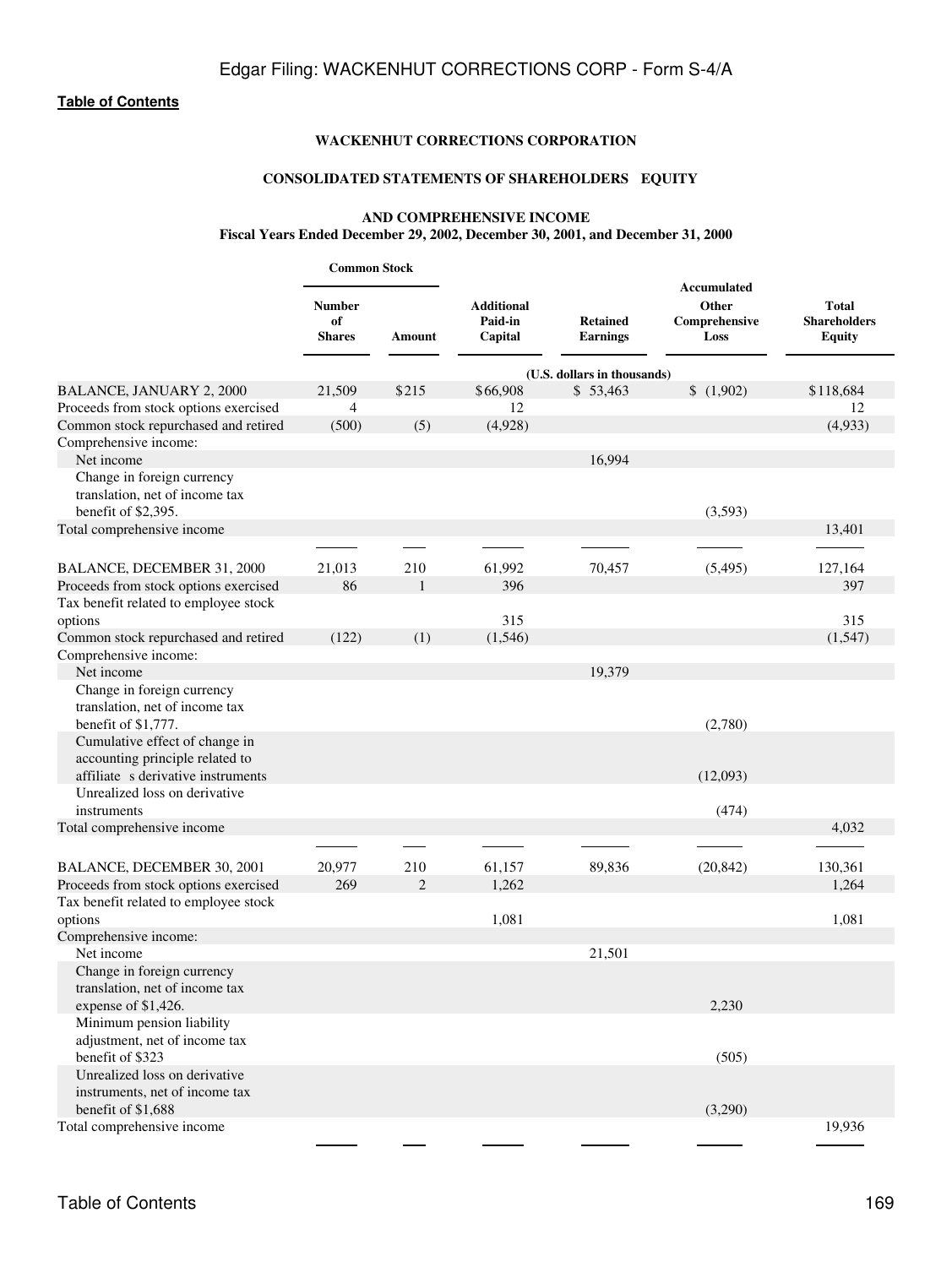|                                                                                     |  |        |       |          | Edgar Filing: WACKENHUT CORRECTIONS CORP - Form S-4/A |            |           |
|-------------------------------------------------------------------------------------|--|--------|-------|----------|-------------------------------------------------------|------------|-----------|
| BALANCE, DECEMBER 29, 2002                                                          |  | 21,246 | \$212 | \$63,500 | \$111,337                                             | \$(22,407) | \$152,642 |
|                                                                                     |  |        |       |          |                                                       |            |           |
|                                                                                     |  |        |       |          |                                                       |            |           |
| The accompanying notes to consolidated financial statements are an integral part of |  |        |       |          |                                                       |            |           |
|                                                                                     |  |        |       |          |                                                       |            |           |
| these statements.                                                                   |  |        |       |          |                                                       |            |           |
| $F-7$                                                                               |  |        |       |          |                                                       |            |           |
|                                                                                     |  |        |       |          |                                                       |            |           |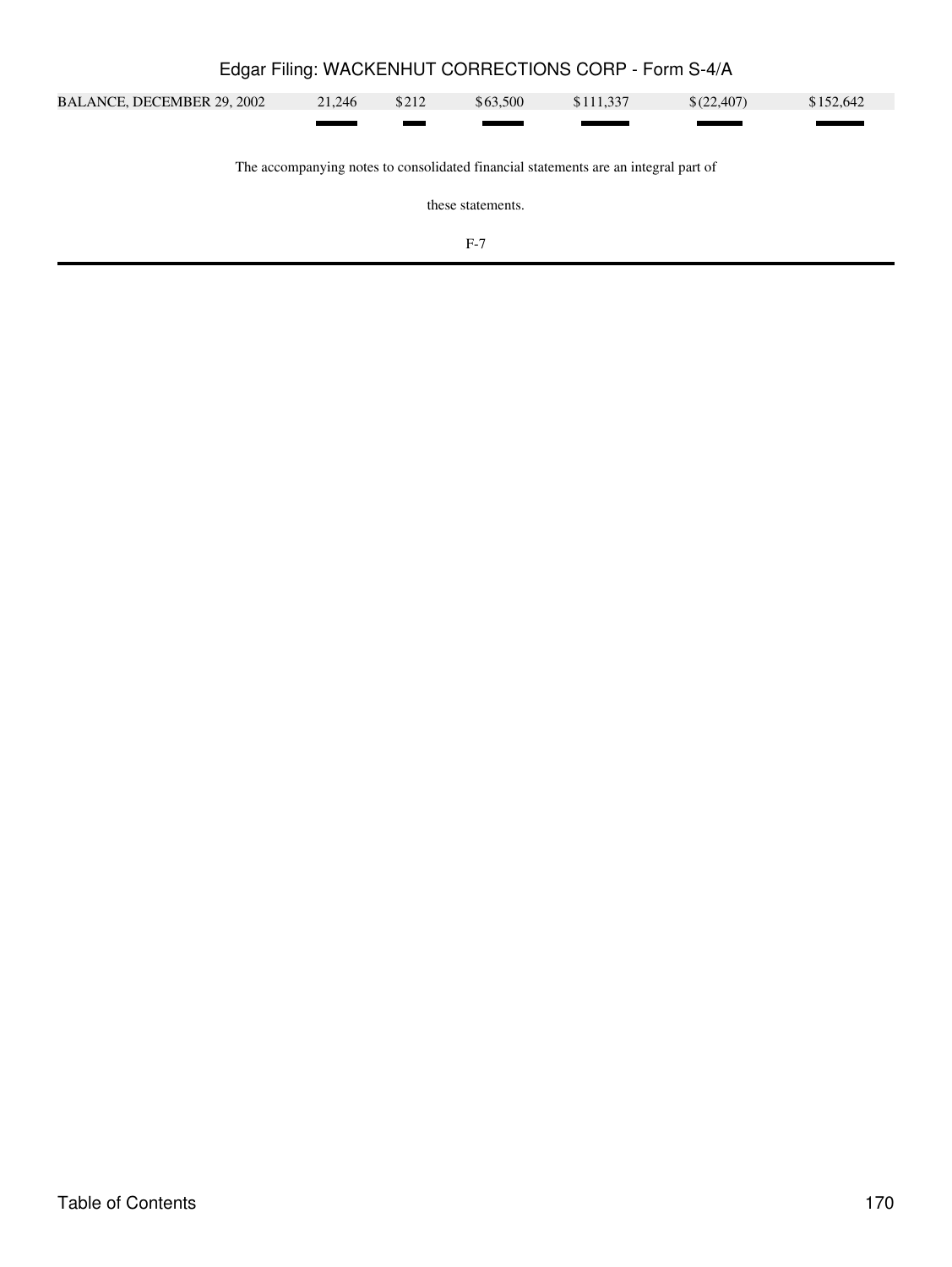### **NOTES TO CONSOLIDATED FINANCIAL STATEMENTS**

#### **For the Fiscal Years Ended December 29, 2002, December 30, 2001, and December 31, 2000**

#### **1. General**

Wackenhut Corrections Corporation, a Florida corporation, and subsidiaries (the Company) is a leading developer and manager of privatized correctional, detention and public sector mental health services facilities located in the United States, the United Kingdom, Australia, South Africa, and New Zealand. The Company is a majority owned subsidiary of The Wackenhut Corporation (TWC), which owns 12 million shares of the Company s stock.

On May 8, 2002, TWC consummated a merger (the Merger) with a wholly owned subsidiary of Group 4 Falck A/S (Group 4 Falck), a Danish multinational security and correctional services company. As a result of the Merger, Group 4 Falck acquired TWC and has become the indirect beneficial owner of 12 million shares of the Company. The Company s common stock continues to trade on the New York Stock Exchange.

#### **2. Summary of Significant Accounting Policies**

#### **Fiscal Year**

The Company s fiscal year ends on the Sunday closest to the calendar year end. Fiscal 2002, 2001 and 2000 each included 52 weeks.

#### **Basis of Financial Statement Presentation**

The consolidated financial statements include the accounts of the Company and its subsidiaries. Investments in 20 percent to 50 percent owned affiliates are accounted for under the equity method. All significant intercompany transactions and balances between the Company and its subsidiaries have been eliminated in consolidation. Certain reclassifications of the prior year s financial statements have been made to conform to the current year s presentation.

#### **Use of Estimates**

The preparation of consolidated financial statements in conformity with accounting principles generally accepted in the United States requires management to make estimates and assumptions that affect the reported amounts of assets and liabilities and disclosure of contingent assets and liabilities at the date of the financial statements and the reported amounts of revenues and expenses during the reporting period. The Companys significant estimates include allowance for doubtful accounts, construction cost estimates, employee deferred compensation accruals, reserves for insurance and legal, the reserve related to the Jena Facility and certain reserves required under its operating contracts. While the Company believes that such estimates are fair when considered in conjunction with the consolidated financial statements taken as a whole, the actual amounts of such estimates, when known, will vary from these estimates.

#### **Fair Value of Financial Instruments**

The carrying value of cash and cash equivalents, accounts receivable, accounts payable and accrued expenses approximate their fair value due to the short maturity of these items. The carrying value of the Company s long-term debt and non-recourse debt approximates fair value based on the variable interest rates on the debt.

#### **Cash and Cash Equivalents**

The Company classifies as cash equivalents all interest-bearing deposits or investments with original maturities of three months or less.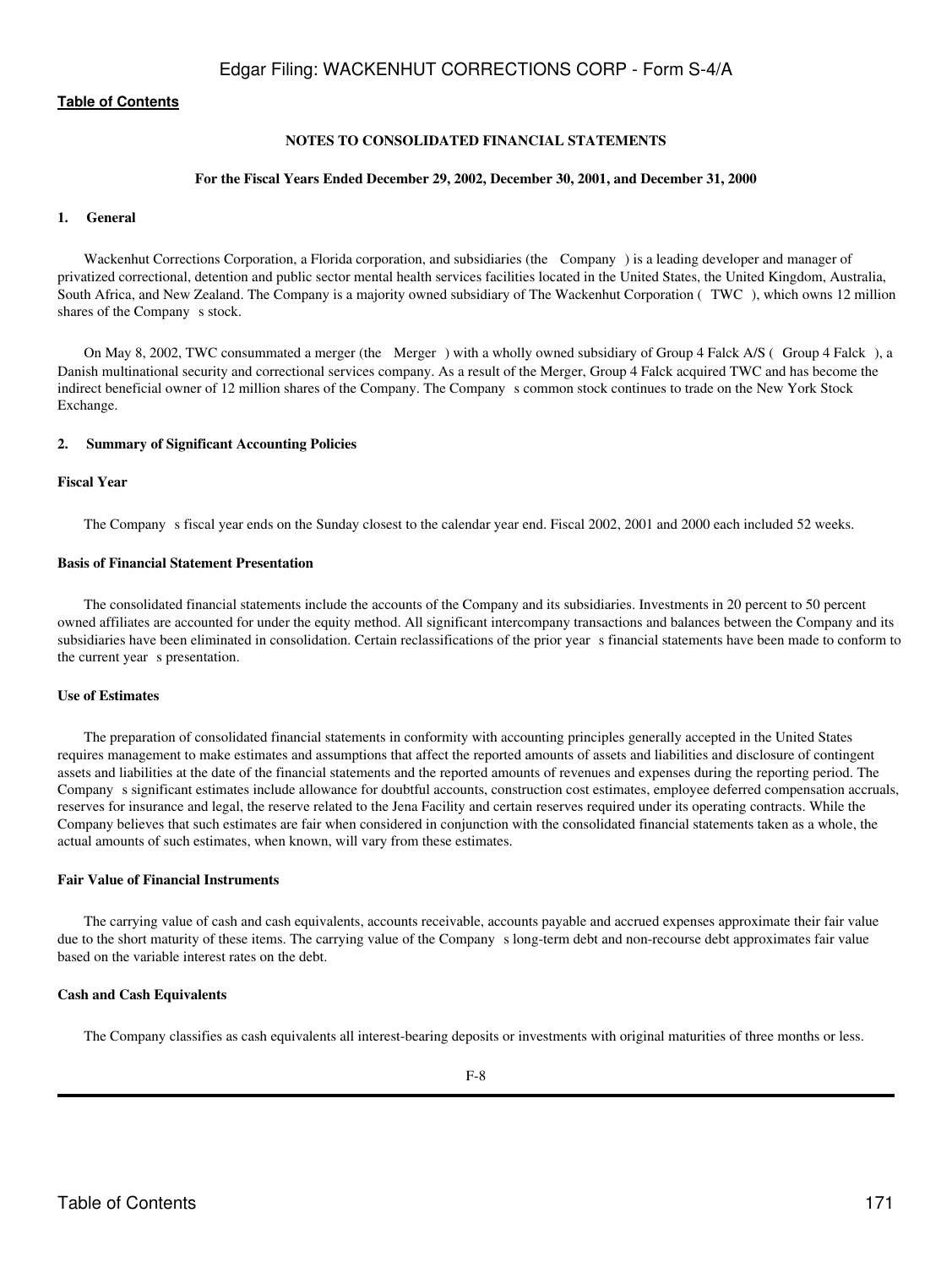### **[Table of Contents](#page-5-0)**

### **NOTES TO CONSOLIDATED FINANCIAL STATEMENTS (Continued)**

#### **Inventories**

Food and supplies inventories are carried at the lower of cost or market, on a first-in first-out basis and are included in other current assets in the accompanying consolidated balance sheets. Uniform inventories are carried at amortized cost and are amortized over a period of eighteen months. The current portion of unamortized uniforms is included in other current assets. The long-term portion is included in other assets in the accompanying consolidated balance sheets.

#### **Property and Equipment**

Property and equipment are stated at cost, less accumulated depreciation. Maintenance and repairs are expensed as incurred. Depreciation is computed using the straight-line method over the estimated useful lives of the related assets. Accelerated methods of depreciation are generally used for income tax purposes. Leasehold improvements are amortized on a straight-line basis over the shorter of the useful life of the improvement or the term of the lease. Interest is capitalized in connection with the construction of correctional and detention facilities. Capitalized interest is recorded as part of the asset to which it relates and is amortized over the assets estimated useful life. No interest cost was capitalized in 2002 or 2001.

#### **Impairment of Long-lived Assets**

The Company reviews for impairment of long-lived assets to be held and used whenever events or changes in circumstances indicate that the carrying amount of such assets may not be fully recoverable. Determination of recoverability is based on an estimate of undiscounted future cash flows resulting from the use of the asset and its eventual disposition. Measurement of an impairment loss for long-lived assets that management expects to hold and use is based on the fair value of the asset. Long-lived assets to be disposed of are reported at the lower of carrying amount or fair value less costs to sell. Management has reviewed the Companys long-lived assets and determined that there are no events requiring impairment loss recognition. Events that would trigger an impairment assessment include deterioration of profits for a business segment that has long-lived assets, or when other changes occur which might impair recovery of long-lived assets.

#### **Goodwill and Other Intangible Assets**

Effective December 31, 2001, the Company adopted Statement of Financial Accounting Standards (SFAS) No. 142, Goodwill and Other Intangible Assets. As a result of adopting SFAS No. 142, the Companys goodwill is no longer amortized, but are subject to an annual impairment test. In accordance with SFAS No. 142, the Company ceased amortizing goodwill as of the beginning of 2002. The Company s goodwill at December 29, 2002 was associated with its Australian subsidiary in the amount of \$0.4 million and in its UK affiliate in the amount of \$1.1 million. SFAS 142 requires that transitional impairment tests be performed at its adoption, and provides that resulting impairment losses for goodwill and other intangible assets with indefinite useful lives be reported as the effect of a change in accounting principle. There was no impairment of goodwill or other intangible assets as a result of adopting SFAS No. 142 or the annual impairment test completed during the fourth quarter of 2002. Excluding goodwill, the Company has no intangible assets deemed to have indefinite lives.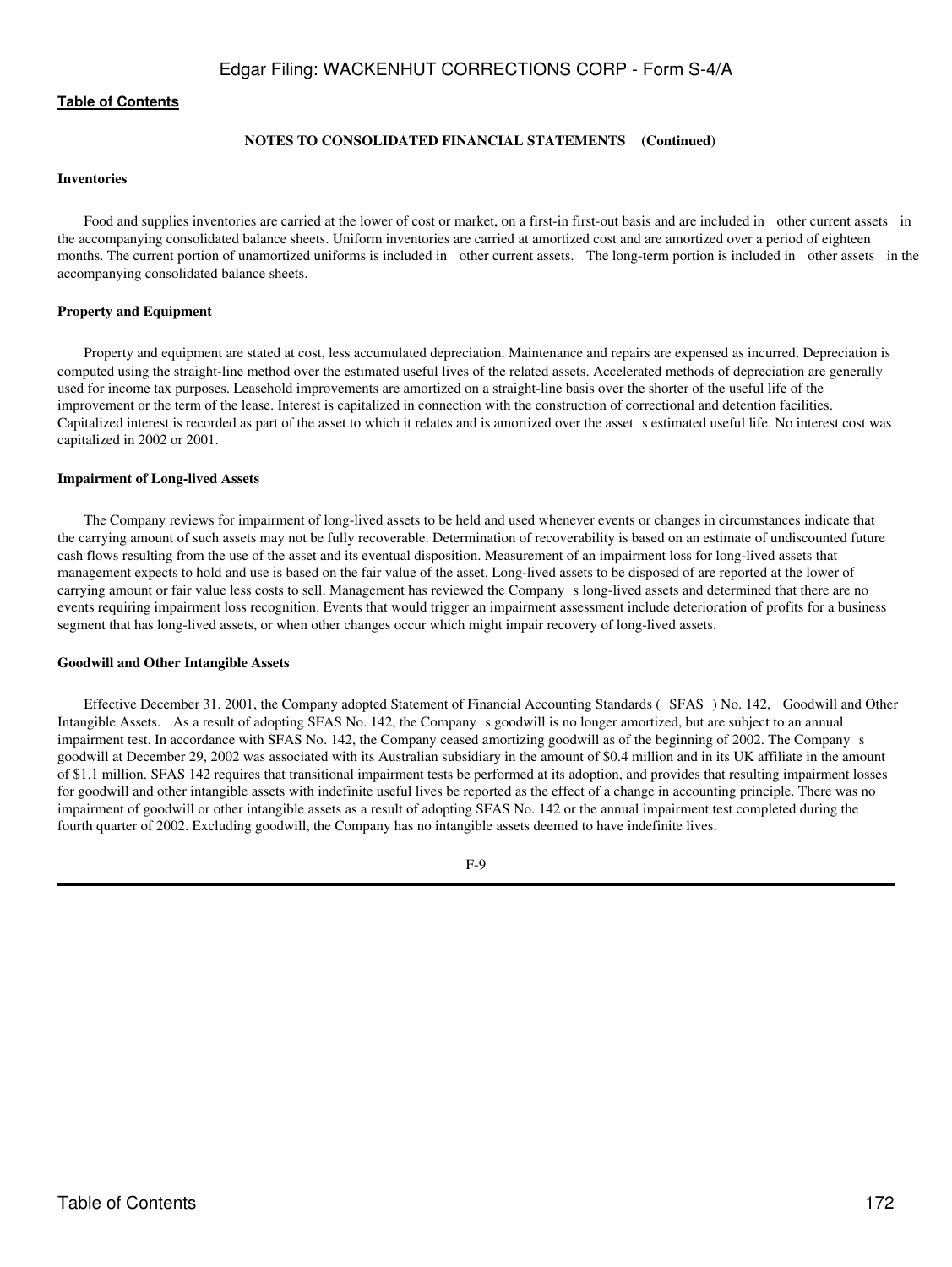### **NOTES TO CONSOLIDATED FINANCIAL STATEMENTS (Continued)**

The following table provides a reconciliation of reported net income for the year ended December 30, 2001 and December 31, 2000 to net income adjusted as if SFAS No. 142 had been applied as of the beginning of 2000:

|                                                   | <b>Year Ended</b><br>December 30, 2001 | <b>Year Ended</b><br><b>December 31, 2000</b> |
|---------------------------------------------------|----------------------------------------|-----------------------------------------------|
|                                                   |                                        | (In thousands, except per share amounts)      |
| Net income as reported                            | \$19,379                               | \$16,994                                      |
| Goodwill amortization, net of taxes               | 569                                    | 151                                           |
| Equity method goodwill amortization, net of taxes | 746                                    | 690                                           |
| Adjusted net income                               | \$20,694                               | \$17,835                                      |
| <b>BASIC EARNINGS PER SHARE:</b>                  |                                        |                                               |
| Net income as reported                            | \$<br>0.92                             | \$<br>0.81                                    |
| Goodwill amortization, net of taxes               | 0.03                                   | 0.01                                          |
| Equity method goodwill amortization, net of taxes | 0.04                                   | 0.03                                          |
| Adjusted net income                               | \$<br>0.98                             | 0.84<br>$\mathbb{S}^-$                        |
|                                                   |                                        |                                               |
| <b>DILUTED EARNINGS PER SHARE:</b>                |                                        |                                               |
| Net income as reported                            | \$.<br>0.91                            | \$<br>0.80                                    |
| Goodwill amortization, net of taxes               | 0.03                                   | 0.01                                          |
| Equity method goodwill amortization, net of taxes | 0.04                                   | 0.03                                          |
|                                                   |                                        |                                               |
| Adjusted net income                               | \$<br>0.97                             | 0.84                                          |
|                                                   |                                        |                                               |

Goodwill represents the cost of acquired enterprises in excess of the fair value of the net tangible and identifiable intangible assets acquired. Prior to the adoption of SFAS 142 the Company amortized goodwill on a straight-line basis over periods of 5 to 10 years. Accumulated amortization totaled approximately \$2.6 million and \$1.8 million at December 30, 2001 and December 31, 2000, respectively. Amortization expense was \$0.9 million in 2001 and includes the write-off of approximately \$0.6 million of goodwill associated with the Companys mental health services. Amortization expense was \$0.3 million in 2000.

### **Deferred Revenue**

Deferred revenue primarily represents the unamortized net gain on the development of properties and on the sale and leaseback of properties by the Company to Correctional Properties Trust (CPV) a Maryland real estate investment trust. The Company leases these properties back from CPV under operating leases. Deferred revenue is being amortized over the lives of the leases and is recognized in income as a reduction of rental expenses.

### **Revenue Recognition**

In accordance with SEC Staff Accounting Bulletin No. 101 and related interpretations, facility management revenues are recognized as services are provided under facility management contracts with approved government appropriations based on a net rate per day per inmate or on a fixed monthly rate. The Company performs ongoing credit evaluations of its customers financial condition and generally does not require collateral. The Company maintains reserves for potential credit losses, and such losses traditionally have been within management s expectations.

Project development and design revenues are recognized as earned on a percentage of completion basis measured by the percentage of costs incurred to date as compared to estimated total cost for each contract. This method is used because management considers costs incurred to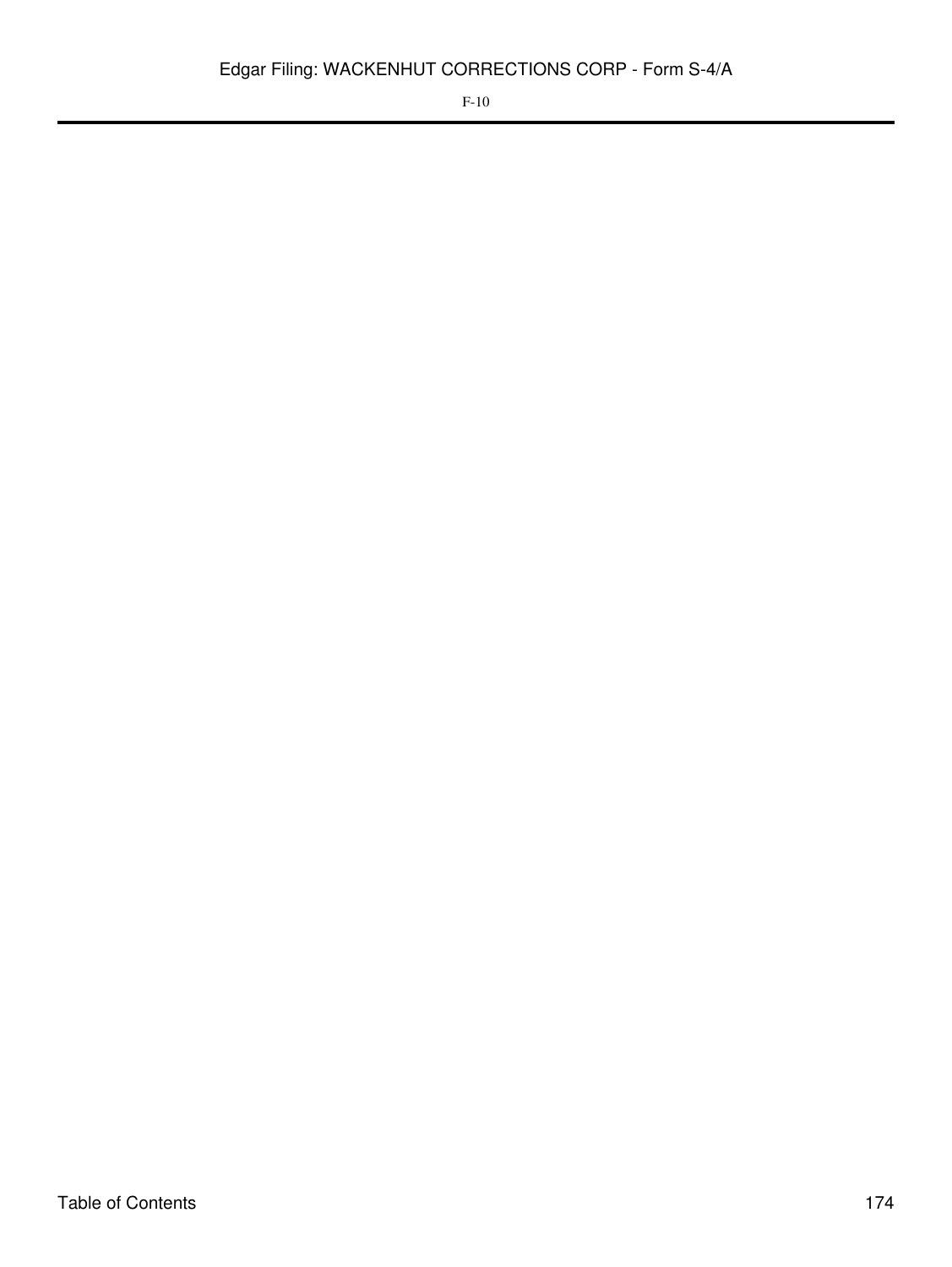### **[Table of Contents](#page-5-0)**

### **NOTES TO CONSOLIDATED FINANCIAL STATEMENTS (Continued)**

date to be the best available measure of progress on these contracts. Provisions for estimated losses on uncompleted contracts and changes to cost estimates are made in the period in which the Company determines that such losses and changes are probable. Contract costs include all direct material and labor costs and those indirect costs related to contract performance. Changes in job performance, job conditions, and estimated profitability, including those arising from contract penalty provisions, and final contract settlements may result in revisions to estimated costs and income, and are recognized in the period in which the revisions are determined.

#### **Operating Expenses**

Operating expenses consist primarily of compensation and other personnel related costs, facility lease and operational costs, inmate related expenses, and medical expenses and are recognized as incurred.

#### **Income Taxes**

The Company accounts for income taxes in accordance with Statement of Financial Accounting Standards No. 109, Accounting for Income Taxes. Under this method, deferred income taxes are determined based on the estimated future tax effects of differences between the financial statement and tax bases of assets and liabilities given the provisions of enacted tax laws. Deferred income tax provisions and benefits are based on changes to the assets or liabilities from year to year. Valuation allowances are recorded related to deferred tax assets if their realization does not meet the not more likely than not criteria.

#### **Earnings Per Share**

Basic earnings per share is computed by dividing net income by the weighted-average number of common shares outstanding. In the computation of diluted earnings per share, the weighted-average number of common shares outstanding is adjusted for the dilutive effect of shares issuable upon exercise of stock options calculated using the treasury stock method.

#### **Direct Finance Leases**

The Company accounts for the portion of its contracts with certain governmental agencies that represent capitalized lease payments on buildings and equipment as investments in direct finance leases. Accordingly, the minimum lease payments to be received over the term of the leases less unearned income are capitalized as the Company s investments in the leases. Unearned income is recognized as income over the term of the leases using the interest method.

#### **Reserves for Insurance Losses**

Casualty insurance related to workers compensation, general liability and automobile insurance coverage is provided through an independent insurer. Prior to October 2, 2002, the first \$1 million of coverage was reinsured by an insurance subsidiary of TWC. The Company recognized and paid insurance premiums expense related to this program with TWC of \$17.8 million, \$22.0 million and \$13.6 million, respectively, for each of the fiscal years ended December 29, 2002, December 30, 2001 and December 31, 2000. Effective October 2, 2002, the Company established a new insurance program with a \$1 million deductible per occurrence with an independent insurer. The insurance program consists of primary and excess insurance coverage. The primary general liability coverage has a \$5 million limit per occurrence with a \$20 million general aggregate limit and a \$1 million deductible. The primary automobile coverage has a \$5 million limit per occurrence with a \$1 million deductible and the primary worker s compensation limits are based on state statutes and contain a \$1 million deductible. The excess coverage has a \$50 million limit per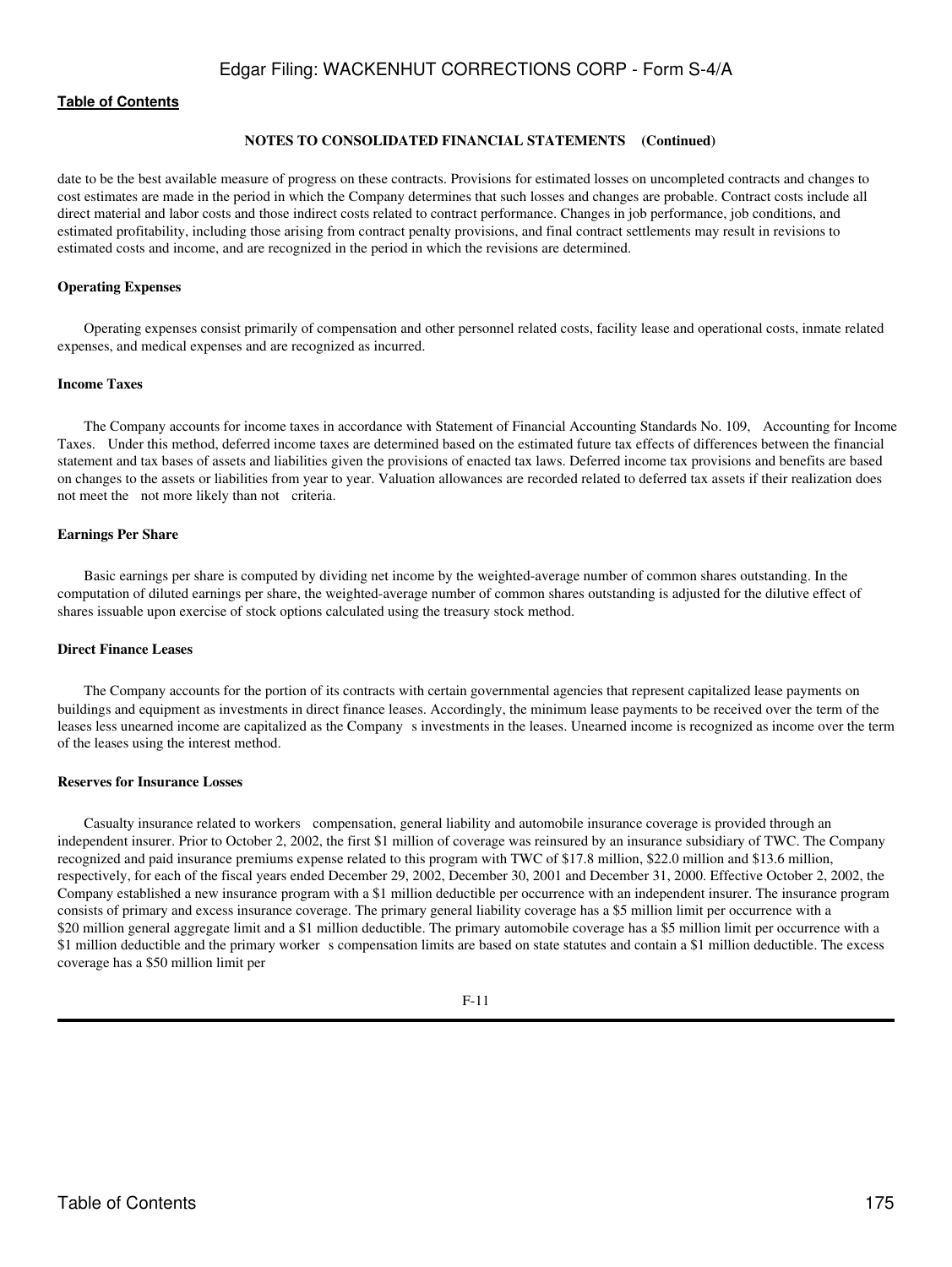### **[Table of Contents](#page-5-0)**

### **NOTES TO CONSOLIDATED FINANCIAL STATEMENTS (Continued)**

occurrence and in the aggregate. The Company believes such limits are adequate to insure against the various liability risks of its business.

Because the new policy is a high deductible policy, losses are recorded as reported and provision is made to cover losses incurred but not reported. Loss reserves are undiscounted and are computed based on actuarial estimates. Prior to the establishment of the new high deductible policy, the Company had not recognized any expense related to self-insurance. The Company recognized approximately \$3.0 million of self-insurance expense for estimated losses related to the high deductible policy during the fourth quarter of fiscal 2002 as a result of establishing the high deductible policy on October 2, 2002.

The Company is self-insured for employment claims and medical malpractice. There can be no assurance that the Company will be able to obtain or maintain insurance levels as required by its contracts. The Company recognized approximately \$1.4 million, \$0.3 million and \$0.4 million, respectively, of self-insurance expense related to employment claims and medical malpractice claims for each of the fiscal years ended December 29, 2002, December 30, 2001 and December 31, 2000.

#### **Debt Issuance Costs**

Debt issuance costs totaling \$2.8 million at December 29, 2002, are included in other non current assets in the consolidated balance sheets and are amortized into interest expense on a straight-line basis, which is not materially different than the interest method, over the term of the related debt.

#### **Comprehensive Income**

SFAS No. 130, Reporting Comprehensive Income requires companies to report all changes in equity in a financial statement for the period in which they are recognized, except those resulting from investment by owners and distributions to owners. The Company has disclosed Comprehensive Income, which encompasses net income, foreign currency translation adjustments, unrealized loss on derivative instruments and the minimum pension liability adjustment in the Consolidated Statements of Shareholders Equity and Comprehensive Income.

#### **Concentration of Credit Risk**

Financial instruments that potentially subject the Company to concentrations of credit risk consist principally of cash and cash equivalents, trade accounts receivable, direct finance lease receivable, long-term debt and financial instruments used in hedging activities. The Companys cash management and investment policies restrict investments to low-risk, highly liquid securities, and the Company performs periodic evaluations of the credit standing of the financial institutions with which it deals. As of December 29, 2002, and December 30, 2001, management believes the Company had no significant concentrations of credit risk except as disclosed in Note 9.

#### **Foreign Currency Translation**

The Company s foreign operations use their local currencies as their functional currencies. Assets and liabilities of the operations are translated at the exchange rates in effect on the balance sheet date and shareholders equity is translated at historical rates. Income statement items are translated at the average exchange rates for the year. The impact of currency fluctuation is included in shareholders equity as a component of accumulated other comprehensive income.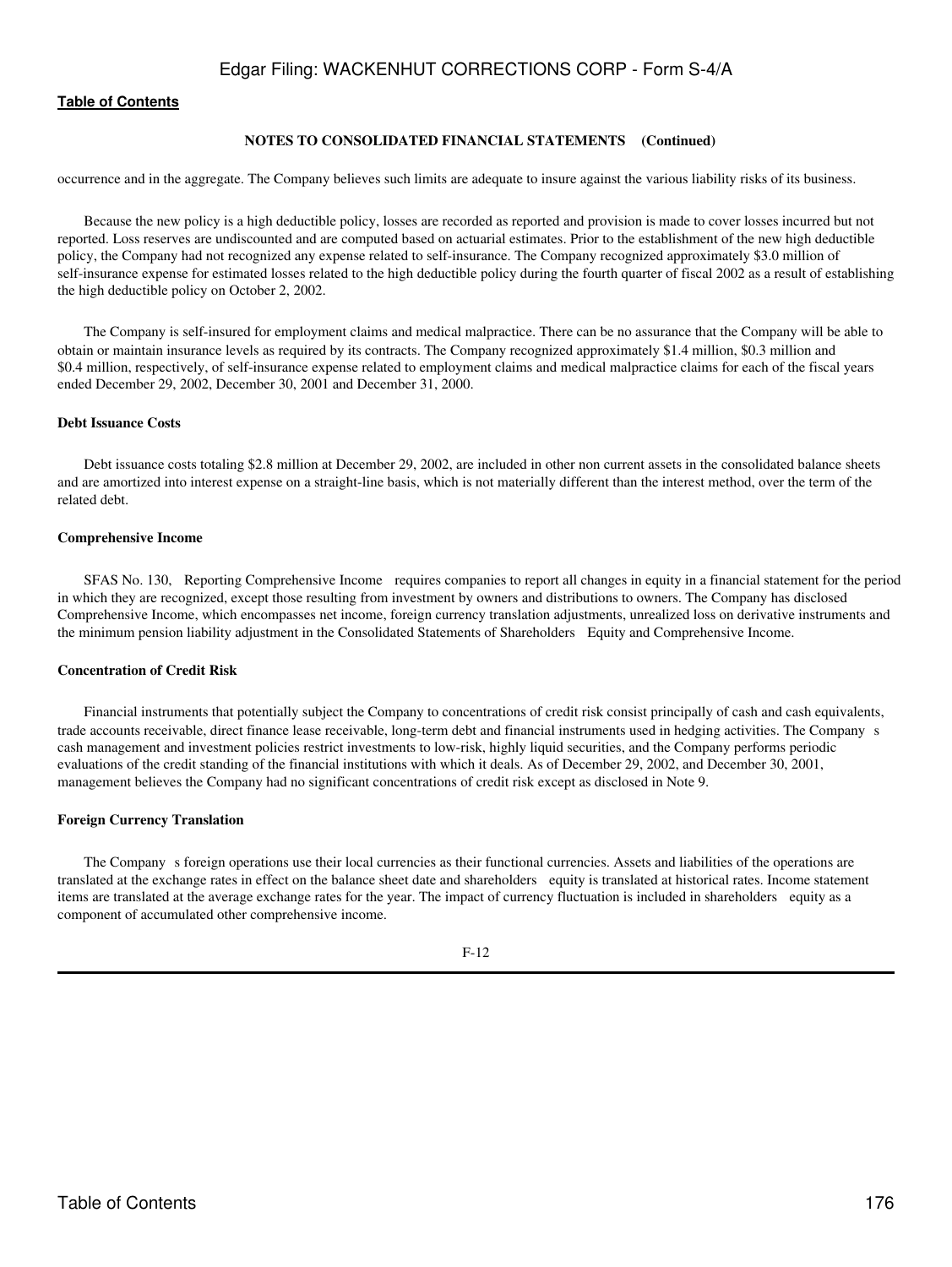### **[Table of Contents](#page-5-0)**

### **NOTES TO CONSOLIDATED FINANCIAL STATEMENTS (Continued)**

#### **Interest Rate Swaps**

In accordance with Statement of Financial Accounting Standards No. 133, Accounting for Derivative Instruments and Hedging Activities, and its related interpretations and amendments, the Company records derivatives as either assets or liabilities on the balance sheet and measures those instruments at fair value. For derivatives that are designed as and qualify as effective cash flow hedges, the portion of gain or loss on the derivative instrument effective at offsetting changes in the hedged item is reported as a component of accumulated other comprehensive income and reclassified into earnings when the hedged transaction affects earnings.

The Company formally documents all relationships between hedging instruments and hedge items, as well as its risk-management objective and strategy for undertaking various hedge transactions. This process includes attributing all derivatives that are designated as cash flow hedges to floating rate liabilities. The Company also assesses whether each derivative is highly effective in offsetting changes in the cash flows of the hedged item. Fluctuations in the value of the derivative instruments are generally offset by changes in the hedged item; however, if it is determined that a derivative is not highly effective as a hedge or if a derivative ceases to be a highly effective hedge, the Company will discontinue hedge accounting prospectively for the affected derivative.

The Company s 50% owned equity affiliate operating in the United Kingdom has entered into interest rate swaps to fix the interest rate on its variable rate credit facility to rates ranging from 6.2% to 8.7%. Management of the Company has determined the swaps to be effective cash flow hedges. Accordingly, the Company records its share of the affiliate s change in other comprehensive income as a result of applying SFAS No. 133. The adoption of SFAS No. 133 on January 1, 2001 resulted in a \$12.1 million reduction of shareholders equity. The fair value of the swaps was a liability to the Company of approximately \$11.9 million, net of taxes of approximately \$6.7 million, and is reflected as a reduction in Investments in and Advances to Affiliates in the accompanying consolidated balance sheet at December 29, 2002.

In connection with the financing and management of one Australian facility, the Companys wholly-owned Australian subsidiary financed the facility s development with long-term debt obligations, which are non-recourse to the Company. In connection with the non-recourse debt, the subsidiary is a party to an interest rate swap agreement to fix the interest rate on the variable rate non-recourse debt. Management of the Company has determined the swap to be an effective cash flow hedge. Accordingly, the Company has recorded the value of the interest rate swap in other comprehensive income, net of applicable income taxes. The total value of the swap liability as of December 29, 2002 was approximately \$6 million and is recorded as a component of other liabilities in the accompanying consolidated financial statements.

#### **Accounting for Stock-Based Compensation**

Statement of Financial Accounting Standards No. 123, Accounting for Stock-Based Compensation, defines a fair value method of accounting for issuance of stock options and other equity instruments. Under the fair value method, compensation cost is measured at the grant date based on the fair value of the award and is recognized over the service period, which is usually the vesting period. Pursuant to SFAS No. 123, companies are not required to adopt the fair value method of accounting for employee stock-based transactions. Companies are permitted to account for such transactions under Accounting Principles Board Opinion No. 25 (APB Opinion No. 25), Accounting for Stock Issued to Employees, but are required to disclose in a note to the financial statements pro forma net income and per share amounts as if the Company had applied the methods prescribed by SFAS No. 123.

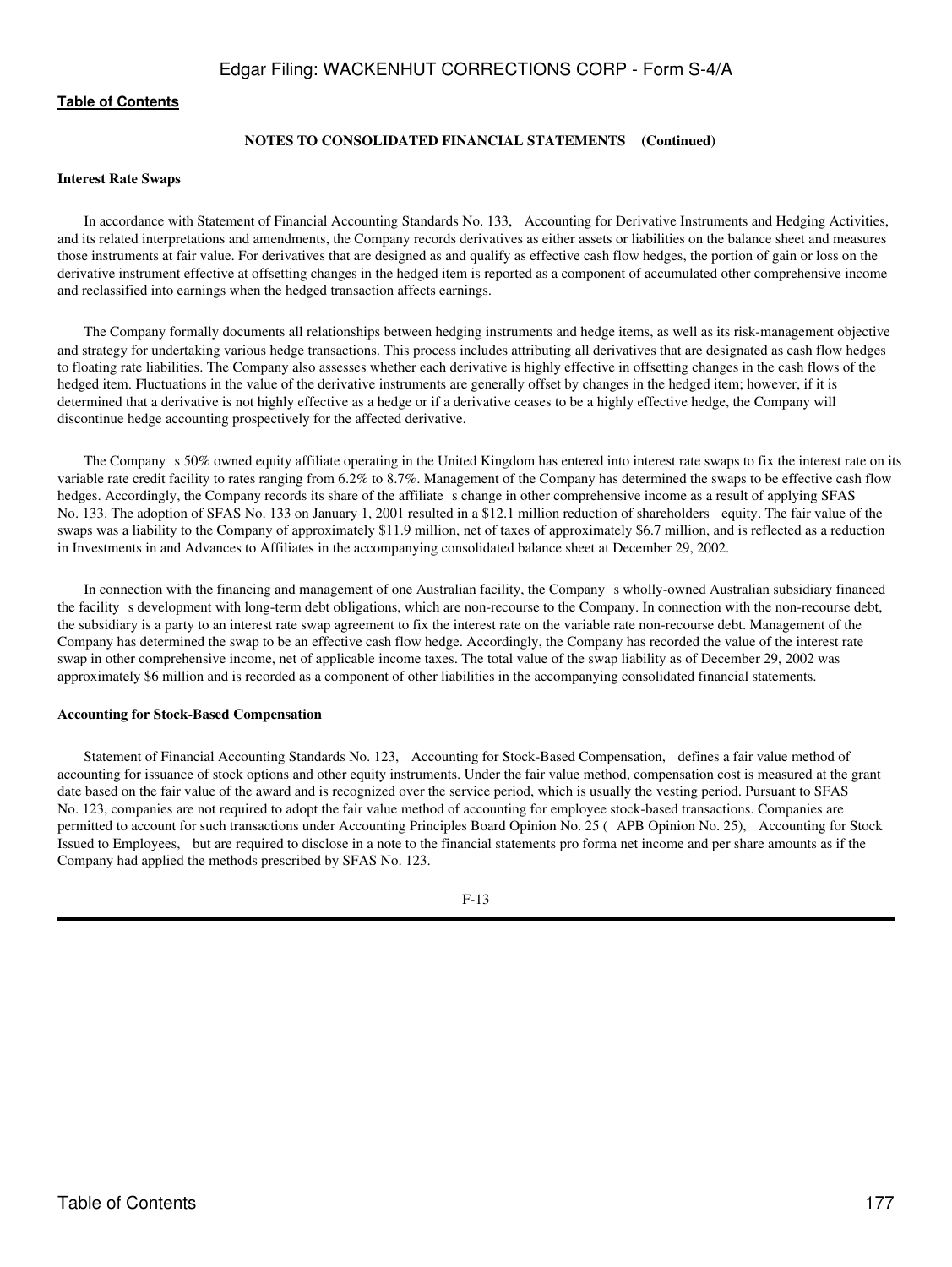### **[Table of Contents](#page-5-0)**

### **NOTES TO CONSOLIDATED FINANCIAL STATEMENTS (Continued)**

The Company applies APB Opinion No. 25 and related interpretations in accounting for its stock options granted to employees and non-employee directors and has complied with the disclosure requirements of SFAS No. 123. Except for non-employee directors, the Company has not granted any options to non-employees. See Note 13 for more information regarding the Company s stock option plans.

#### **Recent Accounting Pronouncements**

In August 2001, the Financial Accounting Standards Board (FASB) issued Statement of Financial Accounting Standards No. 144, Accounting for the Impairment or Disposal of Long-Lived Assets. SFAS No. 144 is effective for fiscal years beginning after December 15, 2001. For long-lived assets to be held and used, SFAS No. 144 retains the existing requirements to (a) recognize an impairment loss only if the carrying amount of a long-lived asset is not recoverable from its discounted cash flows and (b) measure an impairment loss as the difference between the carrying amount and the fair value of the asset. SFAS No. 144 establishes one accounting model to be used for long-lived assets to be disposed of by sale and revises guidance for assets to be disposed of other than by sale. The adoption of SFAS No. 144 did not have an impact on the Company s financial position, results of operations or cash flows.

In October 2001, the FASB issued SFAS No. 143, Accounting for Asset Retirement Obligations. This standard requires companies to record the fair value of a liability for an asset retirement obligation in the period in which it is incurred. When the liability is initially recorded, the Company capitalizes a cost by increasing the carrying amount of the related long-lived asset. Over time, the liability is accreted to its present value each period, and the capitalized cost is depreciated over the useful life of the related asset. Upon settlement of the liability, the Company either settles the obligation for its recorded amount or incurs a gain or loss upon settlement. The standard is effective for fiscal years beginning after June 15, 2002, with earlier application encouraged. Management expects that the adoption of SFAS No. 143 will not have a material impact on the Companys financial position, results of operations or cash flows in the year of adoption.

In April 2002, the FASB issued SFAS No. 145, Rescission of FASB Statements No. 4, 44, and 64, Amendment of FASB Statement No. 13, and Technical Corrections. SFAS No. 145, among other things, requires gains and losses on extinguishment of debt to be classified as part of continuing operations rather than treated as extraordinary, as previously required in accordance with SFAS No. 4. SFAS No. 145 also modifies accounting for subleases where the original lessee remains the secondary obligor and requires certain modifications to capital leases to be treated as a sale-leaseback transaction. The Company plans to adopt SFAS No. 145 at the beginning of fiscal 2003 and expects no material impact on its financial position, results of operations or cash flows.

In July 2002, the FASB issued SFAS No. 146, Accounting for Costs Associated with Exit or Disposal Activities. SFAS No. 146 nullifies the guidance previously provided under Emerging Issues Task Force Issue No. 94-3, Liability Recognition for Certain Employee Termination Benefits and Other Costs to Exit an Activity (including Certain Costs Incurred in a Restructuring). Among other things, SFAS No. 146 requires that a liability for a cost associated with an exit or disposal activity be recognized when the liability is incurred as opposed to when there is commitment to a restructuring plan as set forth under the nullified guidance. The Company has early adopted SFAS No. 146 and there was no material impact on its financial position, results of operations or cash flows as a result of adoption.

In November 2002, the FASB issued FASB Interpretation No. 45, Guarantors Accounting and Disclosure Requirements for Guarantees, Including Indirect Guarantees of Indebtedness of Others, an Interpretation of FASB Statements No. 5, 57, and 107 and rescission of FASB Interpretation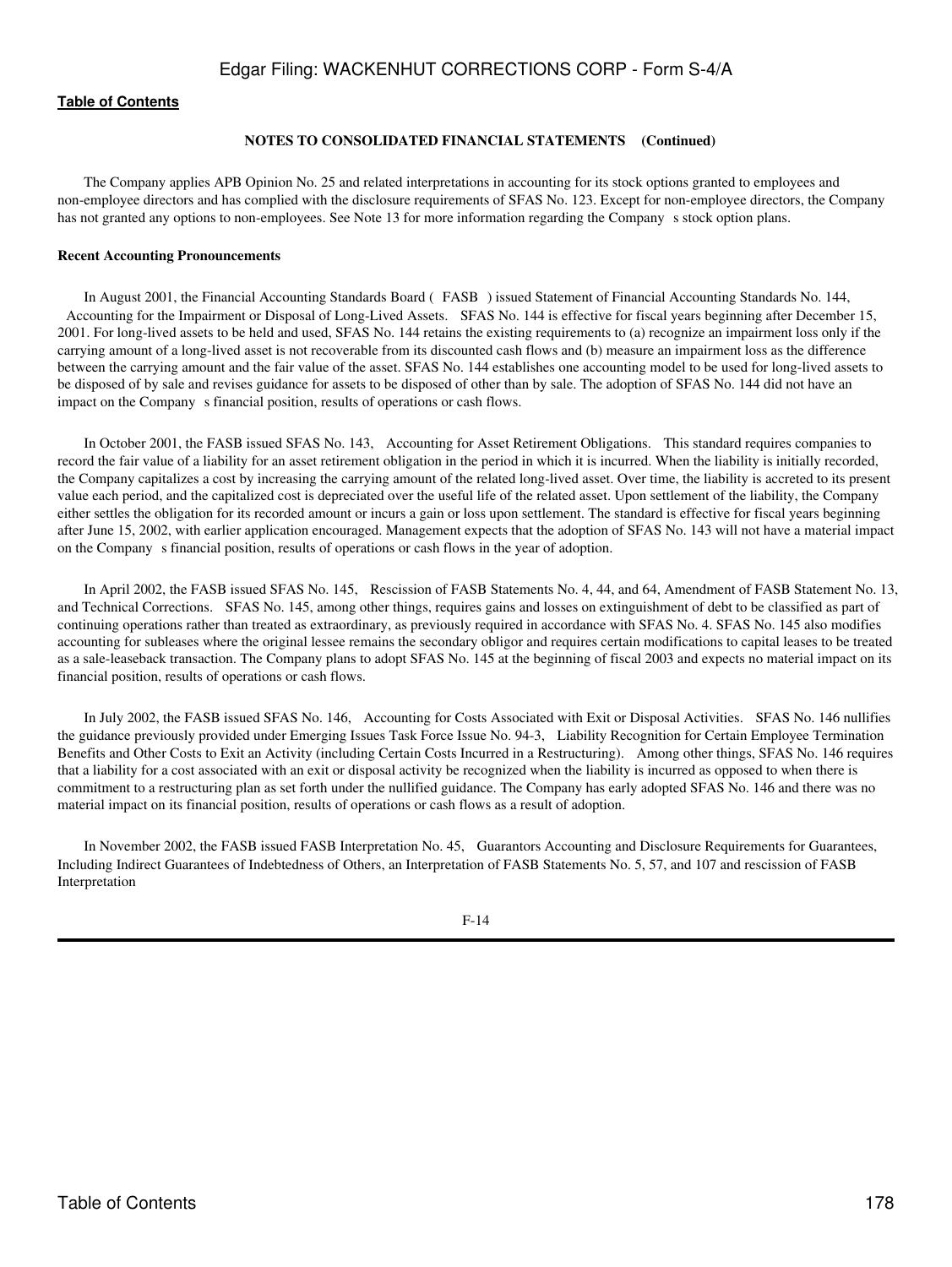### **NOTES TO CONSOLIDATED FINANCIAL STATEMENTS (Continued)**

No. 34 (FIN 45). FIN 45 elaborates on the disclosures to be made by a guarantor in its interim and annual financial statements about its obligations under certain guarantees that it has issued. It also clarifies that a guarantor is required to recognize, at the inception of a guarantee, a liability for the fair value of the obligation undertaken in issuing the guarantee. The initial recognition and initial measurement provisions shall be applied only on a prospective basis to guarantees issued or modified after December 31, 2002. The guarantor s previous accounting for guarantees issued prior to the date of FIN 45 s initial application shall not be revised or restated to reflect the effect of the recognition and measurement provisions of FIN 45. The disclosure requirements are effective for financial statements of interim or annual periods ending after December 15, 2002. The Company implemented the disclosure requirements of FIN 45 as of December 29, 2002 and there was no material impact on its financial position, results of operations or cash flows as a result of this implementation.

In December 2002, the FASB issued SFAS No. 148, Accounting for Stock-Based Compensation Transition and Disclosure, an Amendment of FASB Statement No. 123. SFAS No. 148 amends FASB Statement No. 123, Accounting for Stock-Based Compensation, to provide alternative methods of transition for a voluntary change to the fair value based method of accounting for stock-based employee compensation. In addition, SFAS No. 148 amends the disclosure requirements of Statement 123 to require prominent disclosures in both annual and interim financial statements about the method of accounting for stock-based employee compensation and the effect of the method used on reported results. Currently, the Company accounts for stock option plans under APB Opinion No. 25, under which no compensation has been recognized. SFAS 148 is effective for fiscal years beginning after December 15, 2002. The Company does not intend to change its policy with regard to stock based compensation and expects no impact on the Company s financial position, results of operations or cash flows upon adoption.

In January 2003, the FASB issued FIN No. 46, Consolidation of Variable Interest Entities, which addresses consolidation by a business of variable interest entities in which it is the primary beneficiary. FIN No. 46 is effective immediately for certain disclosure requirements and variable interest entities created after January 1, 2003, and in the first fiscal year or interim period beginning after June 15, 2003 for all other variable interest entities. The Company is currently in the process of determining the effects, if any, on its financial position, results of operations and cash flows that will result from the adoption of FIN No. 46.

### **3. Property and Equipment**

Property and equipment consist of the following at fiscal year end:

|                                                | <b>Useful</b><br>Life | 2002                  | 2001     |  |
|------------------------------------------------|-----------------------|-----------------------|----------|--|
|                                                | (Years)               | (In thousands)        |          |  |
| Land                                           |                       | $\mathbb{S}$<br>3,258 | \$2,115  |  |
| Buildings and improvements                     | 2 to 40               | 203,639               | 52,913   |  |
| Equipment                                      | 3 to 7                | 21,607                | 15,502   |  |
| Furniture and fixtures                         | 3 to 7                | 4,584                 | 2,601    |  |
|                                                |                       | \$233,088             | \$73,131 |  |
| Less-accumulated depreciation and amortization |                       | (26,622)              | (19,373) |  |
|                                                |                       | \$206,466             | \$53,758 |  |
|                                                |                       |                       |          |  |

Capitalized interest is recorded as part of the asset to which it relates and is amortized over the asset s estimated useful life. No interest was capitalized in 2002 and 2001.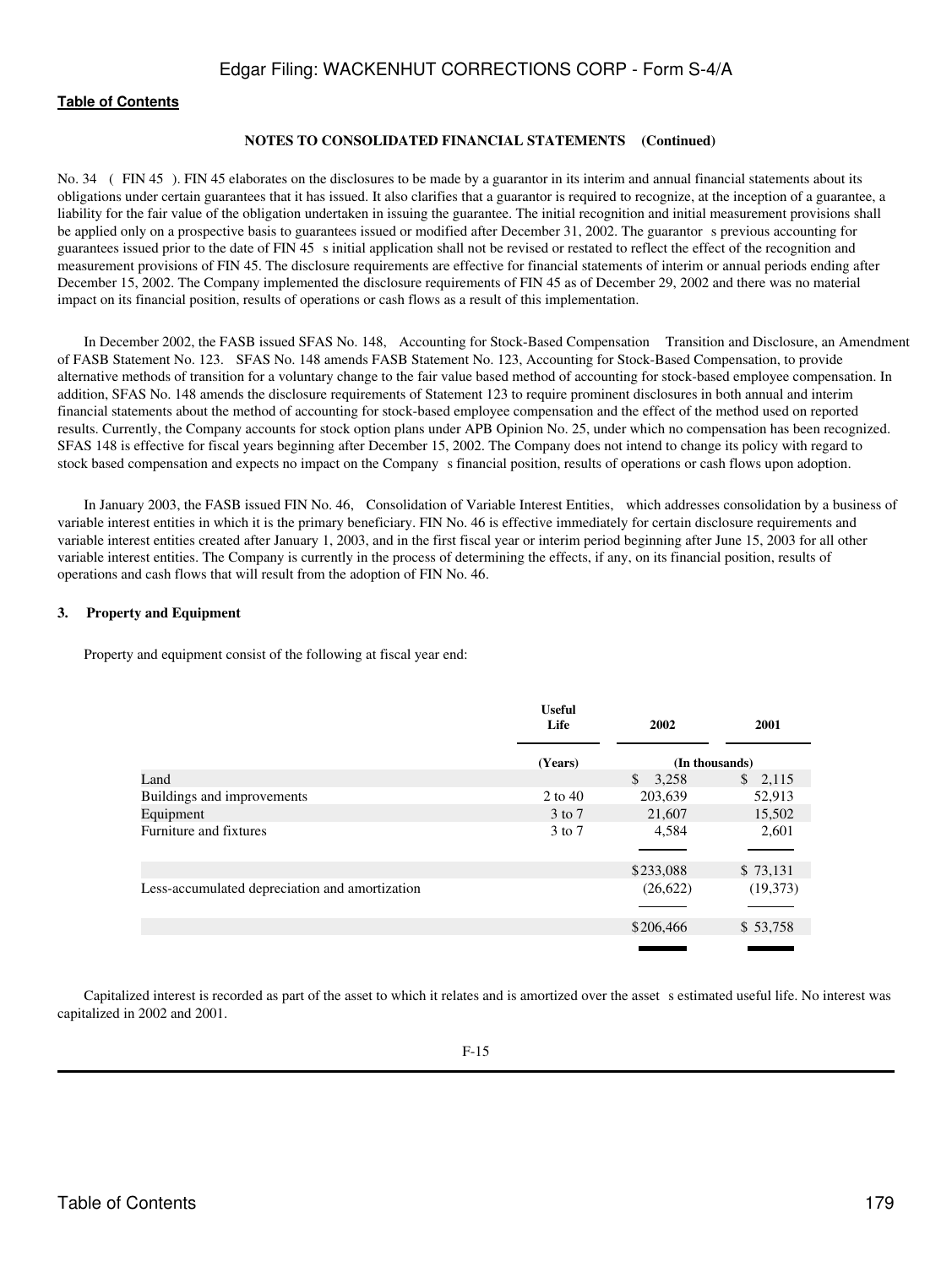### **NOTES TO CONSOLIDATED FINANCIAL STATEMENTS (Continued)**

In December 2002, the Company acquired four correctional properties that were formerly included in the Company s operating lease facility for an aggregate purchase price of approximately \$155 million.

### **4. Long-Term Debt**

Prior to December 12, 2002, the Company was a party to a \$30 million multi-currency revolving credit facility, which included \$5.0 million for the issuance of letters of credit and a \$154.3 million operating lease facility established to acquire and develop new correctional institutions used in its business. No amounts were outstanding under the revolving credit facility and \$154.3 million was outstanding under the operating lease facility. The term of the operating lease facility was set to expire December 18, 2002 upon which the Company had the ability to purchase the properties in the facility for their original acquisition cost.

On December 12, 2002, the Company entered into a new \$175 million Senior Secured Credit Facility (the Senior Credit Facility) consisting of a \$50 million, 5-year revolving loan (the Revolving Credit Facility) and a \$125 million, 6-year term loan (the Term Loan Facility). Borrowings under the Term Loan Facility and corporate cash were used to purchase four correctional facilities in operation under the Companys \$154.3 million operating lease facility. The purchase price totaled approximately \$155 million, which included related fees and expenses. Simultaneous with the closing of the Senior Credit Facility, the Company terminated its \$154.3 million operating lease facility and \$30 million multi-currency revolving credit facility, both of which would have expired on December 18, 2002.

The Revolving Credit Facility contains as \$30 million limit for the issuance of standby letters of credit. At December 29, 2002, \$125 million was outstanding under the Term Loan Facility, there were no borrowings under the Revolving Credit Facility, and there were \$7.2 million of outstanding letters of credit. At December 29, 2002, \$42.8 million of the Revolving Credit Facility was available to the Company for working capital, acquisitions, general corporate purposes, and for restricted payments as defined in the Senior Credit Facility.

The Senior Credit Facility permits the Company to make certain restricted payments such as the repurchase of Company common stock. At December 29, 2002, the Company had \$15 million available for restricted payments. The amount of permitted restricted payments may increase upon the Company s generation of excess cash flow and under certain permitted asset sales.

Indebtedness under the Revolving Credit Facility bears interest at the Companys option at the base rate (defined as the higher of the prime rate or federal funds plus 0.5%) plus a spread of 125 to 200 basis points or LIBOR plus 250 to 325 basis points, depending on the leverage ratio. Indebtedness under the Term Loan Facility bears interest at LIBOR + 400 basis points, with a minimum LIBOR rate of 2.0% during the first 18-months. As LIBOR was below 2.0% at December 29, 2002, the effective rate on the Companys term loan borrowings was 6.0%.

Obligations under the Senior Credit Facility are guaranteed by the Companys material domestic subsidiaries and are secured by substantially all of the Company s tangible and intangible assets.

The Senior Credit Facility includes covenants that require the Company, among other things, to maintain a maximum leverage ratio, a minimum fixed charge coverage ratio, a minimum net worth, and to limit that amount of annual capital expenditures. The facility also limits certain payments and distributions to the Company as well as the Companys ability to enter into certain types of transactions. The Company was in compliance with the covenants of the Senior Credit Facility as of December 29, 2002.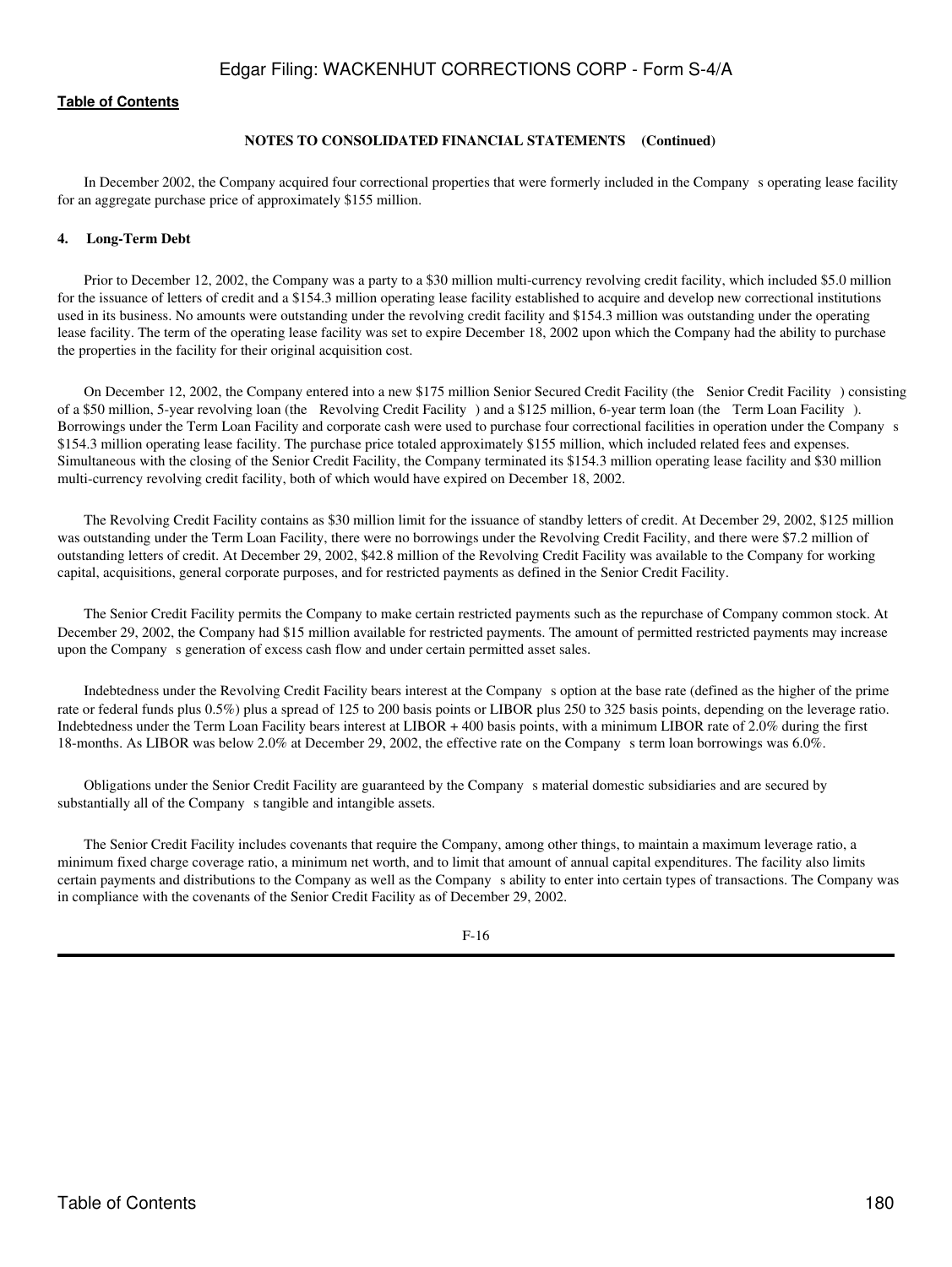## **[Table of Contents](#page-5-0)**

## **NOTES TO CONSOLIDATED FINANCIAL STATEMENTS (Continued)**

The Senior Credit Facility has been rated Ba3/BB by Moody s Investors Service, Inc. (Moody s) and Standard and Poor s Ratings Group, a division of the McGraw-Hill Companies (S&P), respectively. In addition, the Company obtained issuer ratings of B1/BB- from Moody s and S&P, respectively.

The debt amortization schedule requires annual repayments of \$1.25 million for fiscal years 2003 through 2007 and \$118.25 million thereafter.

At December 29, 2002 the Company also had outstanding fourteen letters of guarantee totaling approximately \$13 million under separate international facilities.

The Company s wholly-owned Australian subsidiary financed the facility s development with long-term debt obligations, which are non-recourse to the Company. The term of the non-recourse debt is through 2017 and it bears interest at a variable rate quoted by certain Australian banks plus 140 basis points. Any obligations or liabilities of the subsidiary are matched by a similar or corresponding commitment from the government of the State of Victoria. In connection with the non-recourse debt, the subsidiary is a party to an interest rate swap agreement to fix the interest rate on the variable rate non-recourse debt to 9.7%. See Note 2. The debt amortization schedule requires annual repayments of \$0.5 million in 2003, \$1.1 million in 2004, \$1.2 million in 2005, \$1.3 million in 2006, \$1.5 million in 2007 and \$25.8 million thereafter.

### **5. Investment in Direct Finance Leases**

The Company s investment in direct finance leases relates to the financing and management of one Australian facility. The Company s wholly-owned Australian subsidiary financed the facility s development with long-term debt obligations, which are non-recourse to the Company. The Company has consolidated the subsidiary s direct finance lease receivable from the state government and related non-recourse debt each totaling approximately \$31 million as of December 29, 2002. The Company has reclassified the amounts reflected in the December 30, 2001 balance sheet to reflect the asset and related non-recourse debt of approximately \$26 million to conform to current year presentation.

The future minimum rentals to be received are as follows:

| <b>Fiscal Year</b>                                     | Annual<br><b>Repayment</b> |
|--------------------------------------------------------|----------------------------|
|                                                        | (In thousands)             |
| 2003                                                   | \$<br>520                  |
| 2004                                                   | 1,058                      |
| 2005                                                   | 1,197                      |
| 2006                                                   | 1,333                      |
| 2007                                                   | 1,492                      |
| Thereafter                                             | 25,786                     |
|                                                        | 31,386                     |
| Current portion of direct finance lease receivable     | (520)                      |
| Non current portion of direct finance lease receivable | \$30,866                   |

#### **6. Transactions with Correctional Properties Trust (CPV)**

On April 28, 1998, CPV acquired eight correctional and detention facilities operated by the Company. The Company and CPV previously had three common members on their respective boards of directors. Effective September 9, 2002, the Companies no longer had common members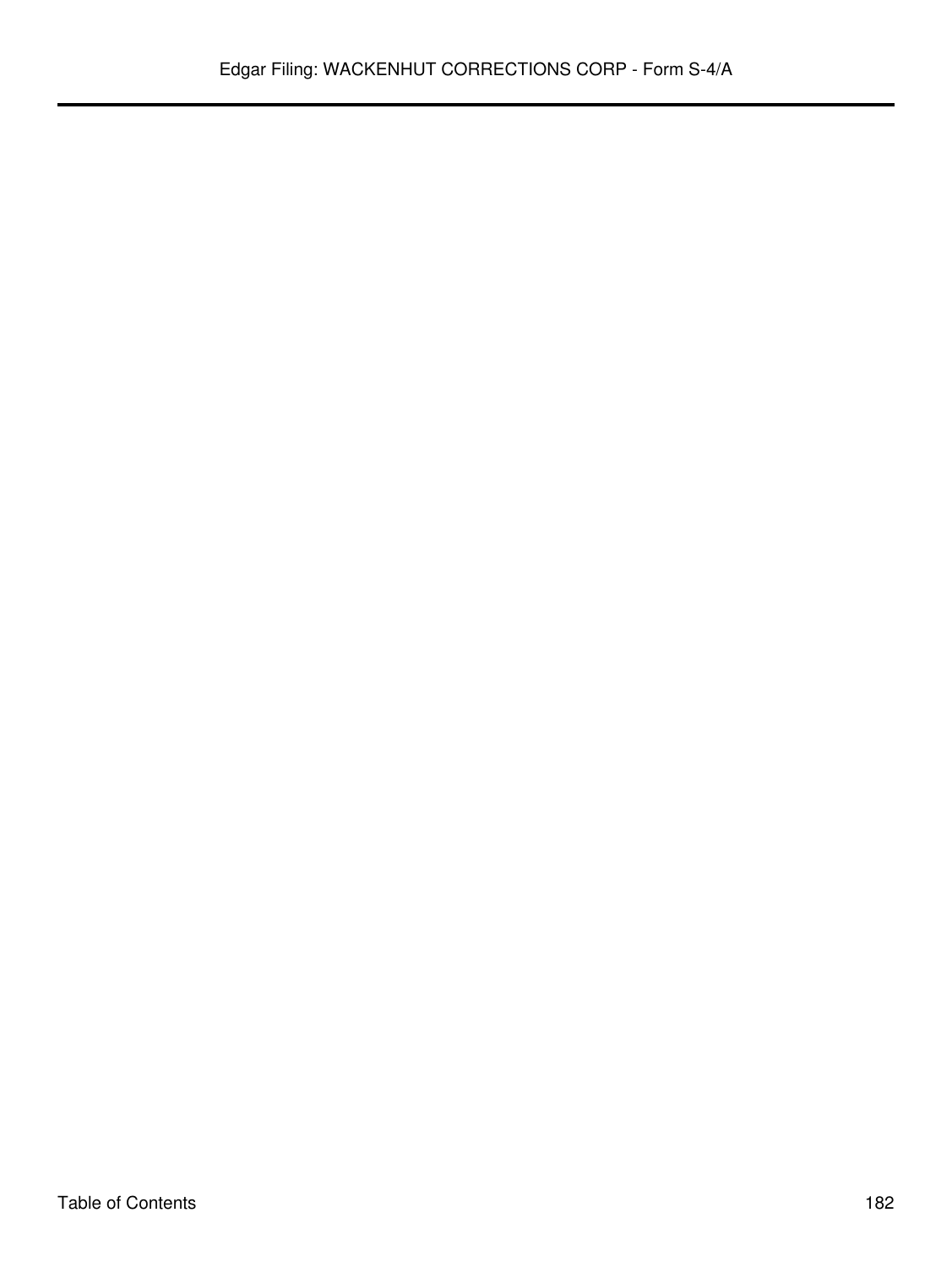## **[Table of Contents](#page-5-0)**

#### **NOTES TO CONSOLIDATED FINANCIAL STATEMENTS (Continued)**

serving on their respective boards of directors. CPV also was granted the fifteen-year right to acquire and lease back future correctional and detention facilities developed or acquired by the Company. During fiscal 1998 and 1999, CPV acquired two additional facilities for \$94.1 million. In fiscal 2000, CPV purchased an eleventh facility that the Company had the right to acquire for \$15.3 million. The Company recognized no net proceeds from the sale. There were no purchase and sale transactions between the Company and CPV in 2001 or 2002.

Simultaneous with the purchases, the Company entered into ten-year operating leases of these facilities from CPV. As the lease agreements are subject to contractual lease increases, the Company records operating lease expense for these leases on a straight-line basis over the term of the leases.

The deferred unamortized net gain related to sales of the facilities to CPV at December 29, 2002, which is included in Deferred Revenue in the accompanying consolidated balance sheets, is \$9.9 million with \$2.6 million short-term and \$7.3 million long-term. The gain is being amortized over the ten-year lease terms. The Company recorded net rental expense related to the CPV leases of \$19.6 million, \$19.1 million and 19.7 million in 2002, 2001 and 2000, respectively, excluding the Jena rental expense (See Note 7).

The future minimum lease commitments under the leases for these eleven facilities are as follows:

| <b>Fiscal Year</b> | Annual<br>Rental |  |
|--------------------|------------------|--|
|                    | (In thousands)   |  |
| 2003               | \$23,451         |  |
| 2004               | 23,527           |  |
| 2005               | 23,606           |  |
| 2006               | 23,688           |  |
| 2007               | 23,773           |  |
| Thereafter         | 18,287           |  |
|                    |                  |  |
|                    | \$136,332        |  |
|                    |                  |  |

#### **7. Commitments and Contingencies**

#### **Facilities**

The Company has been notified by the Texas Youth Commission of a declining need for beds in the Coke County Texas Facility. The Company has an operating and management contract that is due to expire March 31, 2003 upon the termination of the contract by the Texas Youth Commission. An unrelated third party owns the facility. The Company believes that it has no continuing obligation with respect to the facility in the event the Company s operating contract is terminated or expires. There can be no assurance that the contract will be extended. Termination of the contract would not have a material adverse impact on the Companys financial results or cash flows.

The Company leases the 300-bed Broward County Work Release Center in Broward County, Florida (the Broward Facility), from CPV under the terms of a non-cancelable lease, which expires on April 28, 2008. The Company operates the Broward Facility for the Broward County Board of County Commissioners and the Broward County Sheriff s Department under the terms of a correctional services contract that was renewed effective February 17, 2003 for an additional eight-month term. The Broward County Sheriff s Department previously advised the Company of the County s declining need for the usage of the Broward Facility, and accordingly, the renewed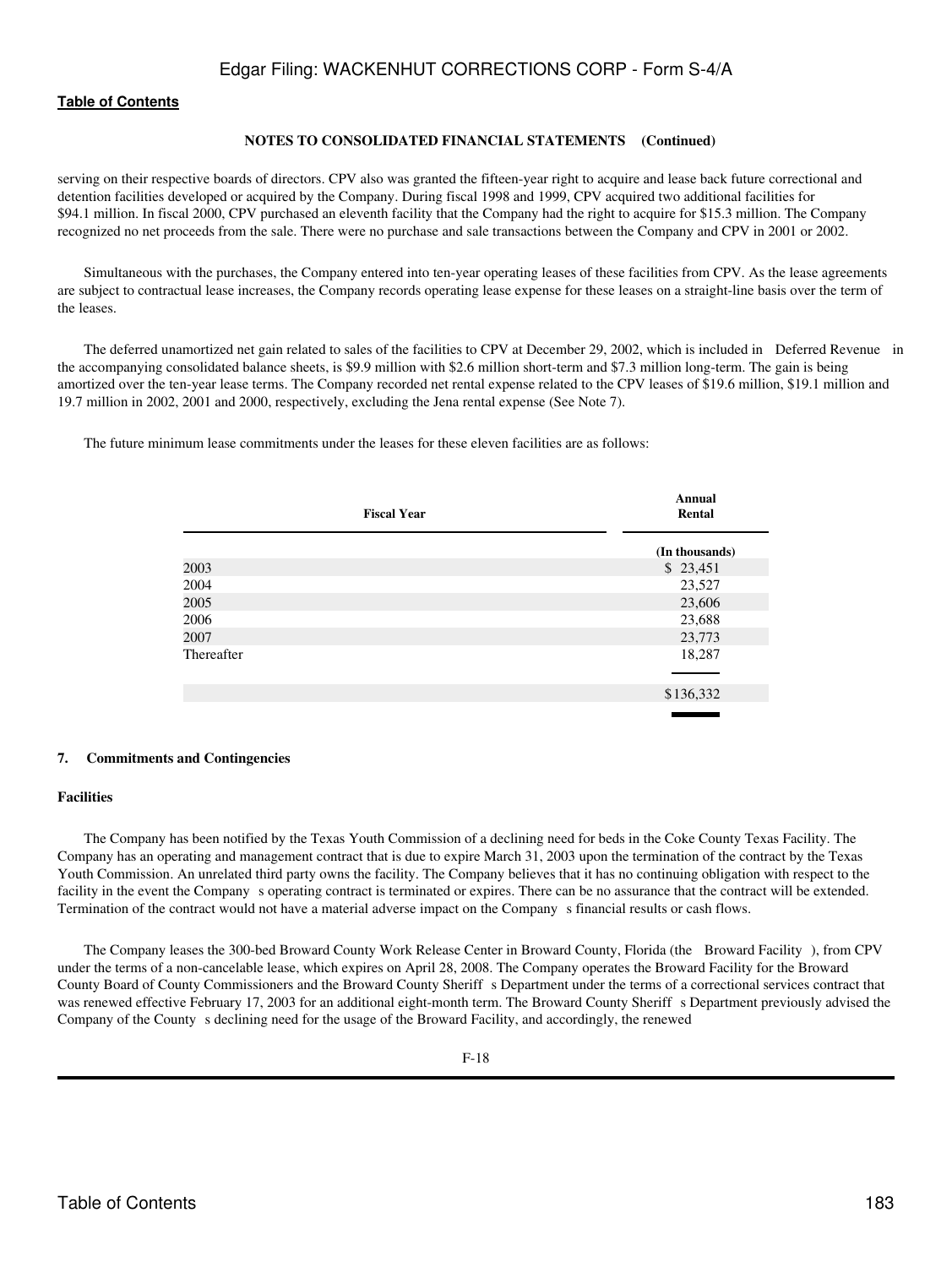## **[Table of Contents](#page-5-0)**

## **NOTES TO CONSOLIDATED FINANCIAL STATEMENTS (Continued)**

contract reduced the number of beds in the facility reserved for use by the County. Therefore, the Company initiated discussions with the Immigration and Naturalization Service (the INS), which has expressed an interest in utilizing some or all of the Broward Facility, depending on availability and INS need. The INS executed a correctional services management contract with the Company for 72 beds in the Broward Facility, effective from August 1, 2002 through September 30, 2003. Effective January 2003, the INS increased the scope of the contract to house up to 150 detainees. The Company s remaining obligation under the lease with CPV is approximately \$8.5 million.

During 2000, the Company s management contract at the 276-bed Jena Juvenile Justice Center in Jena, Louisiana (the Facility) was terminated. The Company has incurred operating charges of \$3 million and \$3.8 million during fiscal 2001 and 2000, respectively, related to the Companys lease of the inactive Facility that represented the expected costs to be incurred under the lease until a sublease or alternative use could be initiated. In May 2002, the State of Louisiana and CPV entered into a tentative purchase and sale agreement for the Facility, subject to certain contingencies. Additionally, the Company entered into a lease termination agreement subject to the sale of the Facility that resulted in an additional operating charge of approximately \$1.1 million during 2002. The State of Louisiana did not exercise its option to purchase the Facility and the agreements expired during October 2002. The Company is actively pursuing various sublease alternatives with several agencies of the federal and state government. The Company is continuing its efforts to find an alternative correctional use or sublease for the Facility and believes that it will be successful prior to early 2004. The Company has reserved for the lease payments through early 2004 and management believes the reserve balance currently established for anticipated future losses under the lease with CPV is sufficient to cover costs under the lease until a sublease is in place or an alternative future use is established. If the Company is unable to sublease or find an alternative correctional use for the Facility by that time, an additional operating charge will be required. The remaining obligation, exclusive of the reserve for losses through early 2004, on the Jena lease through the contractual term of 2009 is approximately \$11 million.

The Company, through Premier Custodial Group Limited (PCG), a 50 percent owned joint venture in the United Kingdom, operates the 400-bed Youthful Offender Institution at Ashfield (the Ashfield Facility). On May 23, 2002, the UK Prison Service assumed operational control of the Ashfield Facility based upon the Prison Service s concern over safety and control. Control of the Ashfield Facility was restored to PCG on October 14, 2002. Under the terms of PCG s contract, PCG is paid for operational services on the basis of Available Prisoner Places. Prior to assuming operational control, the Prison Service paid PCG based upon 400 Available Prisoner Places. From May 23, 2002 through October 23, 2002, the Prison Service paid PCG only for the number of beds actually occupied, which averaged approximately 200 during this period. As a result, PCG s revenues for the Ashfield Facility were reduced by approximately half during this period. In addition, PCG incurred costs in additional resources and staff brought in to address the operational issues at Ashfield. PCG provided the Prison Service with a comprehensive plan for addressing all operational issues at the Ashfield Facility, which was approved by the Authority and implemented by PCG. Effective October 23, 2002, the Prison Service restored payment to PCG for 400 Available Prisoner Places in accordance with the payment provisions set forth in the operating agreement. Subsequently, on January 8, 2003, the Prison Services notified PCG that due to operational issues it was again reducing payment to only pay for the number of beds actually occupied effective December 2, 2002 resulting in a reduction of facility revenues by approximately one-half. PCG has submitted a comprehensive plan for addressing these latest operational issues. On January 30, 2003, PCG notified the Prison Service that it considered all operational issues identified in the Prison Service Rectification Notice to be corrected and expected full payment to be restored effective from January 30, 2003. The Prison Service began an audit of the facility s operations in February 2003 and is currently considering the outcome of that audit. PCG expects full revenues to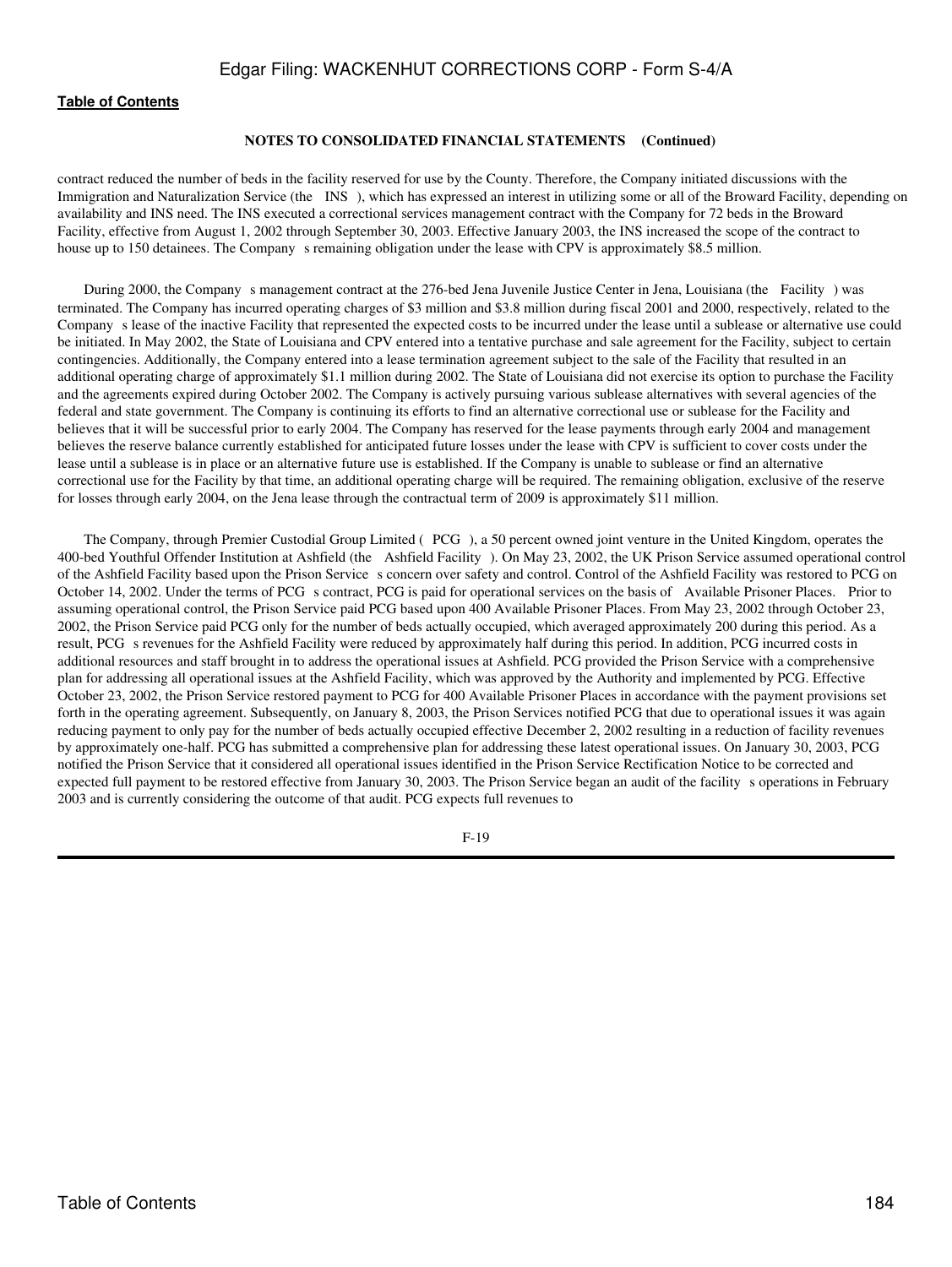## **NOTES TO CONSOLIDATED FINANCIAL STATEMENTS (Continued)**

be restored effective January 30, 2003, but there can be no assurance that this will occur until the Prison Service makes its determination.

In Australia, the Department of Immigration, Multicultural and Indigenous Affairs (DIMIA) announced its intention to enter into contract negotiations with a competitor of the Companys Australian subsidiary for the management and operation of Australias immigration centers. DIMIA has further stated that if it is unable to reach agreement with the announced preferred bidder, it will enter into negotiations with the Companys Australian subsidiary. The Company is continuing to operate the centers under its current contract, which is due to expire on or before June 23, 2003 but may be extended by the government if negotiations are not completed with the successful tenderer. If negotiations are not successful, WCC s Australian subsidiary is the only other qualified tenderer for consideration. In 2002, the contract with DIMIA represented approximately 10% of the Company s revenue (exclusive revenue of 50-50 joint ventures). In both 2001 and 2000, DIMIA represented approximately 11% of the Company s revenue. The Company does not have any lease obligations related to its contract with DIMIA.

### **TWC Merger with Group 4 Falck**

On May 8, 2002, TWC consummated a merger (the Merger) with a wholly owned subsidiary of Group 4 Falck A/S (Group 4 Falck), a Danish multinational security and correctional services company. As a result of the Merger, Group 4 Falck has become the indirect beneficial owner of 12 million shares in the Company. The Company s common stock continues to trade on the New York Stock Exchange.

Subsequent to the Merger, Group 4 Falck indicated that it intends to divest its interest in the Company. As a result, the Independent Committee of the Board of Directors has hired legal and financial advisors to advise the Company with respect to Group 4 Falck s stated intentions.

In the United Kingdom, the Merger has been reviewed by the Office of Fair Trade and was referred to the Competition Commission for further investigation. The Company conducts most of its business in the United Kingdom through PCG, a 50/50 joint venture with Serco Investments Limited (Serco). PCG currently manages six correctional facilities, one immigration detention center, two court escort contracts and two electronic monitoring services contracts. Many of PCG s contracts include a provision that makes the failure to obtain United Kingdom Home Office approval of a change in control an event of default. The Competition Commission completed its investigation and in a report published on October 22, 2002 approved the Merger without conditions. The Youth Justice Board and the Scottish Prison Service have approved the merger. We are waiting for approval from The Home Office Prison Service, The Home Office Monitoring Service and The Immigration Service.

The Merger may affect the Company s interests in PCG. The Company s United Kingdom joint venture partner, Serco, has indicated that it believes the Merger provides Serco with a right to acquire the Company s 50 percent interest in PCG in the absence of Serco s consent to the Merger. The Company disputes the validity of this claim. Group 4 Falck has agreed that in the event the Company is ordered by a court of competent jurisdiction to sell its interest in PCG to Serco at a price below fair market value, Group 4 Falck will reimburse the Company for the amount by which the sale is below fair market value, up to a maximum of 10 percent of the fair market value of the interest. The Company has filed a declaratory judgment suit in the United Kingdom to determine its rights under the joint venture agreement with Serco. The case is scheduled to be heard in May 2003.

The Company has taken steps to safeguard its interest in PCG, as well as PCG s contract interests, but there can be no assurance that these steps will be sufficient to avoid a material adverse effect on the Companys business interests in the United Kingdom.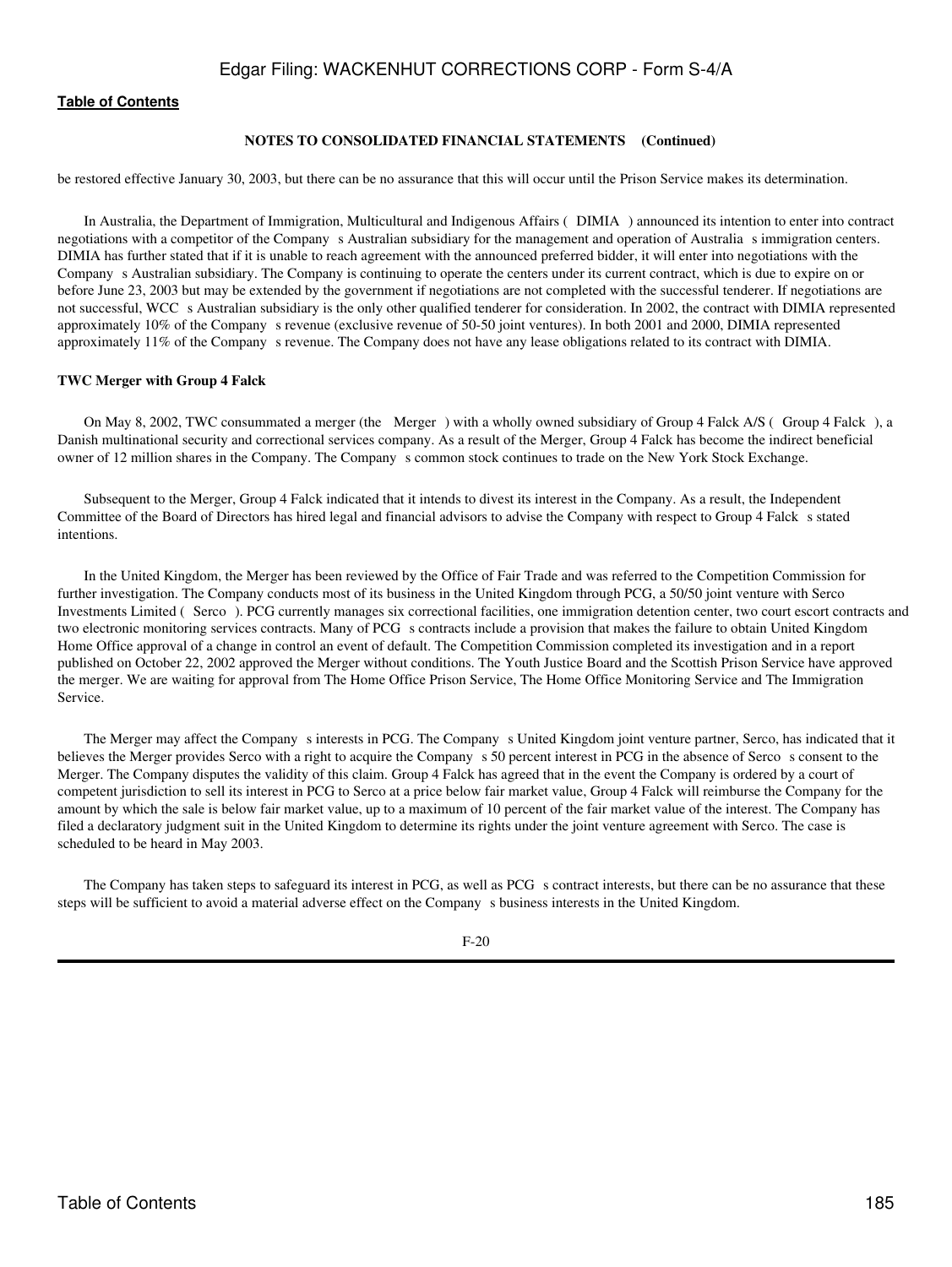## **[Table of Contents](#page-5-0)**

## **NOTES TO CONSOLIDATED FINANCIAL STATEMENTS (Continued)**

#### **Leases**

The Company leases correctional facilities, office space, computers and vehicles under non-cancelable operating leases expiring between 2003 and 2012. The future minimum commitments under these leases exclusive of lease commitments related to CPV, are as follows:

| <b>Fiscal Year</b> |  | <b>Annual</b><br>Rental |
|--------------------|--|-------------------------|
|                    |  | (In thousands)          |
| 2003               |  | \$6,779                 |
| 2004               |  | 6,897                   |
| 2005               |  | 6,911                   |
| 2006               |  | 6,925                   |
| 2007               |  | 3,710                   |
| Thereafter         |  | 21,061                  |
|                    |  |                         |
|                    |  | \$52,283                |
|                    |  |                         |

Rent expense was approximately \$15.7 million, \$15.8 million, and \$12.2 million for fiscal 2002, 2001, and 2000 respectively and included lease expense under our operating lease facility that expired in December 2002 (See Note 4).

#### **Litigation, Claims and Assessments**

The Company is defending a wage and hour lawsuit filed in California state court by ten current and former employees. The employees are seeking certification of a class which would encompass all current and former WCC California employees. Discovery is underway and the court has yet to hear the plaintiffs certification motion. The Company is unable to estimate the potential loss exposure due to the current procedural posture of the lawsuit. While the plaintiffs in this case have not quantified their claim of damages and the outcome of the matters discussed above cannot be predicted with certainty, based on information known to date, management believes that the ultimate resolution of these matters, if settled unfavorably to the Company, could have a material adverse effect on the Companys financial position, operating results and cash flows. The Company is vigorously defending its rights in this action.

The nature of the Company s business results in claims or litigation against the Company incidental to the Company s business, including claims for damages arising from the conduct of its employees or others. It is reasonably possible that the outcome of such claims or litigation that are currently pending could result in losses to the Company; however, except for any potential losses incurred as a result of the wage and hour lawsuit described above, the Company believes that the impact of any losses incurred as a result of such pending claims or litigation would not have a material adverse effect on its financial condition or results of operations.

## **8. Common, Preferred and Shares Repurchased and Retired**

In April 1994, the Company s Board of Directors authorized 10,000,000 shares of blank check preferred stock. The Board of Directors is authorized to determine the rights and privileges of any future issuance of preferred stock such as voting and dividend rights, liquidation privileges, redemption rights and conversion privileges.

On February 18, 2000, the Company s Board of Directors authorized the repurchase of up to 500,000 shares of its common stock, in addition to the 1,000,000 shares previously authorized for repurchase. As of December 30, 2001, the Company had repurchased all of the 1.5 million common shares authorized for repurchase at an average price of \$15.52. For fiscal 2001, the Company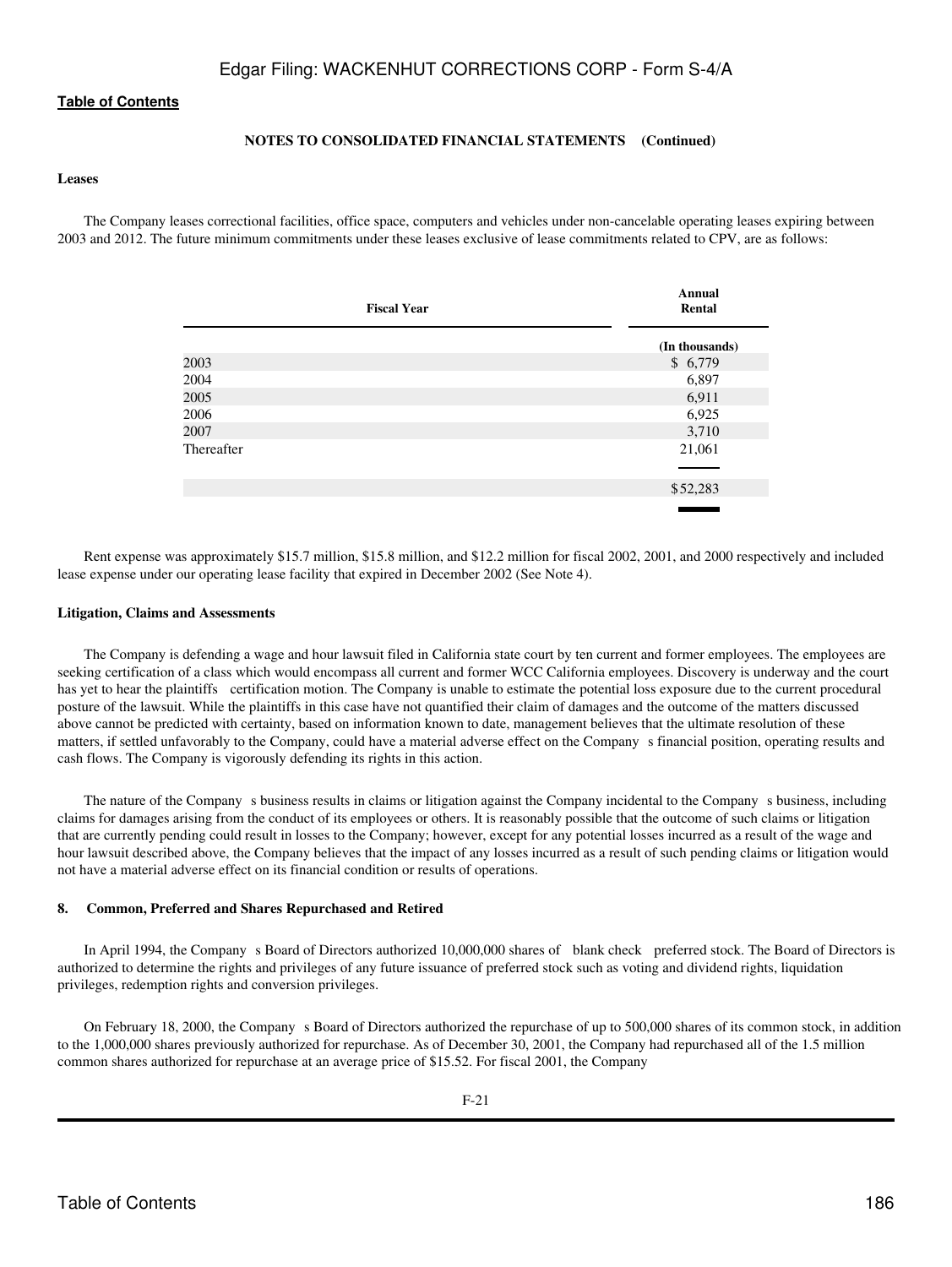## **[Table of Contents](#page-5-0)**

## **NOTES TO CONSOLIDATED FINANCIAL STATEMENTS (Continued)**

repurchased 122,000 shares at an average price of \$12.68. There were no share repurchases in 2002.

#### **9. Business Segment and Geographic Information**

The Company operates in one industry segment encompassing the development and management of privatized government institutions located in the United States, the United Kingdom, Australia, South Africa, and New Zealand.

The Company operates and tracks its results in geographic operating segments. Information about the Company s operations in different geographical regions is shown below. Revenues are attributed to geographical areas based on location of operations and long-lived assets consist of property, plant and equipment.

| <b>Fiscal Year</b>        | 2002      | 2001           | 2000         |
|---------------------------|-----------|----------------|--------------|
|                           |           | (In thousands) |              |
| <b>REVENUES:</b>          |           |                |              |
| U.S. operations           | \$451,465 | \$454,053      | \$426,510    |
| Australia operations      | 117,147   | 108,020        | 109,047      |
|                           |           |                |              |
| Total revenues            | \$568,612 | \$562,073      | \$535,557    |
|                           |           |                |              |
| <b>OPERATING INCOME:</b>  |           |                |              |
| U.S. operations           | \$26,066  | \$19,559       | \$.<br>9,620 |
| Australia operations      | 1,810     | 4,625          | 9,292        |
|                           |           |                |              |
| Total operating income    | \$ 27,876 | \$24,184       | \$18,912     |
|                           |           |                |              |
| <b>LONG-LIVED ASSETS:</b> |           |                |              |
| U.S. operations           | \$200,258 | \$47,639       | \$48,274     |
| Australia operations      | 6,208     | 6,119          | 6,346        |
|                           |           |                |              |
| Total long-lived assets   | \$206,466 | \$53,758       | 54,620<br>\$ |
|                           |           |                |              |

The Company s international operations represent its wholly owned Australian subsidiaries. Through its wholly owned subsidiary, Wackenhut Corrections Corporation Australia Pty. Limited, the Company currently manages five correctional facilities, including a facility in New Zealand and six immigration detention centers and two temporary detention centers.

Except for the major customers noted in the following table, no single customer provided more than 10% of the Company s consolidated revenues during fiscal 2002, 2001 and 2000:

| <b>Customer</b>                                                             |     | 2001 | 2000   |
|-----------------------------------------------------------------------------|-----|------|--------|
|                                                                             |     |      |        |
| Various agencies of the U.S. Federal Government                             | 19% | 18%  | $11\%$ |
| Various agencies of the State of Texas                                      | 17% | 16%  | $15\%$ |
| Various agencies of the State of Florida                                    | 14% | 14%  | 19%    |
| Department of Immigration, Multicultural and Indigenous Affairs (Australia) | 10% | 11%  | $11\%$ |

Concentration of credit risk related to accounts receivable is reflective of the related revenues.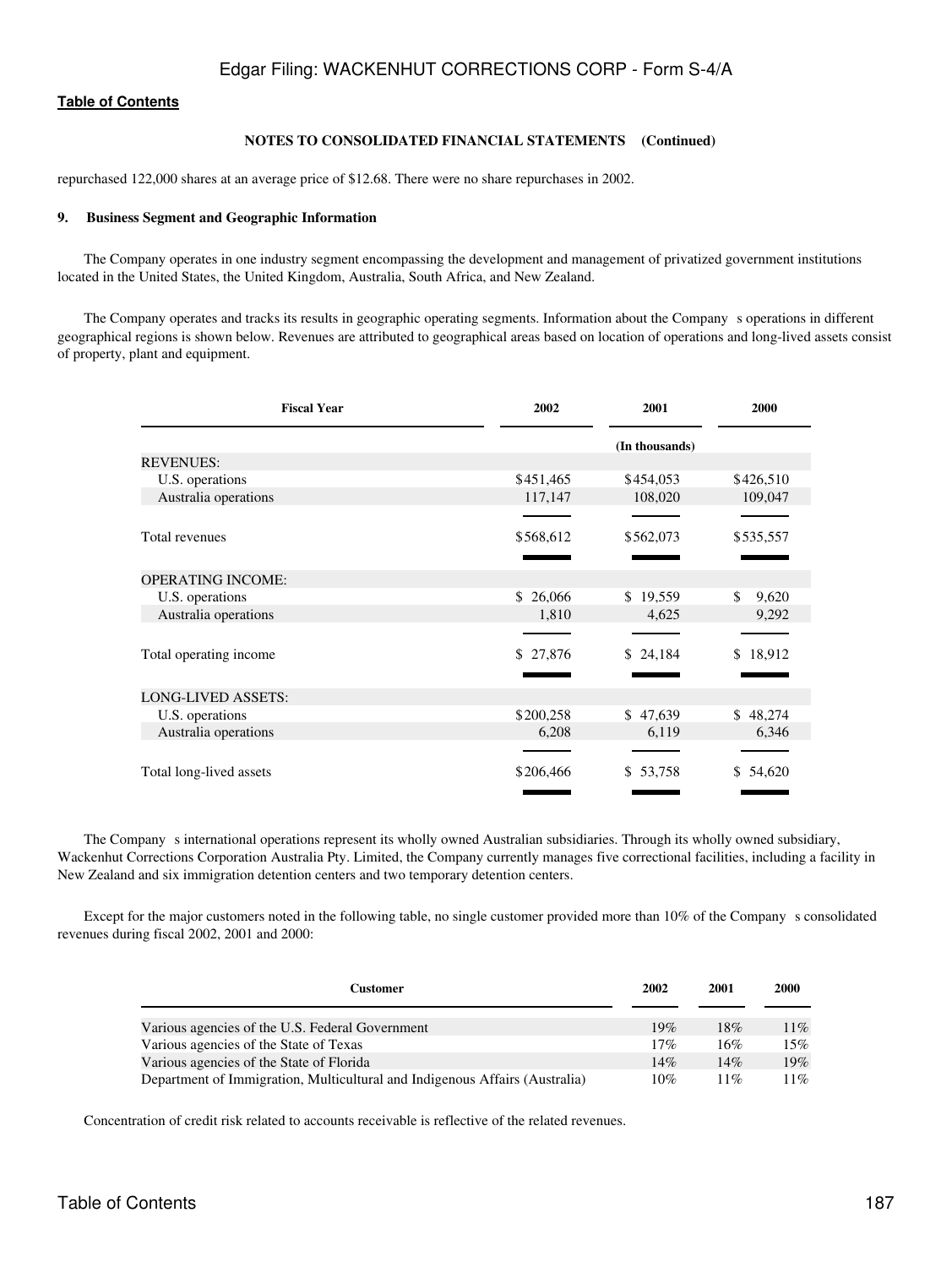Equity in earnings of affiliates represents the operations of the Company s 50% owned joint ventures in the United Kingdom (Premier Custodial Group Limited) and South Africa (South African Custodial Management Pty. Limited and South African Custodial Services Pty. Limited). These entities and their subsidiaries are accounted for under the equity method. Premier Custodial Group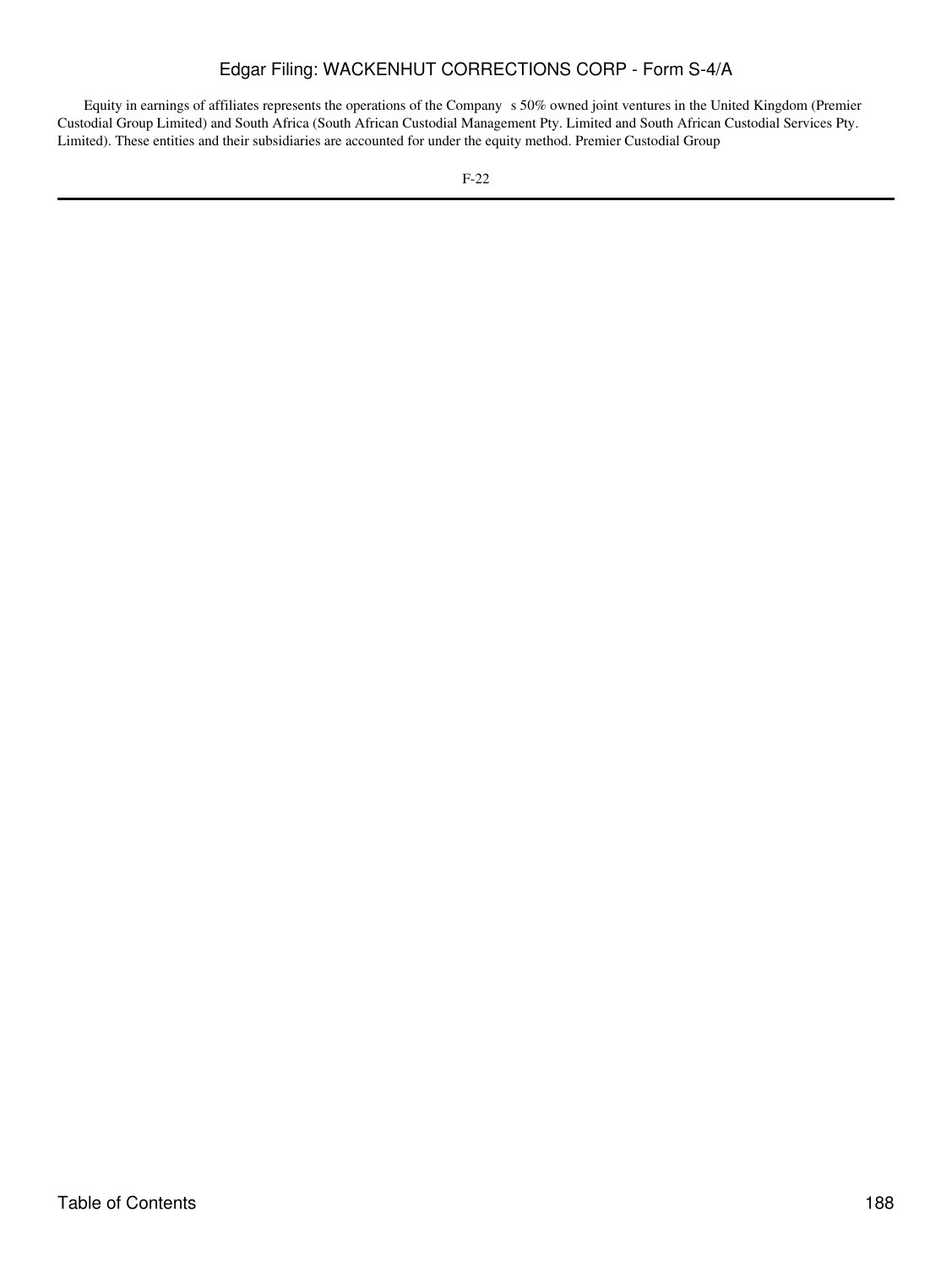## **[Table of Contents](#page-5-0)**

## **NOTES TO CONSOLIDATED FINANCIAL STATEMENTS (Continued)**

Limited commenced operations of an initial prison in fiscal 1994, two court escort and transport contracts in fiscal 1996, a second correctional facility in fiscal 1998, three correctional facilities and electronic monitoring contracts in fiscal 1999 and a correctional facility and an immigration facility in fiscal 2001. Total equity in the undistributed earnings for Premier Custodial Group Limited, before income taxes, for fiscal 2002, 2001, and 2000 was \$10.2 million, \$7.6 million and \$7.5 million, respectively. South African Custodial Management Pty. Limited and South African Custodial Services Pty. Limited commenced operations on their first prison in fiscal 2002. Total equity in undistributed loss for South African Custodial Management Pty Limited and South African Custodial Services Pty. Limited was (\$2.0) million, (\$0.7) million and zero in 2002, 2001 and 2000 respectively.

A summary of financial data for the Company s equity affiliates in South Africa is as follows:

| <b>Fiscal Year</b>                      | 2002     | 2001           | 2000   |
|-----------------------------------------|----------|----------------|--------|
|                                         |          | (In thousands) |        |
| STATEMENT OF OPERATIONS DATA            |          |                |        |
| Revenues                                | \$15,928 | \$             | \$     |
| Operating income (loss)                 | 1,016    | (1,749)        |        |
| Net loss                                | (2,481)  | (1,441)        |        |
| <b>BALANCE SHEET DATA</b>               |          |                |        |
| Current assets                          | 6,426    | 5,112          | 6,561  |
| Noncurrent assets                       | 47.125   | 31,924         | 14,357 |
| Current liabilities                     | 1,808    | 913            | 32     |
| Noncurrent liabilities                  | 52,170   | 32,746         | 13,969 |
| (deficit) equity<br><b>Shareholders</b> | (427)    | 3,377          | 6.917  |

#### **10. Income Taxes**

The provision for income taxes in the consolidated statements of income consists of the following components:

| <b>Fiscal Year</b>    | 2002     | 2001           | 2000     |
|-----------------------|----------|----------------|----------|
|                       |          | (In thousands) |          |
| Federal income taxes: |          |                |          |
| Current               | \$8,354  | \$6,497        | \$ 3,718 |
| Deferred              | (603)    | (972)          | (1,429)  |
|                       |          |                |          |
|                       | 7,751    | 5,525          | 2,289    |
| State income taxes:   |          |                |          |
| Current               | 2,262    | 1,382          | 1,341    |
| Deferred              | (76)     | (123)          | (180)    |
|                       |          |                |          |
|                       | 2,186    | 1,259          | 1,161    |
| Foreign:              |          |                |          |
| Current               | 2,747    | 2,497          | 5,245    |
| Deferred              | (32)     | 425            | (343)    |
|                       |          |                |          |
|                       | 2,715    | 2,922          | 4,902    |
|                       |          |                |          |
| Total                 | \$12,652 | \$9,706        | \$8,352  |
|                       |          |                |          |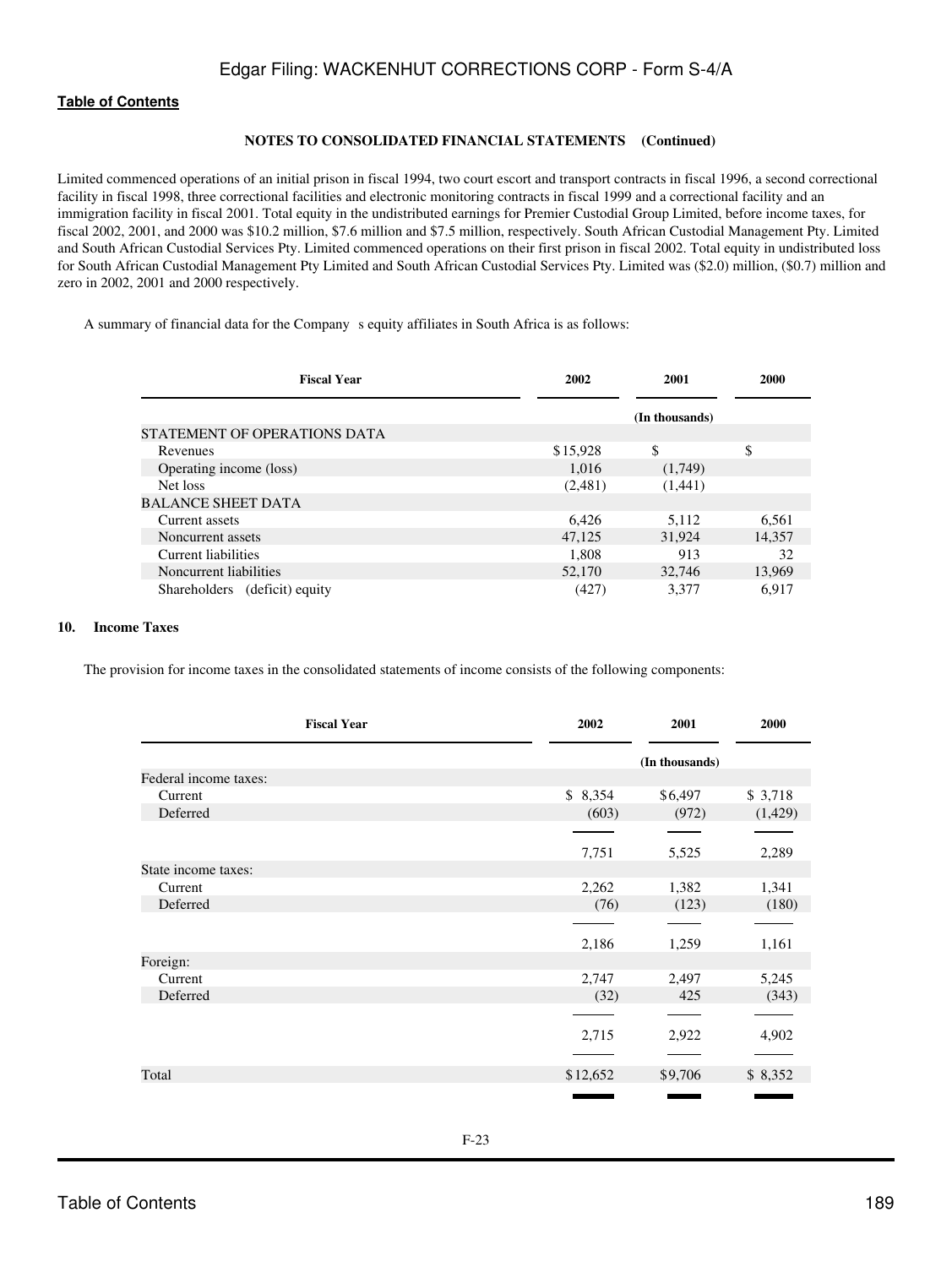## **NOTES TO CONSOLIDATED FINANCIAL STATEMENTS (Continued)**

A reconciliation of the statutory U.S. federal tax rate (35.0%) and the effective income tax rate is as follows:

|                                                    | 2002     | 2001           | 2000    |
|----------------------------------------------------|----------|----------------|---------|
|                                                    |          | (In thousands) |         |
| Provisions using statutory federal income tax rate | \$10,127 | \$8,703        | \$7,300 |
| State income taxes, net of federal tax benefit     | 1,421    | 775            | 692     |
| Change in control costs                            | 896      |                |         |
| Other, net                                         | 208      | 228            | 360     |
|                                                    |          |                |         |
|                                                    | \$12,652 | \$9,706        | \$8,352 |

The components of the net current deferred income tax asset at fiscal year end are as follows:

|                                 | 2002           | 2001     |
|---------------------------------|----------------|----------|
|                                 | (In thousands) |          |
| Uniforms                        | \$ (156)       | \$ (264) |
| Allowance for doubtful accounts | 508            | 1,241    |
| Accrued vacation                | 1,023          | 870      |
| Accrued liabilities             | 5,786          | 4,194    |
|                                 | \$7,161        | \$6,041  |
|                                 |                |          |

The components of the net non-current deferred income tax asset at fiscal year end are as follows:

| <b>Fiscal Year</b>                            | 2002      | 2001           |  |
|-----------------------------------------------|-----------|----------------|--|
|                                               |           | (In thousands) |  |
| Depreciation                                  | \$(2,454) | \$(2,049)      |  |
| Deferred revenue                              | 6,464     | 7,517          |  |
| Deferred charges                              | 2,929     | 2,111          |  |
| Income of foreign subsidiaries and affiliates | (6,773)   | (6,826)        |  |
| Other, net                                    | (47)      | (37)           |  |
|                                               |           |                |  |
|                                               | 119       | 716            |  |
|                                               |           |                |  |

The exercise of non-qualified stock options which have been granted under the Company s stock option plans give rise to compensation which is includable in the taxable income of the applicable employees and deducted by the Company for federal and state income tax purposes. Such compensation results from increases in the fair market value of the Company s common stock subsequent to the date of grant. In accordance with Accounting Principles Board Opinion No. 25, such compensation is not recognized as an expense for financial accounting purposes and related tax benefits are credited directly to additional paid-in-capital.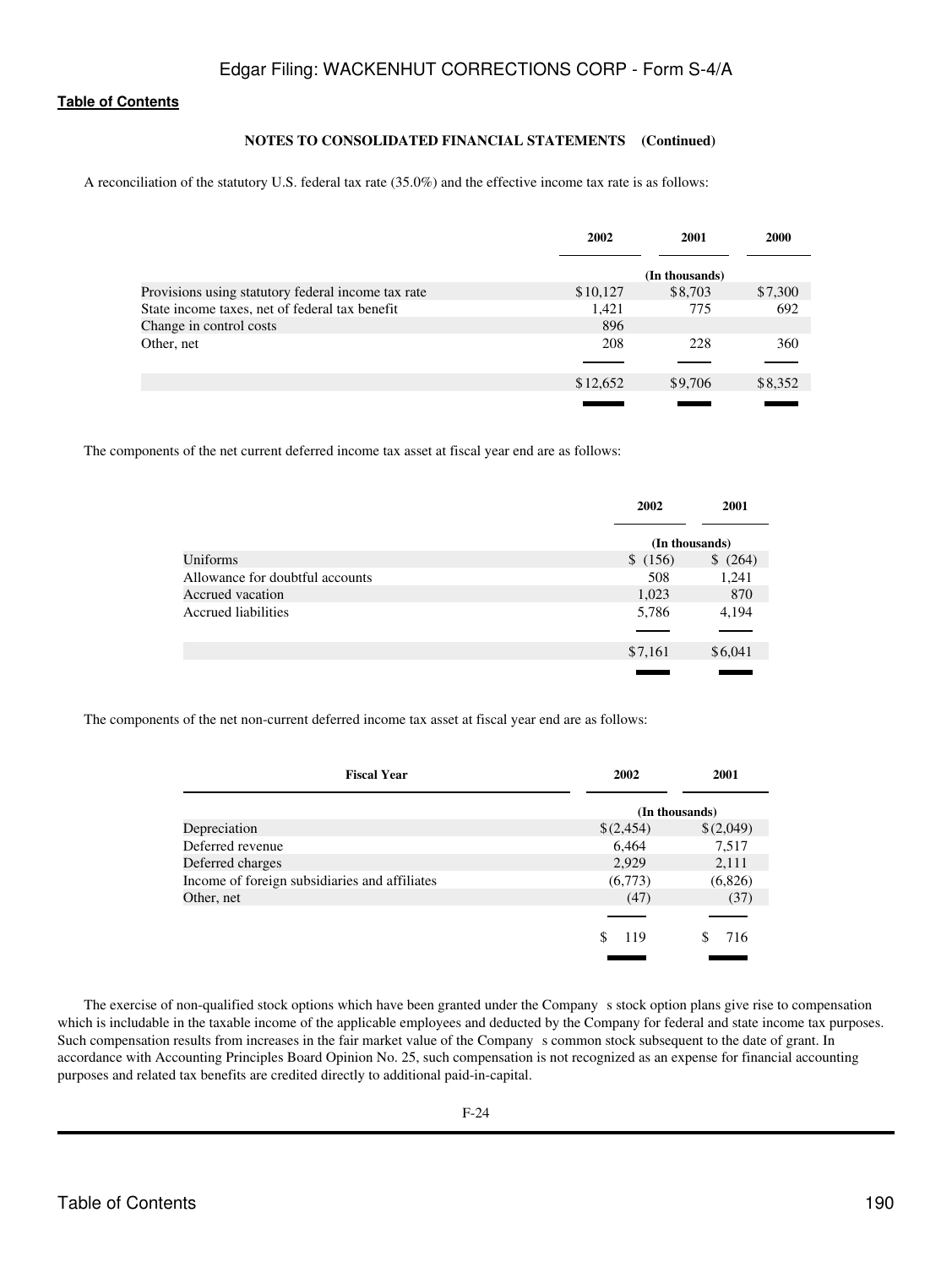## **NOTES TO CONSOLIDATED FINANCIAL STATEMENTS (Continued)**

#### **11. Earnings Per Share**

The table below shows the amounts used in computing earnings per share (EPS) in accordance with Statement of Financial Accounting Standards No. 128 and the effects on income and the weighted average number of shares of potential dilutive common stock.

| <b>Fiscal Year</b>                        | 2002       | 2001                                     | 2000       |
|-------------------------------------------|------------|------------------------------------------|------------|
|                                           |            | (In thousands, except<br>per share data) |            |
| Net income                                | \$21,501   | \$19,379                                 | \$16,994   |
| Basic earnings per share:                 |            |                                          |            |
| Weighted average shares outstanding       | 21,148     | 21,028                                   | 21,110     |
| Per share amount                          | \$<br>1.02 | \$<br>0.92                               | \$<br>0.81 |
|                                           |            |                                          |            |
| Diluted earnings per share:               |            |                                          |            |
| Weighted average shares outstanding       | 21,148     | 21,028                                   | 21,110     |
| Effect of dilutive securities:            |            |                                          |            |
| Employee and director stock options       | 216        | 233                                      | 141        |
| Weighted average shares assuming dilution | 21,364     | 21,261                                   | 21,251     |
| Per share amount                          | \$<br>1.01 | \$<br>0.91                               | \$<br>0.80 |

For fiscal 2002, options to purchase 784,600 shares of the Company s common stock with exercise prices ranging from \$14.69 to \$26.88 per share and expiration dates between 2006 and 2012 were outstanding at December 29, 2002, but were not included in the computation of diluted EPS because their effect would be anti-dilutive.

For fiscal 2001, options to purchase 510,000 shares of the Company s common stock with exercise prices ranging from \$13.75 to \$26.88 per share and expiration dates between 2005 and 2011 were outstanding at December 30, 2001, but were not included in the computation of diluted EPS because their effect would be anti-dilutive.

For fiscal 2000, outstanding options to purchase 924,600 shares of the Company s common stock with exercise prices ranging from \$8.44 to \$26.88 and expiration dates between 2005 and 2010, were also excluded from the computation of diluted EPS because their effect would be anti-dilutive.

#### **12. Related Party Transactions with The Wackenhut Corporation**

Related party transactions occur in the normal course of business between the Company and TWC. Such transactions include the purchase of goods and services and corporate costs for management support, office space, insurance and interest expense.

The Company incurred the following expenses related to transactions with TWC in the following years:

| <b>Fiscal Year</b>                  | 2002    | 2001           | 2000    |
|-------------------------------------|---------|----------------|---------|
|                                     |         | (In thousands) |         |
| General and administrative expenses | \$2,591 | \$2.831        | \$3,468 |
| Casualty insurance premiums         | 17.973  | 21.952         | 13,588  |
| Rent                                | 514     | 286            | 315     |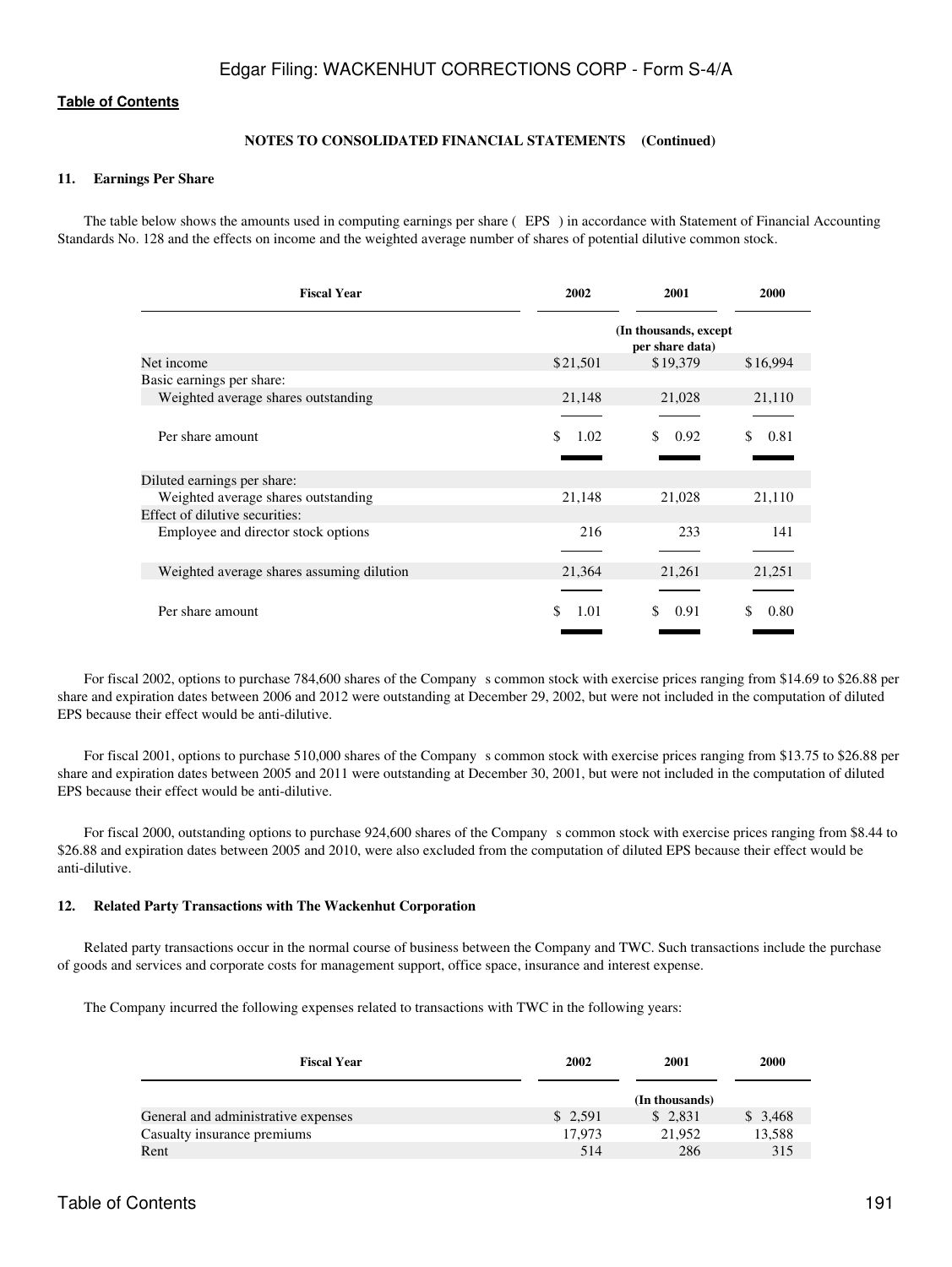| Net interest expense | 32       | 49       | 65       |
|----------------------|----------|----------|----------|
|                      | \$21,110 | \$25,118 | \$17,436 |
|                      |          |          |          |
|                      |          |          |          |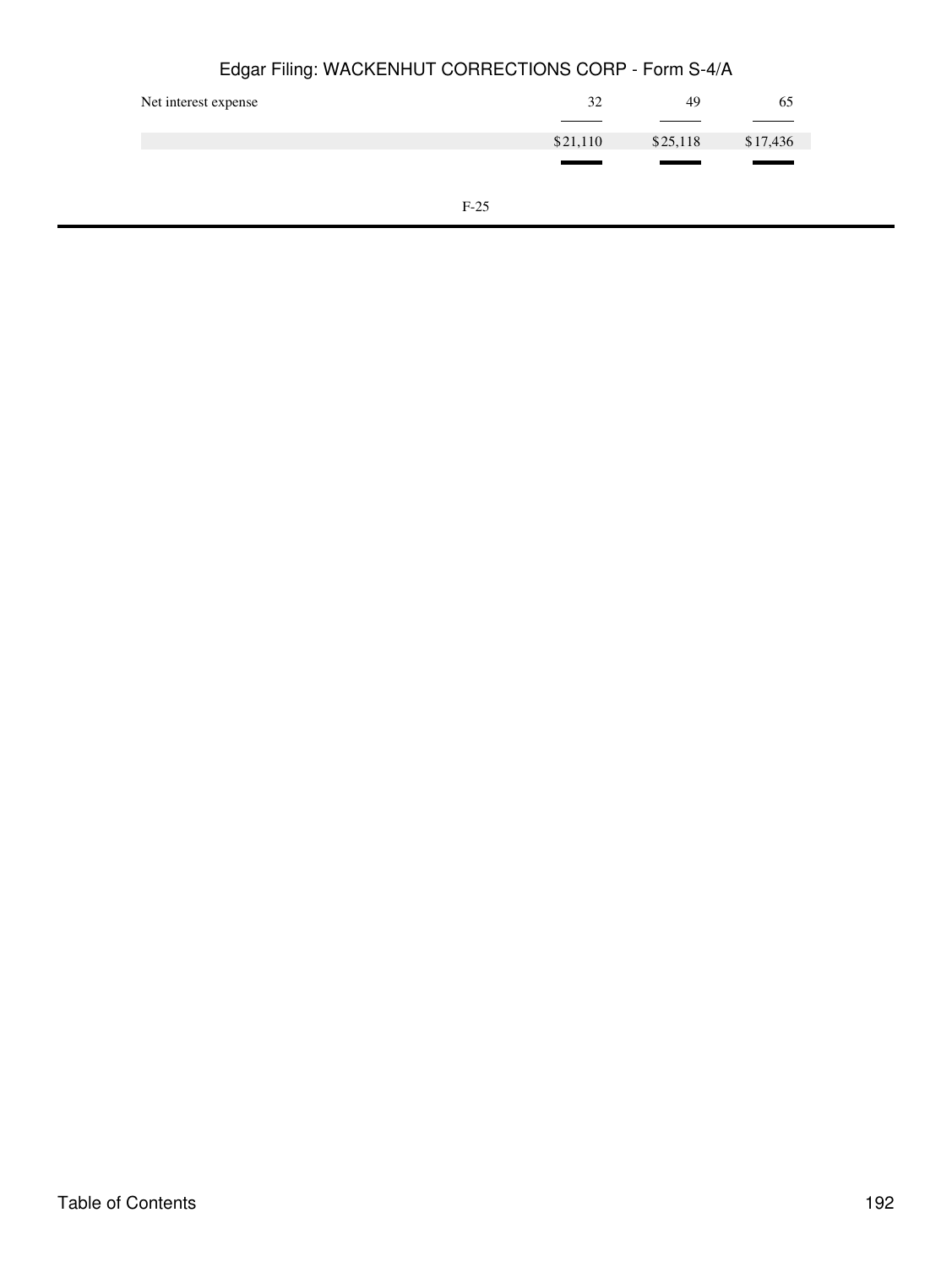## **[Table of Contents](#page-5-0)**

## **NOTES TO CONSOLIDATED FINANCIAL STATEMENTS (Continued)**

General and administrative expenses represent charges for management and support services. TWC provided various general and administrative services to the Company under a Services Agreement, through which TWC provided payroll services, human resources support, tax services and information technology support services through December 31, 2002. Beginning January 1, 2003, the only services provided will be for information technology support through year-end 2004. The Company has negotiated annual rates with TWC based upon the level of service to be provided under the Services Agreement. The Company believes that such rates are on terms no less favorable than the Company could obtain from unaffiliated third parties.

The Company also leases office space from TWC for its corporate headquarters under a non-cancelable operating lease that expires February 11, 2011. Management of the Company has decided to relocate its corporate headquarters to Boca Raton, Florida and has entered into a ten-year lease for new office space. The Company expects to complete the move by April 2003. Management is in the process of marketing the space the Company currently leases from TWC and believes that a sublease will be entered into under terms and conditions similar to those contained in the Company s lease with TWC. The remaining obligation on the lease is approximately \$5.3 million. There can be no assurance that the Company will be successful in its efforts to sublease the current office space.

### **13. Stock Options**

The Company has four stock option plans: the Wackenhut Corrections Corporation 1994 Stock Option Plan (First Plan), the Wackenhut Corrections Corporation Stock Option Plan (Second Plan), the 1995 Non-Employee Director Stock Option Plan (Third Plan) and the Wackenhut Corrections Corporation 1999 Stock Option Plan (Fourth Plan). All outstanding options vested immediately upon the Merger.

Under the First Plan, the Company may grant up to 897,600 shares of common stock to key employees and consultants. All options granted under this plan are exercisable at the fair market value of the common stock at the date of the grant, vest 100% immediately and expire no later than ten years after the date of the grant.

Under the Second Plan and Fourth Plan, the Company may grant options to key employees for up to 1,500,000 and 550,000 shares of common stock, respectively. Under the terms of these plans, the exercise price per share and vesting period is determined at the sole discretion of the Board of Directors. All options that have been granted under these plans are exercisable at the fair market value of the common stock at the date of the grant. Generally, the options vest and become exercisable ratably over a four-year period, beginning immediately on the date of the grant. However, the Board of Directors has exercised its discretion and has granted options that vest 100% immediately. All options under the Second Plan and Fourth Plan expire no later than ten years after the date of the grant.

Under the Third Plan, the Company may grant up to 60,000 shares of common stock to non-employee directors of the Company. Under the terms of this plan, options are granted at the fair market value of the common stock at the date of the grant, become exercisable immediately, and expire ten years after the date of the grant.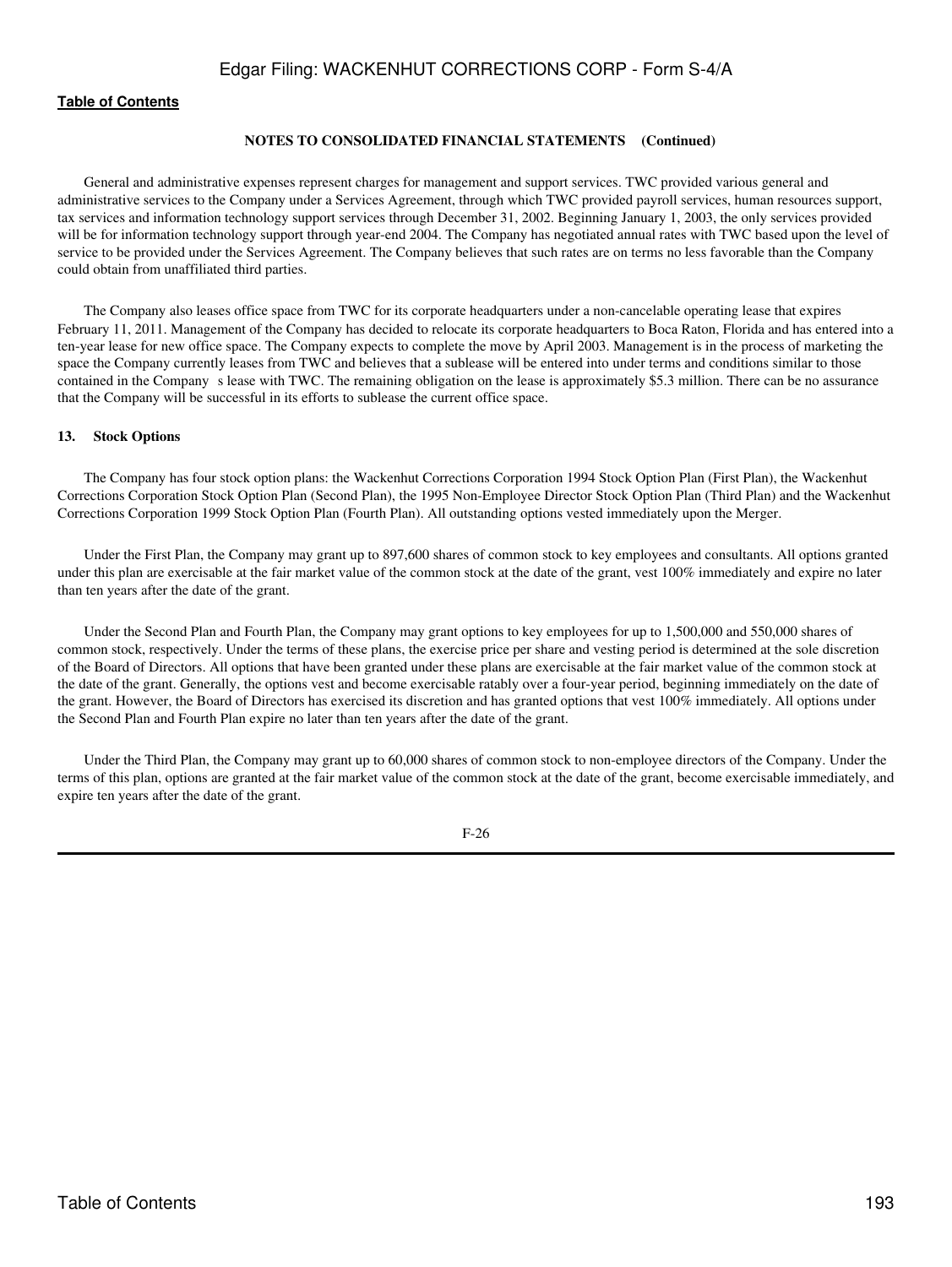## **NOTES TO CONSOLIDATED FINANCIAL STATEMENTS (Continued)**

A summary of the status of the Company s four stock option plans is presented below.

|                                    | 2002          |                                       | 2001          |                                       | 2000          |                                       |
|------------------------------------|---------------|---------------------------------------|---------------|---------------------------------------|---------------|---------------------------------------|
| <b>Fiscal Year</b>                 | <b>Shares</b> | Wtd. Avg.<br><b>Exercise</b><br>Price | <b>Shares</b> | Wtd. Avg.<br><b>Exercise</b><br>Price | <b>Shares</b> | Wtd. Avg.<br><b>Exercise</b><br>Price |
| Outstanding at beginning of year   | 1,417,102     | \$12.40                               | 1,315,202     | \$12.70                               | 1,132,634     | \$14.21                               |
| Granted                            | 330,000       | 15.41                                 | 248,500       | 9.40                                  | 301,000       | 8.45                                  |
| Exercised                          | 268,396       | 4.72                                  | 86,200        | 4.60                                  | 4.032         | 2.97                                  |
| Forfeited/Cancelled                | 68,400        | 18.67                                 | 60,400        | 17.75                                 | 114,400       | 16.79                                 |
|                                    |               |                                       |               |                                       |               |                                       |
| Options outstanding at end of year | 1,410,306     | 14.26                                 | 1,417,102     | 12.40                                 | 1,315,202     | 12.70                                 |
|                                    |               |                                       |               |                                       |               |                                       |
| Options exercisable at year end    | 1,410,306     | \$14.26                               | 1,079,202     | \$12.61                               | 960,102       | \$11.94                               |
|                                    |               |                                       |               |                                       |               |                                       |

The following table summarizes information about the stock options outstanding at December 29, 2002:

|         |                        | <b>Options Outstanding</b>   |                                                   |                                       | <b>Options Exercisable</b>          |                                       |
|---------|------------------------|------------------------------|---------------------------------------------------|---------------------------------------|-------------------------------------|---------------------------------------|
|         | <b>Exercise Prices</b> | <b>Number</b><br>Outstanding | Wtd. Avg.<br>Remaining<br><b>Contractual Life</b> | Wtd. Avg.<br><b>Exercise</b><br>Price | <b>Number</b><br><b>Exercisable</b> | Wtd. Avg.<br><b>Exercise</b><br>Price |
| \$3.75  | \$3.75                 | 81,406                       | 1.4                                               | \$3.75                                | 81,406                              | \$3.75                                |
| \$7.88  | \$9.30                 | 467,300                      | 7.6                                               | 8.85                                  | 467,300                             | 8.85                                  |
| \$11.88 | \$13.75                | 77,000                       | 3.5                                               | 11.94                                 | 77,000                              | 11.94                                 |
| \$14.69 | \$16.88                | 354,000                      | 8.9                                               | 15.38                                 | 354,000                             | 15.38                                 |
| \$18.38 | \$21.50                | 248,600                      | 5.5                                               | 19.56                                 | 248,600                             | 19.56                                 |
| \$22.63 | \$25.06                | 169,500                      | 4.7                                               | 24.31                                 | 169,500                             | 24.31                                 |
| \$26.13 | \$26.88                | 12,500                       | 5.5                                               | 26.28                                 | 12,500                              | 26.28                                 |
|         |                        |                              |                                                   |                                       |                                     |                                       |
|         |                        | 1,410,306                    | 6.6                                               | \$14.26                               | 1,410,306                           | \$14.26                               |

The Company had 148,674 options available to be granted at December 29, 2002 under the aforementioned stock plans.

The Company accounts for these plans under APB Opinion No. 25, under which no compensation cost has been recognized. Had compensation cost for these plans been determined based on the fair value at date of grant in accordance with FASB Statement No. 123, the Company s net income and earnings per share would have been reduced to the pro forma amounts as follows:

| <b>Pro Forma Disclosures</b>     | 2002     | 2001                                  | <b>2000</b> |
|----------------------------------|----------|---------------------------------------|-------------|
|                                  |          | (In thousands, except per share data) |             |
| Pro forma net income             | \$20,441 | \$18,401                              | \$15,872    |
| Pro forma basic net earnings per |          |                                       |             |
| share                            | \$0.97   | \$0.88                                | \$0.75      |
|                                  | \$0.96   | \$0.87                                | \$0.75      |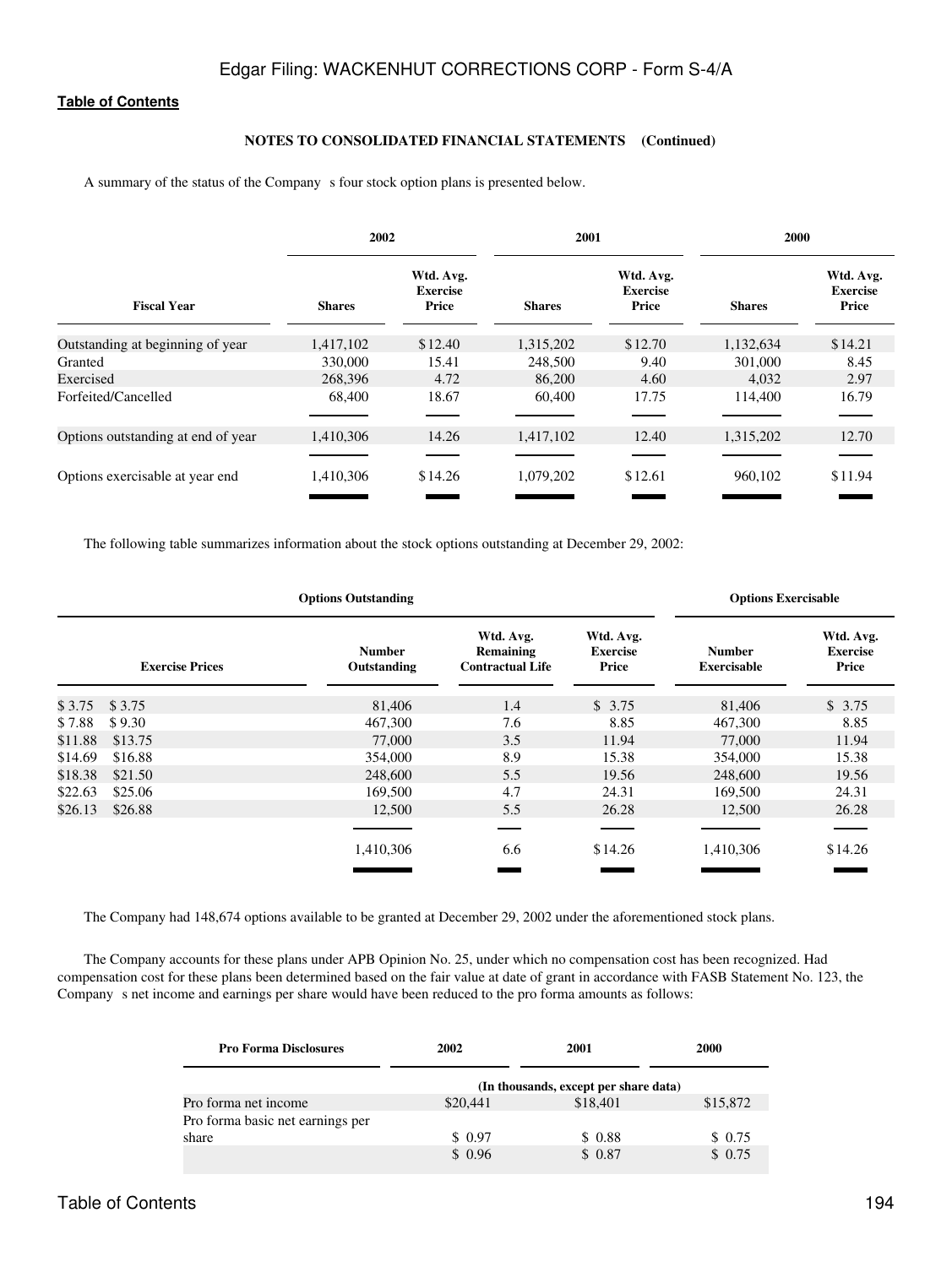| Pro forma diluted net earnings  |                   |                   |             |
|---------------------------------|-------------------|-------------------|-------------|
| per share                       |                   |                   |             |
| Pro forma weighted average fair |                   |                   |             |
| value of options granted        | \$5.25            | \$5.15            | \$4.90      |
| Risk free interest rates        | $2.37\% - 3.47\%$ | $4.61\% - 5.04\%$ | 5.77%-6.70% |
| <b>Expected</b> lives           |                   |                   |             |
|                                 | 4-8 years         | 4-8 years         | 4-8 years   |
| <b>Expected volatility</b>      |                   |                   |             |
|                                 | 49%               | 52%               | 54%         |

## **14. Retirement and Deferred Compensation Plans**

The Company has two noncontributory defined benefit pension plans covering certain of its executives. Retirement benefits are based on years of service, employees average compensation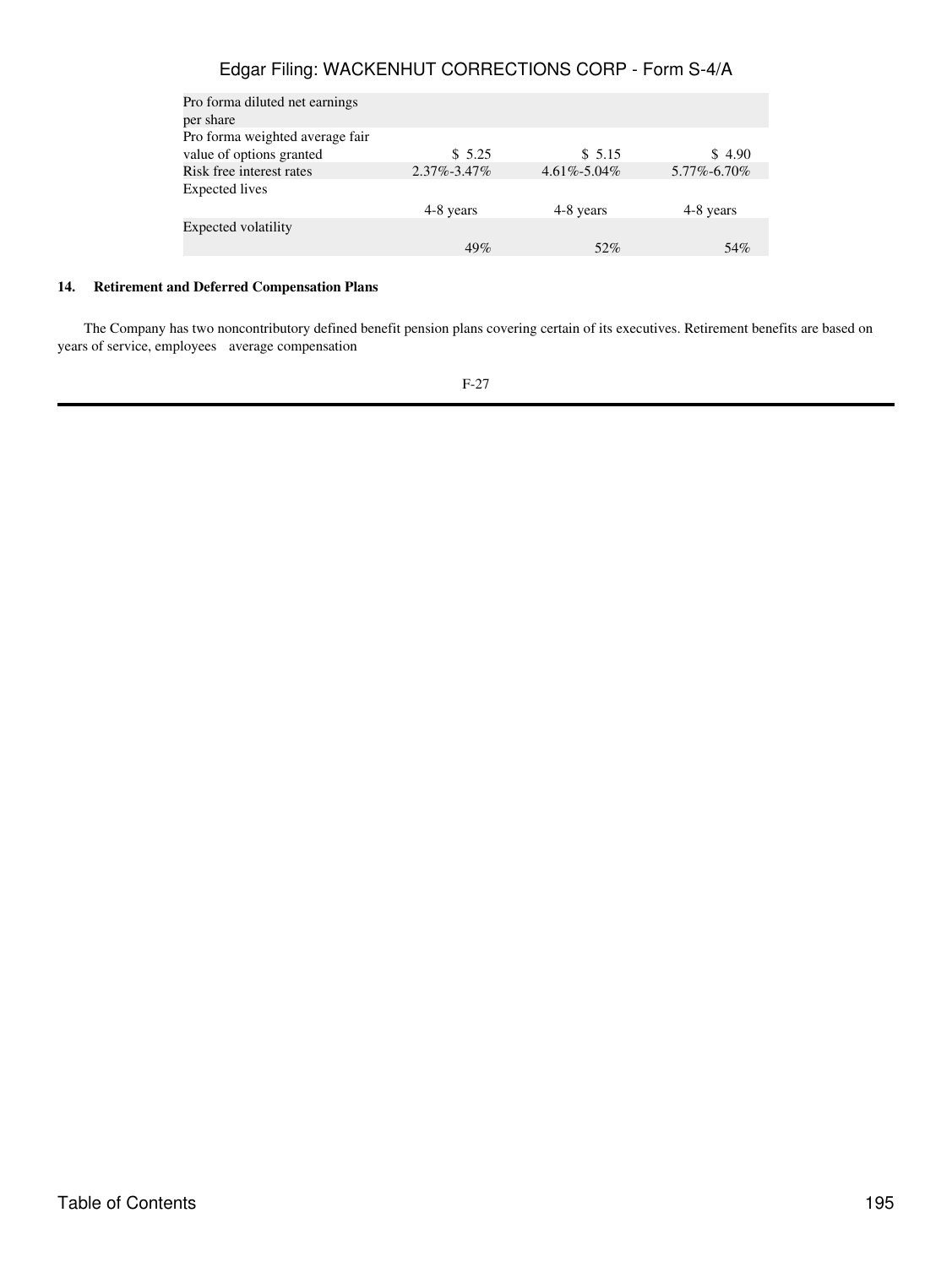### **[Table of Contents](#page-5-0)**

## **NOTES TO CONSOLIDATED FINANCIAL STATEMENTS (Continued)**

for the last five years prior to retirement and social security benefits. Currently, the plans are not funded. The Company purchases and is the beneficiary of life insurance policies for certain participants enrolled in the plans.

The assumptions for the discount rate and the average increase in compensation used in determining the pension expense and funded status information are 6.5% and 5.5%, respectively. Prior to 2001, the Company used a discount rate of 7.5%.

The total pension expense for 2002, 2001, and 2000 was \$0.4 million, \$0.2 million, and \$0.4 million, respectively. The accumulated benefit obligation at year-end 2002 and 2001 was \$0.5 million and \$0.2 million, respectively and is included in Other liabilities in the accompanying consolidated balance sheets.

In 2001, the Company established non-qualified deferred compensation agreements with three key executives providing for fixed annual benefits ranging from \$150,000 to \$250,000 payable upon retirement at age 60 for a period of 25 years. In March 2002, the Company and the executives agreed to amend the retirement agreements to provide for a lump sum payment at an accelerated retirement age of 55 and to enter into employment agreements upon a change in control.

The Merger between TWC and Group 4 Falck triggered change in control provisions in the three key executives employment and retirement agreements. The employment agreements entitle the executives, if they remain employed by the Company for at least two years following the Merger, to twenty-four consecutive monthly payments equal, in total, to three times each executive s 2002 salary plus bonus. In addition, the change in control accelerated the executive s eligibility for retirement from age 60 to 55 and provided for a one-time payment at age 55 to the executive based on the net present value of the benefit, as defined by the executive retirement agreement.

The cost of these revised agreements is being charged to expense and accrued using a present value method over the expected remaining terms of employment. The charge to expense for the amended agreements for 2002 was \$3.1 million. Currently, the plan is not funded. Subsequent to year-end, the Company and the executives amended the agreements to defer the retirement payment until the respective executives actually retire, no sooner than age 55. The Company paid approximately \$1.8 million related to the change in control provisions per the employment agreements in 2002 and expects to pay out an additional approximately \$3.1 million and \$1.3 million under the agreements in 2003 and 2004, respectively.

The accumulated benefit obligation of \$7.1 million and \$4.1 million at year-end 2002 and 2001 is included in Other liabilities in the accompanying consolidated balance sheet. The unamortized prior service cost of \$1 million is included in Other noncurrent assets in the accompanying consolidated financial statements and is being amortized over the estimated remaining service periods ranging from 3 to 13 years.

The Company has established a deferred compensation agreement for non-employee directors, which allows eligible directors to defer their compensation in either the form of cash or stock. Participants may elect lump sum or monthly payments to be made at least one year after the deferral is made or at the time the participant ceases to be a director. The Company recognized total compensation expense under this plan of zero, \$0.1 million and \$0.2 million for 2002, 2001, and 2000, respectively. Payouts under the plan were approximately \$0.1 million in 2002. The liability for the deferred compensation was \$0.4 million and \$0.5 million at year-end 2002 and 2001, respectively, and is included in Accrued expenses in the accompanying consolidated balance sheets.

The Company also has a non-qualified deferred compensation plan for employees who are ineligible to participate in the Companys qualified 401(k) plan. Eligible employees may defer a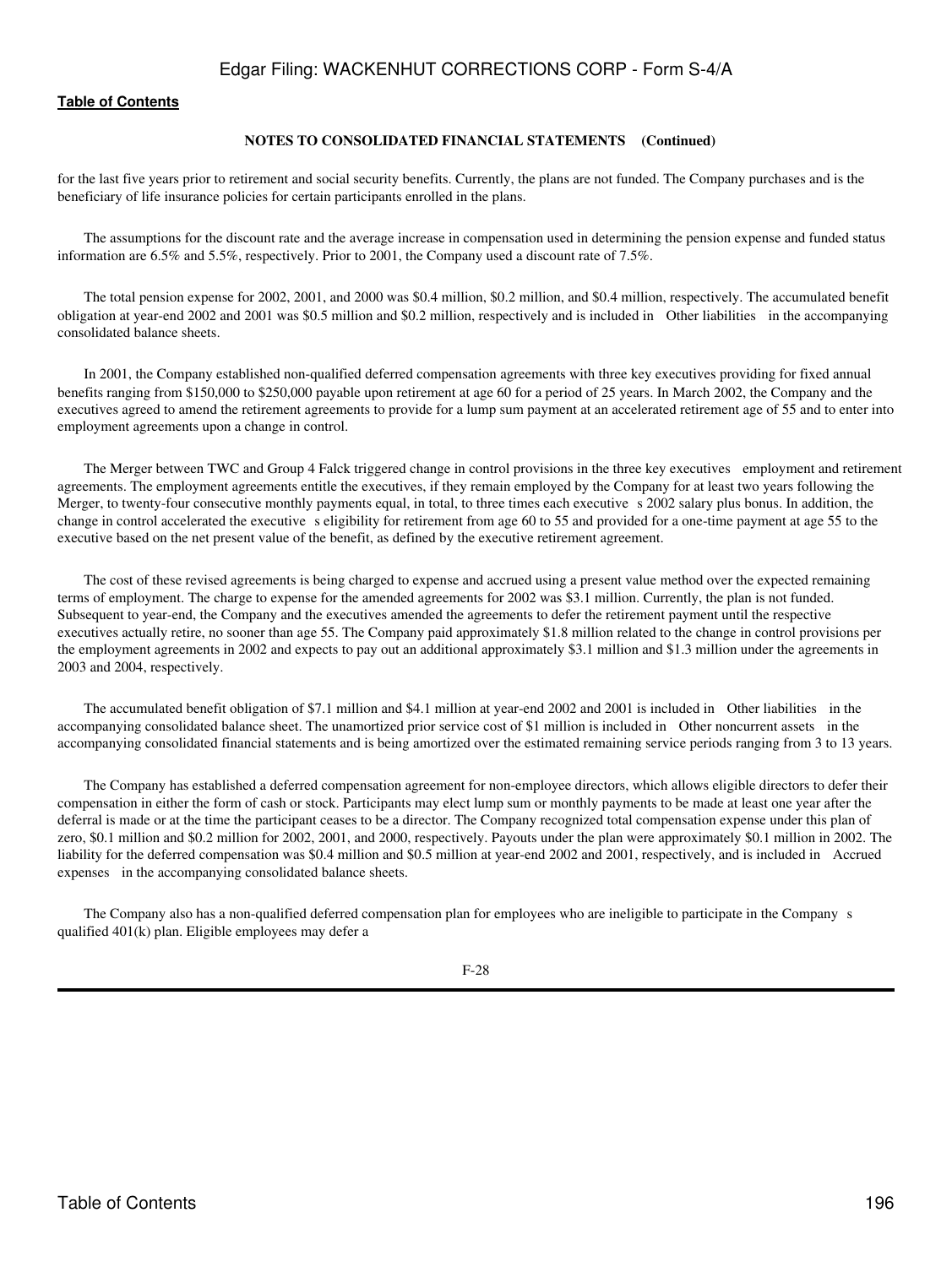## **NOTES TO CONSOLIDATED FINANCIAL STATEMENTS (Continued)**

fixed percentage of their salary, which earns interest at a rate equal to the prime rate less 0.75%. The Company matches employee contributions up to \$400 each year based on the employees years of service. Payments will be made at retirement age of 65 or at termination of employment. The expense recognized by the Company in 2002, 2001, and 2000 was \$0.2 million, \$0.3 million and \$0.4 million, respectively. The liability for this plan at year-end 2002 and 2001 was \$1.3 million and \$1.1 million, respectively, and is included in Accrued expenses in the accompanying consolidated balance sheets.

## **15. Selected Quarterly Financial Data (Unaudited)**

Selected quarterly financial data for the Company and its subsidiaries for the fiscal years ended December 29, 2002 and December 30, 2001, is as follows:

|                            | <b>First</b> | <b>Second</b>                         | <b>Third</b>   | Fourth    |
|----------------------------|--------------|---------------------------------------|----------------|-----------|
|                            | Quarter      | <b>Quarter</b>                        | <b>Ouarter</b> | Quarter   |
|                            |              | (In thousands, except per share data) |                |           |
| 2002                       |              |                                       |                |           |
| Revenues                   | \$140,182    | \$141,192                             | \$141,706      | \$145,532 |
| Operating income           | $\mathbb{S}$ | 7,483                                 | $\mathbb{S}^-$ | \$        |
|                            | 5,918        | $\mathbb{S}$                          | 7,613          | 6,862     |
| Net income                 | \$           | \$                                    | \$             | 5,555     |
|                            | 5,183        | 5,405                                 | 5,358          | \$        |
| Basic earnings per share   | \$           | \$                                    | \$             | 0.26      |
|                            | 0.25         | 0.26                                  | 0.25           | \$        |
| Diluted earnings per share | \$           | \$                                    | \$             | \$        |
|                            | 0.24         | 0.25                                  | 0.25           | 0.26      |
| 2001                       |              |                                       |                |           |
| Revenues                   | \$135,003    | \$141,715                             | \$142,207      | \$143,148 |
| Operating income           | $\mathbb{S}$ | 6,417                                 | 9,046          | \$        |
|                            | 2,543        | \$                                    | \$             | 6,178     |
| Net income                 | \$           | \$                                    | \$             | \$        |
|                            | 2,632        | 5,323                                 | 5,843          | 5,581     |
| Basic earnings per share   | \$           | \$                                    | \$             | \$        |
|                            | 0.13         | 0.25                                  | 0.28           | 0.27      |
| Diluted earnings per share | \$           | \$                                    | \$             | \$        |
|                            | 0.12         | 0.25                                  | 0.27           | 0.26      |

$$
F-29
$$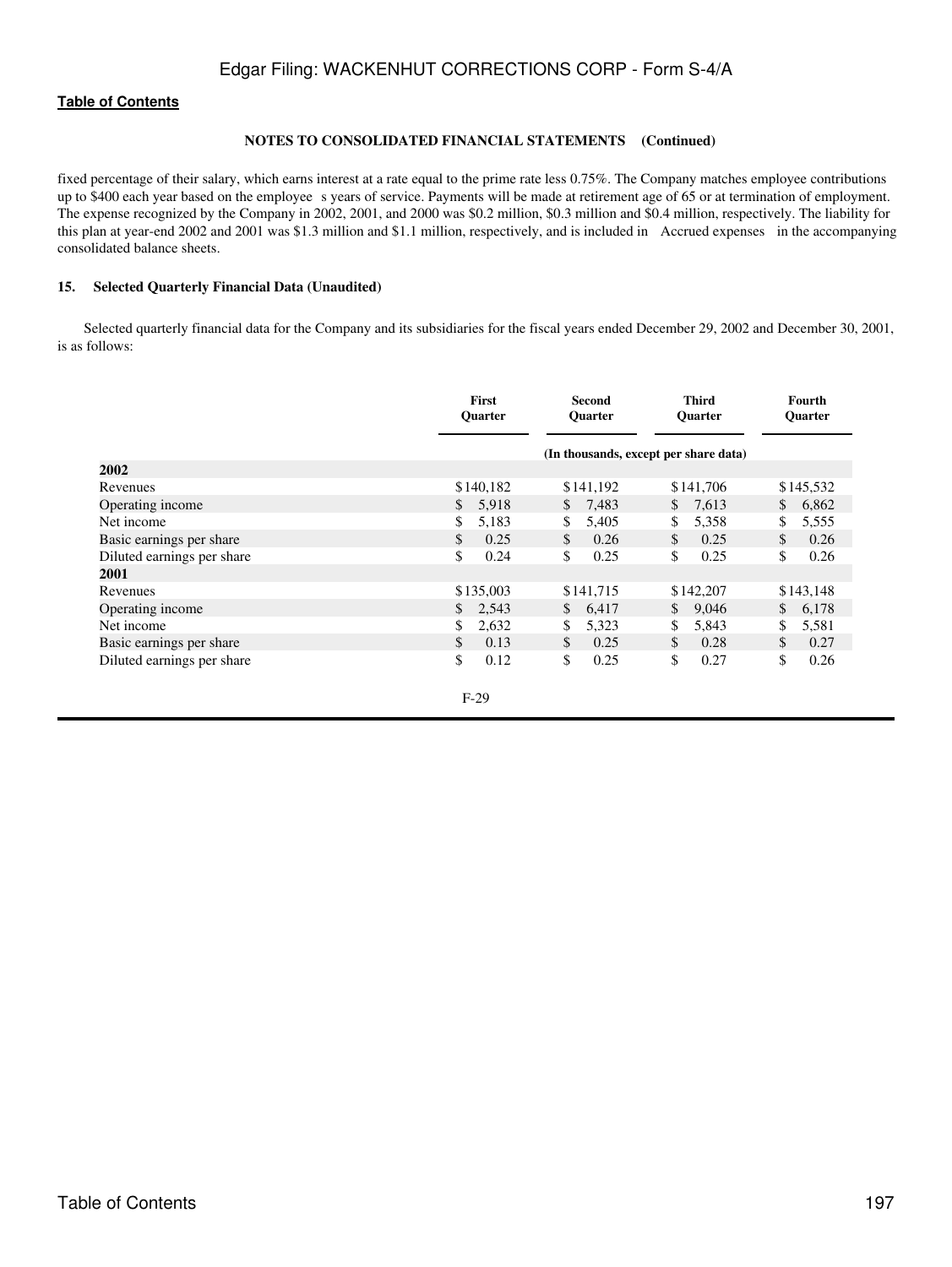## **WACKENHUT CORRECTIONS CORPORATION**

## **CONDENSED CONSOLIDATED BALANCE SHEETS June 29, 2003 and December 29, 2002 (In thousands except share data) (Unaudited)**

|                                                                | June 29,<br>2003 | December 29,<br>2002 |
|----------------------------------------------------------------|------------------|----------------------|
| <b>Assets</b>                                                  |                  |                      |
| Current assets:                                                |                  |                      |
| Cash and cash equivalents                                      | \$58,955         | \$35,240             |
| Accounts receivable, less allowance for doubtful accounts of   |                  |                      |
| \$1,251 and \$1,644, respectively                              | 88,095           | 84,737               |
| Deferred income tax asset                                      | 8,426            | 7,161                |
| Other                                                          | 7,598            | 12,445               |
|                                                                |                  |                      |
| <b>Total current assets</b>                                    | 163,074          | 139,583              |
| Property and equipment, net                                    | 205,119          | 206,466              |
| Investments in and advances to affiliates                      | 21,349           | 19,776               |
| Deferred income tax asset                                      | 1,058            | 119                  |
| Direct finance lease receivable                                | 39,164           | 30,866               |
| Other non current assets                                       | 4.515            | 5,848                |
|                                                                |                  |                      |
|                                                                | \$434,279        | \$402,658            |
|                                                                |                  |                      |
|                                                                |                  |                      |
| Liabilities and Shareholders Equity                            |                  |                      |
| Current liabilities:                                           |                  |                      |
| Accounts payable                                               | \$15,296         | \$10,138             |
| Accrued payroll and related taxes                              | 16,074           | 17,489               |
| Accrued expenses                                               | 44,649           | 43,046               |
| Current portion of deferred revenue                            | 1,811            | 2,551                |
| Current portion of long-term debt and non-recourse debt        | 1,770            | 1,770                |
|                                                                |                  |                      |
| <b>Total current liabilities</b>                               | 79,600           | 74,994               |
|                                                                |                  |                      |
| Deferred revenue                                               | 7,136            | 7,348                |
| Other                                                          | 15,648           | 13,058               |
| Long-term debt                                                 | 123,438          | 123,750              |
| Non-recourse debt                                              | 39,164           | 30,866               |
| Commitments and contingencies                                  |                  |                      |
| Shareholders equity:                                           |                  |                      |
| Preferred stock, \$.01 par value, 10,000,000 shares authorized |                  |                      |
| Common stock, \$.01 par value, 30,000,000 shares authorized,   |                  |                      |
| 21,286,952 and 21,245,620 shares issued and outstanding        | 213              | 212                  |
| Additional paid-in capital                                     | 63,815           | 63,500               |
| Retained earnings                                              | 122,808          | 111,337              |
| Accumulated other comprehensive loss                           | (17, 543)        | (22, 407)            |
|                                                                |                  |                      |
| Total shareholders equity                                      | 169,293          | 152,642              |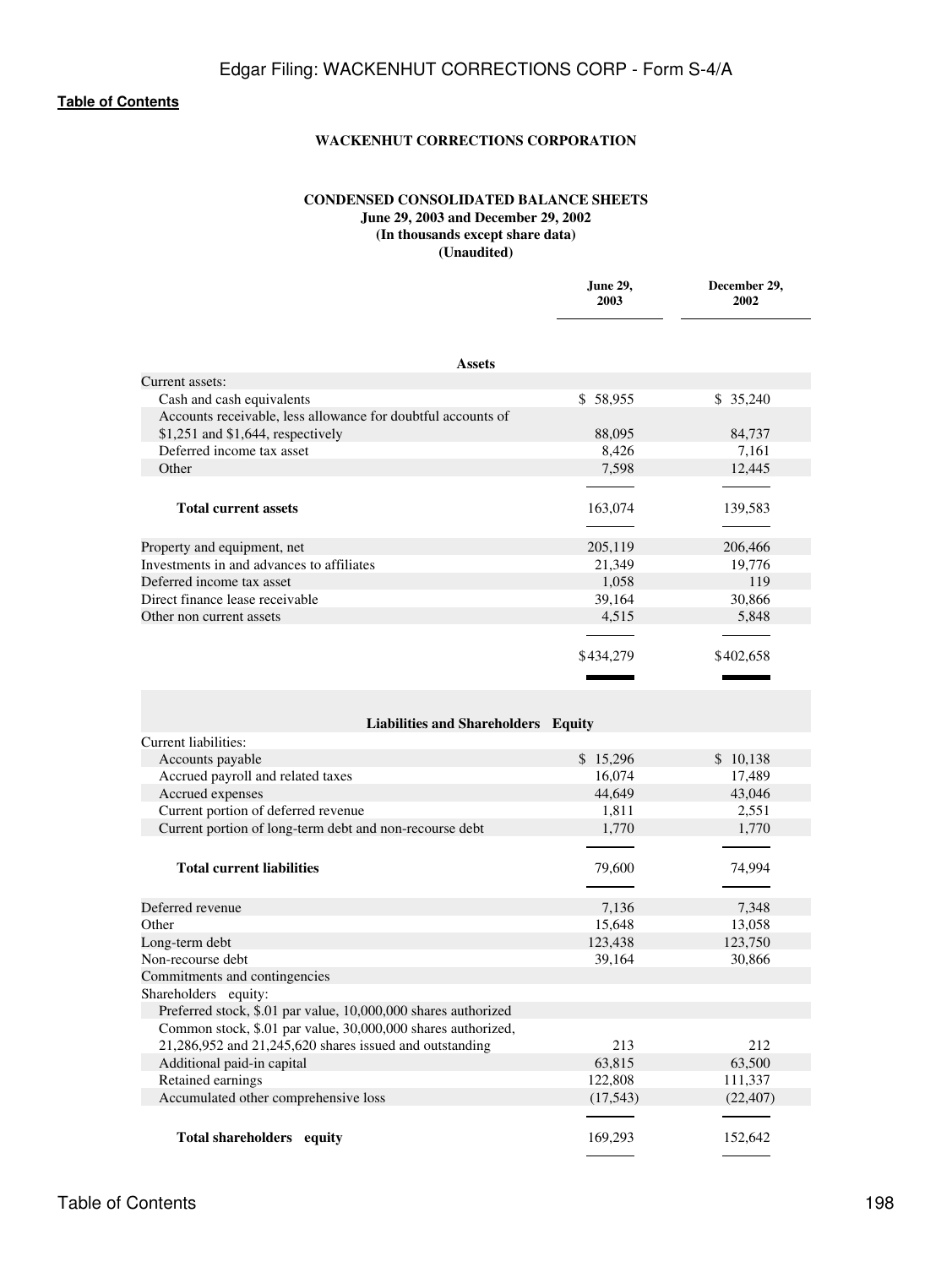|                                                                       | \$434,279 | \$402,658 |
|-----------------------------------------------------------------------|-----------|-----------|
|                                                                       |           |           |
|                                                                       |           |           |
| The accompanying notes to condensed consolidated financial statements |           |           |
|                                                                       |           |           |
|                                                                       |           |           |
| are an integral part of these statements.                             |           |           |
|                                                                       |           |           |
| $F-30$                                                                |           |           |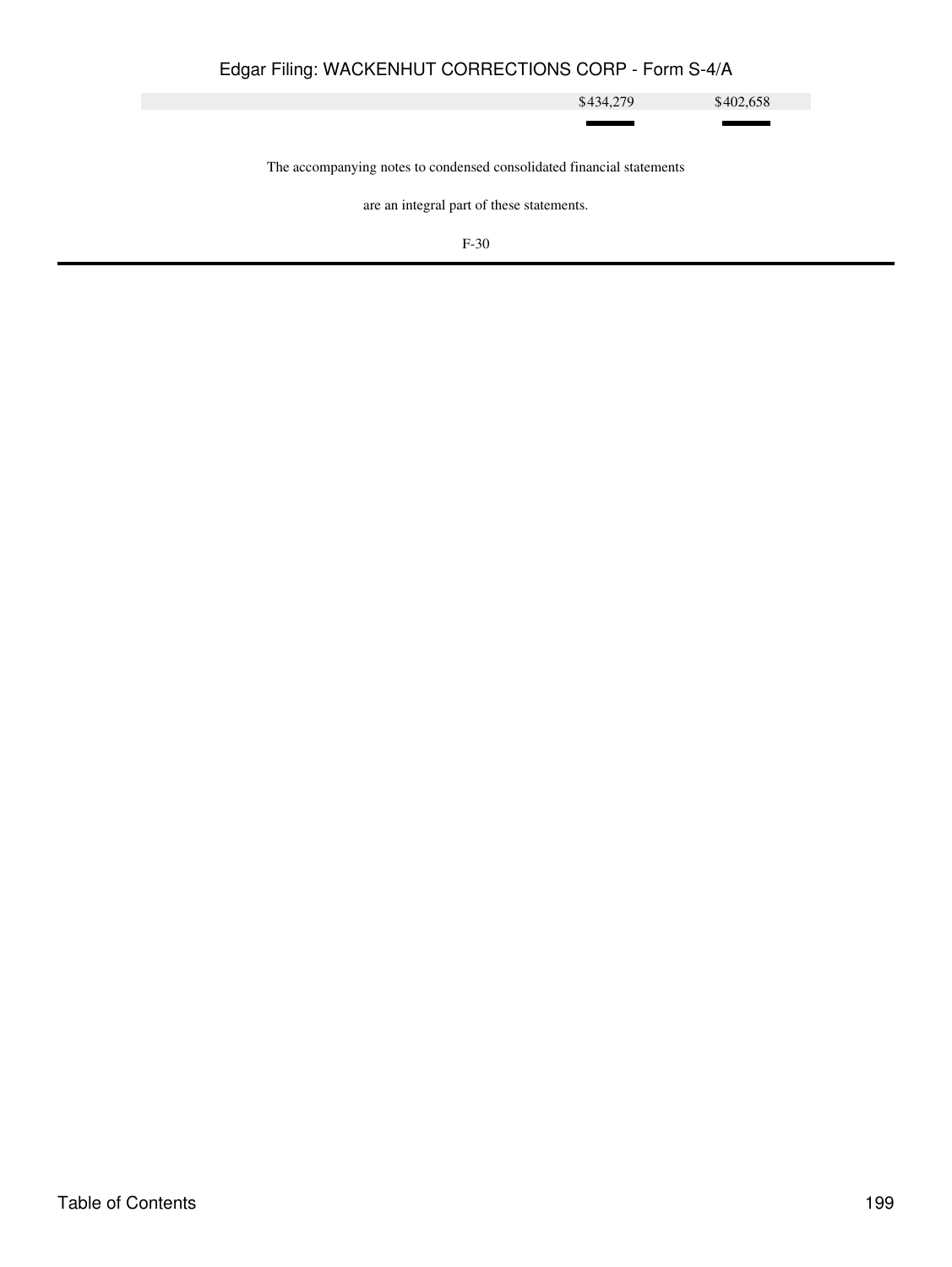## **WACKENHUT CORRECTIONS CORPORATION**

## **CONDENSED CONSOLIDATED STATEMENTS OF INCOME For the Thirteen and Twenty-six Weeks Ended June 29, 2003 and June 30, 2002 (In thousands except per share data) (Unaudited)**

|                                                                                                   | <b>Thirteen Weeks Ended</b> |               | <b>Twenty-six Weeks Ended</b> |               |
|---------------------------------------------------------------------------------------------------|-----------------------------|---------------|-------------------------------|---------------|
|                                                                                                   | June 29, 2003               | June 30, 2002 | June 29, 2003                 | June 30, 2002 |
| Revenues                                                                                          | \$153,207                   | \$141,192     | \$298,461                     | \$281,374     |
| Operating expenses (including amounts                                                             |                             |               |                               |               |
| related to The Wackenhut Corporation (TWC)                                                        |                             |               |                               |               |
| of \$, \$6,058, \$ and \$11,985, respectively)                                                    | 129,540                     | 122,984       | 252,840                       | 246,648       |
| Depreciation and amortization                                                                     | 3,606                       | 2,439         | 6,919                         | 4,924         |
| G&A expense (including amounts related to<br>TWC of \$551, \$806, \$1,206 and \$1,620,            |                             |               |                               |               |
| respectively)                                                                                     | 10,115                      | 8,286         | 19,050                        | 16,401        |
|                                                                                                   |                             |               |                               |               |
| Operating income                                                                                  | 9.946                       | 7,483         | 19.652                        | 13,401        |
| Interest income                                                                                   | 1,415                       | 1,067         | 2,544                         | 2,116         |
| Interest expense                                                                                  | (3,088)                     | (776)         | (6,091)                       | (1,674)       |
|                                                                                                   |                             |               |                               |               |
| Income before income taxes and equity in                                                          |                             |               |                               |               |
| earnings of affiliates                                                                            | 8,273                       | 7,774         | 16,105                        | 13,843        |
| Provision for income taxes                                                                        | 3,412                       | 4,003         | 6,692                         | 6,475         |
|                                                                                                   |                             |               |                               |               |
|                                                                                                   | 4,861                       | 3,771         | 9,413                         | 7,368         |
| Income before equity in earnings of affiliates<br>Equity in earnings of affiliates, net of income |                             |               |                               |               |
| tax provision of \$1,042, \$916, \$1,491 and                                                      |                             |               |                               |               |
| \$1,911, respectively                                                                             | 1,438                       | 1,634         | 2,058                         | 3,220         |
|                                                                                                   |                             |               |                               |               |
|                                                                                                   |                             |               |                               |               |
| Net income                                                                                        | 6,299<br>\$                 | 5,405         | \$11,471                      | 10,588<br>\$. |
|                                                                                                   |                             |               |                               |               |
| Basic earnings per share                                                                          | 0.30                        | 0.26          | \$<br>0.54                    | 0.50          |
| Basic weighted average shares outstanding                                                         | 21,274                      | 21,128        | 21,260                        | 21,052        |
|                                                                                                   |                             |               |                               |               |
| Diluted earnings per share                                                                        | 0.29<br>\$                  | 0.25<br>\$    | 0.54<br>\$                    | 0.50<br>\$    |
| Diluted weighted average shares outstanding                                                       | 21,412                      | 21,353        | 21,368                        | 21,314        |
|                                                                                                   |                             |               |                               |               |

The accompanying notes to condensed consolidated financial statements

are an integral part of these statements.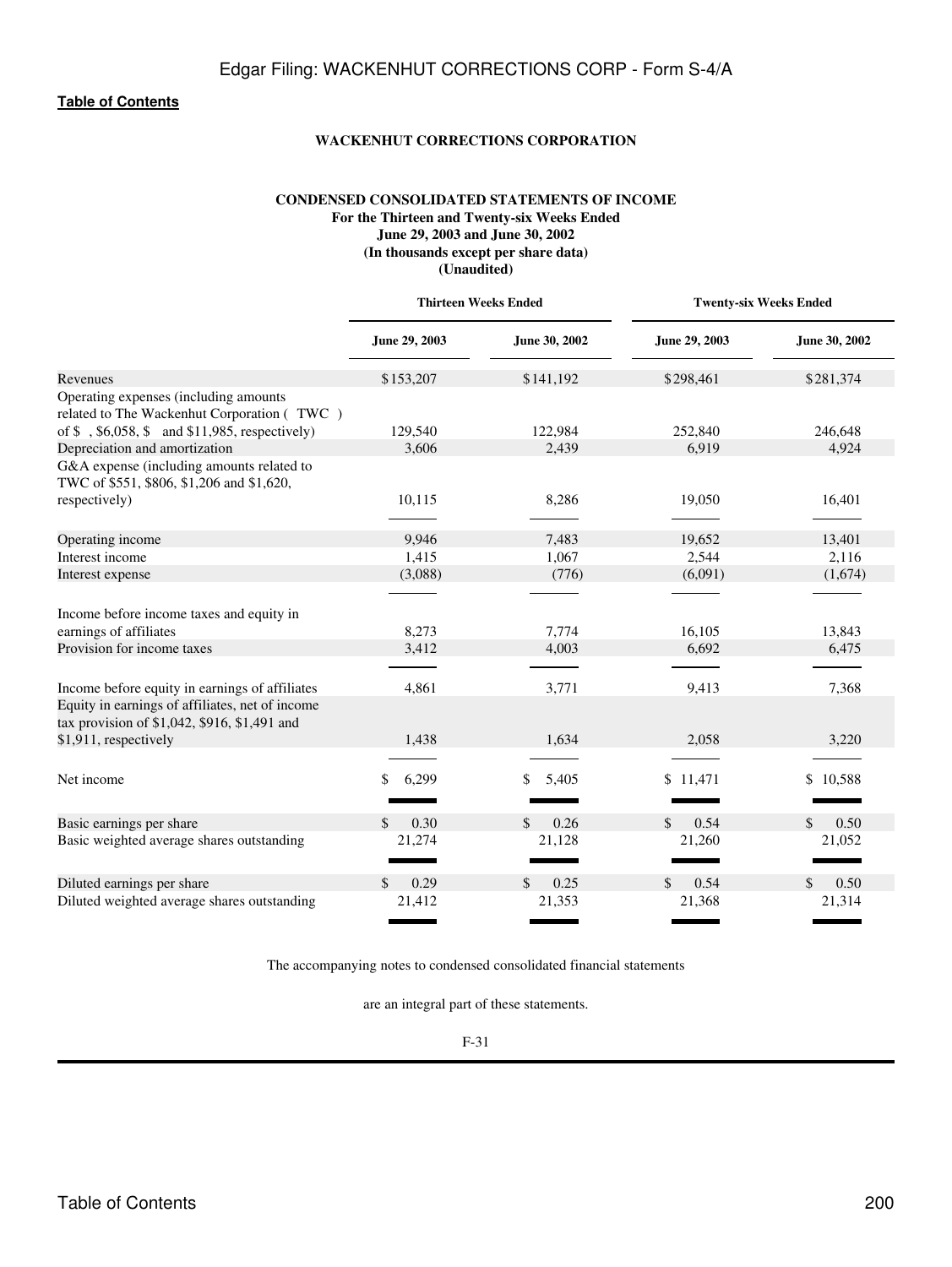# **WACKENHUT CORRECTIONS CORPORATION**

## **CONDENSED CONSOLIDATED STATEMENTS OF CASH FLOWS For the Twenty-six Weeks Ended June 29, 2003 and June 30, 2002 (In thousands)**

**(Unaudited)**

|                                                                                     | <b>Twenty-six Weeks Ended</b> |               |  |
|-------------------------------------------------------------------------------------|-------------------------------|---------------|--|
|                                                                                     | June 29, 2003                 | June 30, 2002 |  |
| Cash flows from operating activities:                                               |                               |               |  |
| Net income                                                                          | \$11,471                      | \$10,588      |  |
| Adjustments to reconcile net income to net cash provided by operating<br>activities |                               |               |  |
| Depreciation and amortization                                                       | 6,919                         | 4,924         |  |
| Deferred tax (benefit) provision                                                    | (2,203)                       | 76            |  |
| Provision for doubtful accounts                                                     | 140                           | 1,107         |  |
| Equity in earnings of affiliates, net of tax                                        | (2,058)                       | (3,220)       |  |
| Tax benefit related to employee stock options                                       | 113                           | 1,060         |  |
| Changes in assets and liabilities                                                   |                               |               |  |
| (Increase) decrease in assets:                                                      |                               |               |  |
| Accounts receivable                                                                 | (828)                         | (11,809)      |  |
| Other current assets                                                                | 5,481                         | (4,224)       |  |
| Other assets                                                                        | (1,065)                       | 2,784         |  |
| Increase (decrease) in liabilities:                                                 |                               |               |  |
| Accounts payable and accrued expenses                                               | 4,587                         | (6, 155)      |  |
| Accrued payroll and related taxes                                                   | (1,961)                       | 3,786         |  |
| Deferred revenue                                                                    | (952)                         | (1,378)       |  |
| Other liabilities                                                                   | 2,590                         | 5,089         |  |
| Net cash provided by operating activities                                           | 22,234                        | 2,628         |  |
| Cash flows from investing activities:                                               |                               |               |  |
| Investments in and advances to affiliates                                           | 203                           | (54)          |  |
| Repayments of investments in and advances to affiliates                             |                               | 1,617         |  |
| Capital expenditures                                                                | (4,222)                       | (3,339)       |  |
|                                                                                     |                               |               |  |
| Net cash used in investing activities                                               | (4,019)                       | (1,776)       |  |
| Cash flows from financing activities:                                               |                               |               |  |
| Proceeds from non-recourse debt                                                     | 2,324                         |               |  |
| Payments of long-term debt and non-recourse debt                                    | (312)                         | (290)         |  |
| Proceeds from exercise of stock options                                             | 203                           | 1,187         |  |
| Net cash provided by financing activities                                           | 2,215                         | 897           |  |
| Effect of exchange rate changes on cash                                             | 3,285                         | 1,954         |  |
| Net increase in cash                                                                | 23,715                        | 3,703         |  |
| Cash, beginning of period                                                           | 35,240                        | 46,099        |  |
| Cash, end of period                                                                 | \$58,955                      | \$49,802      |  |
|                                                                                     |                               |               |  |
| Supplemental disclosures:                                                           |                               |               |  |
| Cash paid for income taxes                                                          | \$8,153                       | \$3,878       |  |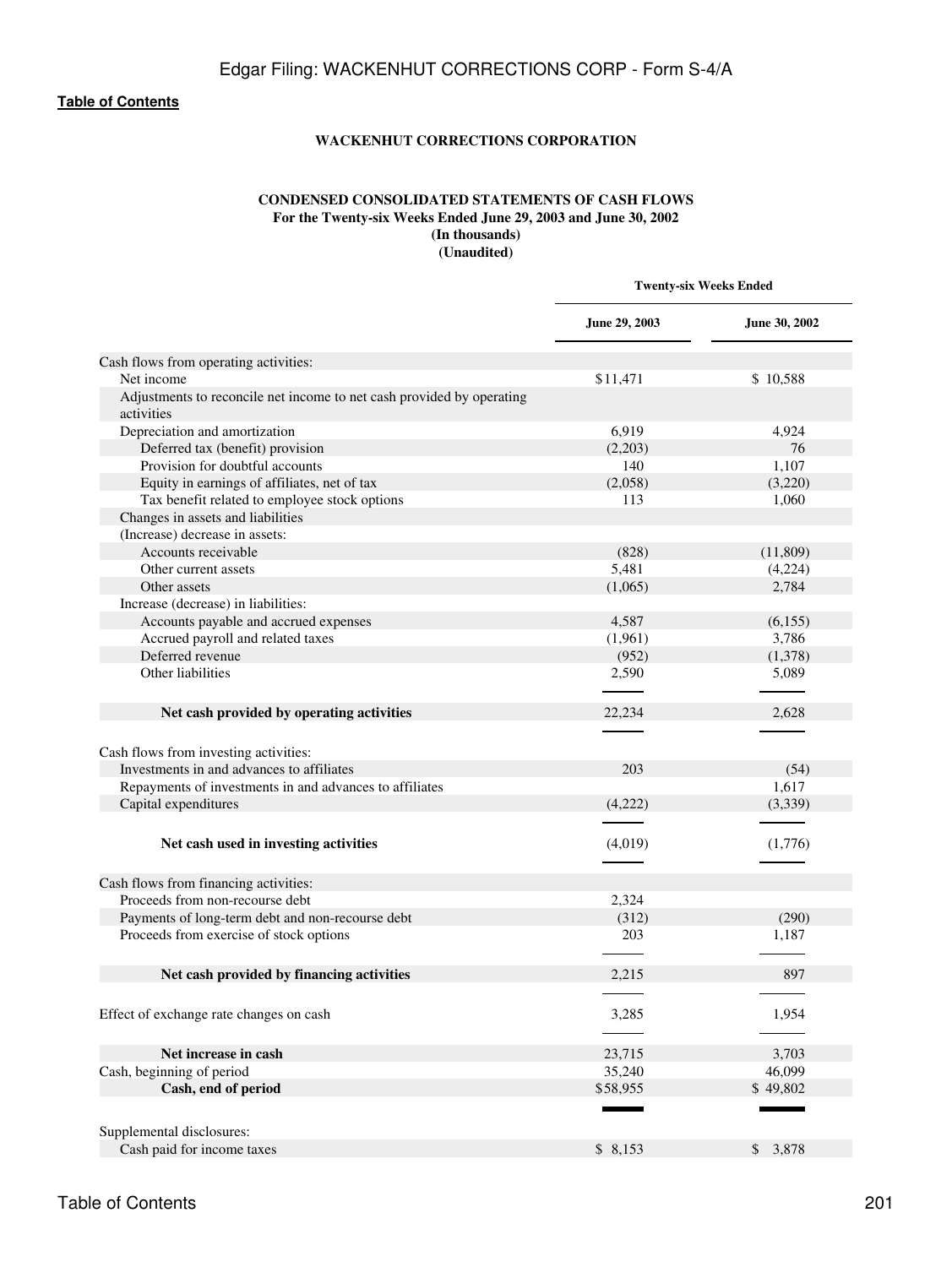Cash paid for interest \$ 4,364 \$ 113

The accompanying notes to condensed consolidated financial statements

are an integral part of these statements.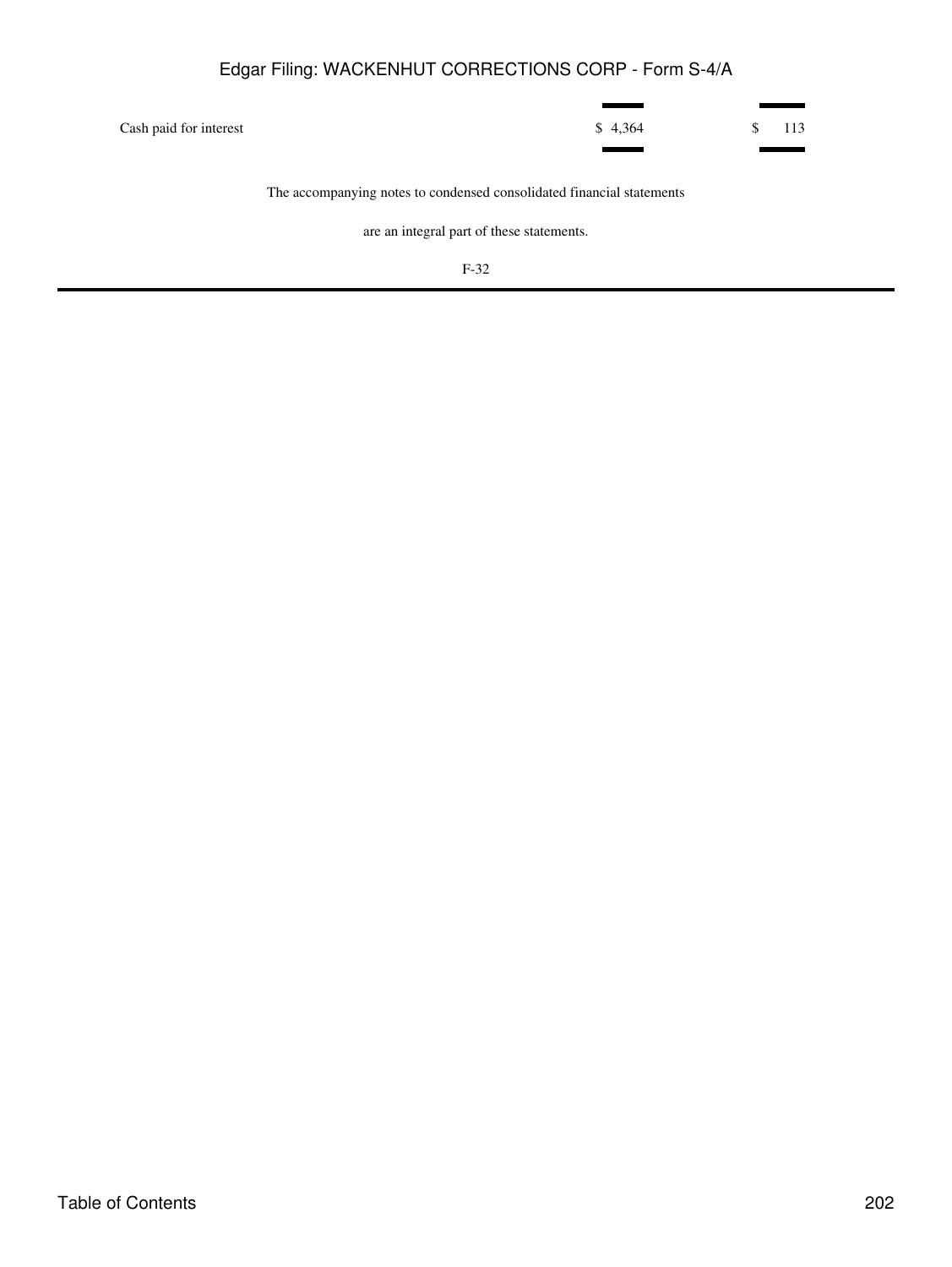## **WACKENHUT CORRECTIONS CORPORATION**

### **NOTES TO CONDENSED CONSOLIDATED FINANCIAL STATEMENTS (Unaudited)**

#### **1. Significant Accounting Policies**

The accounting policies followed for quarterly financial reporting are the same as those disclosed in the Notes to Consolidated Financial Statements included in the Company s Form 10-K filed with the Securities and Exchange Commission on March 20, 2003 for the fiscal year ended December 29, 2002. Certain prior period amounts have been reclassified to conform with current period financial statement presentation.

#### **Recent Accounting Pronouncements**

In April 2003, the FASB issued SFAS No. 149, Amendment of Statement 133 on Derivative Instruments and Hedging Activities. SFAS No. 149 amends and clarifies accounting for derivative instruments, including certain derivative instruments embedded in other contracts, and for hedging activities under SFAS No. 133. In particular, this statement clarifies under what circumstances a contract with an initial net investment meets the characteristic of a derivative and when a derivative contains a financing component that warrants special reporting in the statement of cash flows. This statement is generally effective for contracts entered into or modified after June 30, 2003 and is not expected to have a material impact on the Company s financial statements. This statement is a forward-looking statement within the meaning of the Private Securities Litigation Act. See Forward-Looking Statements on page 16.

In May 2003, the FASB issued SFAS No. 150, Accounting for Certain Financial Instruments with Characteristics of Both Liability and Equity. SFAS No. 150 provides that certain financial instruments with characteristics of both liability and equity to be classified as a liability. The statement is effective July 1, 2003 for existing financial instruments and May 31, 2003 for new or modified financial instruments. The Company does not have financial instruments that qualify under this statement.

In January 2003, the FASB issued Interpretation No. 46, Consolidation of Variable Interest Entities, an interpretation of Accounting Research Bulletin No. 51 (the Interpretation). The Interpretation requires the consolidation of entities in which an enterprise absorbs a majority of the entitys expected losses, receives a majority of the entitys expected residual returns, or both, as a result of ownership, contractual or other financial interests in the entity. Currently, entities are generally consolidated by an enterprise when it has a controlling financial interest through ownership of a majority voting interest in the entity.

During 2000, the Company formed two joint ventures in South Africa to design, construct, manage and finance a prison in South Africa. South African Custodial Services Pty. Limited (SACS) was established to design, finance and build the prison and South African Custodial Management Pty Limited (SACM) was established to operate the prison. SACS was financed with approximately \$8 million in initial equity contributions from the joint venture partners and \$58.3 million in debt. The creditors of SACS do not have recourse to the Company. SACS entered into a contract with SACM to operate the prison upon completion of construction.

The Company does not control SACS or SACM, and records its proportional share (50%) of the operating results of each entity using the equity method.

The Company is currently evaluating the effects of the issuance of the Interpretation on the accounting for its ownership interests in SACS and SACM. If the Company were required to consolidate SACM beginning December 30, 2002, total assets and liabilities reported at June 29, 2003 would have increased approximately \$4.1 million and \$2.0 million, respectively. Revenues and operating expenses for the twenty-six weeks ended June 29, 2003 would have increased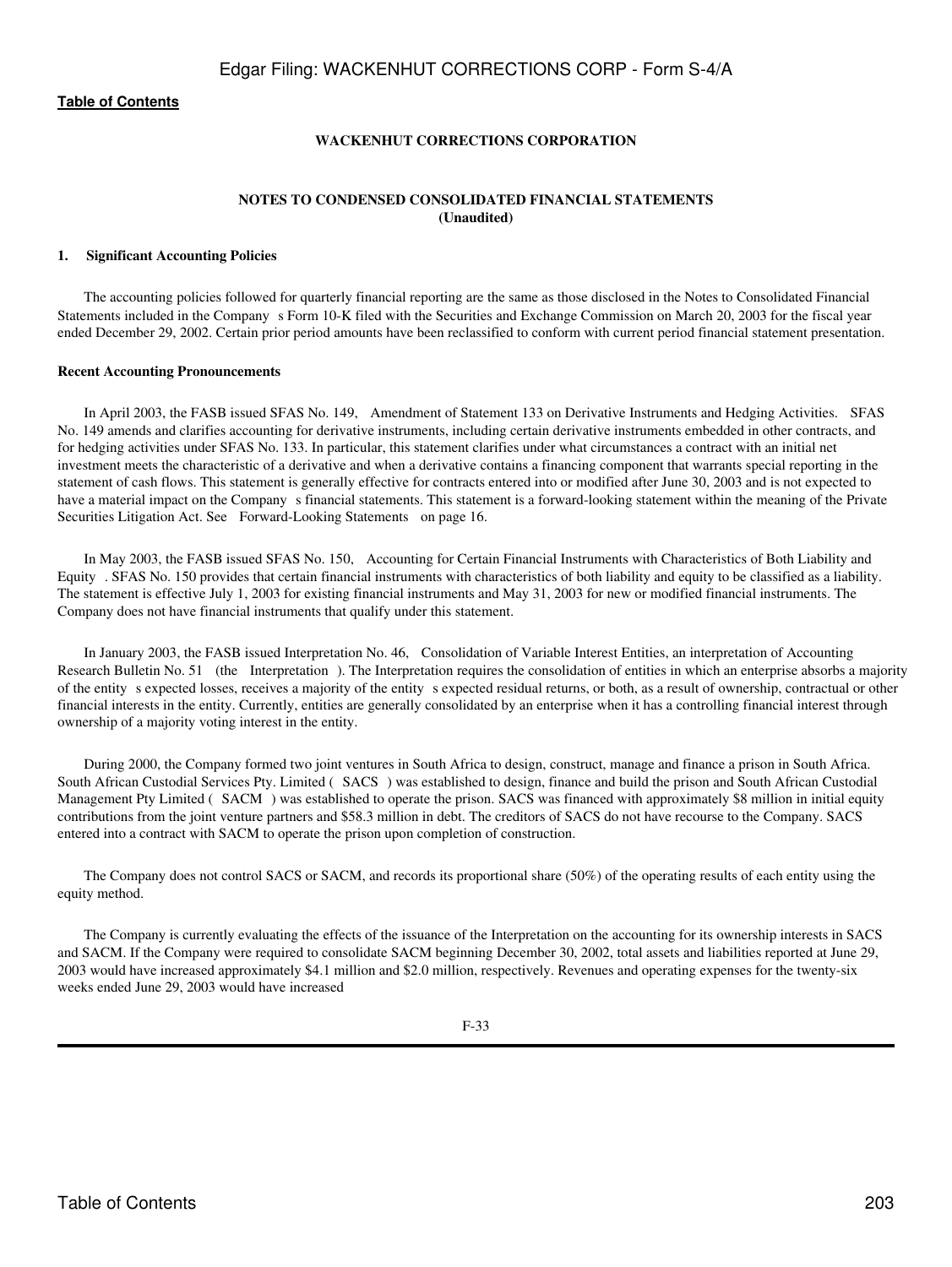## **[Table of Contents](#page-5-0)**

## **WACKENHUT CORRECTIONS CORPORATION**

#### **NOTES TO CONDENSED CONSOLIDATED FINANCIAL STATEMENTS (Continued)**

#### **(Unaudited)**

approximately \$5.9 million and \$4.3 million, respectively. If the Company were required to consolidate SACS beginning December 30, 2002, total assets and liabilities reported at June 29, 2003 would have increased approximately \$67.3 million and \$64.4 million, respectively. Revenues and operating expenses for the twenty-six weeks ended June 29, 2003 would have increased approximately \$11.6 million and \$8.0 million, respectively. The equity interests of the joint venture partners would have been reported as minority interest expense. There would have been no impact on the Company s net income as reported.

#### **2. Accounting for Stock-Based Compensation**

In December 2002, the FASB issued SFAS No. 148, Accounting for Stock-Based Compensation Transition and Disclosure, an Amendment of FASB Statement No. 123. SFAS No. 148 amends FASB Statement No. 123, Accounting for Stock-Based Compensation, to provide alternative methods of transition for a voluntary change to the fair value based method of accounting for stock-based employee compensation. In addition, SFAS No. 148 amends the disclosure requirements of Statements No. 123 and APB Opinion No. 28, Interim Financial Reporting to require prominent disclosures in both annual and interim financial statements about the method of accounting for stock-based employee compensation and the effect of the method used on reported results. Currently, the Company accounts for stock option plans under the intrinsic value method APB Opinion No. 25. The Company does not intend to change its policy with regard to its method of accounting for stock based compensation and there was no impact on the Companys financial position, results of operations or cash flows upon adoption of SFAS No. 148.

No stock-based employee compensation cost is reflected in net income, as all options granted under the Companys plans had an exercise price equal to market value of the underlying common stock on the date of grant. Had the Company applied the fair value recognition provisions of FASB Statement No. 123 to all awards, the Companys net income and earnings per share would have been reduced to the pro forma amounts as follows:

|                                                                                                                               | <b>Thirteen</b><br><b>Weeks Ended</b><br>June 29, 2003 | <b>Thirteen</b><br><b>Weeks Ended</b><br>June 30, 2002 | <b>Twenty-six</b><br><b>Weeks Ended</b><br>June 29, 2003 | <b>Twenty-six</b><br><b>Weeks Ended</b><br>June 30, 2002 |
|-------------------------------------------------------------------------------------------------------------------------------|--------------------------------------------------------|--------------------------------------------------------|----------------------------------------------------------|----------------------------------------------------------|
|                                                                                                                               |                                                        |                                                        | (In thousands, except per share data)                    |                                                          |
| Net income:                                                                                                                   |                                                        |                                                        |                                                          |                                                          |
| As reported                                                                                                                   | \$6,299                                                | \$5,405                                                | \$11,471                                                 | \$10,588                                                 |
| Deduct: Total stock-based employee<br>compensation expense determined under fair<br>value based method for all awards, net of |                                                        |                                                        |                                                          |                                                          |
| related tax effects                                                                                                           | 323                                                    | 26                                                     | 396                                                      | 933                                                      |
| Pro forma                                                                                                                     | 5,976                                                  | 5,379                                                  | 11,075                                                   | 9,655                                                    |
| Basic earnings per share:                                                                                                     |                                                        |                                                        |                                                          |                                                          |
| As reported                                                                                                                   | \$0.30                                                 | \$0.26                                                 | \$<br>0.54                                               | \$<br>0.50                                               |
| Pro forma                                                                                                                     | 0.28                                                   | 0.26                                                   | 0.52                                                     | 0.46                                                     |
| Diluted earnings per share:                                                                                                   |                                                        |                                                        |                                                          |                                                          |
| As reported                                                                                                                   | \$0.29                                                 | \$0.25                                                 | $\mathbb{S}$<br>0.54                                     | $\mathbb{S}^-$<br>0.50                                   |
| Pro forma                                                                                                                     | 0.28                                                   | 0.25                                                   | 0.52                                                     | 0.45                                                     |
|                                                                                                                               | $F-34$                                                 |                                                        |                                                          |                                                          |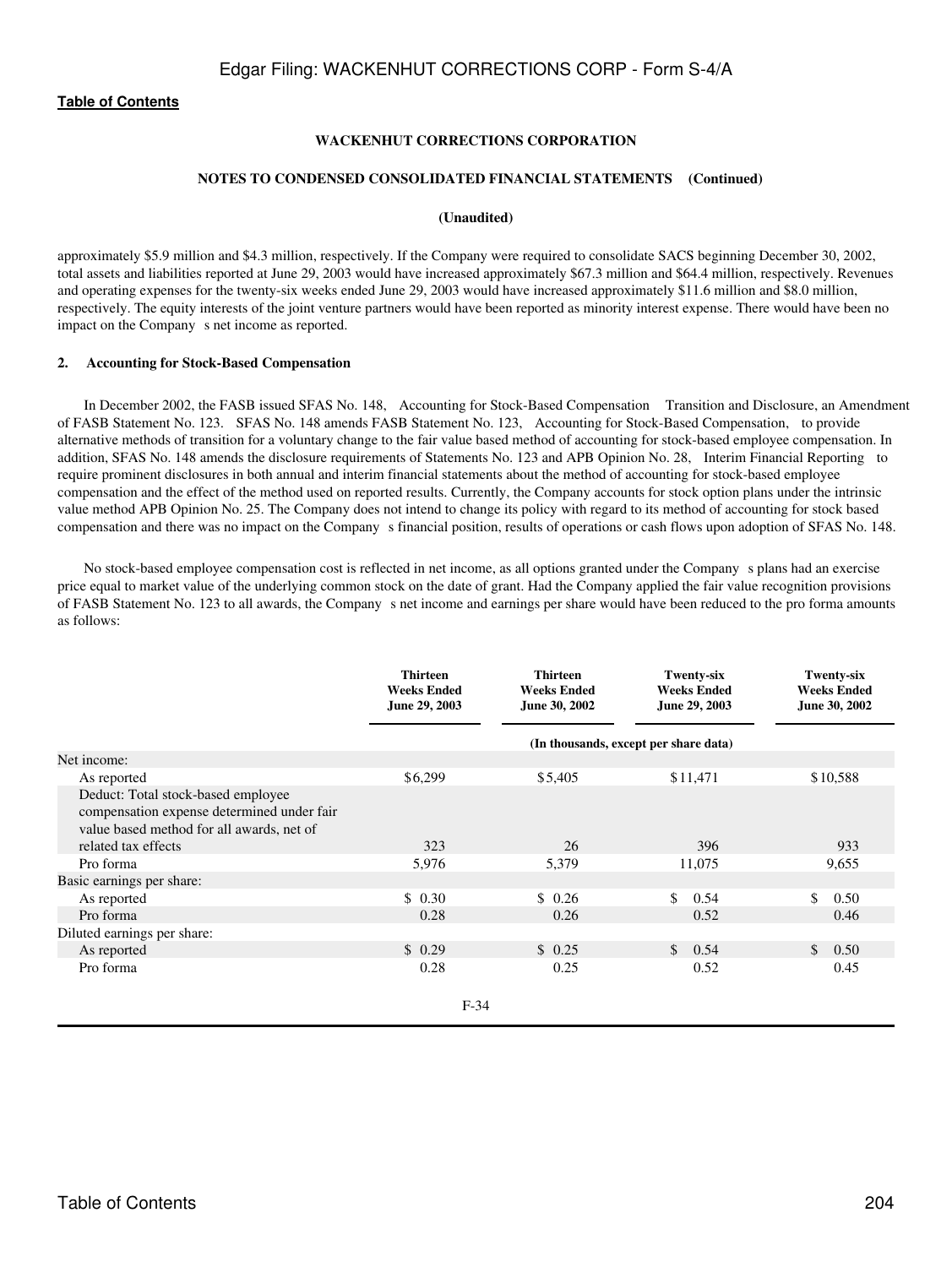## **[Table of Contents](#page-5-0)**

## **WACKENHUT CORRECTIONS CORPORATION**

## **NOTES TO CONDENSED CONSOLIDATED FINANCIAL STATEMENTS (Continued)**

#### **(Unaudited)**

For purposes of the pro forma calculations, the fair value of each option is estimated on the date of the grant using the Black-Scholes option-pricing model, assuming no expected dividends and the following assumptions:

|                                     |               | <b>Stock Options Granted During the</b><br><b>Thirteen and Twenty-six Weeks Ended</b> |  |  |
|-------------------------------------|---------------|---------------------------------------------------------------------------------------|--|--|
|                                     | June 29, 2003 | June 30, 2002                                                                         |  |  |
| Expected volatility factor          | 49%           | 49%                                                                                   |  |  |
| Approximate risk free interest rate | $2.2\%$       | $1.7\%$                                                                               |  |  |
| Expected lives (in years)           | 4.4           |                                                                                       |  |  |

#### **3. Domestic And International Operations**

A summary of domestic and international operations is presented below (in thousands):

|                         |               | <b>Thirteen Weeks Ended</b> |               | <b>Twenty-six Weeks Ended</b> |  |
|-------------------------|---------------|-----------------------------|---------------|-------------------------------|--|
|                         | June 29, 2003 | June 30, 2002               | June 29, 2003 | June 30, 2002                 |  |
| <b>Revenues</b>         |               |                             |               |                               |  |
| U.S. operations         | \$122,323     | \$113,452                   | \$235,828     | \$225,313                     |  |
| Australia operations    | 30,884        | 27,740                      | 62,633        | 56,061                        |  |
|                         |               |                             |               |                               |  |
| Total revenues          | \$153,207     | \$141,192                   | \$298,461     | \$281,374                     |  |
|                         |               |                             |               |                               |  |
| <b>Operating Income</b> |               |                             |               |                               |  |
| U.S. operations         | \$<br>9,460   | \$<br>7,198                 | \$18,386      | \$12,919                      |  |
| Australia operations    | 486           | 285                         | 1,266         | 482                           |  |
|                         |               |                             |               |                               |  |
| Total operating income  | 9,946         | 7,483                       | \$19,652      | \$13,401                      |  |
|                         |               |                             |               |                               |  |

|                          |               | As of                    |
|--------------------------|---------------|--------------------------|
|                          | June 29, 2003 | <b>December 29, 2002</b> |
| <b>Long-lived Assets</b> |               |                          |
| U.S. operations          | \$199,052     | \$200,258                |
| Australia operations     | 6,067         | 6,208                    |
|                          |               |                          |
| Total long-lived assets  | \$205,119     | \$206,466                |

Long-lived assets consist of property, plant and equipment.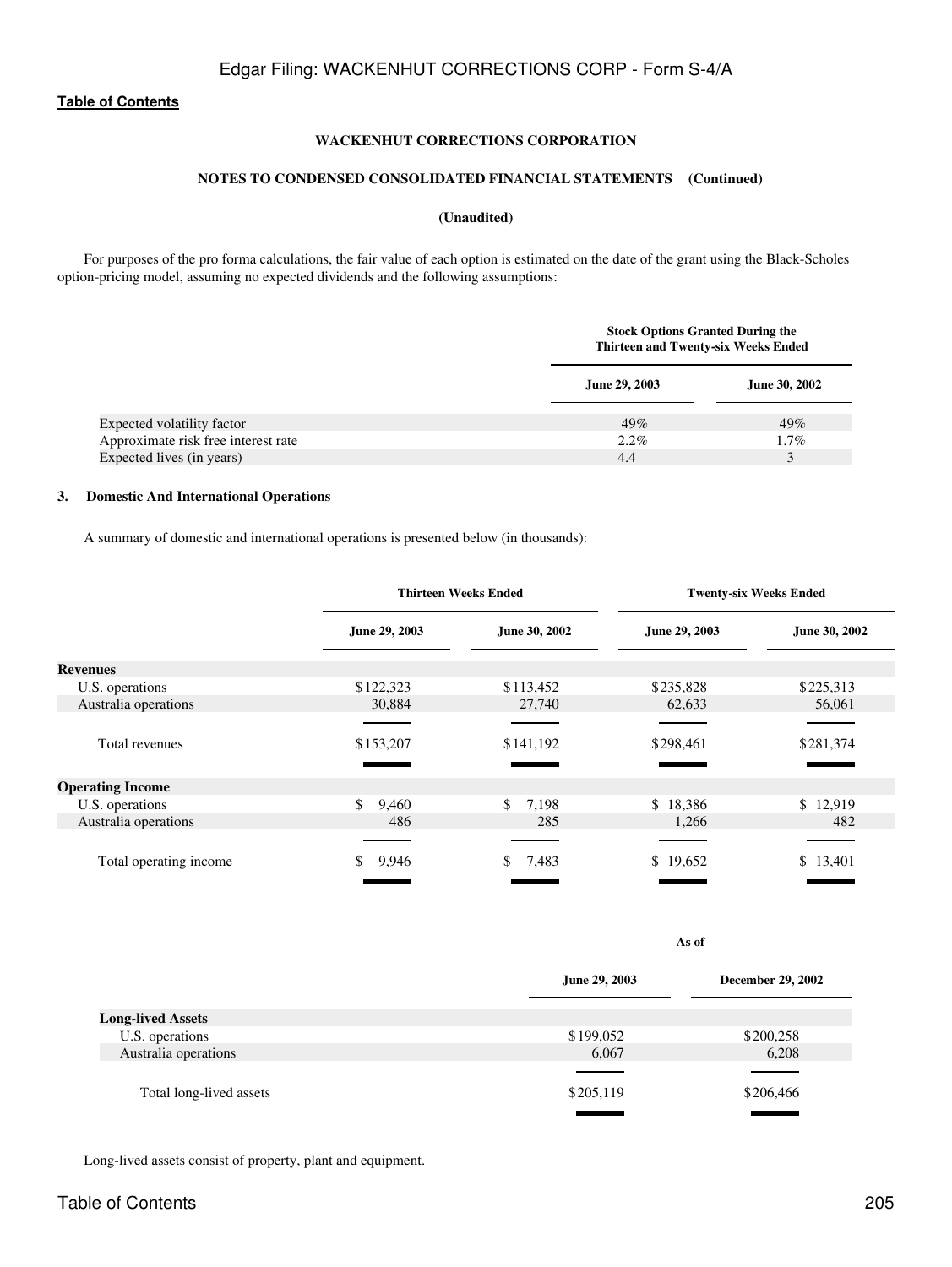The Company formerly had an affiliate (50% or less owned) that provided correctional detention facilities management, home monitoring and court escort services in the United Kingdom. On July 2, 2003, the Company completed the sale of its UK joint venture interest to Serco Investments Limited (Serco) at a price of approximately \$80 million, as determined by a panel of valuation experts. The Company will recognize a gain, net of tax, during the third quarter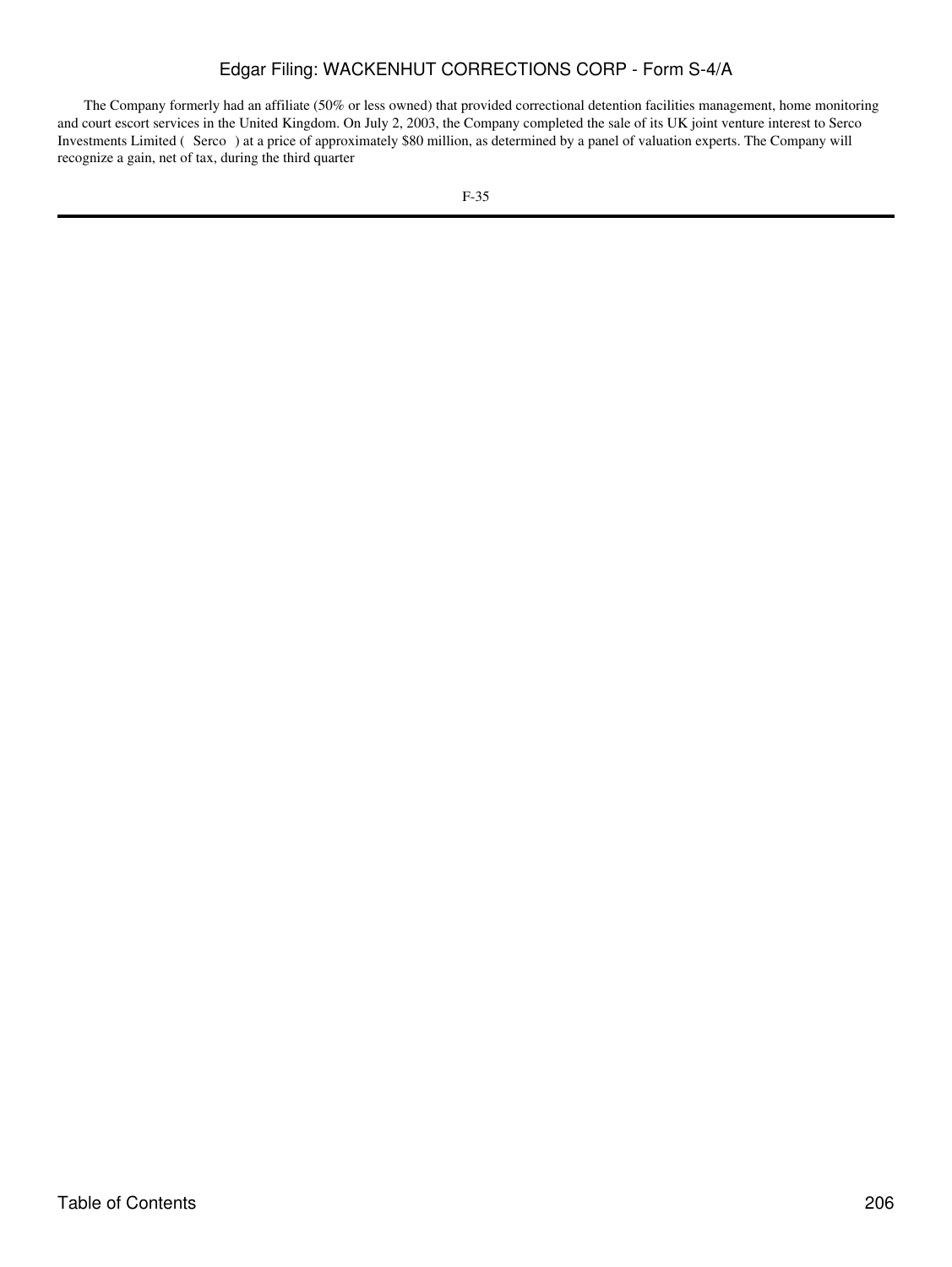## **[Table of Contents](#page-5-0)**

## **WACKENHUT CORRECTIONS CORPORATION**

## **NOTES TO CONDENSED CONSOLIDATED FINANCIAL STATEMENTS (Continued)**

#### **(Unaudited)**

of approximately \$32 million. The following table summarizes certain financial information pertaining to this unconsolidated foreign affiliate (in thousands):

|                                     |               | <b>Twenty-six Weeks Ended</b> |  |  |
|-------------------------------------|---------------|-------------------------------|--|--|
|                                     | June 29, 2003 | <b>June 30, 2002</b>          |  |  |
| <b>Statement of Operations Data</b> |               |                               |  |  |
| Revenues                            | \$114,852     | \$77,284                      |  |  |
| Operating income                    | 7.791         | 8,178                         |  |  |
| Net income                          | 3,486         | 8,511                         |  |  |
| <b>Balance Sheet Data</b>           |               |                               |  |  |
| Current assets                      | \$ 89,550     | \$91,300                      |  |  |
| Noncurrent assets                   | 311,674       | 293,609                       |  |  |
| Current liabilities                 | 55,618        | 42,273                        |  |  |
| Noncurrent liabilities              | 346,041       | 337,918                       |  |  |
| Stockholders (deficit) equity       | (435)         | 4,718                         |  |  |

The Company s former equity affiliate in the United Kingdom had entered into interest rate swaps to fix the interest rate which it received on its variable rate credit facility. Management of the Company had determined the swaps to be effective cash flow hedges. Accordingly, the Company recorded its share of the affiliates change in other comprehensive income. The swaps fair value approximated \$12.4 million, net of tax, and \$11.9 million, net of tax, at June 29, 2003 and December 29, 2002, respectively, and are reflected as a component of other comprehensive loss in the Company s financial statements.

In February 2002, the Company s 50% owned foreign affiliates in South Africa opened a 3,024-bed maximum security correctional facility. The following table summarizes certain financial information pertaining to these unconsolidated foreign affiliates, on a combined basis (in thousands):

|                                     |               | <b>Twenty-six Weeks Ended</b> |  |  |
|-------------------------------------|---------------|-------------------------------|--|--|
|                                     | June 29, 2003 | June 30, 2002                 |  |  |
| <b>Statement of Operations Data</b> |               |                               |  |  |
| Revenues                            | \$17,445      | \$4,328                       |  |  |
| Operating income (loss)             | 5,126         | (2,307)                       |  |  |
| Net income (loss)                   | 630           | (2,071)                       |  |  |
| <b>Balance Sheet Data</b>           |               |                               |  |  |
| Current assets                      | \$10,955      | \$3,493                       |  |  |
| Noncurrent assets                   | 55,475        | 41,146                        |  |  |
| Current liabilities                 | 4,330         | 1,676                         |  |  |
| Noncurrent liabilities              | 62,107        | 42,381                        |  |  |
| Stockholders (deficit) equity       | (7)           | 582                           |  |  |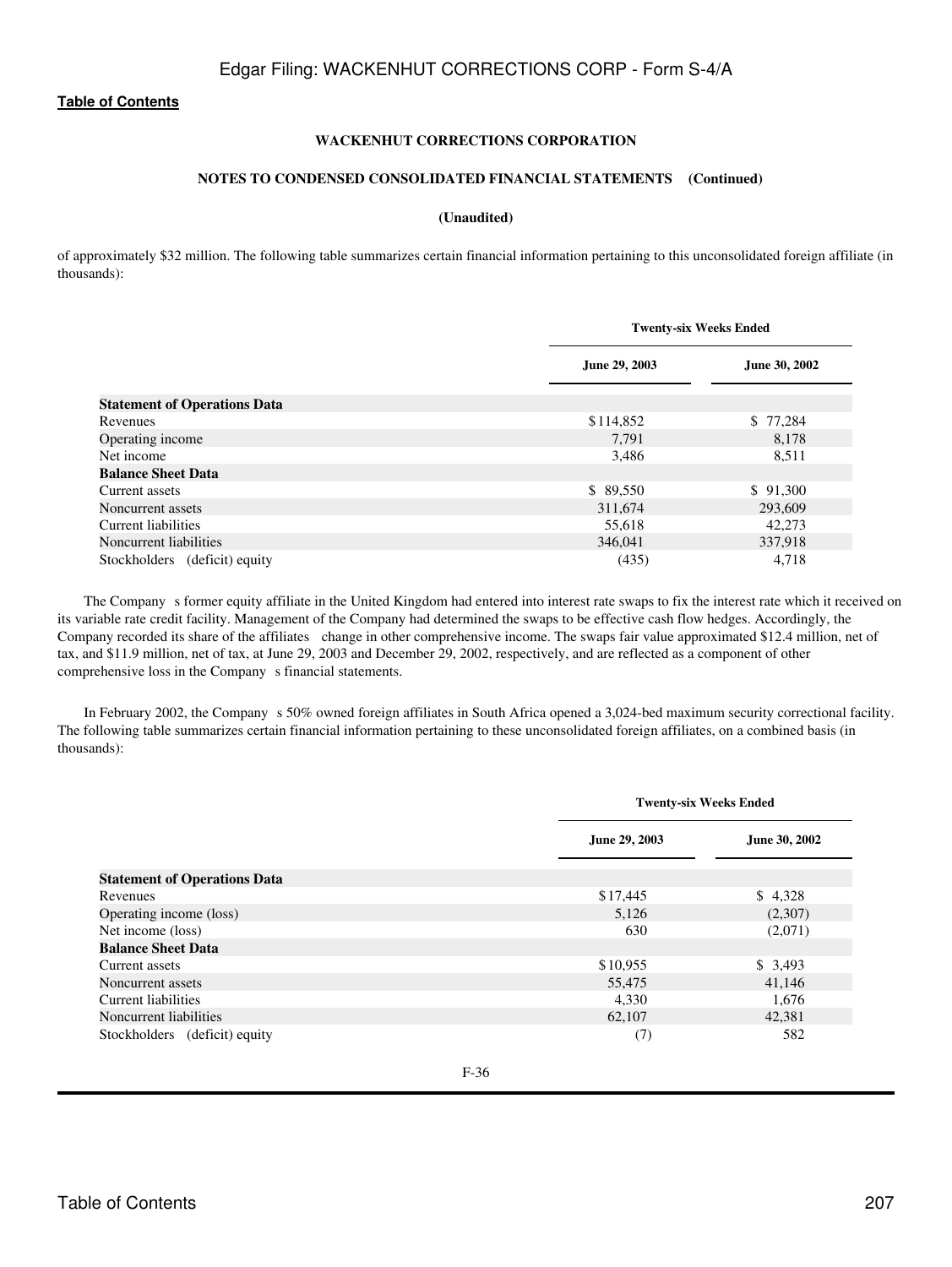## **[Table of Contents](#page-5-0)**

## **WACKENHUT CORRECTIONS CORPORATION**

## **NOTES TO CONDENSED CONSOLIDATED FINANCIAL STATEMENTS (Continued)**

#### **(Unaudited)**

## **4. Comprehensive Income**

The components of the Company s comprehensive income, net of tax, are as follows (in thousands):

|                                                                                                                                 | <b>Thirteen Weeks Ended</b> |                      | <b>Twenty-six Weeks Ended</b> |               |
|---------------------------------------------------------------------------------------------------------------------------------|-----------------------------|----------------------|-------------------------------|---------------|
|                                                                                                                                 | June 29, 2003               | <b>June 30, 2002</b> | June 29, 2003                 | June 30, 2002 |
| Net income                                                                                                                      | \$6.299                     | \$5,405              | \$11,471                      | \$10,588      |
| Change in foreign currency translation, net<br>of income tax expense of $$2,591, $1,134$ ,<br>\$3,999 and \$1,920, respectively | 4.053                       | 1.773                | 6,255                         | 3,003         |
| Minimum pension liability adjustment, net<br>of income tax expense of \$55, $\frac{1}{2}$ , \$120, \$,<br>respectively          | 86                          |                      | 187                           |               |
| Unrealized loss on derivative instruments,<br>net of income tax benefit of \$760, \$2,370,                                      |                             |                      |                               |               |
| \$1,009, \$2,062, respectively                                                                                                  | (1,188)                     | (3,705)              | (1,578)                       | (3,223)       |
|                                                                                                                                 |                             |                      |                               |               |
| Comprehensive income                                                                                                            | \$9,250                     | \$3,473              | \$16,335                      | \$10,368      |

#### **5. Earnings Per Share**

The following table shows the amounts used in computing earnings per share (EPS) in accordance with Statement of Financial Accounting Standards No. 128, Earnings Per Share and the effects on income and the weighted average number of shares of potential dilutive common stock (in thousands except per share data):

|                                           | <b>Thirteen Weeks Ended</b> |               | <b>Twenty-six Weeks Ended</b> |               |
|-------------------------------------------|-----------------------------|---------------|-------------------------------|---------------|
|                                           | June 29, 2003               | June 30, 2002 | June 29, 2003                 | June 30, 2002 |
| Net Income                                | \$6,299                     | \$5,405       | \$11,471                      | \$10,588      |
| Basic earnings per share:                 |                             |               |                               |               |
| Weighted average shares outstanding       | 21,274                      | 21,128        | 21,260                        | 21,052        |
|                                           |                             |               |                               |               |
| Per share amount                          | \$<br>0.30                  | \$.<br>0.26   | \$<br>0.54                    | \$<br>0.50    |
|                                           |                             |               |                               |               |
| Diluted earnings per share:               |                             |               |                               |               |
| Weighted average shares outstanding       | 21,274                      | 21,128        | 21,260                        | 21,052        |
| Effect of dilutive securities:            |                             |               |                               |               |
| Employee and director stock options       | 138                         | 225           | 108                           | 262           |
|                                           |                             |               |                               |               |
| Weighted average shares assuming dilution | 21,412                      | 21,353        | 21,368                        | 21,314        |
|                                           |                             |               |                               |               |
| Per share amount                          | 0.29                        | 0.25<br>S.    | 0.54<br>S.                    | 0.50          |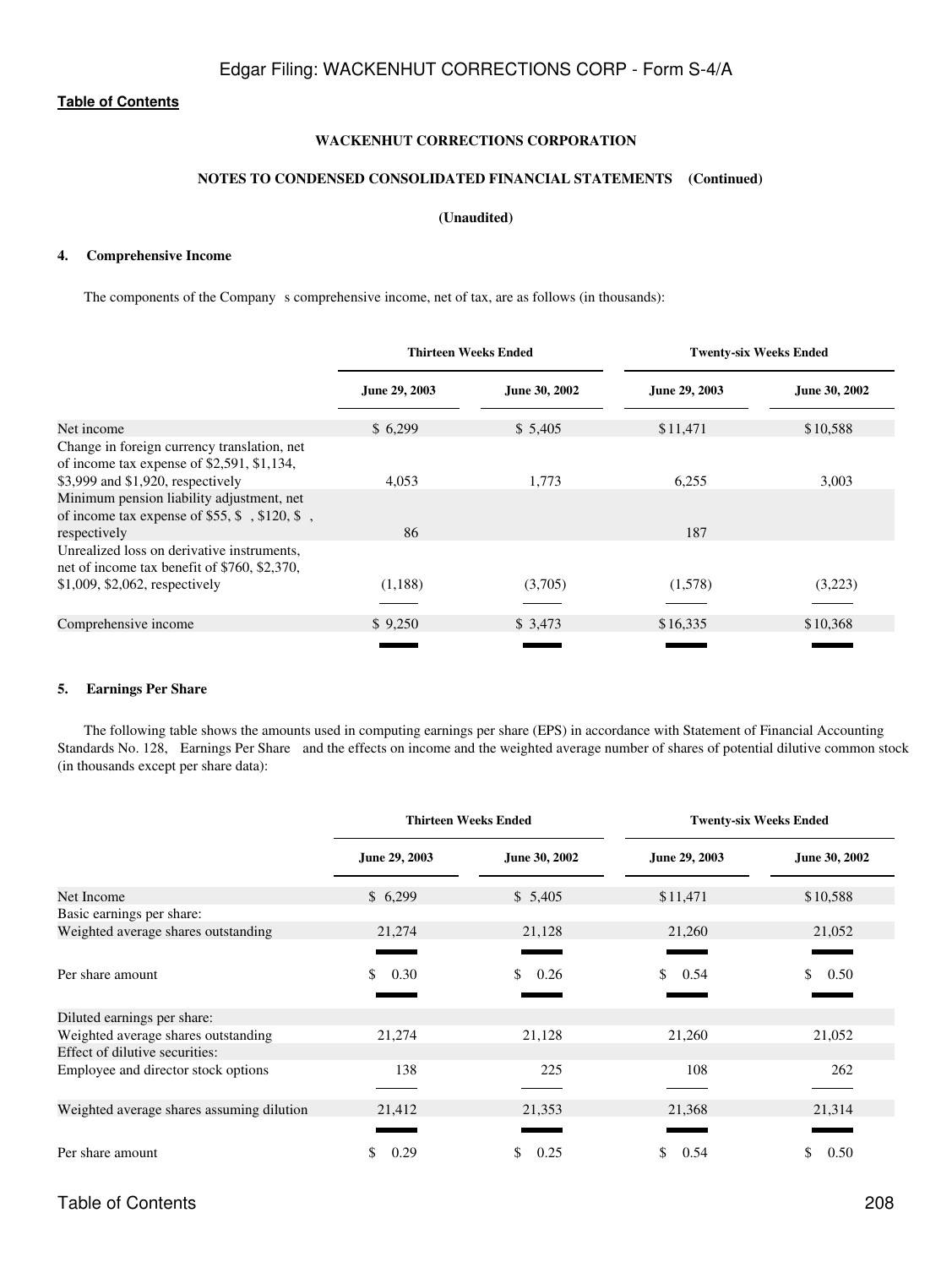## **Thirteen Weeks**

Options to purchase 996,600 shares of the Company s common stock, with exercise prices ranging from \$13.75 to \$26.88 per share and expiration dates between 2005 and 2013, were outstanding at the thirteen weeks ended June 29, 2003, but were not included in the computation of diluted EPS because their effect would be anti-dilutive. At the thirteen weeks ended June 30,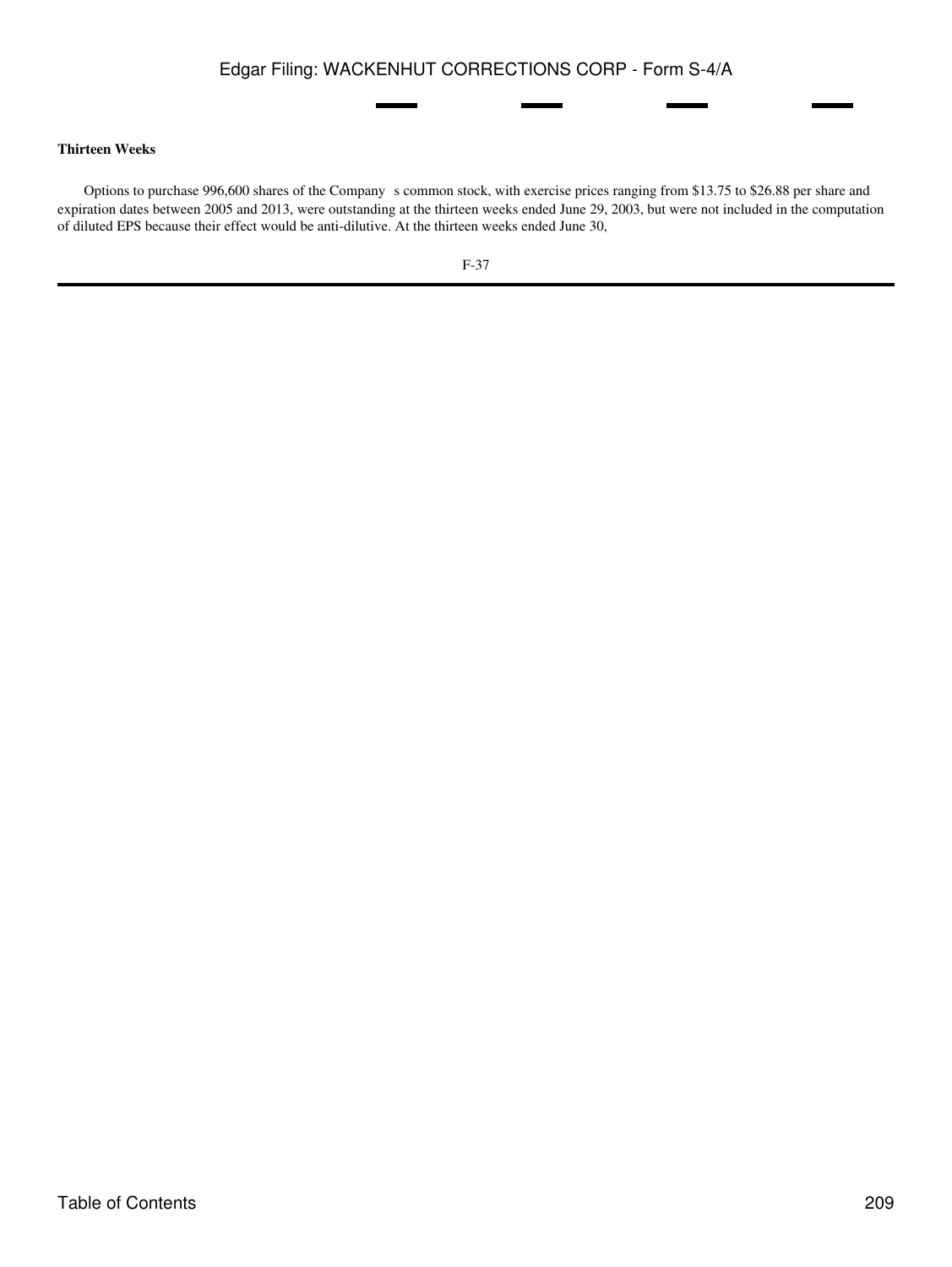## **[Table of Contents](#page-5-0)**

## **WACKENHUT CORRECTIONS CORPORATION**

#### **NOTES TO CONDENSED CONSOLIDATED FINANCIAL STATEMENTS (Continued)**

#### **(Unaudited)**

2002, options to purchase 805,600 shares of the Companys common stock, with exercise prices ranging from \$15.40 to \$26.88 and expiration dates between 2006 and 2012, were outstanding and also excluded from the computation of diluted EPS because their effect would be anti-dilutive.

#### **Twenty-six Weeks**

Options to purchase 1,071,600 shares of the Company s common stock, with exercise prices ranging from \$11.88 to \$26.88 per share and expiration dates between 2005 and 2013, were outstanding at the twenty-six weeks ended June 29, 2003, but were not included in the computation of diluted EPS because their effect would be anti-dilutive. At the twenty-six weeks ended June 30, 2002, options to purchase 805,600 shares of the Company s common stock, with exercise prices ranging from \$15.40 to \$26.88 and expiration dates between 2006 and 2012, were outstanding and also excluded from the computation of diluted EPS because their effect would be anti-dilutive.

#### **6. Share Repurchase From Group 4 Falck A/S**

On July 9, 2003, the Company repurchased all 12 million shares of the Company s common stock, par value \$0.01 (the Common Stock), beneficially owned by Group 4 Falck A/S (Group 4 Falck), the Company s former 57% majority shareholder, for \$132 million in cash pursuant to the terms of a Share Purchase Agreement (the Share Purchase Agreement), dated April 30, 2003, by and among the Company, Group 4 Falck, The Wackenhut Corporation, the Company s former parent company (TWC) and Tuhnekcaw, Inc., an indirect wholly-owned subsidiary of Group 4 Falck (Tuhnekcaw) (the Transaction).

The Transaction was negotiated by a special committee comprised of independent members of the Company s board of directors and approved by the independent directors on the Company s board. The special committee retained independent legal and financial advisors to assist it in the evaluation of the Transaction. The special committee received a fairness opinion from its independent financial advisor stating that the consideration being paid in connection with the Transaction was fair from a financial point of view to the shareholders of the Company other than Group 4 Falck and its affiliates.

Under the terms of the Share Purchase Agreement, Group 4 Falck, TWC and Tuhnekcaw cannot, and cannot permit any of their subsidiaries to, acquire beneficial ownership of any voting securities of the Company during a one-year standstill period following the closing of the Transaction. Immediately following the completion of the Transaction, the Company had 9,299,252 million shares of Common Stock issued and outstanding.

Upon closing of the Transaction, an agreement dated March 7, 2002 by and among the Company, Group 4 Falck and TWC, which governed certain aspects of the parties relationship, was terminated and the two Group 4 Falck representatives serving on the Companys board of directors resigned. Also terminated upon the closing of the Transaction was a March 7, 2002 agreement between the Company and Group 4 Falck wherein Group 4 Falck agreed to reimburse the Company for up to 10% of the fair market value of the Company s interest in its UK joint venture in the event the Company was required to sell its interest in the joint venture to its partner, Serco.

In addition, the Services Agreement (the Services Agreement), dated October 28, 2002, between the Company and TWC, will be terminated effective December 31, 2003, and no further payments for periods thereafter will be due from the Company to Group 4 Falck under the Services Agreement. Pursuant to the Services Agreement, Group 4 Falck was scheduled to provide the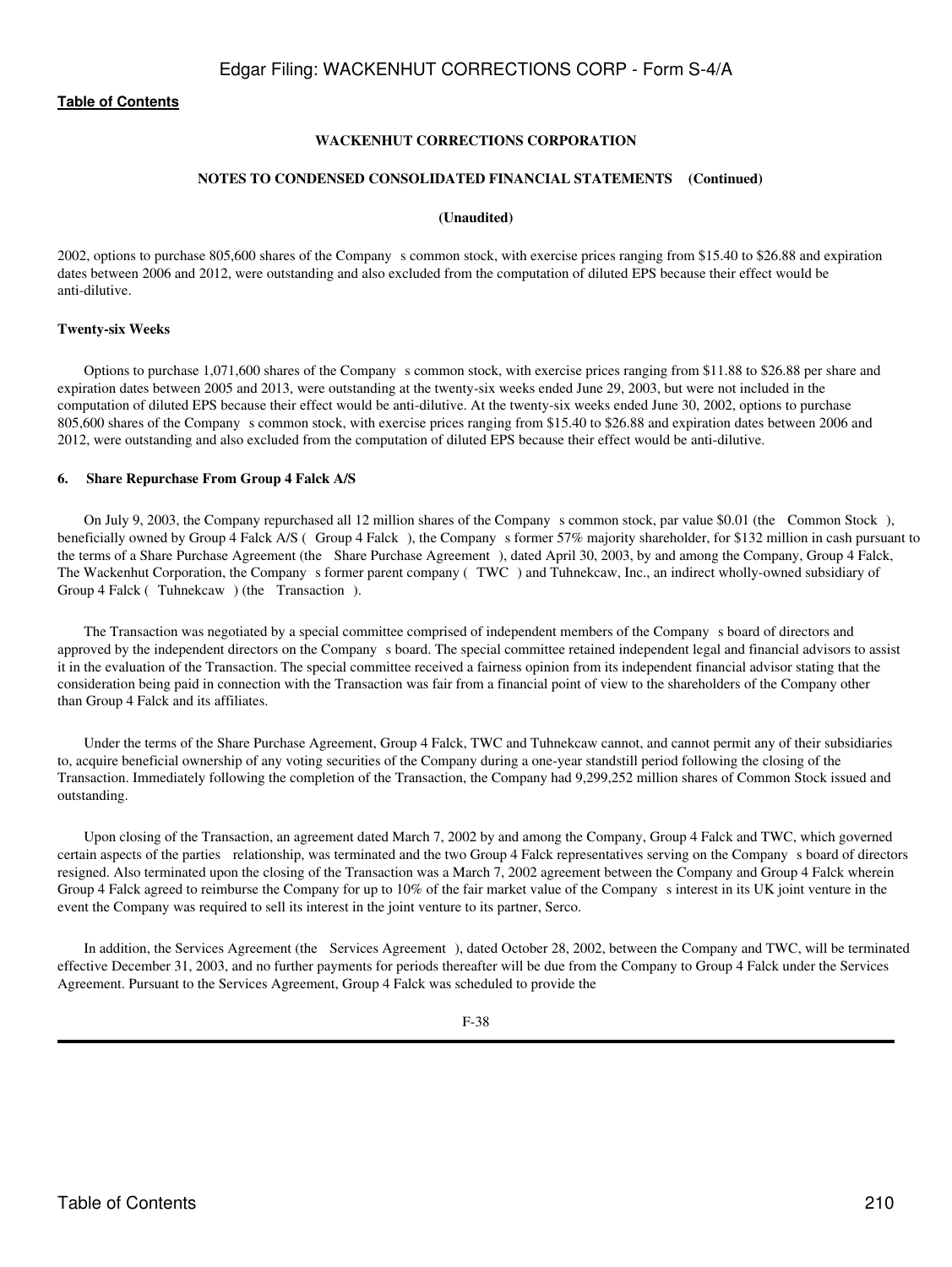## **[Table of Contents](#page-5-0)**

## **WACKENHUT CORRECTIONS CORPORATION**

#### **NOTES TO CONDENSED CONSOLIDATED FINANCIAL STATEMENTS (Continued)**

#### **(Unaudited)**

Company with information systems related services through December 31, 2004. The Company will handle those services internally beginning January 1, 2004.

The sublease between TWC, as sublessor, and the Company, as sublessee, also terminated ten days after closing of the Transaction. The sublease, which covered the Company s former corporate headquarters, was set to expire in 2011. The Company relocated its corporate headquarters to Boca Raton, Florida on April 14, 2003.

#### **7. Long-Term Debt**

To facilitate the completion of the Transaction in July 2003, the Company amended its senior secured credit facility and issued \$150 million, aggregate principal amount, ten-year, 8 1/4% Senior Unsecured Notes (the Notes) in a private offering to qualified institutional buyers under Rule 144A of the Securities Act.

The Amended Senior Secured Credit Facility (the Amended Senior Credit Facility) consists of a \$50 million, 5-year revolving loan (the Revolving Credit Facility) and a \$100 million, 6-year term loan (the Term Loan Facility).

The Revolving Credit Facility contains a \$40 million limit for the issuance of standby letters of credit. At July 9, 2003, \$100 million was outstanding under the Term Loan Facility, there were no borrowings under the Revolving Credit Facility, and there was \$25.4 million outstanding letters of credit.

Indebtedness under the Revolving Credit Facility bears interest at the Companys option at the base rate (defined as the higher of the prime rate or federal funds plus 0.5%) plus a spread of 125 to 200 basis points or LIBOR plus 250 to 325 basis points, depending on the leverage ratio. Indebtedness under the Term Loan Facility bears interest at LIBOR + 300 basis points.

Obligations under the Amended Senior Credit Facility are guaranteed by the Companys material domestic subsidiaries and are secured by substantially all of the Company s tangible and intangible assets.

The Amended Senior Credit Facility includes covenants that require the Company, among other things, to maintain a maximum leverage ratio, a minimum fixed charge ratio, a minimum net worth, and to limit the amount of its annual capital expenditures. The facility also limits certain payments and distributions to the Company as well as the Company s ability to enter into certain types of transactions.

The Notes are general, unsecured, senior obligations of the Company. Interest is payable semi-annually on January 15 and July 15 at 8.25%, beginning on January 15, 2004. The Notes are governed by the terms of an Indenture, dated July 9, 2003, between the Company and the Bank of New York, as trustee (the Indenture).

Under the terms of the Indenture, at any time on or prior to July 15, 2006, the Company may redeem up to 35% of the Notes with the proceeds from equity offerings at 108.25% of the principal amount to be redeemed plus the payment of accrued and unpaid interest, and any applicable liquidated damages. Additionally, after July 15, 2008, the Company may redeem, at its option, all or a portion of the Notes plus accrued and unpaid interest at various redemption prices ranging from 104.125% to 100.000% of the principal amount to be redeemed, depending on when the redemption occurs.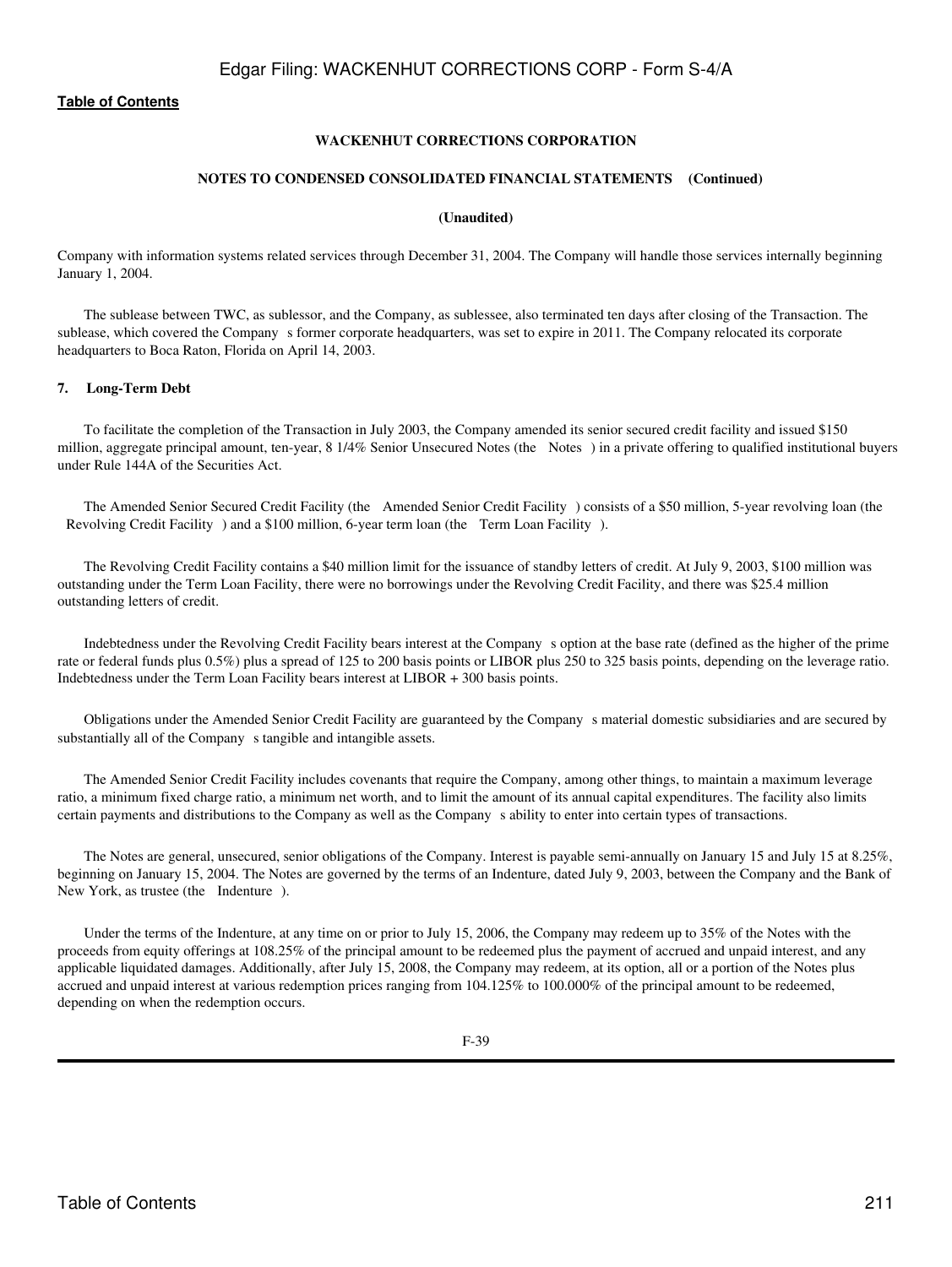## **[Table of Contents](#page-5-0)**

## **WACKENHUT CORRECTIONS CORPORATION**

#### **NOTES TO CONDENSED CONSOLIDATED FINANCIAL STATEMENTS (Continued)**

#### **(Unaudited)**

The Indenture contains covenants that limit the Company s ability to incur additional indebtedness, pay dividends or distributions on its Common Stock, repurchase its Common Stock, or prepay subordinated indebtedness. The Indenture also limits the Company s ability to issue preferred stock, make certain investments, make certain types of investments, merge or consolidate with another company, guarantee other indebtedness, create liens and transfer and sell assets.

The Company has filed a registration statement on Form S-4 (the Registration Statement) to register under the Securities Act exchange notes (the Exchange Notes) having substantially identical terms as the Notes. Currently, the Notes are primarily tradeable only pursuant to Rule 144A of the Securities Act. Upon the effectiveness of the Registration Statement under the Securities Act, the Company will commence an exchange offer in which holders of the Notes will be able to exchange the Notes for Exchange Notes which will generally be freely tradeable, subject to certain exceptions.

At June 29, 2003, the Company had outstanding eleven letters of guarantee totaling approximately \$6.4 million under separate international facilities.

The Company s wholly-owned Australian subsidiary financed the development of a facility with long-term debt obligations, which are non-recourse to the Company. The term of the non-recourse debt is through 2017 and the debt bears interest at a variable rate quoted by certain Australian banks plus 140 basis points. Any obligations or liabilities of the subsidiary are matched by a similar or corresponding commitment from the government of the State of Victoria. In connection with the non-recourse debt, the subsidiary is a party to an interest rate swap agreement to fix the interest rate on the variable rate non-recourse debt at 9.7%. The swap is recorded in the Companys condensed consolidated financial statements as an effective cash flow hedge and the Company records changes in the value of the swap as a component of other comprehensive income in the condensed consolidated financial statements, net of applicable income taxes. The total value of the swap liability as of June 29, 2003 and December 29, 2002 was \$5.9 million and \$5.6 million, respectively and is recorded as a component of other liabilities in the accompanying condensed consolidated financial statements.

#### **8. Commitments and Contingencies**

#### **Contracts**

The Company s contract with the California Department of Corrections for the management of the 224-bed McFarland Community Corrections Center was recently extended through December 31, 2003. Management believes that a contract extension will be entered into for any services which we may provide after December 31, 2003. However, there can be no assurance that a contract extension will be finalized. If the contract is not extended, the Company may not be reimbursed for any of its fees related to the operation of the McFarland facility after December 31, 2003. During the twenty-six weeks ended June 29, 2003, the contract for the McFarland facility represented less than 1% of the Companys consolidated revenues. In addition, the McFarland facility is currently in the fifth year of a ten-year non-cancelable operating lease with Correctional Properties Trust, referred to as CPV. In the event that the Company is unable to extend the McFarland contract beyond December 31, 2003 or find an alternative use for the McFarland facility, the Company may be required to record an operating charge related to a portion of the future lease costs with CPV in accordance with SFAS No. 146, Accounting for Costs Associated with Exit or Disposal Activities. The remaining lease obligation is approximately \$5.0 million through April 28, 2008.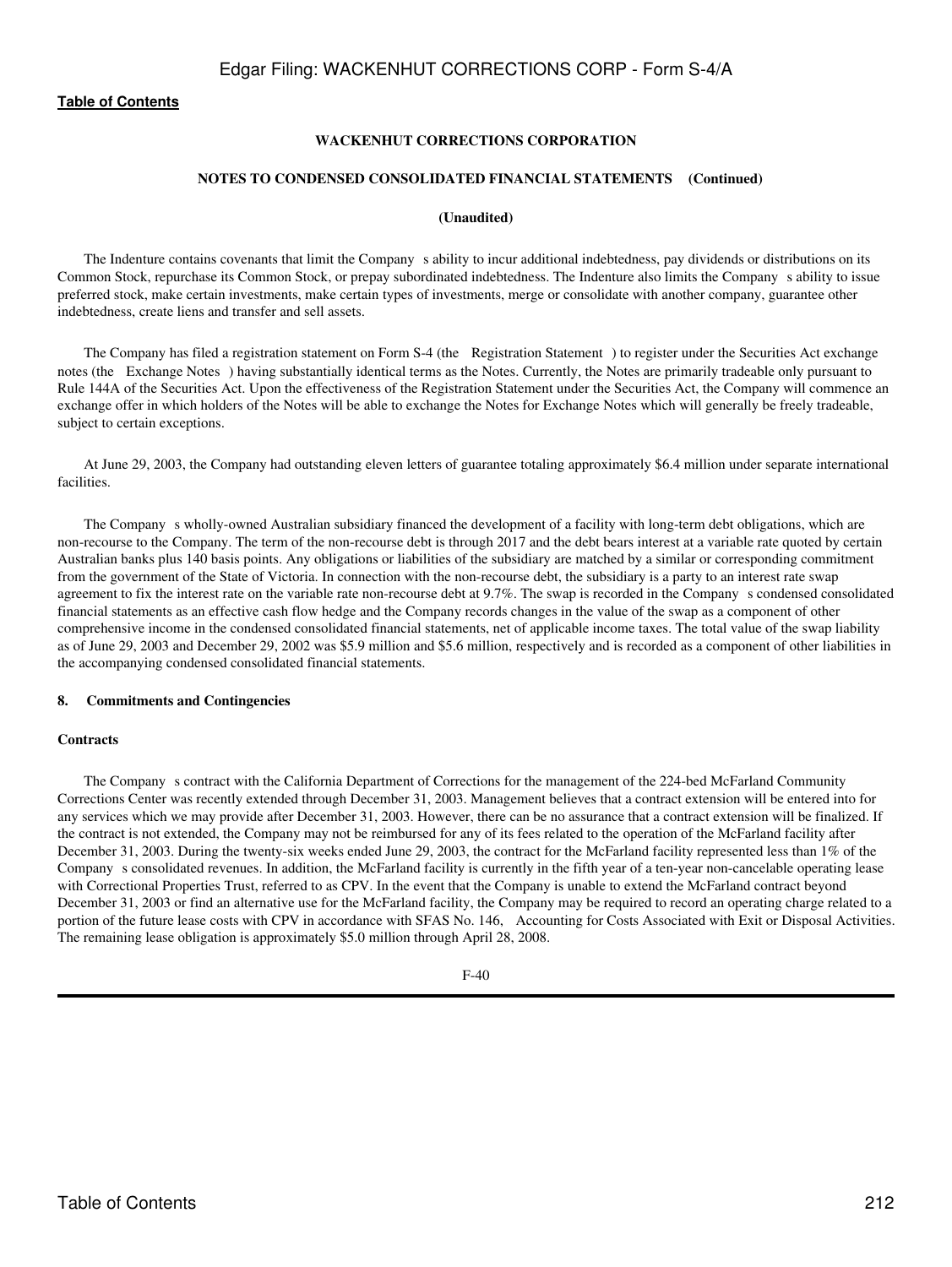## **[Table of Contents](#page-5-0)**

## **WACKENHUT CORRECTIONS CORPORATION**

#### **NOTES TO CONDENSED CONSOLIDATED FINANCIAL STATEMENTS (Continued)**

#### **(Unaudited)**

During 2000, the Company s management contract at the 276-bed Jena Juvenile Justice Center in Jena, Louisiana (the Facility) was terminated by the mutual agreement of the parties. The Company incurred an operating charge of \$1.1 million during fiscal 2002, related to the Companys lease of the inactive Facility. The Company is continuing its efforts to find an alternative correctional use or sublease for the Facility and believes that it will be successful prior to early 2004. The Company has reserved for the lease payments through early 2004 and management believes the reserve balance currently established for anticipated future losses under the lease with CPV is sufficient to cover costs under the lease until a sublease is in place or an alternative future use is established. There can, however, be no assurance that the Company will be successful in its efforts to lease or find an alternative use for the facility prior to early 2004. If the Company is unable to sublease or find an alternative correctional use for the Facility by early 2004, an additional operating charge will be required in accordance with Emerging Issues Task Force Issue No. 94-3, Liability Recognition for Certain Employee Termination Benefits and Other Costs to Exit an Activity. The remaining obligation on the Facility lease through the contractual term of 2008, exclusive of the reserve losses through early 2004, is approximately \$11 million.

In Australia, the Department of Immigration, Multicultural and Indigenous Affairs (DIMIA) announced its intention to enter into contract negotiations with a division of Group 4 Falck for the management and operation of Australias immigration centers, services which the Company has provided since 1997 through its Australian subsidiary. DIMIA has further stated that if it is unable to reach agreement with the announced preferred bidder, it may enter into negotiations with our Australian subsidiary. The Company is continuing to operate the centers under its current contract, which was to expire on or before June 23, 2003 but was extended through December 23, 2003, unless terminated earlier if DIMIA and the division of Group 4 Falck finalize an agreement before then. The contract may also be further extended by the government if negotiations are not completed with the successful tenderer. During the twenty-six weeks ended June 29, 2003, the contract with DIMIA represented approximately 10% of the Company s revenue.

#### **Legal**

The Company is defending a wage and hour lawsuit filed in California state court by ten current and former employees. The employees are seeking certification of a class, which would encompass all current and former California employees of the Company. Discovery is underway and the court has yet to hear the plaintiffs certification motion. The Company is unable to estimate the potential loss exposure due to the current procedural posture of the lawsuit. While the plaintiffs in this case have not quantified their claim of damages and the outcome of the matters discussed above cannot be predicted with certainty, based on information known to date, management believes that the ultimate resolution of these matters, if settled unfavorably to the Company, could have a material adverse effect on the Companys financial position, operating results and cash flows. The Company is vigorously defending its rights in this action.

The nature of the Company s business exposes the Company to various types of claims or litigation against it, including, but not limited to, civil rights claims relating to conditions of confinement and/or mistreatment, sexual misconduct claims brought by prisoners or detainees, medical malpractice claims, claims relating to employment matters (including, but not limited to, employment discrimination claims, union grievances and wage and hour claims), property loss claims, environmental claims, automobile liability claims, contractual claims and claims for personal injury or other damages resulting from contact with the Companys facilities, programs, personnel or prisoners, including damages arising from a prisoner s escape or from a disturbance or riot at a facility. Except for such litigation incidental to the Company s business, and the matter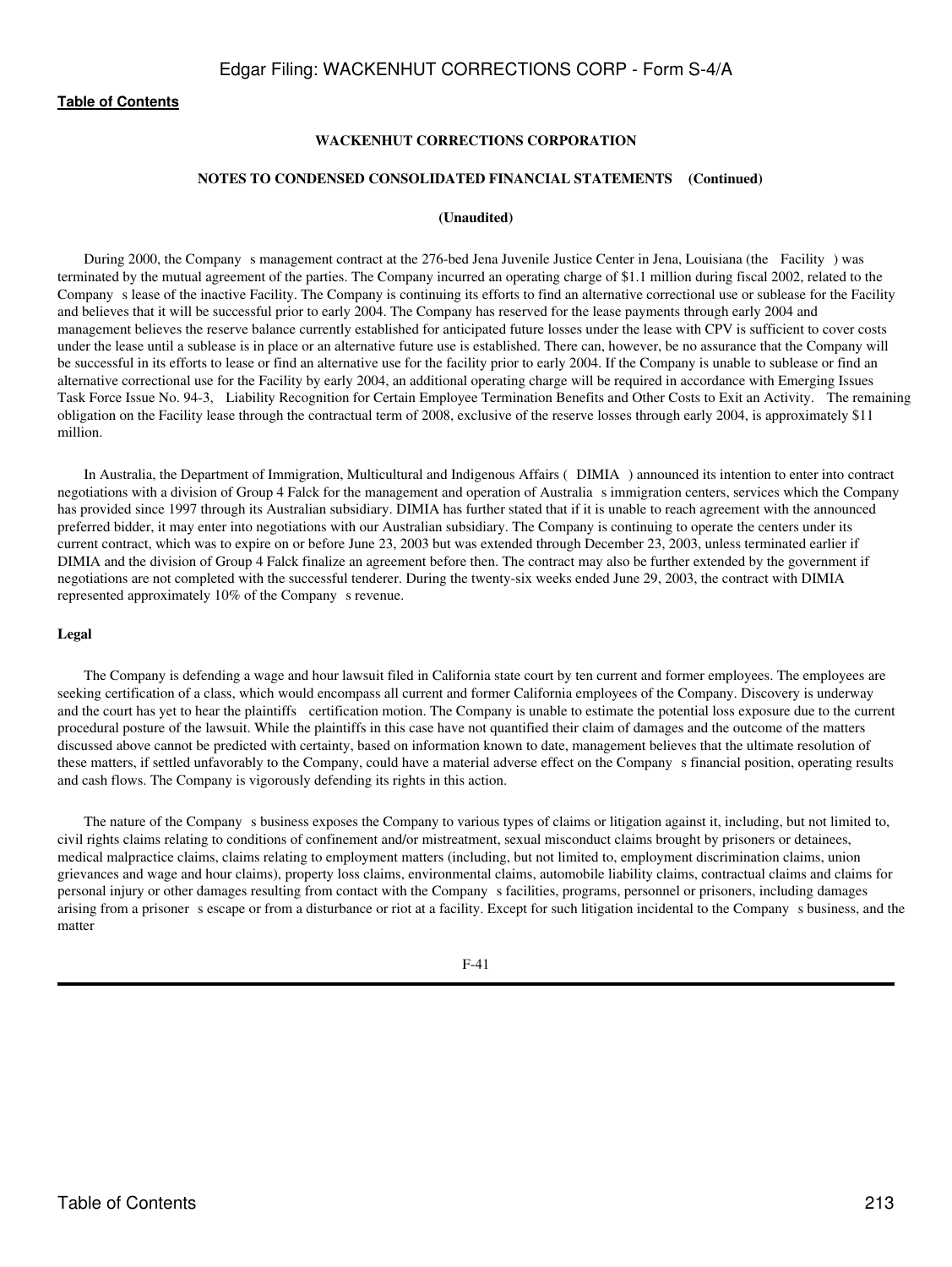## **[Table of Contents](#page-5-0)**

## **WACKENHUT CORRECTIONS CORPORATION**

## **NOTES TO CONDENSED CONSOLIDATED FINANCIAL STATEMENTS (Continued)**

## **(Unaudited)**

set forth above, there are no pending material legal proceedings to which the Company or any of its subsidiaries is a party or to which the Company s or any of its subsidiaries property or assets are subject.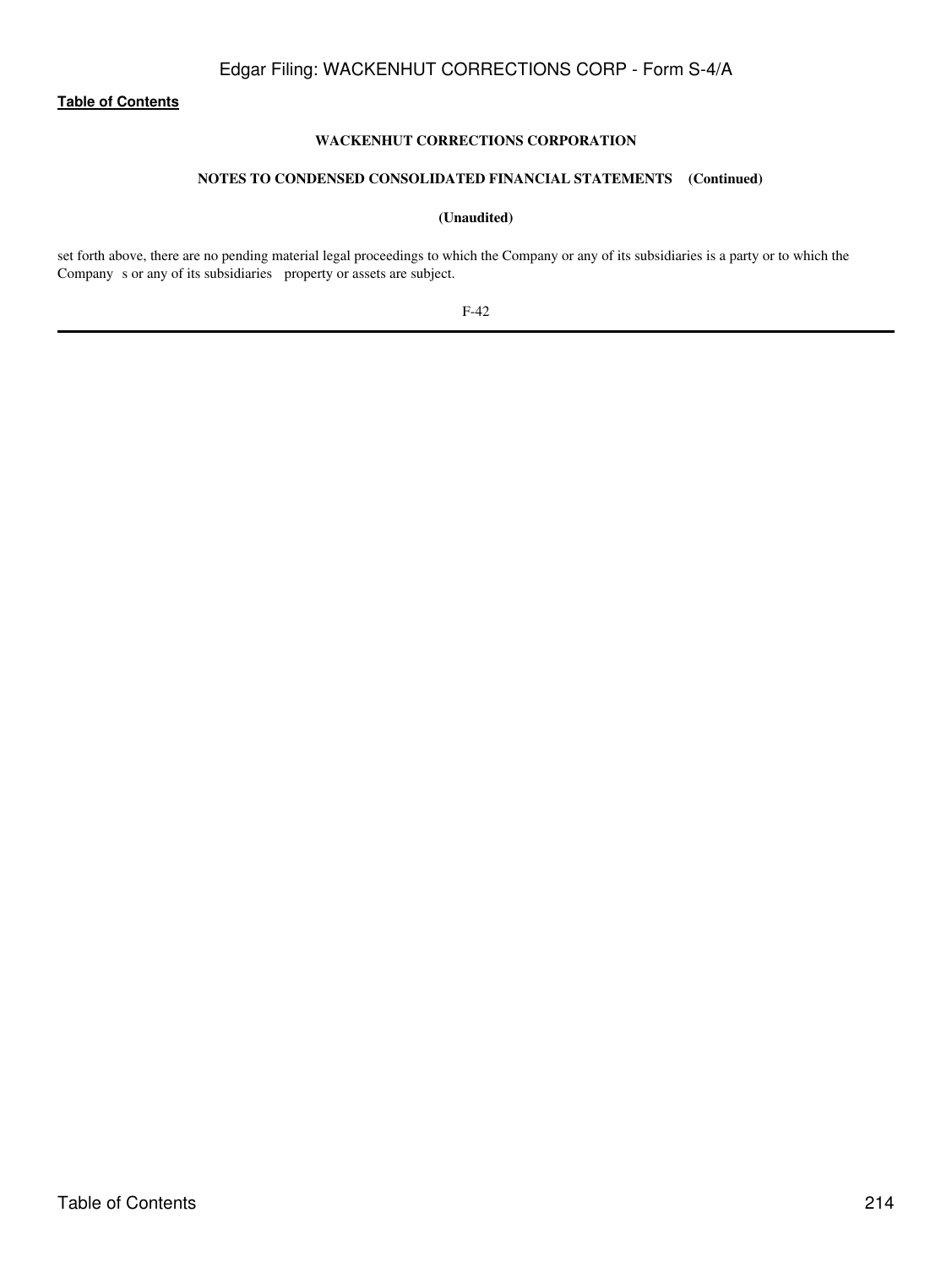## **[Table of Contents](#page-5-0)**

## **MANAGEMENT S RESPONSIBILITY FOR FINANCIAL STATEMENTS**

To the Shareholders of

Wackenhut Corrections Corporation:

The accompanying consolidated financial statements have been prepared in conformity with accounting principles generally accepted in the United States. They include amounts based on judgments and estimates.

Representation in the consolidated financial statements and the fairness and integrity of such statements are the responsibility of management. In order to meet management s responsibility, the Company maintains a system of internal controls and procedures and a program of internal audits designed to provide reasonable assurance that the Companys assets are controlled and safeguarded, that transactions are executed in accordance with management s authorization and properly recorded, and that accounting records may be relied upon in the preparation of financial statements.

The consolidated financial statements have been audited by Ernst & Young LLP, independent certified public accountants, whose appointment was ratified by the Company s shareholders. Their report expresses a professional opinion as to whether management s consolidated financial statements considered in their entirety present fairly, in conformity with accounting principles generally accepted in the United States, the Companys financial position and results of operations. Their audit was conducted in accordance with auditing standards generally accepted in the United States. As part of this audit, Ernst & Young LLP considered the Company s system of internal controls to the degree they deemed necessary to determine the nature, timing, and extent of their audit tests which support their opinion on the consolidated financial statements.

The Audit Committee of the Board of Directors meets periodically with representatives of management, the independent certified public accountants and the Companys internal auditors to review matters relating to financial reporting, internal accounting controls and auditing. Both the internal auditors and the independent certified public accountants have unrestricted access to the Audit Committee to discuss the results of their reviews.

> George C. Zoley *Chairman and Chief Executive Officer*

Wayne H. Calabrese *Vice Chairman, President and Chief Operating Officer*

John G. O Rourke *Senior Vice President Chief Financial Officer and Treasurer* F-43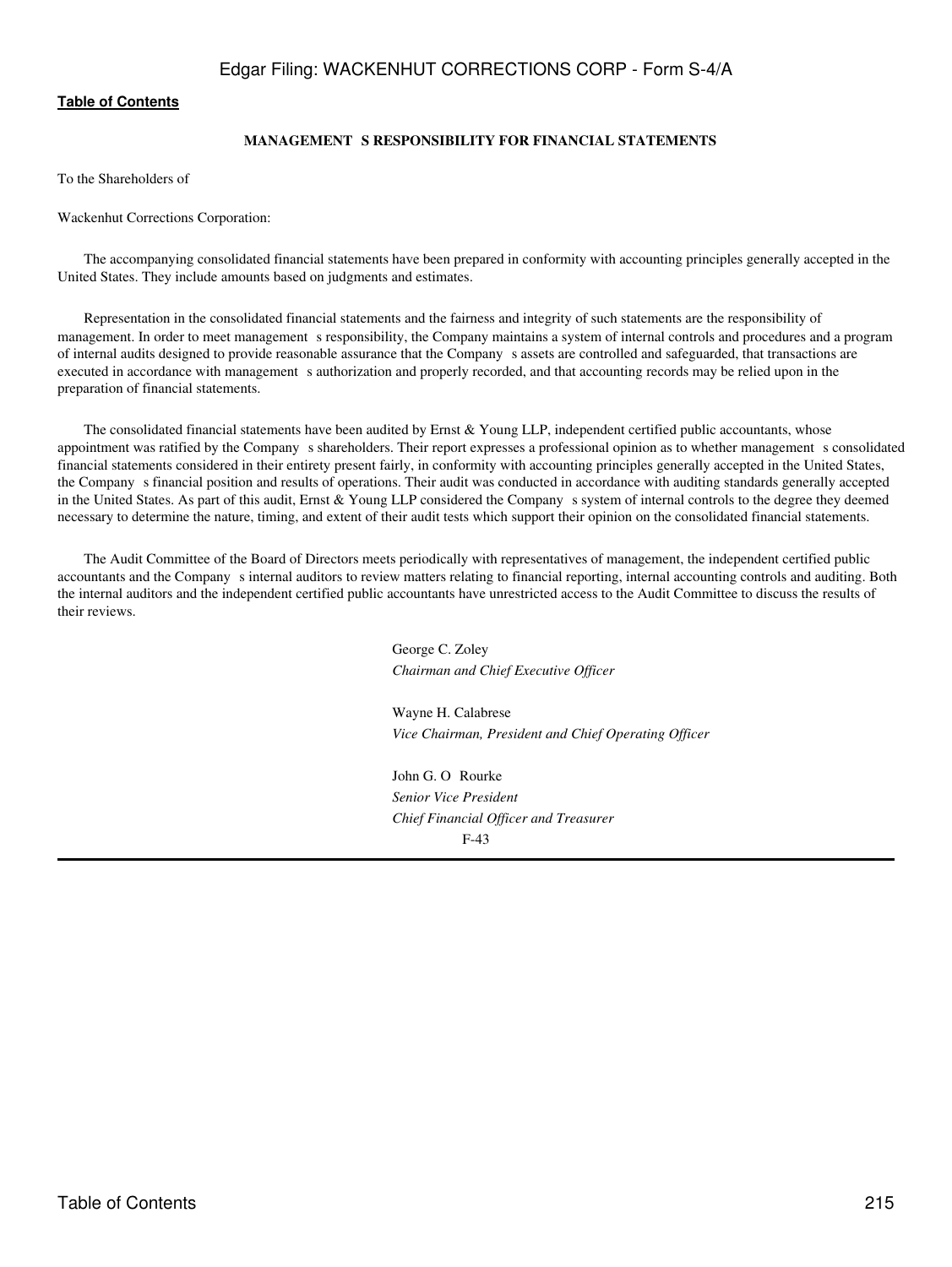## **REPORT OF INDEPENDENT AUDITORS**

The Shareholders Premier Custodial Group Limited

We have audited the accompanying consolidated balance sheets of Premier Custodial Group Limited and subsidiaries (the Company) as of December 31, 2002, 2001 and 2000, and the related consolidated statements of income, cash flows and shareholders equity for each of the years then ended. These financial statements are the responsibility of the Companys management. Our responsibility is to express an opinion on these financial statements based on our audits.

We conducted our audits in accordance with auditing standards generally accepted in the United States. Those standards require that we plan and perform the audit to obtain reasonable assurance about whether the financial statements are free of material misstatement. An audit includes examining, on a test basis, evidence supporting the amounts and disclosures in the financial statements. An audit also includes assessing the accounting principles used and significant estimates made by management, as well as evaluating the overall financial statement presentation. We believe that our audits provide a reasonable basis for our opinion.

In our opinion, the consolidated financial statements referred to above present fairly, in all material respects, the consolidated financial position of Premier Custodial Group Limited and subsidiaries as of December 31, 2002, 2001 and 2000 and the consolidated results of their operations and their consolidated cash flows for each of the years then ended, in conformity with accounting principles generally accepted in the United States.

As discussed in Note 2 to the consolidated financial statements, effective January 1, 2001, the Company changed its method of accounting for derivative instruments and effective January 1, 2002, the Company changed its method of accounting for goodwill.

Ernst & Young LLP

London, England June 30, 2003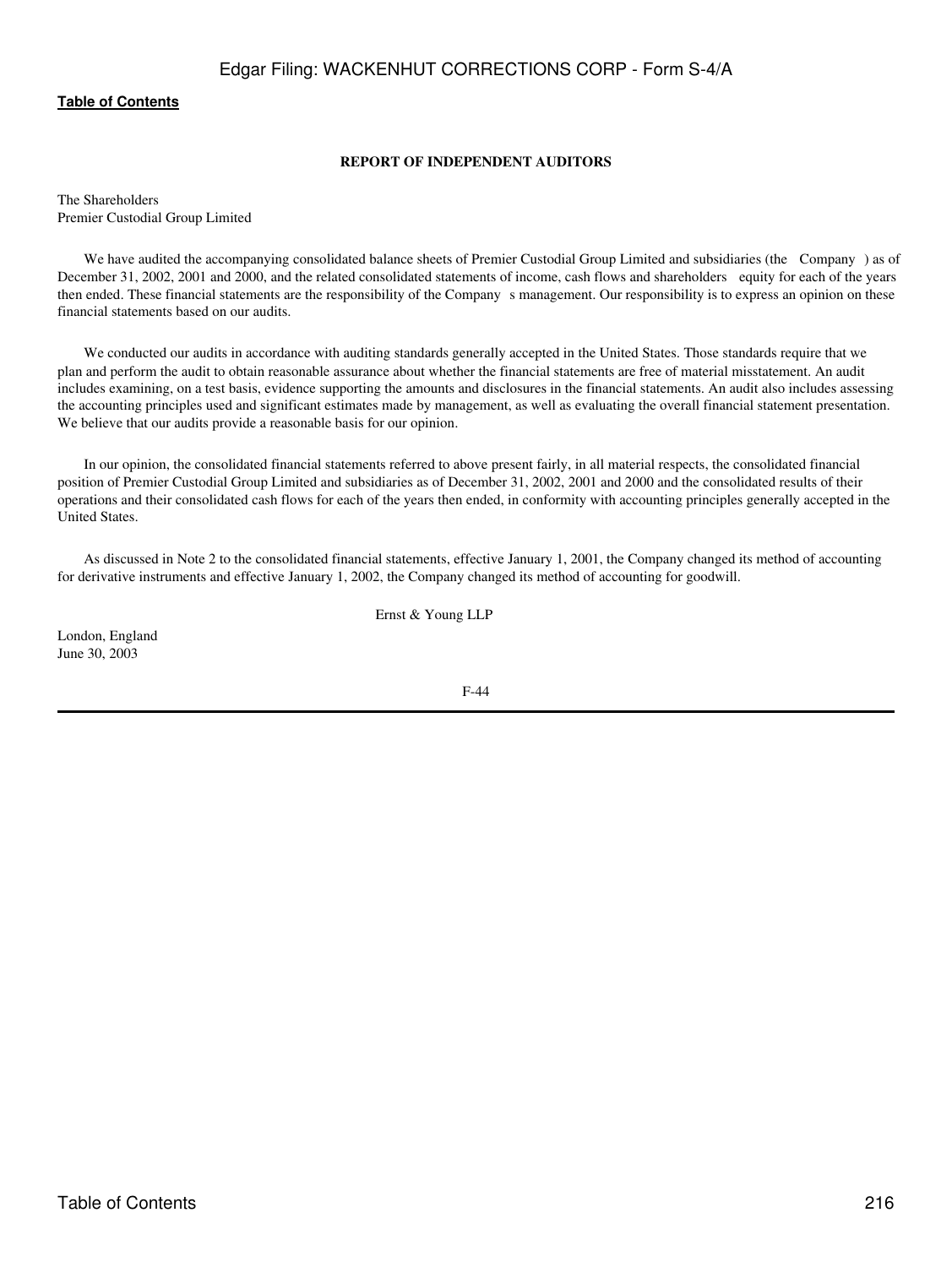## **PREMIER CUSTODIAL GROUP LIMITED**

### **CONSOLIDATED BALANCE SHEETS**

|                                                              | December 31 |                                       |             |
|--------------------------------------------------------------|-------------|---------------------------------------|-------------|
|                                                              | 2002        | 2001                                  | 2000        |
|                                                              |             | (in thousands, except for share data) |             |
| Assets                                                       |             |                                       |             |
| Current assets:                                              |             |                                       |             |
| Cash and cash equivalents                                    | \$11,642    | \$11,559                              | \$14,126    |
| Restricted cash                                              | 16,744      | 15,394                                | 14,633      |
| Accounts receivable, less allowance for doubtful accounts of |             |                                       |             |
| \$492, \$444 and \$0                                         | 15,179      | 10,719                                | 5,311       |
| Prepaids and other receivables                               | 31,467      | 24,785                                | 22,874      |
| Amounts owed by shareholder                                  |             | 7,251                                 | 7,466       |
| Other                                                        | 10,429      | 11,614                                | 4,394       |
|                                                              |             |                                       |             |
| Total current assets                                         | 85,461      | 81,322                                | 68,804      |
| Property and equipment, net                                  | 5,770       | 4,668                                 | 4,758       |
| Construction in progress                                     |             |                                       | 108,351     |
| Other assets                                                 | 2,788       | 2,586                                 | 1,594       |
| Investment in direct finance leases                          | 293,307     | 270,729                               | 166,658     |
| Goodwill                                                     | 903         | 903                                   | 1,419       |
|                                                              |             |                                       |             |
|                                                              |             |                                       |             |
|                                                              | \$388,229   | \$360,208                             | \$351,584   |
| Liabilities and Shareholder s Equity<br>Current liabilities: |             |                                       |             |
| Accounts payable                                             | 5,977<br>\$ | 5,954<br>\$                           | 3,371<br>\$ |
| Accrued payroll and related taxes                            | 7,634       | 6,897                                 | 3,234       |
| Deferred revenue                                             | 5,951       | 3,629                                 | 1,935       |
| Accrued expenses                                             | 4,457       | 4,329                                 | 11,354      |
| Current portion of long-term debt                            | 31,676      | 22,291                                | 22,078      |
|                                                              |             |                                       |             |
| Total current liabilities                                    | 55,695      | 43,100                                | 41,972      |
| Long-term debt                                               | 278,468     | 281,182                               | 280,906     |
| Deferred taxes                                               | 9,761       | 4,787                                 | 3,089       |
| Other                                                        | 43,218      | 28,967                                | 1,935       |
| Commitments and contingencies                                |             |                                       |             |
| Shareholders equity:                                         |             |                                       |             |
| Common stock, £0.01 par value, 1,000,000 shares authorized,  |             |                                       |             |
| 600,004 shares issued and outstanding                        | 9           | 9                                     | 9           |
| Additional paid-in capital                                   | 2,244       | 2,244                                 | 2,244       |
| Retained earnings                                            | 35,058      | 27,030                                | 22,506      |
| Accumulated other comprehensive loss                         | (36, 224)   | (27,111)                              | (1,077)     |
|                                                              |             |                                       |             |
| Total shareholders equity                                    | 1,087       | 2,172                                 | 23,682      |
|                                                              | \$388,229   | \$360,208                             | \$351,584   |
|                                                              |             |                                       |             |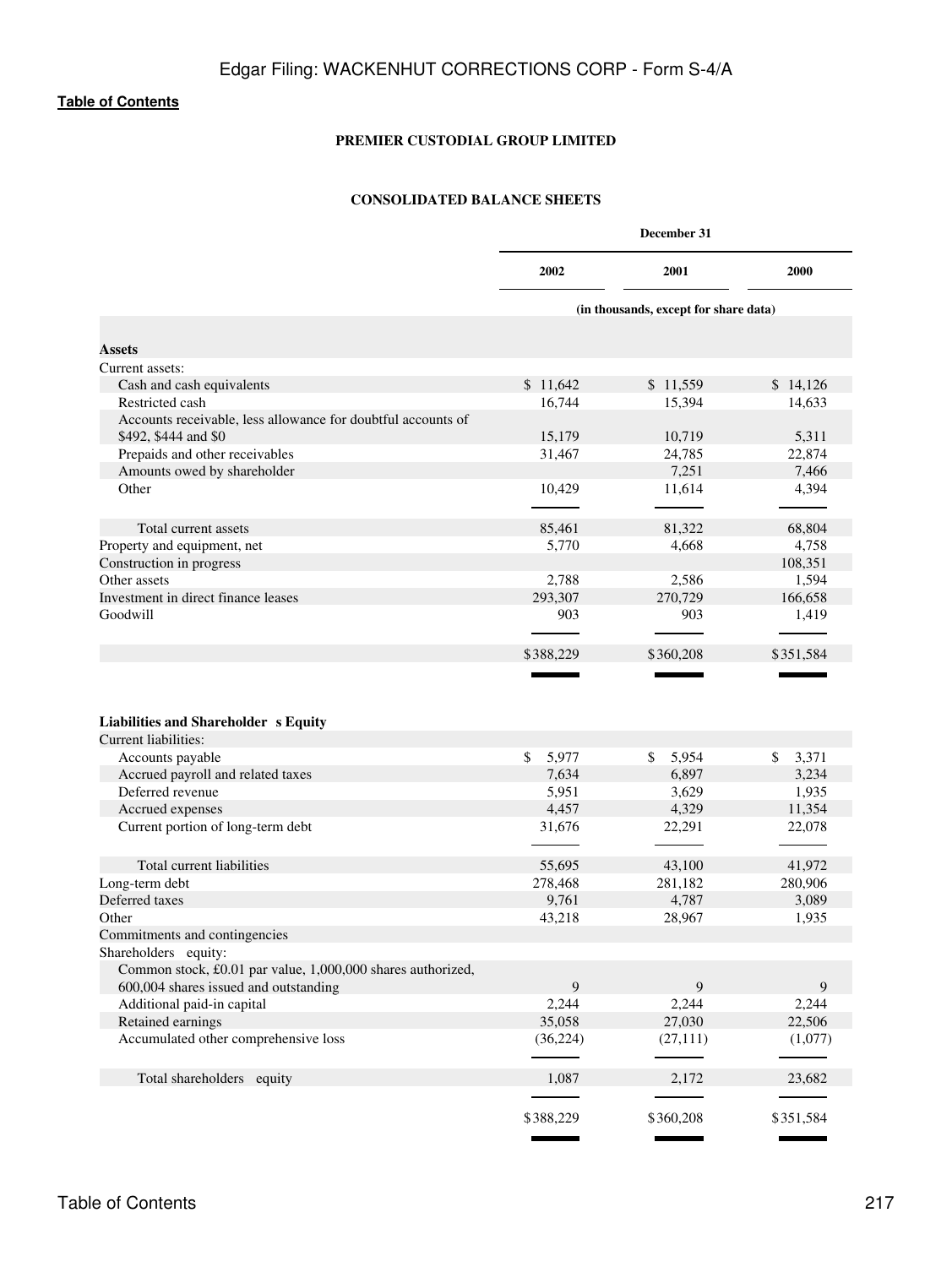The accompanying notes are an integral part of these consolidated financial statements.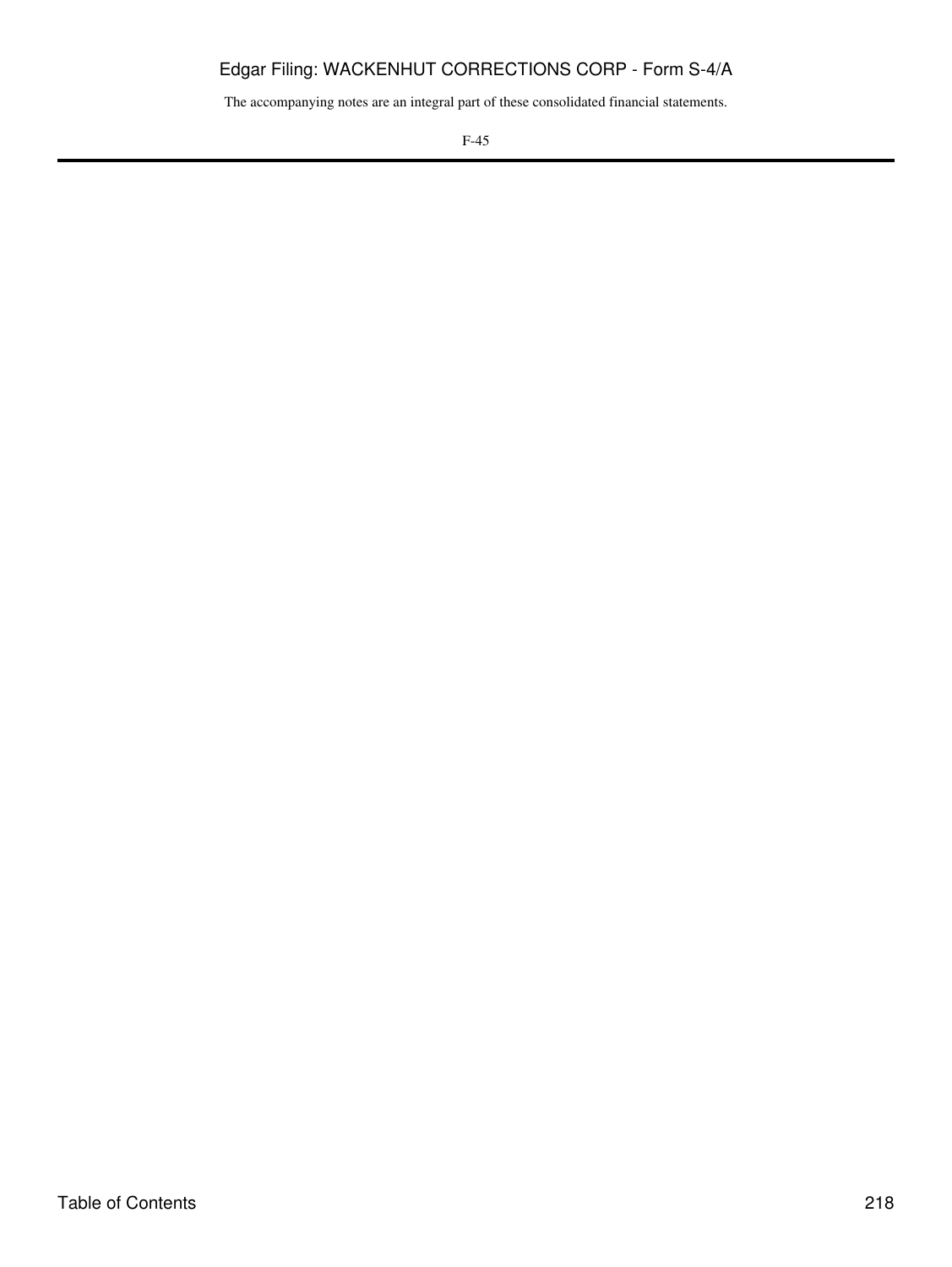## **PREMIER CUSTODIAL GROUP LIMITED**

### **CONSOLIDATED STATEMENTS OF INCOME**

|                                     | <b>Year ended December 31</b> |                |            |  |
|-------------------------------------|-------------------------------|----------------|------------|--|
|                                     | 2002                          | 2001           | 2000       |  |
|                                     |                               | (in thousands) |            |  |
| Revenues                            | \$153,533                     | \$121,163      | \$115,277  |  |
| Cost of sales                       | 132,568                       | 104,440        | 96,686     |  |
|                                     |                               |                |            |  |
| Gross profit                        | 20,965                        | 16,723         | 18,591     |  |
| Depreciation and amortization       | 2,789                         | 2,010          | 2,822      |  |
|                                     |                               |                |            |  |
| Contribution from operations        | 18,176                        | 14,713         | 15,769     |  |
| General and administrative expenses | 10,184                        | 7,156          | 7,004      |  |
|                                     |                               |                |            |  |
| Operating income                    | 7,992                         | 7,557          | 8,765      |  |
| Interest income                     | 35,331                        | 28,242         | 23,262     |  |
| Interest expense                    | (24, 772)                     | (20,255)       | (15,957)   |  |
|                                     |                               |                |            |  |
| Income before income taxes          | 18,551                        | 15,544         | 16,070     |  |
| Provision for income taxes          | 7,287                         | 5,273          | 7,571      |  |
|                                     |                               |                |            |  |
| Net income                          | \$11,264                      | 10,271         | 8,499<br>S |  |
|                                     |                               |                |            |  |

The accompanying notes are an integral part of these consolidated financial statements.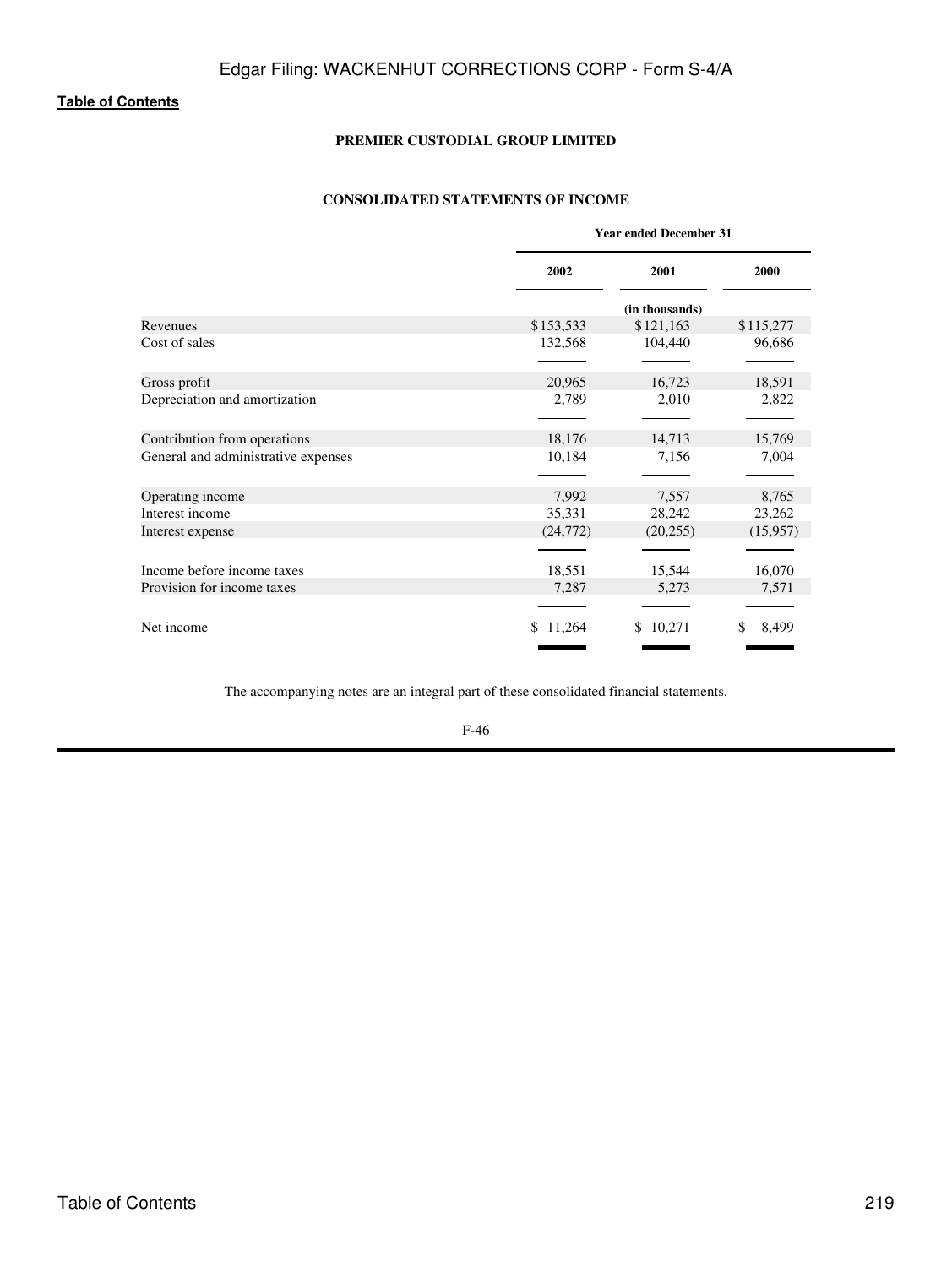# **PREMIER CUSTODIAL GROUP LIMITED**

#### **CONSOLIDATED STATEMENTS OF SHAREHOLDERS EQUITY AND COMPREHENSIVE INCOME (LOSS) Years ended December 31, 2002, 2001 and 2000**

|                                                                   | <b>Common Stock</b>        |               |                                         |                                    | <b>Accumulated</b>                    |                                                      |
|-------------------------------------------------------------------|----------------------------|---------------|-----------------------------------------|------------------------------------|---------------------------------------|------------------------------------------------------|
|                                                                   | <b>Number</b><br>of Shares | <b>Amount</b> | <b>Additional</b><br>Paid-in<br>Capital | <b>Retained</b><br><b>Earnings</b> | Other<br>Comprehensive<br>Loss        | <b>Total</b><br><b>Shareholders</b><br><b>Equity</b> |
|                                                                   |                            |               |                                         |                                    | (in thousands, except for share data) |                                                      |
| Balance, January 1, 2000                                          | 600,004                    | \$9           | \$2,244                                 | \$14,007                           | \$<br>(28)                            | \$16,232                                             |
| Net income                                                        |                            |               |                                         | 8,499                              |                                       |                                                      |
| Change in foreign currency<br>translation                         |                            |               |                                         |                                    | (1,049)                               |                                                      |
| Total comprehensive income                                        |                            |               |                                         |                                    |                                       | 7,450                                                |
| Balance, December 31, 2000                                        | 600,004                    | 9             | 2,244                                   | 22,506                             | (1,077)                               | 23,682                                               |
| Net income                                                        |                            |               |                                         | 10,271                             |                                       |                                                      |
| Change in foreign currency<br>translation                         |                            |               |                                         |                                    | (696)                                 |                                                      |
| Cumulative effect of change in<br>accounting principle related to |                            |               |                                         |                                    |                                       |                                                      |
| derivative instruments                                            |                            |               |                                         |                                    | (24, 186)                             |                                                      |
| Unrealized loss on derivative<br>instruments                      |                            |               |                                         |                                    | (1,152)                               |                                                      |
| Total comprehensive loss                                          |                            |               |                                         |                                    |                                       | (15,763)                                             |
| Dividends paid                                                    |                            |               |                                         | (5,747)                            |                                       | (5,747)                                              |
|                                                                   |                            |               |                                         |                                    |                                       |                                                      |
| Balance, December 31, 2001                                        | 600,004                    | 9             | 2,244                                   | 27,030                             | (27,111)                              | 2,172                                                |
| Net income                                                        |                            |               |                                         | 11,264                             |                                       |                                                      |
| Change in foreign currency<br>translation                         |                            |               |                                         |                                    | 2,818                                 |                                                      |
| Unrealized loss on derivative<br>instruments                      |                            |               |                                         |                                    | (11, 931)                             |                                                      |
| Total comprehensive income                                        |                            |               |                                         |                                    |                                       | 2,151                                                |
| Dividends paid                                                    |                            |               |                                         | (3,236)                            |                                       | (3,236)                                              |
|                                                                   |                            |               |                                         |                                    |                                       |                                                      |
| Balance, December 31, 2002                                        | 600,004                    | \$9           | \$2,244                                 | \$35,058                           | \$(36,224)                            | 1,087<br>\$                                          |

The accompanying notes are an integral part of these consolidated financial statements.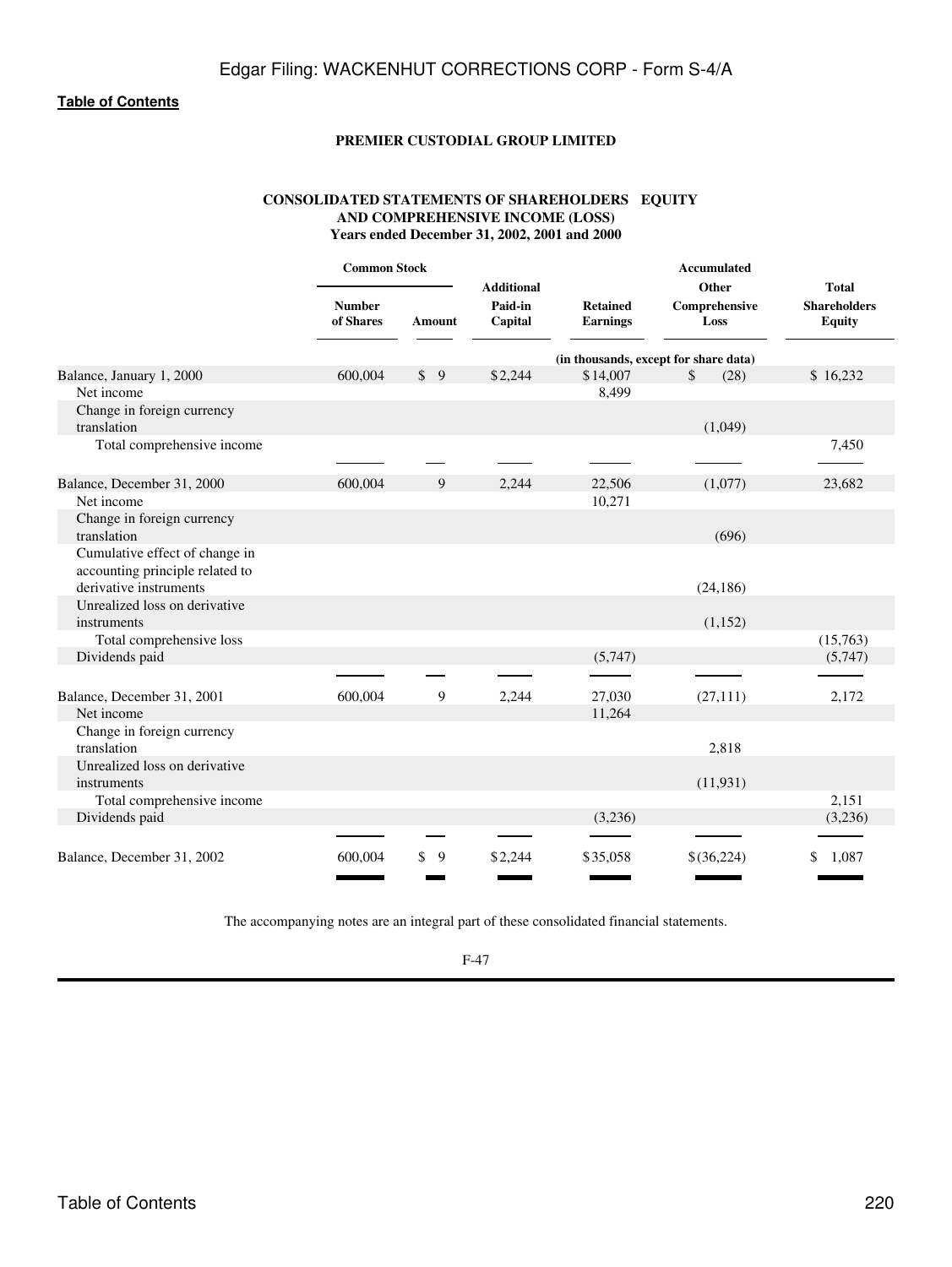## **PREMIER CUSTODIAL GROUP LIMITED**

### **CONSOLIDATED STATEMENTS OF CASH FLOWS**

|                                                              | <b>Year ended December 31</b> |                |             |
|--------------------------------------------------------------|-------------------------------|----------------|-------------|
|                                                              | 2002                          | 2001           | 2000        |
|                                                              |                               | (in thousands) |             |
| <b>Cash flow from operating activities</b>                   |                               |                |             |
| Net income                                                   | \$11,264                      | \$10,271       | \$<br>8,499 |
| Adjustments to reconcile net income to net cash provided by  |                               |                |             |
| operating activities:                                        |                               |                |             |
| Depreciation and amortization expense                        | 2,789                         | 2,010          | 2,822       |
| Deferred taxes                                               | 4,454                         | 2,126          | 4,308       |
| Provision for doubtful accounts                              |                               | 445            |             |
| Changes in assets and liabilities:                           |                               |                |             |
| Accounts receivable                                          | (3,111)                       | (5,967)        | 5,396       |
| Prepaids and other receivables                               | (2,117)                       | (2,551)        | (3,610)     |
| Other current assets                                         | 2,269                         | (1,221)        | 332         |
| Other assets                                                 | 68                            | (1,031)        | (1,623)     |
| Accounts payable and accrued expenses                        | (1,155)                       | (4,340)        | (5,169)     |
| Deferred revenue                                             | 1,814                         | 1,738          | 1,526       |
| Accrued payroll and related taxes                            | 3                             | 3,729          | 122         |
| Other liabilities                                            | 1,812                         | 1,738          | 1,972       |
|                                                              |                               |                |             |
| Net cash provided by operating activities                    | 18,090                        | 6,947          | 14,575      |
| <b>Cash flow from investing activities</b>                   |                               |                |             |
| Capital expenditures                                         | (3,928)                       | (15, 842)      | (80, 444)   |
| Investments in direct financing leases                       | 4,165                         | 4,541          | 4,762       |
|                                                              |                               |                |             |
|                                                              |                               |                |             |
| Net cash used in investing activities                        | 237                           | (11,301)       | (75,682)    |
| <b>Cash flow from financing activities</b>                   |                               |                |             |
| Increase (decrease) in cash restricted for debt service      | 272                           | (1,175)        | (8,243)     |
| Net proceeds (payments) from revolving credit facility       | (3,638)                       | (1,862)        | 1,059       |
| Proceeds from long-term debt                                 |                               | 20,872         | 79,150      |
| Payments on long-term debt                                   | (20, 376)                     | (9, 863)       | (7,556)     |
| Increase (decrease) in advances due from shareholder         | 7,521                         |                | (7,607)     |
| Payment of dividends                                         | (3,236)                       | (5,747)        |             |
|                                                              |                               |                |             |
| Net cash provided by (used in) financing activities          | (19, 457)                     | 2,225          | 56,803      |
| Effect of exchange rate changes on cash and cash equivalents | 1,213                         | (438)          | (1,451)     |
| Net (decrease) increase in cash and cash equivalents         | 83                            | (2,567)        | (5,755)     |
| Cash and cash equivalents, beginning of period               | 11,559                        | 14,126         | 19,881      |
|                                                              |                               |                |             |
| Cash and cash equivalents, end of period                     | \$11,642                      | \$11,559       | \$14,126    |
|                                                              |                               |                |             |
| <b>Supplemental disclosures</b>                              |                               |                |             |
| Cash paid during the year for:                               |                               |                |             |
| Income taxes                                                 | \$<br>7,526                   | 5,562<br>\$    | \$7,120     |
|                                                              |                               |                |             |
|                                                              |                               |                |             |
| Interest                                                     | \$ 24,707                     | 20,192         | \$15,851    |
|                                                              |                               |                |             |
| Supplemental disclosure of non-cash investing and            |                               |                |             |

**financing activities**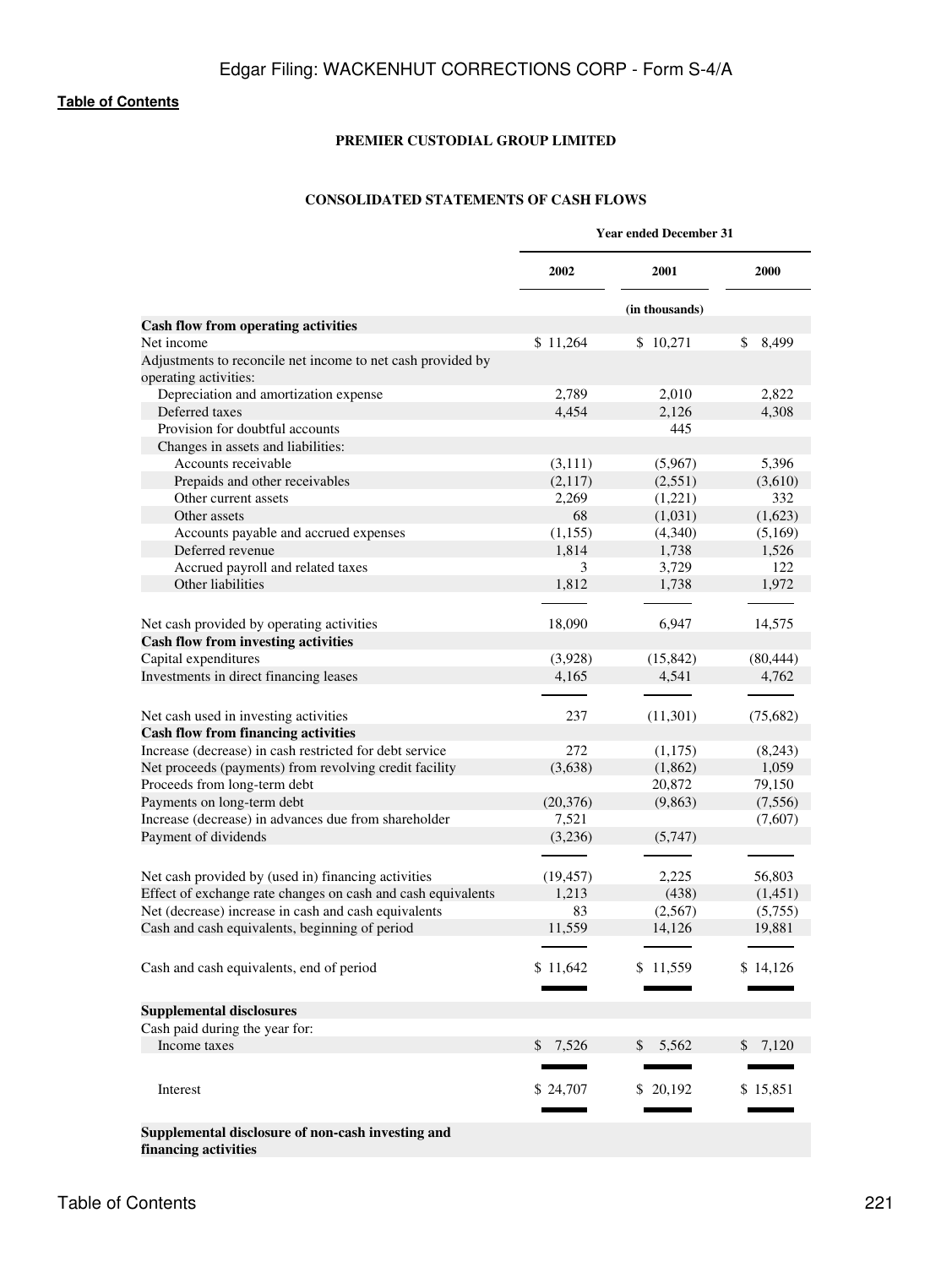| Assets purchased under capital lease | 346 | -SS       | -91 |     |  |
|--------------------------------------|-----|-----------|-----|-----|--|
|                                      |     |           |     |     |  |
| Investment in direct financing lease |     | \$118,646 |     | -SS |  |
|                                      |     |           |     |     |  |

The accompanying notes are an integral part of these consolidated financial statements.

$$
F-48
$$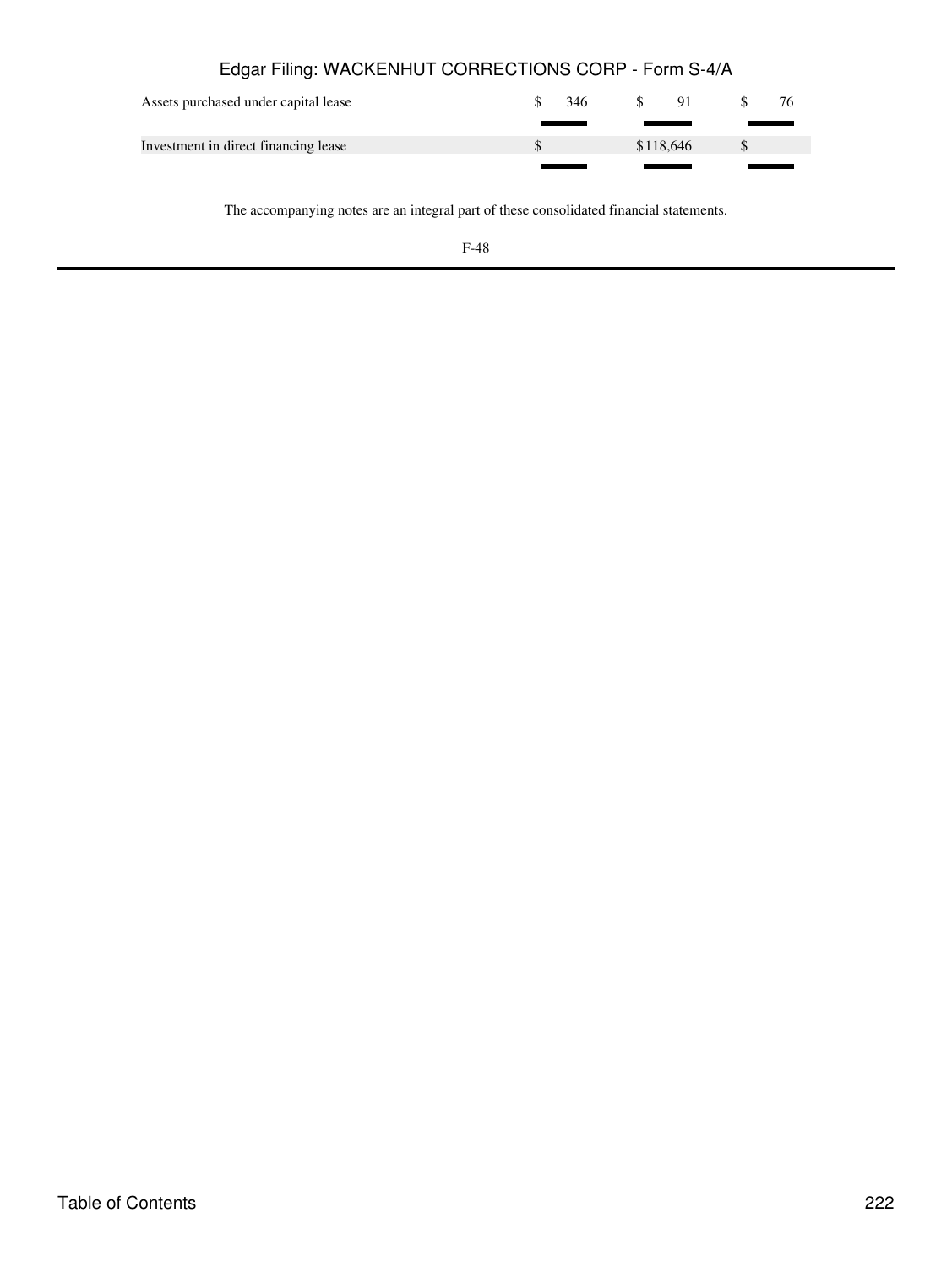### **PREMIER CUSTODIAL GROUP LIMITED**

#### **NOTES TO CONSOLIDATED FINANCIAL STATEMENTS**

#### **December 31, 2002, 2001 and 2000**

#### **1. General**

Premier Custodial Group Limited and subsidiaries (the Company) is a 50-50 joint venture that is owned by Serco Investments Limited (Serco) and Wackenhut Corrections Corporation (UK) Limited (WCCUK), which is a wholly owned subsidiary of Wackenhut Corrections Corporation (WCC). WCC is a majority owned subsidiary of The Wackenhut Corporation (TWC). The Company operates in one industry segment that encompasses the management of prisoners and detainees on behalf of the Home Office of the United Kingdom (Home Office) and is involved in the design, construction, management and finance of prison and detention facilities, the provision of prison escort services and electronic monitoring services. The Company currently manages six correctional facilities, one immigration detention center, two court escort contracts and two electronic monitoring services contracts.

#### **2. Summary of Significant Accounting Policies Basis of Financial Statement Presentation**

The consolidated financial statements include the accounts of the Company and its subsidiaries. The Company maintains its books and records according to accounting principles generally accepted in the United Kingdom and the Companys functional currency is the UK Pounds. These financial statements are presented in accordance with accounting principles generally accepted in the United States and have been translated from the functional currency to the US dollar. All significant intercompany transactions and balances between the Company and its subsidiaries have been eliminated in consolidation.

#### **Use of Estimates**

The preparation of consolidated financial statements in conformity with accounting principles generally accepted in the United States requires management to make estimates and assumptions that affect the reported amounts of assets and liabilities and disclosure of contingent assets and liabilities at the date of the financial statements and the reported amounts of revenues and expenses during the reporting period. The Companys significant estimates include allowance for doubtful accounts, construction cost estimates, employee compensation accruals and certain accrued expenses. While the Company believes that such estimates are fair when considered in conjunction with the consolidated financial statements taken as a whole, the actual amounts of such estimates, when known, will vary from these estimates.

#### **Fair Value of Financial Instruments**

The carrying value of cash and cash equivalents, restricted cash, accounts receivable, accounts payable and accrued expenses approximate their fair value due to the short maturity of these items. The carrying value of the Companys long-term debt approximates fair value based on the variable interest rates on substantially all of the debt.

#### **Cash and Cash Equivalents**

The Company classifies as cash equivalents all interest-bearing deposits or investments with original maturities of three months or less. Certain amounts of the Company s cash and cash equivalents are restricted for debt service payments under the terms of the Company s credit agreements.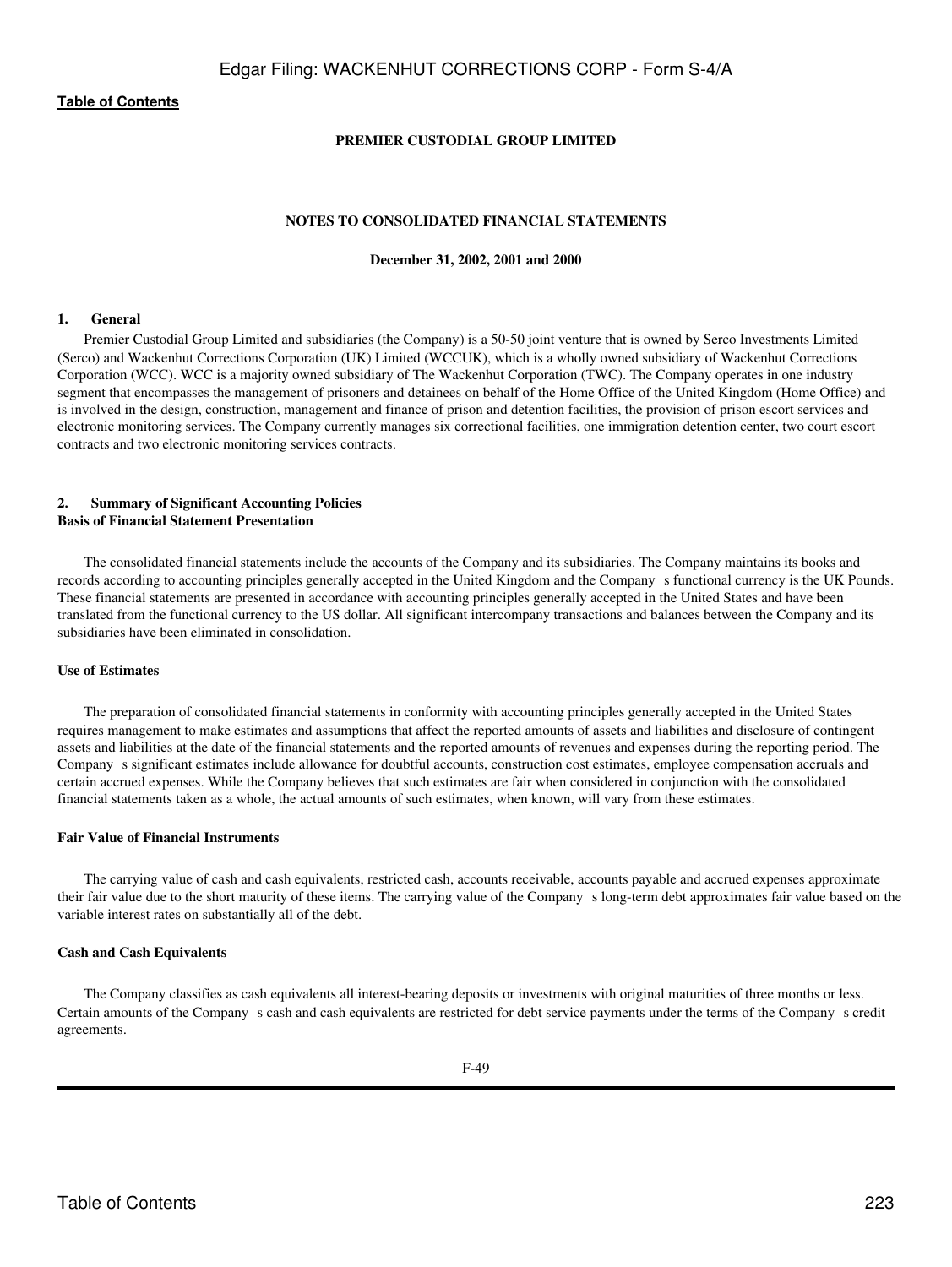### **PREMIER CUSTODIAL GROUP LIMITED**

### **NOTES TO CONSOLIDATED FINANCIAL STATEMENTS (Continued)**

#### **Restricted Cash**

The Company s credit agreements require that the Company maintain a minimum level of cash that is restricted for use in debt service.

#### **Property and Equipment and Construction in Progress**

Property and equipment are stated at cost, less accumulated depreciation. Maintenance and repairs are expensed as incurred.

Depreciation is computed using the straight-line method over the estimated useful lives of the related assets. Leasehold improvements are amortized on a straight-line basis over the shorter of the useful life of the improvement or the term of the lease. At December 31, 2000, construction in progress represents assets under construction for the Moreton facility. During 2001, construction was completed. Interest is capitalized in connection with the construction of custodial facilities. Capitalized interest is recorded as part of the asset to which it relates and is amortized over the asset s estimated useful life. No amounts were capitalized during 2002. During 2001 and 2000, interest costs of approximately \$4.5 million and \$5.3 million were capitalized.

#### **Impairment of Long-lived Assets**

The Company reviews for impairment of long-lived assets to be held and used whenever events or changes in circumstances indicate that the carrying amount of such assets may not be fully recoverable. Determination of recoverability is based on an estimate of undiscounted future cash flows resulting from the use of the asset and its eventual disposition.

Measurement of an impairment loss for long-lived assets that management expects to hold and use is based on the fair value of the asset. Long-lived assets to be disposed of are reported at the lower of carrying amount or fair value less costs to sell. Management has reviewed the Company s long-lived assets and determined that there are no events requiring impairment loss recognition.

#### **Goodwill**

Effective January 1, 2002, the Company adopted Statement of Financial Accounting Standards (SFAS) No. 142, Goodwill and Other Intangible Assets. As a result of adopting SFAS No. 142, the Companys goodwill is no longer amortized, but is subject to an annual impairment test. In accordance with SFAS No. 142, the Company ceased amortizing goodwill as of the beginning of 2002. The Company s goodwill at December 31, 2002 totaled \$0.9 million. SFAS No. 142 requires that transitional impairment tests be performed at its adoption, and provides that resulting impairment losses for goodwill and other intangible assets with indefinite useful lives be reported as the effect of a change in accounting principle. There was no impairment of goodwill or other intangible assets as a result of adopting SFAS No. 142 or the annual impairment test. Excluding goodwill, the Company has no intangible assets deemed to have indefinite lives.

In September 1998, the Company purchased Geografix Limited for approximately \$2.6 million. Geografix Limited is a business that designs, assembles and maintains detainee monitoring equipment. The transaction was accounted for under the purchase method of accounting. The purchase resulted in \$2.6 million of goodwill which represents the excess of the price paid over the fair value of the net tangible and identifiable intangible assets acquired. Prior to the adoption of SFAS 142, the Company amortized goodwill on a straight-line basis over a five-year period. Accumulated amortization totaled approximately \$1.7 million and \$1.2 million at December 31,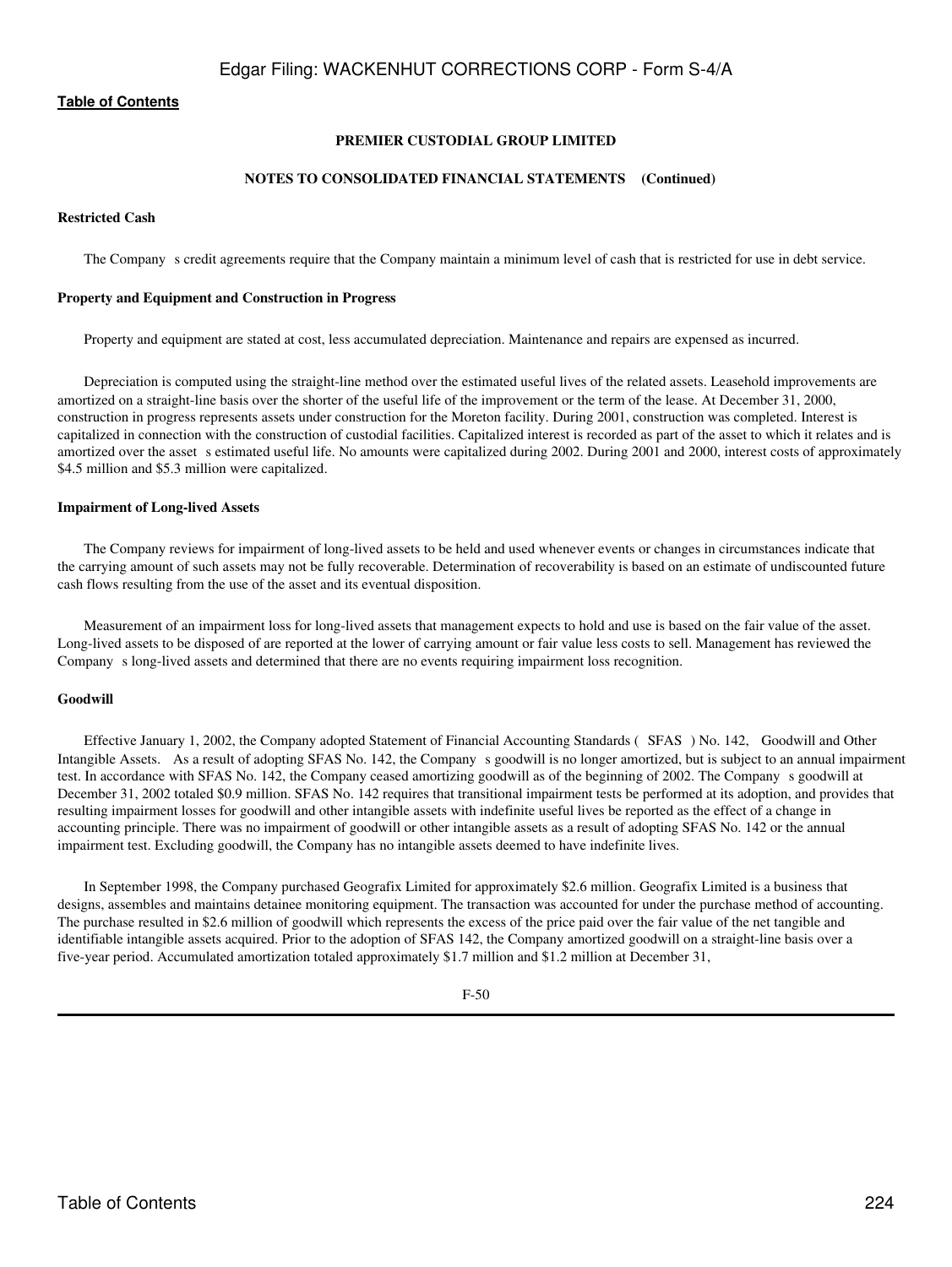### **[Table of Contents](#page-5-0)**

### **PREMIER CUSTODIAL GROUP LIMITED**

### **NOTES TO CONSOLIDATED FINANCIAL STATEMENTS (Continued)**

2001 and 2000, respectively. Amortization expense was \$0.5 million and \$0.5 million in 2001 and 2000, respectively.

The following table provides a reconciliation of reported net income for the year ended December 31, 2001 and 2000 to net income adjusted as if SFAS No. 142 had been applied as of the beginning of 2000:

|                                     | 2001           | 2000    |
|-------------------------------------|----------------|---------|
|                                     | (in thousands) |         |
| Net income as reported              | \$10,271       | \$8,499 |
| Goodwill amortization, net of taxes | 364            | 364     |
| Adjusted net income                 | \$10,635       | \$8,863 |

#### **Revenue Recognition**

In accordance with SEC Staff Accounting Bulletin No. 101 and related interpretations, facility management and monitoring revenues are recognized as services are provided under management contracts based on a net rate per day per detainee place available at the facility or on a fixed monthly rate. The Company performs ongoing credit evaluations of its customers financial condition. The Company maintains reserves for potential credit losses, and such losses traditionally have been within management s expectations. The Company defers revenue for amounts received in advance for undelivered services provided for in the facility management contracts. As of December 31, 2002, 2001, and 2000, these amounts totaled approximately \$6.0 million, \$3.6 million and \$1.9 million and are included in deferred revenue. The Companys contracts include provisions that require it to meet certain operational performance targets. The Company establishes provisions for estimated deductions based on the results of actual operational performance compared to the performance criteria. Revenue is presented net of allowances for penalties under the contracts that totaled approximately \$2.7 million, \$0.3 million and \$0.3 million for the years ended December 31, 2002, 2001 and 2000, respectively. The increase in allowances relates to the year ended December 31, 2002 and primarily relates to the Ashfield Facility (see Note 6).

#### **Cost of Sales**

Cost of sales consists primarily of compensation and other personnel related costs, operational costs, inmate related expenses and medical expenses; these costs are recognized as incurred. The Company pays royalties to the previous owner of Geografix Limited based on the number of people monitored after the acquisition through 2004. Royalties totaled approximately \$0.9 million for each of the three years ended December 31, 2002 and are included as cost of sales. At December 31, 2002, the remaining contingent payments are approximately \$1.0 million.

#### **Income Taxes**

The Company accounts for income taxes in accordance with SFAS No. 109, Accounting for Income Taxes. Under this method, deferred income taxes are determined based on the estimated future tax effects of differences between the financial statement and tax bases of assets and liabilities given the provisions of enacted tax laws. Deferred income tax provisions and benefits are based on changes to the assets or liabilities from year to year. Valuation allowances are recorded related to deferred tax assets if their realization does not meet the more likely than not criteria.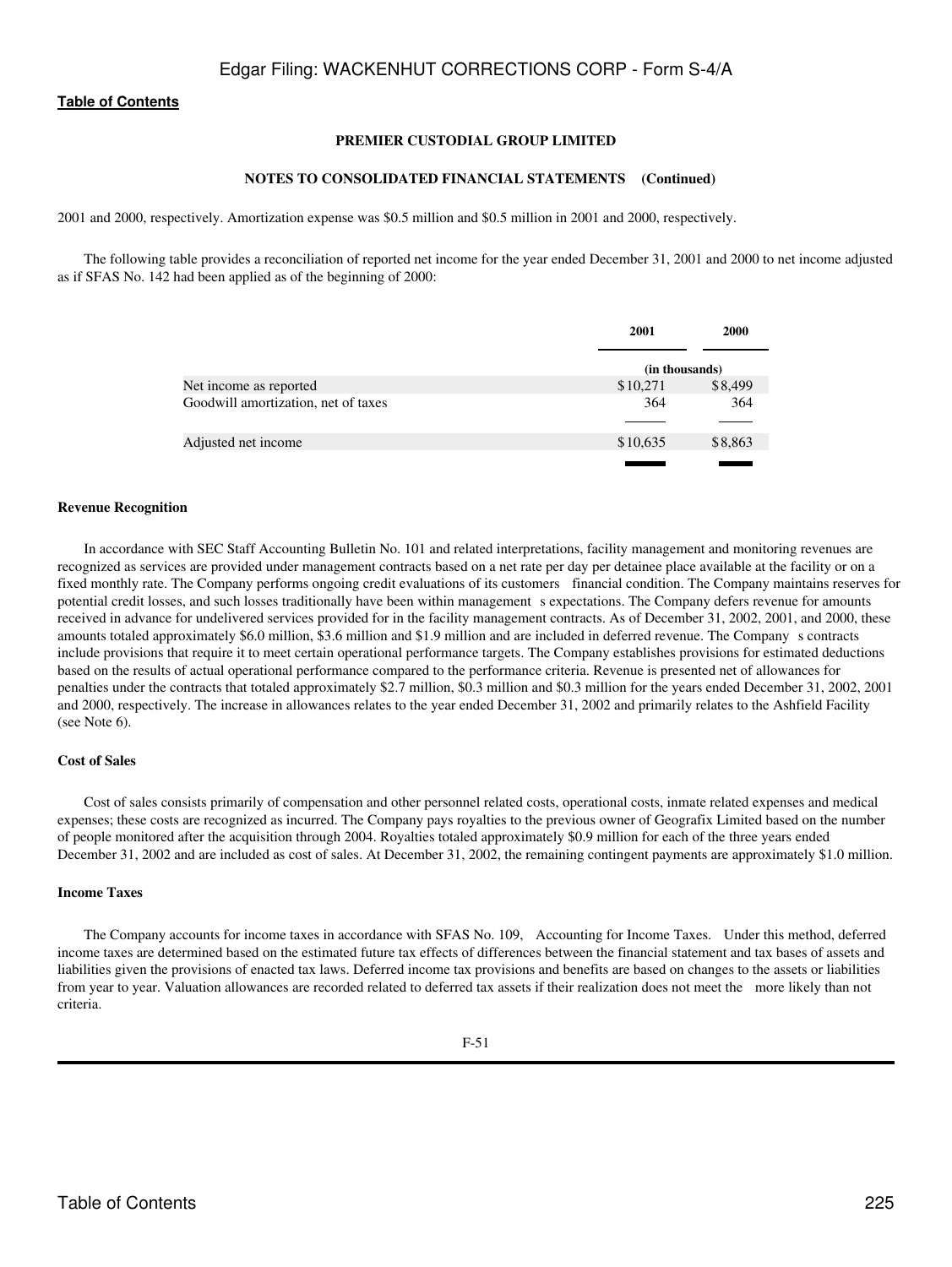### **PREMIER CUSTODIAL GROUP LIMITED**

### **NOTES TO CONSOLIDATED FINANCIAL STATEMENTS (Continued)**

#### **Direct Finance Leases**

The Company s investment in direct finance leases represents amounts receivable from the Home Office under long-term agreements resulting from the Company financing, designing and construction of custodial facilities. The terms of the agreements provide for payments to the Company over the term of the agreements and substantially all the risks and rewards associated with ownership of the property are retained by the Home Office upon completion of the contract. Minimum payments to be received over the term of the leases less unearned income are capitalized as the Companys investments in the leases. Unearned income is recognized as interest income over the term of the leases using the interest method. The facilities under these agreements with the Home Office include: Pucklechurch Custodial Services Limited, Medomsley Training Services Limited, Moreton Prison Services Limited, Lowdham Grange Prison Services Limited and Kilmarnock Prison Services Limited. Interest income related to the facilities totaled approximately \$34.8 million, \$25.9 million and \$21.4 million, for the years ended December 31, 2002, 2001, and 2000, respectively.

#### **Debt Issuance Costs**

Debt issuance costs totaling approximately \$3.6 million, \$3.2 million and \$3.1 million at December 31, 2002, 2001 and 2000, respectively, are included in other assets in the consolidated balance sheets and are amortized into interest expense on a straight-line basis, which is not materially different than the interest method, over the term of the related debt.

#### **Employee Benefit Plans**

The Company is part of a multi-employer defined benefit plan for 15 director level employees. The pension cost for the plan is charged to expenses over the employee s terms of employment and contribution rates are actuarially determined. In addition, the Company operates two defined contribution plans for employees that are not members of the multi-employer benefit plan. The Company matches contributions of the employees up to a specified maximum amount.

#### **Comprehensive Income**

SFAS No. 130, Reporting Comprehensive Income requires companies to report all changes in equity in a financial statement for the period in which they are recognized, except those resulting from investment by owners and distributions to owners. The Company has disclosed Comprehensive Income, which encompasses net income, foreign currency translation adjustments and unrealized losses on derivative instruments in the Consolidated Statements of Shareholders Equity and Comprehensive Income. The cumulative foreign currency translation adjustment as of December 31, 2002, 2001 and 2000 totaled approximately \$1.0 million, \$(1.8) million and \$(1.0) million, respectively.

#### **Concentration of Credit Risk**

Financial instruments that potentially subject the Company to concentrations of credit risk consist principally of cash and cash equivalents, restricted cash, trade accounts receivable, direct finance lease receivable, long-term debt and financial instruments used in hedging activities. The Company s cash management and investment policies restrict investments to low-risk, highly liquid securities, and the Company performs periodic evaluations of the credit standing of the financial institutions with which it deals. As of December 31, 2002, 2001 and 2000, management believes the Company s main concentration of credit risk related to the receivables under the contracts it operates for the Home Office which represented revenues of approximately \$134.2 million, \$104.4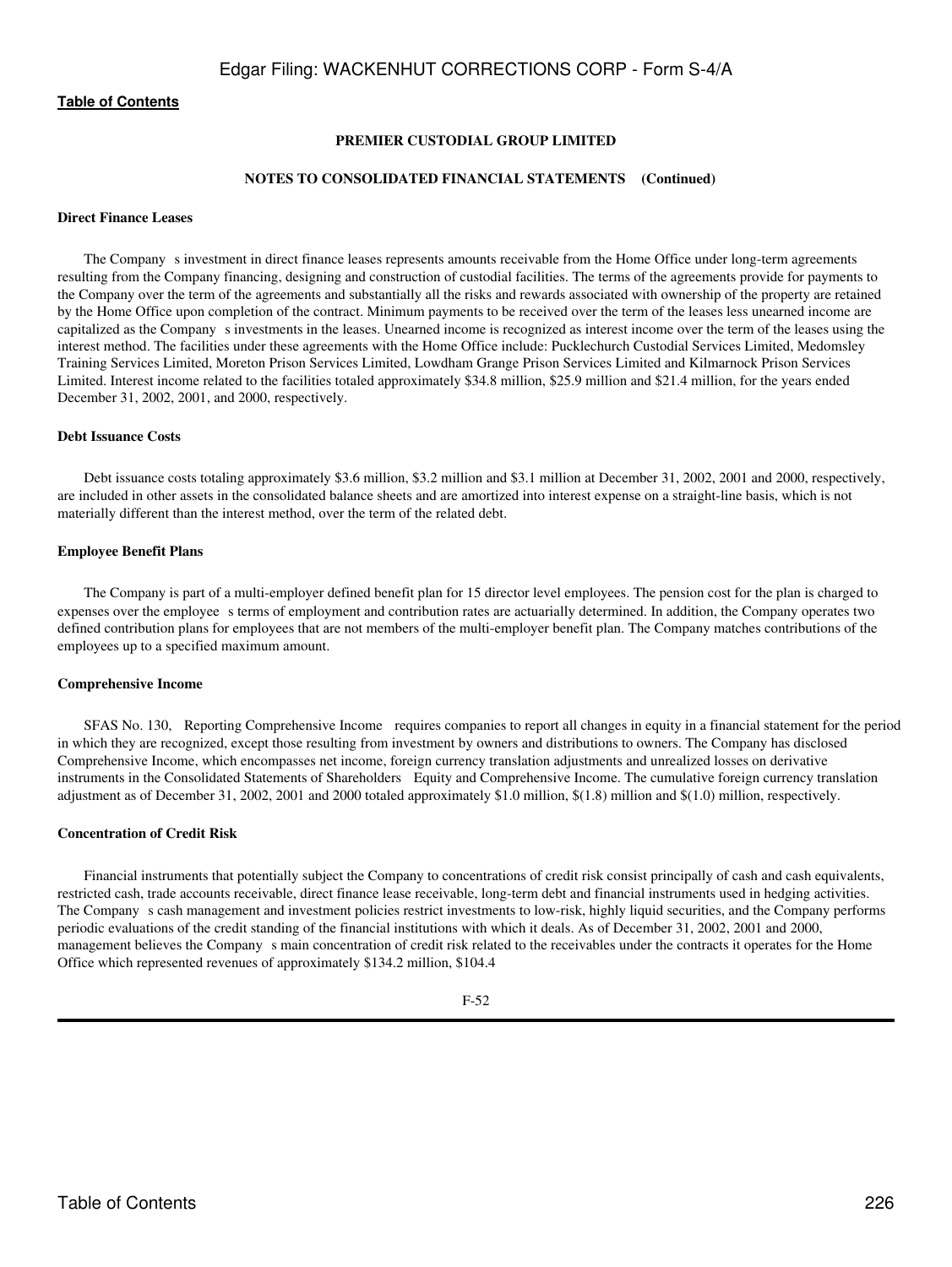### **[Table of Contents](#page-5-0)**

### **PREMIER CUSTODIAL GROUP LIMITED**

### **NOTES TO CONSOLIDATED FINANCIAL STATEMENTS (Continued)**

million, and \$103.2 million for 2002, 2001 and 2000, respectively. Based on this concentration, these government agencies have a significant influence on the Company s cash flows and results of operations.

#### **Foreign Currency Translation**

The local currency of UK pounds is the Company s functional currency. The Company s financial statements have been converted to US dollars for the purposes of these financial statements. Assets and liabilities of the operations are translated at the exchange rates in effect on the balance sheet date and goodwill, certain other assets, and shareholders equity are translated at historical rates. Income statement items are translated at the average exchange rates for the year. The impact of currency fluctuation is included in shareholders equity as a component of accumulated other comprehensive income.

#### **Interest Rate Swaps**

In accordance with SFAS No. 133, Accounting for Derivative Instruments and Hedging Activities, and its related interpretations and amendments, the Company records derivatives as either assets or liabilities on the balance sheet and measures those instruments at fair value. For derivatives that are designed as and qualify as effective cash flow hedges, the portion of gain or loss on the derivative instrument effective at offsetting changes in the hedged item is reported as a component of accumulated other comprehensive income and reclassified into earnings when the hedged transaction affects earnings.

The Company formally documents all relationships between hedging instruments and hedge items, as well as its risk-management objective and strategy for undertaking various hedge transactions. The Company also assesses whether each derivative is highly effective in offsetting changes in the cash flows of the hedged item. Fluctuations in the value of the derivative instruments are generally offset by changes in the hedged item; however, if it is determined that a derivative is not highly effective as a hedge or if a derivative ceases to be a highly effective hedge, the Company will discontinue hedge accounting prospectively for the affected derivative.

The Company has entered into interest rate swaps to fix the interest rate on its variable rate credit facility to rates ranging from 6.2% to 8.7% over the term of the debt. The adoption of SFAS No. 133 on January 1, 2001 resulted in a \$24.2 million reduction of shareholders equity. During the years ended December 31, 2002 and 2001, the value of the swaps decreased by approximately \$11.9 million and \$1.2 million, respectively. The fair value of the swaps was a liability to the Company of approximately \$37.3 million and \$25.3 million at December 31, 2002 and 2001, respectively, and is reflected as other non-current liabilities in the accompanying consolidated balance sheets.

#### **Recent Accounting Pronouncements**

In June 2001, the Financial Accounting Standards Board (FASB) issued SFAS No. 143, Accounting for Asset Retirement Obligations. This standard requires companies to record the fair value of a liability for an asset retirement obligation in the period in which it is incurred. When the liability is initially recorded, the Company capitalizes a cost by increasing the carrying amount of the related long-lived asset. Over time, the liability is accreted to its present value each period, and the capitalized cost is depreciated over the useful life of the related asset. Upon settlement of the liability, the Company either settles the obligation for its recorded amount or incurs a gain or loss upon settlement. The standard is effective for fiscal years beginning after June 15, 2002, with earlier application encouraged. Management expects that the adoption of SFAS No. 143 will not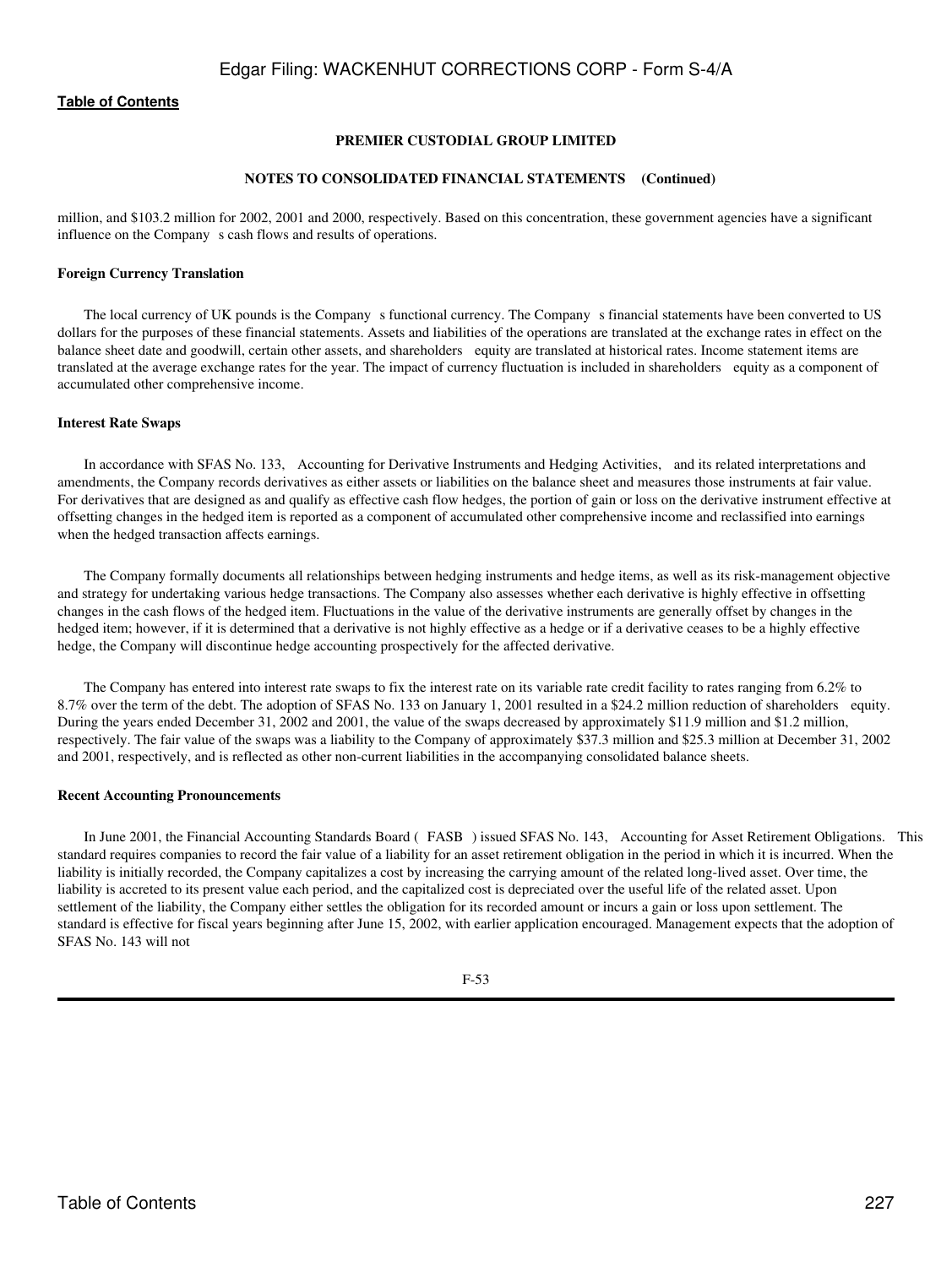### **[Table of Contents](#page-5-0)**

### **PREMIER CUSTODIAL GROUP LIMITED**

### **NOTES TO CONSOLIDATED FINANCIAL STATEMENTS (Continued)**

have a material impact on the Company s financial position, results of operations or cash flows in the year of adoption.

In August 2001, the FASB issued SFAS No. 144, Accounting for the Impairment or Disposal of Long-Lived Assets. SFAS No. 144 is effective for fiscal years beginning after December 15, 2001. For long-lived assets to be held and used, SFAS No. 144 retains the existing requirements to (a) recognize an impairment loss only if the carrying amount of a long-lived asset is not recoverable from its undiscounted cash flows and (b) measure an impairment loss as the difference between the carrying amount and the fair value of the asset. SFAS No. 144 establishes one accounting model to be used for long-lived assets to be disposed of by sale and revises guidance for assets to be disposed of other than by sale. The adoption of SFAS No. 144 did not have an impact on the Companys financial position, results of operations or cash flows.

In January 2003, the FASB issued FIN No. 46, Consolidation of Variable Interest Entities, which addresses consolidation by a business of variable interest entities in which it is the primary beneficiary. FIN No. 46 is effective immediately for certain disclosure requirements and variable interest entities created after January 1, 2003, and in the first fiscal year or interim period beginning after June 15, 2003 for all other variable interest entities. The Company is currently in the process of determining the effects, if any, on its financial position, results of operations and cash flows that will result from the adoption of FIN No. 46.

In November 2002, the FASB issued FASB Interpretation No. 45, Guarantors Accounting and Disclosure Requirements for Guarantees, Including Indirect Guarantees of Indebtedness of Others, an Interpretation of FASB Statements No. 5, 57, and 107 and rescission of FASB Interpretation No. 34. FIN No. 45 elaborates on the disclosures to be made by a guarantor in its interim and annual financial statements about its obligations under certain guarantees that it has issued. It also clarifies that a guarantor is required to recognize, at the inception of a guarantee, a liability for the fair value of the obligation undertaken in issuing the guarantee. The initial recognition and initial measurement provisions shall be applied only on a prospective basis to guarantees issued or modified after December 31, 2002. The guarantor s previous accounting for guarantees issued prior to the date of FIN No. 45 s initial application shall not be revised or restated to reflect the effect of the recognition and measurement provisions of FIN No. 45. The disclosure requirements are effective for financial statements of interim or annual periods ending after December 15, 2002. The Company implemented the disclosure requirements of FIN 45 as of December 31, 2002 and there was no material impact on its financial position, results of operations or cash flows as a result of this implementation.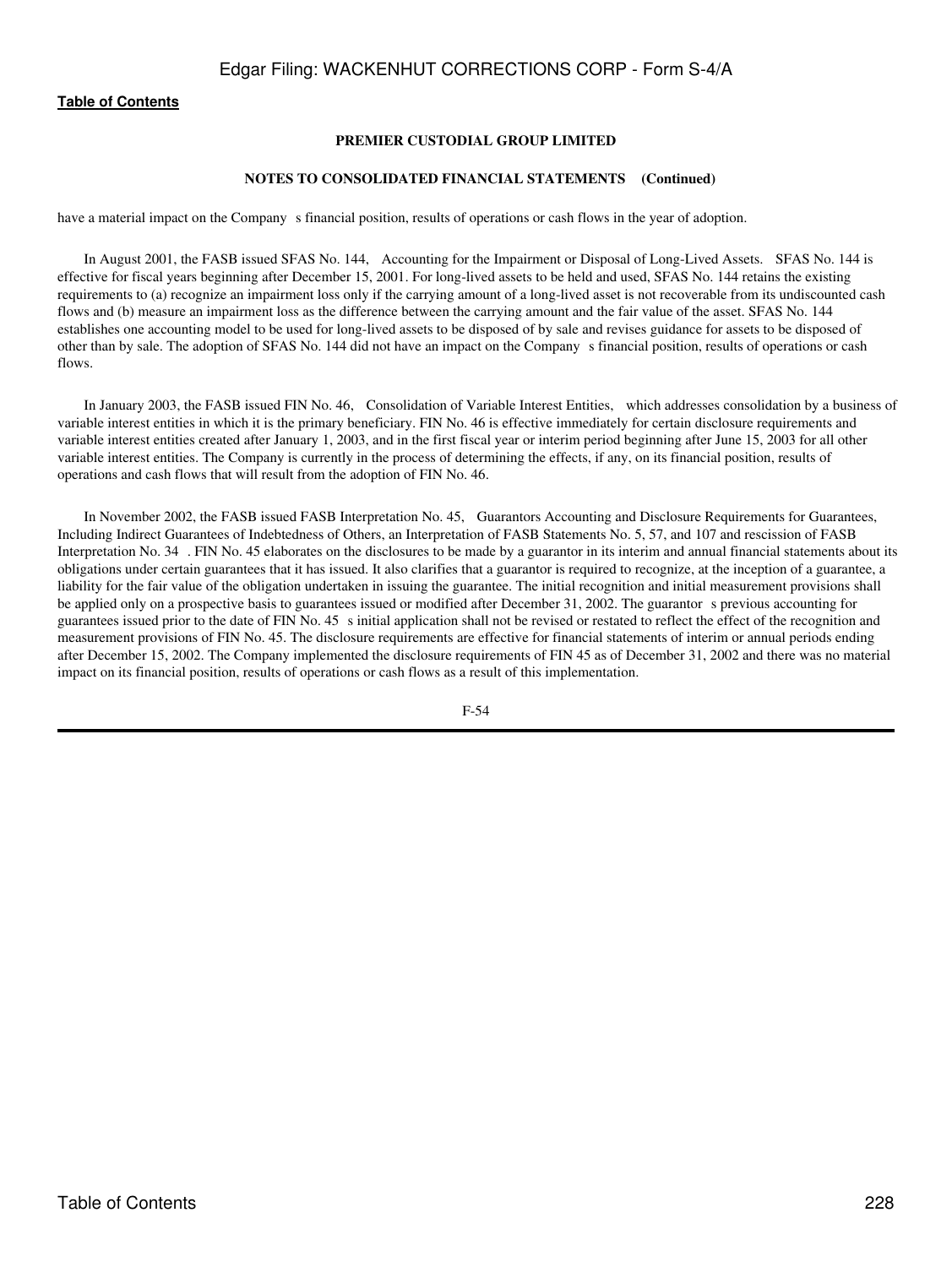### **PREMIER CUSTODIAL GROUP LIMITED**

### **NOTES TO CONSOLIDATED FINANCIAL STATEMENTS (Continued)**

#### **3. Property and Equipment**

Property and equipment consist of the following at December 31:

|                               | <b>Useful Life</b> | 2002                 | 2001           | 2000                |
|-------------------------------|--------------------|----------------------|----------------|---------------------|
|                               | (Years)            |                      | (In thousands) |                     |
| Leasehold improvements        | 2 to 40            | $\mathcal{S}$<br>619 | 600<br>\$.     | $\mathbb{S}$<br>527 |
| Plant and machinery           | $3$ to $5$         | 1,374                | 1,151          | 821                 |
| Motor vehicles                | 4                  | 1,512                | 1,512          | 1,512               |
| Fixtures, tools and equipment | $3$ to $5$         | 4,093                | 3,427          | 3,015               |
| Monitoring equipment          | 2                  | 6,342                | 3,784          | 3,143               |
| Technical equipment           | 5                  | 2,684                | 2,160          | 1,944               |
|                               |                    |                      |                |                     |
|                               |                    | 16,624               | 12,634         | 10,962              |
| Less-accumulated depreciation |                    | (10, 854)            | (7,966)        | (6,204)             |
|                               |                    |                      |                |                     |
|                               |                    | \$5,770              | \$4,668        | \$4,758             |
|                               |                    |                      |                |                     |

Depreciation expense totaled approximately \$2.8 million, \$1.5 million and \$2.3 million for the years ended December 31, 2002, 2001 and 2000, respectively, and included depreciation of assets under capital lease. The Company leases certain motor vehicles and office machines under capital lease arrangements. The cost of assets obtained under capital lease agreements was approximately \$1.9 million, \$1.4 million and \$1.4 million at December 31, 2002, 2001, and 2000, respectively. Accumulated depreciation on such assets was approximately \$1.2 million, \$0.8 million and \$0.5 million at December 31, 2002, 2001 and 2000, respectively. All amounts due under capital lease arrangements are due during 2003.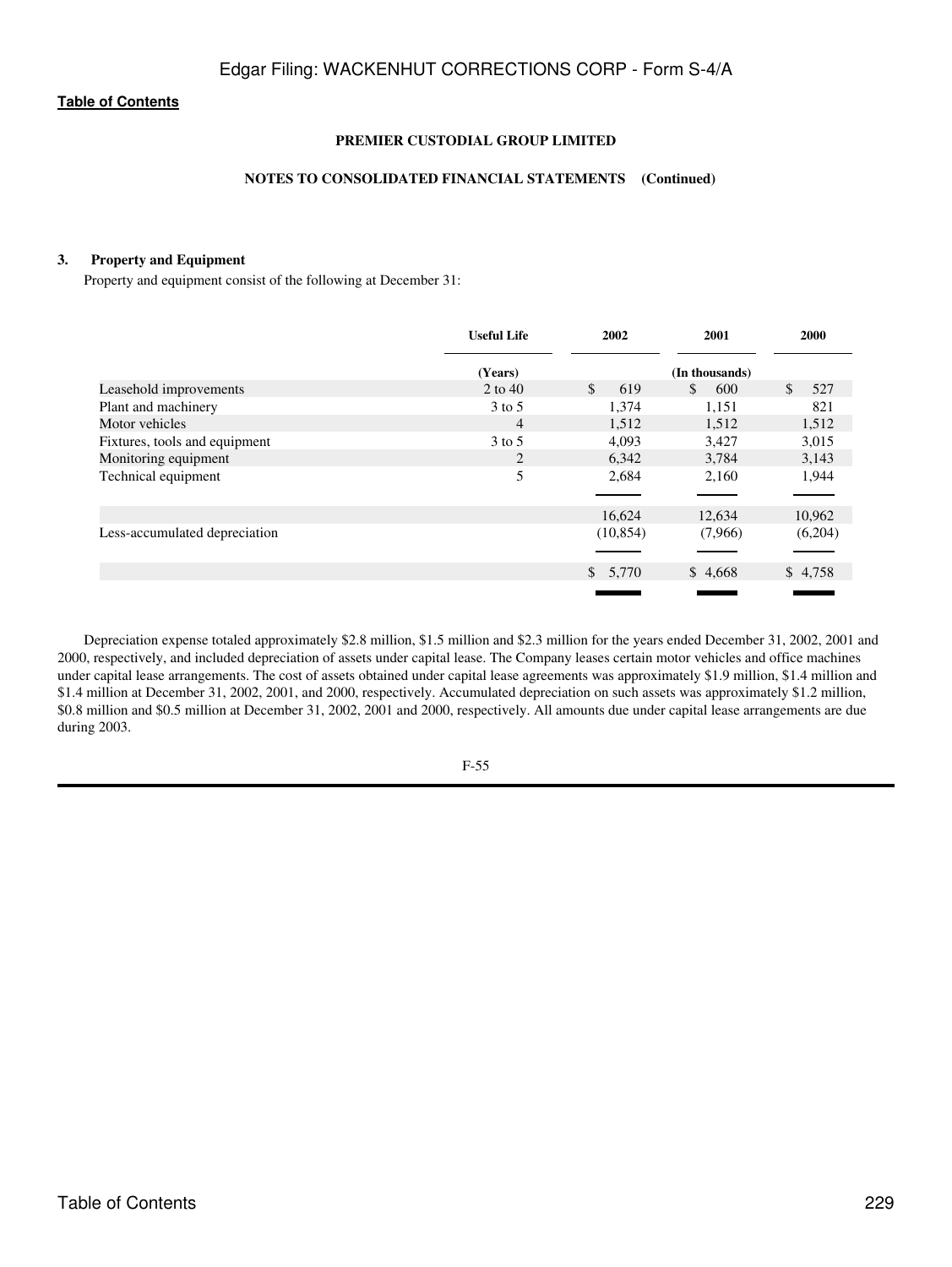### **PREMIER CUSTODIAL GROUP LIMITED**

### **NOTES TO CONSOLIDATED FINANCIAL STATEMENTS (Continued)**

#### **4. Long-Term Debt**

Debt consists of the following (in thousands):

|                                                                                                                                                                                       | December 31 |           |           |
|---------------------------------------------------------------------------------------------------------------------------------------------------------------------------------------|-------------|-----------|-----------|
|                                                                                                                                                                                       | 2002        | 2001      | 2000      |
| <b>Senior Debt</b>                                                                                                                                                                    |             |           |           |
| Pucklechurch Custodial Services Limited, variable interest at<br>LIBOR plus an applicable margin (approximately $4.8\%$ at<br>December 31, 2002), payable in semi-annual installments |             |           |           |
| through December 15, 2016                                                                                                                                                             | \$48,126    | \$46.993  | \$51,699  |
| Medomsley Training Services Limited, variable interest at<br>LIBOR plus an applicable margin (approximately 4.8% at<br>December 31, 2002), payable in semi-annual installments        |             |           |           |
| through December 15, 2011                                                                                                                                                             | 14,047      | 14,243    | 16,122    |
| Moreton Prison Services Limited, variable interest at LIBOR<br>plus an applicable margin (approximately 4.8% at<br>December 31, 2002), payable in semi-annual installments            |             |           |           |
| through December 15, 2017                                                                                                                                                             | 116,513     | 112,283   | 94,558    |
| Lowdham Grange Prison Services Limited, variable interest<br>at LIBOR plus an applicable margin (approximately 4.8% at<br>December 31, 2002), payable in semi-annual installments     |             |           |           |
| through December 15, 2015                                                                                                                                                             | 40,306      | 39,251    | 42,927    |
| Kilmarnock Prison Services Limited, variable interest at<br>LIBOR plus an applicable margin (approximately 4.8% at<br>December 31, 2002), payable in semi-annual installments         |             |           |           |
| through December 15, 2016                                                                                                                                                             | 50,473      | 49,256    | 53,664    |
| <b>Subordinated Debt</b>                                                                                                                                                              |             |           |           |
| Fixed interest at 13%, fixed principal payment dates between<br>December 15, 2011 and December 15, 2017, secured by                                                                   |             |           |           |
| subordinated claims on the senior debt properties above<br>Loans                                                                                                                      | 27,519      | 25,932    | 25,989    |
| Tranche A, variable interest at LIBOR plus 0.8%<br>(approximately 4.8% at December 31, 2002), quarterly<br>payments of \$0.6 with a balloon payment due July 4, 2003                  | 11,231      | 10,151    | 10,452    |
| Tranche B, variable interest at LIBOR plus 0.8%<br>(approximately 4.8% at December 31, 2002) revolving<br>facility draws available for periods ranging from one to six                |             |           |           |
| months and expiring on July 4, 2003                                                                                                                                                   | 1,293       | 4,677     | 6,597     |
| Motor vehicle and office machine leases at<br><b>Capital leases</b><br>varying interest rates                                                                                         | 636         | 687       | 976       |
| Total                                                                                                                                                                                 | 310,144     | 303,473   | 302,984   |
| Less: current portion                                                                                                                                                                 | (31,676)    | (22, 291) | (22,078)  |
| Long-term debt                                                                                                                                                                        | \$278,468   | \$281,182 | \$280,906 |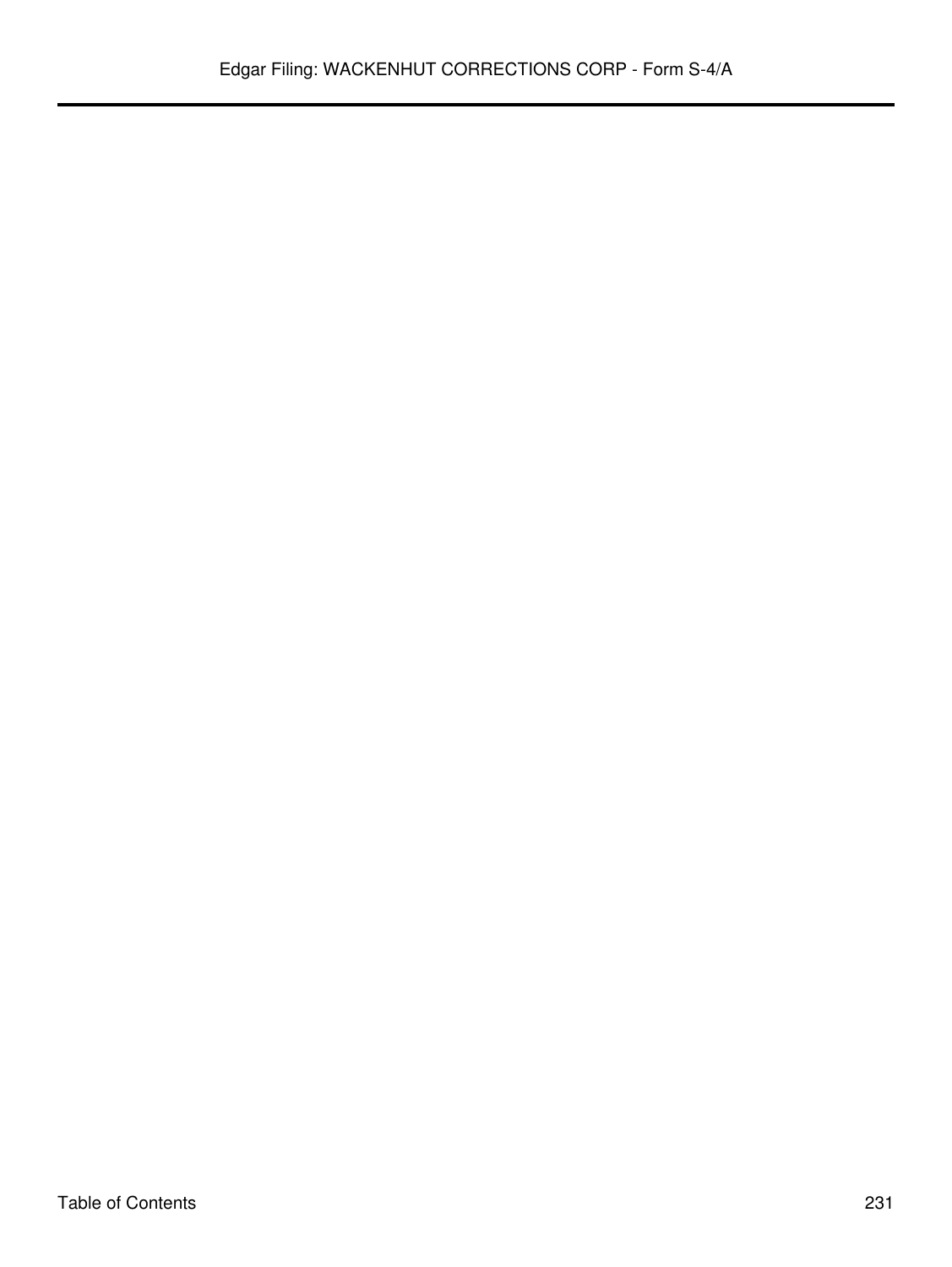### **PREMIER CUSTODIAL GROUP LIMITED**

#### **NOTES TO CONSOLIDATED FINANCIAL STATEMENTS (Continued)**

The senior debt is secured by the property and assets of the related prison facilities. The terms of the senior debt require the Company to maintain restricted cash balances to meet debt service requirements and to meet certain financial and non-financial covenants.

The subordinated debt is held by WCCUK, Serco and a syndicate of banks. The subordinated debt bears fixed interest at 13%, payable semi-annually, with principal payment dates between December 15, 2011 and December 15, 2017.

The Tranche A and Tranche B credit facilities expire on July 4, 2003. On June 26, 2003, the Company obtained an extension of those credit facilities, at the Company s option, until January 4, 2004. Following the closing of the sale transaction of the 50% interest in the Company owned by WCCUK to Serco as described in Note 6, the Company expects to refinance the debt.

The aggregate scheduled maturities of long-term debt are as follows (in thousands):

|                          | Amount    |
|--------------------------|-----------|
|                          |           |
| Year ending December 31: |           |
| 2003                     | \$ 31,676 |
| 2004                     | 17,554    |
| 2005                     | 15,142    |
| 2006                     | 14,748    |
| 2007                     | 16,342    |
| Thereafter               | 214,682   |
|                          |           |
|                          | \$310,144 |

#### **5. Investment in Direct Finance Leases**

The Company s investment in direct finance leases represents amounts receivable under long-term agreements resulting from the Company s financing, designing and construction of custodial facilities in the United Kingdom. The facilities under these agreements with the Home Office are Pucklechurch Custodial Services Limited, Medomsley Training Services Limited, Moreton Prison Services Limited, Lowdham Grange Prison Services Limited and Kilmarnock Prison Services.

The Company s net investment in direct finance leases consists of (in thousands):

|                                |            | December 31 |             |  |  |
|--------------------------------|------------|-------------|-------------|--|--|
|                                | 2002       | 2001        | <b>2000</b> |  |  |
| Minimum amounts to be received | \$630,820  | \$609,914   | \$537,115   |  |  |
| Unearned income                | (330, 154) | (330,919)   | (368, 243)  |  |  |
| Net investment                 | \$ 300,666 | \$278,995   | 168,872     |  |  |
|                                |            |             |             |  |  |

As of December 31, 2002, 2001, and 2000, the current portion of the investment in direct finance leases in the amount of \$7.4 million, \$8.3 million, and \$2.2 million, respectively, is included in other current assets in the accompanying consolidated balance sheets.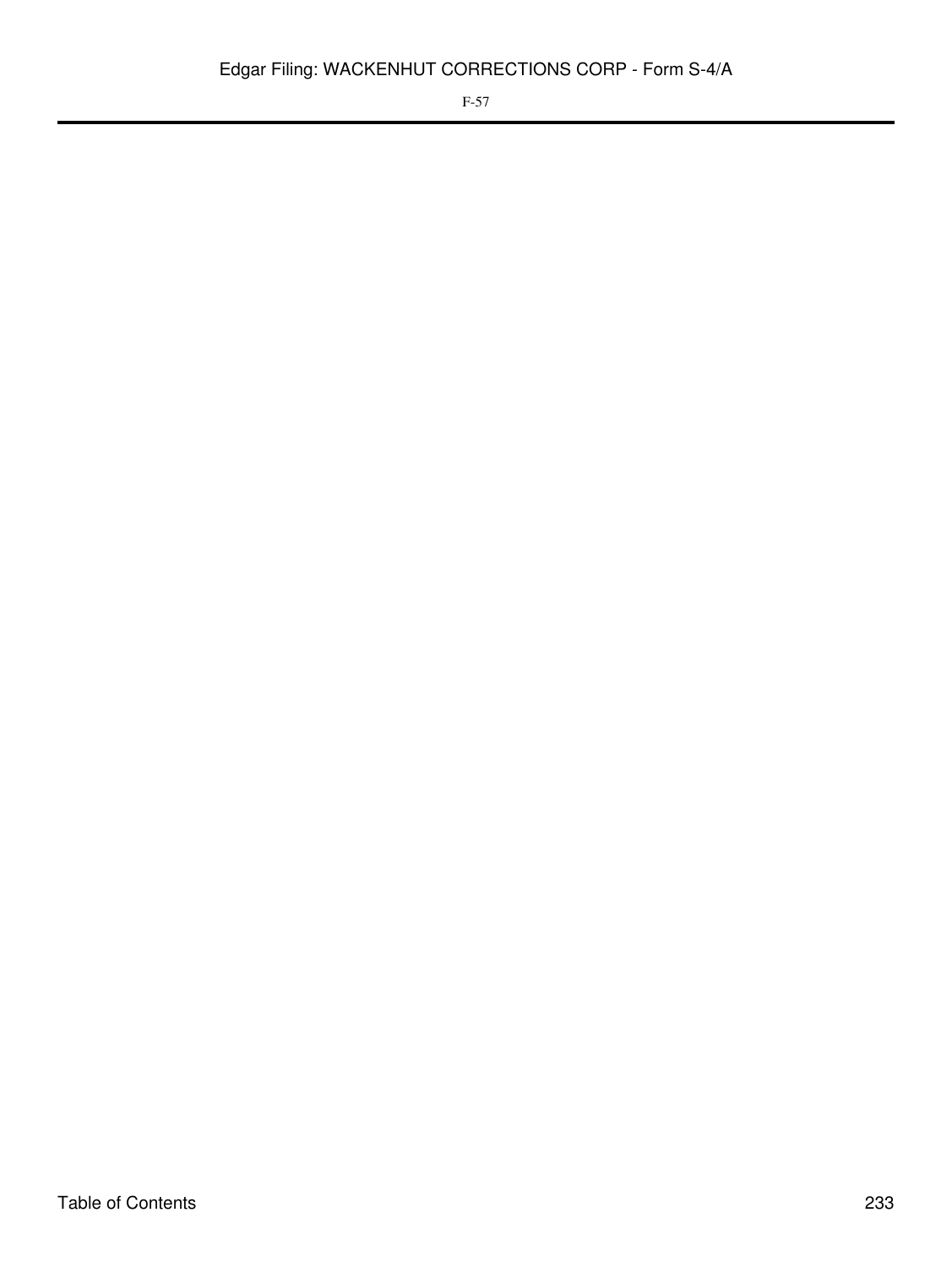### **PREMIER CUSTODIAL GROUP LIMITED**

#### **NOTES TO CONSOLIDATED FINANCIAL STATEMENTS (Continued)**

The future minimum amounts to be received are as follows:

|                          | <b>Amounts to be</b><br><b>Received</b> |
|--------------------------|-----------------------------------------|
|                          | (In thousands)                          |
| Year ending December 31: |                                         |
| 2003                     | \$42,015                                |
| 2004                     | 40,353                                  |
| 2005                     | 38,533                                  |
| 2006                     | 38,645                                  |
| 2007                     | 39,237                                  |
| Thereafter               | 432,037                                 |
|                          |                                         |
|                          | \$630,820                               |

#### **6. Commitments and Contingencies TWC Merger with Group 4 Falck**

On May 8, 2002, TWC consummated a merger (the Merger) with a wholly owned subsidiary of Group 4 Falck A/ S (Group 4 Falck), a Danish multinational security and correctional services company. As a result of the Merger, Group 4 Falck has become the indirect beneficial owner of 12 million shares of WCC common stock.

In the United Kingdom, the Merger has been reviewed by the Office of Fair Trade and was referred to the Competition Commission for further investigation. Many of the Company s contracts include a provision that makes the failure to obtain Home Office approval of a change in control an event of default. The Competition Commission completed its investigation and in a report published on October 22, 2002, approved the Merger without conditions. The Youth Justice Board and the Scottish Prison Service also approved the Merger. The Company is waiting for approval from The Immigration Service.

As a result of the Merger, Serco claimed it had a right to acquire WCCUK s 50 percent interest in the Company. On May 8, 2003, Serco and WCCUK reached an agreement that WCCUK would sell its 50 percent interest in the Company to Serco in accordance with the terms of the Companys joint venture agreement, at a price equal to 90 percent of its fair market value, as determined by a panel of valuation experts. A purchase price of approximately \$80.0 million (subject to currency fluctuations and other closing modifications) has been determined by the valuation experts. As a result of the agreement, WCCUK has dismissed its lawsuit in the United Kingdom challenging Sercos claimed right to acquire the Companys interest in the joint venture as a result of the merger. WCCUK and Serco are negotiating to complete the timing of the sale and anticipate closing the sale in July 2003.

#### **Insurance**

The facility management contracts of the Company require specific insurance coverage and deductible levels, among other provisions. Although the Company has obtained the appropriate insurance coverage, the Company was, and remains, unable to achieve contractual compliance with respect to its seven custodial contracts for property and business interruption insurance since July 30, 2002. Due to the failure to meet the insurance requirements of the contracts, the Company is in technical breach of the operating contracts. This breach was due to the inability to obtain the specified deductible levels on commercially available terms in the worldwide insurance market. The Company has obtained waivers from the Home Office for the policy in place through April 29, 2003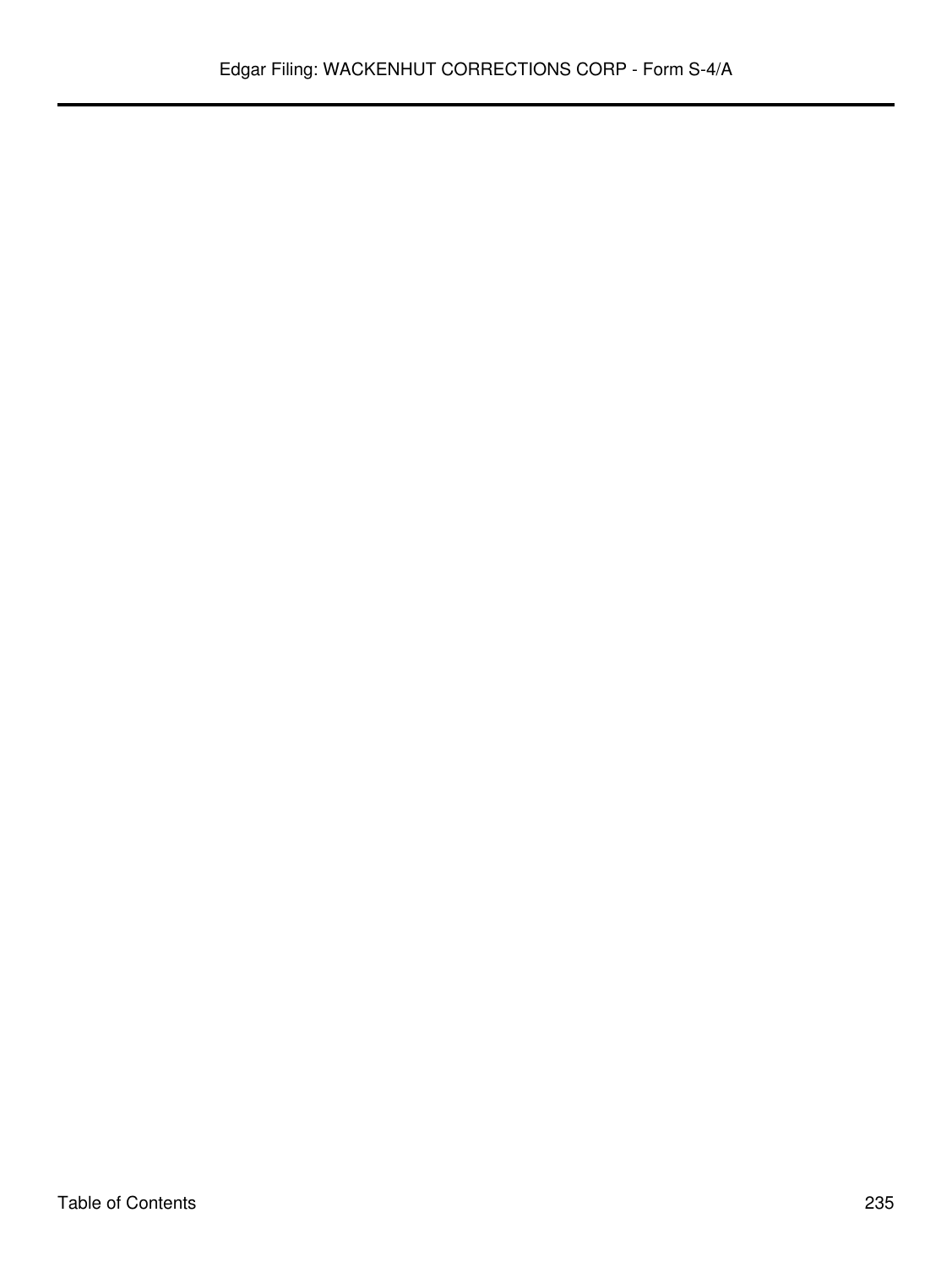### **PREMIER CUSTODIAL GROUP LIMITED**

#### **NOTES TO CONSOLIDATED FINANCIAL STATEMENTS (Continued)**

and is in the process of obtaining the waivers for the current policy year. Under the terms of the operating contracts, if the parties disagree as to the availability of insurance on commercial terms in the worldwide insurance market, then either party may terminate the contract. If the Home Office determines that the specified insurance is available at commercial prices in the worldwide insurance market, the Company is required to procure such insurance provided it has sufficient financial resources, as defined in the agreement, or the Home Office may terminate the contracts. In the event the contracts are terminated, the Home Office is required to assume the outstanding senior debt related to the prisons. The Home Office has not indicated to the Company that it intends to terminate the contracts and management believes it is remote that the Home Office would terminate the contracts due to the breach. However, there can be no assurances that the contracts will not be terminated by the Home Office in the future. These five contracts represented approximately 70% of the Company s consolidated revenue for the year ended December 31, 2002.

#### **Facilities**

The Company operates the 400-bed Young Offender and Juvenile Institution at Ashfield (the Ashfield Facility). On May 23, 2002, the UK Prison Service assumed operational control of the Ashfield Facility based upon the Prison Service s concern over safety and control. Control of the Ashfield Facility was restored to the Company on October 14, 2002. Under the terms of the Companys contract, the Company is paid for operational services on the basis of Available Prisoner Places. Prior to assuming operational control, the Prison Service paid the Company based upon 400 Available Prisoner Places. From May 23, 2002 through October 23, 2002, the Prison Service paid the Company only for the number of beds actually occupied, which averaged approximately 200 during this period. As a result, the Company s revenues for the Ashfield Facility were reduced by approximately half during this period. In addition, the Company incurred costs in additional resources and staff brought in to address the operational issues at Ashfield. The Company provided the Prison Service with a comprehensive plan for addressing all operational issues at the Ashfield Facility, which was approved by the Authority and implemented by the Company. From October 24, 2002 until December 2, 2002, the Prison Service paid the Company full revenues under the contract. From December 3, 2002 through February 28, 2003, the prison service again paid the Company only for beds occupied. On January 30, 2003, the Company notified the Prison Service that it considered all operational issues identified by the Prison Service corrected and expected full payment to be restored effective from January 30, 2003. The Prison Service has confirmed that full revenues were restored effective March 2003.

The Company s contracts include provisions that require the Company to meet certain operational and performance targets. If these targets are not achieved, the Company may be subject to revenue deductions including, in extreme cases, termination of the contracts.

#### **Guarantees by Shareholders**

In connection with the facility management contracts, the two shareholders have provided an operational guarantee on behalf of the Company. The guarantee ensures that the two shareholders will provide operational support to ensure continued service under the contracts.

#### **Operating Leases**

The Company leases office space, computers and vehicles under non-cancelable operating leases expiring between 2003 and 2012. Operating lease rentals costs and income are recognized in equal amounts on a straight-line basis over the lease term.

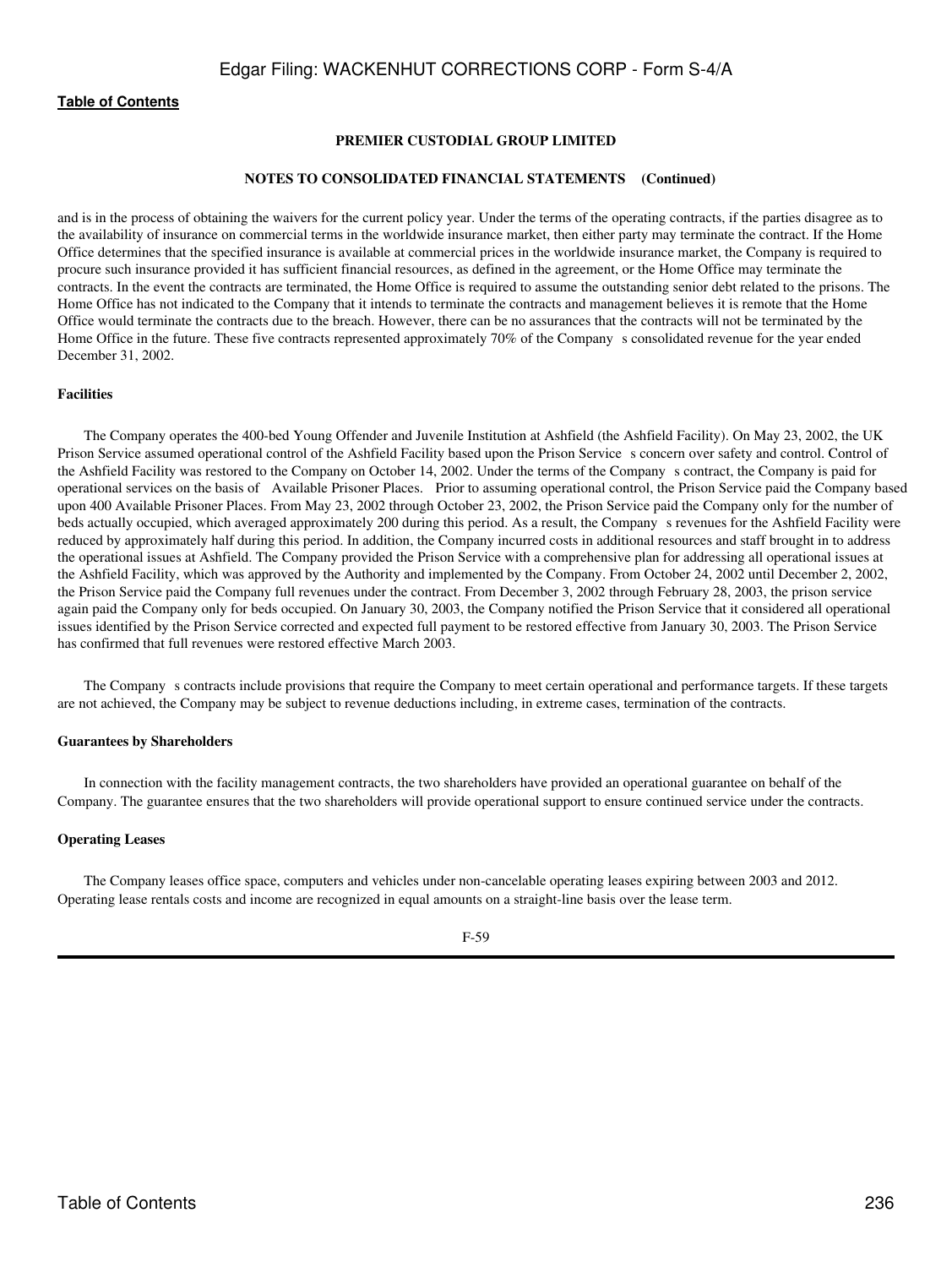### **PREMIER CUSTODIAL GROUP LIMITED**

#### **NOTES TO CONSOLIDATED FINANCIAL STATEMENTS (Continued)**

The future minimum commitments under these leases are as follows:

|              | <b>Annual Rental</b> |
|--------------|----------------------|
|              | (In thousands)       |
| Fiscal year: |                      |
| 2003         | \$2,602              |
| 2004         | 1,418                |
| 2005         | 821                  |
| 2006         | 705                  |
| 2007         | 666                  |
| Thereafter   | 2,865                |
|              |                      |
|              | \$9,077              |

Rental expense was approximately \$5.7 million, \$4.7 million and \$5.1 million for 2002, 2001 and 2000, respectively.

#### **Litigation, Claims and Assessments**

The Company is subject to legal proceedings and claims that arise in the ordinary course of its business. In the opinion of management, the outcome of these matters will not have a significant effect on the Companys consolidated financial position or results of operations.

#### **7. Income Taxes**

The provision for income taxes in the consolidated statements of income consists of the following components for the years ended December 31, 2002, 2001, 2000 (in thousands):

|          | 2002    | 2001    | <b>2000</b> |
|----------|---------|---------|-------------|
| Current  | \$2,833 | \$3,147 | \$3,263     |
| Deferred | 4,454   | 2,126   | 4,308       |
|          |         |         |             |
|          | \$7,287 | \$5,273 | \$7,571     |
|          |         |         |             |

The tax provision differs from the statutory United Kingdom Corporation tax at 30% due to the impact of permanent tax items. Deferred income tax liabilities primarily represent the temporary differences arising from the Company s investment in direct financing leases. There were no significant deferred tax assets in 2002, 2001 and 2000.

#### **8. Employee Benefit Plans**

Certain employees of the Company are members of the Serco Pension and Life Assurance Scheme benefit plan. This plan is a multi-employer pre-funded defined benefit plan. Contributions are made based on the advise of an actuary. The pension charges were approximately \$0.3 million, \$0.2 million and \$0.2 million for the years ended December 31, 2002, 2001 and 2000, respectively.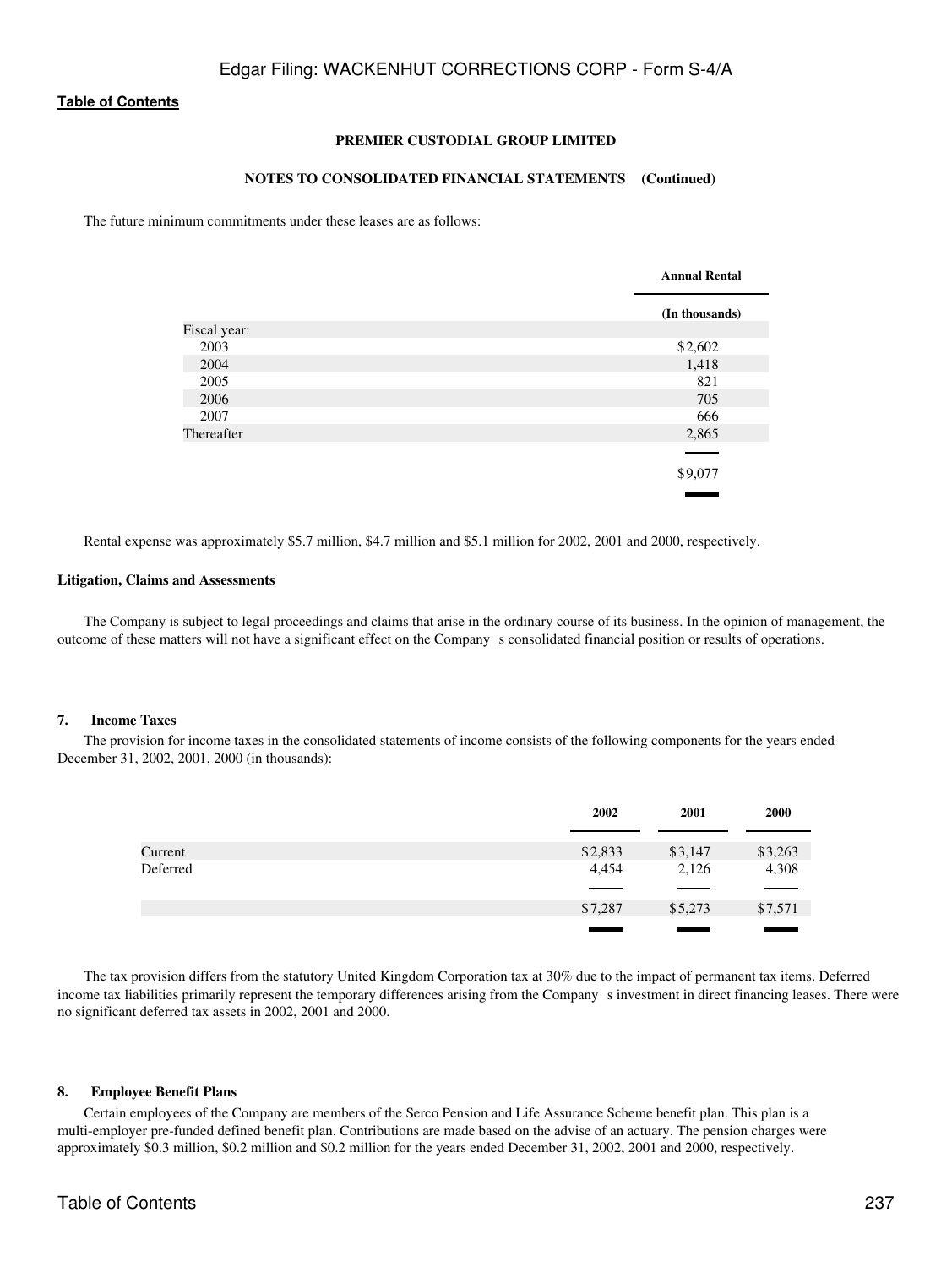Certain employees are offered membership to the Companys two defined contribution benefit plans under the Premier Prison Services Limited Group Personal Pension Scheme. Through September 2001, the plan was administered by Portfolio Asset Management Limited. After September 2001, the plan is administered by Legal and General. The Company will match employee contributions up to a maximum level. The charges related to the plans were approximately \$0.3 million, \$0.4 million and \$0.3 million for the years ended December 31, 2002, 2001 and 2000, respectively.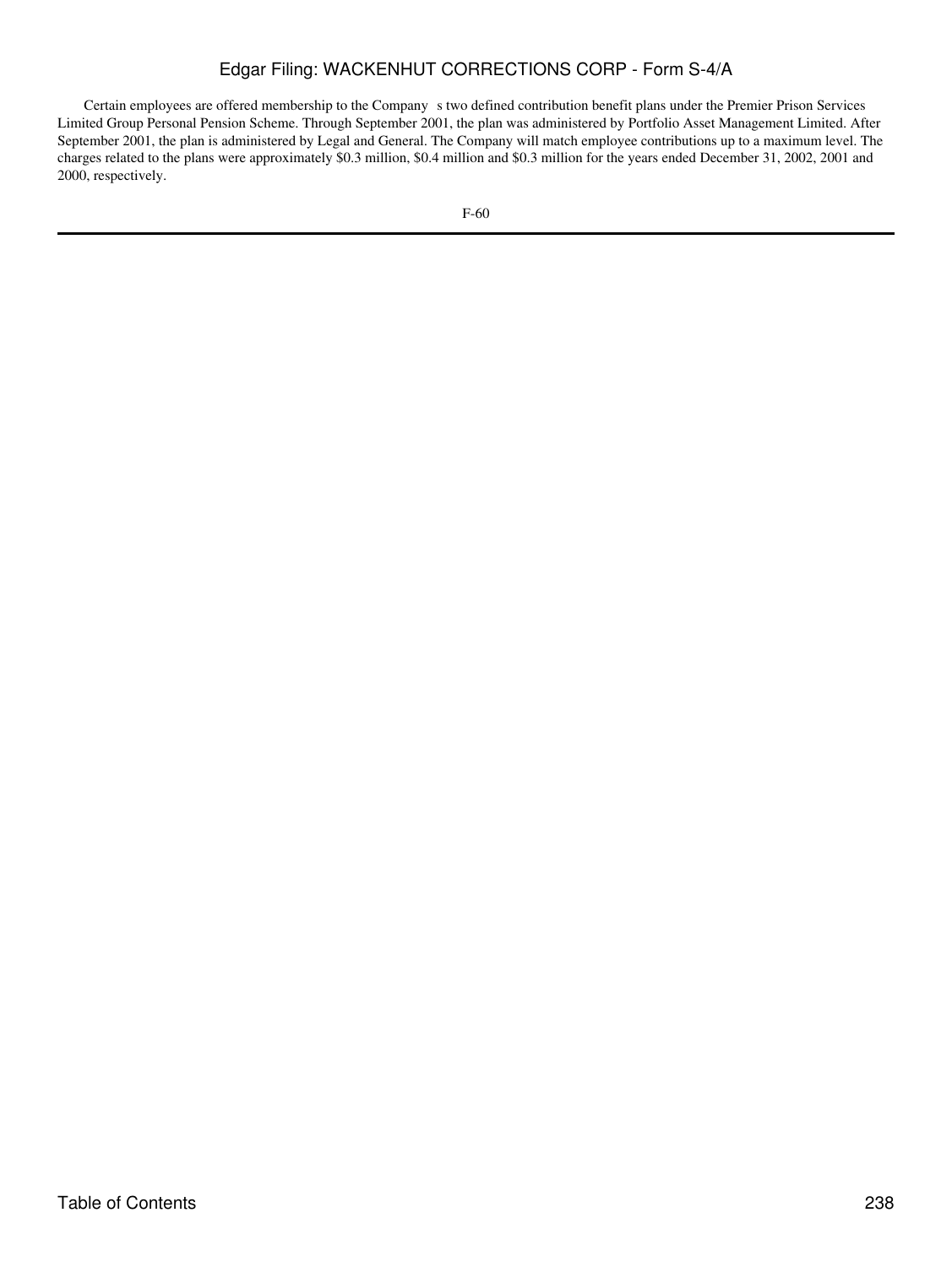### **PREMIER CUSTODIAL GROUP LIMITED**

#### **NOTES TO CONSOLIDATED FINANCIAL STATEMENTS (Continued)**

#### **9. Related Party Transactions**

Related party transactions occur in the normal course of business between the Company and its two shareholders, WCCUK and Serco and primarily relate to the recovery of expenses incurred on the Companys behalf. In 2002, 2001 and 2000, expenses incurred by the shareholders and recharged to the Company totaled approximately \$0.1 million for each year. Amounts receivable by shareholders for these related party transactions totaled approximately \$0.1 million and \$0.1 million at December 31, 2002 and 2001 and none at December 31, 2000.

Included in subordinated debt of the Company are the following loans from Serco and WCCUK. The loans bear fixed interest at 13% payable semi-annually with principal payment dates between December 15, 2011 and December 15, 2017. Interest payable to Serco and WCCUK was approximately \$0.6 million, \$0.5 million and \$0.3 million as of December 31, 2002, 2001 and 2000, respectively.

|              | 2002    | 2001           | <b>2000</b> |
|--------------|---------|----------------|-------------|
|              |         | (in thousands) |             |
| Serco        | \$4,755 | \$4,333        | \$4,034     |
| <b>WCCUK</b> | 4,755   | 4,333          | 4,034       |
|              | \$9,510 | \$8,666        | \$8,068     |

In December of 2000 and 2001, the Company made short-term loans to Serco in the amount of approximately \$7 million. Such amounts were interest bearing at a base lending rate plus 2% and were repaid in January of 2001 and 2002, respectively.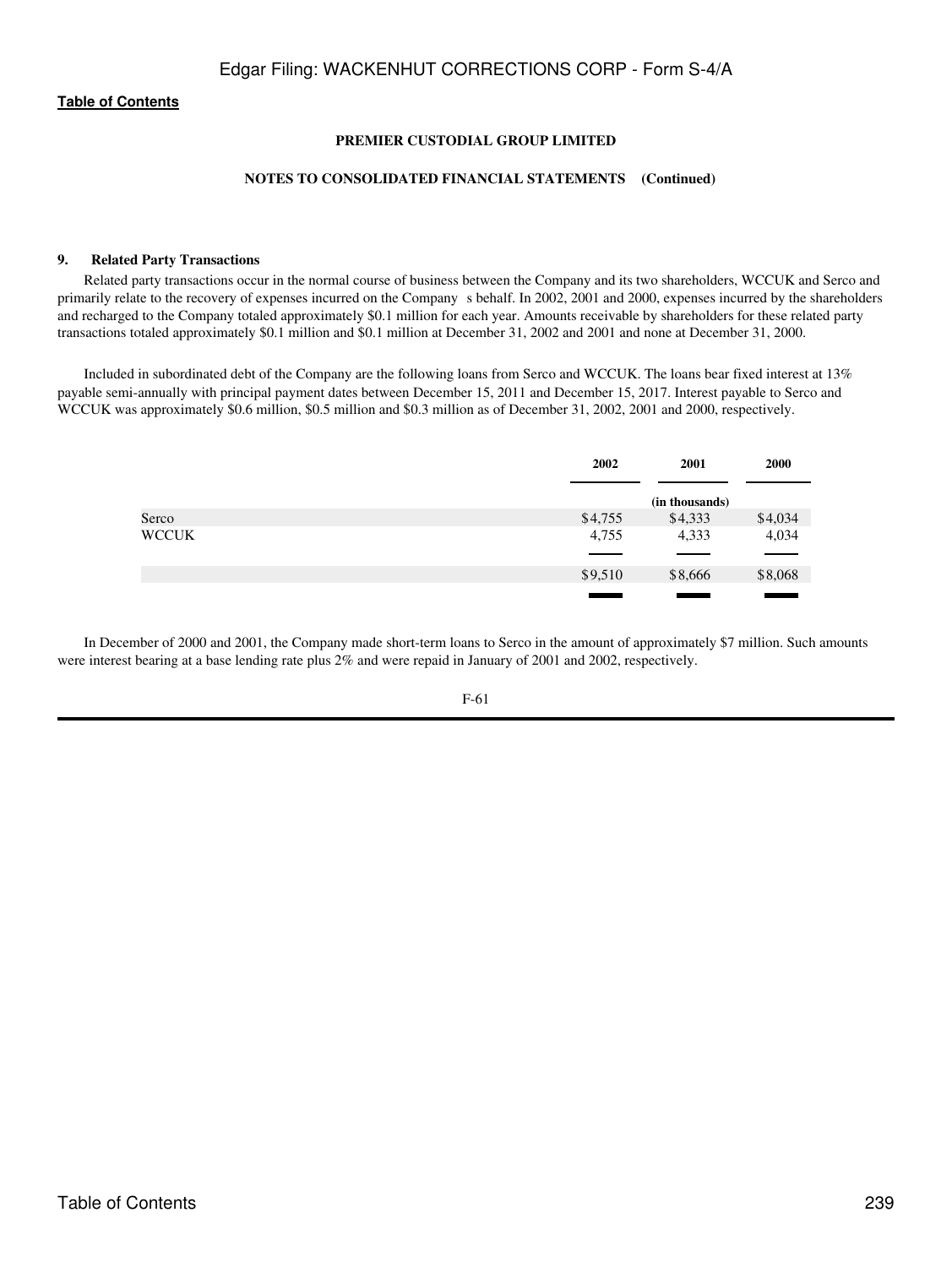### **PART II.**

#### **INFORMATION NOT REQUIRED IN PROSPECTUS**

#### **Item 20. Indemnification of Directors and Officers**

*Florida Business Corporation Act.* Section 607.0850(1) of the Florida Business Corporation Act, referred to as the FBCA, provides that a Florida corporation, such as WCC, shall have the power to indemnify any person who was or is a party to any proceeding (other than an action by, or in the right of, the corporation), by reason of the fact that he is or was a director, officer, employee, or agent of the corporation or is or was serving at the request of the corporation as a director, officer, employee, or agent of another corporation, partnership, joint venture, trust, or other enterprise against liability incurred in connection with such proceeding, including any appeal thereof, if he or she acted in good faith and in a manner he or she reasonably believed to be in, or not opposed to, the best interests of the corporation and, with respect to any criminal action or proceeding, had no reasonable cause to believe his or her conduct was unlawful.

Section 607.0850(2) of the FBCA provides that a Florida corporation shall have the power to indemnify any person, who was or is a party to any proceeding by or in the right of the corporation to procure a judgment in its favor by reason of the fact that he or she is or was a director, officer, employee or agent of the corporation or is or was serving at the request of the corporation as a director, officer, employee or agent of another corporation, partnership, joint venture, trust or other enterprise, against expenses and amounts paid in settlement not exceeding, in the judgment of the board of directors, the estimated expense of litigating the proceeding to conclusion, actually and reasonably incurred in connection with the defense or settlement of such proceeding, including any appeal thereof. Such indemnification shall be authorized if such person acted in good faith and in a manner he or she reasonably believed to be in, or not opposed to, the best interests of the corporation, except that no indemnification shall be made under this subsection in respect of any claim, issue, or matter as to which such person shall have been adjudged to be liable unless, and only to the extent that, the court in which such proceeding was brought, or any other court of competent jurisdiction, shall determine upon application that, despite the adjudication of liability but in view of all circumstances of the case, such person is fairly and reasonably entitled to indemnity for such expenses which such court shall deem proper.

Section 607.850 of the FBCA further provides that: (i) to the extent that a director, officer, employee or agent of a corporation has been successful on the merits or otherwise in defense of any proceeding referred to in subsection (1) or subsection (2), or in defense of any proceeding referred to in subsection (1) or subsection (2), or in defense of any claim, issue, or matter therein, he or she shall be indemnified against expenses actually and reasonably incurred by him or her in connection therewith; (ii) indemnification provided pursuant to Section 607.0850 is not exclusive; and (iii) the corporation shall have the power to purchase and maintain insurance on behalf of a director, officer, employee or agent of the corporation against any liability asserted against him or her or incurred by him or her in any such capacity or arising out of his or her status as such, whether or not the corporation would have the power to indemnify him or her against such liabilities under Section 607.0850.

Notwithstanding the foregoing, Section 607.0850(7) of the FBCA provides that indemnification or advancement of expenses shall not be made to or on behalf of any director, officer, employee or agent if a judgment or other final adjudication establishes that his or her actions, or omissions to act, were material to the cause of action so adjudicated and constitute: (i) a violation of the criminal law, unless the director, officer employee or agent had reasonable cause to believe his or her conduct was lawful or had no reasonable cause to believe his or her conduct was unlawful; (ii) a transaction from which the director, officer, employee or agent derived an improper personal benefit; (iii) in the case of a director, a circumstance under which the liability provisions regarding unlawful distributions are applicable; or (iv) willful misconduct or a conscious disregard for the

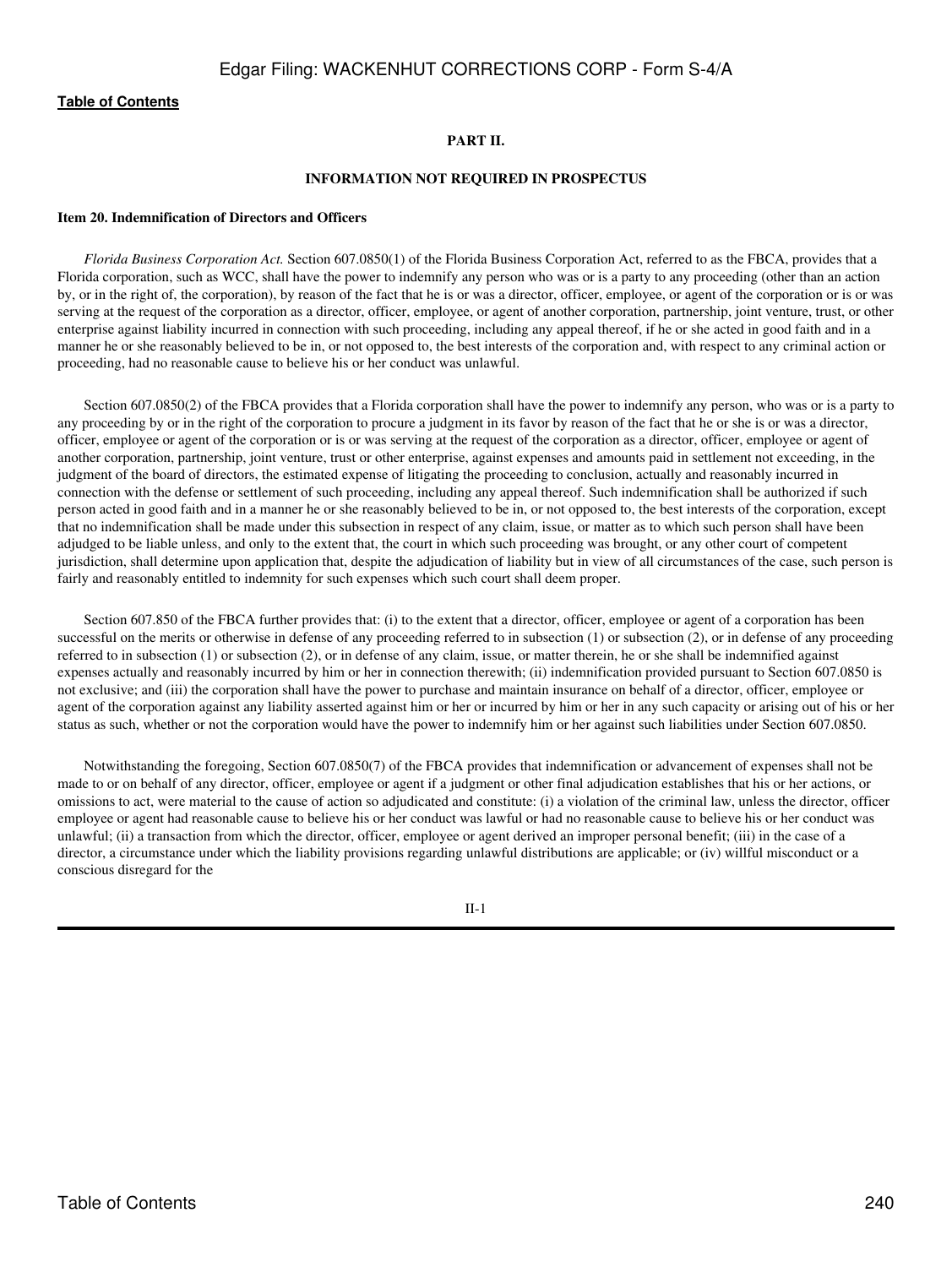### **[Table of Contents](#page-5-0)**

best interests of the corporation in a proceeding by or in the right of the corporation to procure a judgment in its favor or in a proceeding by or in the right of a shareholder.

Section 607.0831 of the FBCA provides that a director of a Florida corporation is not personally liable for monetary damages to the corporation or any other person for any statement, vote, decision, or failure to act, regarding corporate management or policy, by a director, unless: (i) the director breached or failed to perform his or her duties as a director; and (ii) the director s breach of, or failure to perform, those duties constitutes: (A) a violation of criminal law, unless the director had reasonable cause to believe his or her conduct was lawful or had no reasonable cause to believe his conduct was unlawful; (B) a transaction from which the director derived an improper personal benefit, either directly or indirectly; (C) a circumstance under which the liability provisions regarding unlawful distributions are applicable; (D) in a proceeding by or in the right of the corporation to procure a judgment in its favor or by or in the right of a shareholder, conscious disregard for the best interest of the corporation, or willful misconduct; or (E) in a proceeding by or in the right of someone other than the corporation or a shareholder, recklessness or an act or omission which was committed in bad faith or with malicious purpose or in a manner exhibiting wanton and willful disregard of human rights, safety, or property.

*Bylaws*. WCC s bylaws provide that WCC shall indemnify every person who was or is a party or is or was threatened to be made a party to any action, suit or proceeding, whether civil, criminal, administrative or investigative by reason of the fact he is or was a director, officer, employee, or agent, or is or was serving at the request of WCC as a director, officer, employee, agent or trustee of another corporation, partnership, joint venture, trust, employee benefit plan or other enterprise, against expenses (including attorneys fees), judgments, fines and amounts paid in settlement, actually and reasonably incurred by him in connection with such action, suit or proceeding (except in such cases involving gross negligence or willful misconduct), in the performance of their duties to the full extent permitted by applicable law. Such indemnification may, in the discretion of WCC s board of directors, include advances of his expenses in advance of final disposition subject to the provisions of applicable law. WCC s bylaws further provide that such right of indemnification shall not be exclusive of any right to which any director, officer, employee, agent or controlling shareholder of WCC may be entitled as a matter of law.

| Exhibit<br><b>Number</b> | <b>Description</b>                                                                                                                                                                                                                                                                   |
|--------------------------|--------------------------------------------------------------------------------------------------------------------------------------------------------------------------------------------------------------------------------------------------------------------------------------|
| 1.1                      | Purchase Agreement, dated July 1, 2003, by and among Wackenhut Corrections Corporation and BNP<br>Paribas Securities Corp., Lehman Brothers Inc., First Analysis Securities Corporation, SouthTrust<br>Securities, Inc. and Comerica Securities, Inc. as the Initial Purchasers. (1) |
| 3.1                      | Amended and Restated Articles of Incorporation of Wackenhut Corrections Corporation, dated May 16,<br>1994(2)                                                                                                                                                                        |
| 3.2                      | Bylaws of Wackenhut Corrections Corporation. (2)                                                                                                                                                                                                                                     |
| 4.1                      | Indenture, dated July 9, 2003, by and between Wackenhut Corrections Corporation and The Bank of<br>New York, as Trustee, relating to 8 1/4% Senior Notes due 2013.(1)                                                                                                                |
| 4.2                      | Registration Rights Agreement, dated July 9, 2003, by and among Wackenhut Corrections Corporation<br>and BNP Paribas Securities Corp., Lehman Brothers Inc., First Analysis Securities Corporation,<br>South Trust Securities, Inc. and Comerica Securities, Inc.(1)                 |
| 5.1                      | Opinion of Akerman Senterfitt.*                                                                                                                                                                                                                                                      |
| 10.1                     | Wackenhut Corrections Corporation Stock Option Plan. (2)                                                                                                                                                                                                                             |
| 10.2                     | Wackenhut Corrections Corporation 1994 Stock Option Plan.(2)                                                                                                                                                                                                                         |
| 10.3                     | Form of Indemnification Agreement between Wackenhut Corrections Corporation and its Officers and<br>Directors. $(2)$                                                                                                                                                                 |
|                          |                                                                                                                                                                                                                                                                                      |

#### **Item 21. Exhibits and Financial Statement Schedules**

II-2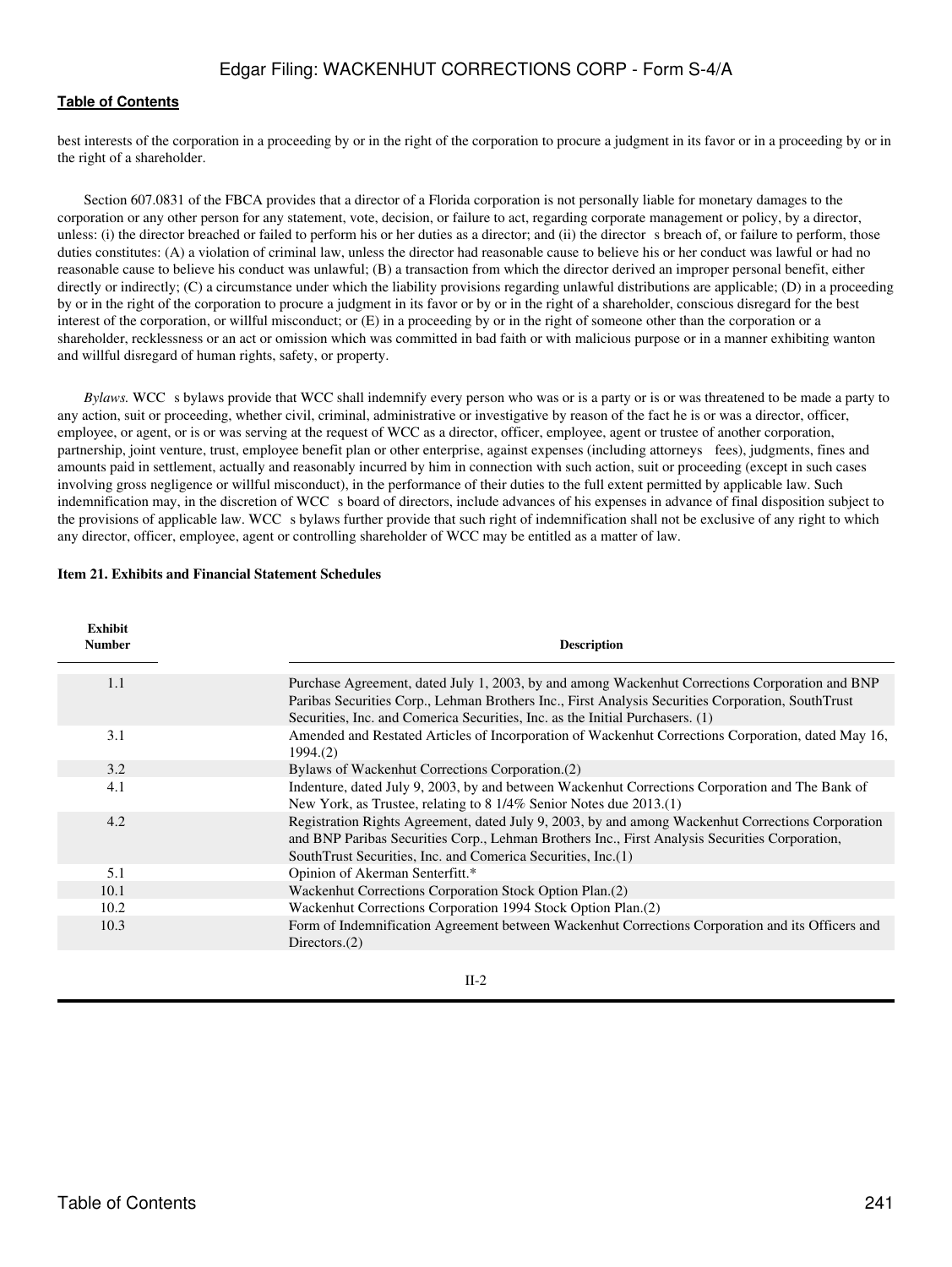| Exhibit<br>Number | <b>Description</b>                                                                                                                                                                                                                                                                                                                                                                                                                                             |
|-------------------|----------------------------------------------------------------------------------------------------------------------------------------------------------------------------------------------------------------------------------------------------------------------------------------------------------------------------------------------------------------------------------------------------------------------------------------------------------------|
| 10.4              | Wackenhut Corrections Corporation Senior Officer Retirement Plan.(3)                                                                                                                                                                                                                                                                                                                                                                                           |
| 10.5              | Wackenhut Corrections Corporation Director Deferral Plan.(3)                                                                                                                                                                                                                                                                                                                                                                                                   |
| 10.6              | Wackenhut Corrections Corporation Senior Officer Incentive Plan.(3)                                                                                                                                                                                                                                                                                                                                                                                            |
| 10.7              | Lease Agreement, effective as of January 3, 1994, between Wackenhut Corrections Corporation and The<br>Wackenhut Corporation.(4)                                                                                                                                                                                                                                                                                                                               |
| 10.8              | Wackenhut Corrections Corporation Nonemployee Director Stock Option Plan, as amended October 29,<br>1996(2)                                                                                                                                                                                                                                                                                                                                                    |
| 10.9              | Form of Master Agreement to Lease between CPT Operating Partnership L.P. and Wackenhut<br>Corrections Corporation; Form of Lease Agreement between CPT Operating Partnership L.P. and<br>Wackenhut Corrections Corporation; Form Right to Purchase Agreement between Wackenhut<br>Corrections Corporation and CPT Operating Partnership L.P.; and, Form of Option Agreement between<br>Wackenhut Corrections Corporation and CPT Operating Partnership L.P.(5) |
| 10.10             | Wackenhut Corrections Corporation 1999 Stock Option Plan.(6)                                                                                                                                                                                                                                                                                                                                                                                                   |
| 10.11             | Senior Officer Retirement Agreement.(7)                                                                                                                                                                                                                                                                                                                                                                                                                        |
| 10.12             | Executive Employment Agreement, dated March 7, 2002, between Wackenhut Corrections Corporation<br>and Dr. George C. Zoley.(8)                                                                                                                                                                                                                                                                                                                                  |
| 10.13             | Executive Employment Agreement, dated March 7, 2002, between Wackenhut Corrections Corporation<br>and Wayne H. Calabrese.(9)                                                                                                                                                                                                                                                                                                                                   |
| 10.14             | Executive Employment Agreement, dated March 7, 2002, between Wackenhut Corrections Corporation<br>and John G. O Rourke.(10)                                                                                                                                                                                                                                                                                                                                    |
| 10.15             | Executive Retirement Agreement, dated March 7, 2002, between Wackenhut Corrections Corporation<br>and Dr. George C. Zoley.(11)                                                                                                                                                                                                                                                                                                                                 |
| 10.16             | Executive Retirement Agreement, dated March 7, 2002, between Wackenhut Corrections Corporation<br>and Wayne H. Calabrese.(12)                                                                                                                                                                                                                                                                                                                                  |
| 10.17             | Executive Retirement Agreement, dated March 7, 2002, between Wackenhut Corrections Corporation<br>and John G. O Rourke.(13)                                                                                                                                                                                                                                                                                                                                    |
| 10.18             | Amended Executive Retirement Agreement, dated January 17, 2003, by and between Wackenhut<br>Corrections Corporation and George C. Zoley.(14)                                                                                                                                                                                                                                                                                                                   |
| 10.19             | Amended Executive Retirement Agreement, dated January 17, 2003, by and between Wackenhut<br>Corrections Corporation and Wayne H. Calabrese.(14)                                                                                                                                                                                                                                                                                                                |
| 10.20             | Amended Executive Retirement Agreement, dated January 17, 2003, by and between Wackenhut<br>Corrections Corporation and John G. O Rourke.(14)                                                                                                                                                                                                                                                                                                                  |
| 10.21             | Office Lease, dated September 12, 2002, by and between Wackenhut Corrections Corporation and<br>Canpro Investments Ltd.(15)                                                                                                                                                                                                                                                                                                                                    |
| 10.22             | Services Agreement, dated as of October 28, 2002, between Wackenhut Corrections Corporation and<br>The Wackenhut Corporation.(16)                                                                                                                                                                                                                                                                                                                              |
| 10.23             | Amended and Restated Credit Agreement, dated July 9, 2003, by and among Wackenhut Corrections<br>Corporation, BNP Paribas, as Administrative Agent, Syndication Agent and Lead Arranger, Bank of<br>America, N.A. and Southtrust Bank, as Co-Syndication Agents, Comerica Bank, as Co-Documentation<br>Agent, and the lenders who are, or may from time to time become, a party thereto.(17)                                                                   |
| 10.24             | Rights Agreement, dated as of October 9, 2003, between Wackenhut Corrections Corporation and<br>EquiServe Trust Company, N.A., as the Rights Agent.(18)                                                                                                                                                                                                                                                                                                        |
| 12.1              | Statement re Computation of Ratio of Earnings to Fixed Charges.(19)                                                                                                                                                                                                                                                                                                                                                                                            |
| 21.1              | List of Subsidiaries.                                                                                                                                                                                                                                                                                                                                                                                                                                          |
| 23.1              | Consent of Ernst & Young LLP, independent certified public accountants.*                                                                                                                                                                                                                                                                                                                                                                                       |
| 23.2              | Consent of Ernst & Young LLP, independent auditors.*                                                                                                                                                                                                                                                                                                                                                                                                           |
| 23.3              | Consent of Akerman Senterfitt (included in Exhibit 5.1).*                                                                                                                                                                                                                                                                                                                                                                                                      |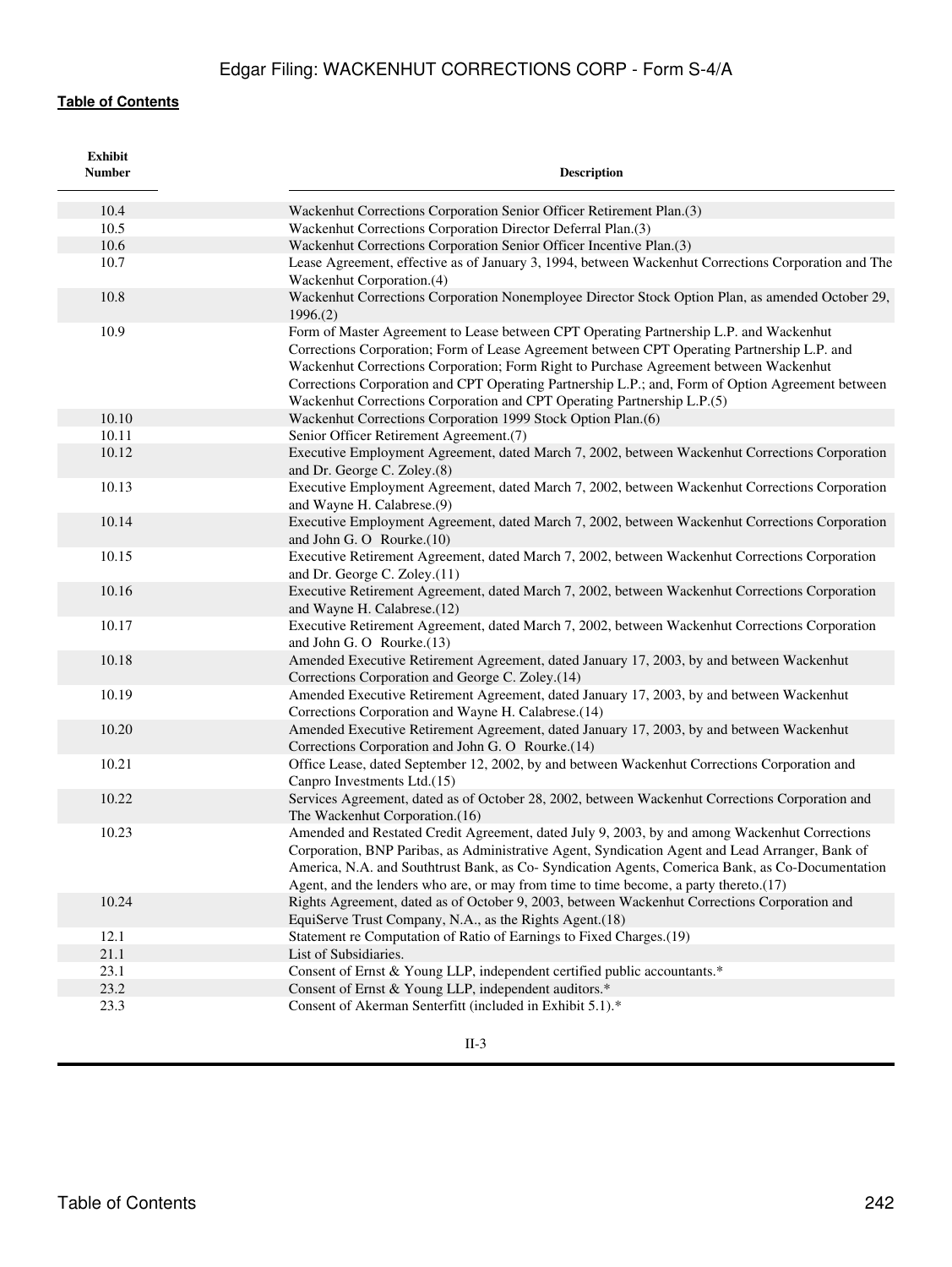| Exhibit<br><b>Number</b> | <b>Description</b>                                                                          |
|--------------------------|---------------------------------------------------------------------------------------------|
|                          |                                                                                             |
| 25.1                     | Statement of Eligibility of Trustee(19)                                                     |
| 99.1                     | Form Letter of Transmittal(19)                                                              |
| 99.2                     | Form of Notice of Guaranteed Delivery for Notes(19)                                         |
| 99.3                     | Letter to Broker $(19)$                                                                     |
| 99.4                     | Letter to Clients $(19)$                                                                    |
| 99.5                     | Guidelines for Certification of Taxpayer Identification Number on Substitution Form W-9(19) |

\* Filed herewith.

- (1) Incorporated by reference to exhibit of the same number filed with the Registrants report on Form 8-K, dated July 29, 2003.
- (2) Incorporated herein by reference to exhibit of the same number filed with the Registrants Registration Statement on Form S-1, as amended (Registration Number 33-79264).
- (3) Incorporated herein by reference to exhibit of the same number filed with the Registrants Registration Statement on Form S-1, as amended (Registration Number 33-80785).
- (4) Incorporated by reference to Exhibit 10.5 filed with the Registrants Registration Statement on Form S-1, as amended (Registration Number 33-79264).
- (5) Incorporated by reference to Exhibits 10.2, 10.3, 10.4, and 10.5, respectively, filed with the Registrants Registration Statement on Form S-3, as amended (Registration Number 333-46681).
- (6) Incorporated by reference to Exhibit 10.12 filed with the Registrants report on Form 10-K, dated March 30, 2000.
- (7) Incorporated by reference to Exhibit 10.1 filed with the Registrants report on Form 10-Q, dated August 10, 2001.
- (8) Incorporated herein by reference to Exhibit 10.15 filed with the Registrants report on Form 10-Q, dated May 15, 2002.
- (9) Incorporated herein by reference to Exhibit 10.16 filed with the Registrants report on Form 10-Q, dated May 15, 2002.
- (10) Incorporated herein by reference to Exhibit 10.17 filed with the Registrants report on Form 10-Q, dated May 15, 2002.
- (11) Incorporated herein by reference to Exhibit 10.18 filed with the Registrants report on Form 10-Q, dated May 15, 2002.
- (12) Incorporated herein by reference to Exhibit 10.19 filed with the Registrants report on Form 10-Q, dated May 15, 2002.
- (13) Incorporated herein by reference to Exhibit 10.20 filed with the Registrants report on Form 10-Q, dated May 15, 2002.
- (14) Incorporated herein by reference to exhibit of the same number filed with the Registrants report on Form 10-K, dated March 20, 2003, as amended.
- (15) Incorporated herein by reference to Exhibit 10.22 filed with the Registrants report on Form 10-K, dated March 20, 2003, as amended.
- (16) Incorporated herein by reference to Exhibit 10.23 filed with the Registrant s report on Form 10-K, dated March 20, 2003, as amended.
- (17) Incorporated by reference to Exhibit 10.1 filed with the Registrants report on Form 8-K, dated July 29, 2003.
- (18) Incorporated by reference to Exhibit 4.3 filed with the Registrants report on Form 8-K, dated October 30, 2003.
- (19) Incorporated by reference to exhibit of the same number filed with the Registrants Registration Statement on Form S-4, as amended (Registration Number 333-107709).

Management contract or compensatory plan, contract or agreement as defined in Item 402(a)(3) of Regulation S-K.

II-4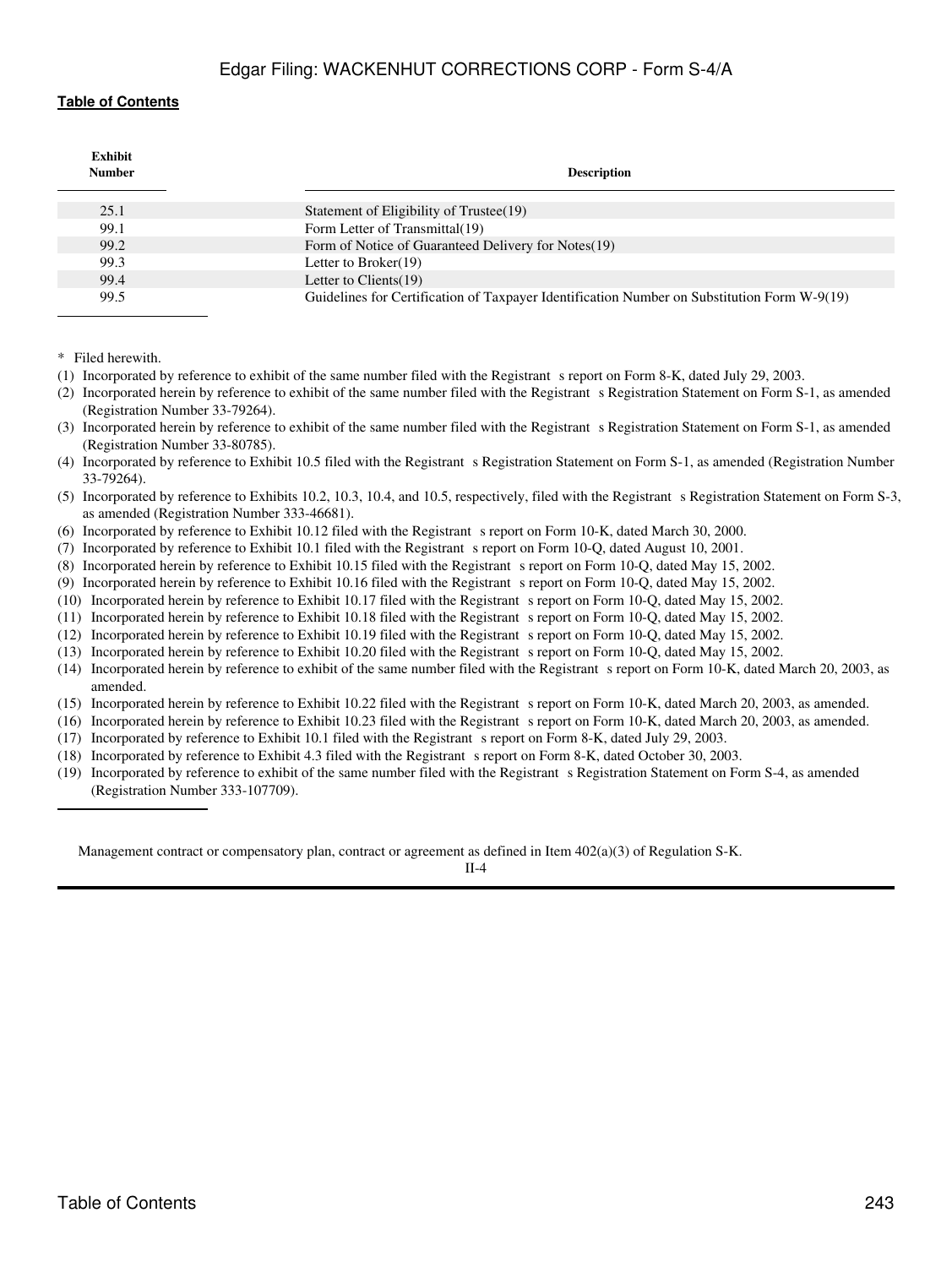#### **Item 22. Undertakings**

(a) The undersigned registrant hereby undertakes:

(1) To file, during any period in which offers or sales are being made, a post-effective amendment to this registration statement:

(i) To include any prospectus required by Section  $10(a)(3)$  of the Securities Act of 1933;

(ii) To reflect in the prospectus any facts or events arising after the effective date of the registration statement (or the most recent post-effective amendment thereof) which, individually or in the aggregate, represent a fundamental change in the information set forth in the registration statement. Notwithstanding the foregoing, any increase or decrease in volume of securities offered (if the total dollar value of securities offered would not exceed that which was registered) and any deviation from the low or high end of the estimated maximum offering range may be reflected in the form of prospectus filed with the Commission pursuant to Rule 424(b) if, in the aggregate , the changes in volume and price represent no more than a 20% change in the maximum aggregate offering price set forth in the Calculation of Registration Fee table in the effective registration statement;

(iii) To include any material information with respect to the plan of distribution not previously disclosed in the registration statement or any material change to such information in the registration statement;

(2) That, for the purpose of determining any liability under the Securities Act of 1933, each such post-effective amendment shall be deemed to be a new registration statement relating to the securities offered therein, and the offering of such securities at that time shall be deemed to be the initial bona fide offering thereof; and

(3) To remove from registration by means of a post-effective amendment any of the securities being registered which remain unsold at the termination of the offering.

(b) The undersigned registrant hereby undertakes that, for purposes of determining liability under the Securities Act of 1933, each filing of the registrant s annual report pursuant to Section 13(a) or 15(d) of the Securities Exchange Act of 1934 (and where applicable, each filing of an employee benefit plan s annual report pursuant to Section 15(d) of the Securities Exchange Act of 1934) that is incorporated by reference in the registration statement shall be deemed to be a new registration statement relating to the securities offered therein, and the offering of such securities at that time shall be deemed to be the initial *bona fide* offering thereof.

(c) Insofar as indemnification for liabilities arising under the Securities Act may be permitted to directors, officers and controlling persons of the registrant pursuant to the foregoing provisions, or otherwise, the registrant has been advised that in the opinion of the Commission such indemnification is against public policy as expressed in the Securities Act and is, therefore, unenforceable. In the event that a claim for indemnification against such liabilities (other than the payment by the registrant of expenses incurred or paid by a director, officer or controlling person of the registrant in the successful defense of any action, suit or proceeding) is asserted by such director, officer or controlling person in connection with the securities being registered, the registrant will, unless in the opinion of its counsel the matter has been settled by controlling precedent, submit to a court of appropriate jurisdiction the question whether such indemnification by it is against public policy as expressed in the Securities Act and will be governed by the final adjudication of such issue.

(d) The undersigned registrant hereby undertakes to respond to requests for information that is incorporated by reference into the prospectus to Item 4, 10(b), 11, or 13 of this Form, within one business day of receipt of such request, and to send the incorporated documents by first class mail

II-5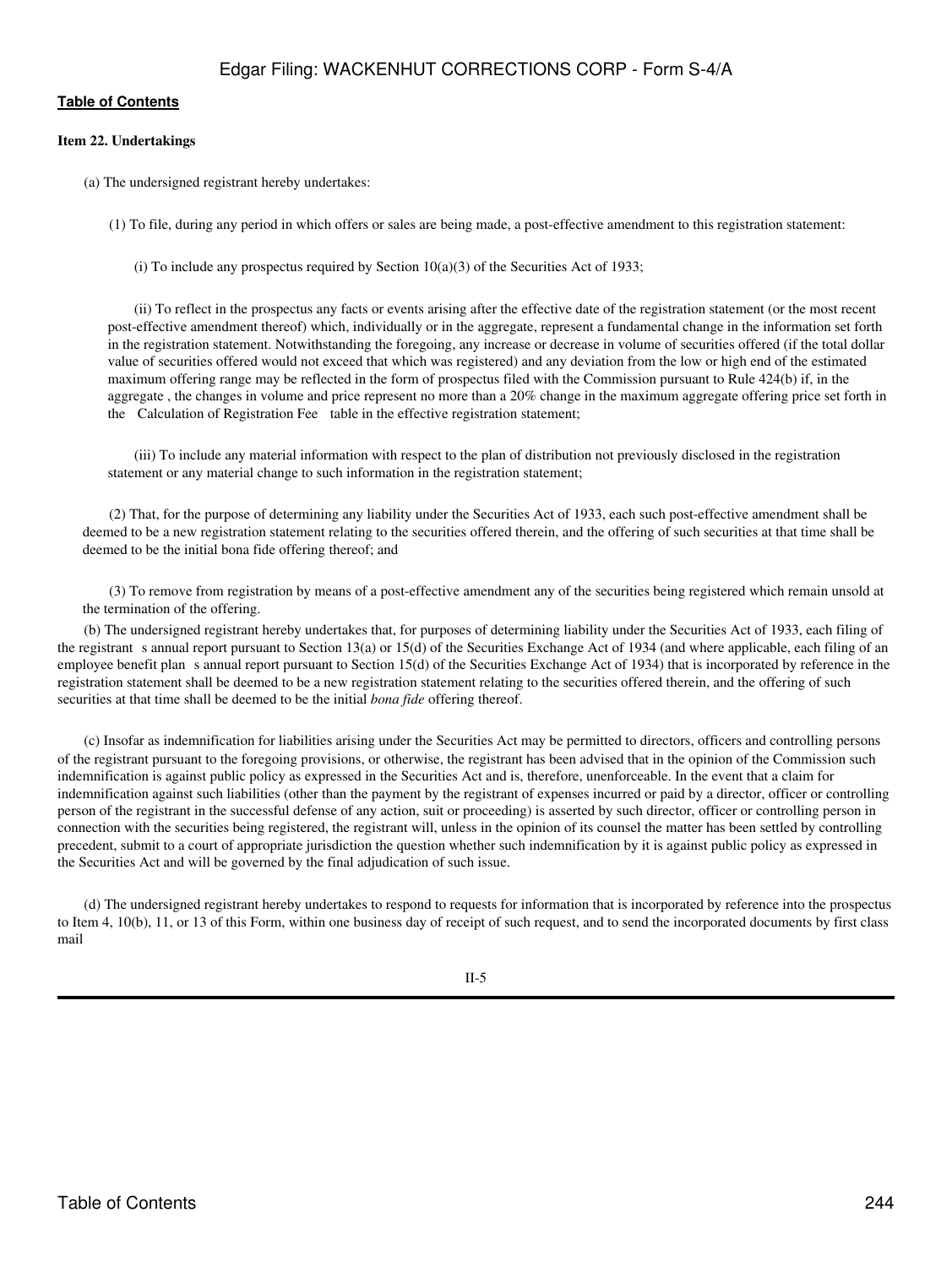or other equally prompt means. This includes information contained in documents filed subsequent to the effective date of the registration statement through the date of responding to the request.

(e) The undersigned registrant hereby undertakes to supply by means of a post-effective amendment all information concerning a transaction, and the company being acquired involved therein, that was not the subject of an included in the registration statement when it became effective.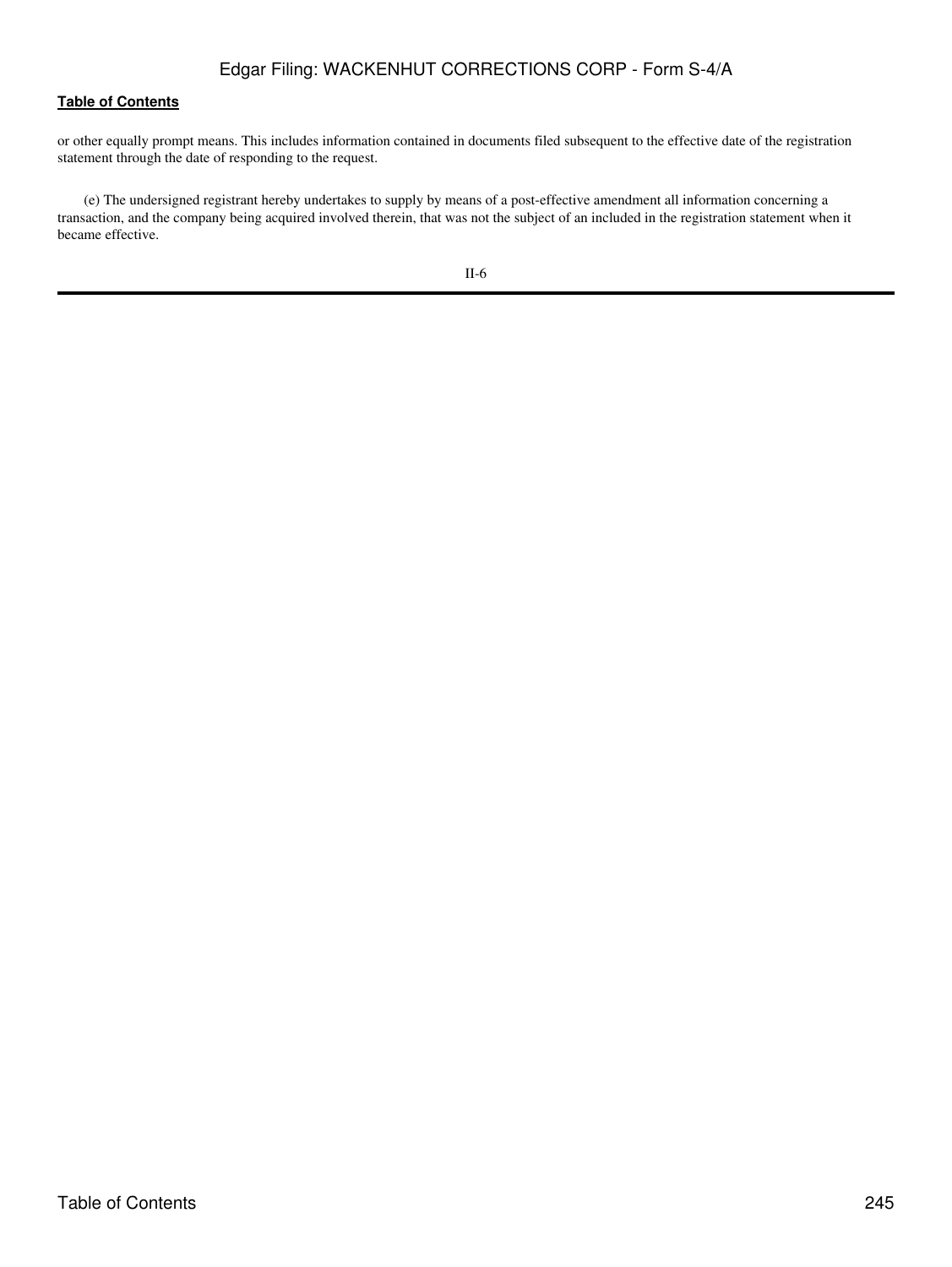### **[Table of Contents](#page-5-0)**

## **SIGNATURES**

Pursuant to the requirements of the Securities Act of 1933, the Registrant has duly caused this registration statement to be signed on its behalf by the undersigned, thereunto duly authorized, in the City of Boca Raton, State of Florida, on the 10th day of November, 2003.

# WACKENHUT CORRECTIONS CORPORATION

By: /s/ JOHN G. O ROURKE

John G. O Rourke

Senior Vice President Finance

and Chief Financial Officer

Pursuant to the requirements of the Securities Act of 1933, this registration statement has been signed by the following persons in the capacities and on the dates indicated:

| Signature             | <b>Title</b>                                                                       | Date              |
|-----------------------|------------------------------------------------------------------------------------|-------------------|
| $\ast$                | Chairman of the Board and Chief Executive<br>Officer (principal executive officer) | November 10, 2003 |
| George C. Zoley       |                                                                                    |                   |
| /s/ JOHN G. O ROURKE  | Senior Vice President Finance and Chief                                            | November 10, 2003 |
| John G. O Rourke      | Financial Officer (principal financial officer)                                    |                   |
| $\ast$                | Vice President Accounting and Chief                                                | November 10, 2003 |
| Brian R. Evans        | Accounting Officer (principal accounting<br>officer)                               |                   |
| $\ast$                | Vice Chairman of the Board, President and                                          | November 10, 2003 |
| Wayne H. Calabrese    | Director                                                                           |                   |
| $\ast$                | Director                                                                           | November 10, 2003 |
| Norman A. Carlson     |                                                                                    |                   |
| $\ast$                | Director                                                                           | November 10, 2003 |
| Benjamin R. Civiletti |                                                                                    |                   |
| $\ast$                | Director                                                                           | November 10, 2003 |
| Anne N. Foreman       |                                                                                    |                   |

II-7